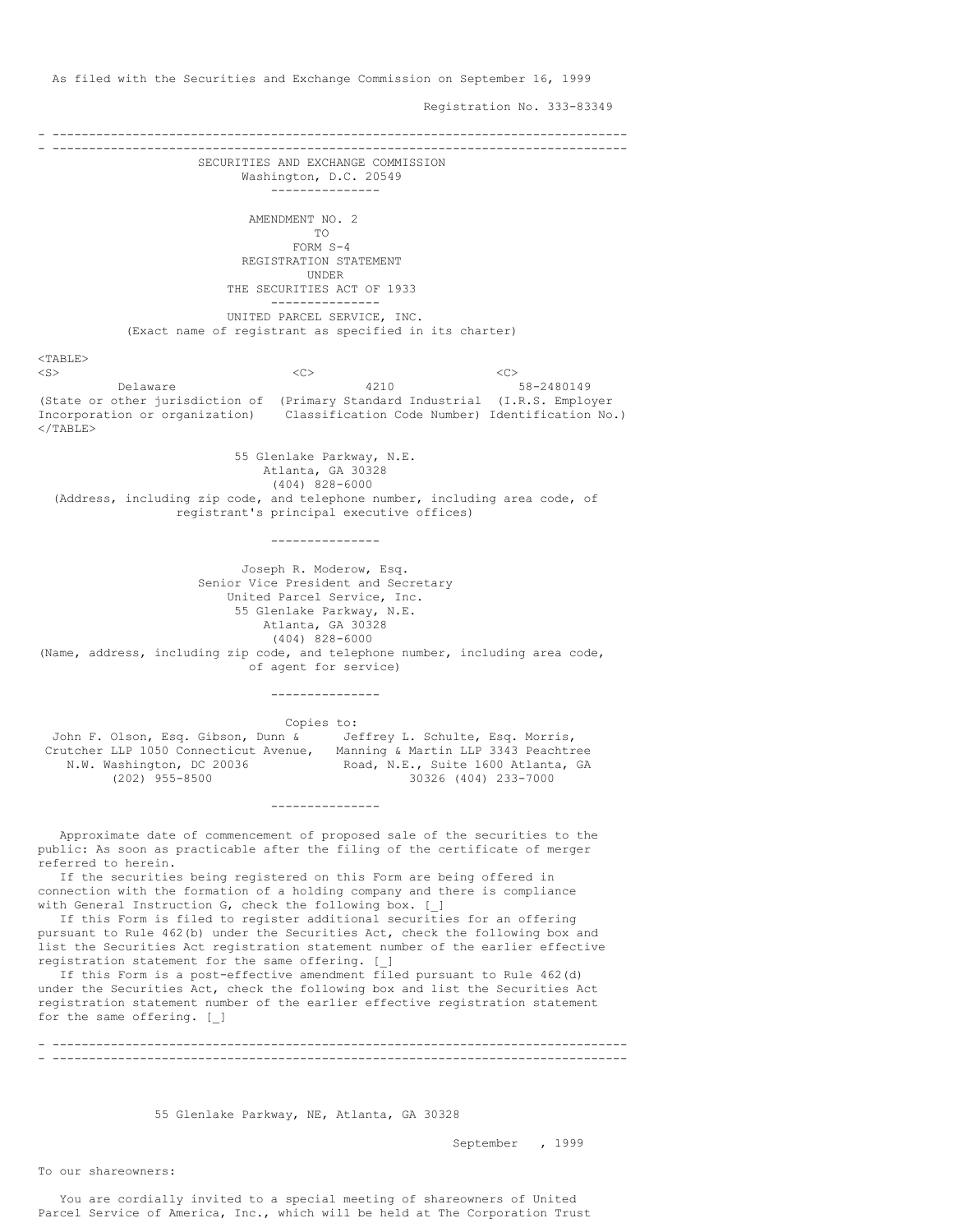Company, 1209 Orange Street, Wilmington, Delaware 19801, on October , 1999, at 9:00 A.M. At the special meeting, shareowners will vote on a merger of UPS and our wholly owned subsidiary, UPS Merger Subsidiary, Inc.

The purpose of the proposed merger is to enable us to become a publicly traded company. In the merger, UPS will become a wholly owned subsidiary of United Parcel Service, Inc. Your existing UPS shares will convert automatically into class A shares of this new company, which we call New UPS, and you will then own the same percentage of New UPS stock that you now own of UPS stock. Class A shares will be entitled to ten votes each.

After the merger, we intend to offer New UPS class B shares to the public. Class B shares will have the same economic rights as class A shares, but will be entitled to one vote each. We have designed New UPS's certificate of incorporation and bylaws to be appropriate for a public company while helping us preserve our unique UPS culture. As a publicly traded company, New UPS will have no right of first refusal on transfers of its common stock and no right to call any of its shares.

We plan to use the net proceeds of the public offering to purchase some of the class A shares. We will do this in a cash tender offer to all shareowners, which we intend to launch within several months after the public offering. Upon completion of these transactions, we anticipate that current UPS shareowners will own about 90% of New UPS's total outstanding shares and control about 99% of the votes.

Our board of directors has carefully considered the merger, the public offering and the related transactions that are described in the enclosed proxy statement/prospectus. We believe that implementing this program will position us for continued success in an increasingly competitive world while preserving the essence of our employee-owned and owner-managed culture.

In order to proceed with these transactions, our shareowners must approve the merger. Our board of directors has unanimously determined that the merger is in the best interests of our shareowners, and unanimously recommends that you vote FOR the proposals described in the enclosed proxy statement/prospectus.

You should carefully consider the risk factors relating to the merger, the related transactions and our business, which are described beginning on page 13 of the enclosed proxy statement/prospectus.

Your vote is very important. We urge you to vote FOR the merger.

/s/ James P. Kelly

James P. Kelly Chairman and Chief Executive Officer

NOTICE OF SPECIAL MEETING OF SHAREOWNERS

to be held on October , 1999

To our shareowners:

A special meeting of shareowners of United Parcel Service of America, Inc. will be held at The Corporation Trust Company, 1209 Orange Street, Wilmington, Delaware 19801, on October , 1999, at 9:00 A.M., for the purpose of voting on two proposals:

- . to approve an Agreement and Plan of Merger, dated as of September 1999, among United Parcel Service of America, Inc., United Parcel Service, Inc. and UPS Merger Subsidiary, Inc., pursuant to which UPS Merger Subsidiary, Inc. will merge with and into United Parcel Service of America, Inc. and each share of our currently outstanding stock will be converted into two shares of class A common stock of United Parcel Service, Inc.; and
- . to approve the United Parcel Service, Inc. Incentive Compensation Plan.

The board of directors has fixed the close of business on August 30, 1999 as the record date for determining holders of our common stock entitled to notice of and to vote at the special meeting.

> /s/ Joseph R. Moderow Joseph R. Moderow Secretary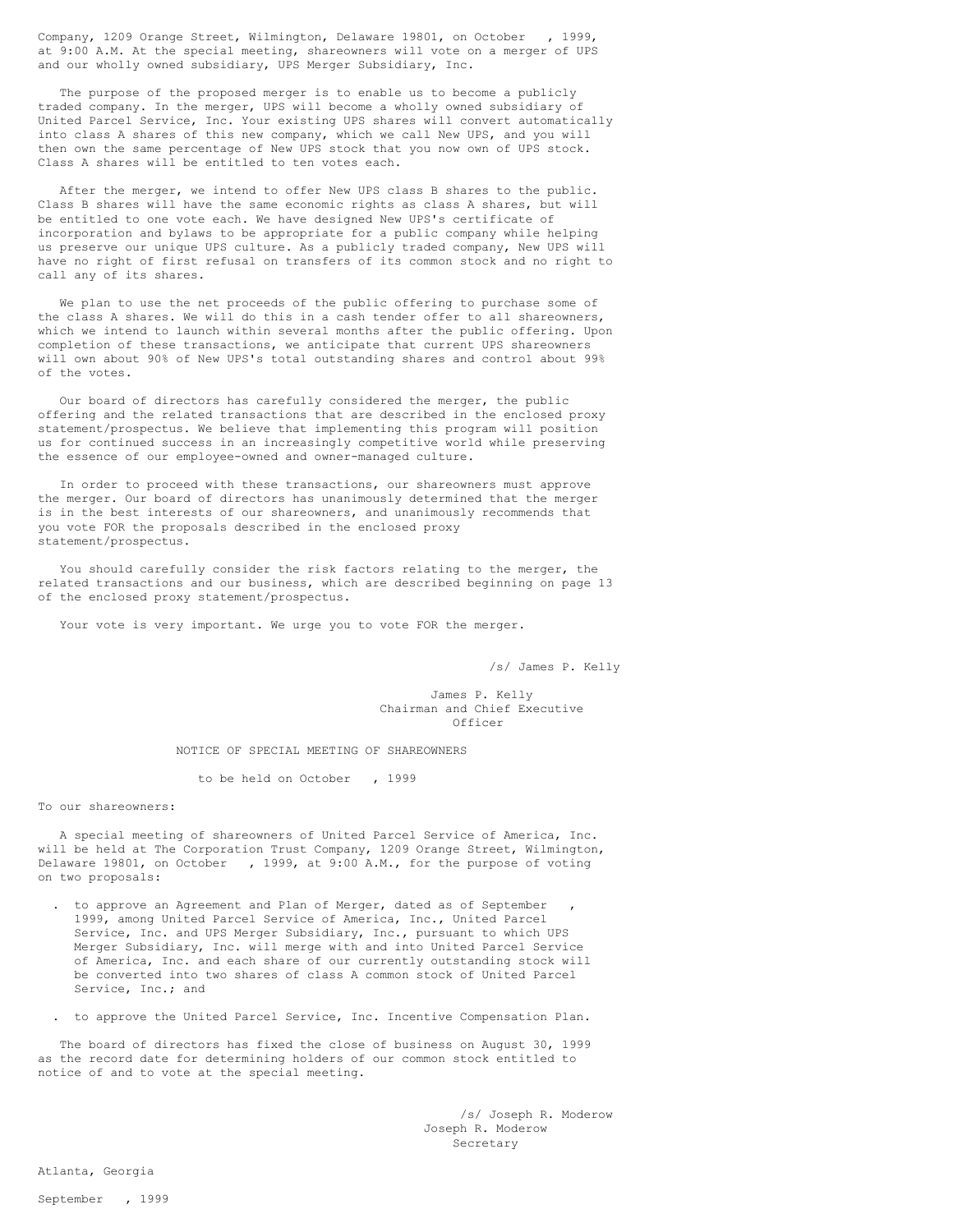Your vote is important. Even if you expect to attend the special meeting, please complete, sign and date the enclosed proxy card and return it promptly in the enclosed postage-paid envelope. You have the right to revoke your proxy at any time before it is voted by giving us written notice of revocation, by submitting a subsequent proxy or by voting in person at the special meeting. If you indicate no instructions on your proxy card with respect to a proposal, we will vote your shares FOR that proposal. It is important that you vote. To approve these proposals, it is necessary that a majority of our outstanding shares be voted in favor of the merger, and that a majority of the shares present at the meeting, in person or by proxy, be voted in favor of the incentive compensation plan.

Neither the Securities and Exchange Commission nor any state securities commission has approved or disapproved the class A shares to be distributed as a result of the merger, or determined if this proxy statement/prospectus is truthful or complete. Any representation to the contrary is a criminal offense. This proxy statement/prospectus does not constitute an offer to sell or a solicitation of an offer to buy any securities in any jurisdiction where such an offer or solicitation would be illegal.

The date of this proxy statement/prospectus is September , 1999. It is first being mailed to UPS shareowners on September , 1999.

TABLE OF CONTENTS

<TABLE> <CAPTION>

| <caption></caption>                                                     | Page    |
|-------------------------------------------------------------------------|---------|
| $<$ S>                                                                  | <<<br>1 |
| Where You Can Find More Information About UPS                           | 6       |
|                                                                         | 7       |
|                                                                         | 13      |
| Special Note About Forward-Looking Statements                           | 17      |
|                                                                         | 18      |
| Selected Consolidated Financial and Operating Data                      | 19      |
| Management's Discussion and Analysis of Financial Condition and Results | 21      |
|                                                                         | 33      |
|                                                                         | 35      |
| The Merger, the Public Offering and the Tender Offer                    | 51      |
|                                                                         | 55      |
| The Special Meeting; Voting Rights and Proxies                          | 56      |
| Description of Capital Stock, Certificate of Incorporation and Bylaws   | 58      |
| Market for Old UPS's Common Equity and Related Shareowner Matters       | 64      |
| Management and Stock Ownership Information                              | 67      |
|                                                                         | 77      |
| Relationships with Overseas Partners Ltd                                | 81      |
| Federal Income Tax Consequences to Shareowners                          | 83      |
|                                                                         | 85      |
|                                                                         | 85      |
|                                                                         | 85      |
|                                                                         |         |
| Annex A--Form of Agreement and Plan of Merger A-1                       |         |
| Annex B--Form of Restated Certificate of Incorporation of United Parcel |         |
| $\langle$ /TABLE>                                                       |         |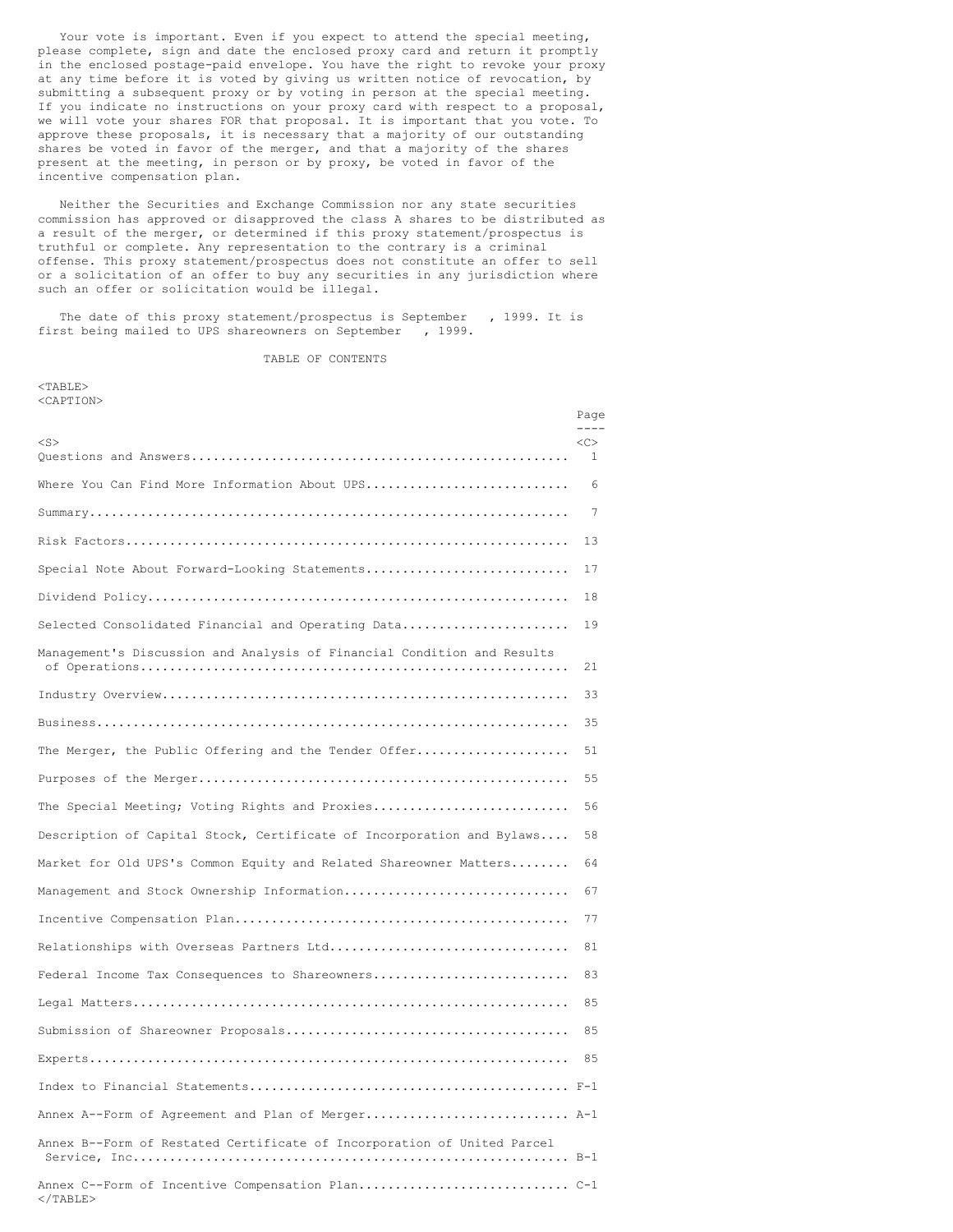# i QUESTIONS AND ANSWERS

#### Why are we doing this?

Our goal is to continue to be the pre-eminent global company in our industry in the 21st century. In order to achieve this goal, we want to have greater financial flexibility to respond to changes in global market conditions, including the ability to use a publicly traded security to make strategic acquisitions in important markets around the world. The proposals will allow us to achieve this goal in a manner that keeps voting control in the hands of our current shareowners. Our board of directors has given this question careful study and unanimously believes that creating a publicly traded security is the right thing for us to do at this time.

#### What does this mean for UPS?

UPS is a very special company. For 92 years, spanning almost the entire 20th century, UPS has been primarily owned by its employees and managed by its owners. Over that period of time, UPS has become the largest package distribution company in the world. We owe our success, to a significant degree, to our ownership structure and to the commitment it inspires in our current and former employee owners. We believe that these proposals will help preserve the best aspects of our employee-owned and owner-managed culture. Current shareowners will retain voting control, and we will be positioned for success in the 21st century.

Will New UPS basically be the same company after we have outside investors?

Yes. The proposals will preserve our corporate culture and structure. Our commitment to our shareowners, employees and customers is unchanged. New UPS will have the same directors, officers and employees and the same goals and visions.

What does this mean for me?

If you are a current employee owner:

- . currently, your shares are subject to our right of first refusal and to recall when you leave UPS or retire
- . after the merger, your shares will no longer be subject to this right of refusal or to recall
- . eligibility to participate in stock purchase plans will be unchanged, although you will be able to purchase New UPS common stock

If you are a retired or former employee owner or an heir of a retired or former employee owner who owns shares subject to one of the trusts set up to impose restrictions on our shares:

- . currently, your shares are subject to our right of first refusal and to recall or repurchase
- . after the merger, your shares will no longer be subject to this right of refusal or to recall
- . after the expiration of the transfer restrictions discussed below, you will be able to sell your shares in the public market

If you are a holder of shares not subject to one of the trusts set up to impose restrictions on our shares:

- . currently, your shares are subject to our right of first refusal; after the merger, your shares will no longer be subject to this right of first refusal
- . after the expiration of the transfer restrictions discussed below, you will be able to sell your shares in the public market

Currently, each share you own has one vote per share. If you attempt to sell your shares, UPS has a right of first refusal. After the merger, your shares will have ten votes per share for the period that those shares remain class A shares. During the restricted periods described below, you will be able to transfer your shares only to the limited class of "permitted transferees." After the expiration of the restricted periods, you will be able to transfer your class A shares. Your class A shares will convert into class B shares, with one vote per share, when transferred to anyone other than "permitted transferees."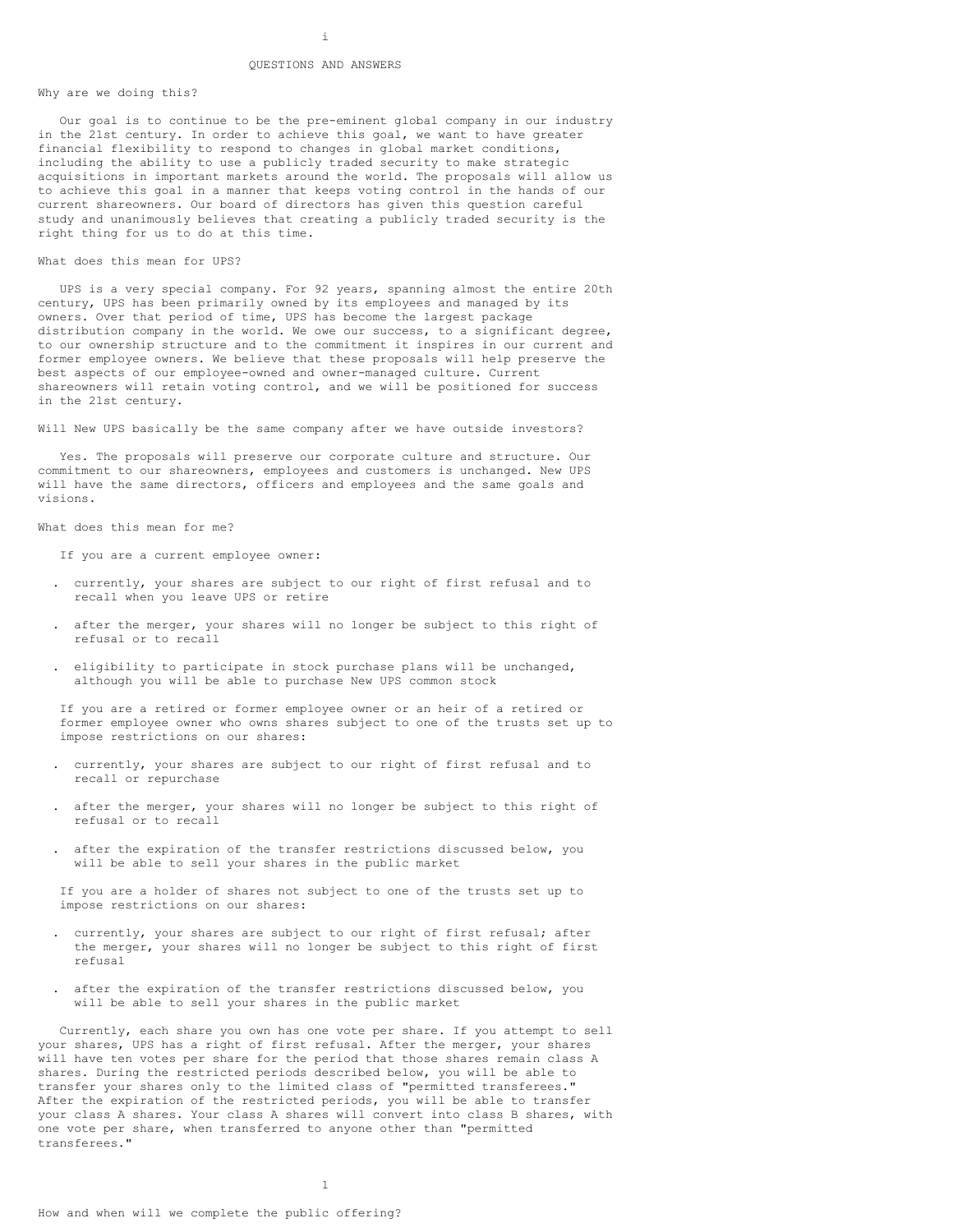As soon as our board of directors deems advisable after the merger is approved, we plan to sell shares of New UPS class B common stock to the public in an underwritten public offering. If the merger is approved, we will complete it simultaneously with the completion of our public offering. If the merger is not approved, the public offering will not occur. If the public offering does not occur, we will not effect the merger.

## How much stock are we selling to the public?

Our financial advisers tell us that it is advisable to sell about 10% of our outstanding shares to the public in order to create a satisfactory trading market in our class B common stock. After the public offering:

- . class A common stock will constitute about 90% of our total outstanding common stock and about 99% of our total voting power
- . class B common stock will constitute about 10% of our total outstanding common stock and about 1% of our total voting power

What do we plan to do with the proceeds of the public offering?

We plan to use the net proceeds of the public offering to offer to purchase class A common stock from all of our existing shareowners in a cash tender offer.

Why do we plan to make a tender offer for class A common stock?

Because we do not need the proceeds of the public offering for our current or foreseeable operations, we could have gone public by allowing our shareowners to sell some of their shares to the public instead of offering new shares to the public. But we wanted all of our shareowners to have the same opportunity to sell some of their stock on a voluntary basis, and an offering that permitted all of our existing 125,000 shareowners to participate would have been extremely difficult to accomplish. The public offering followed by the tender offer will produce a result similar to a direct offering by our shareowners.

## What effect will there be on voting control?

Voting control of New UPS will remain in the hands of current shareowners after we complete the public offering.

## What will I receive in the merger?

In the merger, each share of our outstanding common stock will convert automatically into two shares of New UPS's class A common stock. Of the UPS shares you currently own, as nearly as possible:

- . one-third will be converted into class A-1 common stock
- . one-third will be converted into class A-2 common stock
- . one-third will be converted into class A-3 common stock

Except for the transfer restrictions that we describe below, each share of class A common stock will be identical. Since the class A-1 common stock, class A-2 common stock and class A-3 common stock are exactly the same except for the length of these restrictions, we refer to them collectively as the class A common stock.

How will the merger and the public offering affect UPS's corporate structure?

There is a diagram that illustrates the merger and the public offering, and their effect on UPS's structure, on page 6.

 $\overline{2}$ 

# Will I be able to sell or transfer my class A common stock immediately?

No. To facilitate our public offering, New UPS's certificate of incorporation will restrict you from selling or transferring class A common stock to anyone other than a "permitted transferee." You also will be prohibited from buying a put option, selling a call option or entering into any other hedging or insurance transaction relating to your class A common stock, or converting class A common stock into class B common stock, for a period after the public offering. These restrictions will expire:

- . 180 days after our public offering for class A-1 common stock
- . 360 days after our public offering for class A-2 common stock
- . 540 days after our public offering for class A-3 common stock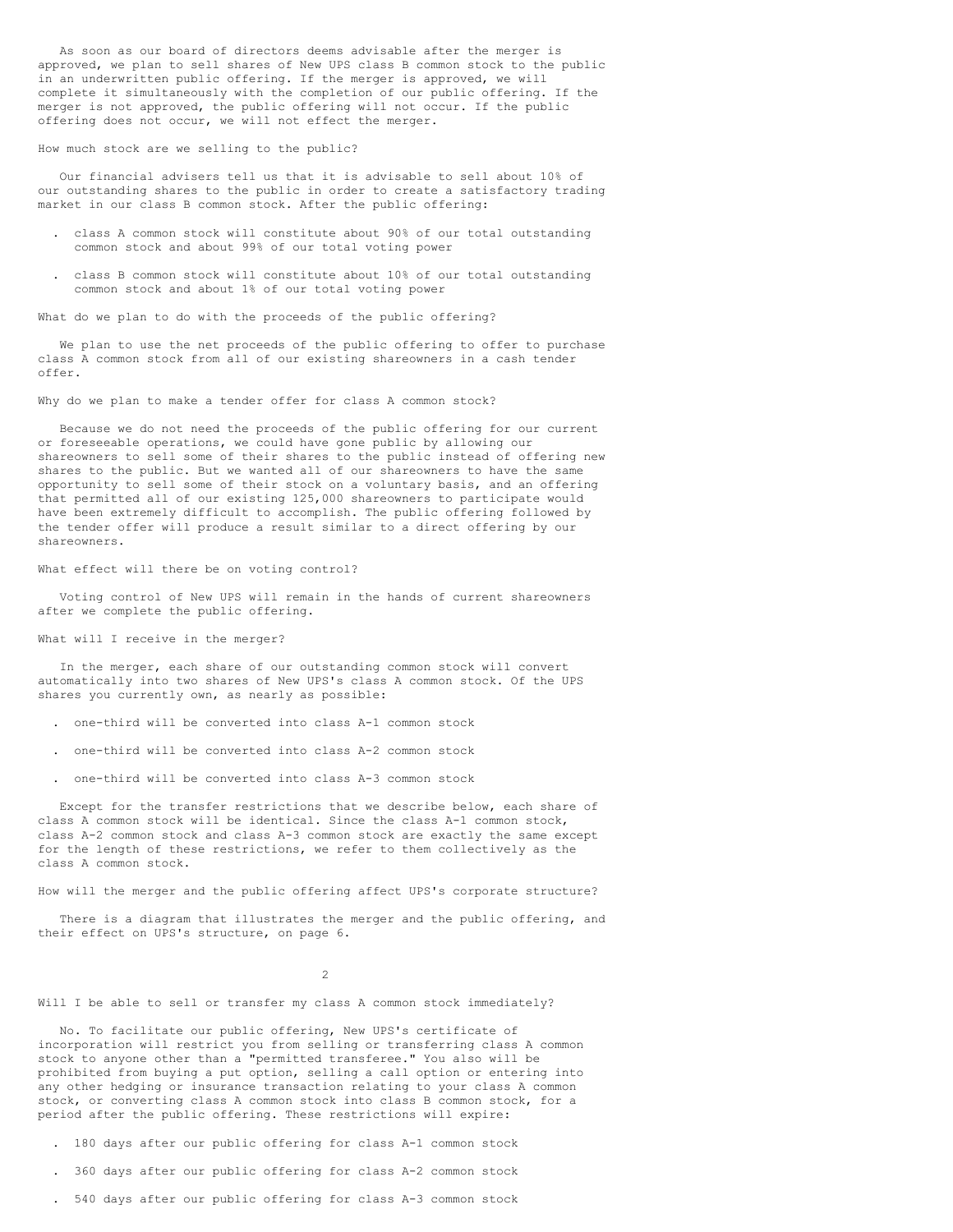The shares offered in our public offering will represent only about 10% of our total common shares outstanding. The transfer restrictions will permit some period of trading in the market to take place without the potential introduction of a significant number of additional shares. The three time periods were created to limit the number of shares that could enter the market at any one point in time. Our financial advisers tell us that these restrictions are advisable to promote an orderly initial trading market for our class B shares for a period following the commencement of trading. It is a common practice to impose transfer restrictions on existing shares in connection with an initial public offering. We have staggered the expiration of the transfer restrictions so that all existing shares do not become freely tradeable at the same time.

The percentage of your shares that you will be able to sell in the tender offer will depend on the amount of proceeds we receive in the public offering, the market price of the class B shares when we make the tender offer and the level of participation by other shareowners in the tender offer. As a result, we will not be able to determine the percentage of your shares that you will be able to sell in the tender offer until the tender offer is complete.

After the expiration of the restricted periods referred to above, you also will be able to sell your shares in the public market. If you transfer your class A common stock to anyone other than a "permitted transferee" or sell your class A common stock in the public market, it will convert automatically into class B common stock, so that the buyers will acquire only class B common stock.

Does management still think it is important for our people to own shares?

Yes. Management believes that it is important for our managers and employees to have a significant investment in our company so that they will be motivated to strive for our continued success. Other than sales in the tender offer, management expects that, in the future, our people will maintain their investment in our company until retirement.

Who is a "permitted transferee"?

Permitted transferees generally include:

- . your spouse and children
- . trusts for your, your spouse's or your children's benefit
- . your individual retirement account
- . your estate
- . a bank to which you pledge your shares as collateral
- . charitable organizations

Each of these is not a permitted transferee under some circumstances, and there are other permitted transferees. In particular, if you are not a manager or an employee, your ability to transfer class A common stock, even to a permitted transferee, without causing it to convert to class B common stock, will expire 540 days after the date of the merger. You should read "The Merger, The Public Offering and The Tender Offer--Transfer Restrictions on Shares of Class A Common Stock" on page 52 for important details and conditions of transfers to permitted transferees.

3

What must I do to get my new class A common stock?

In the merger, your shares will be converted automatically, without any action on your part, into New UPS class A common stock. Shortly after the completion of our public offering, we will send you a letter telling you how you will receive your class A common stock. You should not send us any share certificates at this time.

What will happen to UPS's right of first refusal to repurchase my stock?

When we are a publicly traded company, you will not be required to offer your shares to us before you can sell them to third parties.

What will happen to the right of recall and the UPS Employees Stock Trust and UPS Managers Stock Trust?

We intend to terminate the UPS Managers Stock Trust, the UPS Employees Stock Trust and the UPS Stock Trust. Separately, we are seeking the approval of the terminations of the UPS Managers Stock Trust and the UPS Employees Stock Trust by a majority of participants in each of these trusts. On termination of these trusts, our right to recall shares from members of the trusts will terminate.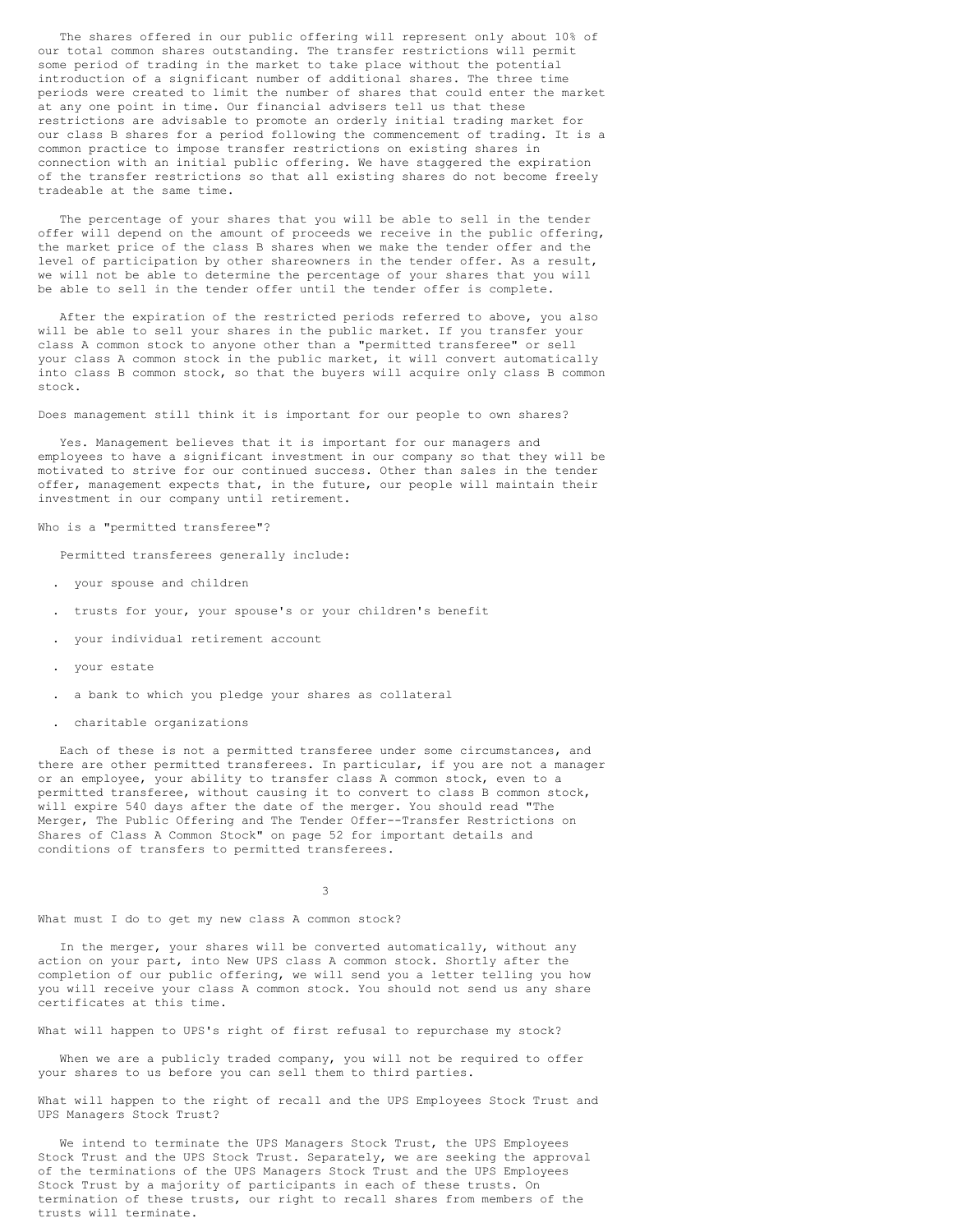Will the Managers Incentive Plan be continued?

Yes, but future awards that we historically would have granted under the Managers Incentive Plan will be awarded under the new incentive compensation plan. We believe that this type of compensation is an appropriate incentive for our managers, and we intend to continue it in the future.

### Will I be able to buy more shares?

Yes. You will be able to buy shares of our class B common stock on a stock exchange at market-determined prices after the public offering.

When will the initial public offering price be determined and what will my stock be worth after the public offering?

The class B common stock will be listed on a stock exchange and will trade at prices that depend on a number of factors, including market conditions, our net income and operating performance, and our performance relative to that of comparable companies with publicly traded stock. Our stock price may fluctuate based on these factors. Although we have not made a final determination, we believe that our initial public stock price will be between \$ and \$ per share. Because the merger will have the effect of a 2-for-1 stock split, this price would be equivalent to \$ to \$ per post-merger share. We expect that the market price of our class B common stock will determine the value of our class A common stock.

What will our dividend policy be after the public offering?

We expect to continue to declare dividends on our common stock after the public offering. The declaration of future dividends is subject to the discretion of our board of directors in light of all relevant factors, including earnings, general business conditions and working capital requirements.

If I sell class A common stock, how does it convert into class B common stock?

You will sell your class A common stock through a stockbroker and our transfer agent will issue new class B common stock to the buyer. You will not have to do anything more to cause the conversion from class A to class B.

4

#### What will my tax consequences be?

The merger, the conversion of your shares into New UPS's class A common stock and the public offering will not be taxable transactions for you for U.S. federal income tax purposes. Any sale of your class A common stock, in the tender offer or otherwise, will be a taxable transaction for you for U.S. federal income tax purposes.

Why are we merging with one of our subsidiaries?

We need the flexibility of New UPS's certificate of incorporation to go public. To obtain this type of certificate of incorporation, we could amend our existing certificate of incorporation, which would require the approval of 80% of our outstanding shares, or merge with New UPS, which requires the approval of only a majority of our outstanding shares. Our board concluded that pursuing the merger alternative would be a more efficient method of achieving this goal.

How will New UPS's certificate of incorporation be different from our current certificate of incorporation?

New UPS's certificate of incorporation will:

- . authorize a class of common stock, called class A common stock, that will be entitled to ten votes per share and will be issued to you in exchange for your current shares of our common stock
- . authorize a class of common stock, called class B common stock, that will have the same economic rights as the class A common stock, but will be entitled to one vote per share
- . eliminate the existing requirement that you must offer your shares to us for purchase before you can sell them to third parties
- . modify our "scaled voting" provision so that it does not reduce the voting power of shareowners unless they own more than 25% of our total voting power
- . add provisions that restrict the transferability of the class A common stock for a period of time to allow us to complete a successful public offering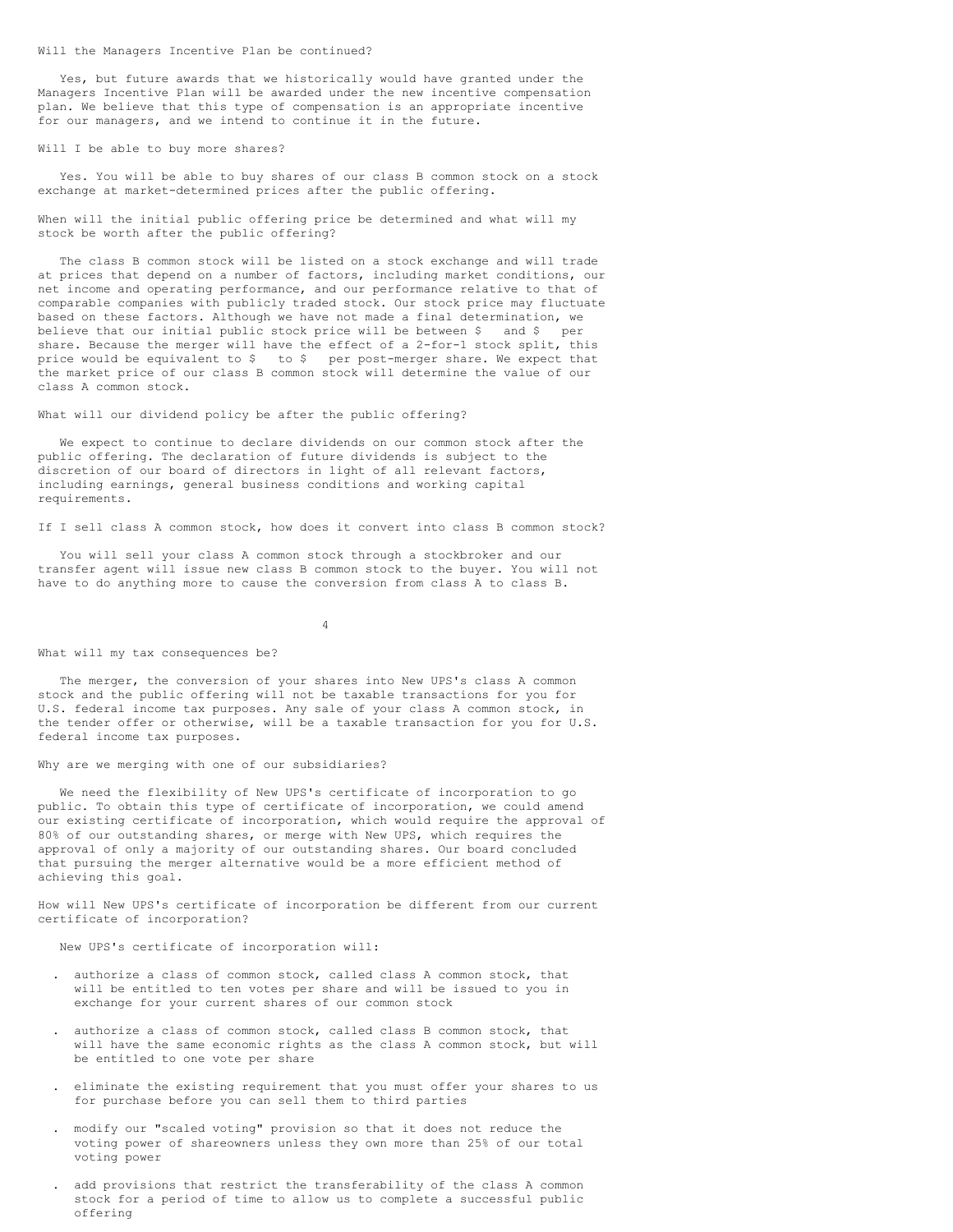Separately, we are seeking approval to terminate the UPS Managers Stock Trust and the UPS Employees Stock Trust, and we intend to terminate the UPS Stock Trust, so that we will not have the right to recall any New UPS common stock.

# What do I need to do now?

It is very important that you vote. In order to make sure that your vote is counted, you must return a completed, signed and dated proxy card. To approve the merger, it is necessary that a majority of our outstanding shares be voted in favor of the merger. To approve the incentive compensation plan, it is necessary that a majority of the shares present at the meeting, in person or by proxy, be voted in favor of the plan. Please complete, sign and date the enclosed proxy card and return it promptly in the enclosed postage-paid envelope. If you indicate no instruction on your proxy card with respect to a proposal, we will vote your shares FOR that proposal at the special meeting.

## Who can help answer any questions I have?

If you have any questions, you should contact UPS Shareowner Relations at (404) 828-6000.

----------------

5

The following diagram illustrates the effect of the merger and the public offering on UPS:

# [DIAGRAM OF MERGER AND PUBLIC OFFERING APPEARS HERE]

# WHERE YOU CAN FIND MORE INFORMATION ABOUT UPS

Old UPS files, and after the public offering we will file, annual, quarterly and special reports, proxy statements and other information with the SEC. Old UPS's SEC filings are available to the public over the Internet at the SEC's web site at http://www.sec.gov. You may read and copy any document we file at the SEC's public reference rooms in Washington, D.C. at 450 Fifth Street, N.W., Judiciary Plaza, Washington, D.C. 20549, and at the SEC's regional offices in New York at 7 World Trade Center, 13th Floor, New York, NY 10048, and in Chicago at Suite 1400, Northwestern Atrium Center, 14th Floor, 500 W. Madison Street, Chicago, IL 60661. Please call the SEC at 1-800-SEC-0330 for further information about the public reference rooms.

We have filed a registration statement on Form S-4 with the SEC. This proxy statement/prospectus is part of that registration statement and, as allowed by SEC rules, does not include all of the information you can find in the registration statement or the exhibits to the registration statement. We also have filed a registration statement on Form S-1 relating to our proposed public offering of shares of class B common stock.

#### 6

# SUMMARY

This summary highlights selected information in this proxy statement/prospectus, but it may not contain all of the information that is important to you. To better understand the merger, and for a more complete description of the merger and related transactions, you should read this entire document and the other documents that we refer you to. See "Where You Can Find More Information About UPS" on page 6.

#### UPS

# Our Company

We are the world's largest express carrier, the world's largest package delivery company and a leading global provider of specialized transportation and logistics services. We deliver over 12 million packages each business day for 1.7 million shipping customers to six million consignees. In 1998, our 330,000 employees delivered more than three billion packages and documents worldwide, generating revenues of \$24.8 billion and net income of \$1.7 billion.

Our primary business is the delivery of packages and documents throughout the United States and in over 200 other countries and territories. In addition, we provide logistics services, including comprehensive management of supply chains, for major companies worldwide. We are the industry leader in the delivery of goods purchased over the Internet. We seek to position ourselves as an indispensable branded component of e-commerce and to focus on the movement of goods, information and funds.

# We have the following competitive strengths: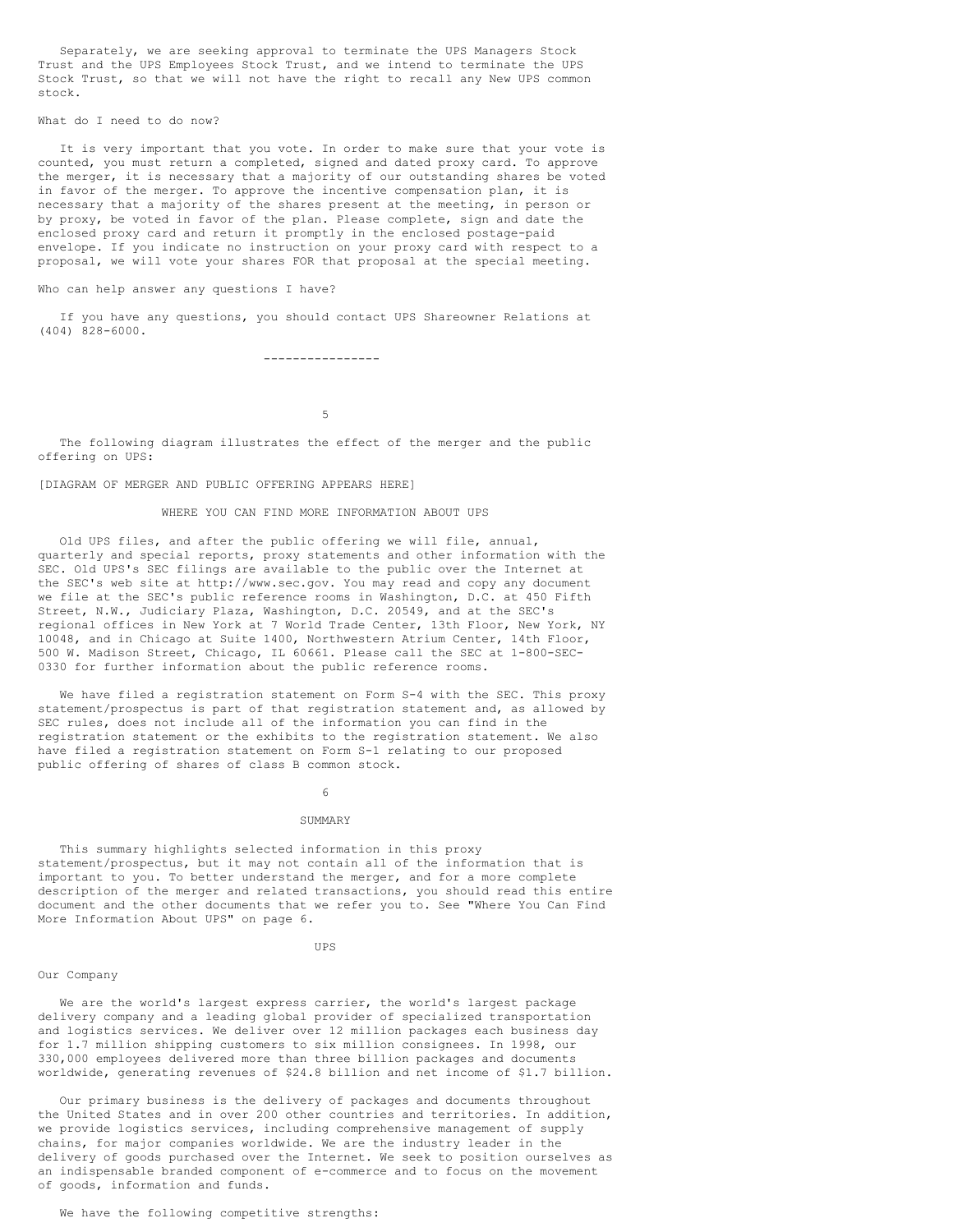- . Global Reach and Scale. We believe that our integrated worldwide ground and air network is the most extensive in the industry. We operate about 149,000 delivery vehicles and over 500 airplanes, and we estimate that our end-to-end delivery system carries goods having a value in excess of 6% of the U.S. gross domestic product.
- . Distinctive People and Culture. Our people are our most valuable asset. We believe that the dedication of our employees results in large part from our distinctive "employee-owner" concept. Currently, employees and retirees own about two-thirds of our outstanding shares. Every one of our executive officers has more than 25 years of service with UPS and has accumulated a meaningful ownership stake in our company.
- . Broad, Flexible Range of Distribution Services. We offer to our customers as broad and flexible a range of delivery services as any provider in the industry. All of our air, international and business-tobusiness ground delivery service offerings are time-definite, which means that they arrive at times specified by our customers, and guaranteed. Our integrated air and ground network enhances pickup and delivery density and provides us with the flexibility to transport packages using the most efficient and cost-effective transportation mode or combination of modes.
- . Brand Equity. We have built strong brand equity by being a leader in quality service and product innovation in our industry. We have been rated the second strongest business-to-business brand in the U.S. in a recent Image Power(R) survey and have been Fortune magazine's Most Admired Transportation Company in the mail, package and freight category for 16 consecutive years.
- . Customer Relationships. We focus on building and maintaining long-term customer relationships. We serve all of the Fortune 1000 companies.
- . Technology Systems. Over the past decade, we invested extensively in technology to capture and move electronic information to serve our customers and support our operations. We currently collect electronic data on 7.5 million packages each day--more than any of our competitors. As a result, we have improved our efficiency and price competitiveness, and we provide improved customer solutions.
- . E-Commerce Capabilities. According to Zona Research, during the 1998 holiday season we shipped 55% of the goods purchased over the Internet. We have teamed with over 100 e-commerce leaders to offer to our existing and potential customers Web-based solutions that integrate our delivery products and information services into their websites.

7

. Financial Strength. Our balance sheet gives us financial strength that few companies can match. We are one of the few companies--and the only transportation company--with a triple-A credit rating from both Standard & Poor's and Moody's.

## Our Industry

The package delivery business has evolved rapidly over the last two decades, driven by the integration of world markets, the rationalization of corporate supply chains and the implementation of enterprise software and Internet-based information technology solutions. Customers increasingly focus on the timing and predictability of deliveries rather than the mode of transportation. Timedefinite transportation, which is no longer limited to air express, has become a critical part of inventory management and improving overall distribution efficiency, and has grown from 4% of the U.S. parcel delivery market in 1977 to over 60% today.

The four key industry trends are:

- . globalization
- . increased need for time-definite services
- . significant advances in technology
- . industry consolidation

Individual shipments are generally smaller but more frequent, and a greater proportion of products is being delivered directly to end-users. Customers expect high performance levels and broad product offerings as they seek to optimize supply chain efficiency. Companies, such as UPS, that provide logistics support to third parties have become extensively involved in the full range of customer supply chain functions. We believe that these trends will benefit companies like UPS with global reach, diverse product portfolios, extensive distribution capabilities and sophisticated tracking and information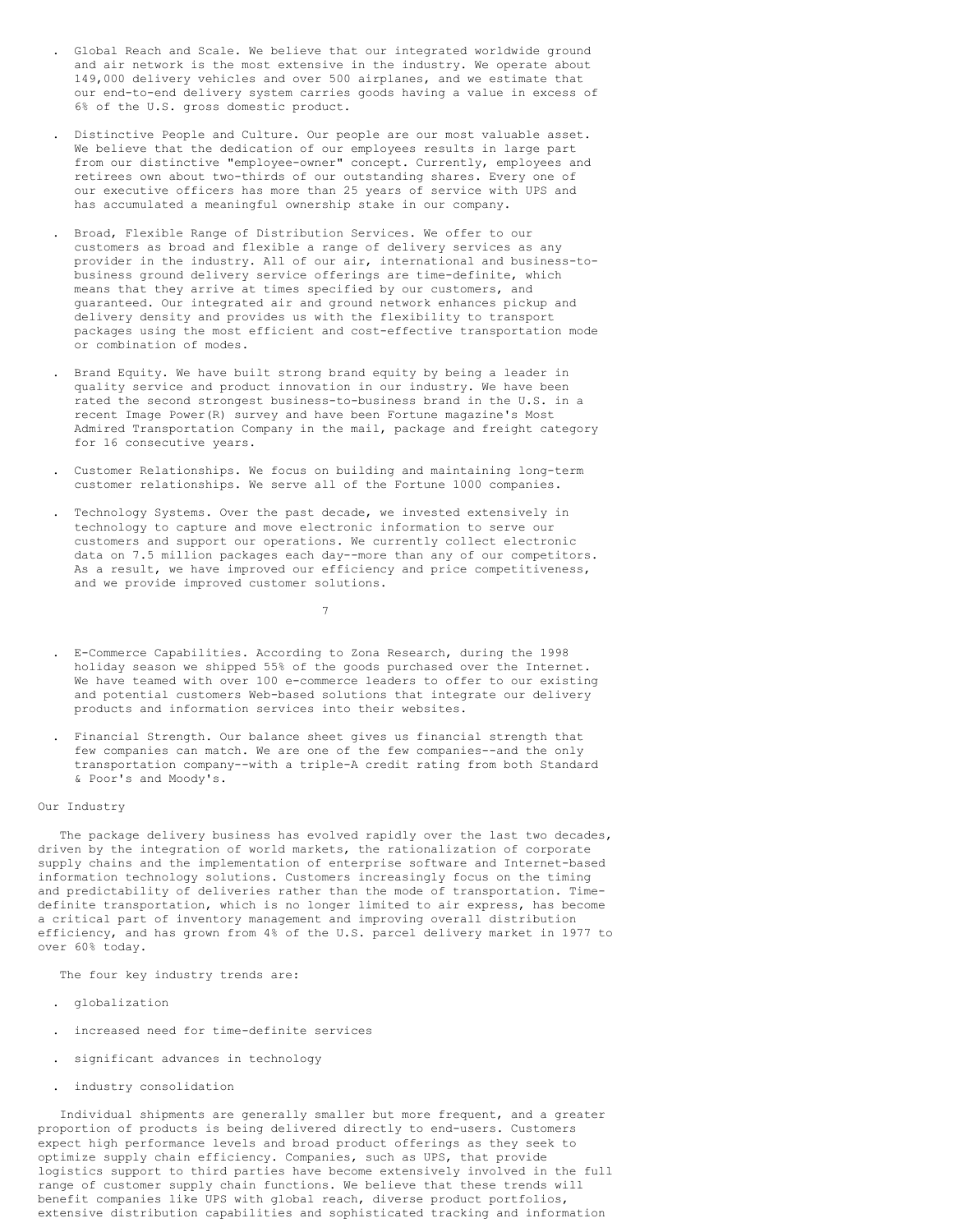technology.

#### Our Growth Strategy

The principal components of our growth strategy are as follows:

- . Expand Our Leadership Position in Our Core Domestic Business. Our strategy is to increase core domestic revenues through cross-selling of our existing and new services to our large and diverse customer base, to limit the rate of expense growth and to employ technology-driven efficiencies to increase operating profit. Our core business is also a springboard for our growth in all other areas, including international, e-commerce, logistics, supply chain management and financial services.
- . Continue International Expansion. We plan to leverage our worldwide infrastructure and broad product portfolio to continue to improve our international business mix, to grow high margin premium services and to continue to implement cost, process and technology improvements. We plan to solidify and expand our market position in Europe, where we have already created a pan-European network. We intend to continue to seek additional air operating authority to enhance our Asian operations. We are expanding our market presence in Latin America to enable us to enhance our cargo business and pursue additional express package volume.
	- 8
- . Provide Comprehensive Logistics and Financial Solutions. We believe that we are well positioned to capitalize on the expected strong growth in the market for logistics support. We now redesign and operate supply chains for major companies in 45 countries where we have improved customers' inventory flows while reducing their need for capital assets, lowering their costs and enhancing their customer service. To complement our existing logistics and supply chain solutions, we plan to design a portfolio of financial products and services that capitalizes on our financial strength, customer relationships and extensive package-level data on our customers' shipments.
- . Leverage Our Leading-Edge Technology and E-Commerce Advantage. A key component of our strategy is to expand relationships with technology providers in the areas of enterprise resource planning, electronic procurement, or "e-procurement," systems integration and others, to integrate UPS technologies into their solutions and into the websites and systems of their customers.
- . Pursue Strategic Acquisitions and Global Alliances. Our public offering will better position us to aggressively pursue strategic acquisitions and enter into global alliances that can complement our core business, build our global brand, enhance our technological capabilities or service offerings, lower our costs and expand our geographic presence and managerial expertise.

#### 9

## THE SPECIAL MEETING

|                                     | Date and Time October, 1999, at 9:00 A.M.                                                                                                                                                                                                                                                                                                                                                                                                                                                                   |
|-------------------------------------|-------------------------------------------------------------------------------------------------------------------------------------------------------------------------------------------------------------------------------------------------------------------------------------------------------------------------------------------------------------------------------------------------------------------------------------------------------------------------------------------------------------|
| Location                            | The Corporation Trust Company, 1209 Orange<br>Street, Wilmington, Delaware 19801.                                                                                                                                                                                                                                                                                                                                                                                                                           |
| Record Date                         | August 30, 1999. Only shareowners of record as of<br>the close of business on the record date will be<br>entitled to vote at the special meeting.                                                                                                                                                                                                                                                                                                                                                           |
| Voting Shares Held in the<br>Trusts | If you own shares of our common stock that are<br>held by First Union National Bank as Trustee<br>under the UPS Managers Stock Trust, the UPS<br>Employees Stock Trust or the UPS Qualified Stock<br>Ownership Plan and Trust, you may direct voting<br>of these shares by executing and returning to<br>First Union voting instructions that are included<br>with this proxy statement/prospectus.                                                                                                         |
| Shares Entitled to Vote             | We had 547,147,474 shares of common stock<br>outstanding and entitled to vote as of the close<br>of business on the record date. These shares are<br>the only securities that may be voted at the<br>special meeting. Each share is entitled to one<br>vote on each proposal, except that the voting<br>rights of any shareowner or shareowners as a<br>group who beneficially own more than 10% of the<br>common stock (except for the UPS Managers Stock<br>Trust, the UPS Employees Stock Trust, the UPS |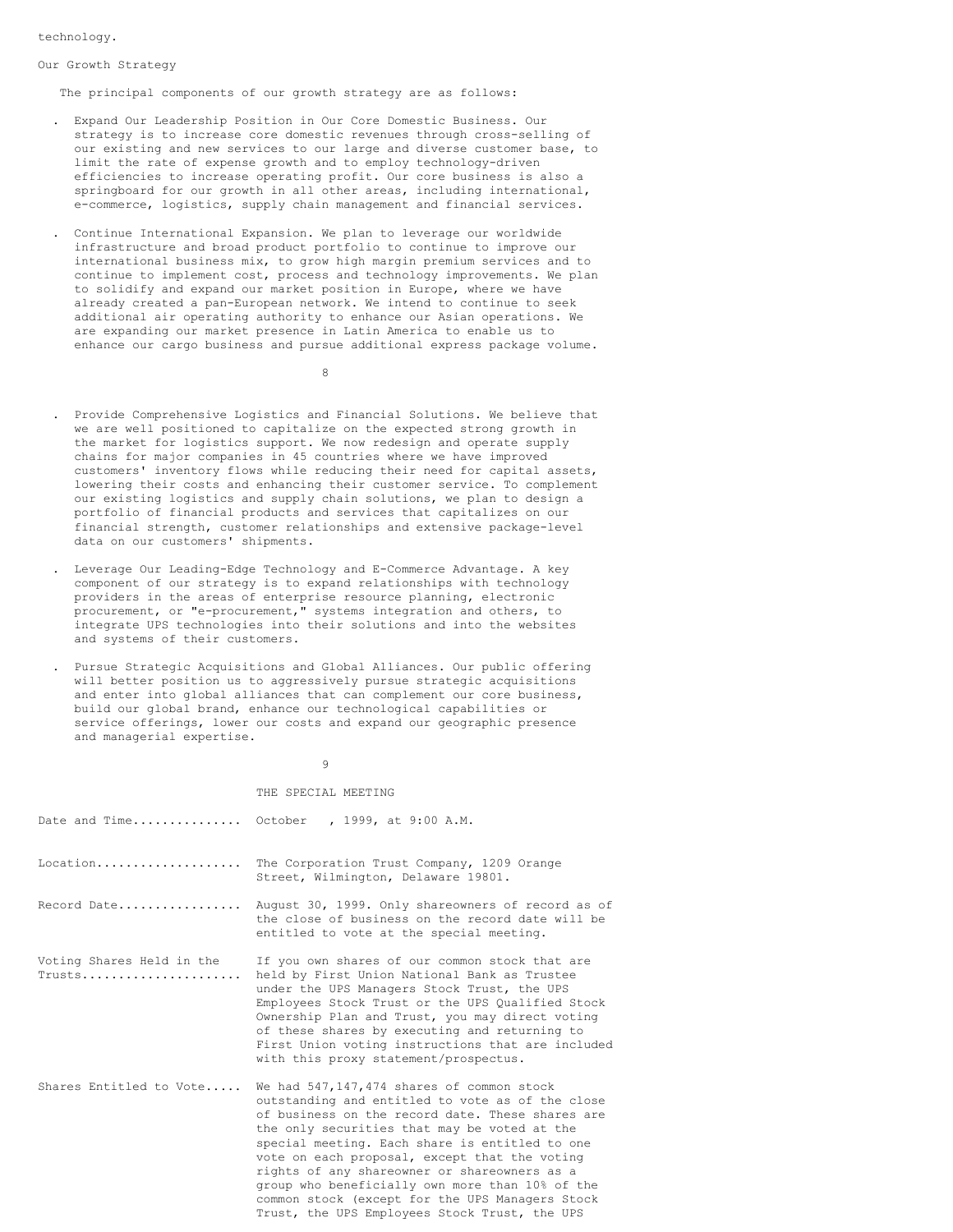|                     | Qualified Stock Ownership Plan and Trust or any<br>of our other employee benefit plans) may cast<br>only 1/100th of a vote on each proposal with<br>respect to each share in excess of 10% of the<br>outstanding shares of common stock. First Union,<br>as trustee, owns 354,005,983 shares, which<br>constitute 64.7% of our outstanding common stock<br>entitled to vote as of the record date. |
|---------------------|----------------------------------------------------------------------------------------------------------------------------------------------------------------------------------------------------------------------------------------------------------------------------------------------------------------------------------------------------------------------------------------------------|
| 0uorum              | Holders of a majority of the issued and<br>outstanding shares of our common stock, present<br>in person or by proxy, will constitute a quorum<br>for the transaction of business at the special<br>meeting.                                                                                                                                                                                        |
| Votes Required      | A majority of all issued and outstanding shares<br>of our common stock entitled to vote is required<br>to approve the merger at the special meeting. A<br>majority of the shares present at the meeting, in<br>person or by proxy, is required to approve the<br>incentive compensation plan.                                                                                                      |
| No Appraisal Rights | You will not be entitled to appraisal rights<br>under Section 262 of the Delaware General<br>Corporation Law in connection with the merger or<br>the conversion of our outstanding common stock<br>into New UPS class A common stock.                                                                                                                                                              |

## FINANCIAL ADVISERS

Morgan Stanley & Co. Incorporated and Tanner & Co., Inc. are acting as our financial advisers in connection with the proposed merger and the related transactions.

## 10

## SUMMARY CONSOLIDATED FINANCIAL AND OPERATING DATA

The following table sets forth summary consolidated financial and operating data. The financial data as of and for the periods ended December 31, 1997 and 1998 and June 30, 1999, and for the periods ended December 31, 1996 and June 30, 1998, presented in this table are derived from the consolidated financial statements and notes thereto which are included elsewhere in this proxy statement/prospectus. You should read the financial data below in conjunction with those consolidated financial statements and notes, as well as "Management's Discussion and Analysis of Financial Condition and Results of Operations" and the financial data appearing elsewhere in this proxy statement/prospectus. The remaining financial data are derived from consolidated financial statements that are not contained in this proxy statement/prospectus.

The financial and operating data as of and for the year ended December 31, 1997 reflect the impact of the Teamsters strike. The strike resulted in a net loss of \$211 million and an operating loss of \$349 million for the month of August 1997, compared to net income of \$113 million and operating profit of \$187 million for August 1996. Except as noted, the financial data for the six months ended June 30, 1999 reflect a tax assessment charge relating to a Tax Court decision.

 $<$ TABLE> <CAPTION>

|                                                                             |            | Year Ended December 31, | Six Months Ended<br>June $30r$      |                                                        |               |                                           |               |
|-----------------------------------------------------------------------------|------------|-------------------------|-------------------------------------|--------------------------------------------------------|---------------|-------------------------------------------|---------------|
|                                                                             | 1994       | 1995 1996 1997 1998     |                                     |                                                        |               | 1998                                      | 1999          |
|                                                                             |            |                         |                                     | (financial data in millions, except per share amounts) |               |                                           |               |
| $<$ S $>$                                                                   | <<         | <<                      | <<                                  | <<>                                                    | < <sub></sub> | <<                                        | < <sub></sub> |
| Statement of Income<br>Data:                                                |            |                         |                                     |                                                        |               |                                           |               |
| Revenue:                                                                    |            |                         |                                     |                                                        |               |                                           |               |
| U.S. domestic package \$16,943 \$17,773 \$18,881 \$18,868 \$20,650 \$ 9,982 |            |                         |                                     |                                                        |               |                                           | \$10,665      |
| International package                                                       |            |                         |                                     |                                                        |               | 2,346 2,886 2,989 2,934 3,237 1,560       | 1,700         |
| Non-package                                                                 |            |                         | 287 386 498 656                     |                                                        |               | 901 — 100<br>424                          | 526           |
| Total revenue<br>Operating expenses:<br>Compensation and                    |            |                         |                                     |                                                        |               | 19,576 21,045 22,368 22,458 24,788 11,966 | 12,891        |
| benefits                                                                    |            |                         | $11,727$ $12,401$ $13,326$ $13,289$ |                                                        |               | 14,346 7,002                              | 7,377         |
| Other                                                                       | 6,293      |                         | 6,478 7,013 7,471 7,352             |                                                        |               | 3,519                                     | 3,646         |
| Restructuring charge                                                        | $\sim$ $-$ | 372                     |                                     |                                                        |               |                                           |               |
| Total operating                                                             |            |                         |                                     |                                                        |               |                                           |               |
| expenses                                                                    | 18,020     | 19,251                  |                                     | 20,339 20,760                                          | 21,698        | 10,521                                    | 11,023        |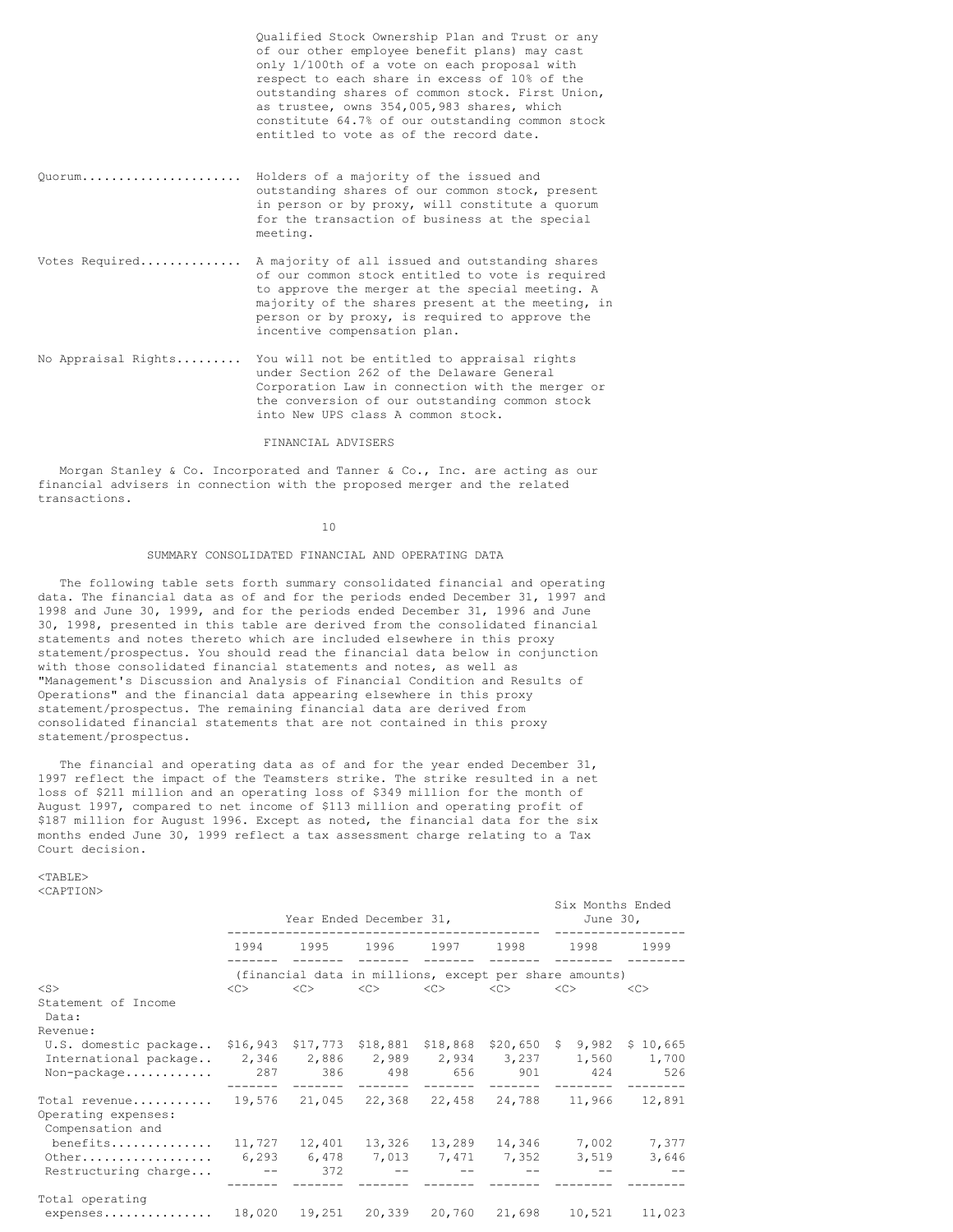| Operating profit (loss):<br>U.S. domestic package |                 |                               | 1,821 1,937 2,181 1,654                     |                                        | 2,899         | 1,341           |    | 1,643              |
|---------------------------------------------------|-----------------|-------------------------------|---------------------------------------------|----------------------------------------|---------------|-----------------|----|--------------------|
| International package                             | (390)           |                               | $(250)$ $(281)$ $(67)$                      |                                        | 56            | 34              |    | 109                |
| Non-package                                       | 125             | 107                           | 129                                         | 111                                    | 135           | 70              |    | 58                 |
| Corporate                                         | $\sim$ $-$      | and the state of the state of | <b>Service State</b>                        | and the state of the state<br>-------- | $\sim$ $-$    | $ -$            |    | 58                 |
| Total operating profit<br>Other income (expense): | 1,556           |                               | 1,794 2,029 1,698                           |                                        | 3,090 1,445   |                 |    | 1,868              |
| Investment income                                 | 13              | 26                            | 39                                          | 70                                     | 84            | 30              |    | 70                 |
| Interest expense                                  | (29)            | (77)                          | (95)                                        | (187)                                  | (227)         | (115)           |    | (105)              |
| Tax assessment                                    | $- -$           | $--$                          | $\qquad \qquad -$                           | $---$                                  | $--$          | $- -$           |    | (1, 786)           |
| Miscellaneous, net                                | 35              | (35)                          | (63)                                        | (28)                                   | (45)<br>$---$ | $6\overline{6}$ |    | (22)               |
| Income before income                              |                 |                               |                                             |                                        |               |                 |    |                    |
| taxes 1,575 1,708 1,910 1,553 2,902 1,366         |                 |                               |                                             |                                        |               |                 |    | 25                 |
| Income taxes                                      | 632<br>-------- | 665                           | 764                                         | 644 1,161 556                          |               |                 |    | 380                |
| Net income $(\text{loss}) \dots \dots$            |                 |                               | \$ 943 \$1,043 \$1,146 \$ 909 \$1,741 \$    |                                        |               | 810             | S. | (355)<br>--------- |
| Per share amounts:<br>Basic earnings (loss)       |                 |                               |                                             |                                        |               |                 |    |                    |
| per share<br>Diluted earnings (loss)              |                 |                               | $$1.68$ $$1.87$ $$2.06$ $$1.65$ $$3.18$ $$$ |                                        |               | 1.49S           |    | (.64)              |
| per share<br>Dividends declared per               | 1.66            | 1.84                          | 2.03                                        | 1.63                                   | 3.14          | 1.47            |    | (.64)              |
| share<br>As Adjusted Net Income<br>Data:          | .55             | .64                           | .68                                         | .70                                    | .85           | .40             |    | .55                |
| Net income before impact<br>of tax assessment in  |                 |                               |                                             |                                        |               |                 |    |                    |
| As a percentage of                                |                 |                               | 943 \$1,043 \$1,146 \$ 909 \$1,741 \$       |                                        |               | 810 \$          |    | 1,087              |
| revenue<br>$<$ /TABLE>                            | 4.8%            | 5.0%                          | 5.1%                                        | 4.0%                                   | 7.0%          | 6.8%            |    | 8.4%               |

11

<TABLE> <CAPTION>

|                                                                                                         |                                                                | Six Months Ended<br>June $301$<br>-------- |                                                                                                                             |                     |                                      |                     |                                    |
|---------------------------------------------------------------------------------------------------------|----------------------------------------------------------------|--------------------------------------------|-----------------------------------------------------------------------------------------------------------------------------|---------------------|--------------------------------------|---------------------|------------------------------------|
|                                                                                                         | 1994<br>------                                                 | 1995                                       | 1996                                                                                                                        | 1997                | 1998                                 | 1998                | 1999                               |
| $<$ S $>$<br>Balance Sheet Data                                                                         | < <sub></sub>                                                  | $<<$ $<$ $>$                               | (financial data in millions)<br><<                                                                                          | < <sub></sub>       | $<<$ $<$ $>$                         | <<                  | < <sub></sub>                      |
| (at end of period):<br>Working capital<br>Long-term debt<br>Total assets<br>Shareowners' equity         | 11,182                                                         |                                            | $$120 \t{5}$ 261 \$ 1,097 \$ 1,079 \$ 1,708<br>1, 127 1, 729 2, 573<br>$12,645$ $14,954$<br>$4,647$ 5,151 5,901 6,087 7,173 | 2,583<br>15,912     | 2,191<br>17,067                      |                     | \$ 434<br>2,138<br>18,302<br>6,122 |
| Operating Data:<br>Delivery volume (in<br>millions of packages)                                         | 3,023 3,094 3,153                                              |                                            |                                                                                                                             | 3,038               |                                      | 3,137 1,530         | 1,574                              |
| Average daily package<br>volume (in thousands):<br>U.S. domestic:<br>Next day air<br>Deferred<br>Ground | 583<br>623<br>9,868                                            | 668<br>716<br>9,949                        | 760<br>763<br>10,015                                                                                                        | 822<br>771<br>9,521 | 938<br>783<br>9,645                  | 912<br>752<br>9,414 | 995<br>790<br>9,639                |
| Total U.S. domestic 11,074 11,333<br>International:                                                     |                                                                |                                            | 11,538                                                                                                                      |                     | 11, 114 11, 366 11, 078              |                     | 11,424                             |
| Domestic<br>Export                                                                                      | 661<br>166                                                     | 722<br>175                                 | 683<br>194                                                                                                                  | 678<br>217          | 730<br>256                           | 723<br>246          | 684<br>286<br>$- - - -$            |
| Total International<br>Total average daily                                                              | 827                                                            | 897                                        | 877                                                                                                                         | 895                 | 986                                  | 969                 | 970                                |
| package volume                                                                                          | $11,901$ $12,230$ $12,415$ $12,009$ $12,352$ $12,047$ $12,394$ |                                            |                                                                                                                             |                     |                                      |                     |                                    |
| Average revenue per<br>piece:<br>U.S. domestic:                                                         |                                                                |                                            |                                                                                                                             |                     |                                      |                     |                                    |
| Next day air<br>Deferred<br>Ground                                                                      | 12.18<br>4.83                                                  | $$19.63$$ \$ 19.36 \$<br>11.27<br>4.95     | $19.34$ \$<br>11.39<br>5.09                                                                                                 | 11.87<br>5.19       | $19.49$ \$ 19.69 \$ 19.48 \$<br>5.51 | 12.39 12.35<br>5.47 | 19.71<br>12.45<br>5.66             |
| Total U.S. domestic<br>International:                                                                   | 6.02                                                           | 6.20                                       | 6.44                                                                                                                        | 6.71                | 7.15                                 | 7.09                | 7.35                               |
| Domestic<br>Export                                                                                      | 5.87<br>32.35                                                  | 6.22<br>39.53                              | 6.10<br>39.10                                                                                                               | 5.35<br>36.70       | 5.14<br>35.12                        | 5.03<br>35.09       | 5.26<br>34.21                      |

-------- -------- -------- -------- -------- ------- --------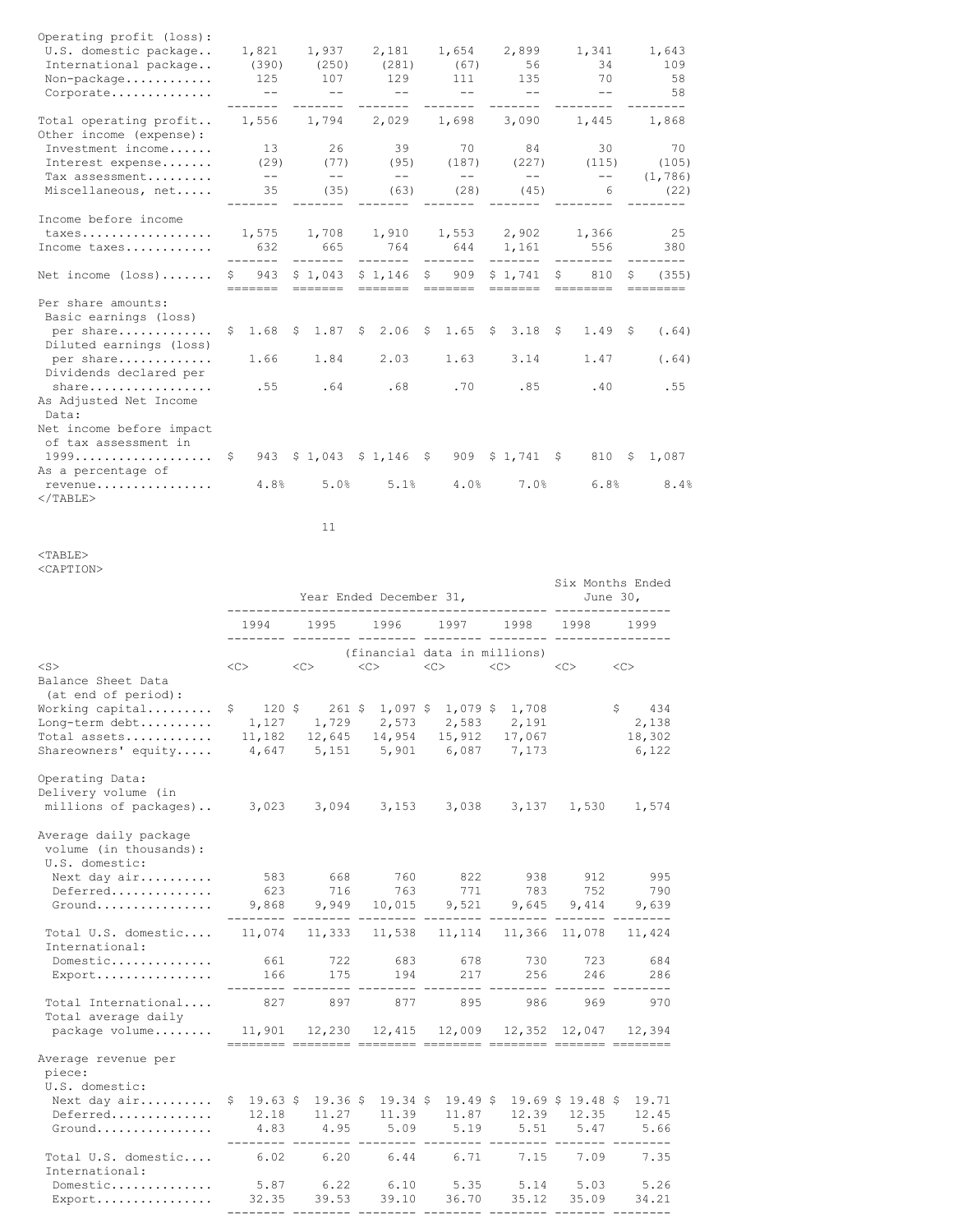| Total International        | 11.17 | 12.71                           | 13.42 | 12.95   | 12.93                                           | 12.67                                           | 13.80 |
|----------------------------|-------|---------------------------------|-------|---------|-------------------------------------------------|-------------------------------------------------|-------|
| Total average revenue      |       |                                 |       |         |                                                 |                                                 |       |
| per piece $\frac{1}{2}$    |       |                                 |       |         |                                                 | 6.38 \$ 6.68 \$ 6.94 \$ 7.18 \$ 7.61 \$ 7.54 \$ | 7.86  |
| Operating weekdays         | 2.54  | 253                             | 2.54  | 2.53    | 2.54                                            | 127                                             | 127   |
| Employees                  |       |                                 |       |         |                                                 |                                                 |       |
| $(at September 30) \ldots$ |       | 320,000 337,000 338,000 331,000 |       |         | 333,000                                         |                                                 |       |
| Shipping customers (in     |       |                                 |       |         |                                                 |                                                 |       |
| millions)                  | 1.50  | 1.61                            | 1.64  | 1.61    | 1.69                                            |                                                 |       |
| Aircraft fleet (at end     |       |                                 |       |         |                                                 |                                                 |       |
| of period)                 | 462   | 467                             | 529   | 555     | 536                                             |                                                 |       |
| Delivery vehicles (at      |       |                                 |       |         |                                                 |                                                 |       |
| end of period)             |       | 134,000 153,000 160,000         |       | 149.000 | 149.000                                         |                                                 |       |
| Capital expenditures (in   |       |                                 |       |         |                                                 |                                                 |       |
| millions)                  |       |                                 |       |         | $$1,789$ \$ 2,096 \$ 2,333 \$ 1,984 \$ 1,645 \$ | 504 S                                           | 597   |
| $<$ /TABLE>                |       |                                 |       |         |                                                 |                                                 |       |
|                            |       |                                 |       |         |                                                 |                                                 |       |

12

# RISK FACTORS

Risks Relating to New UPS's Certificate of Incorporation and Bylaw Provisions and the Public Offering

The class A common stock that you receive initially will be illiquid

The class A common stock that you receive as a result of the merger will not be listed on a national securities exchange or traded in an organized over-the-counter market. In addition, New UPS's certificate of incorporation will further restrict transferability of your class A shares. Under these provisions:

- . class A-1 common stock may not be transferred to anyone other than a permitted transferee or converted into class B common stock until 180 days after our public offering
- . class A-2 common stock may not be transferred to anyone other than a permitted transferee or converted into class B common stock until 360 days after our public offering
- . class A-3 common stock may not be transferred to anyone other than a permitted transferee or converted into class B common stock until 540 days after our public offering

You also will be prohibited from buying a put option, selling a call option or entering into any other hedging or insurance transaction relating to your class A common stock during these restricted periods.

After the merger and the public offering are completed, we intend to discontinue purchasing shares of our common stock as a general practice when those shares are offered to us by shareowners. Therefore, you may not be able to sell or transfer the class A common stock that you receive for a period of time.

The market price of our class B common stock may be volatile, which could cause the value of your investment in UPS to decline

Because your class A common stock will be converted into class B common stock if you sell your class A common stock to anyone other than a permitted transferee, the market price of our class B common stock will determine the value of our class A common stock. Any of the following factors could affect the market price of our class B common stock:

- . changes in earnings estimates by financial analysts
- . our failure to meet financial analysts' performance expectations
- . changes in market valuations of other transportation and logistics companies
- . the expiration of any of the three restricted periods on class A common stock
- . general market and economic conditions

In addition, many of the risks described elsewhere in this "Risk Factors" section could materially and adversely affect our stock price. The stock markets have experienced price and volume volatility that has affected many companies' stock prices. Stock prices for many companies have experienced wide fluctuations that have often been unrelated to the operating performance of those companies. Fluctuations such as these may affect the market price of our class B common stock and the value of your shares.

Our certificate of incorporation and bylaw provisions, and several other factors, could limit another party's ability to acquire us and deprive you of the opportunity to obtain a takeover premium for your shares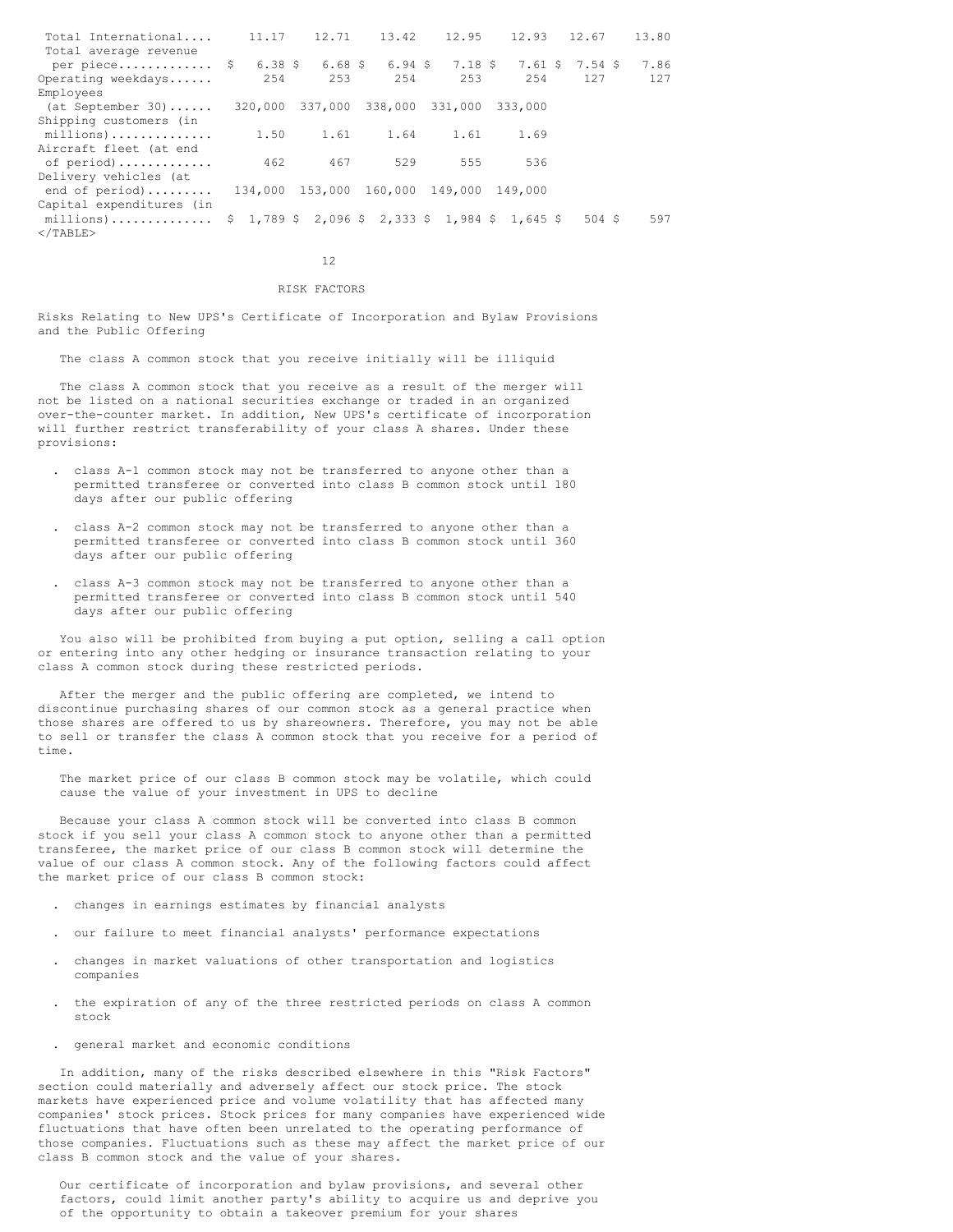A number of provisions that are in our certificate of incorporation and bylaws, and will be in New UPS's certificate of incorporation and bylaws after we effect the merger, will make it difficult for another company to acquire us and for you to receive any related takeover premium for your shares. For example, our certificate of incorporation severely reduces the voting power of any person or group that beneficially owns more than 10% of our shares, allows our board of directors to issue up to 200,000,000 preferred shares without a shareowner vote and provides that shareowners may not act by written consent and may not call a special meeting. New UPS's certificate of incorporation has similar provisions, although the 10% threshold has been raised to 25%.

13

In addition, New UPS's capital structure may deter a potential change in control, because our voting power will be concentrated in our class A common stock. These shares will be held by our current shareowners and, upon any valid transfer to someone who is not a "permitted transferee," will automatically convert into class B common stock. This automatic dilution of voting power in the hands of a potential acquiror may be a deterrent to any potential acquisition transaction. We anticipate that in the future we will issue class A common stock to our managers and employees, which may include managers and employees of companies we acquire. Our managers and employees may be less inclined to accept a takeover offer for their shares than other shareowners.

Sales by current shareowners of a large number of our shares could cause the value of your shares to decline

As the restricted periods on class A common stock expire, those shares will be eligible to be sold, including in the public market, upon automatic conversion into class B common stock. Substantial numbers of our shares are held by foundations and trusts established by the founders of UPS and by the heirs and descendants of those founders. These holders have owned their shares for many years and have not had access to a public market in which to sell their shares. We cannot assure you that these significant shareowners will not take advantage of a public market to sell significant amounts of their stock. Substantial sales could adversely affect the market value of the class B common stock and the value of your shares.

Risks Relating to Our Business

We face aggressive competition

We compete with many companies and services on a local, regional, national and international basis. Our competitors include the postal services of the U.S. and other nations, various motor carriers, express companies, freight forwarders, air couriers and others. Postal services may be able to obtain government subsidies or to subsidize operating costs through profits from their monopoly operations. Our industry is undergoing rapid consolidation, and the combining entities are competing aggressively for business at low rates. If we are unable to compete on price with these competitors as they attempt to increase their market share, our business will be materially adversely affected.

Historically, we competed primarily in the U.S., where our size and geographic reach have given us a competitive advantage. As our domestic competitors have grown and consolidated, and as the market for our services has grown increasingly international, we face more significant competitive challenges both here and abroad.

Strikes, work stoppages and slowdowns by our employees can negatively affect our results of operations

Our business depends to a significant degree on our ability to avoid strikes and other work stoppages by our employees. As our competitors have grown in size and strength, we face permanent loss of customers if we are unable to provide uninterrupted service. In 1997, a labor strike by the International Brotherhood of Teamsters, and the refusal of the Independent Pilots Association to cross the picket lines, had a material adverse effect on our results of operations.

The International Brotherhood of Teamsters represents about 202,000 (62%) of our employees. The Independent Pilots Association represents all of our non-management pilots. Our new collective bargaining agreement with the Teamsters, which was negotiated in August 1997, terminates on July 31, 2002. We have an eight-year agreement with the Independent Pilots Association that becomes amendable on January 1, 2004.

A number of our competitors are less unionized than we are, which may enable them to implement more flexible work rules than we are able to employ. These more flexible rules could provide our competitors with the ability to offer services that we are unable to match without concessions from our unions.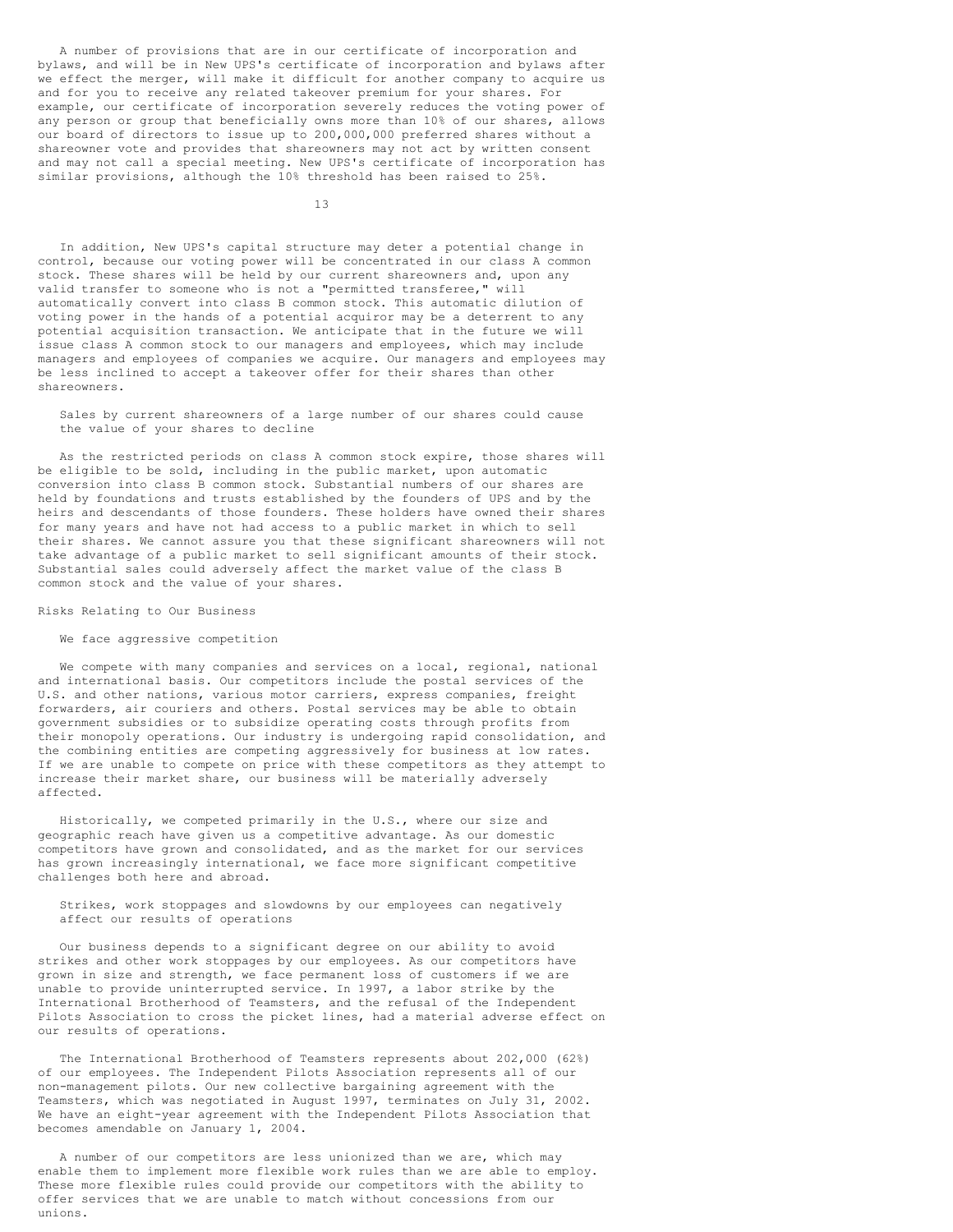We cannot assure you as to the results of negotiations of future collective bargaining agreements, whether future collective bargaining agreements will be negotiated without service interruptions or the possible impact of future collective bargaining agreements on our financial condition and results of operations. We cannot assure you that strikes will not occur in the future in connection with labor negotiations or otherwise. Any prolonged strike or work stoppage could have a material adverse effect on our results of operations and financial condition.

We have incurred significant costs, and may incur significant additional costs, as a result of a recent unfavorable Tax Court decision

On August 9, 1999 the U.S. Tax Court issued an opinion unfavorable to UPS regarding a Notice of Deficiency asserting that we are liable for additional tax for the 1983 and 1984 tax years. The Court held that we are liable for tax on income of Overseas Partners Ltd., a Bermuda company, which has reinsured excess value package insurance purchased by our customers beginning in 1984. Excess value package insurance, also called shippers' risk insurance, is insurance purchased by UPS shippers for packages whose declared value exceeds \$100. UPS arranged primary insurance from unaffiliated insurance companies to cover possible loss or damage to these packages. OPL historically has reinsured the primary insurance companies' risk in exchange for substantially all of the premiums collected.

The Court held that for the 1984 tax year we are liable for taxes of \$31 million on income reported by OPL, penalties and penalty interest of \$93 million and interest for a total after-tax exposure we estimate at approximately \$246 million.

In addition, during the first quarter of 1999, the IRS issued two Notices of Deficiency asserting that we are liable for additional tax for the 1985 through 1987 tax years, and the 1988 through 1990 tax years. The primary assertions by the IRS relate to the reinsurance of excess value package insurance, the issue raised for the 1984 tax year. The IRS has based its assertions on the same theories included in the 1983-1984 Notice of Deficiency.

We anticipate that the IRS will take similar positions for tax years subsequent to 1990. Based on the Tax Court opinion, we currently estimate that our total after-tax exposure for the tax years 1984 through 1999 could be as high as \$2.353 billion. We are in the process of analyzing our position in light of the Tax Court opinion and are evaluating our options, including appeal of the Tax Court decision, continuance of the litigation or negotiation of a settlement.

In our second quarter 1999 financial statements, we have recorded a tax assessment charge of \$1.786 billion, which includes an amount for related state tax liabilities. The charge includes taxes of \$915 million and interest of \$871 million. This assessment resulted in a tax benefit of \$344 million related to the interest component of the assessment. As a result, our net charge to net income for the tax assessment was \$1.442 billion, increasing our total after-tax reserve with respect to these matters to \$1.672 billion.

We determined the size of our reserve with respect to these matters in accordance with generally accepted accounting principles based on our estimate of our most likely liability. In making this determination, we concluded that it was more likely that we would be required to pay taxes on income reported by OPL and interest, but that it was not probable that we would be required to pay any penalties and penalty interest. If penalties and penalty interest ultimately are determined to be payable, we would have to record an additional charge of up to \$681 million. We cannot assure you that our ultimate liability for these matters will not exceed the level of our reserves.

The IRS has proposed adjustments, unrelated to the OPL matters discussed above, regarding the timing of deductions, the characterization of expenses as capital rather than ordinary and our entitlement to the investment tax credit and the research tax credit in the 1985 through 1990 tax years. These proposed adjustments, if sustained, would result in \$88 million in additional tax for the 1985 through 1987 tax years and \$267 million in additional tax for the 1988 through 1990 tax years. Should the IRS prevail on these issues, unpaid interest on these adjustments through 1999 could aggregate up to \$396 million, after the benefit of related tax deductions. The IRS may take similar positions with respect to some of these issues for each of the years from 1991 through 1999.

15

We may have conflicts of interest in connection with transactions we enter into with Overseas Partners Ltd.

At least a majority of our current shareowners also are shareowners of OPL,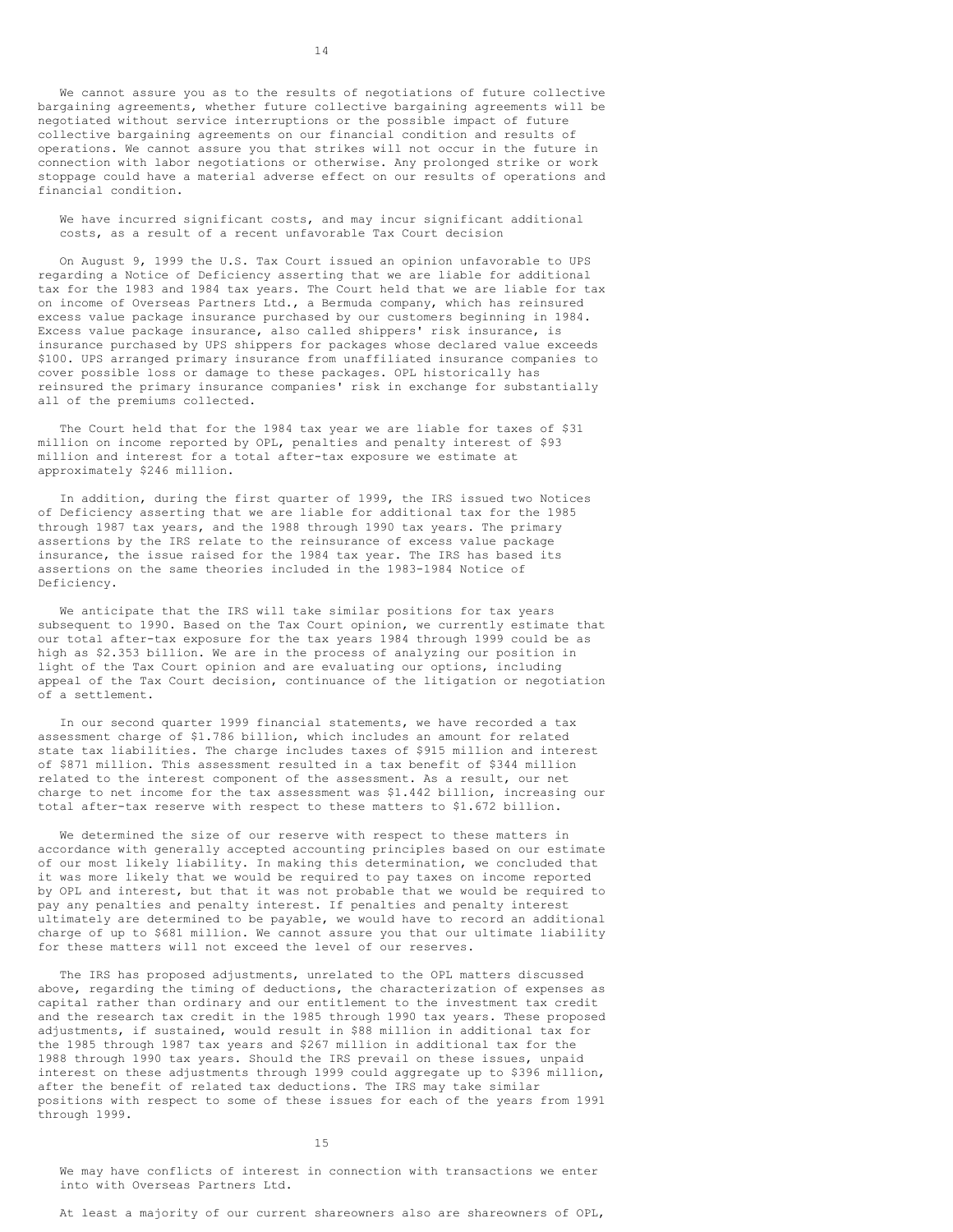and a majority of OPL's directors and officers are current and former UPS employees. Our ongoing business relationships with OPL consist of the lease of our Ramapo Ridge facility and the reinsurance of some of our workers' compensation insurance. We cannot assure you that transactions between us and OPL have been made on the most favorable terms that we could obtain in transactions with unrelated parties. If in the future we engage in other transactions with OPL, we anticipate that they will be on an arms-length basis.

Our relationships with OPL are described in greater detail under the heading "Relationships with Overseas Partners Ltd."

Our failure to comply with, or the costs of complying with, government regulation could negatively affect our results of operations

Our operations are subject to a number of complex and stringent aviation, transportation, environmental, labor, employment and other laws and regulations. These laws and regulations generally require us to maintain and comply with a wide variety of certificates, permits, licenses and other approvals. See "Business--Government Regulation." Our failure to maintain required certificates, permits or licenses, or to comply with applicable laws, ordinances or regulations, could result in substantial fines or possible revocation of our authority to conduct our operations.

We cannot assure you that existing laws or regulations will not be revised or that new laws or regulations, which could have an adverse impact on our operations, will not be adopted or become applicable to us. We also cannot assure you that we will be able to recover any or all increased costs of compliance from our customers or that our business and financial condition will not be materially and adversely affected by future changes in applicable laws and regulations.

Some of our systems, and the systems of third parties we work with, may not be year 2000 compliant

Our failure to appropriately address a material year 2000 issue, or the failure by any third parties who provide goods or services that are critical to our business activities to appropriately address their year 2000 issues, could have a material adverse effect on our financial condition, liquidity or results of operations. Our business is increasingly reliant on sophisticated computer systems, and we would suffer material adverse consequences if our systems malfunctioned due to year 2000 issues.

Economic and other conditions in the international markets in which we operate can affect demand for our services and our results of operations

A key component of our business, and a major target for our future growth, is our operations outside of the United States. For the year ended December 31, 1998, we derived approximately 13% of our revenues from international operations. If we are unable to compete successfully in these markets, our results of operations will be adversely affected.

In many countries, we face vigorous competition from government-owned or sponsored postal services that are able to price their services extremely competitively due to their ability to obtain government subsidies or to subsidize operating costs through profits from their monopoly operations.

Operations in international markets also present currency exchange and inflation risks. In some countries where we operate, economic and monetary conditions could affect our ability to convert our earnings to United States dollars or to remove funds from those countries. We may experience adverse tax consequences as we attempt to repatriate funds to the United States from other countries.

16

Increases in aviation and motor fuel prices can negatively affect our results of operations

We require significant quantities of gasoline, diesel fuel and jet fuel for our aircraft and delivery vehicles. We therefore are exposed to commodity price risk associated with variations in the market price for petroleum .<br>products. Competitive and other pressures may prevent us from passing these costs on to our customers. We cannot assure you that our supply of these products will continue uninterrupted, that rationing will not be imposed or that the prices of, or taxes on, these products will not increase significantly in the future. Increases in prices that we are unable to pass on to our customers will adversely affect our results of operations.

Our operating results are subject to cyclical and seasonal fluctuations

We serve numerous industries and customers that experience significant fluctuations in demand based on economic conditions and other factors beyond our control. Demand for our services could be materially adversely affected by downturns in the businesses of our customers.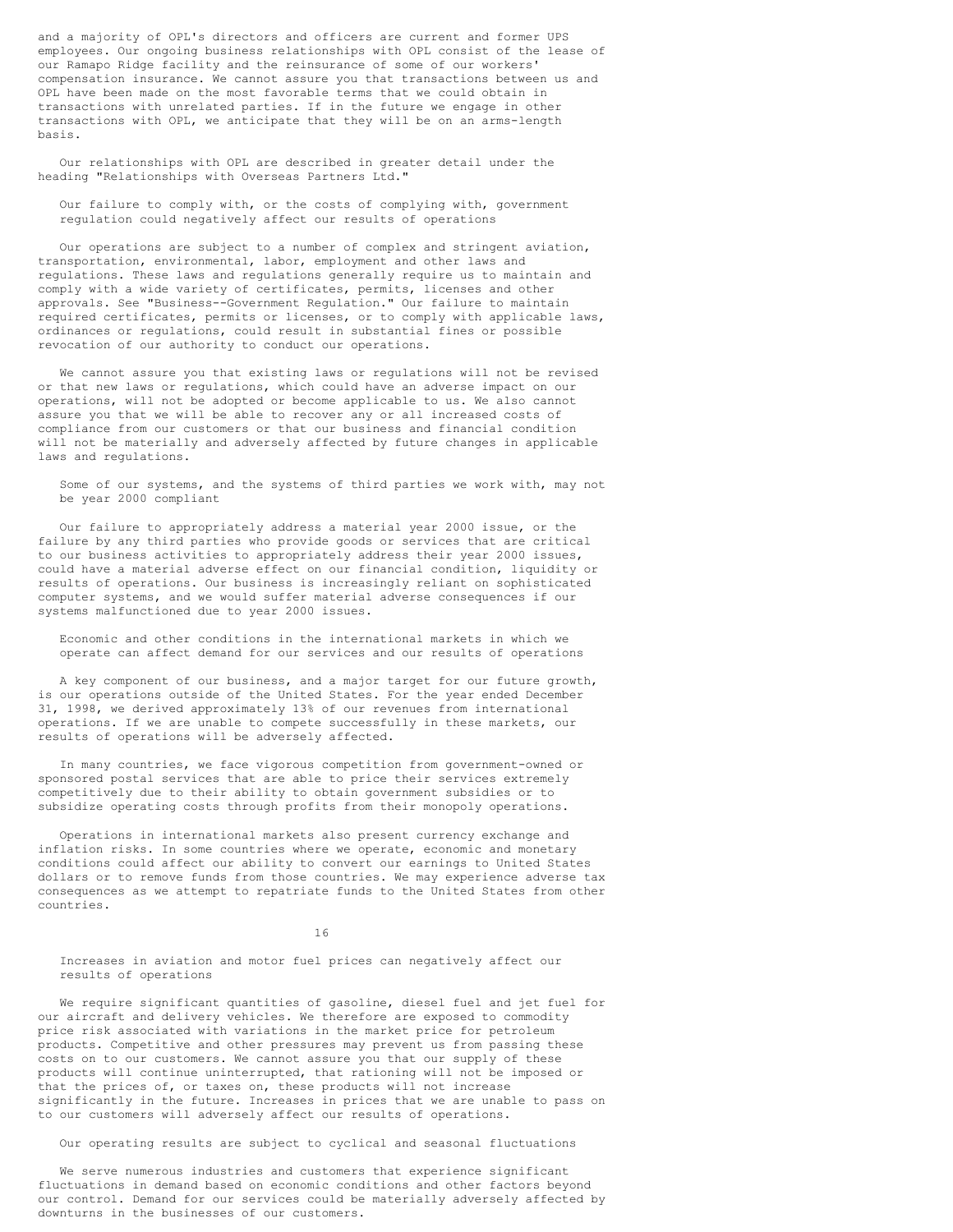Historically, we have experienced our best operating results in the second and fourth quarters of each year. Shipping activity is generally lowest during the first quarter, and weather conditions also can adversely affect first quarter operating results. Shipping activity is generally highest in the fourth quarter as a result of the holiday season. Our European operations experience lower volumes in the third quarter due to the general slowdown in business activity in August.

#### SPECIAL NOTE ABOUT FORWARD-LOOKING STATEMENTS

We have made forward-looking statements in this document, including the section entitled "Management's Discussion and Analysis of Financial Condition and Results of Operations," that are based on our management's beliefs and assumptions and on information currently available to our management. Forwardlooking statements include the information concerning our possible or assumed future results of operations, business strategies, financing plans, competitive position, potential growth opportunities, benefits resulting from the merger, the public offering and the tender offer, the effects of future regulation and the effects of competition. Forward-looking statements include all statements that are not historical facts and can be identified by the use of forward-looking terminology such as the words "believes," "expects," "anticipates," "intends," "plans," "estimates" or similar expressions.

Forward-looking statements involve risks, uncertainties and assumptions. Actual results may differ materially from those expressed in these forwardlooking statements. You should not put undue reliance on any forward-looking statements. We do not have any intention or obligation to update forwardlooking statements after we distribute this proxy statement/prospectus, consistent with our obligations under Item 512 of Regulation S-K under the Securities Act.

You should understand that many important factors, in addition to those discussed elsewhere in this proxy statement/prospectus, could cause our results to differ materially from those expressed in forward-looking statements. These factors include our competitive environment, economic and other conditions in the markets in which we operate, strikes, work stoppages and slowdowns, governmental regulation, our year 2000 issues, year 2000 issues of third parties we work with, increases in aviation and motor fuel prices and cyclical and seasonal fluctuations in our operating results.

17

# DIVIDEND POLICY

The following table sets forth the dividends declared on our common stock for the periods indicated:

# $<$ TABLE>

<CAPTION>

|                                                                                                                                           |               |  | Year Ended December 31,                                                                             |                               | Six Months Ended<br>June 30, |
|-------------------------------------------------------------------------------------------------------------------------------------------|---------------|--|-----------------------------------------------------------------------------------------------------|-------------------------------|------------------------------|
|                                                                                                                                           |               |  |                                                                                                     | 1994 1995 1996 1997 1998 1998 | 1999                         |
| $<$ S $>$<br>Dividends per share \$.55 \$.64 \$.68 \$.70 \$.85 \$.40<br>Dividends per share after giving<br>effect to the merger exchange | < <sub></sub> |  | $\langle C \rangle = \langle C \rangle = \langle C \rangle = \langle C \rangle = \langle C \rangle$ |                               | $<<$ C: $>$<br>\$.55         |
| ratio of 2-for-1 \$.275 \$.32 \$.34 \$.35 \$.425<br>$<$ /TABLE>                                                                           |               |  |                                                                                                     | \$.20                         | \$.275                       |

Our board of directors' policy is to declare dividends each year out of current earnings. Our board of directors expects to continue to declare dividends on our common stock after the public offering. The declaration of future dividends is subject to the discretion of our board of directors in light of all relevant factors, including earnings, general business conditions and working capital requirements.

#### 18

#### SELECTED CONSOLIDATED FINANCIAL AND OPERATING DATA

The following table sets forth consolidated financial and operating data. The financial data as of and for the periods ended December 31, 1997 and 1998 and June 30, 1999, and for the periods ended December 31, 1996 and June 30, 1998, presented in this table are derived from the consolidated financial statements and notes thereto which are included elsewhere in this proxy statement/prospectus. You should read the financial data below in conjunction with those consolidated financial statements and notes, as well as "Management's Discussion and Analysis of Financial Condition and Results of Operations" and the financial data appearing elsewhere in this proxy statement/prospectus. The remaining financial data are derived from consolidated financial statements that are not contained in this proxy statement/prospectus. The consolidated financial data as of June 30, 1999 and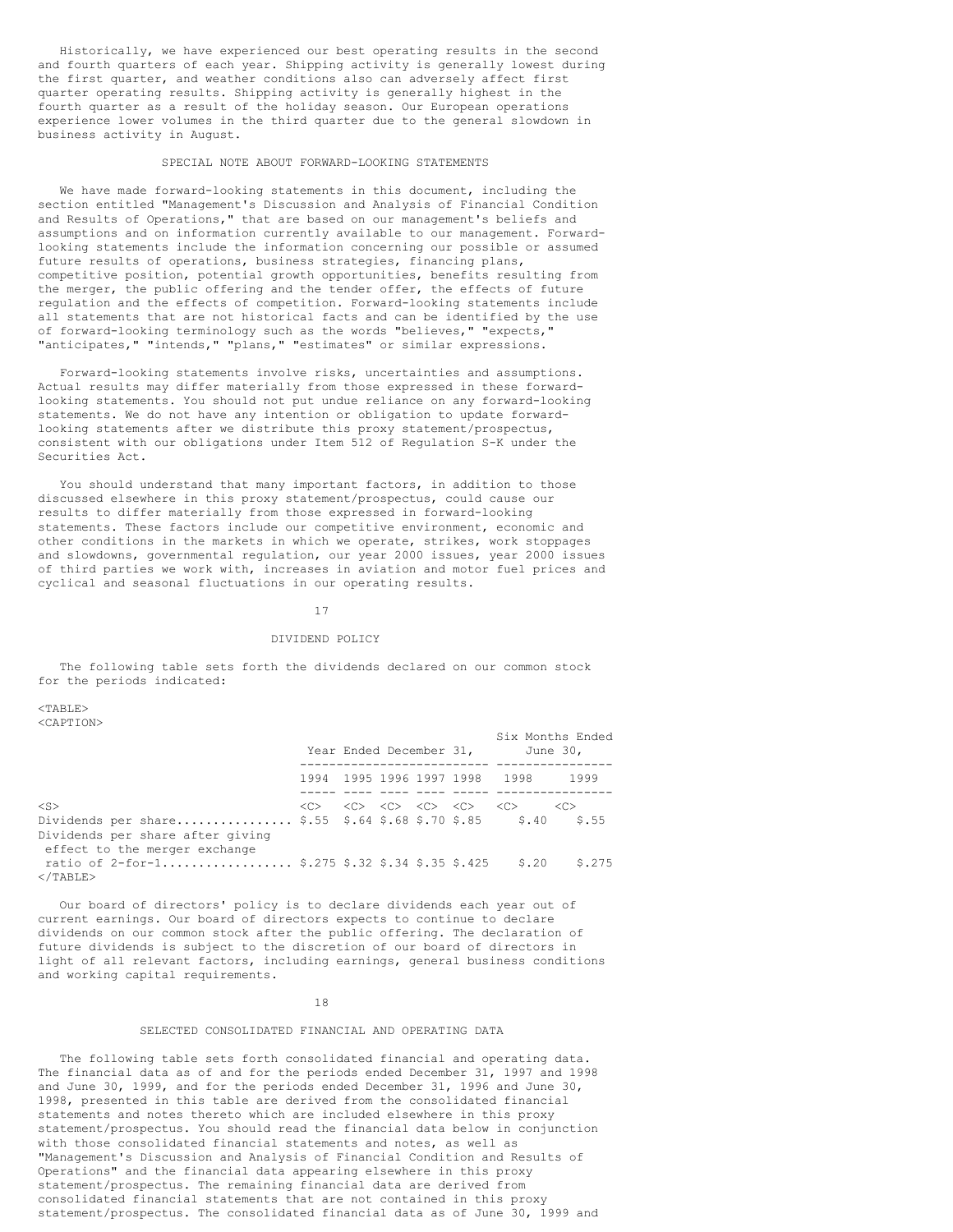for the six months ended June 30, 1998 and 1999 have been derived from our unaudited consolidated financial statements, which are included in this proxy statement/prospectus and which, in our opinion, reflect all adjustments, consisting only of adjustments of a normal and recurring nature, necessary for a fair presentation. Results for the six months ended June 30, 1999 are not necessarily indicative of results for the full year.

The financial and operating data as of and for the year ended December 31, 1997 reflect the impact of the Teamsters strike. The strike resulted in a net loss of \$211 million and an operating loss of \$349 million for the month of August 1997, compared to net income of \$113 million and operating profit of \$187 million for August 1996. Except as noted, the financial data for the six months ended June 30, 1999 reflect a tax assessment charge relating to the Tax Court decision.

> Six Months Ended

(105) -- -- (1,786)<br>(45) 6 (22) ---- ------- --------

# <TABLE>

<CAPTION> Year Ended December 31, June 30, ------------------------------------------- ---------------- 1994 1995 1996 1997 1998 1998 1999 ------- ------- ------- ------- ------- ------- ------- (financial data in millions, except per share amounts) <S> <C> <C> <C> <C> <C> <C> <C> Statement of Income Data: Revenue: U.S. domestic package.. \$16,943 \$17,773 \$18,881 \$18,868 \$20,650 \$ 9,982 \$10,665 International package.. 2,346 2,886 2,989 2,934 3,237 1,560 1,700 Non-package............ 287 386 498 656 901 424 526 ------- ------- ------- ------- ------- ------- ------- Total revenue........... 19,576 21,045 22,368 22,458 24,788 11,966 12,891 Operating expenses: Compensation and<br>benefits............. benefits.............. 11,727 12,401 13,326 13,289 14,346 7,002 7,377 Other.................. 6,293 6,478 7,013 7,471 7,352 3,519 3,646 Restructuring charge... -- 372 -- -- -- -- -- -- --------- ------- ------- ------- ------- ------- ------- Total operating expenses............... 18,020 19,251 20,339 20,760 21,698 10,521 11,023 Operating profit (loss): U.S. domestic package.. 1,821 1,937 2,181 1,654 2,899 1,341 1,643 International package.. (390) (250) (281) (67) 56 34 109 Non-package............ 125 107 129 111 135 70 58 Corporate.............. -- -- -- -- -- -- 58 ------- ------- ------- ------- ------- ------- ------- Total operating profit.. 1,556 1,794 2,029 1,698 3,090 1,445 1,868 Other income (expense):<br>Investment income...... Investment income...... 13 26 39 70 84 30 70 Interest expense....... (29) (77) (95) (187) (227) (115) (105) Tax assessment......... -- -- -- -- -- -- (1,786) ------- ------- ------- ------- ------- ------- ------- Income before income

| taxes 1,575 1,708 1,910 1,553 2,902 1,366<br>Income taxes                           | 632 665 |                                                           | 764 | 644 | 1,161 556 |             | 25<br>380                                   |
|-------------------------------------------------------------------------------------|---------|-----------------------------------------------------------|-----|-----|-----------|-------------|---------------------------------------------|
| Net income (loss) \$ 943 \$1,043 \$1,146 \$ 909 \$1,741 \$ 810 \$ (355)             |         |                                                           |     |     |           |             |                                             |
| Per share amounts:<br>Basic earnings (loss)                                         |         |                                                           |     |     |           |             |                                             |
| per share<br>Diluted earnings (loss)                                                |         | $$1.68$ $$1.87$ $$2.06$ $$1.65$ $$3.18$ $$1.49$ $$(0.64)$ |     |     |           |             |                                             |
| per share<br>Dividends declared per                                                 |         | $1.66$ $1.84$ $2.03$ $1.63$ $3.14$ $1.47$                 |     |     |           |             | (.64)                                       |
|                                                                                     |         |                                                           |     | .70 |           | $.85$ $.40$ | .55                                         |
| As Adjusted Net Income<br>Data:<br>Net income before impact<br>of tax assessment in |         |                                                           |     |     |           |             |                                             |
| 1999 \$ 943 \$1,043 \$1,146 \$ 909 \$1,741 \$ 810 \$1,087<br>As a percentage of     |         |                                                           |     |     |           |             |                                             |
| revenue                                                                             |         |                                                           |     |     |           |             | $4.8\%$ 5.0\% 5.1\% 4.0\% 7.0\% 6.8\% 8.4\% |

19

 $<$ TABLE> <CAPTION>

 $<$ /TABLE>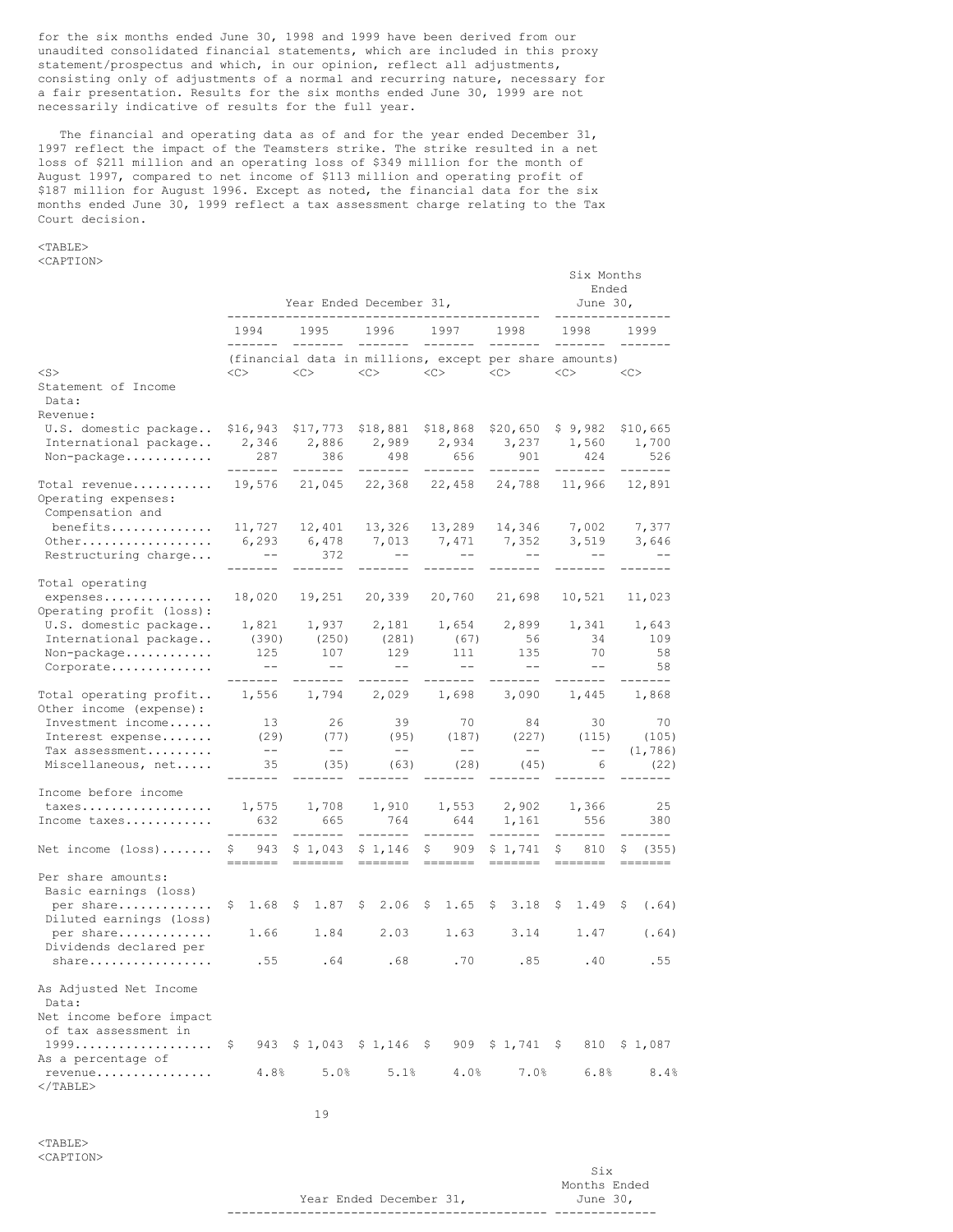|                                                                     | 1994                              | 1995<br>1996                |                         | 1997                                            | 1998                     | 1998            | 1999                   |  |
|---------------------------------------------------------------------|-----------------------------------|-----------------------------|-------------------------|-------------------------------------------------|--------------------------|-----------------|------------------------|--|
| $<$ S $>$                                                           | <<                                | <<                          | <<                      | (financial data in millions)<br><<              | $<\infty$                | <<              | <<                     |  |
| Balance Sheet Data<br>(at end of period):                           |                                   |                             |                         |                                                 |                          |                 |                        |  |
| Working capital<br>Long-term debt<br>Total assets                   | $120$ \$<br>\$<br>1,127<br>11,182 | $261$ \$<br>1,729<br>12,645 | 2,573<br>14,954         | $1,097$ \$ 1,079 \$<br>2,583<br>15,912          | 1,708<br>2,191<br>17,067 |                 | 434<br>2,138<br>18,302 |  |
| Shareowners' equity                                                 | 4,647                             | 5,151                       | 5,901                   | 6,087                                           | 7,173                    |                 | 6,122                  |  |
| Operating Data:<br>Delivery volume (in<br>millions                  |                                   |                             |                         |                                                 |                          |                 |                        |  |
| of packages)                                                        | 3,023                             | 3,094                       | 3,153                   | 3,038                                           |                          | 3,137 1,530     | 1,574                  |  |
| Average daily package<br>volume (in thousands):<br>U.S. domestic:   |                                   |                             |                         |                                                 |                          |                 |                        |  |
| Next day air                                                        | 583                               | 668                         | 760                     | 822                                             | 938                      | 912             | 995                    |  |
| Deferred<br>Ground                                                  | 623<br>9,868                      | 716<br>9,949                | 763<br>10,015           | 771<br>9,521                                    | 783<br>9,645             | 752<br>9,414    | 790<br>9,639           |  |
| Total U.S. domestic<br>International:                               | 11,074                            | 11,333                      | 11,538                  | 11,114                                          |                          | 11,366 11,078   | 11,424                 |  |
| Domestic                                                            | 661                               | 722                         | 683                     | 678                                             | 730                      | 723             | 684                    |  |
| Export                                                              | 166                               | 175                         | 194                     | 217                                             | 256                      | 246             | 286<br>$- - - -$       |  |
| Total International<br>Total average daily                          | 827                               | 897                         | 877                     | 895                                             | 986                      | 969             | 970                    |  |
| package volume                                                      | 11,901                            | 12,230                      | 12,415                  | 12,009                                          |                          |                 | 12,352 12,047 12,394   |  |
| Average revenue per<br>piece:                                       |                                   |                             |                         |                                                 |                          |                 |                        |  |
| U.S. domestic:                                                      | \$19.63\$                         | $19.36$ \$                  |                         | 19.49S                                          |                          |                 | 19.69 \$19.48 \$ 19.71 |  |
| Next day air<br>Deferred                                            | 12.18                             | 11.27                       | $19.34$ \$<br>11.39     | 11.87                                           | 12.39                    | 12.35           | 12.45                  |  |
| Ground                                                              | 4.83                              | 4.95                        | 5.09                    | 5.19                                            | 5.51                     | 5.47            | 5.66                   |  |
| Total U.S. domestic<br>International:                               | 6.02                              | 6.20                        | 6.44                    | 6.71                                            | 7.15                     | 7.09            | 7.35                   |  |
| Domestic                                                            | 5.87                              | 6.22                        | 6.10                    | 5.35                                            | 5.14                     | 5.03            | 5.26                   |  |
| Export                                                              | 32.35                             | 39.53                       | 39.10                   | 36.70                                           | 35.12                    | 35.09           | 34.21<br>$- - - - -$   |  |
| Total International<br>Total average revenue                        | 11.17                             | 12.71                       | 13.42                   | 12.95                                           | 12.93                    | 12.67           | 13.80                  |  |
| per piece                                                           | $6.38 \;$ \$<br>\$                | $6.68\;$ \$                 | $6.94$ \$               | 7.18S                                           |                          | 7.61 \$ 7.54 \$ | 7.86                   |  |
| Operating weekdays<br>Employees                                     | 254                               | 253                         | 254                     | 253                                             | 254                      | 127             | 127                    |  |
| $(at September 30)$<br>Shipping customers (in                       |                                   |                             |                         | 320,000 337,000 338,000 331,000 333,000         |                          |                 |                        |  |
| millions)<br>Aircraft fleet (at end<br>оf                           | 1.50                              | 1.61                        | 1.64                    | 1.61                                            | 1.69                     |                 |                        |  |
| $period)$                                                           | 462                               | 467                         | 529                     | 555                                             | 536                      |                 |                        |  |
| Delivery vehicles (at<br>end of period)<br>Capital expenditures (in |                                   |                             | 134,000 153,000 160,000 | 149,000                                         | 149,000                  |                 |                        |  |
| $millions)$<br>$<$ /TABLE>                                          |                                   |                             |                         | $$1,789$ \$ 2,096 \$ 2,333 \$ 1,984 \$ 1,645 \$ |                          | $504$ \$        | 597                    |  |

20

# MANAGEMENT'S DISCUSSION AND ANALYSIS OF FINANCIAL CONDITION AND RESULTS OF OPERATIONS

# Overview

We are one of the leading global providers of specialized transportation and logistics services. Our primary business is the delivery of time-definite packages and documents for 1.7 million shipping customers per day throughout the United States and in over 200 other countries and territories. We also provide logistics services, including integrated supply chain management, for major companies worldwide. Since the founding of our company in 1907, we have successfully established a vast and reliable global transportation infrastructure, developed a comprehensive, competitive and guaranteed portfolio of services, and consistently supported them with advanced technology.

We report our operations in three segments: U.S. domestic package operations, international package operations and non-package operations. Package operations represent our core business and are divided into regional operations around the world. Regional operations managers are responsible for both domestic and export operations within their geographic region.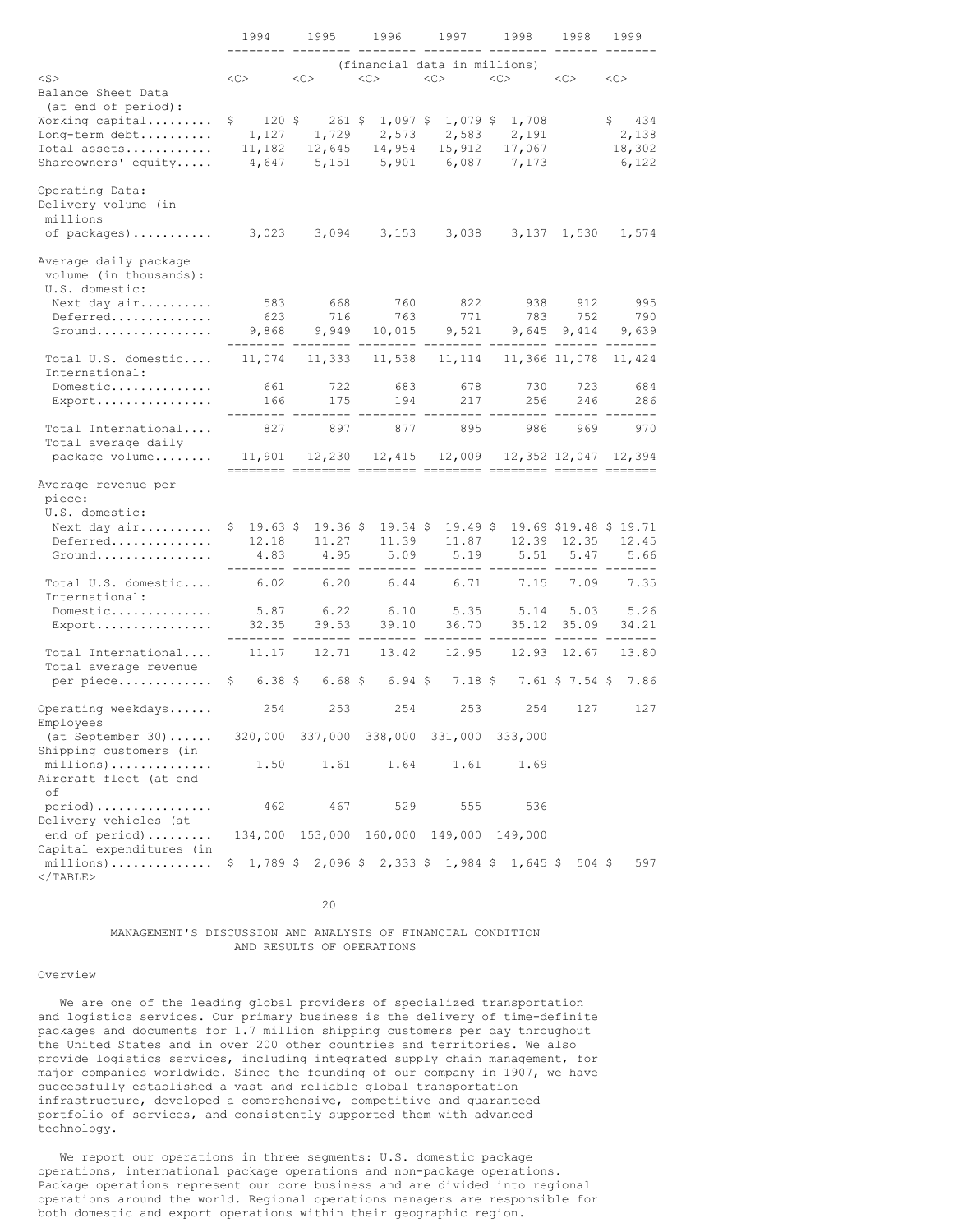International package operations include shipments wholly outside the U.S. as well as shipments with either origin or distribution outside the U.S. Nonpackage operations, including logistics, are distinct from package operations. Third-party logistics is one of our fastest growing businesses.

E-commerce affects all of our operating segments. We have teamed with over 100 leading providers of e-commerce solutions to offer fully integrated Internet-based solutions for our customers, and believe that we are well positioned for growth in this area.

# Sources of Revenue

We derive our revenue primarily from the delivery of packages and also from non-package services. Package delivery rates vary depending on weight, size, distance and level of service. We review rates periodically, and have increased our rates across most product lines in each of 1997, 1998 and 1999. We derive our non-package revenue primarily from logistics, warehousing operations, truck leasing, refrigerated transport services and courier services.

Over the past two decades, we have been developing our international business and have become a global company. As our international business has evolved, we have improved our product mix by focusing on our core express package business. We are now shipping more time-definite cross-border packages and fewer lower-yielding intra-country packages. As a result, our international business achieved profitability in 1998.

The following table sets forth the percentage of our revenue attributable to each operating segment:

#### $<$ TABLE> <CAPTION>

|                                             |               | Year Ended<br>December 31.         | Six Months<br>Ended<br>June 30, |                   |               |  |
|---------------------------------------------|---------------|------------------------------------|---------------------------------|-------------------|---------------|--|
| Operating Segment                           |               | 1996 1997 1998                     |                                 | 1998              | 1999          |  |
|                                             |               |                                    |                                 |                   |               |  |
| $<$ S $>$                                   | < <sub></sub> | < <sub></sub>                      | < <sub></sub>                   | < <sub></sub>     | < <sub></sub> |  |
| U.S. domestic package 84.4%                 |               | 84.0%                              |                                 | 83.3% 83.4% 82.7% |               |  |
| International package $13.4$ 13.1 13.1 13.0 |               |                                    |                                 |                   | 13.2          |  |
| Non-package                                 |               | 2.2 2.9 3.6 3.6                    |                                 |                   | 4.1           |  |
|                                             |               |                                    |                                 |                   |               |  |
|                                             |               | 100.0% 100.0% 100.0% 100.0% 100.0% |                                 |                   |               |  |
|                                             |               |                                    |                                 |                   |               |  |

# $\langle$ /TABLE>

We are in the process of implementing a new arrangement for providing excess value package insurance for our customers through UPS subsidiaries. This new arrangement will result in including in our non-package operating segment the net operations of the excess value package insurance program offered to our customers. This revised arrangement, once in place, should eliminate for future periods the issues considered by the Tax Court and increase our revenue and net income in future periods as compared to what our revenue and net income would have been were the arrangement with OPL still in place. See "Relationships with Overseas Partners Ltd."

#### 21

# Components of Expenses

The largest components of our costs are compensation and benefits, fuel, purchased transportation, depreciation and amortization, repairs and maintenance and other occupancy expenses. Purchased transportation expenses include rail, contractor compensation and airlift costs. Other occupancy expenses consist primarily of facility rental and utilities.

Our operating ratio, which measures operating expenses as a percentage of revenue, improved in 1998 and again in the first six months of 1999. This improvement reflects our continuing initiative to increase our operating efficiency and to reduce the rate by which our costs grow across our company. We will continue to focus on ways to limit the growth of our costs to improve our competitiveness.

# Results of Operations

The following table sets forth statement of income data as a percentage of revenue. Results for 1997 reflect the impact of the Teamsters strike, and results for the six months ended June 30, 1999 reflect a tax assessment charge relating to the Tax Court decision: <TABLE>

|              | Six Months |
|--------------|------------|
| Year Ended   | Ended      |
| December 31. | June 30.   |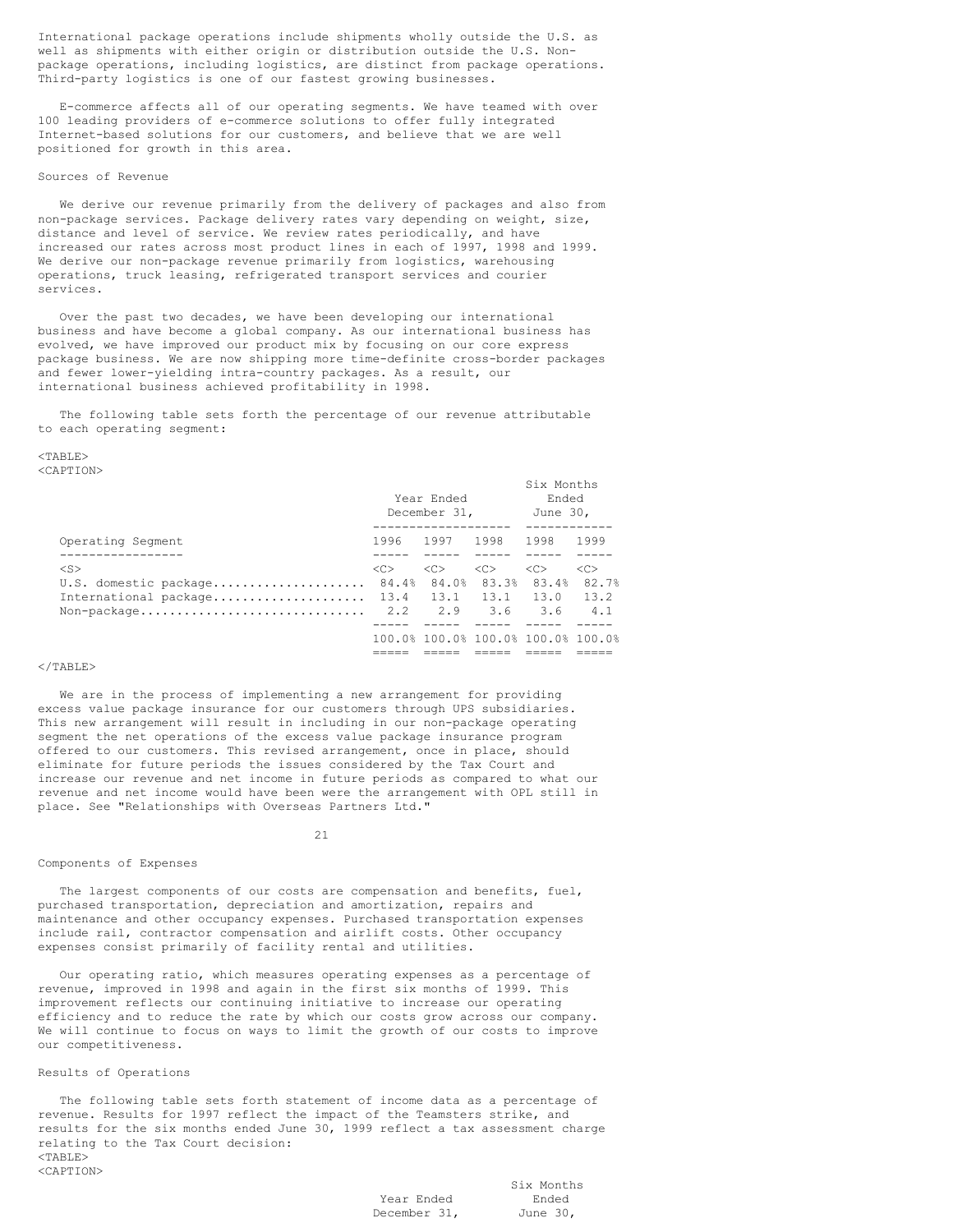|                           | 1996 | 1997                      | 1998           | 1998          | 1999          |
|---------------------------|------|---------------------------|----------------|---------------|---------------|
|                           |      |                           |                |               |               |
| $<$ S>                    | <<   | < <sub></sub>             | < <sub></sub>  | < <sub></sub> | < <sub></sub> |
|                           |      |                           |                |               |               |
| Operating expenses:       |      |                           |                |               |               |
| Compensation and benefits | 59.6 | 59.2                      | 57.9           | 58.5          | 57.2          |
|                           |      |                           |                |               | 28.3          |
|                           |      |                           |                |               |               |
| Operating ratio           | 90.9 |                           | 92.4 87.5 87.9 |               | 85.5          |
| Operating profit          |      | $9.1$ $7.6$ $12.5$ $12.1$ |                |               | 14.5          |
| Net income (loss)         |      | $5.1%$ $4.0%$             |                | 7.0% 6.8%     | $(2.8)$ $*$   |
|                           |      |                           |                |               |               |

  |  |  |  |  |\* Net income as adjusted to eliminate the impact of the tax assessment charge would have been 8.4% of revenue.

Six Months Ended June 30, 1999 Compared to Six Months Ended June 30, 1998

The following table shows the change in revenue, both in dollars and in percentage terms:

#### <TABLE> <CAPTION>

|                                                                                              | Six Months<br>Ended<br>June 30, Change                                          |  |  |
|----------------------------------------------------------------------------------------------|---------------------------------------------------------------------------------|--|--|
|                                                                                              | -------------- ------                                                           |  |  |
| Operating Segment                                                                            | 1998 1999 \$ %                                                                  |  |  |
|                                                                                              | ---- ------- ---- ---                                                           |  |  |
|                                                                                              | (dollars in millions)                                                           |  |  |
| $<$ S>                                                                                       | $\langle C \rangle$ $\langle C \rangle$ $\langle C \rangle$ $\langle C \rangle$ |  |  |
| U.S. domestic package \$ 9,982 \$10,665 \$683 6.8%                                           |                                                                                 |  |  |
| International package 1,560 1,700 140 9.0                                                    |                                                                                 |  |  |
| $\text{Non-package} \dots \dots \dots \dots \dots \dots \dots \dots \dots \dots \dots \dots$ | 424 526 102 24.1                                                                |  |  |
|                                                                                              |                                                                                 |  |  |
|                                                                                              |                                                                                 |  |  |
|                                                                                              |                                                                                 |  |  |

#### $\langle$ /TABLE>

U.S. domestic package revenue increased primarily due to a 3.1% volume increase and a shift by our customers to more time-definite services, as well as an increase in rates. Package volume for our express and ground products increased 7.3% and 2.4%, respectively.

During the first quarter of 1999, we increased rates for standard ground shipments an average of 2.5% for commercial deliveries. The ground residential charge continues to be \$1.00 over the commercial ground rate, with an additional delivery area surcharge added to some less accessible areas. In addition, we increased rates for UPS Next Day Air, UPS Next Day Air Saver and UPS 2nd Day Air an average of 2.5%, while we decreased the rate for UPS 2nd Day Air A.M. by 2.2%. The rate for UPS Next Day Air Early A.M. did not change. Rates for international shipments originating in the U.S. did not change for UPS Worldwide Express, UPS Worldwide Express Plus, UPS Worldwide Expedited and UPS International Standard service. Rate changes for shipments originating outside the U.S. were made throughout the past year and varied by geographic market.

22

The increase in international package revenue was primarily due to an overall improvement in product mix, specifically volume growth for express and pan-European products. Although overall volume was relatively flat for international operations, all international operations posted volume increases for express products, with the largest increases experienced in our Asia Pacific and European operations.

Operating expenses increased by \$502 million, or 4.8%. Compensation and benefits expenses, which increased 5.4%, accounted for \$375 million of this increase. The operating ratio improved from 87.9 during the first six months of 1998 to 85.5 during the first six months of 1999. This improvement resulted primarily from containment of operating expense growth through better utilization of existing capacity and from continued company-wide cost containment efforts. Fuel costs during the first six months of 1999 were also slightly lower.

The following table shows the change in operating profit, both in dollars and in percentage terms:

 $<$ TABLE> <CAPTION>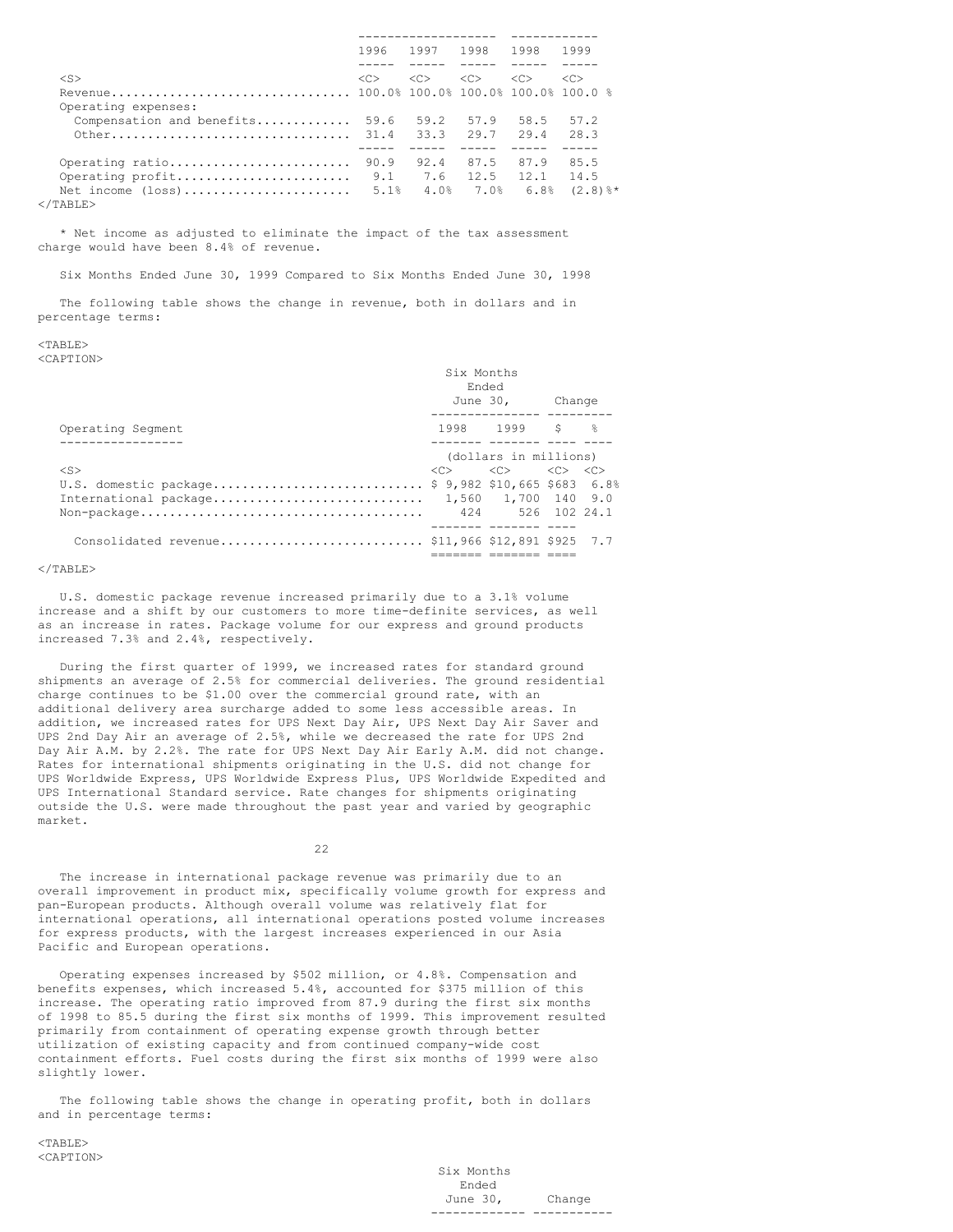| Operating Segment                                                                                    |                     | 1998 1999 \$ %                          |       |                     |
|------------------------------------------------------------------------------------------------------|---------------------|-----------------------------------------|-------|---------------------|
|                                                                                                      |                     |                                         |       |                     |
|                                                                                                      |                     | (dollars in millions)                   |       |                     |
| $\langle S \rangle$                                                                                  | $\langle C \rangle$ | $\langle C \rangle$ $\langle C \rangle$ |       | $\langle C \rangle$ |
| U.S. domestic package \$1,341 \$1,643 \$302 22.5%                                                    |                     |                                         |       |                     |
| International package                                                                                | 34 ·                |                                         |       | 109 75 220.6        |
| $Non-package \ldots \ldots \ldots \ldots \ldots \ldots \ldots \ldots \ldots \ldots \ldots \qquad 70$ |                     |                                         |       | 58 (12) (17.1)      |
|                                                                                                      | $- -$               |                                         | 58 58 | $\star$             |
|                                                                                                      |                     |                                         |       |                     |
| Consolidated operating $profit$ \$1,445 \$1,868 \$423                                                |                     |                                         |       | 29.3                |
|                                                                                                      |                     |                                         |       |                     |

 $\langle$ /TABLE>

\* Not meaningful.

U.S. domestic package operating profit improved due to a 3.6% increase in revenue per piece, combined with the volume increases discussed previously. Operating expenses increased at a lower rate than revenue, due to the factors noted above.

International package operating profit more than tripled due to volume growth in our higher revenue per piece express products. Revenue per piece for this segment increased 9.0%. The largest contributor to the operating profit improvement was the Europe region, followed closely by the Asia Pacific region.

The decrease in non-package operating income reflects, in part, higher third-party underwriting losses by UPINSCO, our captive insurance company, lower profits for our UPS Logistics Group, and start-up costs at UPS Capital Corporation during the first six months of 1999. UPINSCO's third-party underwriting losses relate primarily to the reinsurance of personal automobile liability coverage.

Beginning in 1999, we have added a "Corporate" line-item to our segment reporting. This line-item reflects a new accounting pronouncement that requires us to capitalize some of our costs to develop or obtain computer software for internal use. These costs are not allocated to segments. We discuss this new accounting pronouncement further under the heading "Future Accounting Changes."

In our financial statements for the six months ended June 30, 1999, we have recorded a tax assessment charge that reduced our net income by \$1.442 billion. Further discussion is included under the heading "Liquidity and Capital Resources."

1998 Compared to 1997

The following table shows the change in revenue, both in dollars and in percentage terms:

<TABLE> <CAPTION>

|                                                                                        | Year Ended |                                                                                 | December 31, Change |  |  |
|----------------------------------------------------------------------------------------|------------|---------------------------------------------------------------------------------|---------------------|--|--|
| Operating Segment                                                                      |            | 1997 1998 S କ                                                                   |                     |  |  |
| ------------                                                                           |            | (dollars in millions)                                                           |                     |  |  |
| $<$ S>                                                                                 |            | $\langle C \rangle$ $\langle C \rangle$ $\langle C \rangle$ $\langle C \rangle$ |                     |  |  |
| U.S. domestic package \$18,868 \$20,650 \$1,782 9.4%                                   |            |                                                                                 |                     |  |  |
|                                                                                        |            |                                                                                 |                     |  |  |
| $\text{Non-package} \dots \dots \dots \dots \dots \dots \dots \dots \dots \dots \dots$ |            | 656 901 245 37.3                                                                |                     |  |  |
|                                                                                        |            |                                                                                 |                     |  |  |
| Consolidated revenue \$22,458 \$24,788 \$2,330 10.4                                    |            |                                                                                 |                     |  |  |
|                                                                                        |            |                                                                                 |                     |  |  |

 $<$ /TABLE>

23

The increase in U.S. domestic package revenue in 1998 resulted from continued improvement in product mix, combined with generally higher revenue per piece. The 1997 revenues were adversely affected by the 15-day Teamsters strike. The Teamsters union, which represents about 202,000 of our employees, was on strike from August 4 through August 19, 1997. In addition, the Independent Pilots Association, which represents all of our non-management pilots, observed picket lines in support of the Teamsters strike. Excluding the period of the strike, average daily domestic volume in 1998 was 2.2% below 1997, reflecting residual lost volume following the strike. Domestic express volume, however, increased by 4.0%.

During the first quarter of 1998, we increased rates for standard ground shipments an average of 3.6% for commercial deliveries, and increased the ground residential premium from \$.80 to \$1.00 over the commercial ground rate. In addition, we increased rates for each of UPS Next Day Air, UPS 2nd Day Air and UPS 3 Day Select about 3.3%. Rates for international shipments originating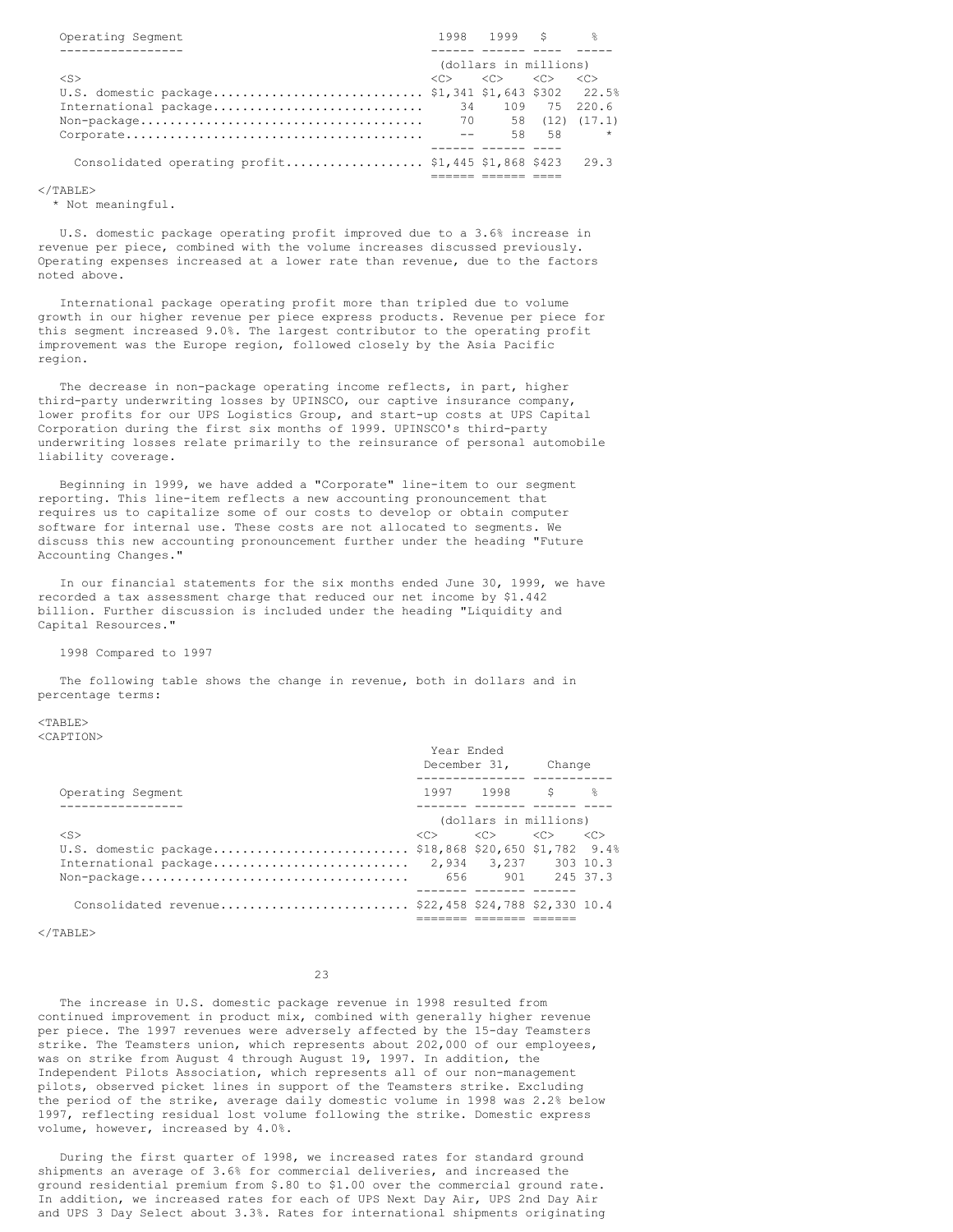in the U.S. did not change for UPS Worldwide Express, UPS Worldwide Expedited and UPS Standard Service to Canada. Rate changes for shipments originating outside the U.S. were made throughout 1998 and varied by geographic market.

The increase in international package revenue in 1998 was attributable primarily to a 10.5% increase in volume and an improvement in product mix. The revenue increase was partially offset by the stronger U.S. dollar. Europe was a significant contributor to international revenue growth in 1998 as a result of a 12.2% volume increase and improved product mix. The increase in nonpackage revenue in 1998 was driven mainly by continued growth of the UPS Logistics Group.

Consolidated operating expenses increased \$938 million, or 4.5%, in 1998 over 1997, while the operating ratio improved from 92.4 during 1997 to 87.5 during 1998. Compensation and benefits expenses increased \$1.057 billion in 1998, in part due to labor costs not incurred during the Teamsters strike in August 1997. Other operating expenses decreased \$119 million from 1997 to 1998, mainly driven by lower fuel costs and the reduction of overhead costs in 1998.

The following table shows the change in operating profit, both in dollars and in percentage terms:

#### $<$ TABLE> <CAPTION>

|                                                            | Year Ended<br>December 31, Change                           |                       |                     |
|------------------------------------------------------------|-------------------------------------------------------------|-----------------------|---------------------|
| Operating Segment                                          |                                                             | 1997 1998 \$ %        |                     |
| -------------                                              |                                                             | (dollars in millions) |                     |
| $\langle$ S>                                               | $\langle C \rangle$ $\langle C \rangle$ $\langle C \rangle$ |                       | $\langle C \rangle$ |
| U.S. domestic package \$1,654 \$2,899 \$1,245 75.3%        |                                                             |                       |                     |
| International package                                      |                                                             | $(67)$ 56 123 *       |                     |
|                                                            |                                                             |                       |                     |
|                                                            |                                                             |                       |                     |
| Consolidated operating profit \$1,698 \$3,090 \$1,392 82.0 |                                                             |                       |                     |
|                                                            |                                                             |                       |                     |

 $\langle$ /TABLE>

\* Not meaningful.

Approximately \$703 million of the U.S. domestic package operating profit increase resulted from improvements in U.S. domestic revenue per piece, improved product mix and containment of operating expense growth. The remaining \$542 million of the increase reflects the change between August 1998 and August 1997, the period in which the Teamsters strike occurred.

The favorable trend in international operations resulted primarily from higher volume, improved product mix and better utilization of existing capacity. Most of this improvement was due to the Europe region. Despite the economic problems in Asia, operating results associated with the Asia Pacific region continued to improve in 1998.

Net income increased by \$832 million in 1998 over 1997. Approximately \$496 million of this improvement was due primarily to higher revenue per piece on U.S. domestic products, improved product mix, improved international operating results and the containment of operating expense growth. The remaining increase of \$336 million resulted from the change in net income for August 1998 as compared to August 1997, the period in which the Teamsters strike occurred.

24

# 1997 Compared to 1996

The Teamsters strike severely limited U.S. domestic package operations during August 1997 and also curtailed international operations. The strike resulted in a net loss of \$211 million and an operating loss of \$349 million for the month of August 1997, compared to net income of \$113 million and operating profit of \$187 million for August 1996, causing a significant adverse effect on net income for 1997.

The following table shows the change in revenue, both in dollars and in percentage terms:

 $<$ TABLE> <CAPTION>

|                                                       | Year Ended<br>December 31,<br>Change |                       |                     |                     |  |
|-------------------------------------------------------|--------------------------------------|-----------------------|---------------------|---------------------|--|
| Operating Segment                                     |                                      | 1996 1997 \$ %        |                     |                     |  |
|                                                       |                                      | (dollars in millions) |                     |                     |  |
| $<$ S>                                                | $\langle \cap \rangle$               | < <sub></sub>         | $\langle C \rangle$ | $\langle C \rangle$ |  |
| U.S. domestic package \$18,881 \$18,868 \$(13) (0.1)% |                                      |                       |                     |                     |  |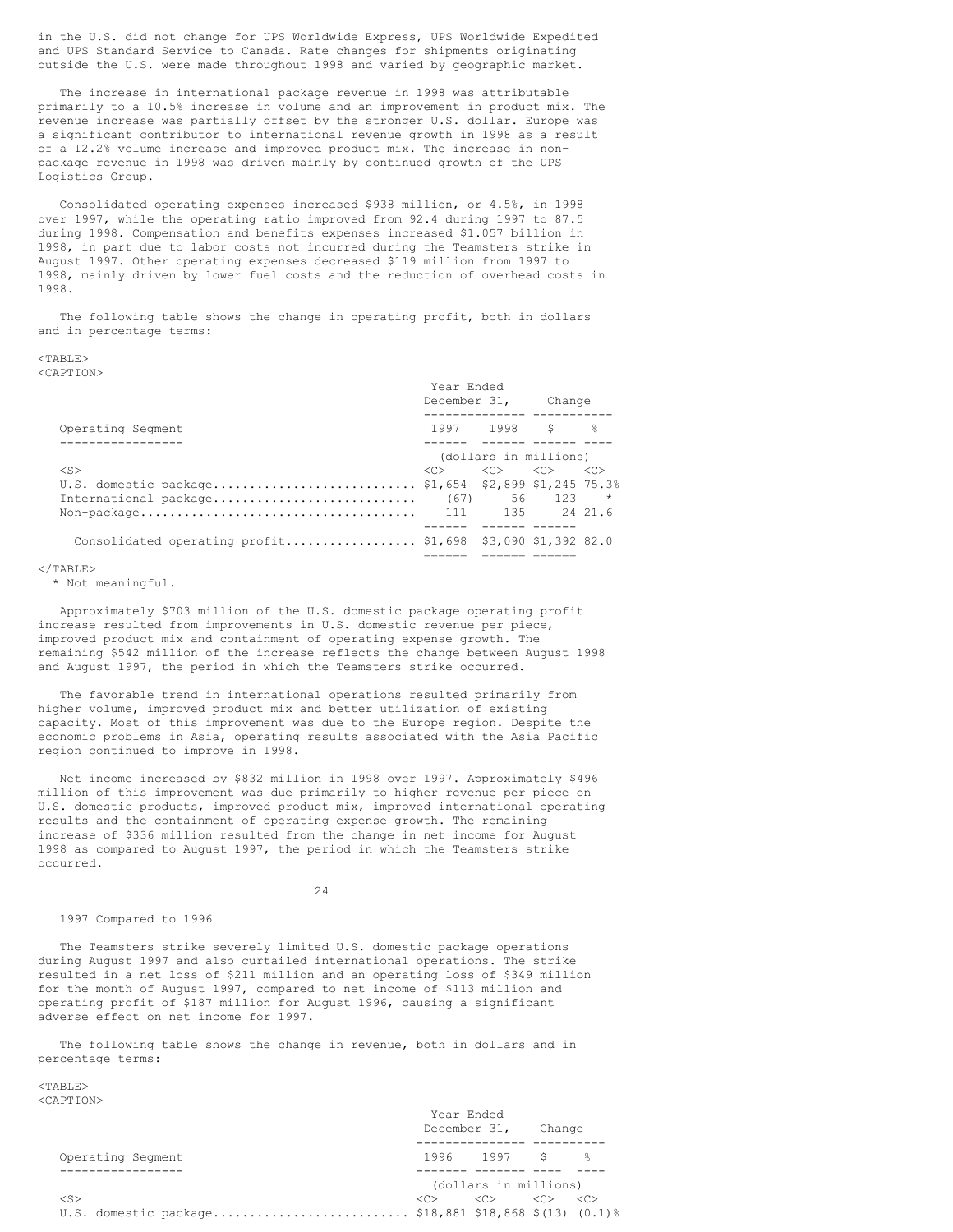| $\text{Non-package} \dots \dots \dots \dots \dots \dots \dots \dots \dots \dots \dots$ | 498 656 158 31.7 |  |
|----------------------------------------------------------------------------------------|------------------|--|
| Consolidated revenue \$22,368 \$22,458 \$ 90 0.4                                       |                  |  |
|                                                                                        |                  |  |

#### $<$ /TABLE>

U.S. domestic package revenue decreased in 1997 primarily due to lower volume, which was down 4.1% for the year compared to 1996, due to the downtime from the strike, along with residual lost volume following the strike. The decline in volume was offset by higher revenue per piece in 1997. Despite the strike, volume in higher yielding express packages increased 4.2%. Although ground volume subsequent to the strike had not returned to pre-strike levels by year-end, overall U.S. domestic package revenue improved by \$137 million, or 2.7%, for the fourth quarter of 1997 in comparison to the fourth quarter of 1996. This improvement is attributable mainly to higher revenue per piece and a 6.2% volume growth in express services.

During the first quarter of 1997, we increased rates for standard ground shipments an average of 3.4% for commercial deliveries and 4.3% for residential deliveries. We increased rates for each of UPS Next Day Air, UPS 2nd Day Air and UPS 3 Day Select approximately 3.9% during the same time period. We increased rates for international shipments originating in the U.S. by 2.6% for UPS Worldwide Express and 4.9% for UPS Worldwide Expedited during the first quarter of 1997. Rate changes for shipments originating outside the U.S. were made throughout 1997 and varied by geographic market. Rates for Standard Service to Canada did not change during 1997.

The decrease in international package revenues was primarily a result of the strengthening of the U.S. dollar, particularly in the Europe region.

For 1997, operating expenses increased by \$421 million, or 2.1%, over 1996. A combination of increased operating expenses along with decreased revenues due to the strike resulted in a deterioration of the operating ratio from 90.9 during 1996 to 92.4 during 1997.

The following table shows the change in operating profit, both in dollars and in percentage terms:

#### <TABLE> <CAPTION>

|                                                                | Year Ended<br>December 31,                           |                                         | Change |                     |  |
|----------------------------------------------------------------|------------------------------------------------------|-----------------------------------------|--------|---------------------|--|
| Operating Segment                                              |                                                      | 1996 1997 \$                            |        | ႜ                   |  |
|                                                                |                                                      |                                         |        |                     |  |
|                                                                |                                                      | (dollars in millions)                   |        |                     |  |
| $<$ S>                                                         | $\langle C \rangle$ . The set of $\langle C \rangle$ | $\langle C \rangle$ $\langle C \rangle$ |        | $\langle C \rangle$ |  |
| U.S. domestic package \$2,181 \$1,654 \$(527) (24.2)%          |                                                      |                                         |        |                     |  |
| International package                                          |                                                      | $(281)$ $(67)$ $214$ $76.2$             |        |                     |  |
|                                                                |                                                      |                                         |        |                     |  |
|                                                                |                                                      |                                         |        |                     |  |
| Consolidated operating profit \$2,029 \$1,698 \$(331) $(16.3)$ |                                                      |                                         |        |                     |  |
|                                                                |                                                      |                                         |        |                     |  |

# $\langle$ /TABLE>

The decrease in U.S. domestic package operating profit resulted from lower revenues in 1997 due to the strike. The international package operating loss improvement was primarily due to cost reductions associated

25

with our efforts to reduce unprofitable volume. While improvements in operations in 1997 occurred throughout all regions, Europe was the primary contributor.

Interest expense amounted to \$187 million in 1997, an increase of \$92 million over 1996. The increase is primarily attributable to interest costs incurred on higher debt levels outstanding during 1997. In addition, investment income increased by \$31 million in 1997 over 1996 as a result of correspondingly higher cash and cash equivalent balances.

## Quarterly Results of Operations

We typically experience our best operating results in the second and fourth quarters of each year. Shipping activity is generally lowest during the first quarter and weather conditions also can adversely affect first quarter operating results. Shipping activity is generally highest in the fourth quarter as a result of the holiday season. Our European operations experience lower volumes in the third quarter due to the general slowdown in business activity in August.

The following table sets forth revenues, operating profit and net income by fiscal quarter. Results for the third quarter of 1997 reflect the impact of the Teamsters strike. Following the strike, the fourth quarter of 1997 was our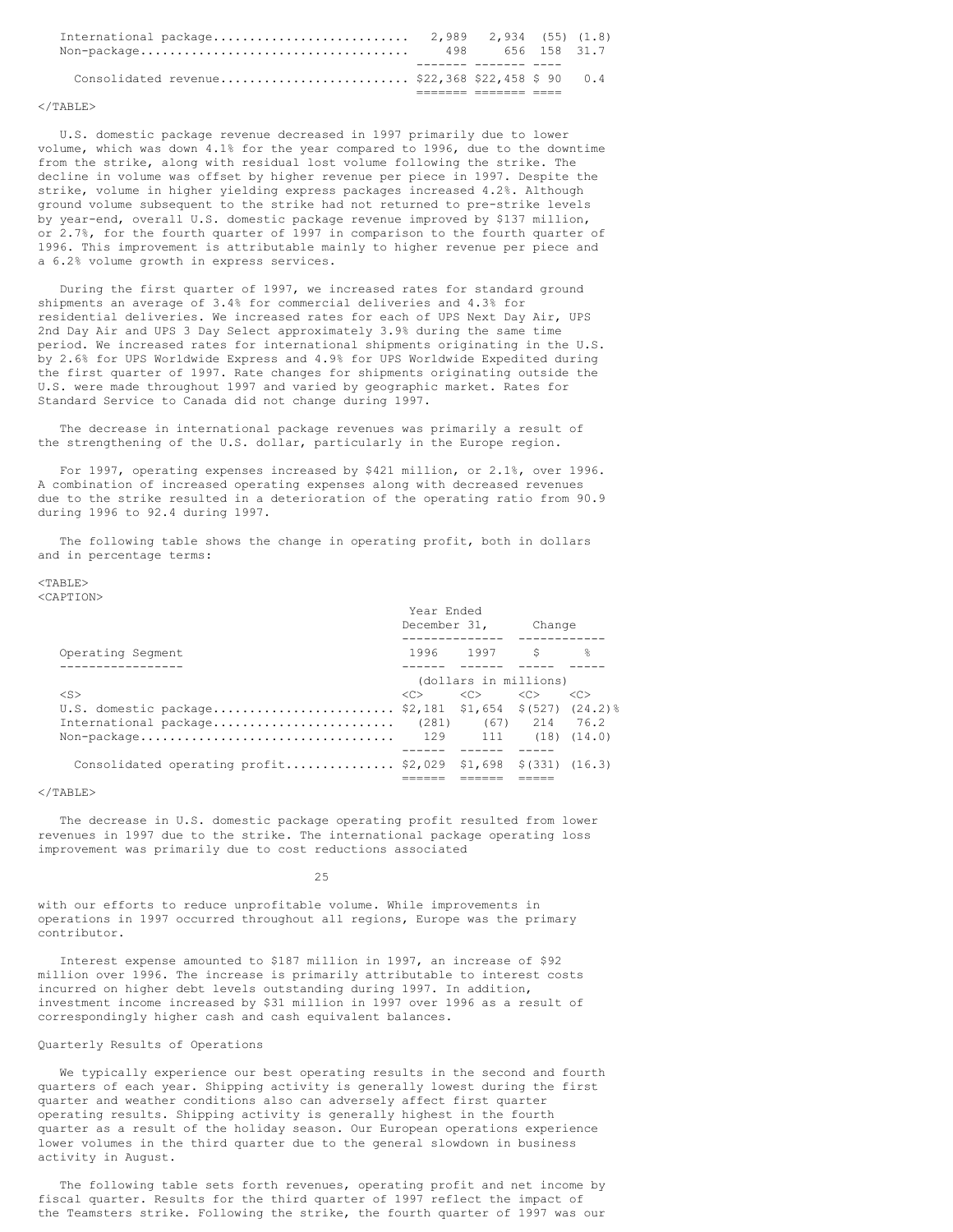most profitable quarter to that date. Results for the second quarter of 1999 reflect a tax assessment charge relating to the Tax Court decision.

 $<$ TABLE> <CAPTION>

|                                                | Three Months Ended  |           |            |           |               |            |           |           |                                                                                            |    |
|------------------------------------------------|---------------------|-----------|------------|-----------|---------------|------------|-----------|-----------|--------------------------------------------------------------------------------------------|----|
|                                                |                     |           |            |           |               |            |           |           |                                                                                            |    |
| 30 <sub>1</sub>                                |                     |           |            |           |               |            |           |           | March 31, June 30, Sept. 30, Dec. 31, March 31, June 30, Sept. 30, Dec. 31, March 31, June |    |
| 1999                                           | 1997                | 1997      | 1997       | 1997      | 1998          | 1998       | 1998      | 1998      | 1999                                                                                       |    |
|                                                |                     |           |            |           |               |            |           |           |                                                                                            |    |
|                                                |                     |           |            |           | (in millions) |            |           |           |                                                                                            |    |
| $<$ S $>$                                      | <<                  | <<        | $<\infty$  | $<\infty$ | <<            | $<\infty$  | $<\infty$ | $<\infty$ | $<\infty$                                                                                  | << |
| Revenue:                                       |                     |           |            |           |               |            |           |           |                                                                                            |    |
| Domestic package<br>\$5,434                    | \$4,804             | \$4,933   | \$3,977    | \$5,154   | \$4,892       | \$5,090    | \$5,147   | \$5,521   | \$5,231                                                                                    |    |
| International<br>package                       | 709                 | 747       | 672        | 806       | 761           | 799        | 782       | 895       | 839                                                                                        |    |
| 861                                            |                     |           |            |           |               |            |           |           |                                                                                            |    |
| Non-package<br>265                             | 151                 | 166       | 161        | 178       | 206           | 218        | 229       | 248       | 261                                                                                        |    |
|                                                |                     |           |            |           |               |            |           |           |                                                                                            |    |
| $- - - - -$                                    |                     |           |            |           |               |            |           |           |                                                                                            |    |
| Total revenue<br>6,560                         | 5,664               | 5,846     | 4,810      | 6,138     | 5,859         | 6,107      | 6,158     | 6,664     | 6,331                                                                                      |    |
| Operating profit:<br>Domestic package<br>878   | 464                 | 588       | 26         | 576       | 594           | 747        | 757       | 801       | 765                                                                                        |    |
| International                                  |                     |           |            |           |               |            |           |           |                                                                                            |    |
| package<br>65                                  | (51)                | (10)      | (46)       | 40        | 11            | 23         | (15)      | 37        | 44                                                                                         |    |
| Non-package<br>33                              | 13                  | 40        | 34         | 24        | 35            | 35         | 35        | 30        | 25                                                                                         |    |
| Corporate<br>26                                | $ -$                |           | --         |           |               |            |           |           | 32                                                                                         |    |
|                                                |                     |           |            |           |               |            |           |           |                                                                                            |    |
| $- - - -$                                      |                     |           |            |           |               |            |           |           |                                                                                            |    |
| Total operating                                |                     |           |            |           |               |            |           |           |                                                                                            |    |
| profit<br>1,002                                | 426                 | 618       | 14         | 640       | 640           | 805        | 777       | 868       | 866                                                                                        |    |
| Net income $(\text{loss}) \dots$ .<br>$(854)*$ | 228<br>$\mathsf{S}$ | 340<br>S. | \$<br>(10) | 351<br>\$ | 352<br>\$.    | 458<br>\$. | 449<br>S  | 482<br>S. | 499<br>S                                                                                   | S  |

 $\langle$ /TABLE>

\* Net income as adjusted to eliminate the impact of the tax assessment charge would have been \$588 million.

# Liquidity and Capital Resources

Our primary source of liquidity is our cash flow from operations. We maintain significant cash, cash equivalents and marketable securities, amounting to \$3.2 billion at June 30, 1999. We maintain a commercial paper program under which we are authorized to borrow up to \$2.0 billion. Approximately \$819 million was outstanding under that program as of June 30, 1999. Since we do not intend to refinance the full commercial paper balance outstanding at June 30, 1999, \$719 million has been classified as a current liability on our balance sheet. The average interest rate on the amount outstanding at June 30, 1999 was 5.1%.

26

We maintain two credit agreements with a consortium of banks. These agreements provide revolving credit facilities of \$1.25 billion each, with one expiring in April 2000 and the other expiring in April 2003. There were no borrowings under either of these agreements as of June 30, 1999. Interest on any amounts we borrow under these facilities would be charged at 90-day LIBOR plus 15 basis points.

We also maintain a European medium-term note program with a borrowing capacity of \$1.0 billion. Under this program, we may issue notes from time to time denominated in a variety of currencies. At June 30, 1999, \$500 million was available under this program. Of the amount outstanding at June 30, 1999, \$200 million bears interest at 6.625% and \$300 million bears interest at 6.25%.

In January 1999, we filed a shelf registration statement with the SEC, under which we may issue debt of up to \$2.0 billion, which may be denominated in a variety of currencies. There is currently no debt issued under this shelf registration statement.

On August 9, 1999 the U.S. Tax Court issued an opinion unfavorable to UPS regarding a Notice of Deficiency asserting that we are liable for additional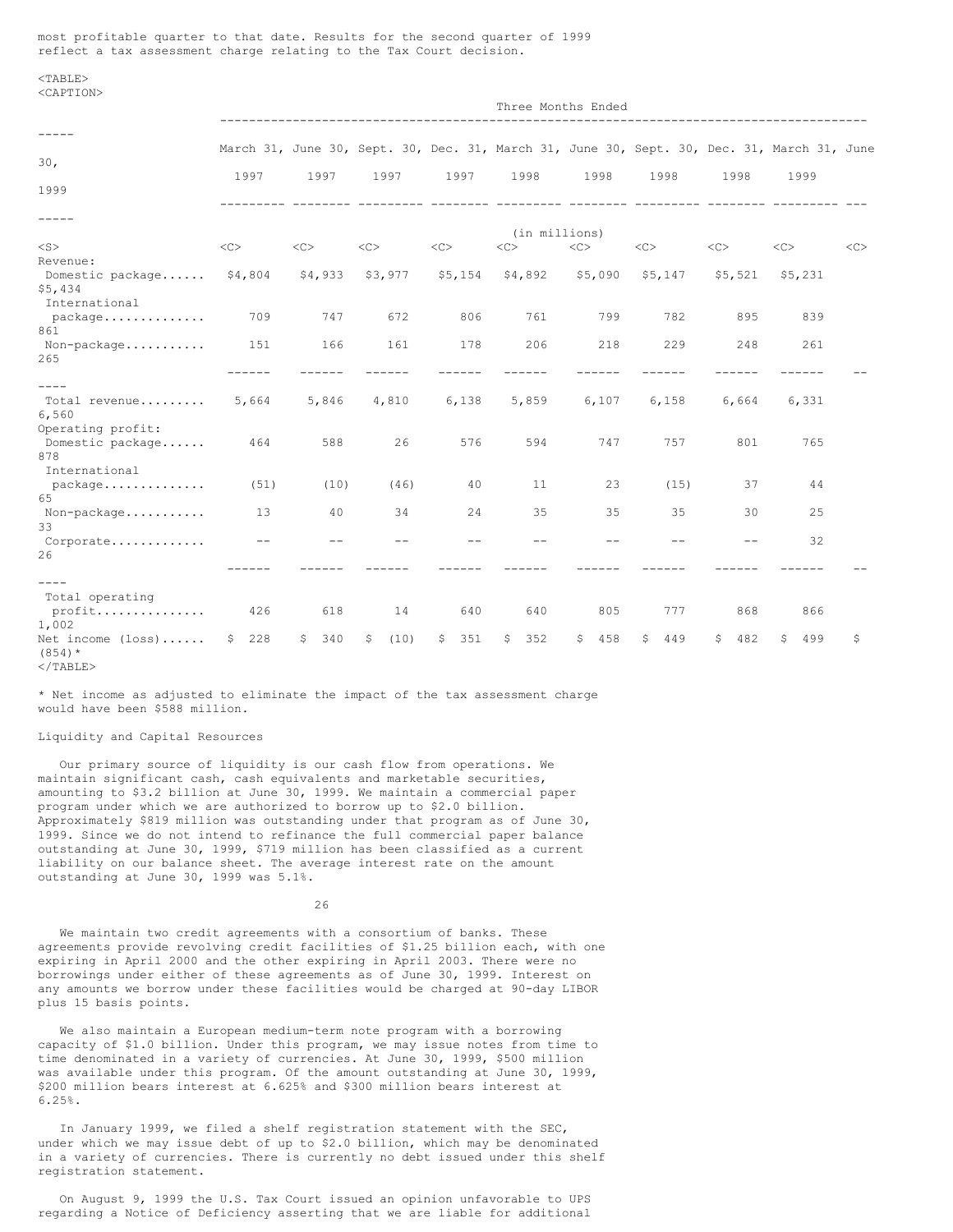tax for the 1983 and 1984 tax years. The Court held that we are liable for tax on income of Overseas Partners Ltd., a Bermuda company, which has reinsured excess value package insurance purchased by our customers beginning in 1984. The Court held that for the 1984 tax year we are liable for taxes of \$31 million on income reported by OPL, penalties and penalty interest of \$93 million and interest for a total after-tax exposure we estimate at approximately \$246 million.

In addition, during the first quarter of 1999, the IRS issued two Notices of Deficiency asserting that we are liable for additional tax for the 1985 through 1987 tax years, and the 1988 through 1990 tax years. The primary assertions by the IRS relate to the reinsurance of excess value package insurance, the issue raised for the 1984 tax year. The IRS has based its assertions on the same theories included in the 1983-1984 Notice of Deficiency.

We anticipate that the IRS will take similar positions for tax years subsequent to 1990. Based on the Tax Court opinion, we currently estimate that our total after-tax exposure for the tax years 1984 through 1999 could be as high as \$2.353 billion. We are in the process of analyzing our position in light of the Tax Court opinion and are evaluating our options, including appeal of the Tax Court decision, continuance of the litigation or negotiation of a settlement.

In our second quarter 1999 financial statements, we have recorded a tax assessment charge of \$1.786 billion, which includes an amount for related state tax liabilities. The charge includes taxes of \$915 million and interest of \$871 million. This assessment resulted in a tax benefit of \$344 million related to the interest component of the assessment. As a result, our net charge to net income for the tax assessment was \$1.442 billion, increasing our total after-tax reserve with respect to these matters to \$1.672 billion. The tax benefit of deductible interest is included in income taxes. Since none of the income on which this tax assessment is based is our income, however, we have not classified the tax charge as income taxes.

We determined the size of our reserve with respect to these matters in accordance with generally accepted accounting principles based on our estimate of our most likely liability. In making this determination, we concluded that it was more likely that we would be required to pay taxes on income reported by OPL and interest, but that it was not probable that we would be required to pay any penalties and penalty interest. If penalties and penalty interest ultimately are determined to be payable, we would have to record an additional charge of up to \$681 million. We cannot assure you that our ultimate liability for these matters will not exceed the level of our reserves.

On September 1, 1999, we deposited \$1.349 billion with the IRS related to these matters, without conceding the IRS's position or giving up our right to appeal the Tax Court's decision, in order to stop the accrual of interest on that amount of the IRS's claim. We have sufficient cash, cash equivalents and marketable securities on hand to deposit with the IRS, if we choose to do so, the remaining amount necessary to satisfy our maximum estimated after-tax exposure for these tax matters, without affecting our ability to meet our foreseeable operating expenses and budgeted capital expenditures.

27

We believe that funds from operations and borrowing programs will provide adequate sources of liquidity and capital resources to meet our expected longterm needs for the operation of our business, including anticipated capital expenditures such as commitments for aircraft purchases, through 2005.

# Following is a summary of capital expenditures: <TABLE>

| :A PT⊺ON> |  |
|-----------|--|
|           |  |

|                                          | Year Ended December<br>31. |                                                          |            |  |
|------------------------------------------|----------------------------|----------------------------------------------------------|------------|--|
|                                          |                            | 1996 1997 1998<br>_____ _______ ____                     |            |  |
| $<$ S>                                   | $<<$ $>$                   | (in millions)<br>$\langle C \rangle$ $\langle C \rangle$ |            |  |
| Building and facilities \$ 517 \$ 523 \$ |                            | 907                                                      | 408<br>942 |  |
|                                          |                            | 474 333 141<br>221                                       | 1.54       |  |
|                                          |                            | \$2,333 \$1,984 \$1,645                                  |            |  |
|                                          |                            |                                                          |            |  |

# $<$ /TABLE>

Our capital expenditures have declined over the past three years primarily as a result of better utilization of our existing transportation system and other assets and our focus on return on invested capital.

We anticipate capital expenditures of approximately \$1.5 billion in 1999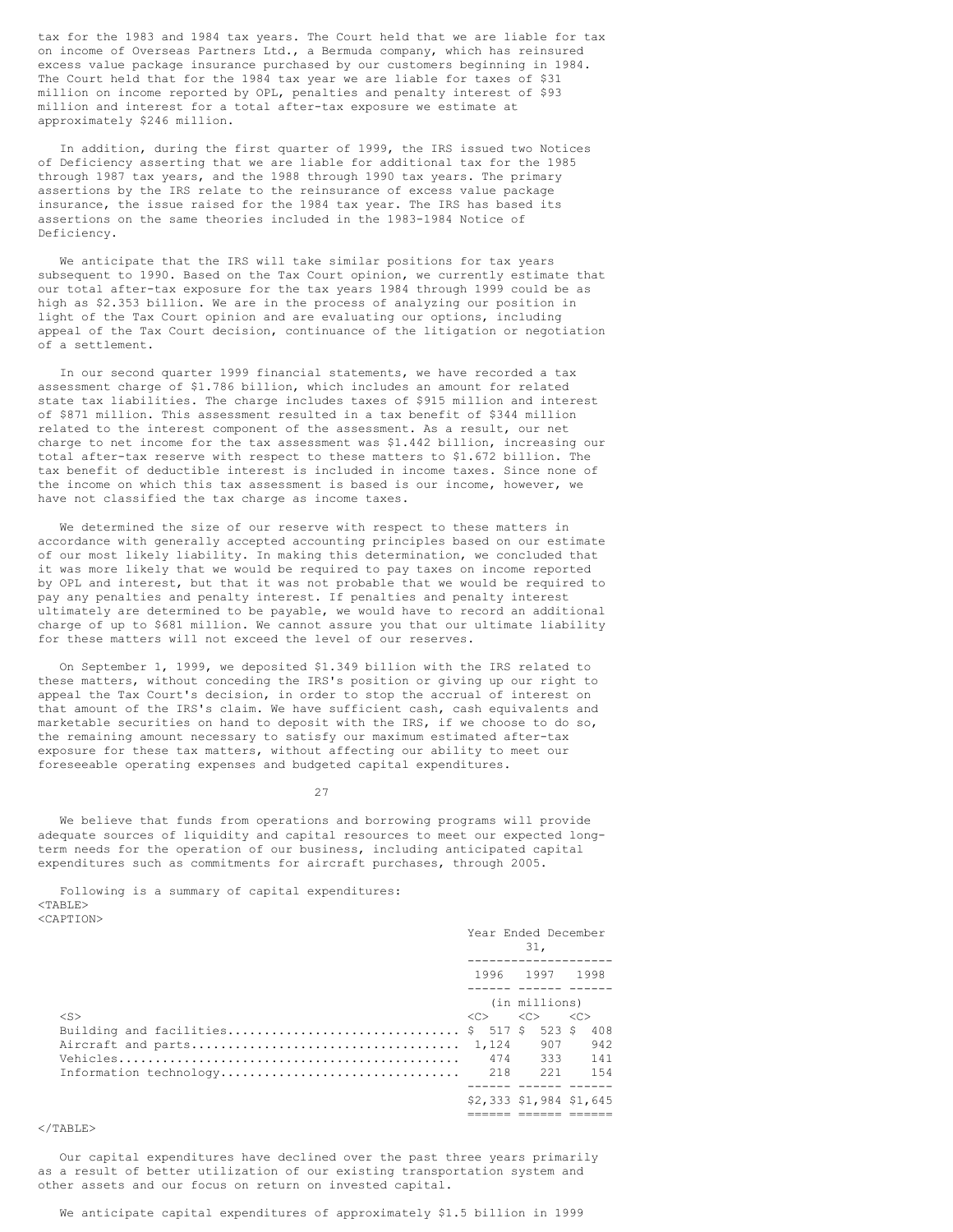and \$1.7 billion in 2000. These expenditures will provide for replacement of existing capacity and anticipated future growth.

# Market Risk

We are exposed to a number of market risks in the ordinary course of business. These risks, which include interest rate risk, foreign currency exchange risk and commodity price risk, arise in the normal course of business rather than from trading. We have examined our exposures to these risks and concluded that none of our exposures in these areas is material to fair values, cash flows or earnings. We have engaged in several strategies to manage these market risks.

Our indebtedness under our various financing arrangements creates interest rate risk. In connection with each debt issuance and as a result of continual monitoring of interest rates, we may enter into interest rate swap agreements for purposes of managing our borrowing costs.

For all foreign currency-denominated borrowing and certain lease transactions, we simultaneously entered into currency exchange agreements to lock in the price of the currency needed to pay the obligations and to hedge the foreign currency exchange risk associated with such transactions. We are exposed to other foreign currency exchange risks in the ordinary course of our business operations due to the fact that we provide our services in more than 200 countries and collection of revenues and payment of certain expenses may give rise to currency exposure.

We require significant quantities of gasoline, diesel fuel and jet fuel for our aircraft and delivery vehicles. We therefore are exposed to commodity price risk associated with variations in the market price for petroleum products. We manage this risk, in part, by purchasing commodity forward contracts on crude oil.

# Future Accounting Changes

In March 1998, the Accounting Standards Executive Committee issued Statement of Position 98-1, "Accounting for the Costs of Computer Software Developed or Obtained for Internal Use," which requires that some costs to develop or obtain computer software for internal use be capitalized. We adopted the new standard on January 1, 1999. Since we had previously expensed all such costs, the change will result in lower expenses in the initial year of adoption and is estimated to increase 1999 net income by approximately \$70 million to \$90 million.

28

In June 1998, the FASB issued Statement No. 133, "Accounting for Derivative Instruments and Hedging Activities," which provides a comprehensive and consistent standard for the recognition and measurement of derivatives and hedging activities. The new statement is effective for fiscal years beginning after June 15, 2000, with earlier adoption encouraged but not required. We have not yet completed our analysis of the effects of adopting this standard.

#### Impact of the Year 2000 Issue

#### Introduction

The term "year 2000 issue" is a general term used to describe the various problems that may result from the improper processing of dates and datesensitive calculations by computers and other machinery as the year 2000 is approached and reached. These problems generally arise from the fact that most of the world's computer hardware and software historically have used only two digits to identify the year in a date, often meaning that the computer will fail to distinguish dates in the "2000s" from dates in the "1900s." These problems also may arise from other sources, such as the use of special codes and conventions in software that make use of the date field.

# State of Readiness

In 1995, we created a Year 2000 Committee tasked with evaluating the year 2000 issue and taking appropriate action to address the implications of the year 2000 issue for us. The Year 2000 Committee has developed and is implementing a comprehensive initiative to make our business critical information technology assets, including embedded microprocessor systems incorporated into computer hardware and related software, and business critical non-IT assets, such as vehicles, facilities, equipment and their embedded microprocessor systems, year 2000 ready. The year 2000 initiative covers the following eight phases:

- 1. inventory of IT and non-IT assets
- 2. assessment of repair requirements
- 3. repair of IT and non-IT assets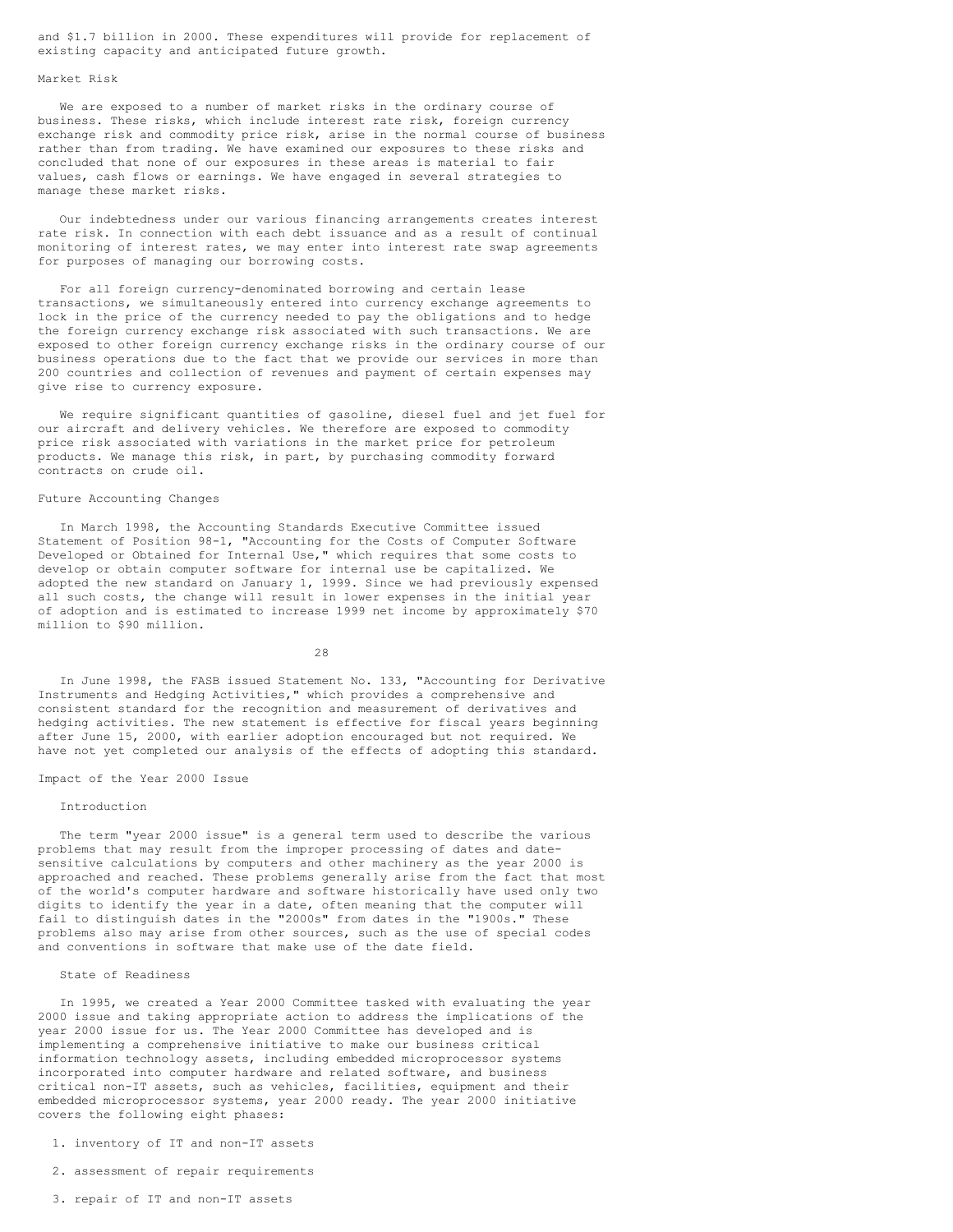- 4. unit and system integration testing of individual IT and non-IT assets to determine correct manipulation of dates and date-related data
- 5. certification by users that IT and non-IT assets correctly handle dates and date-related data
- 6. selected verification by our internal auditors that phases 1 through 5 were properly completed for IT and non-IT assets
- 7. "end-to-end" testing of selected IT and non-IT assets, both internally developed and vendor-provided, to determine correct manipulation of dates and date-related data
- 8. creation of contingency plans in the event of year 2000 failures

Since we believe that the majority of our business-critical IT assets are controlled by our Information Services Group, we began implementation of the year 2000 initiative with these assets. Generally, we consider an IT asset to be business critical if its failure would have a material adverse effect on package movement, customer relations or our financial condition, liquidity or results of operations, or if other factors, including regulatory requirements, require the characterization of the IT asset as business critical. This group includes, for example, package tracking, billing, customer telephone service centers, and UPS OnLine(R) automation systems.

As of July 31, 1999:

. The first seven phases of the year 2000 initiative had been completed for substantially all of the IT assets which are controlled by our IS Group.

 $29$ 

. The first six phases of the year 2000 initiative had been completed for approximately 91% of the other assets covered by the year 2000 initiative (non-IT assets and IT assets controlled by all business functions other than the IS Group).

We have contacted suppliers who provide both critical IT assets and other critical goods and services such as vehicles, fuel, packaging materials and forms to evaluate their year 2000 compliance plans and state of readiness and to determine whether a year 2000-related event will impede the ability of such suppliers to continue to provide such goods and services. We have received assurances from substantially all of our suppliers of critical IT assets controlled by the IS Group that these assets will correctly manipulate dates and date-related data. We have reviewed the responses received from these vendors to evaluate the accuracy and adequacy of the disclosures made by the vendors as to their year 2000 compliance status. Moreover, the majority of these assets are subject to evaluation under applicable phases of our year 2000 initiative.

In addition, we have sent letters to all of our suppliers of critical non-IT and IT assets controlled by business functions other than the IS Group. As of July 31, 1999:

- . We have received responses from substantially all of these suppliers.
- . We are reviewing these responses to evaluate the assertions from the vendors as to their year 2000 compliance status.
- . We are seeking additional information from selected vendors to substantiate their claims of year 2000 readiness.
- . We are also conducting interface testing between ourselves and vendors who transfer data directly with us.

We have conducted meetings with the majority of business critical suppliers. We intend to develop appropriate contingency plans for any business critical supplier that does not provide an adequate response to us on a timely basis. As a general matter, we are vulnerable to significant suppliers' inability to remedy their own year 2000 issues.

We also rely, both domestically and internationally, upon government agencies, particularly the Federal Aviation Administration, telecommunication service companies, utility companies and other service providers outside of our control. As part of the year 2000 initiative, we are involved with several national and international associations to pursue common year 2000 objectives. For example, we have been and remain involved, through our participation in the International Air Transport Association and the Air Transport Association of America, in a global and industry-wide effort to understand the year 2000 compliance status of airports, air traffic systems, customs clearance and other U.S. and international government agencies, and common vendors and suppliers. In addition, we continue to monitor publicly available information describing the year 2000 compliance plans and status of our vendors. But we cannot assure you that suppliers, governmental agencies or other third parties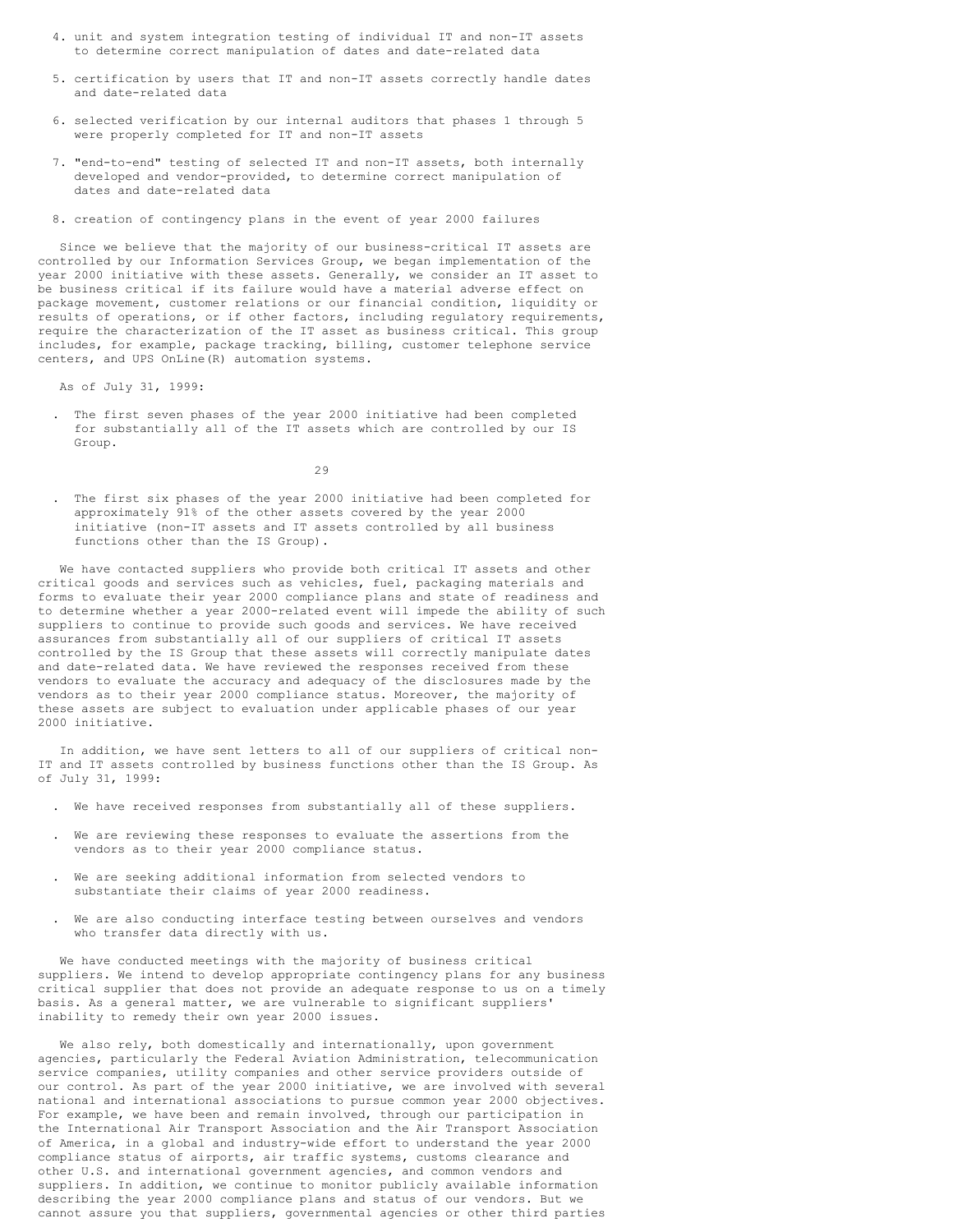will not suffer a year 2000 business disruption. Such failures could have a material adverse effect on our financial condition, liquidity or results of operations.

We are aware that the media and other third parties have reported that year 2000 compliance activity is generally considered to be further ahead in the United States than in other countries. We continue to monitor these reports and to evaluate the possible impact of year 2000 events outside of the United States on our operations. Additionally, we have included contingency planning for international operations in our overall contingency planning process.

We have also retained independent consultants to assess whether the year 2000 initiative, if appropriately implemented, can result in our year 2000 readiness, and our progress on the year 2000 initiative. Based on our consultants' July 1999 review, the initiative is progressing at a satisfactory rate to achieve year 2000 readiness. In addition, our consultants are involved in the contingency planning phase of the year 2000 initiative.

30

# Testing

As part of the year 2000 initiative, we maintain a testing program to determine whether our business-critical IT and non-IT assets are year 2000 ready. Our testing program is conducted in three stages:

- . The initial stage--"unit testing"--consists of testing individual systems (units) for year 2000 readiness. Unit testing includes, for example, testing a particular application to ensure that it correctly manipulates dates and date-related data and properly operates in a year 2000 ready environment. Following successful completion of unit testing, a system will move into stage two.
- . Stage two--"integration testing"--includes testing interfaces between systems units to ensure that these interfaces will correctly send and receive date-related data. Stages one and two are included in phase four of the overall year 2000 initiative. All business critical IT and non-IT assets are subject to the first two testing stages. After successful completion of phases four and five of the year 2000 initiative, some tested assets are subject to independent review and verification by our internal auditors in conjunction with phase six of the year 2000 initiative.
- . Stage three--"end-to-end testing"--involves validating core business processes. We perform end-to-end testing on selected core processes. We have completed our end-to-end testing program for substantially all business critical IT assets related to the selected core processes. We plan to complete the majority of end-to-end testing for other assets by the end of the third quarter of 1999.
- . In addition, with respect to business critical IT assets, we maintain a change management process to reduce the likelihood that remediation efforts adversely affect functionality and to retest units or systems after changes where appropriate.

We currently are deploying IT and non-IT assets that have completed at least the fifth phase of the year 2000 initiative and will continue that process throughout 1999. We have not deferred any major information technology project as a result of the implementation of the year 2000 initiative, although we may have incurred an opportunity cost in dedicating resources to year 2000 compliance activity rather than other endeavors. We have elected to limit the deployment of new releases, upgrades or implementation of information technology assets from October 1, 1999 through January 31, 2000, to facilitate our ability to manage year 2000-related concerns.

# Costs to Address the Year 2000 Issue

We estimate that we have spent approximately \$78 million through June 30, 1999 on implementation of the year 2000 initiative, with the majority of the work being performed by our employees. We expect to spend an estimated additional \$24 million to complete the year 2000 initiative.

These costs do not include the costs of developing our year 2000 contingency plans. Currently, we estimate that we will incur approximately \$6 million to \$10 million in direct costs in connection with developing our contingency plans.

We also are incurring costs in connection with the assessment and remediation of IT assets and non-IT assets that are not business critical. Our management believes that the costs associated with these activities are significantly less than the costs of our year 2000 initiative.

These are our management's best estimates and may be revised as additional information becomes available. We intend to fund all costs associated with our year 2000 efforts from operations.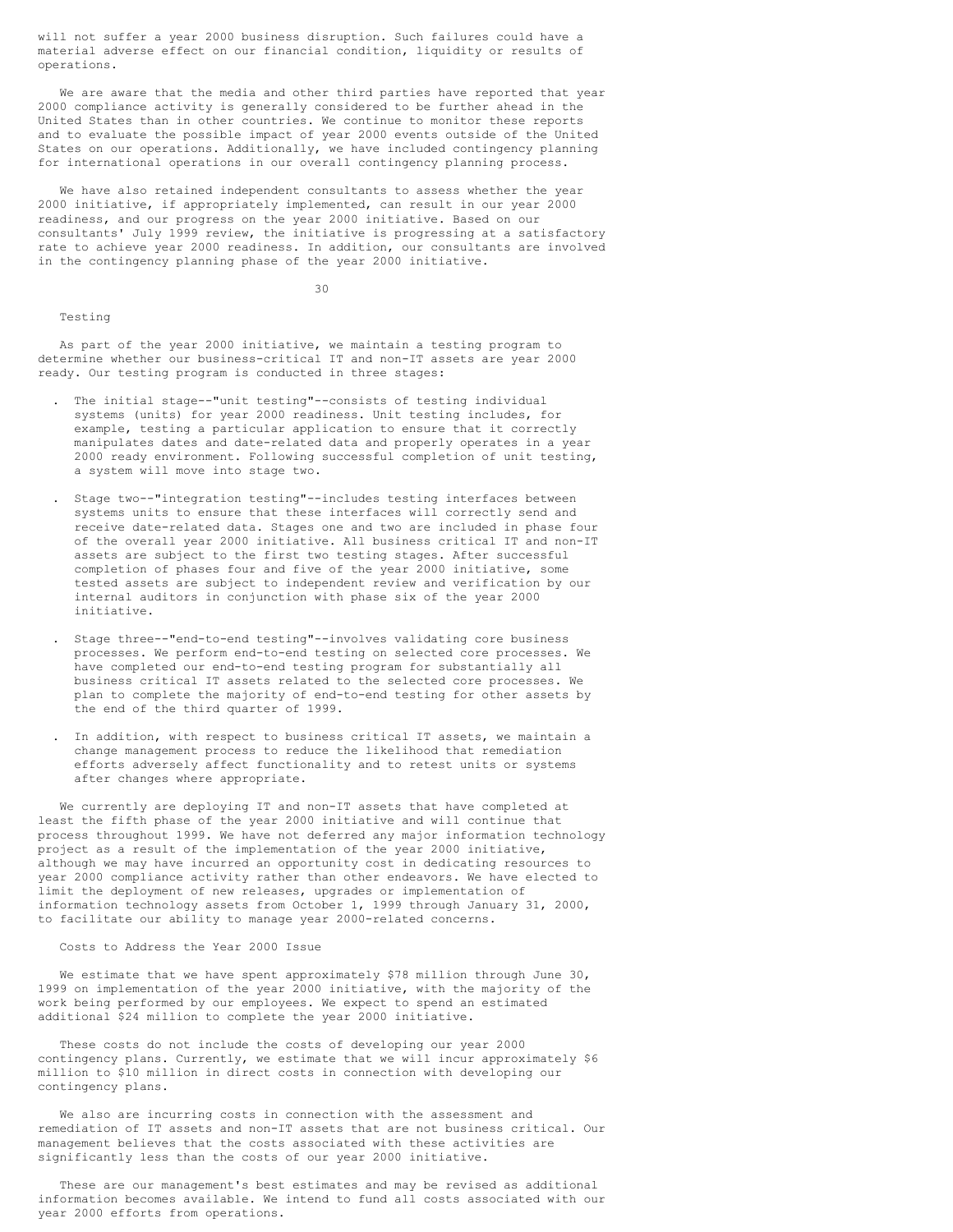Our failure to appropriately address a material year 2000 issue, or the failure by any third parties who provide goods or services that are critical to our business activities to appropriately address their year 2000 issues, could have a material adverse effect on our financial condition, liquidity or results of operations. To date, we have not identified any material IT or non-IT assets critical to our operations that present a material risk of not being year 2000 ready, that cannot be replaced with a suitable alternative, or for which we do not have an acceptable contingency plan.

31

As the year 2000 initiative has proceeded, we have identified our highest risk third party providers that present a potential risk of a year 2000 related disruption. We will continue to monitor these suppliers and develop contingency plans, as necessary. Although there is inherent uncertainty in the year 2000 problem, we expect that the year 2000 initiative will significantly reduce our level of uncertainty about our year 2000 issues. At this point, we believe that our most reasonably likely worst case scenario will result from challenges presented by year 2000 disruptions experienced by third parties located both within and outside the United States, such as the following:

- . air traffic control systems
- . airports
- . customers
- . customs brokerages
- . railroads
- . utility service providers
- . other government agencies
- . other suppliers

A significant disruption in services provided by such a third party could have a material adverse impact on our financial condition, liquidity or results of operations.

# Contingency Plans

In the normal course of business, we maintain and deploy contingency plans designed to address potential business interruptions. These plans may be applicable to address the interruption of support provided by third parties resulting from their failure to be year 2000 ready. We have also established a Contingency Plan Committee to monitor and address the development of additional contingency plans. The year 2000 initiative calls for us to conduct risk assessment reviews to determine whether an additional contingency plan should be developed. Under this process, a contingency plan may be required for reasons other than an expectation of failure, such as the importance of a business process. The majority of business units have completed risk assessment reviews. The business units are in the process of developing year 2000 contingency plans required by these reviews. We expect that substantially all contingency plans will be complete by October 31, 1999. We have also elected to establish Command and Control Centers at our key operational locations and at other regional centers of operations, to facilitate management of year 2000 events.

Our contingency plans call for some of our employees to be involved in such contingency planning activities as command center staffing and plan implementation at operating locations, and to validate IT and non-IT assets before and during the millennium weekend. We will monitor year 2000 events which may result in additional staffing needs beyond the millennium weekend.

32

# INDUSTRY OVERVIEW

The package delivery business has evolved rapidly over the last two decades, driven by the integration of world markets, the rationalization of corporate supply chains and the implementation of enterprise software and Internet-based information technology solutions. The ability to provide timedefinite delivery options and process and transfer information increasingly determines success. Customer demands for real-time information processing and worldwide distribution and logistics capabilities favor large, global companies with integrated services. These trends are driving increased consolidation in the industry.

Customers increasingly focus on the timing and predictability of deliveries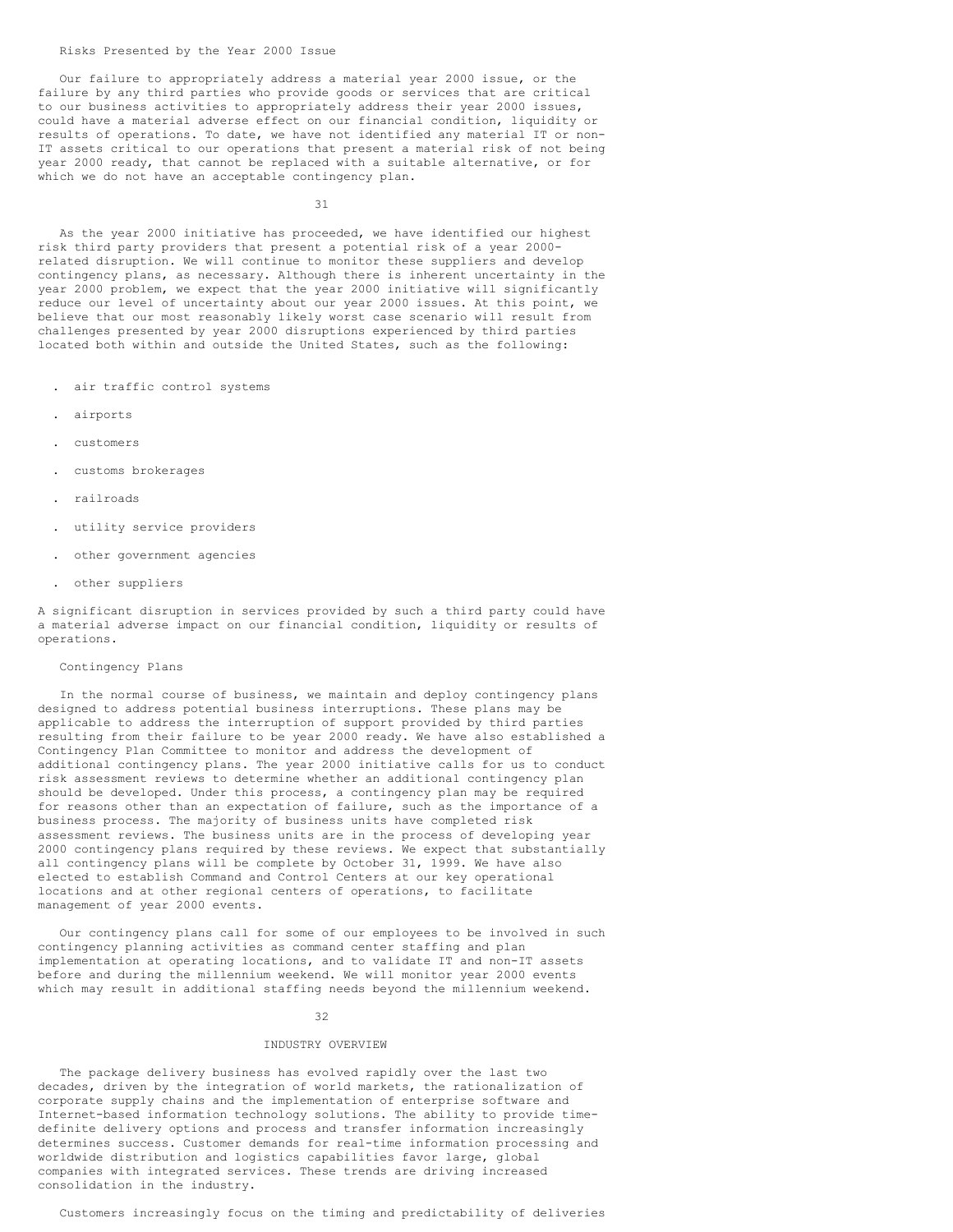rather than the mode of transportation. As customers re-engineer the total distribution process, which includes order processing, administration, warehousing, transportation and inventory management, they are attempting to reduce the most expensive and fastest growing component--inventory carrying costs. Time-definite transportation, which is no longer limited to air express, has become a critical part of just-in-time inventory management and improving overall distribution efficiency.

Technology advances have made it easier for companies to analyze and compare distribution options. Rapid advances in technology have also helped move the traditional business model where manufacturers "pushed" products into the supply chain, often based on incomplete information, toward a model where end-user demand "pulls" products through the supply chain. This evolution has placed greater demands on transportation systems for visibility of information at all stages of the order/delivery process, because time-to-market is becoming a key component of financial and operating success.

As a result of these changes, individual shipments are generally smaller but more frequent, and a greater proportion of products is being delivered directly to end-users. Customers expect high performance levels and broad product offerings as they seek to optimize supply chain efficiency. We believe that these trends will benefit companies like UPS with global reach, diverse product portfolios, extensive distribution capabilities and sophisticated tracking and information technology.

# Time-Definite Package Delivery

Delivery of packages to a specific destination at a guaranteed time has been the growth engine for the package delivery industry over the past decade. Time-definite service has grown from 4% of the U.S. parcel delivery market in 1977 to over 60% today. Time-definite service has grown from just under 10 billion revenue ton miles in 1989 to over 14 billion revenue ton miles in 1997, for a compound annual growth rate of 4.3%, while charter, scheduled mail and scheduled freight have remained relatively flat during that period. Internationally, however, time-definite service represents only 6% of the parcel delivery market, demonstrating the potential for substantial growth.

# Logistics, Supply Chain Management and Integrated Services

Many businesses have decided to outsource the management of all or part of their supply chain. As a result, third-party logistics providers such as UPS have become extensively involved in the full range of customer supply chain functions. Third-party services include order fulfillment, freight bill auditing and payment, cross-docking, product marking, labeling and packaging, inventory and warehouse management, parts return and repair and the actual physical movement of goods. The domestic third-party logistics market was estimated to be between \$18 billion and \$20 billion in 1998, or about 4% of an estimated \$450 billion in contractible logistics dollars. We believe the third-party portion of this market will continue to grow significantly over the next several years. Finally, we believe that the third-party logistics market is highly fragmented and likely to experience consolidation.

# Industry Trends

# The key industry trends are:

Globalization. The growing demand for global consumer brands, the increasing number of multinational corporations, global sourcing and the breaking down of trade barriers have all spurred substantial growth in

33

cross-border delivery. As a result, international freight traffic has grown consistently at a rate three times that of United States domestic freight traffic.

The use of express services in Europe is estimated to be about half as prevalent as in the U.S., but further opening of European trade markets is likely to lead to substantial growth in European cross-border deliveries. In addition, the European Commission is expected to consider deregulation of European mail markets by 2003. In Asia and Latin America, growth in package deliveries continued throughout the recent economic difficulties.

Increased Need for Time-Definite Services. The need for just-in-time and other time-definite delivery has increased as a result of the globalization of manufacturing, greater implementation of demand-driven supply chains, the shortening of product cycles and the increasing value of individual shipments. It is estimated that 46% of all goods in the U.S. will be shipped just-in-time by the year 2000, up from 17% in 1994. Companies have also recognized that increased spending on time-definite delivery services can reduce total distribution costs by reducing inventory levels and inventory loss, either through shrinkage, spoilage or obsolescence.

Significant Advances in Technology. There has been dramatic growth in the utilization of e-commerce by both consumers and businesses for the transfer of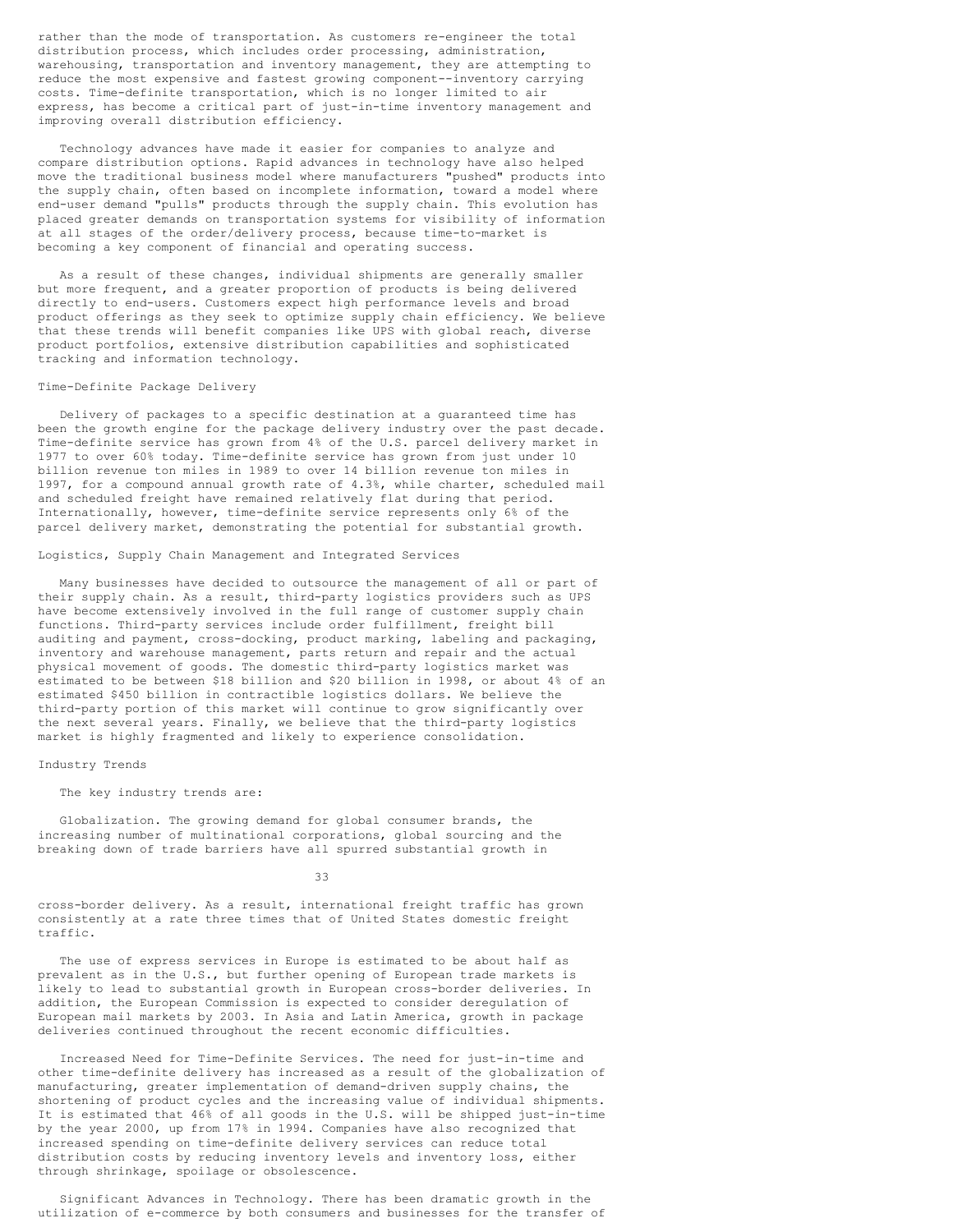goods. Consumers who use the Internet for home shopping and other services shop across borders and require global delivery capabilities. According to Forrester Research, \$80 billion in goods were purchased globally over the Internet in 1998, and this figure is expected to reach over \$3.2 trillion in 2003. Of this \$80 billion, 80% to 85% represented business-to-business sales, with the remainder representing business-to-residential sales.

Customers are demanding increasingly complex supply chain management solutions that require more sophisticated information technology systems. Major manufacturers require increased precision in delivery time, and customers demand precise tracking and timely information about potential service disruptions. As a result, third-party providers need increasing amounts of capital and technological know-how.

Industry Consolidation. The industry has become increasingly dominated by large integrated carriers that provide seamless services, including pick-up and delivery, shipment via air and/or road transport and customs clearance. The pace of consolidation in the package delivery industry has increased on a global scale, particularly in Europe, due to the following factors:

- . the need for global distribution networks, large vehicle fleets, global information technology systems and the resources necessary for their development or acquisition
- . customers' desire for integrated services
- . high growth in the international and cross-border delivery segments
- . deregulation of European delivery markets

Industry participants are acquiring, merging with or forming alliances with partners that can expand global reach, breadth of services or technological capabilities in order to better enable those participants to compete in a rapidly changing global environment. In particular, government-run post offices have made several recent alliances with and acquisitions of privatesector companies. Post offices, which still maintain numerous advantages over private-sector companies, create significant challenges for competitors worldwide.

34

#### **BUSINESS**

## Overview

We are the world's largest express carrier, the world's largest package delivery company and a leading global provider of specialized transportation and logistics services. We deliver over 12 million packages each business day for 1.7 million shipping customers to six million consignees. In 1998, our 330,000 employees delivered more than three billion packages and documents worldwide, generating revenues of \$24.8 billion and net income of \$1.7 billion.

Our primary business is the time-definite delivery of packages and documents throughout the United States and in over 200 other countries and territories. In addition, we provide logistics services, including integrated supply chain management, for major companies worldwide. We are the industry leader in the delivery of goods purchased over the Internet. We seek to position ourselves as an indispensable branded component of e-commerce and to focus on the movement of goods, information and funds.

We were founded in 1907 to provide private messenger and delivery services in the Seattle, Washington area. Over the past 92 years, we have expanded our small regional parcel delivery service into a global company. Our founders fostered the development of our employee ownership culture with the initiation of employee stock ownership in 1927. Today, we have established a vast and reliable global transportation infrastructure, developed a comprehensive, competitive and guaranteed portfolio of services and consistently supported these services with advanced technology.

## Competitive Strengths

## We have the following competitive strengths:

Global Reach and Scale. We believe that our integrated worldwide ground and air network is the most extensive in the industry. We operate about 149,000 delivery vehicles and over 500 airplanes. We estimate that our integrated endto-end delivery system carries goods having a value in excess of 6% of the U.S. gross domestic product and covers about 99% of U.S. businesses and virtually all U.S. residential addresses. We have invested billions of dollars in information technology, a fleet of airplanes and many other improvements across our vast global delivery network. Based on number of aircraft operated, we are now the ninth largest airline in the United States and the tenth largest airline in the world, with our primary air hub in Louisville, Kentucky.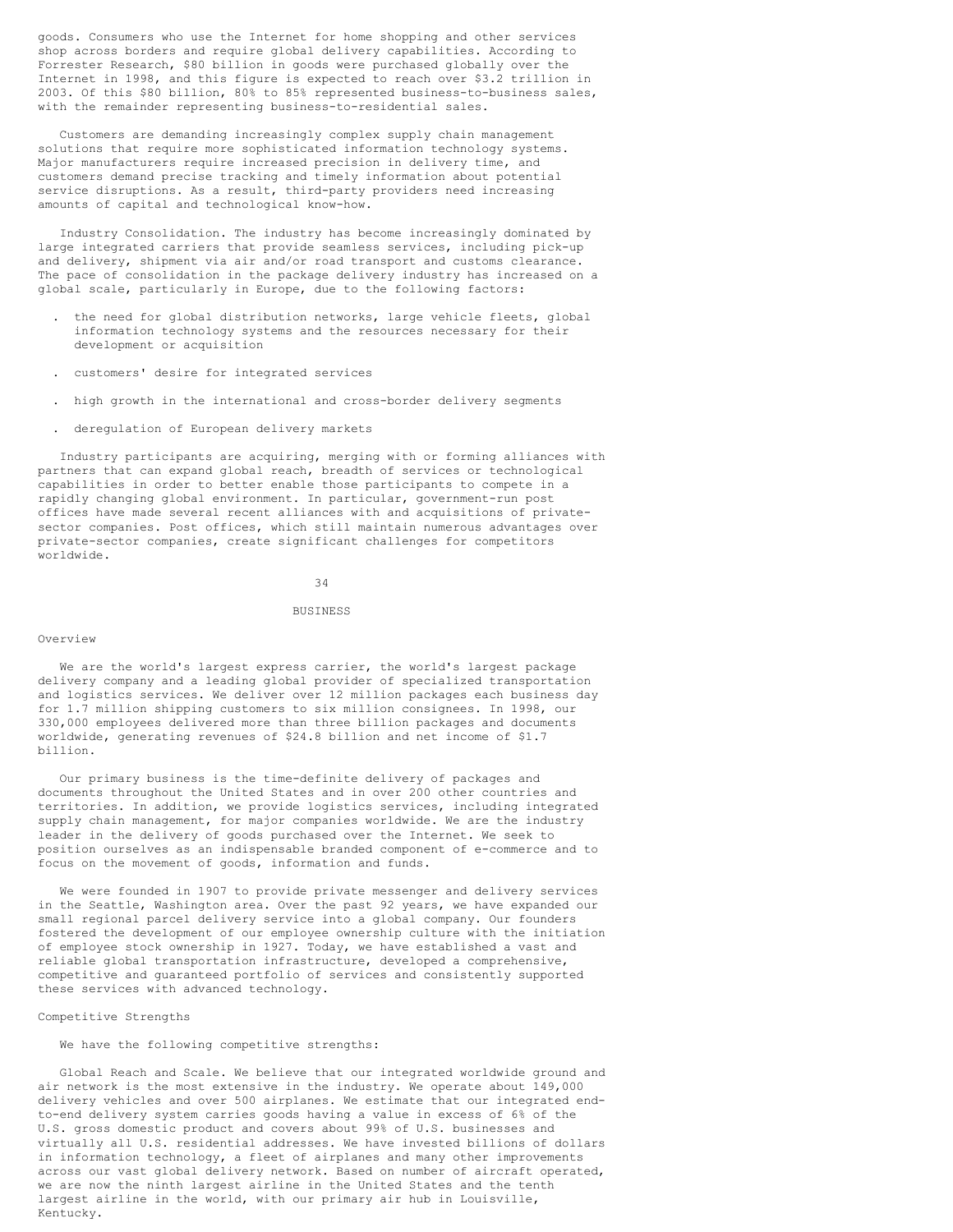We established our first international operation when we entered Canada in 1975, and we first entered Europe in 1976 when we established a domestic operation in West Germany. In the 1980s and early 1990s, we expanded our operations throughout Europe, as we identified the opportunities presented by the development of the single market and responded to the need for pan-European delivery services. Today, we offer the broadest portfolio of timedefinite services available, ranging from same-day service to logistics solutions for total supply chain management. We currently have what we believe is the most comprehensive integrated delivery and information services portfolio of any carrier in Europe.

In the last decade, we entered into more than two dozen alliances with various Asian delivery companies and currently serve more than 40 Asia Pacific countries and territories. Our primary focus has been on the transport of express packages to and from the region, and volumes remained strong throughout the recent economic downturn in Asia. We have also established operations in Latin America and the Caribbean, and are positioned to capitalize upon the growth potential there. This was most recently exemplified by our agreement to acquire the assets and air routes of Challenge Air Cargo. In addition, we have formed alliances with more than 50 service partners in countries throughout our Americas region.

In 1998, Fortune magazine recognized us as the World's Most Admired Global Mail, Package and Freight Delivery Company. The Fortune magazine survey also ranked us as the fourth most admired U.S. company overall.

35

Distinctive People and Culture. Our people are our most valuable asset. We believe that the dedication of our employees results in large part from our distinctive "employee-owner" concept. Our employee stock ownership tradition dates from 1927, when our founders, who believed that employee stock ownership was a vital foundation for successful business, first offered stock to UPS employees. To facilitate stock ownership by employees, we have maintained several stock-based compensation plans. Currently, employees and retirees own about two-thirds of our outstanding shares, and the founders' families and foundations own the remaining shares. Following the public offering that is contemplated as part of the proposed change in our capital structure, the current UPS shareowners will own about 90% of our total outstanding shares and will control about 99% of the vote.

Complementing our tradition of employee ownership, we also have a longstanding policy of "promotion from within," and this policy has significantly reduced our need to hire managers and executive officers from outside UPS. A majority of the members of our management team began their careers as fulltime or part-time hourly UPS employees, and have since spent their entire careers with UPS. Every one of our executive officers, including our CEO, has more than 25 years of service with UPS and has accumulated a meaningful ownership stake in our company. Therefore, our executive officers have a strong incentive to provide effective management of UPS, which will benefit all of our shareowners.

We have a legacy of commitment to the communities in which our employees live and work. Our many community service activities include:

- . UPS Foundation. Since 1951, our Foundation has provided financial support to alleviate social problems--most notably programs that support family and workplace literacy, food distribution and nationwide volunteerism. Our Foundation also supports high-impact educational and urgent human needs programs.
- . Community Internship Program. For the past 30 years, selected managers have participated in four weeks of intense community service in underprivileged areas. We designed this initiative to educate managers about the needs of a diverse work force and customer base and to allow these managers to apply their problem solving skills in the community.
- . Neighbor to Neighbor. Through an ongoing company-wide initiative, we match our employees' and their families' volunteer efforts with local programs. In 1998, about 30,000 volunteers participated in this program.
- . United Way. Since our first campaign in 1982, we and our employees have contributed over \$355 million to the United Way, making us the United Way's second largest corporate giver in the U.S.
- . Welfare to Work. In 1997, we became one of the five founding members of the White House-sponsored Welfare-to-Work program, which places people on public assistance into private sector jobs. We have developed, trained and mentored over 20,000 qualified candidates nationwide for positions at UPS.
- . School to Work. We have introduced a school-to-work program, which promotes education and real-world work experience for at-risk youth.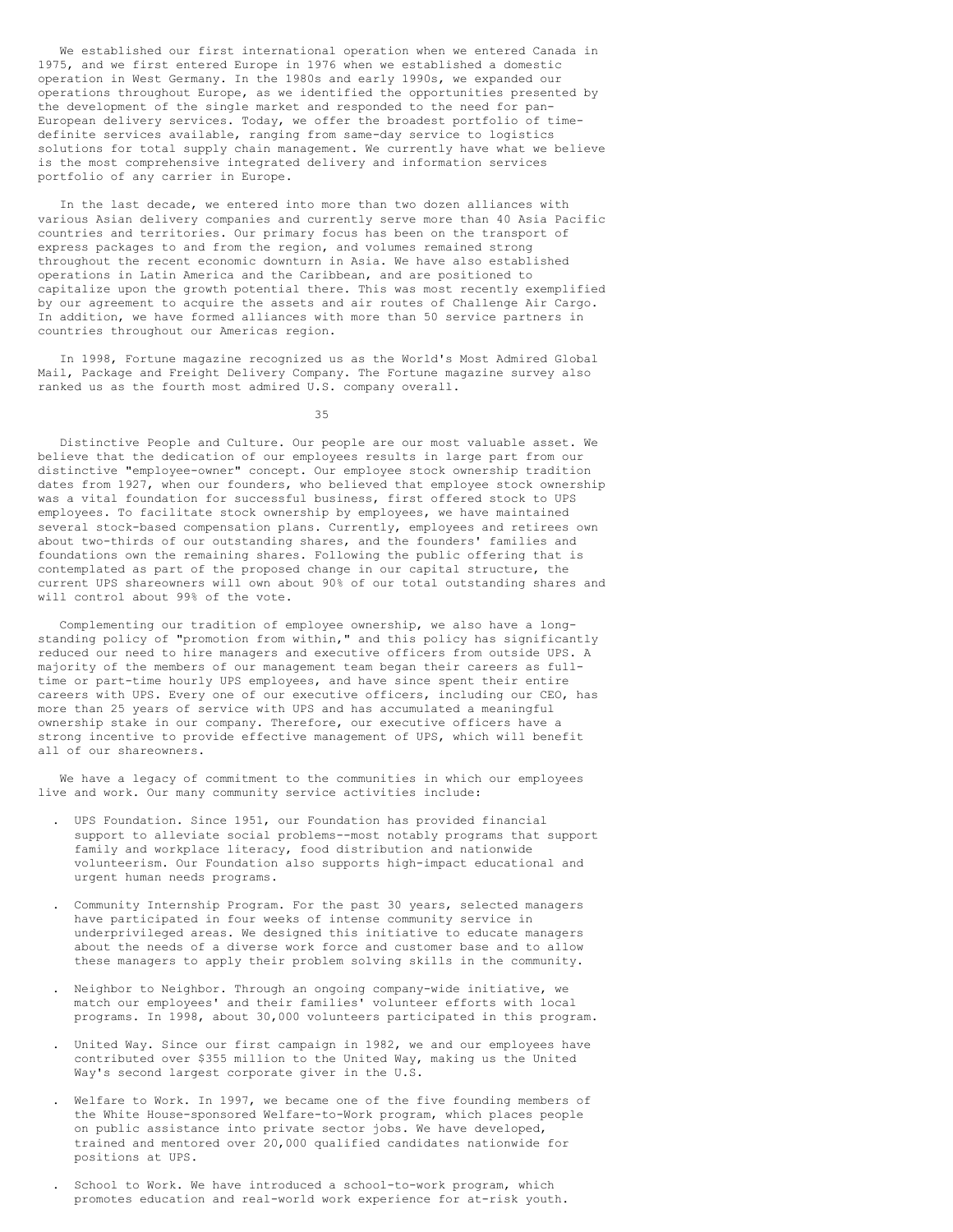Broad, Flexible Range of Distribution Services. We offer to our customers as broad and flexible a range of delivery services as any provider in the industry. All of our air, international and business-to-business ground delivery service offerings are time-definite and guaranteed. Our portfolio of service offerings enables customers to choose the delivery option that is most appropriate for their requirements.

Our express air services are complemented by our vast ground delivery system. Our integrated air and ground network enhances pickup and delivery density and provides us with the flexibility to transport packages using the most efficient and cost-effective transportation mode or combination of modes. Our sophisticated engineering systems allow us to optimize our network efficiency and asset utilization.

36

We make guaranteed international shipments to more than 200 countries and territories worldwide, including guaranteed overnight delivery of documents to many of the world's most important business centers. We offer a complete portfolio of time-definite services for customers in major markets.

We pioneered technologies that allow for secure, encrypted and trackable digital file deliveries over the Internet, such as UPS OnLine Courier in 1998. To make our services more easily available and to integrate our presence on the Web wherever e-commerce is taking place, we have developed a wide range of Internet tools accessible both from our website and from the websites of many of our customers. Among these tools are online tracking, rating and service selection, address validation, time in transit detail, package detail upload, shipping and handling and service mapping.

Brand Equity. We have built strong brand equity by being a leader in quality service and product innovation in our industry. A recent survey of senior business executives, called Image Power(R), rated UPS as the second strongest business-to-business brand in the U.S., behind Microsoft. Among the factors that contribute to our brand equity are our:

- . friendly, professional delivery employees and familiar brown delivery vehicles
- . long history of service reliability
- . comprehensive service portfolio
- . state-of-the-art technology
- . history of innovation and industry firsts
- . competitive pricing
- . consistent advertising and communications to customers and the public about our evolving capabilities
- . longstanding and significant contributions to the communities in which we live and work

Our brand has successfully made the transition from a U.S.-based ground delivery company to a global time-definite service provider with the ability to launch innovative new products and services around the globe. For example, we were the first company to offer next day delivery to every address in the 48 contiguous states and guaranteed next business day delivery of packages and documents by 8:00 a.m. or 8:30 a.m. We were also the first full service carrier to introduce same-day delivery services in the U.S. and the first company to provide guaranteed nationwide ground service in the U.S. Increasingly, our customers recognize that UPS is not just a reliable carrier of packages, but an innovator of transportation and information-based business solutions on a broadening global scale.

One of the many ways that we have supported our brand is through sponsorship arrangements, such as our status as the official package delivery company of the National Football League in the U.S. and globally as a Worldwide Olympic Partner. We have been Fortune magazine's Most Admired Transportation Company in the mail, package and freight category for 16 consecutive years.

Customer Relationships. We serve the ongoing package distribution requirements of our customers worldwide and provide additional services that both enhance customer relationships and complement our position as the foremost provider of package distribution services. Our current volume mix is about 80% business-to-business, and our customer base includes all of the Fortune 1000 companies.

We focus on building and maintaining long-term customer relationships. We provide automatic daily pick-up services at the request of 1.7 million shipping customers. In addition, thousands of our other customers access us daily through on-call pick-up for air delivery services, 51,000 letter drop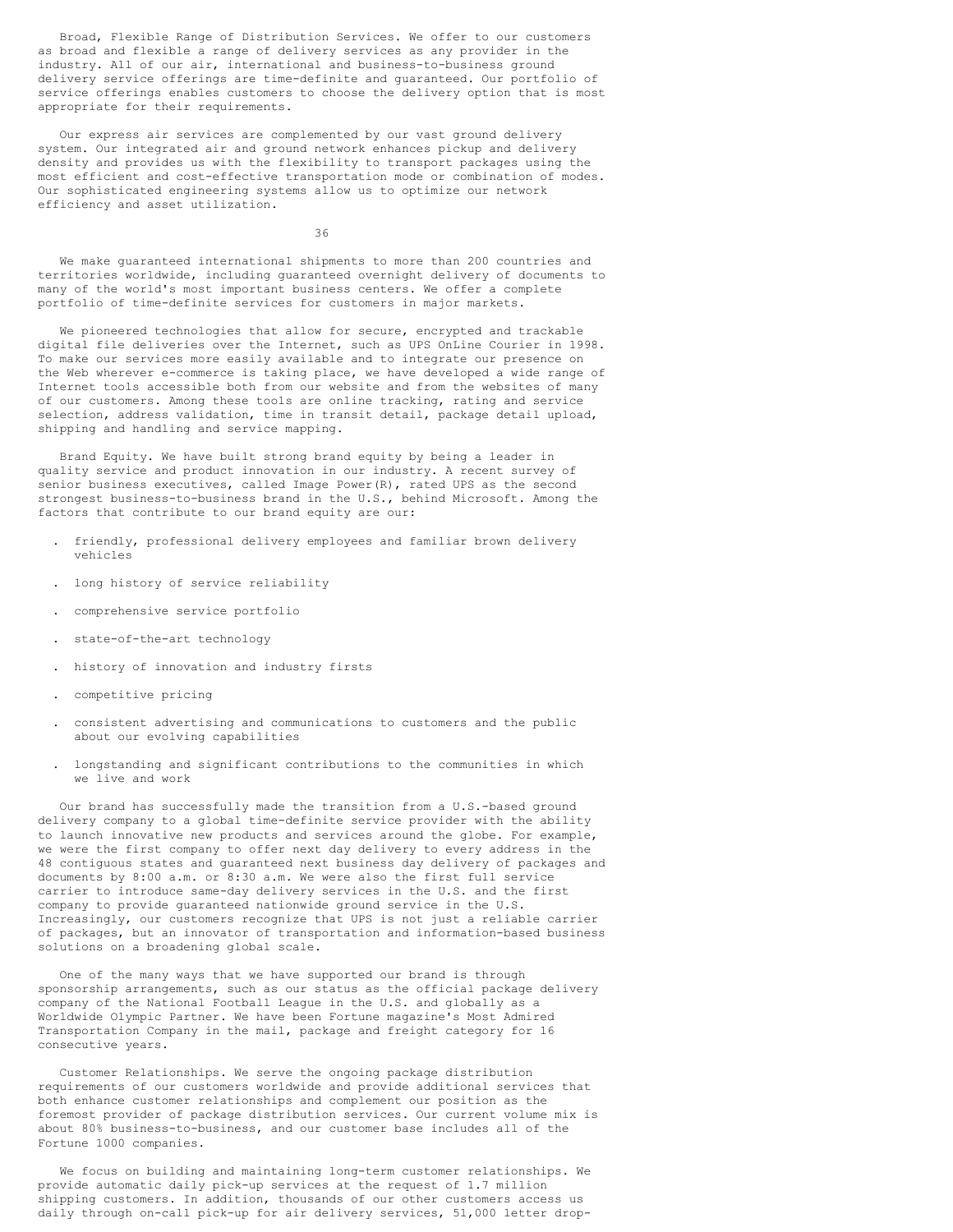boxes and 30,000 independently owned shipping locations. We also have affinity relationships with 486 professional associations.

37

We place significant importance on the quality of our customer relationships and conduct comprehensive market research to monitor customer service. Since 1992, we have conducted telephone interviews with shipping decision makers virtually every business day to determine their satisfaction with delivery providers and perception of performance on 17 key service factors. We use the telephone interview data to develop a statistical model that identifies those service factors that have the greatest impact on improving customer satisfaction, leading to enhanced profitability. This proprietary Customer Satisfaction Index allows us to continuously monitor satisfaction levels and helps us to focus our sales and communications efforts and new service development. The 1998 CSI showed that our customer satisfaction level for domestic U.S. service exceeded that of any of our competitors. One particular area of UPS strength relative to all the competitors measured was in the area of customer communications. This service advantage is attributable in large part to our Preferred Customer Loyalty program, aggressive ongoing communications through customer publications, direct marketing, teleservicing and personal contact programs through our drivers, sales force and other management personnel.

Our customer focus is exemplified by the fact that we received the 1998 Platinum Pentastar, the most prestigious award that DaimlerChrysler presents to its suppliers. This was the third time that we have been named "best in class" for Chrysler's, and now DaimlerChrysler's, entire supplier base.

Technology Systems. We have expanded our reputation as a leading package distribution company by developing an equally strong capability as a mover of electronic information. We currently collect electronic data on 7.5 million packages each day--more than any of our competitors. As a result, we have improved our efficiency and price competitiveness, and we provide improved customer solutions.

We have made significant investments in technology over the past decade. CIO magazine ranked us 35th in the U.S. for our corporate information systems, and we have won two Computerworld Smithsonian Awards for our technology. The state-of-the-art technology that we currently deploy over our network enables us to serve our customers globally in the most efficient ways. This technology provides our customers with total order visibility and improves customer service, receiving, order management and accounting operations. Currently, about 64% of our volume is with shipping customers that are connected to us electronically. We have found that customers that are connected to us electronically on average generate 10-15% higher revenues to us than before they were connected to our systems.

The following are examples of our technology:

- . We built and maintain the world's largest private DB2 database.
- We recently introduced DIAD III, which provides the fastest and most complete delivery information of any hand-held computer used by any delivery company in the world.
- . We are the only company to provide electronic capture and retrieval of package recipients' signatures.
- . In selected hubs, we have installed sophisticated, automated sortation systems to improve processing speed and operational efficiency.
- We developed an array of UPS Online Solutions, which are proprietary software and hardware packages that we provide to our customers. UPS Online Solutions enable our customers to send, manage and track their shipments and provide us with electronic package-level detail to support these functions.

E-Commerce Capabilities. We are a leading participant in and facilitator of e-commerce, which we define as the use of networked computer technology to facilitate the buying and selling of goods and services. We have teamed with over 100 e-commerce leaders to offer fully integrated Web-enabled solutions for our customers. According to Zona Research, during the 1998 holiday season we shipped 55% of the goods purchased over the Internet. Over two-thirds of ActivMedia, Inc.'s top 50 websites that use transportation services are UPS customers.

38

We have integrated our systems with software produced by leading manufacturers of enterprise resource planning, Internet transactions, e-procurement and systems integration solutions. Our e-commerce alliance partners include AT&T, Harbinger, IBM, Oracle and PeopleSoft. These solutions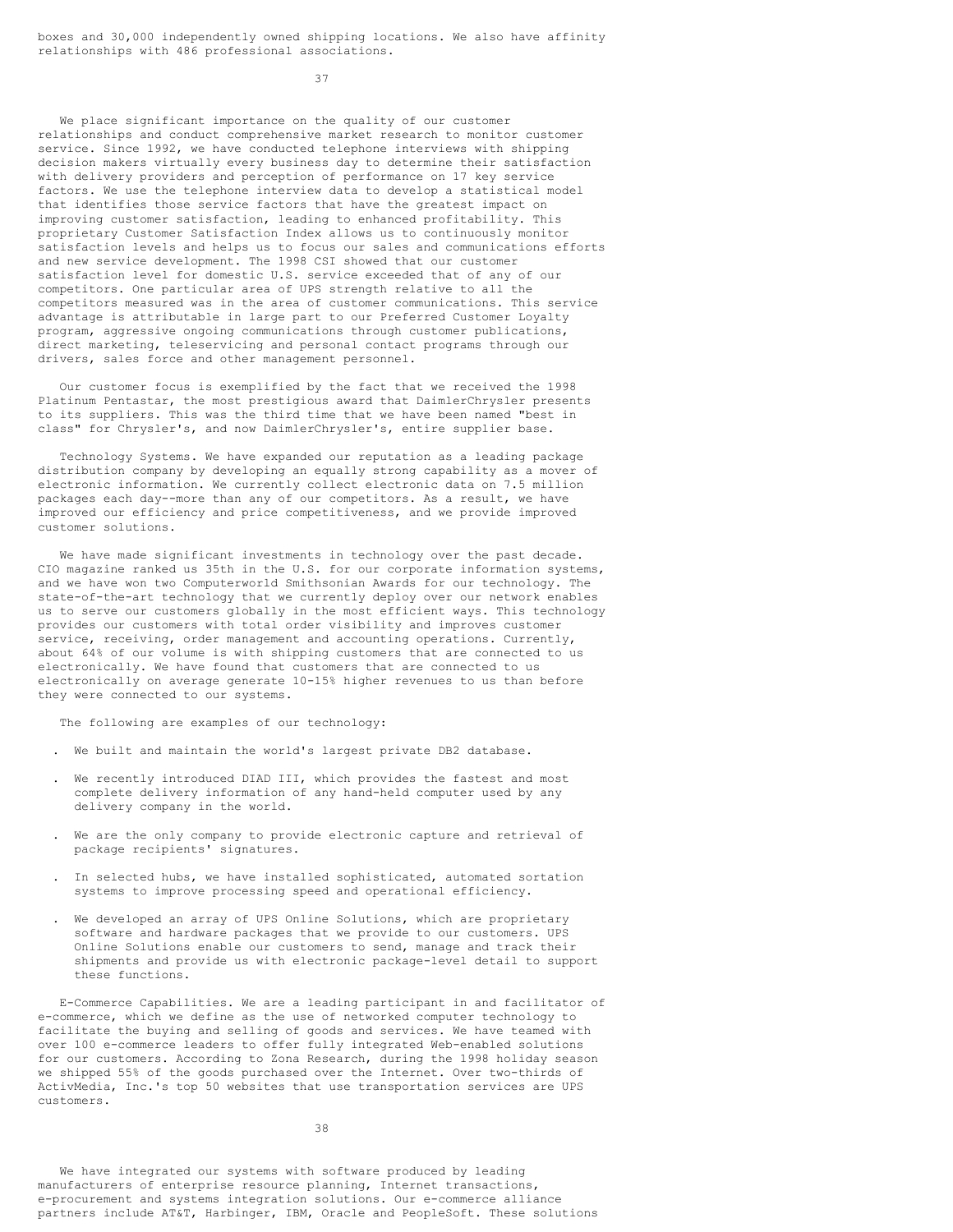give our customers the integration of UPS delivery options into their websites, including real-time package delivery information. This integration allows our customers to lower their package tracking costs, to improve their collections through closed loop billing and to provide better customer service. At the same time, we gain a competitive advantage as the preferred transportation solution.

Our website strategy is to provide our customers with the convenience of all the functions that they would otherwise perform over the phone or at one of the shipping outlets. Our site, www.ups.com, which receives 350,000 separate user sessions per day, including over one million package tracking transactions, uses technology to strengthen ties to our customers. Our customers can easily download our tools onto their own websites for direct use by their customers, allowing users to access our tools without leaving our customers' websites. Our Internet tools include enhanced tracking, rate calculation, service selection, address validation, time-in-transit, service mapping and electronic manifesting. Matrix Media and The Economist both rated our website as the top transportation website in the world. Business Marketing's NetMarketing also named our website one of the top 25 business-tobusiness sites.

Financial Strength. Our balance sheet gives us financial strength that few companies can match. We are one of the few companies--and the only transportation company--with a triple-A credit rating from both Standard & Poor's and Moody's. This credit rating reflects the strength of our competitive position, our consistent earnings and cash flow growth and our conservative balance sheet. As of June 30, 1999, we had a balance of cash, cash equivalents and marketable securities of approximately \$3.2 billion and shareowners' equity of \$6.1 billion. Long-term debt was \$2.1 billion, slightly lower than at the end of 1998. Our financial strength has given us the resources to achieve global scale and to make needed investments in technology and fleet to position us for growth.

#### Growth Strategy

Our growth strategy is designed to take advantage of our competitive strengths while maintaining our focus on meeting or exceeding our customers' requirements. The principal components of our growth strategy are as follows:

Expand Our Leadership Position in Our Core Domestic Business. Our U.S. package operation is the foundation of our business and the primary engine for our future growth. We believe that our tradition of reliable parcel service, our experienced and dedicated employees and our unmatched delivery system provide us with the advantages of reputation, service quality and economies of scale that differentiate us from our competitors. Our strategy is to increase core domestic revenues through cross-selling of our existing and new services to our large and diverse customer base, to limit the rate of expense growth and to employ technology-driven efficiencies to increase operating profit. Our core business is also a springboard for our growth in all other areas, including international, e-commerce, logistics, supply chain management and financial services.

We plan to focus on maintaining and improving service quality, meeting customer demands and providing innovative service offerings in order to continue to grow domestic package revenues. A good example of our implementation of this plan is last year's introduction of the first nationwide guaranteed ground package delivery service.

Continue International Expansion. We have built a strong international presence through significant investments over a number of years. In 1998, our international package operations generated \$3.2 billion of revenue and became profitable. The international package delivery market has grown, and continues to grow, at a faster rate than the U.S. market. We plan to leverage our worldwide infrastructure and broad product portfolio to continue to improve our international business mix, to grow high margin premium services and to implement cost, process and technology improvements.

39

Europe, which includes our operations in Africa and the Middle East, remains our largest regional market outside of the U.S., accounting for more than half of our international revenue. As the European Community evolves into a single marketplace, with well-established regional standards and regulations, we believe that our business will benefit from additional growth within Europe as well as continued growth in imports and exports worldwide. We plan to solidify and expand our market position in Europe, where we have already created a pan-European network. We have introduced new aircraft and additional capacity in Europe to support volume growth and add flexibility to our European air operations. In addition, we have gained operating rights, enhanced our European hubs and supported the Express Shuttle, a high-speed rail project that would facilitate the use of rail transportation of packages throughout Europe. We believe that we have the strongest portfolio of pan-European services of any integrated carrier in Europe, combining time-definite delivery options and related information capabilities. We plan to continue to expand our service offerings in Eastern Europe and the Middle East.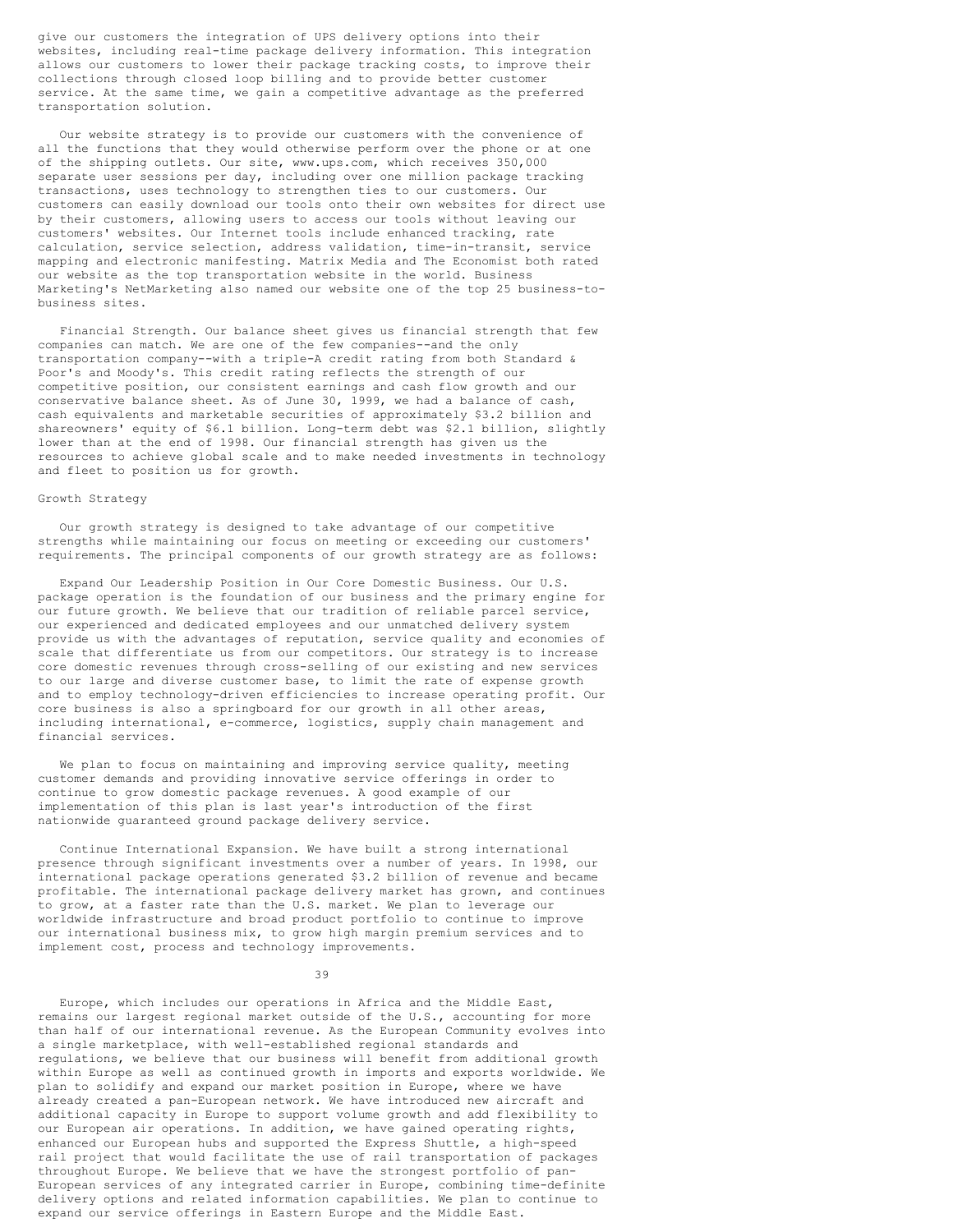In Asia, we primarily focus on the movement of express packages to and from, as opposed to within, that region, and volumes remained strong throughout the recent economic downturn. We are investing in our Asian air network to enhance our operations. We recently developed new multi-million dollar hubs in Hong Kong and Taiwan. We also acquired operating rights to provide service to points in Asia and beyond from Tokyo, and we are seeking to acquire additional air operating authority from a number of countries.

We believe that there is significant untapped potential in Latin America for us to expand our service offerings. To this end, we are introducing overnight delivery between key cities in the Mercosur and other trade blocs, introducing 8:00 a.m. delivery to the U.S., Canada and Europe and launching domestic express service in selected markets. Most importantly, through our recently announced agreement to acquire the assets and air routes of Challenge Air Cargo, we will become the largest air cargo carrier in Latin America. This position will enable us to further develop our cargo business and provide advantages in pursuit of additional express package volume, a market which is less developed in the region.

Provide Comprehensive Logistics and Financial Solutions. Many businesses have decided to outsource the management of all or part of their supply chains to cut costs and to improve service. The domestic third-party logistics market was estimated to be between \$18 billion and \$20 billion in 1998, and this market is expected to grow at 15% to 20% annually. We believe that this trend, evident in North America, Asia and Europe, will be closely followed by a further demand for a service offering that incorporates transportation and logistics supply chain services with complete financial support and information services. We believe that we are well positioned to capitalize on these trends for the following reasons:

- . We now redesign and operate supply chains for major companies in 45 countries, with about five million square feet of distribution space and 35 centralized locations worldwide.
- . We focus on technology and management-based solutions for our customers rather than the more traditional logistics focus on trucks, warehouses and assets.
- . Maintaining long-term relationships with our customers allows us to share our expertise in organizing supply chain management, to establish an innovative way to speed products to market and to recommend to our customers more efficient services for their customers.

To complement our existing logistics and supply chain solutions, we plan to design a portfolio of financial products and services that capitalizes on our financial strength, customer relationships and extensive package-level data on our customers' shipments. We have recently developed UPS Capital Corporation to provide customers with funding in a variety of forms.

Leverage Our Leading-Edge Technology and E-Commerce Advantage. Forrester Research projects that the worldwide e-commerce business will grow from \$80 billion in 1998 to over \$3.2 trillion in 2003, for a compounded annual growth rate of 109%. According to Zona Research, we are the preferred shipper for e-commerce, shipping 55% of the goods purchased over the Internet during the 1998 holiday season.

40

E-commerce is an important part of our future growth because we believe that it will drive smaller and more frequent shipments and provide a strong complement to our core delivery service offerings.

Our goal is to integrate UPS technology into the business processes of our customers, providing information to assist them in serving their customers and improving their cash flows. We will also use our technology and our physical infrastructure to help provide the operational backbone to businesses striving to create new business models in e-commerce. These new business models will operate in just-in-time or manufacturer-direct distribution modes, which are heavily dependent on smaller, more frequent shipments. In the process, we will gain knowledge of new repeatable business models and market this expertise elsewhere. A key component of this strategy is to expand relationships with technology providers in the areas of enterprise resource planning, e-procurement, systems integration and others, to integrate UPS technologies into their solutions and into the websites and systems of their customers.

To date, our leading-edge technology has enabled our e-commerce partners to integrate our shipping functionality into their e-commerce product suites. Our partners' products are being installed throughout the Internet, and these integrated systems should provide us with a competitive advantage. In addition, the UPS technology integrated into our partners' products creates significant value for our customers through reduced cycle times, lower operating costs, improved customer service, enhanced collections and the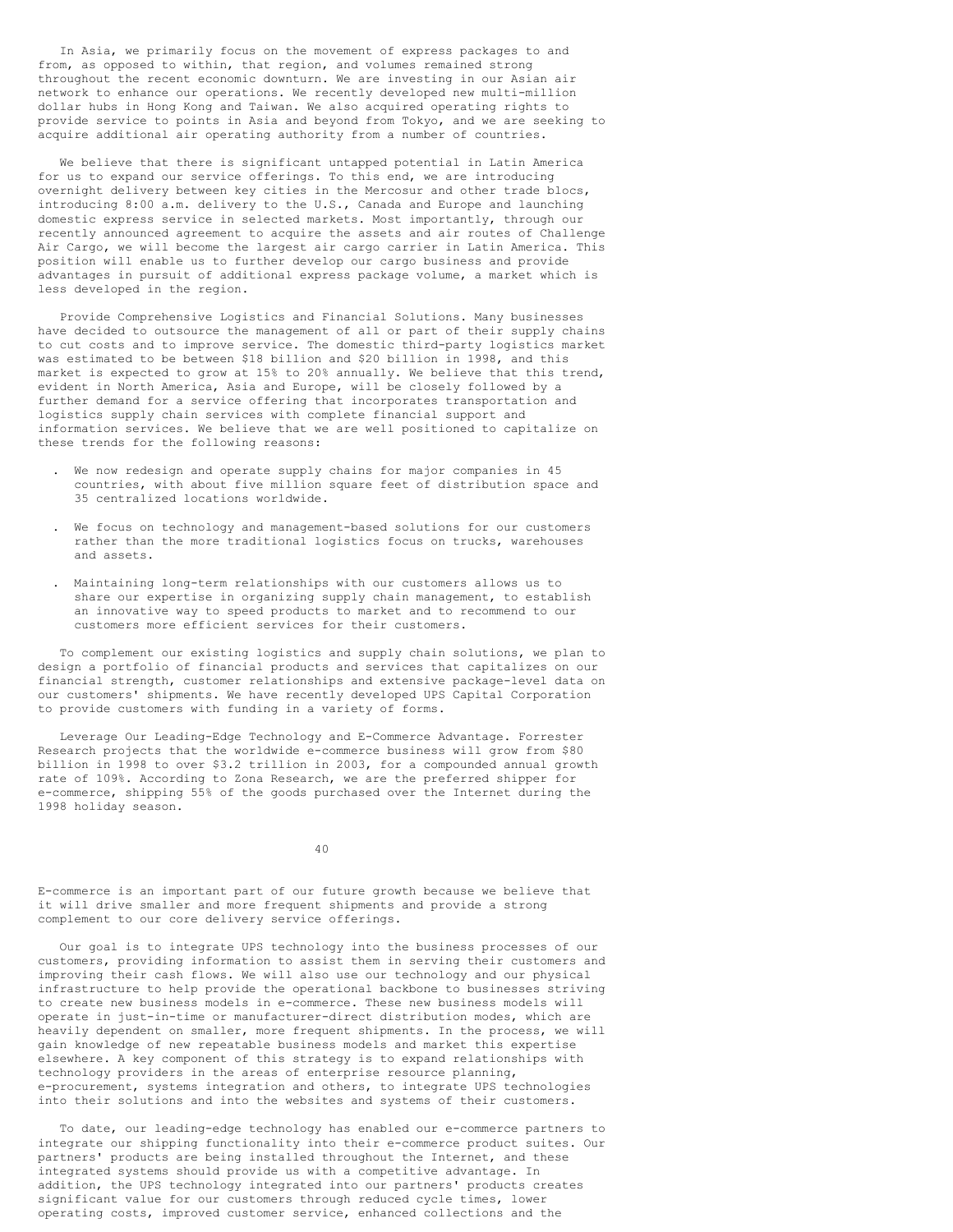ability to offer strong delivery commitments.

Pursue Strategic Acquisitions and Global Alliances. In order to remain the pre-eminent global company in our industry, we will continue to make strategic acquisitions and enter into global alliances. Our public offering will better position us to aggressively pursue strategic acquisitions and enter into global alliances that can:

- . complement our core business
- . build our global brand
- . enhance our technological capabilities or service offerings
- . lower our costs
- . expand our geographic presence and managerial expertise

#### Products and Services

### Domestic Ground Services

For most of our history, we have been engaged primarily in the delivery of packages traveling by ground transportation. We expanded this service gradually, and today standard ground service is available for interstate and intrastate destinations, serving every address in the 48 contiguous states and intrastate in Alaska and Hawaii. We restrict this service to packages that weigh no more than 150 pounds and are no larger than 108 inches in length and 130 inches in combined length and girth. In 1998, we introduced UPS Guaranteed GroundSM, which gives guaranteed, time-definite delivery of all commercial ground packages.

In addition to our standard ground delivery product, UPS Hundredweight Service(R) offers discounted rates to customers sending multiple package shipments having a combined weight of 200 pounds or more, or air shipments totaling 100 pounds or more, addressed to one recipient at one address and shipped on the same day. Customers can realize significant savings on these shipments compared to regular ground or air service rates. UPS Hundredweight Service is available in all 48 contiguous states.

41

#### Domestic Air Services

We provide domestic air delivery throughout the United States. UPS Next Day Air(R) offers guaranteed next business day delivery by 10:30 a.m. to more than 75% of the United States population, delivery by noon to areas covering an additional 13% and end-of-day delivery to the remainder. We offer Saturday delivery for UPS Next Day Air shipments for an additional fee.

UPS Early A.M.(R) guarantees next business day delivery of packages and documents by 8:00 a.m. or 8:30 a.m. to more than 55% of the United States population. UPS Early A.M. is available from virtually all overnight shipping locations coast to coast. In addition, UPS Next Day Air Saver(R) offers next day delivery by 3:00 or 4:30 p.m. to commercial destinations and by the end of the day to residential destinations in the 48 contiguous United States.

UPS SonicAir Best FlightSM provides same-day and next-flight-out delivery services to virtually any location in the United States.

We offer three options for customers who desire guaranteed delivery services but do not require overnight delivery:

- . UPS 2nd Day Air A.M.(R) provides guaranteed delivery of packages and documents to commercial addresses by noon of the second business day.
- . UPS 2nd Day Air(R) provides guaranteed delivery of packages and documents in two business days.
- . UPS 3 Day Select(R) provides guaranteed delivery in three business days. 3 Day Select is priced between traditional ground and air-express services.

In 1998, we introduced the first reusable Next Day Air letter container, which features a resealable flap and is made from 100% recycled material. We also expanded our On-Call Air Pickup services to 94% of all businesses.

#### International Delivery Services

We deliver international shipments to more than 200 countries and territories worldwide, and we provide guaranteed overnight delivery to many of the world's most important business centers. Throughout 1998, we continued to develop our global delivery and logistics network. We offer a complete portfolio of services that are designed to provide a uniform service offering across major countries. This portfolio includes guaranteed 8:30 a.m. and 10:30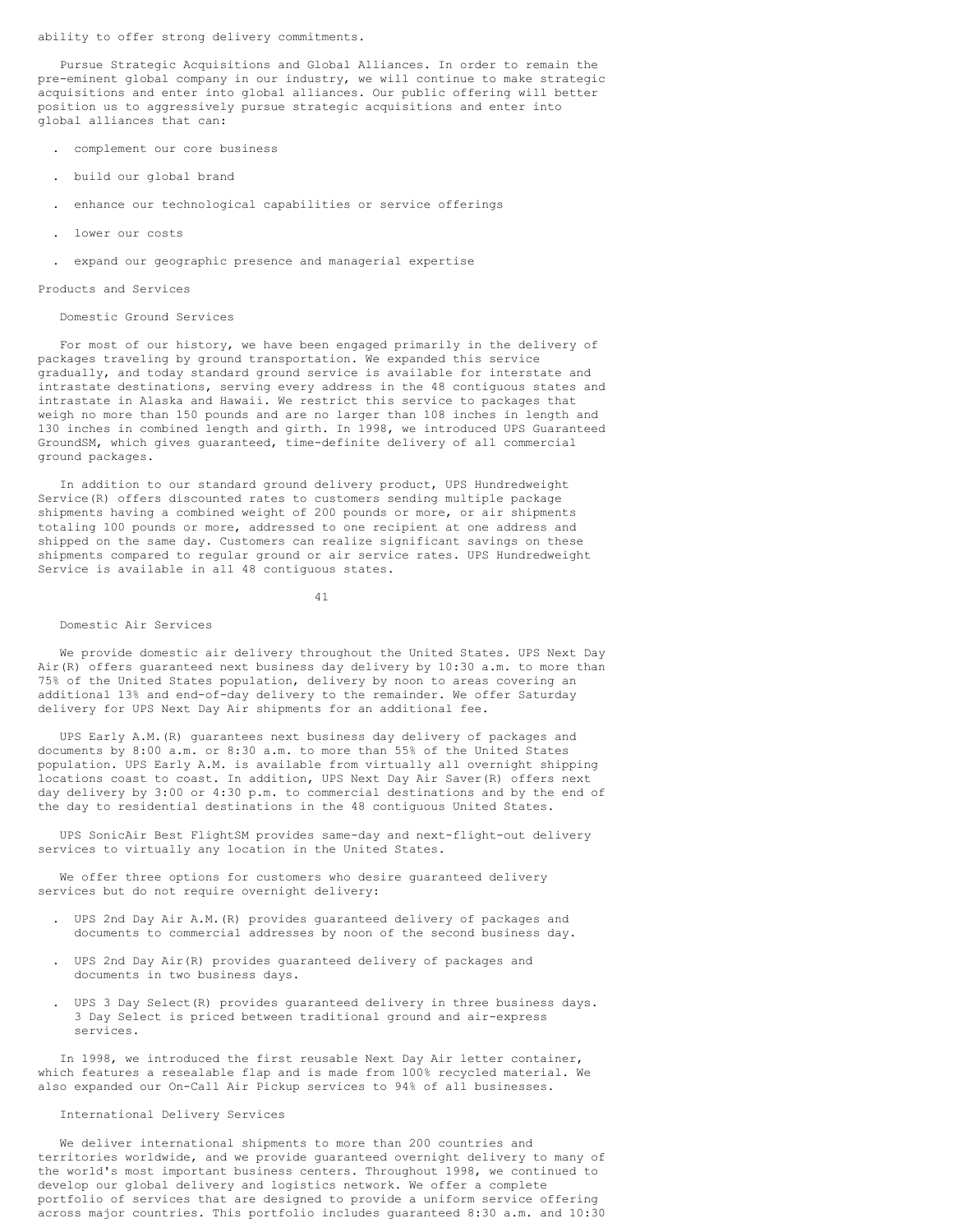a.m. next business day delivery to major cities, as well as scheduled daydefinite ground service. We offer complete customs clearance service for any mode of transportation, regardless of carrier, at all UPS Customhouse Brokerage sites in the U.S. and Canada.

UPS Worldwide ExpressSM provides door-to-door, customs-cleared delivery to over 200 countries and territories. This service includes guaranteed overnight delivery of documents from major U.S. cities to many international business centers. For package delivery, UPS Worldwide Express provides guaranteed overnight delivery to major cities in Mexico and Canada and guaranteed second business day delivery for packages to over 290 cities in Europe. Shipments to other destinations via UPS Worldwide Express are generally delivered in two business days.

UPS Worldwide Express Plus SM complements our regular express service by providing guaranteed early morning delivery options from international locations to major cities around the world and guaranteed early morning second business day delivery from the United States to over 150 cities in Europe. In February 1998, we introduced two new shipment pricing options for UPS Worldwide Express and UPS Worldwide Express Plus: the UPS 10KG Box(TM) and the UPS 25KG Box(TM). These new options offer a simple, convenient, door-to-door

42

fixed-rate shipping solution for express shipments up to 10 kilograms and 25 kilograms. Customers using this packaging option receive flat rates based on destination.

We also offer UPS Worldwide Expedited SM service, which is designed to meet customers' requirements for routine shipments that do not require overnight or express delivery. From the United States, shipments to Mexico and Canada are delivered in three business days, and shipments to most major destinations in Europe and Asia are generally delivered in four business days. Both UPS Worldwide Express and UPS Worldwide Expedited services are offered between many international locations and from international locations to the United States, providing guaranteed service from international locations that vary from country to country.

UPS International Standard SM service provides scheduled delivery of shipments within and between the European Union countries, within Canada and Mexico and between the United States and Canada. This service includes dayspecific delivery of less-than-urgent package shipments. The service offers delivery typically between one and three days, depending on the distance.

We operate a European air hub in Cologne, Germany and an Asia Pacific air hub in Taipei, Taiwan.

## Non-Package Operations

We provide other services that are distinct from our package operations, a component of which is UPS Logistics Group, Inc., discussed below. We formed UPS Logistics Group, Inc. in early 1996. It is the parent company for a number of operating subsidiaries.

UPS Worldwide Logistics(R), Inc., a subsidiary of UPS Logistics Group, provides third-party supply chain management solutions for a number of industries, including high-tech, telecommunications, apparel, automotive and electronics. It designs and operates basic inventory, warehouse and transportation management services, as well as complex integrated logistics services for its customers' inbound, outbound and international logistics needs. It operates warehouses in the United States, Mexico, Singapore, Hong Kong, Japan, The Netherlands, Germany, Taiwan, France and the United Kingdom, using state-of-the-art information systems that reduce customers' distribution and capital costs.

Service Parts Logistics. We believe that supply chain management will be a significant new segment of opportunity. Service Parts Logistics brings together a number of our competencies to the management of field service technicians for manufacturers of computers and other office equipment. Our services include call center and technical service hotline management, inventory financing, just-in-time inventory stocking and transportation, and parts repair and return.

Some of the other subsidiaries of UPS Logistics Group are:

- . SonicAir(R), Inc., which provides same-day and next-flight-out delivery services and critical parts warehousing to virtually any location in the United States and locations in more than 180 countries
- . Roadnet(R) Technologies, Inc., a route scheduling software developer
- . Diversified Trimodal, Inc., also known as Martrac(R), which transports produce and other commodities in temperature-controlled trailers over railroads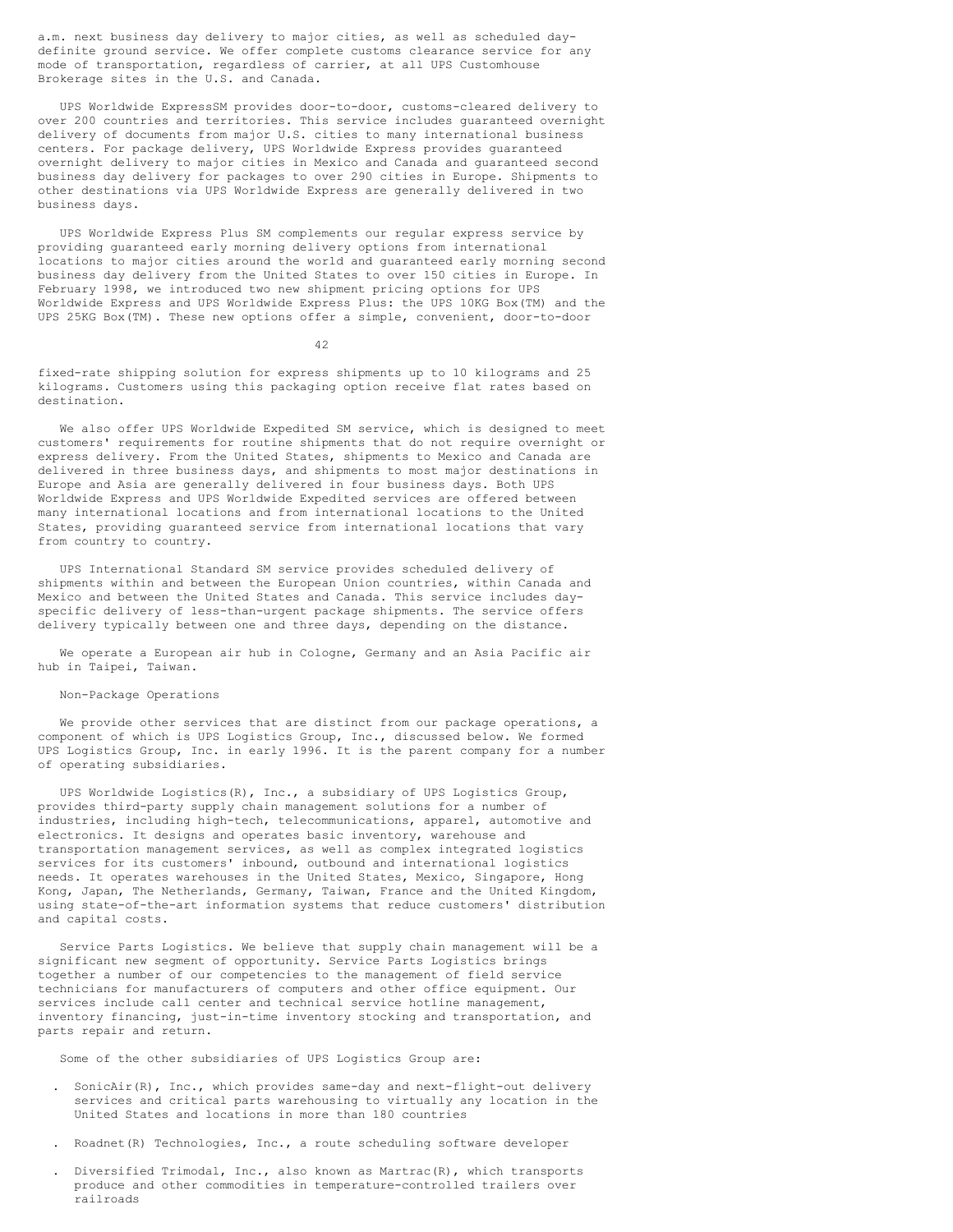- . Worldwide Dedicated Services, Inc., which provides dedicated contract fleet management services
- . UPS Truck Leasing(R), Inc., which rents and leases trucks and tractors to commercial users under full-service rental agreement, and provides maintenance for other companies' fleets of vehicles on a contract basis.

43

#### Electronic Services

We also provide a family of electronic shipping and tracking solutions under the UPS OnLine(R) shipping system. UPS OnLine Office is software that helps shippers streamline their shipping activities. It processes shipments, prints address labels, tracks packages and provides basic management reports from a desktop computer. Office software supports international shipments as easily as domestic shipments and quickly prepares any export documentation. UPS OnLine Professional is designed to support a complex shipping environment with solutions for domestic and international shipping. It combines a powerful shipping and tracking system with sophisticated information management tools. UPS OnLine Tracking software is easily installed on personal computers and provides the user with immediate tracking and delivery information for packages anywhere in the world. Packages can be tracked with a tracking number or the shipper's own reference number. UPS OnLine Host Access provides electronic connectivity between UPS and the shipper's host computer system, linking UPS shipping information directly to all parts of the customer's organization. UPS OnLine Host Access can be used to enhance and streamline the customer's sales, service, distribution and accounting functions by providing direct access to vital transportation planning, shipment status and merchandise delivery information. UPS OnLine Compatible Solutions offer similar benefits to customers using shipping systems supplied by third parties.

Our website, www.ups.com, brings a wide array of information services to customers worldwide. Package tracking, pick-up requests, rate quotes, service mapping, drop-off locator, transit times and supply ordering services are all available at the customer's desktop. The site also displays full domestic and international service information and provides an avenue for customers to download UPS software.

UPS Document ExchangeSM, featuring UPS OnLine Courier ServiceSM, is a delivery solution that utilizes the Internet as the mode of transport. This service offers features not found in traditional e-mail applications, such as document tracking, version translation, scheduled delivery, delivery confirmation, security options and the ability to carry any type of digital file. This gives customers the ability to send any digitally produced material in a secured environment, which allows them to take advantage of the speed and efficiencies of electronic delivery.

In April 1998, we established a web site at www.ec.ups.com to support our commitment to e-commerce. This site promotes the advantages of e-commerce and spotlights our unique position with regard to the facilitation of commerce.

#### Delivery Service Options

We offer additional services such as Consignee Billing, Delivery Confirmation and Call Tag Service to those customers who require customized package distribution solutions. We designed Consignee Billing for customers who receive large volumes of merchandise from a number of vendors. We bill these consignee customers directly for their shipping charges, enabling the customer to obtain tighter control over inbound transportation costs. Delivery Confirmation provides automatic confirmation and weekly reports of deliveries and is available throughout the United States and Puerto Rico. Immediate confirmation is also available upon request. Call Tag Service provides prompt pick-up and return of packages previously delivered by UPS from any address in the 48 contiguous states.

### Sales and Marketing

Our sales force consists of about 3,500 account executives worldwide, spread across our 15 regions. Account executives, except for regional management account executives, are further allocated to individual operating districts. We have an organization of regionally based account managers, who report directly to our corporate office, for our biggest multi-site customers.

44

We recently instituted our new Sales Force 2000 initiative, which realigned our sales force based on an assessment of customer revenue and potential. Account responsibilities were rationalized, and account executives' workloads were distributed based on the size and strategic importance of individual customers.

We are also in the process of providing each of our account executives with laptop computers loaded with our proprietary "Link" account management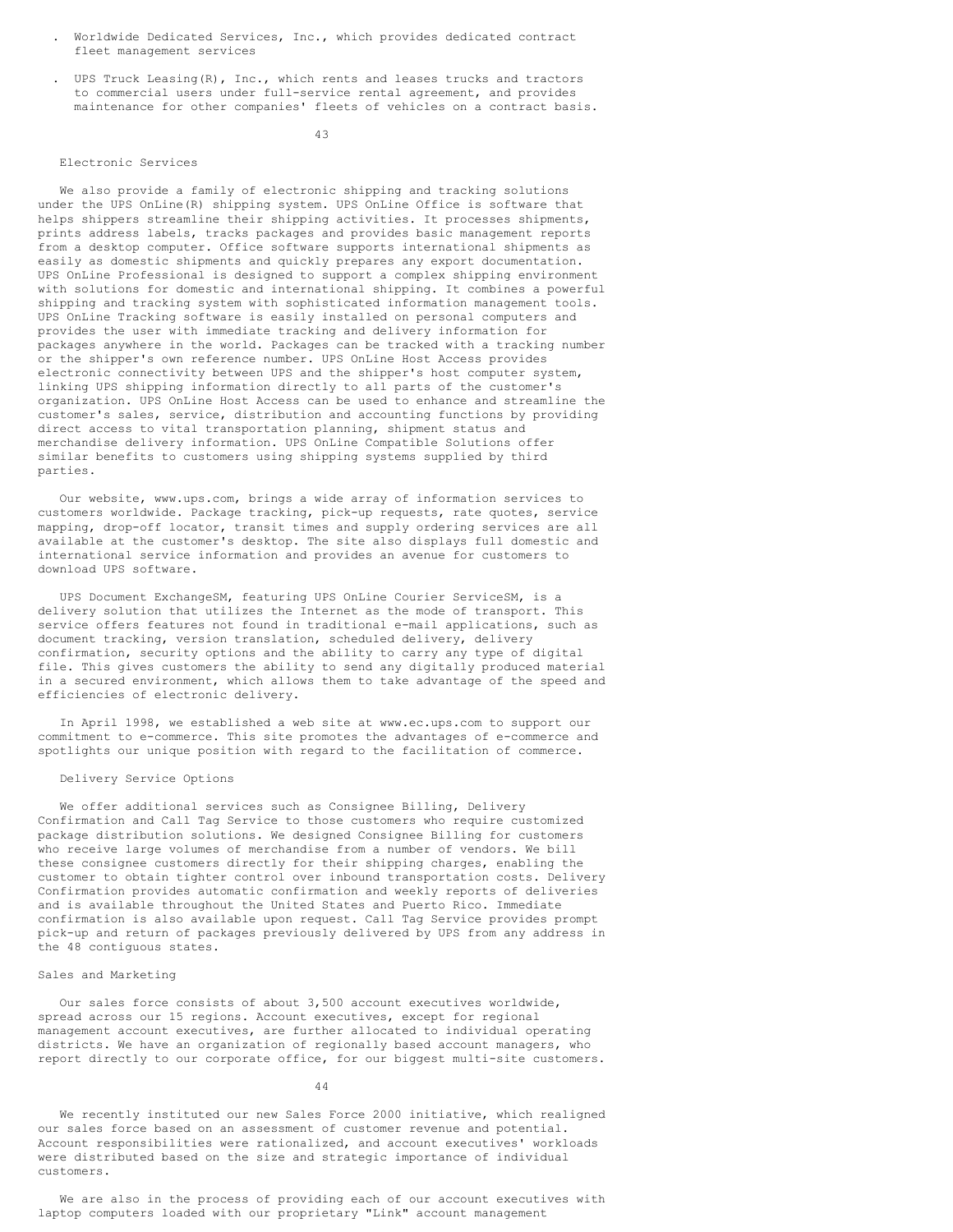software. These systems will provide account executives with useful productivity tools, and we have determined that the systems will increase the time our account executives are able to spend with customers and potential customers and improve their overall effectiveness.

In addition to our general sales force, we have overlaid three supplemental sales forces: International Business, focused on international business out of major U.S. business centers; UPS HundredWeight ServiceSM business; and ecommerce. Within these specialty sales forces, the account executives report to their respective districts. Our logistics operations and other subsidiaries maintain their own sales forces.

Our marketing organization is generally organized along similar lines. At the corporate level, the marketing group is engaged in rate-making and revenue management policy, market and customer research, product development, brand management, product management, marketing alliances and e-commerce, including the non-technical aspects of our web presence. Advertising, public relations and most formal marketing communications are centrally conceived and controlled.

Individual district and region marketing personnel are engaged in business planning, bid preparation and other revenue management activities, and in coordinating alignment with corporate marketing initiatives. Individual regions and districts may engage in local promotional and public relations activities pertinent to their locales.

#### Employees

During 1998, we employed over 330,000 employees. We were recently named one of Fortune magazine's Diversity Elite--one of the 50 best companies for Asians, Blacks and Hispanics.

Approximately 89,000 full-time and 116,000 part-time employees are represented by various labor unions, primarily the International Brotherhood of Teamsters. We and the Teamsters are parties to a five-year master agreement that expires July 31, 2002, the longest agreement we have ever reached with the Teamsters. In addition, we employ about 2,100 pilots represented by the Independent Pilots Association. We and the Independent Pilots Association have an eight-year agreement that becomes amendable on January 1, 2004.

We believe that our relations with our employees are good.

### Properties and Facilities

We own our headquarters, which are located in Atlanta, Georgia and consist of about 735,000 square feet of office space on an office campus.

We also own our 29 principal U.S. package operating facilities, which have floor spaces that range from about 354,000 to 693,000 square feet. In addition, we have a 1.9 million square foot operating facility near Chicago, Illinois, which is designed to streamline shipments between East Coast and West Coast destinations.

We also own about 730, and lease about 873, smaller operating facilities throughout the United States for our package operations. The smaller of these facilities have vehicles and drivers stationed for the pickup of packages and facilities for the sorting, transfer and delivery of packages. The larger of these facilities have additional facilities for servicing our vehicles and equipment and employ specialized mechanical installations for the sorting and handling of packages. We also own or lease other facilities that support our international package and non-package operations. We believe our facilities are adequate to support our current operations.

45

Our aircraft are operated in a hub and spokes pattern in the United States. Our principal air hub in the United States is located in Louisville, Kentucky, with regional air hubs in Columbia, South Carolina, Dallas, Texas, Hartford, Connecticut, Ontario, California, Philadelphia, Pennsylvania and Rockford, Illinois. These hubs house facilities for the sorting, transfer and delivery of packages. Our Louisville, Kentucky hub handles the largest volume of packages for air delivery in the United States. Our European air hub is located in Cologne, Germany, and our Asia-Pacific air hub is in Taipei, Taiwan. Regional air hubs in Canada include facilities in Hamilton, Ontario and Montreal, Quebec. Our new automated sorting facility, "Hub 2000," is currently under construction in Louisville, Kentucky, and we expect it to commence partial operations in 2000. We expect this new facility to increase our hub capacity by over 40% in Louisville.

Our computer operations are consolidated in a 435,000 square foot leased facility, the Ramapo Ridge facility, which is located on a 39-acre site in Mahwah, New Jersey. We have leased this facility for an initial term ending in 2019 for use as a data processing, telecommunications and operations facility. We also own a 160,000 square foot facility located on a 25-acre site in the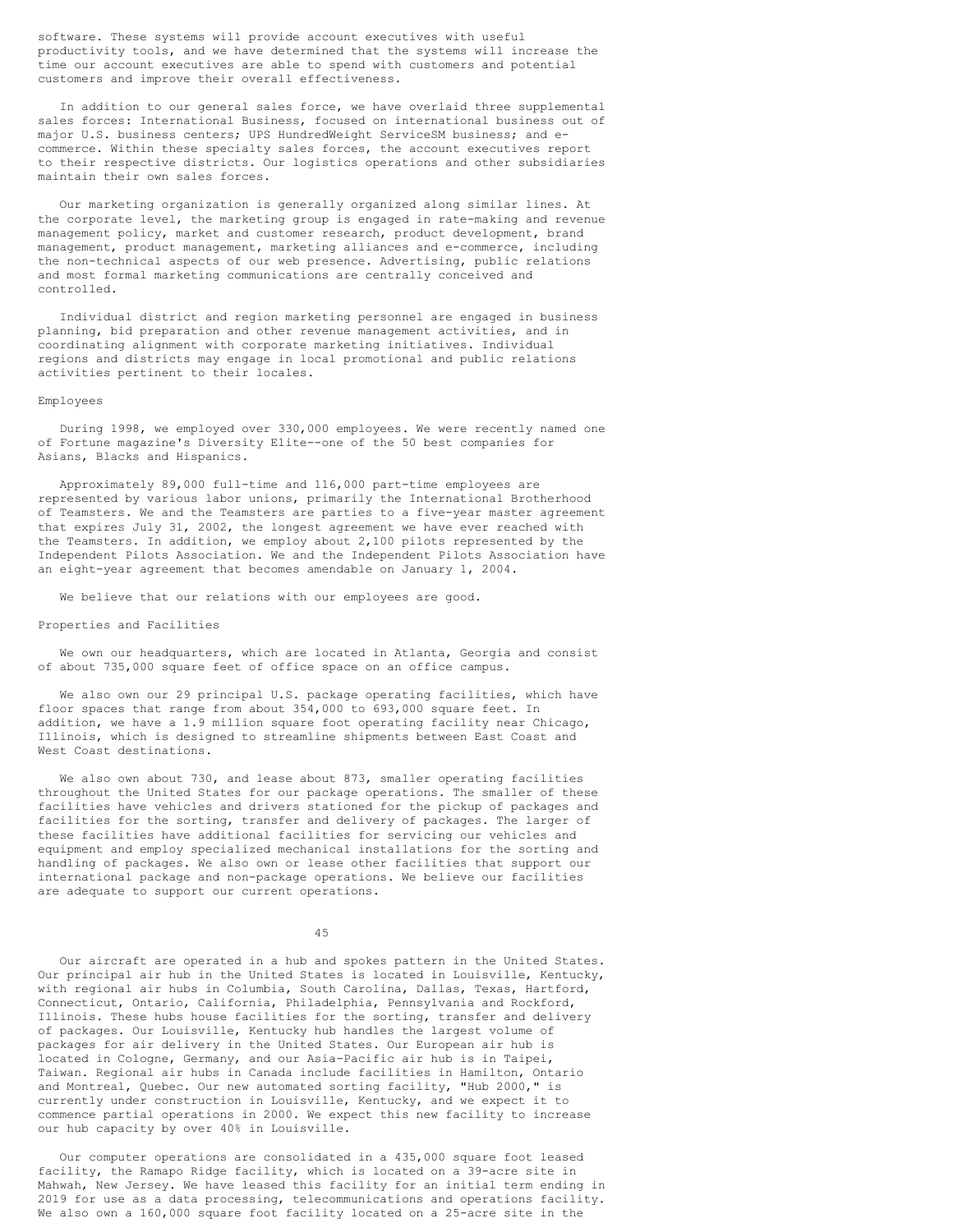Atlanta, Georgia area, which serves as a backup to the main computer operations facility in New Jersey. This facility provides production functions and backup capacity in case a power outage or other disaster incapacitates the main data center. It also helps us to meet communication needs.

#### Fleet

### Aircraft

As of December 31, 1998, our fleet consisted of the following 536 aircraft:

# $<$ TABLE>

<CAPTION>

|                             |                |    | Leased |                                         |    |    |
|-----------------------------|----------------|----|--------|-----------------------------------------|----|----|
| Description                 |                |    |        | Owned from Others On Order Under Option |    |    |
|                             |                |    |        |                                         |    |    |
| $<$ S $>$                   | < <sub></sub>  | << |        | < <sub></sub>                           | << |    |
| McDonnell-Douglas $DC-8-71$ | 23             |    |        |                                         |    |    |
| McDonnell-Douglas DC-8-73   | 26             |    |        |                                         |    |    |
| Boeing 727-100              | .51            |    |        |                                         |    |    |
| Boeing 727-200              | 10             |    |        |                                         |    |    |
| Boeing 747-100              | 12             |    |        |                                         |    |    |
| Boeing 747-200              | $\overline{4}$ |    |        |                                         |    |    |
| Boeing 757-200              | 64             |    | 9      | 2                                       |    |    |
| Boeing $767-300$            | 21             |    | 6      | 3                                       |    |    |
| Airbus A300-600             |                |    |        | 30                                      |    | 30 |
| Other                       |                |    | 310    |                                         |    |    |
|                             |                |    |        |                                         |    |    |
| $Total$                     | 211            |    | 325    | 35                                      |    | 30 |
|                             |                |    |        |                                         |    |    |

#### $<$ /TABLE>

We maintain an inventory of spare engines and parts for each aircraft.

All of the aircraft we own meet Stage III federal noise regulations and can operate at airports that have aircraft noise restrictions. We became the first major airline to successfully operate a 100% Stage III fleet more than three years in advance of the date required by federal regulations.

During 1998, we took delivery of two Boeing 747-200, three Boeing 757-200 and five Boeing 767-300 aircraft. We also exercised options to purchase ten Boeing 757-200 aircraft that we previously accounted for under operating leases. During 1999, we have taken delivery of two Boeing 757-200 and three Boeing 767-200 aircraft. We also have firm commitments to purchase four Airbus A300-600 aircraft during 2000 and 26 Airbus A300-600 aircraft between 2001 and 2005, and we have options to purchase 30 Airbus A300-600 aircraft between 2002 and 2009.

46

Because of our maintenance schedules, and our fewer daily flight cycles as compared to commercial passenger airlines, we do not anticipate the need to retire any currently owned aircraft in the next ten years.

### Vehicles

We operate a fleet of about 149,000 delivery vehicles, ranging from panel delivery vehicles to large tractors and trailers, including about 1,400 temperature-controlled trailers owned by Martrac and about 4,000 vehicles owned by UPS Truck Leasing.

Our management believes that these aircraft and vehicles are adequate to support our operations over the next year.

#### Safety

We promote safety throughout our operations.

Our Automotive Fleet Safety Program is built with the following components:

- . Selection. Six out of every seven drivers come from our part-time ranks. Therefore, many of our new drivers are familiar with our philosophy, policies, practices and training programs.
- . Training. Training is the cornerstone of our Fleet Safety Program. Our approach starts with training the trainer. All trainers undergo a rigorous training workshop to ensure that they have the skills and motivation to effectively train novice drivers. The first 30 days of a new driver's employment includes eight hours of classroom "space and visibility" training followed by three safety training rides integrated into their training cycle.
- . Responsibility. Our operations managers are responsible for their drivers' safety records. We investigate every accident. If we determine that the accident could have been prevented, we re-train the driver.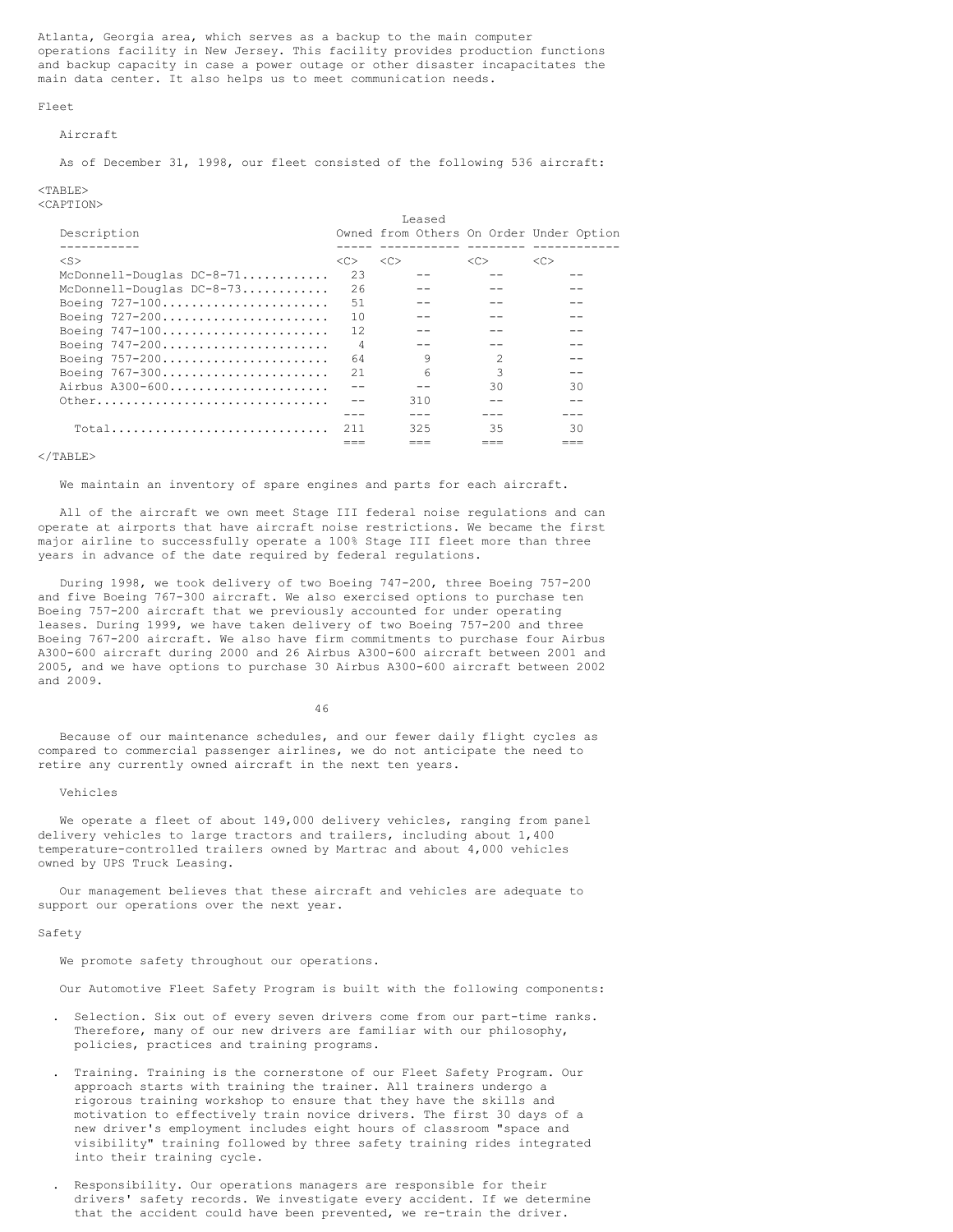- . Preventive Maintenance. An integral part of our Fleet Safety Program is a comprehensive Preventive Maintenance Program. Our fleet is tracked by computer to ensure that each vehicle is serviced before a breakdown or accident can occur.
- . Honor Plan. A well-defined safe driver honor plan recognizes and rewards our drivers when they achieve success. We currently have about 2,850 drivers who have driven for 25 years or more without an avoidable accident.

Our workplace safety program consists of a comprehensive health and safety program that is monitored by our employee-management health and safety committees. The workplace safety process focuses on employee conditioning and safety-related habits. We enlist employees' help in designing facilities and work processes.

## Competition

We are the largest package distribution company in the world, in terms of both revenue and volume. We offer a broad array of services in the package delivery industry and therefore compete with many different companies and services on a local, regional, national and international basis. These competitors include the postal services of the United States and other nations, various motor carriers, express companies, freight forwarders, air couriers and others. Our major competitors include Federal Express, the United States Postal Service, RPS, Inc., Airborne Express, DHL Worldwide Express, Deutsche Post and TNT Post Group.

47

Competition is increasingly based on a carrier's ability to integrate its distribution and information systems with its customers' systems to provide unique transportation solutions at competitive prices. We rely on our vast infrastructure and service portfolio to attract and maintain customers. As we move into the logistics and other non-package areas, we compete with a number of participants in the logistics, financial services and information technology industries.

## Government Regulation

Both the Department of Transportation and the Federal Aviation Administration regulate air transportation services.

The DOT's authority relates primarily to economic aspects of air transportation, such as discriminatory pricing, non-competitive practices, interlocking relations or cooperative agreements. The DOT also regulates, subject to the authority of the President of the United States, international routes, fares, rates and practices, and is authorized to investigate and take action against discriminatory treatment of United States air carriers abroad. The FAA's authority relates primarily to safety aspects of air transportation, including aircraft standards and maintenance, personnel and ground facilities. In 1988, the FAA granted us an operating certificate, which remains in effect so long as we meet the operational requirements of federal aviation regulations.

The FAA has issued rules mandating repairs on all Boeing Company and McDonnell-Douglas Corporation aircraft that have completed a specified number of flights, and has also issued rules requiring a corrosion control program for Boeing Company aircraft. Our total expenditures under these programs for 1998 were about \$16.4 million. The future cost of repairs pursuant to these programs may fluctuate. All mandated repairs have been completed or are scheduled to be completed within the timeframes specified by the FAA.

Our ground transportation of packages in the United States is subject to the DOT's jurisdiction with respect to the regulation of routes, and both the DOT's and the states' jurisdiction with respect to the regulation of safety, insurance and hazardous materials.

We are subject to similar regulation in many non-U.S. jurisdictions. In addition, we are subject to non-U.S. government regulation of aviation rights to and beyond non-U.S. jurisdictions, and non-U.S. customs regulation.

# Postal Rate Proceedings

The Postal Reorganization Act of 1970 created the postal service as an independent establishment of the executive branch of the federal government, and vested the power to recommend domestic postal rates in a regulatory body, the Postal Rate Commission. We believe that the postal service consistently attempts to set rates for its monopoly services, particularly first class letter mail, above the cost of providing these services, in order to use the excess revenues to subsidize its expedited, parcel, international and other competitive services. Therefore, we participate in the postal rate proceedings before the Postal Rate Commission in an attempt to secure fair postal rates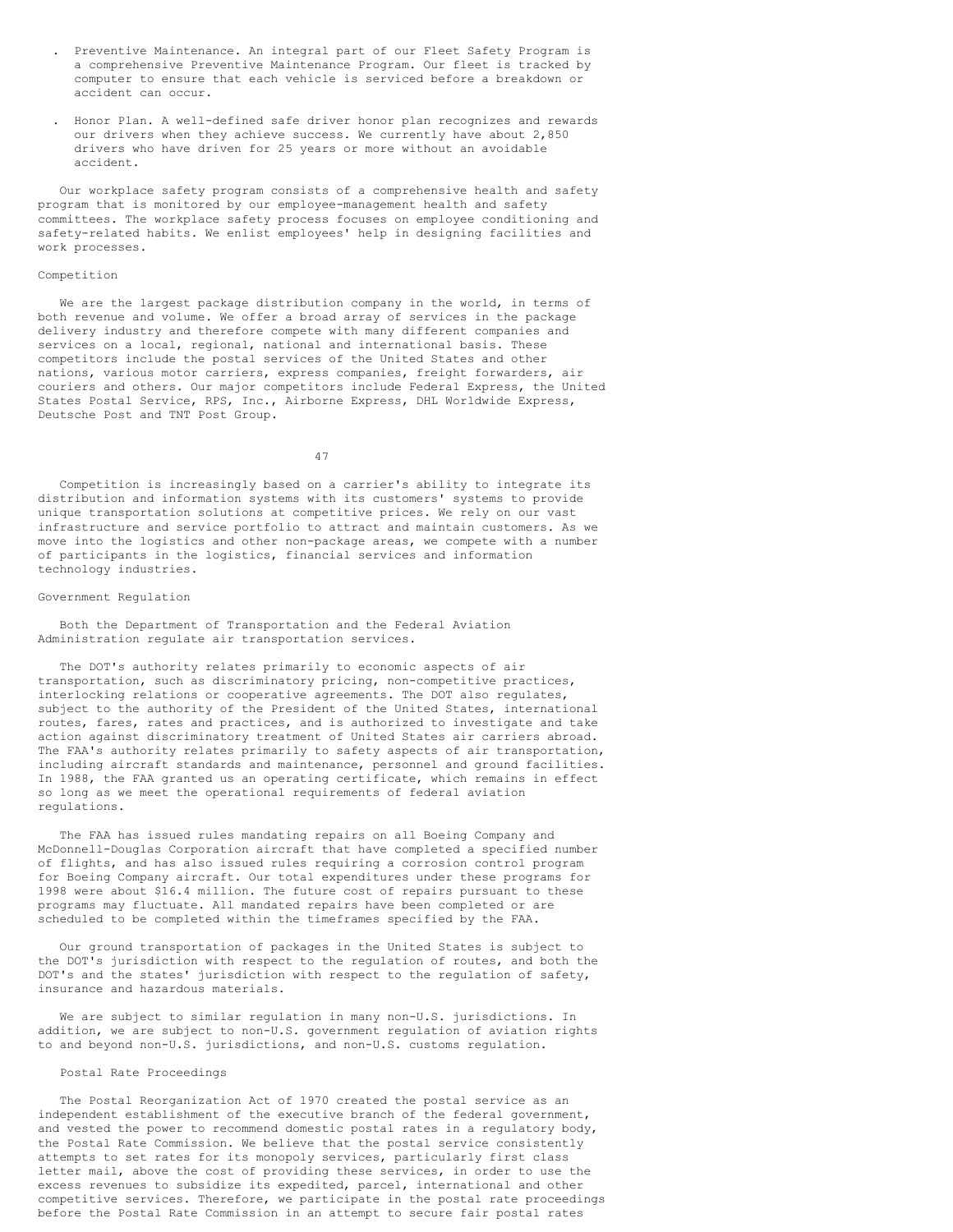#### for competitive services.

On June 29, 1998, the Postal Service Board of Governors adopted, with minor exceptions, the Postal Rate Commission's Recommended Decision in the general rate case filed by the postal service in 1997. On July 13, 1998, we filed a notice of appeal with the United States Court of Appeals for the District of Columbia, claiming the Postal Rate Commission erred in the treatment of air transportation costs associated with the movement of parcel post packages in the state of Alaska and Priority Mail's contribution to covering institutional (overhead) costs. The appeal is pending.

Legislation has been proposed that would result in significant amendments to the Postal Reorganization Act. If adopted, it would introduce a form of rate-cap regulation of monopoly services, loosen regulation of competitive services and, for some matters, strengthen the powers of the Postal Rate Commission.

48

### Environmental Regulation

The Clean Air Act Amendments of 1990 require a ten-year phase-in of cleanfuel vehicles by some fleets in urban areas with the worst air quality problems. We began a project in 1989 using clean compressed natural gas as a fuel in some package cars. By the end of 1998, more than 850 UPS package cars were running on compressed natural gas in various cities. The EPA's final rules under the Clean Air Act Amendments of 1990 established regulations governing the exemption of clean fuel fleet vehicles from some transportation control measures. The regulations exempt clean fuel vehicles, such as our compressed natural gas vehicles, from urban transportation control measures, which include truck bans and time-of-day restrictions. The regulations also permit the compressed natural gas vehicles to travel in high occupancy vehicle lanes, if they meet emission criteria.

All of the aircraft we own meet Stage III federal noise regulations.

# Litigation

On August 9, 1999 the U.S. Tax Court issued an opinion unfavorable to UPS regarding a Notice of Deficiency asserting that we are liable for additional tax for the 1983 and 1984 tax years. The Court held that we are liable for tax on income of Overseas Partners Ltd., a Bermuda company, which has reinsured excess value package insurance purchased by our customers beginning in 1984. The Court held that for the 1984 tax year we are liable for taxes of \$31 million on income reported by OPL, penalties and penalty interest of \$93 million and interest for a total after-tax exposure we estimate at approximately \$246 million.

In addition, during the first quarter of 1999, the IRS issued two Notices of Deficiency asserting that we are liable for additional tax for the 1985 through 1987 tax years, and the 1988 through 1990 tax years. The primary assertions by the IRS relate to the reinsurance of excess value package insurance, the issue raised for the 1984 tax year. The IRS has based its assertions on the same theories included in the 1983-1984 Notice of Deficiency.

We anticipate that the IRS will take similar positions for tax years subsequent to 1990. Based on the Tax Court opinion, we currently estimate that our total after-tax exposure for the tax years 1984 through 1999 could be as high as \$2.353 billion. We are in the process of analyzing our position in light of the Tax Court opinion and are evaluating our options, including appeal of the Tax Court decision, continuance of the litigation or negotiation of a settlement.

In our second quarter 1999 financial statements, we have recorded a tax assessment charge of \$1.786 billion, which includes an amount for related state tax liabilities. The charge includes taxes of \$915 million and interest of \$871 million. This assessment resulted in a tax benefit of \$344 million related to the interest component of the assessment. As a result, our net charge to net income for the tax assessment was \$1.442 billion, increasing our total after-tax reserve with respect to these matters to \$1.672 billion.

We determined the size of our reserve with respect to these matters in accordance with generally accepted accounting principles based on our estimate of our most likely liability. In making this determination, we concluded that it was more likely that we would be required to pay taxes on income reported by OPL and interest, but that it was not probable that we would be required to pay any penalties and penalty interest. If penalties and penalty interest ultimately are determined to be payable, we would have to record an additional charge of up to \$681 million. We cannot assure you that our ultimate liability for these matters will not exceed the level of our reserves.

On September 1, 1999, we deposited \$1.349 billion with the IRS related to these matters, without conceding the IRS's position or giving up our right to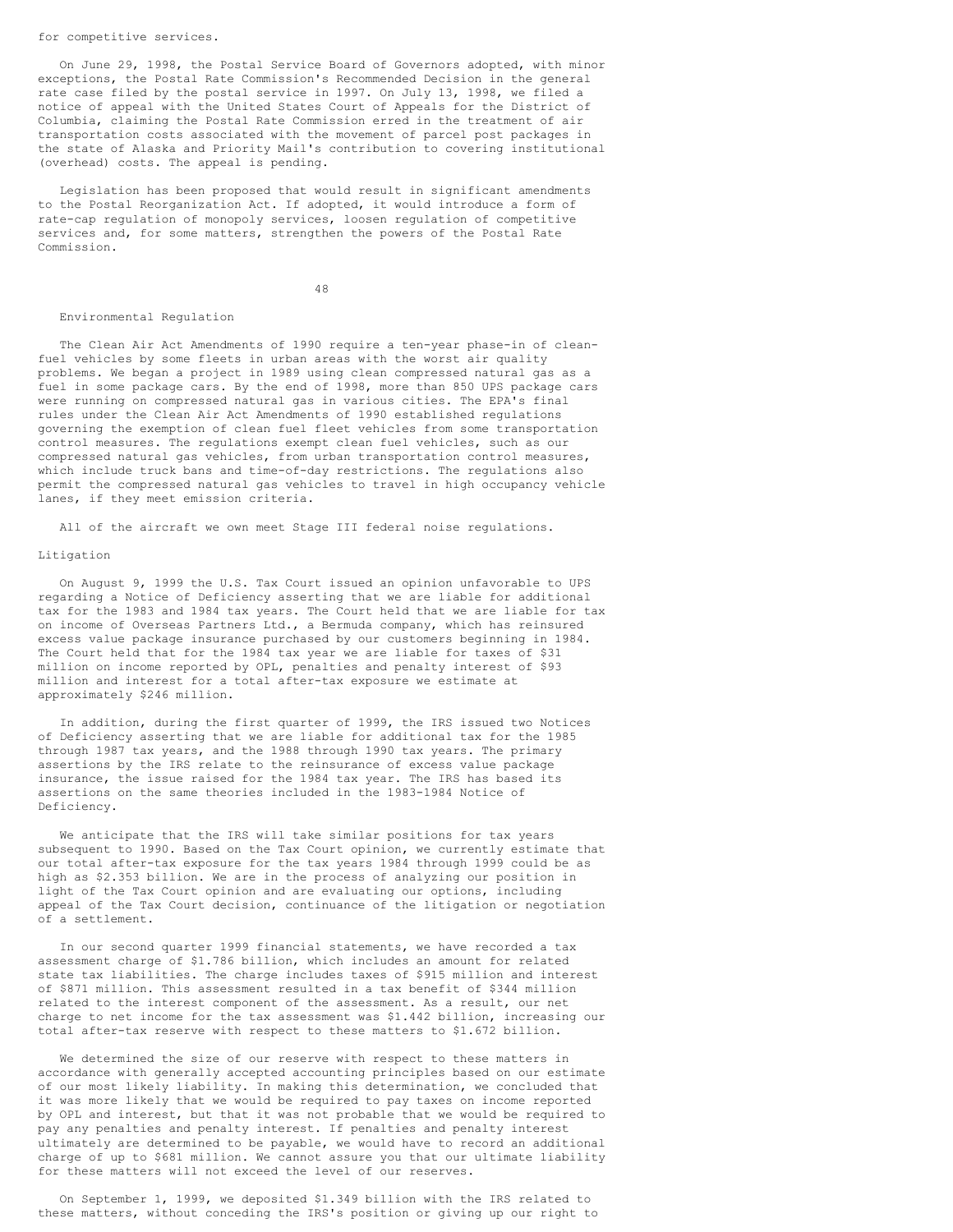appeal the Tax Court's decision, in order to stop the accrual of interest on that amount of the IRS's claim. We have sufficient cash, cash equivalents and marketable securities on hand to deposit with the IRS, if we choose to do so, the remaining amount necessary to satisfy our maximum estimated after-tax exposure for these tax matters, without affecting our ability to meet our foreseeable operating expenses and budgeted capital expenditures.

49

The IRS has proposed adjustments, unrelated to the OPL matters discussed above, regarding the timing of deductions, the characterization of expenses as capital rather than ordinary and our entitlement to the investment tax credit and the research tax credit in the 1985 through 1990 tax years. These proposed adjustments, if sustained, would result in \$88 million in additional tax for the 1985 through 1987 tax years and \$267 million in additional tax for the 1988 through 1990 tax years.

We believe that our practice of expensing the items that the IRS alleges should have been capitalized is consistent with the practices of other industry participants. We expect that we will prevail on substantially all of these issues. Should the IRS prevail, however, unpaid interest on these adjustments through 1999 could aggregate up to \$396 million, after the benefit of related tax deductions. Since the majority of these adjustments propose to capitalize items for which depreciation deductions would be allowed in subsequent years, the effect would be to substantially reduce the net impact of these adjustments and related interest. The IRS's proposed adjustments include penalties and penalty interest. We believe that the possibility that such penalties and penalty interest will be sustained is remote. The IRS may take similar positions with respect to some of these issues for each of the years from 1991 through 1999. We believe the eventual resolution of these issues will not result in a material adverse effect on our financial condition, results of operations or liquidity.

We are a defendant in various employment-related lawsuits. In one of these actions, which alleges employment discrimination by UPS, class action status has been granted, and the United States Equal Employment Opportunity Commission has been granted the right to intervene. We are also a defendant in various other lawsuits that arose in the normal course of business. In our opinion, none of these cases is expected to have a material adverse effect upon our financial condition, results of operations or liquidity.

#### 50

# THE MERGER, THE PUBLIC OFFERING AND THE TENDER OFFER

The Merger

How It Will Work

Old UPS currently owns all of New UPS's (United Parcel Service, Inc.) common stock, and New UPS currently owns all of UPS Merger Subsidiary, Inc.'s common stock. When Old UPS merges with UPS Merger Subsidiary, Inc.:

- . Old UPS will survive the merger, and UPS Merger Subsidiary, Inc. will cease to exist
- . each share of Old UPS's outstanding common stock will automatically convert into two shares of New UPS's class A common stock, and Old UPS's current shareowners will own all of New UPS's class A common stock
- . New UPS will own all of Old UPS's common stock

The result will be that our current shareowner-owned company, Old UPS, will become a subsidiary of New UPS, and you will own New UPS class A common stock instead of Old UPS common stock. The new shareowner-owned company, New UPS, will have a new certificate of incorporation and bylaws, while Old UPS's certificate of incorporation will remain unchanged. A copy of the merger agreement is included as Annex A to this proxy statement/prospectus.

We believe that New UPS's capital structure will help preserve the best aspects of our employee-owned and owner-managed culture while providing us with a publicly traded equity security that we could use for strategic alliances and acquisitions in important markets around the world. You no longer will be required to offer your shares to us before you can sell them to third parties. We also are seeking to terminate the right of recall by terminating the UPS Managers Stock Trust, the UPS Employees Stock Trust and the UPS Stock Trust. See "Purposes of the Merger."

# New UPS's Certificate of Incorporation

New UPS's certificate of incorporation will be different from our current certificate of incorporation in the following principal ways: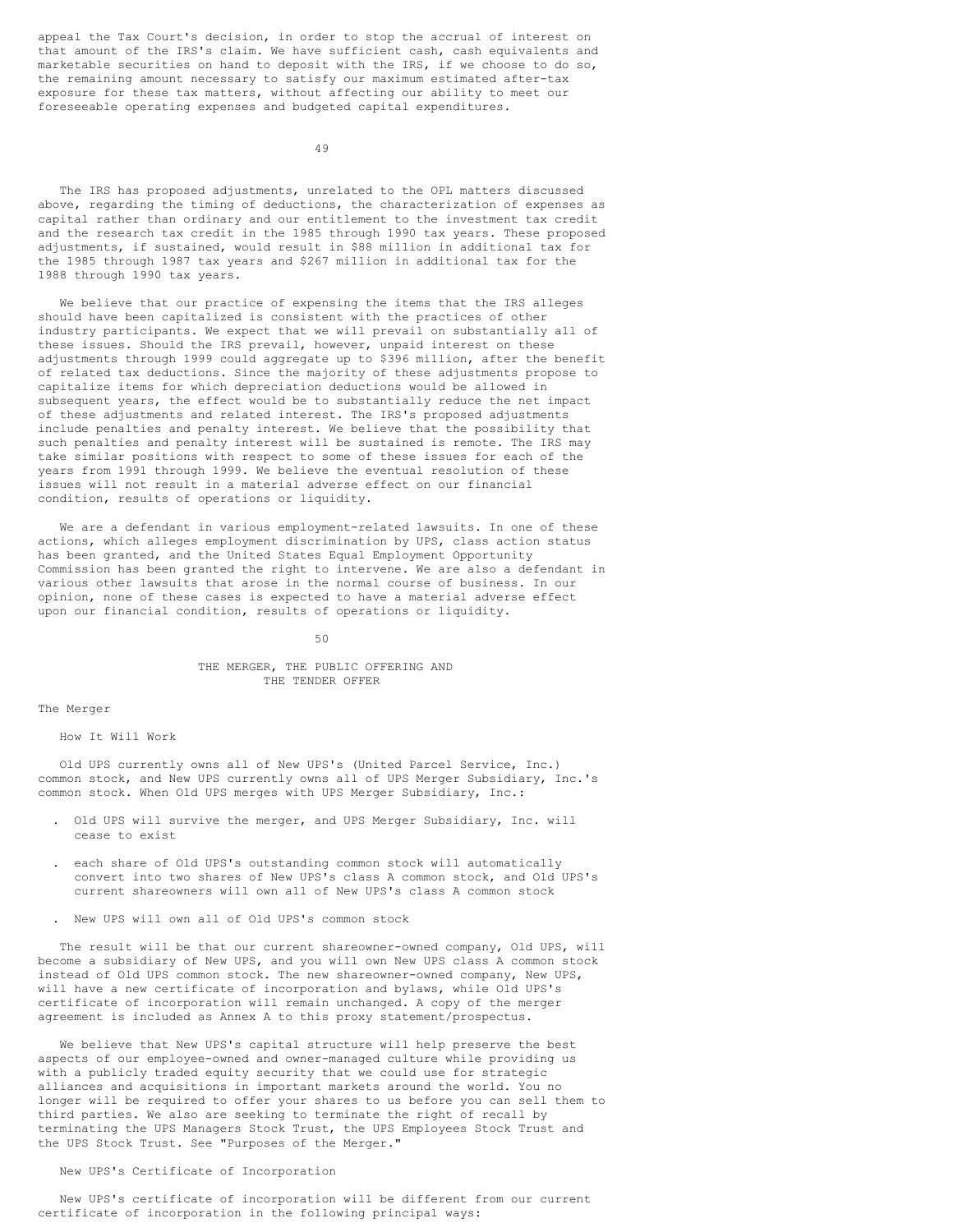- . it will replace the current common stock with class A-1 common stock, class A-2 common stock, class A-3 common stock and class B common stock
- . it will eliminate the requirement that you must offer your shares to us for purchase before you can sell them to third parties
- . it will modify our "scaled voting" provision so that it does not reduce the voting power of shareowners unless they own more than 25% of our total voting power
- . it will add provisions that restrict the transferability of the class A common stock for a period of time to allow us to complete a successful public offering

There are additional changes in New UPS's certificate of incorporation. You should read "Description of Capital Stock, Certificate of Incorporation and Bylaws" and New UPS's certificate of incorporation, which is included as Annex B to this proxy statement/prospectus.

### Voting Rights

Holders of class A common stock will be entitled to ten votes per share on all matters voted upon by our shareowners. Holders of class B common stock will have the same economic rights as holders of class A common stock, but will be entitled to one vote per share on all matters voted upon by our shareowners. Any person or group that beneficially owns more than 25% of our total voting power will be allowed only 1/100th of a vote with respect to each vote in excess of 25% of our total voting power. Old UPS's certificate of incorporation contains a similar provision, but it applies to any person or group that owns more than 10% of our total voting power.

51

### What You Will Receive

When we effect the merger, each share of our outstanding common stock will convert automatically into two shares of New UPS's class A common stock. Of the Old UPS shares you currently own, as nearly as possible:

- . one-third will be converted into class A-1 common stock
- . one-third will be converted into class A-2 common stock
- . one-third will be converted into class A-3 common stock

If the number of shares you own is not a multiple of three, you will receive either one more share of class A-3 common stock than of class A-2 and A-1 or, if necessary, the same number of shares of class A-3 and A-2, and one fewer share of class A-1. Except for the applicable restricted period, which we describe below, each share of class A common stock will be identical.

Separately, we are seeking approval to terminate the UPS Managers Stock Trust and the UPS Employees Stock Trust, and we intend to terminate the UPS Stock Trust. The shares of class A common stock you receive as a result of the merger will not be subject to these trusts and may not be recalled by us.

#### Transfer Restrictions on Shares of Class A Common Stock

You will not be able to sell or transfer shares of class A common stock to anyone other than a permitted transferee, or convert shares of class A common stock into class B shares, until the relevant restricted period expires. This restricted period will expire:

- . 180 days after our public offering for class A-1 common stock
- . 360 days after our public offering for class A-2 common stock
- . 540 days after our public offering for class A-3 common stock

You also will be prohibited from buying a put option, selling a call option or entering into any other hedging or insurance transaction relating to your class A common stock during these restricted periods.

Subject to restrictions on persons deemed to be our affiliates, you will be able to transfer shares of class A common stock freely after the applicable restricted period expires. Management thinks that it is important for our people to have a significant investment in our common stock in order to be truly motivated to strive for our continued success. Other than sales in the tender offer, management expects that, in the future, our people will maintain their investment in the company until retirement.

If you validly transfer any shares of class A common stock to someone who is not a permitted transferee, those shares automatically will convert into shares of class B common stock.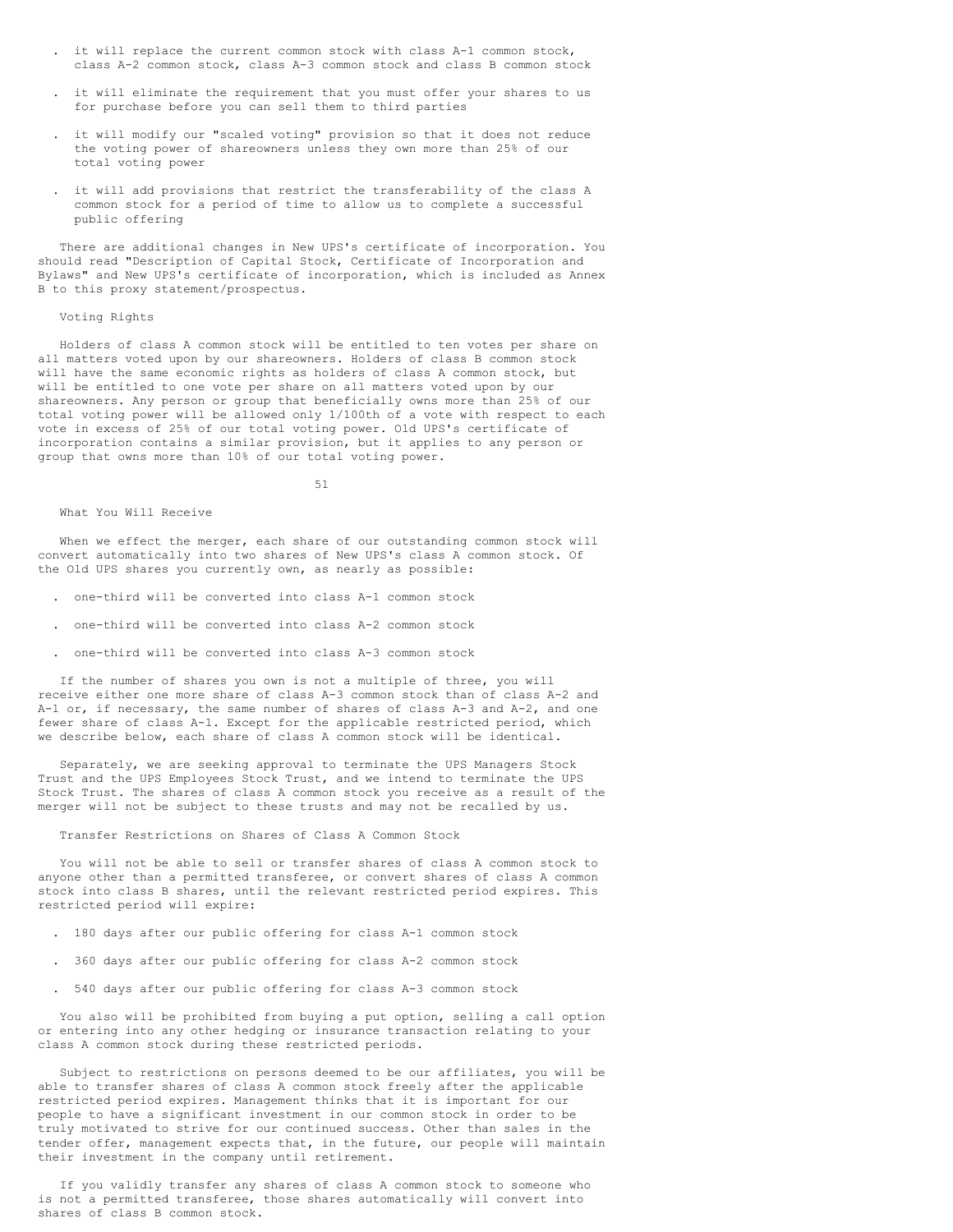- A "permitted transferee" means:
- . the transferor's spouse or child if:
- . the transferor was a holder on the date of the merger of the shares being transferred and the transfer occurs within 540 days of that date, or
- . the transferor is an employee of New UPS or one of its subsidiaries
- . a trust for the sole benefit of the transferor or the transferor's spouse or child, if
- . the transferor was a holder on the date of the merger of the shares being transferred and the transfer occurs within 540 days of that date, or
- . the transferor is an employee of New UPS or one of its subsidiaries
- . an individual retirement account if the transferor is:
	- . any employee benefit plan sponsored by New UPS or any of its subsidiaries

52

- . any distributee of such an employee benefit plan, or
- . another individual retirement account for the benefit of such a distributee
- . the beneficial owner of an individual retirement account if the transferor is the individual retirement account
- . the estate of a deceased holder of shares, if
	- . the deceased holder was a holder on the date of the merger of the shares being transferred and the transfer occurs within 540 days of that date, or
- . the deceased holder was an employee of New UPS or one of its subsidiaries on the date of death,

and the transfer was made pursuant to the deceased holder's will or the laws of distribution

- . the beneficiary of an estate referred to in the preceding item, if that beneficiary is the spouse or child of the deceased holder or a trust for the sole benefit of the spouse or child of the deceased holder
- . an employee benefit plan sponsored by New UPS or any of its subsidiaries
- . a bank or trust company in connection with a pledge of shares by a person who either was:
	- a holder on the date of the merger of the shares being pledged, or
	- . an employee of New UPS or one of its subsidiaries on the date of the pledge,

as bona fide collateral for a loan to that person, if the lending institution agrees in writing to immediately sell the shares to New UPS in the event that the lending institution forecloses on the shares

- . a charitable organization that agrees in writing to sell the shares to New UPS immediately following the transfer
- . New UPS or any of its subsidiaries
- . any distributee of any employee benefit plan sponsored by New UPS or any of its subsidiaries if the transferor is the plan, and
- . any employee of New UPS or any of its subsidiaries if the transferor is New UPS or any of its subsidiaries

Listing

The class A common stock will not be listed on a national securities exchange or traded in the organized over-the-counter market. We have applied to list the class B common stock on a stock exchange. Listing is subject to fulfilling all applicable listing requirements.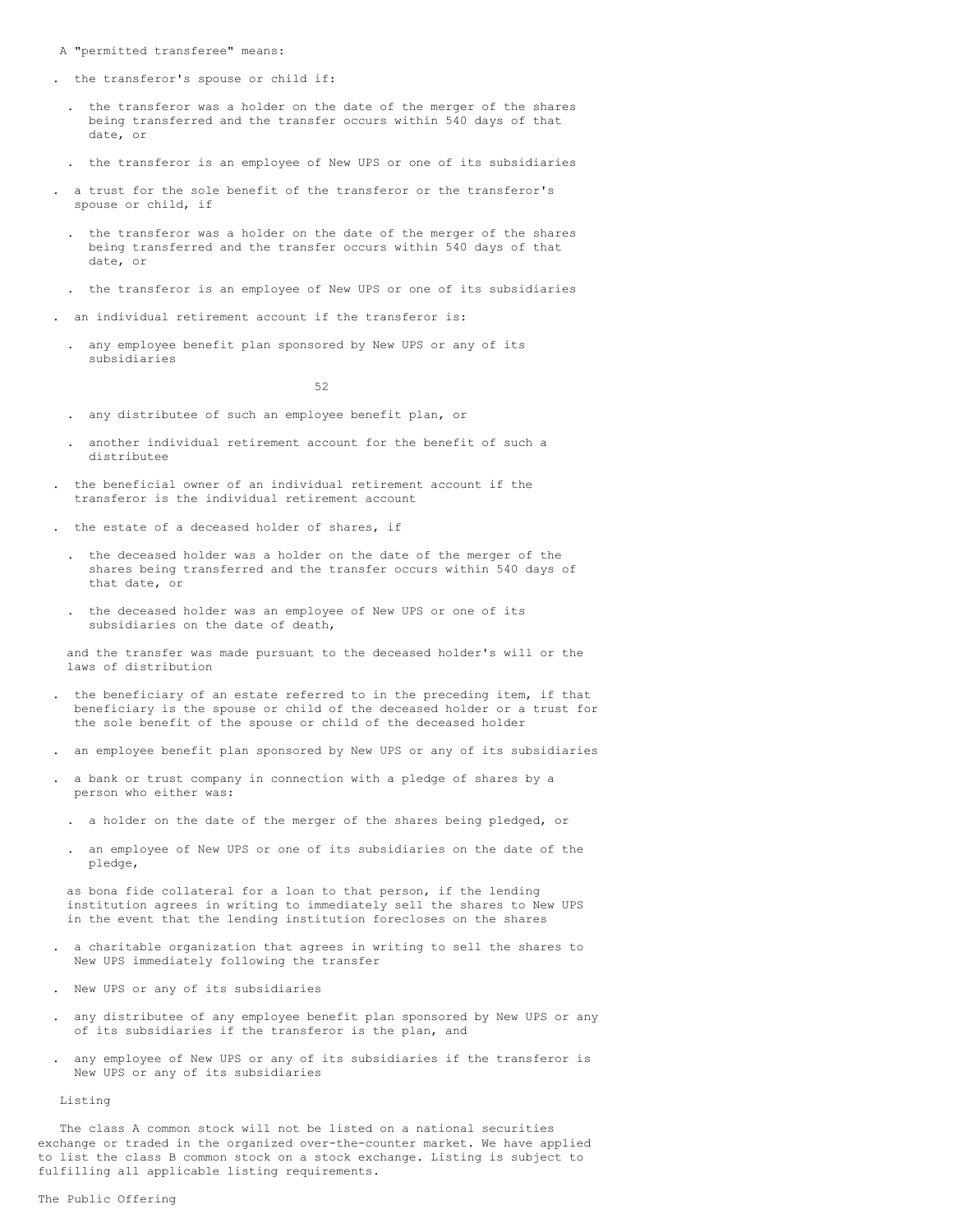Soon after the merger is approved, subject to market conditions, we plan to make a public offering of New UPS's class B common stock.

After the public offering:

- . class A common stock will constitute about 90% of our total outstanding common stock and about 99% of our total voting power
- . class B common stock will constitute about 10% of our total outstanding common stock and about 1% of our total voting power

Although we have not made a final determination, we believe that our initial public stock price will be between \$ and \$ per share. Because the merger will have the effect of a 2-for-1 stock split, this price would be equivalent to \$ to \$ per post-merger share.

53

We have applied to the securities regulatory authorities in certain Canadian provinces for rulings that the distribution of class A shares and class B shares is not subject to local securities dealer registration and prospectus requirements. We expect this ruling to be granted on the condition that all material relating to the merger that is sent to persons outside Canada be sent to persons in Canada and that the first trade in the class B shares received by persons in the applicable provinces will be subject to local prospectus requirements (or prospectus exemptions), unless the first trade is made through the facilities of a stock exchange outside of Canada in accordance with the rules of that stock exchange and applicable laws. Persons in Canada should take note of this resale restriction.

### The Tender Offer

After the public offering, we intend to use the net proceeds of the public offering to fund a cash tender offer for some of the class A-1 common stock. This will give you an opportunity to sell a portion of your class A-1 common stock before the restricted periods expire.

The percentage of your shares that you will be able to sell in the tender offer will depend on the amount of proceeds we receive in the public offering, the market price of the class B shares when we make the tender offer and the level of participation by other shareowners in the tender offer. As a result, we will not be able to determine the percentage of your shares that you will be able to sell in the tender offer until the tender offer is complete.

We will purchase shares in the tender offer pursuant to an offer to purchase and related materials, which we will distribute to you when we commence the tender offer. We will also file a Schedule 13E-4 with the SEC in connection with the tender offer.

How We Will Effect the Merger and the Public Offering

If approved, we will effect the merger immediately prior to the closing of the public offering. At that time, we will file a certificate of merger with the Secretary of State of the State of Delaware. We currently expect that this will occur by the end of 1999.

Your shares will be converted automatically, without any action on your part, into New UPS's class A common stock. Shortly after the completion of our public offering, we will send you a letter telling you how you will receive certificates for your class A common stock.

You should not send any share certificates to us at this time.

#### Conditions to the Merger

We will cause the merger to become effective only if each of the following conditions is satisfied or waived:

- . A majority of the outstanding shares of our common stock entitled to vote at the special meeting approve the merger agreement
- We simultaneously consummate the initial public offering of our class B shares
- . Certain of our employee benefit plans receive an exemption or opinion from the Department of Labor to the effect that the exchange of Old UPS common stock for New UPS class A common stock is not a "prohibited transaction" under ERISA

# Federal Income Tax Consequences of the Merger

The merger, the conversion of your shares into New UPS's class A common stock and the public offering will not be taxable transactions for you for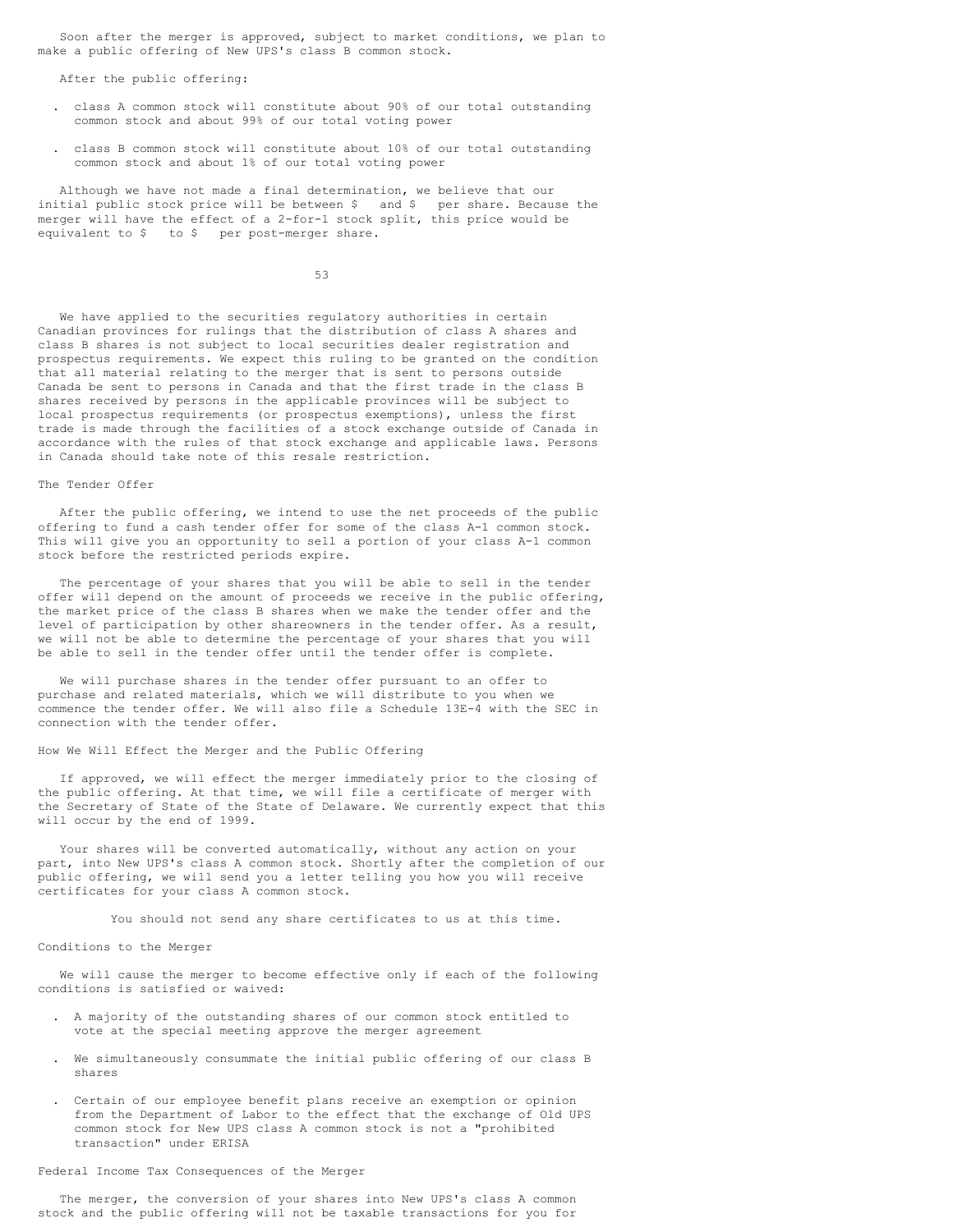U.S. federal income tax purposes. Any sale of your class A common stock, in the tender offer or otherwise, will be a taxable transaction for you for U.S. federal income tax purposes. You should read the section of this proxy statement/prospectus entitled "Federal Income Tax Consequences to Shareowners."

 $54$ 

#### PURPOSES OF THE MERGER

The purposes of the merger are:

- . to put in place a capital structure that will give us greater financial flexibility to respond to changes in global market conditions
- . to give us a publicly traded equity security that we could use when appropriate for strategic alliances and acquisitions in important markets around the world, and simultaneously to preserve the best aspects of our employee-owned and owner-managed culture

Our current capital structure and certificate of incorporation have functioned well for us over the past century as a private company. The transfer restrictions that apply to all of our voting stock have ensured that we remained owned and controlled by our managers and employees and their heirs and descendants. We have provided limited liquidity to our shareowners by offering to purchase shares at prices set by our board of directors.

But as we enter the 21st century, we face a rapidly changing competitive and operating environment. The package delivery industry is globalizing and consolidating at an unprecedented rate. We face new competitive challenges from postal monopolies, which have considerable resources and infrastructures. We believe that we should have a publicly traded equity security that we could use when appropriate for strategic alliances and acquisitions in order to maintain our pre-eminent position.

We have determined that we and our shareowners would benefit from having a publicly traded equity security. We also have determined that employee ownership and owner management are important facets of our corporate identity that should not be sacrificed. Therefore, we have designed the merger and related transactions and New UPS's certificate of incorporation to continue our historical culture of employee ownership and owner management, while allowing us to simultaneously issue our stock to the public.

New UPS's certificate of incorporation accomplishes these goals by concentrating both our equity ownership and voting power in our newly created class A common stock, while offering our newly created class B common stock, which has the same economic rights but has less voting power and represents less of our total equity, to the public. Because we initially will issue our class A common stock only to our current shareowners, and because we intend to issue our class A common stock primarily to our managers and employees in the future, this structure will maintain and enhance our historical ownership profile. Simultaneously, our class B common stock will be publicly traded, providing us with a market pricing mechanism for all of our stock and a publicly traded equity security that we could use when appropriate for strategic alliances and acquisitions in the future.

#### 55

### THE SPECIAL MEETING; VOTING RIGHTS AND PROXIES

We are furnishing this proxy statement/prospectus to you in connection with our solicitation of proxies at the special meeting. We are first mailing this proxy statement/prospectus and the accompanying form of proxy on or about September , 1999. We also are furnishing this proxy statement/prospectus as a prospectus in connection with New UPS's issuance of class A common stock as a result of the merger.

#### Time, Place and Purposes

We will hold the special meeting at The Corporation Trust Company, 1209 Orange Street, Wilmington, Delaware 19801, on October , 1999, at 9:00 A.M. At the special meeting, we will ask you to vote upon two proposals:

- . to approve an Agreement and Plan of Merger, dated as of September 1999, among Old UPS, New UPS and UPS Merger Subsidiary, Inc., pursuant to which UPS Merger Subsidiary, Inc. will merge with and into Old UPS and each share of our currently outstanding stock will be converted into two shares of New UPS's class A common stock; and
- . to approve the United Parcel Service, Inc. Incentive Compensation Plan.

Record Date; Voting Rights; Votes Required for Approval

Our board has fixed the close of business on August 30, 1999 as the record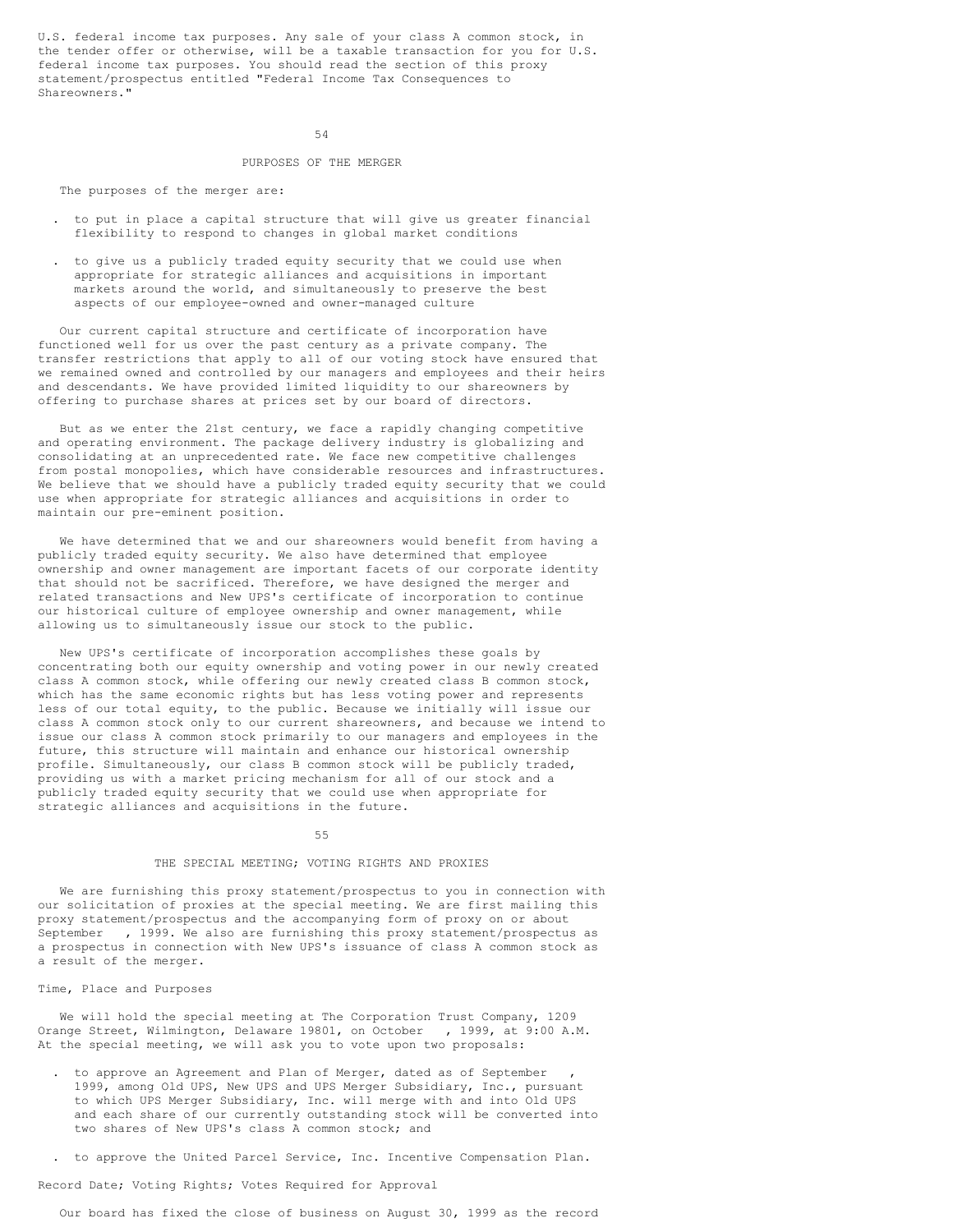date for determining shareowners entitled to receive notice of and to vote at the special meeting. Only shareowners of record as of the close of business on the record date will be entitled to vote at the special meeting.

We had 547,147,474 shares of common stock outstanding and entitled to vote as of the close of business on the record date. These shares are the only securities that may be voted at the special meeting. Each share is entitled to one vote. First Union, as trustee under the Managers Stock Trust, the Employees Stock Trust and the Qualified Stock Ownership Plan and Trust, owns 354,005,983 shares, which constitute 64.7% of our outstanding common stock entitled to vote as of the record date.

Holders of a majority of the issued and outstanding shares of our common stock, present in person or by proxy, will constitute a quorum for the transaction of business at the special meeting.

A majority of all outstanding shares of our common stock entitled to vote is required to approve the merger. A majority of the shares present at the meeting, in person or by proxy, is required to approve the incentive compensation plan.

#### Voting and Revocation of Proxies

All shares represented by valid proxies that we receive before the special meeting will be voted at the special meeting as specified in the proxy, unless the proxy has been previously revoked. If no specification is made on a proxy with respect to a proposal, the related shares will be voted FOR that proposal.

Unless you indicate otherwise, your proxy card also will confer discretionary authority on the board-appointed proxies to vote the shares represented by the proxy on any matter that is properly presented for action at the special meeting.

You have the right to revoke your proxy at any time before it is voted by giving written notice of revocation to our Secretary, by submitting a subsequent later-dated proxy or by voting in person at the special meeting.

If you own shares of our common stock that are held by First Union as trustee under the UPS Managers Stock Trust, the UPS Employees Stock Trust or the UPS Qualified Stock Ownership Plan and Trust, you may direct voting of these shares by executing and returning to First Union voting instructions that are included with

56

this proxy statement/prospectus. If you do not return voting instructions to First Union, First Union may execute a proxy that will enable a member of our management to vote your shares in his or her discretion at the special meeting with respect to shares held under the UPS Managers Stock Trust of the UPS Employees Stock Trust. If this occurs, your shares would be voted FOR the merger and FOR the incentive compensation plan. If you do not return instructions to First Union with respect to shares held under the UPS Qualified Stock Ownership Plan and Trust, First Union will vote your shares in the same proportion as other allocated shares are voted.

### Costs of Solicitation

We will pay the expenses of printing, assembling and mailing this proxy statement/prospectus. In addition to the use of the mails, our directors, officers or regular employees may solicit proxies without additional compensation, except for reimbursement of actual expenses. They may do so using the mails, in person, by telephone, by facsimile transmission or by other means of electronic communication.

We will reimburse brokers, fiduciaries, custodians and other nominees for out-of-pocket expenses incurred in sending these proxy materials to, and obtaining instructions from, beneficial owners.

## No Appraisal Rights

You will not be entitled to appraisal rights under Section 262 of the Delaware General Corporation Law in connection with the merger or the conversion of our outstanding common stock into New UPS's class A common stock.

## 57

DESCRIPTION OF CAPITAL STOCK, CERTIFICATE OF INCORPORATION AND BYLAWS

# Authorized Capitalization

New UPS's capital structure will consist of 1,533,333,333 authorized class A-1 shares, 1,533,333,333 authorized class A-2 shares, 1,533,333,334 authorized class A-3 shares, 5,600,000,000 authorized class B shares and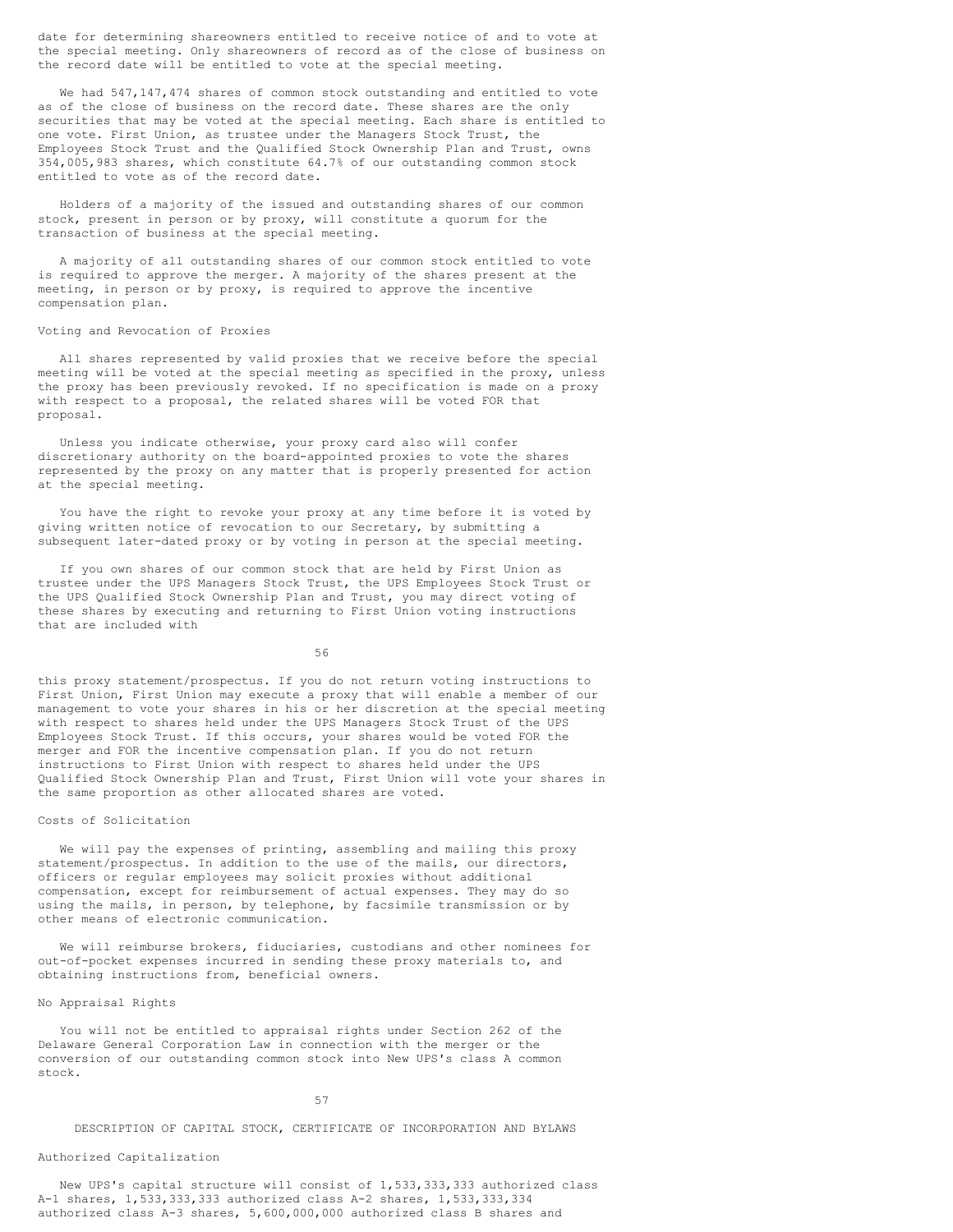200,000,000 authorized preferred shares. After the merger and the public offering, there will be about 364,764,983 class A-1, 364,764,983 class A-2, 364,764,983 class A-3 and 122,000,000 class B shares outstanding. This assumes that the underwriters do not exercise their over-allotment option in connection with the public offering. Class A shares that are converted into class B shares will resume the status of authorized but unissued class A shares.

Old UPS's capital structure consists of 900,000,000 authorized shares of common stock and 200,000,000 authorized shares of preferred stock. As of the record date, 547,147,474 shares of Old UPS's common stock and no shares of preferred stock were outstanding.

Description of New UPS's Certificate of Incorporation

This section describes other key provisions of New UPS's certificate of incorporation, which is included as Annex B to this proxy statement/prospectus.

- . Right of First Refusal. New UPS's certificate of incorporation will not include the right of first refusal that is contained in our current certificate of incorporation.
- . Scaled Voting. New UPS's certificate of incorporation will provide that any person or group that owns more than 25% of New UPS's total voting power will be entitled to only 1/100th of a vote for each vote in excess of 25% of New UPS's voting power. Old UPS's certificate of incorporation contains a similar provision, but it applies to any person or group that owns more than 10% of our total voting power.
- . No Shareowner Action by Written Consent. New UPS's certificate of incorporation prohibits shareowner action by written consent. This does not differ from our current certificate of incorporation and bylaws.
- . No Shareowner Ability to Call a Special Meeting. New UPS's certificate of incorporation will provide that special meetings of our shareowners may be called only by our board of directors or the chairman of our board of directors. This does not differ from our current certificate of incorporation.
- . Limitation of Director Liability. New UPS's certificate of incorporation will provide that our directors are not liable to our shareowners for monetary damages for breach of fiduciary duty, except for liability:

.for breach of duty of loyalty;

- .for acts or omissions not in good faith or involving intentional misconduct or knowing violation of law;
- .under Section 174 of the Delaware General Corporation Law (unlawful dividends); and
- .for transactions from which the director derived improper personal benefit.

These director liability provisions do not differ from our current certificate of incorporation.

- . Indemnification of Directors and Officers. New UPS's certificate of incorporation will not provide for indemnification of our directors and officers, but New UPS's bylaws will provide that we must indemnify our directors and officers to the fullest extent authorized by the Delaware General Corporation Law, subject to very limited exceptions. This does not differ materially from our current certificate of incorporation and bylaws.
- . No Classified Board of Directors. New UPS's certificate of incorporation will not provide for a classified board of directors. This does not differ from our current certificate of incorporation.
- . No Cumulative Voting. New UPS's certificate of incorporation will provide that our shareowners are not entitled to cumulative voting in the election of our directors. This does not differ from our current certificate of incorporation.

58

. No Preemptive Rights. New UPS's certificate of incorporation will provide that our shareowners are not entitled to preemptive rights to subscribe to any class of our stock. This does not differ from our current certificate of incorporation.

Comparison of Our Currently Outstanding Common Stock to New UPS's Class A Common Stock and Class B Common Stock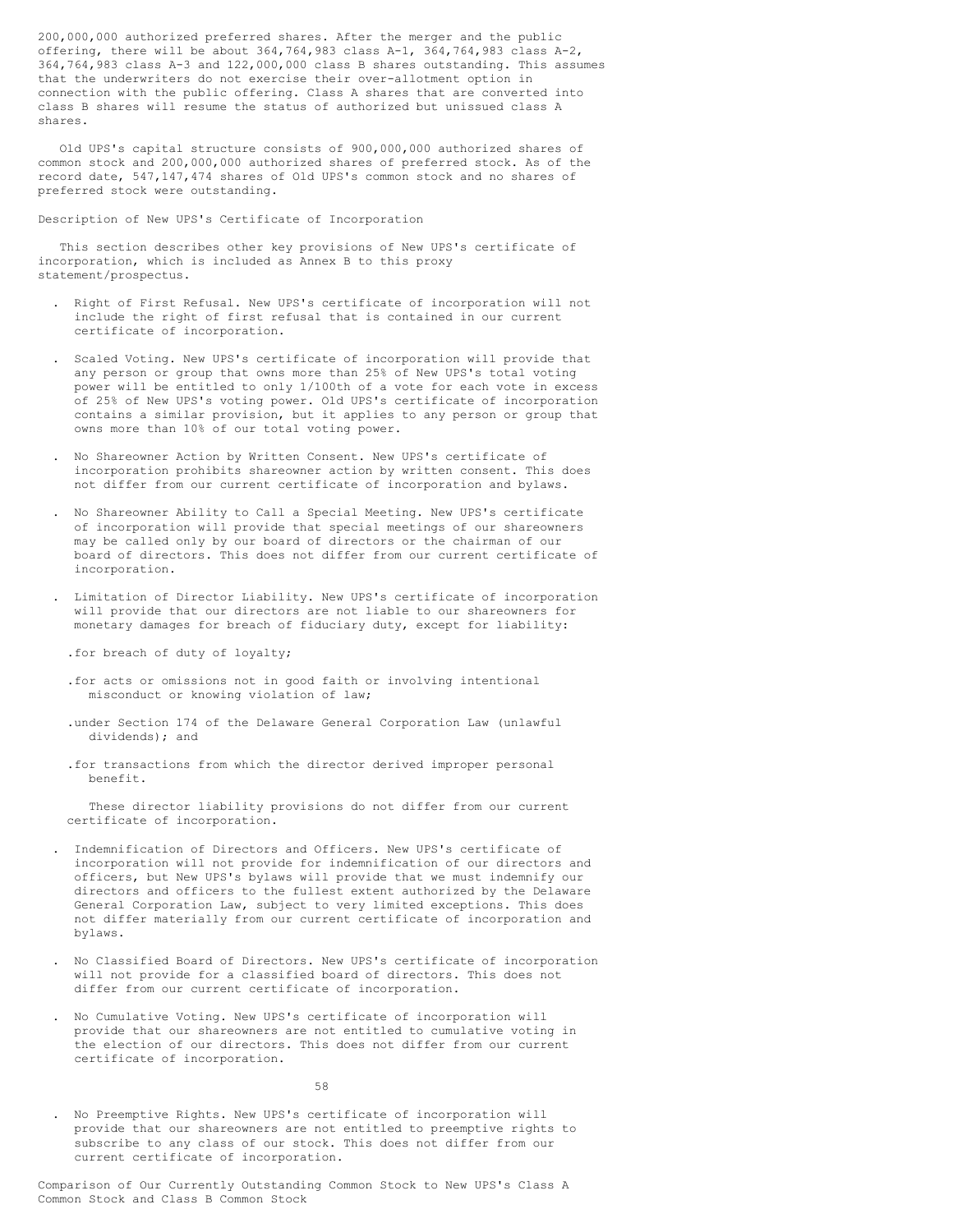The following table compares our currently outstanding common stock and New UPS's class A common stock and class B common stock.

 $<$ TABLE $>$ 

| <caption></caption>        |                                                                                                                                                                                                                                                                                                                                                                                                                                                                                                                           |                                                                                                                                                                                                                                                                                                                                                                                                                                                                                                                                                                        |                                                                                                                                                                                                                                                                                                                                                                                                                 |
|----------------------------|---------------------------------------------------------------------------------------------------------------------------------------------------------------------------------------------------------------------------------------------------------------------------------------------------------------------------------------------------------------------------------------------------------------------------------------------------------------------------------------------------------------------------|------------------------------------------------------------------------------------------------------------------------------------------------------------------------------------------------------------------------------------------------------------------------------------------------------------------------------------------------------------------------------------------------------------------------------------------------------------------------------------------------------------------------------------------------------------------------|-----------------------------------------------------------------------------------------------------------------------------------------------------------------------------------------------------------------------------------------------------------------------------------------------------------------------------------------------------------------------------------------------------------------|
|                            | Old UPS's<br>Common Stock<br>------------                                                                                                                                                                                                                                                                                                                                                                                                                                                                                 | New UPS's<br>Class A Shares<br>______________                                                                                                                                                                                                                                                                                                                                                                                                                                                                                                                          | New UPS's<br>Class B Shares<br>______________                                                                                                                                                                                                                                                                                                                                                                   |
| $<$ S $>$<br>Public Market | <<<br>None.                                                                                                                                                                                                                                                                                                                                                                                                                                                                                                               | <<<br>None.                                                                                                                                                                                                                                                                                                                                                                                                                                                                                                                                                            | < <sub><br/>Application has been made<br/>for listing on a stock<br/>exchange. Listing is<br/>subject to fulfilling all<br/>applicable listing<br/>requirements.</sub>                                                                                                                                                                                                                                          |
| Voting Rights              | matters voted upon by<br>shareowners.                                                                                                                                                                                                                                                                                                                                                                                                                                                                                     | One vote per share on all Ten votes per share on all One vote per share on all<br>matters voted upon by<br>shareowners.                                                                                                                                                                                                                                                                                                                                                                                                                                                | matters voted upon by<br>shareowners.                                                                                                                                                                                                                                                                                                                                                                           |
|                            | Any shareowner or<br>10% of the common stock<br>(except for the UPS<br>Managers Stock Trust, the<br>UPS Employees Stock Trust, plans) may cast only<br>the UPS Qualified Stock<br>Ownership Plan and Trust<br>or any of our employee<br>benefit plans) may cast<br>only 1/100th of a vote<br>with respect to each share<br>in excess of 10% of the<br>outstanding shares of<br>common stock.                                                                                                                              | Any shareowner or<br>shareowners as a group who shareowners as a group who shareowners as a group who<br>beneficially own more than beneficially own more than beneficially own more than<br>25% of the total voting<br>power (except for any of<br>our employee benefit<br>$1/100$ th of a vote with<br>respect to each vote in<br>voting power.                                                                                                                                                                                                                      | Any shareowner or<br>25% of the total voting<br>power (except for any of<br>our employee benefit<br>plans) may cast only<br>$1/100$ th of a vote with<br>respect to each vote in<br>excess of 25% of the total excess of 25% of the total<br>voting power.                                                                                                                                                      |
|                            | No cumulative voting in<br>the election of our<br>directors.                                                                                                                                                                                                                                                                                                                                                                                                                                                              | No cumulative voting in<br>the election of our<br>directors.                                                                                                                                                                                                                                                                                                                                                                                                                                                                                                           | No cumulative voting in<br>the election of our<br>directors.                                                                                                                                                                                                                                                                                                                                                    |
| Transfer Restrictions      | Subject to right of first Not subject to right of<br>refusal by UPS.                                                                                                                                                                                                                                                                                                                                                                                                                                                      | first refusal.                                                                                                                                                                                                                                                                                                                                                                                                                                                                                                                                                         | Not subject to right of<br>first refusal.                                                                                                                                                                                                                                                                                                                                                                       |
|                            | If held in the UPS<br>Managers Stock Trust, the<br>UPS Employees Stock Trust<br>Ownership Plan and Trust,<br>subject to our right to<br>purchase shares at fair<br>market value, as defined,<br>when you retire, die or<br>cease to be our employee,<br>or when you request the<br>withdrawal of shares from Stock Trust.<br>the trust. Also subject to<br>purchase by us after we<br>receive a request from you<br>to release the shares from<br>the trust and upon<br>occurrence of several<br>other enumerated events. | UPS Managers Stock Trust<br>or the UPS Qualified Stock Trust. Shares held in the<br>UPS Qualified Stock<br>Ownership Plan and Trust<br>will not be subject to<br>currently are part of the<br>UPS Managers Stock Trust<br>and the UPS Employees                                                                                                                                                                                                                                                                                                                        | Will not be subject to the Will not be subject to the<br>UPS Managers Stock Trust<br>or the UPS Employees Stock or the UPS Employees Stock<br>Trust. Shares held in the<br>UPS Oualified Stock<br>Ownership Plan and Trust<br>will not be subject to<br>transfer restrictions that transfer restrictions that<br>currently are part of the<br>UPS Managers Stock Trust<br>and the UPS Employees<br>Stock Trust. |
|                            |                                                                                                                                                                                                                                                                                                                                                                                                                                                                                                                           | Class A-1 shares may not<br>be transferred to anyone<br>other than a permitted<br>transferee or converted<br>into class B shares until<br>180 days after our public<br>offering; Class A-2 shares<br>may not be transferred to<br>anyone other than a<br>permitted transferee or<br>converted into class B<br>shares until 360 days<br>after our public offering;<br>Class A-3 shares may not<br>be transferred to anyone<br>other than a permitted<br>transferee or converted<br>into class B shares until<br>540 days after our public<br>offering. You also will be |                                                                                                                                                                                                                                                                                                                                                                                                                 |

prohibited from buying a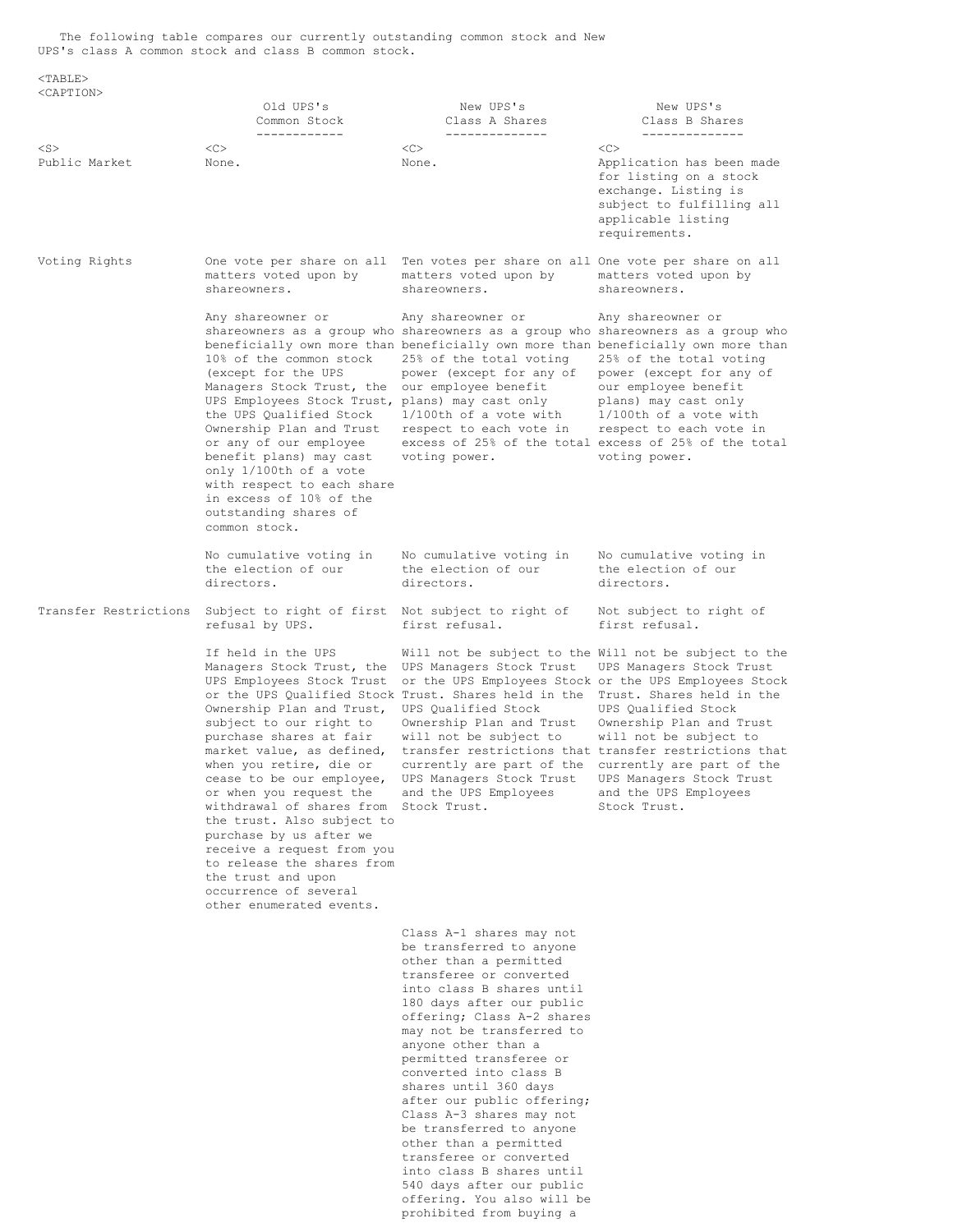put option, selling a call option or entering into any other hedging or insurance transaction relating to your class A common stock during these restricted periods.

## $<$ /TABLE>

59

#### <TABLE> <CAPTION>

|                                                           | Old UPS's<br>Common Stock<br>------------ | New UPS's<br>Class A Shares<br>--------------                                                                                                                                                                                                                                      | New UPS's<br>Class B Shares<br>--------------                                                                                                                                                                                                                                      |
|-----------------------------------------------------------|-------------------------------------------|------------------------------------------------------------------------------------------------------------------------------------------------------------------------------------------------------------------------------------------------------------------------------------|------------------------------------------------------------------------------------------------------------------------------------------------------------------------------------------------------------------------------------------------------------------------------------|
| $<$ S $>$                                                 | < <sub></sub>                             | <<<br>If you validly transfer<br>any class A shares to<br>someone who is not a<br>"permitted transferee,"<br>those shares automatically<br>will convert into class B<br>shares.                                                                                                    | < <sub></sub>                                                                                                                                                                                                                                                                      |
| Conversion                                                | Not convertible.                          | If you validly transfer<br>any class A shares to<br>someone who is not a<br>"permitted transferee,"<br>those shares automatically<br>will convert into class B<br>shares.                                                                                                          | Not convertible.                                                                                                                                                                                                                                                                   |
|                                                           |                                           | Each share of class A<br>common stock will convert<br>automatically into one<br>share of class B common<br>stock if the outstanding<br>class A shares constitute<br>less than % of the total<br>voting power.                                                                      |                                                                                                                                                                                                                                                                                    |
| Rights upon Merger,<br>Consolidation or<br>Reorganization | None specified.                           | In the event that we<br>reorganize, merge or<br>consolidate with one or<br>more other corporations,<br>holders of class A shares<br>will be entitled to<br>receive the same kind and<br>amount of securities or<br>property that is<br>receivable by holders of<br>class B shares. | In the event that we<br>reorganize, merge or<br>consolidate with one or<br>more other corporations,<br>holders of class B shares<br>will be entitled to<br>receive the same kind and<br>amount of securities or<br>property that is<br>receivable by holders of<br>class A shares. |

#### $\langle$ /TABLE>

New UPS's board of directors has approved an amendment to New UPS's charter, which, when it becomes effective, will combine the class A-1 common stock, class A-2 common stock and class A-3 common stock into a single class of common stock. Old UPS, as New UPS's sole shareowner, will approve this amendment before the merger. This single class of common stock will have all of the rights, including voting rights, of the class A common stock. The amendment will become effective after the transfer restrictions on the class A-3 common stock expire.

# Dividends; Subdivision and Combinations

Subject to the rights of the holders of preferred stock, holders of class A shares and class B shares will be entitled to receive dividends and other distributions in cash, stock of any corporation (other than our common stock) or our property as our board of directors may declare from time to time out of our legally available assets or funds, and will share equally on a per share basis in all such dividends and other distributions. If dividends or other distributions are payable in New UPS's common stock, including distributions pursuant to stock splits or divisions of our common stock, only class A shares will be paid or distributed with respect to class A shares and only class B shares will be paid or distributed with respect to class B shares. The number of class A shares and class B shares so distributed will be equal on a per share basis.

Except pursuant to the amendment described above, neither our class A shares nor our class B shares may be reclassified, subdivided or combined unless the reclassification, subdivision or combination occurs simultaneously and in the same proportion for each class.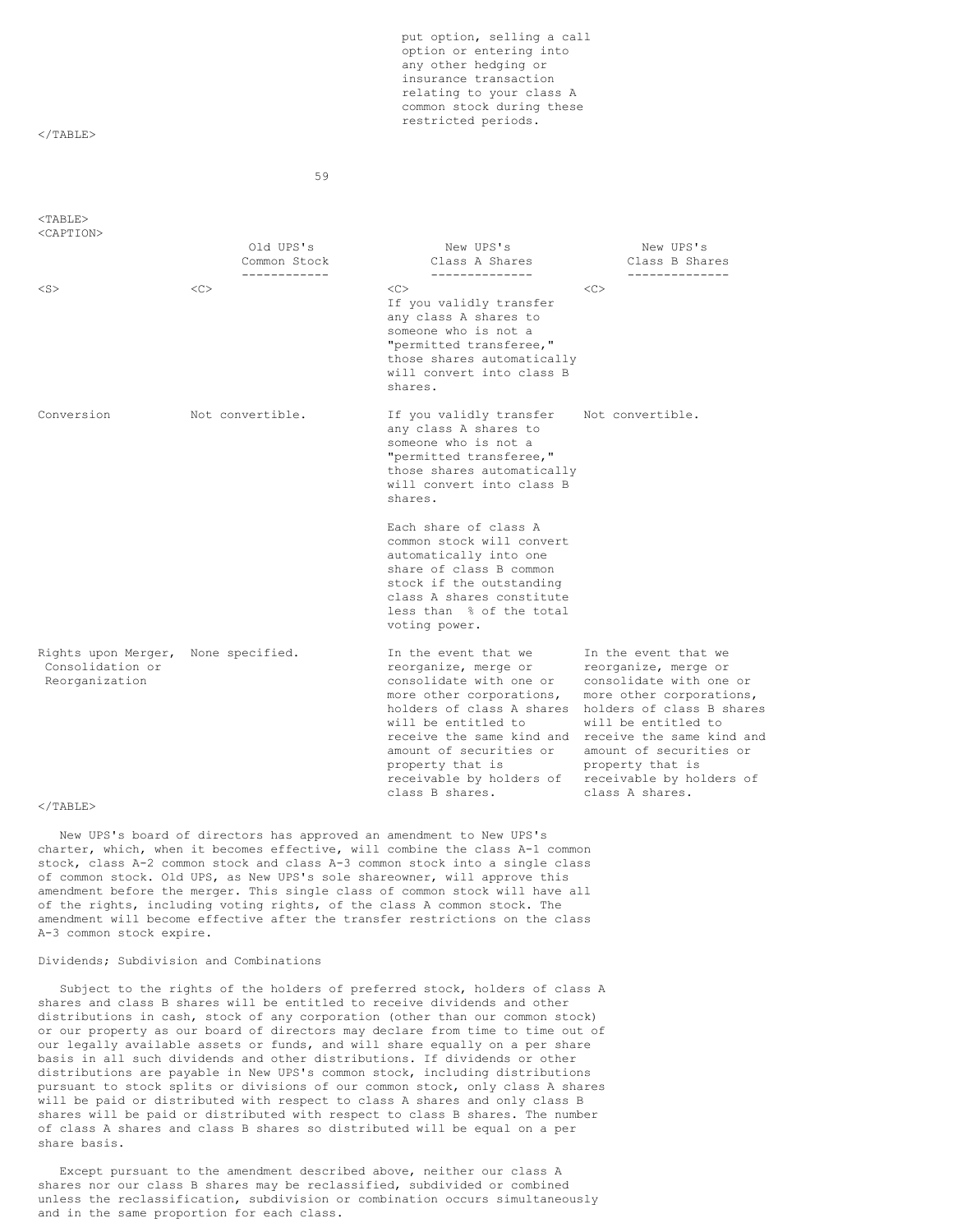When the merger becomes effective, all the outstanding class A shares will be validly issued, fully paid and nonassessable. When our public offering is completed, all the outstanding class B shares will be validly issued, fully paid and nonassessable.

#### Preferred Stock

New UPS's board of directors has the authority to issue shares of preferred stock from time to time on terms that it may determine, to divide preferred stock into one or more classes or series, and to fix the designations, voting powers, preferences and relative participating, optional or other special rights of each class or series, and the qualifications, limitations or

60

restrictions of each class or series, to the fullest extent permitted by Delaware law. The issuance of preferred stock could have the effect of decreasing the market price of our common stock, impeding or delaying a possible takeover and adversely affecting the voting and other rights of the holders of common stock. This does not differ from our current certificate of incorporation.

Anti-Takeover Effects of Various Provisions of Delaware Law and New UPS's Certificate of Incorporation and Bylaws

Our current certificate of incorporation and bylaws, and New UPS's certificate of incorporation and bylaws, contain provisions that may have some anti-takeover effects. Provisions of Delaware law may have similar effects under both our current certificate of incorporation and New UPS's certificate of incorporation.

## Delaware Anti-Takeover Statute

We are now, and New UPS will be, subject to Section 203 of the Delaware General Corporation Law. Subject to specific exceptions, Section 203 prohibits a publicly held Delaware corporation from engaging in a "business combination" with an "interested stockholder" for a period of three years after the date of the transaction in which the person became an interested stockholder, unless:

- . the "business combination," or the transaction in which the stockholder became an "interested stockholder" is approved by the board of directors prior to the date the "interested stockholder" attained that status;
- . upon consummation of the transaction that resulted in the stockholder becoming an "interested stockholder," the "interested stockholder" owned at least 85% of the voting stock of the corporation outstanding at the time the transaction commenced (excluding those shares owned by persons who are directors and also officers, and employee stock plans in which employee participants do not have the right to determine confidentially whether shares held subject to the plan will be tendered in a tender or exchange offer); or
- . on or subsequent to the date a person became an "interested stockholder," the "business combination" is approved by the board of directors and authorized at an annual or special meeting of shareowners by the affirmative vote of at least two-thirds of the outstanding voting stock that is not owned by the "interested stockholder."

"Business combinations" include mergers, asset sales and other transactions resulting in a financial benefit to the "interested stockholder." Subject to various exceptions, an "interested stockholder" is a person who, together with his or her affiliates and associates, owns, or within three years did own, 15% or more of the corporation's outstanding voting stock. These restrictions could prohibit or delay the accomplishment of mergers or other takeover or change-in-control attempts with respect to us and, therefore, may discourage attempts to acquire us.

In addition, various provisions of our certificate of incorporation and bylaws and New UPS's certificate of incorporation and bylaws, which are summarized in the following paragraphs, may be deemed to have an anti-takeover effect and may delay, defer or prevent a tender offer or takeover attempt that a shareowner might consider in its best interest, including those attempts that might result in a premium over the market price for the shares held by shareowners.

## No Cumulative Voting

Our certificate of incorporation and New UPS's certificate of incorporation expressly deny you the right to cumulate votes in the election of directors.

No Shareowner Action by Written Consent; Calling of Special Meetings of Shareowners

Our certificate of incorporation and New UPS's certificate of incorporation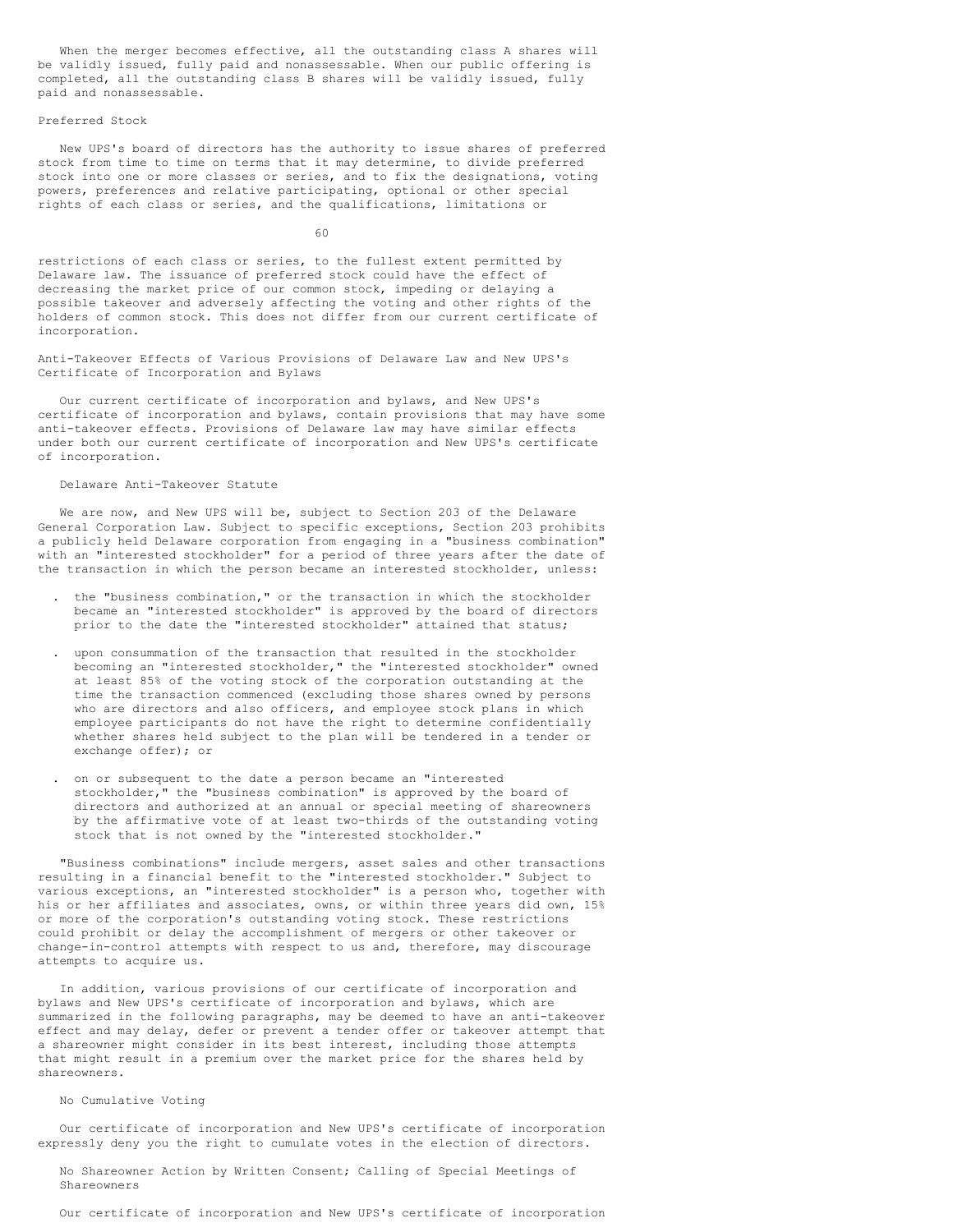prohibit shareowner action by written consent. They also provide that special meetings of our shareowners may be called only by the board of directors or the chairman of our board of directors.

61

## Advance Notice Requirements for Shareowner Proposals

Our bylaws and New UPS's bylaws provide that shareowners seeking to bring business before an annual meeting of shareowners must provide timely notice of their proposal in writing to the corporate secretary. To be timely, a shareowner's notice must be delivered or mailed and received at our principal executive offices not less than 120 days in advance of the anniversary date of our proxy statement in connection with our previous year's annual meeting. Our bylaws and New UPS's bylaws also specify requirements as to the form and content of a shareowner's notice. These provisions may impede shareowners' ability to bring matters before an annual meeting of shareowners or make nominations for directors at an annual meeting of shareowners.

## Limitations on Liability and Indemnification of Officers and Directors

The Delaware General Corporation Law authorizes corporations to limit or eliminate the personal liability of directors to corporations and their shareowners for monetary damages for breaches of directors' fiduciary duties. Our certificate of incorporation and New UPS's certificate of incorporation include a provision that eliminates the personal liability of directors for monetary damages for actions taken as a director, except for liability:

. for breach of duty of loyalty

- . for acts or omissions not in good faith or involving intentional misconduct or knowing violation of law
- . under Section 174 of the Delaware General Corporation Law (unlawful dividends)
- . for transactions from which the director derived improper personal benefit.

Our certificate of incorporation and New UPS's bylaws provide that we must indemnify our directors and officers to the fullest extent authorized by the Delaware General Corporation Law, subject to very limited exceptions. We are also expressly authorized to carry directors' and officers' insurance providing indemnification for our directors, officers and certain employees for some liabilities. We believe that these indemnification provisions and insurance are necessary to attract and retain qualified directors and executive officers.

The limitation of liability and indemnification provisions in our certificate of incorporation and bylaws may discourage shareowners from bringing a lawsuit against directors for breach of their fiduciary duty. These provisions may also have the effect of reducing the likelihood of derivative litigation against directors and officers, even though such an action, if successful, might otherwise benefit us and our shareowners. In addition, your investment may be adversely affected to the extent we pay the costs of settlement and damage awards against directors and officers pursuant to these indemnification provisions.

There is currently no pending litigation or proceeding involving any of our directors, officers or employees for which indemnification is sought. We are unaware of any threatened litigation that may result in claims for indemnification.

### Authorized But Unissued Shares

New UPS's authorized but unissued shares of common stock and preferred stock will be available for future issuance without your approval. We may use these additional shares for a variety of corporate purposes, including future public offerings to raise additional capital, corporate acquisitions and employee benefit plans. The existence of authorized but unissued shares of common stock and preferred stock could render more difficult or discourage an attempt to obtain control of us by means of a proxy contest, tender offer, merger or otherwise.

#### Supermajority Provisions

The Delaware General Corporation Law provides generally that the affirmative vote of a majority in interest of the shares entitled to vote on any matter is required to amend a corporation's certificate of incorporation or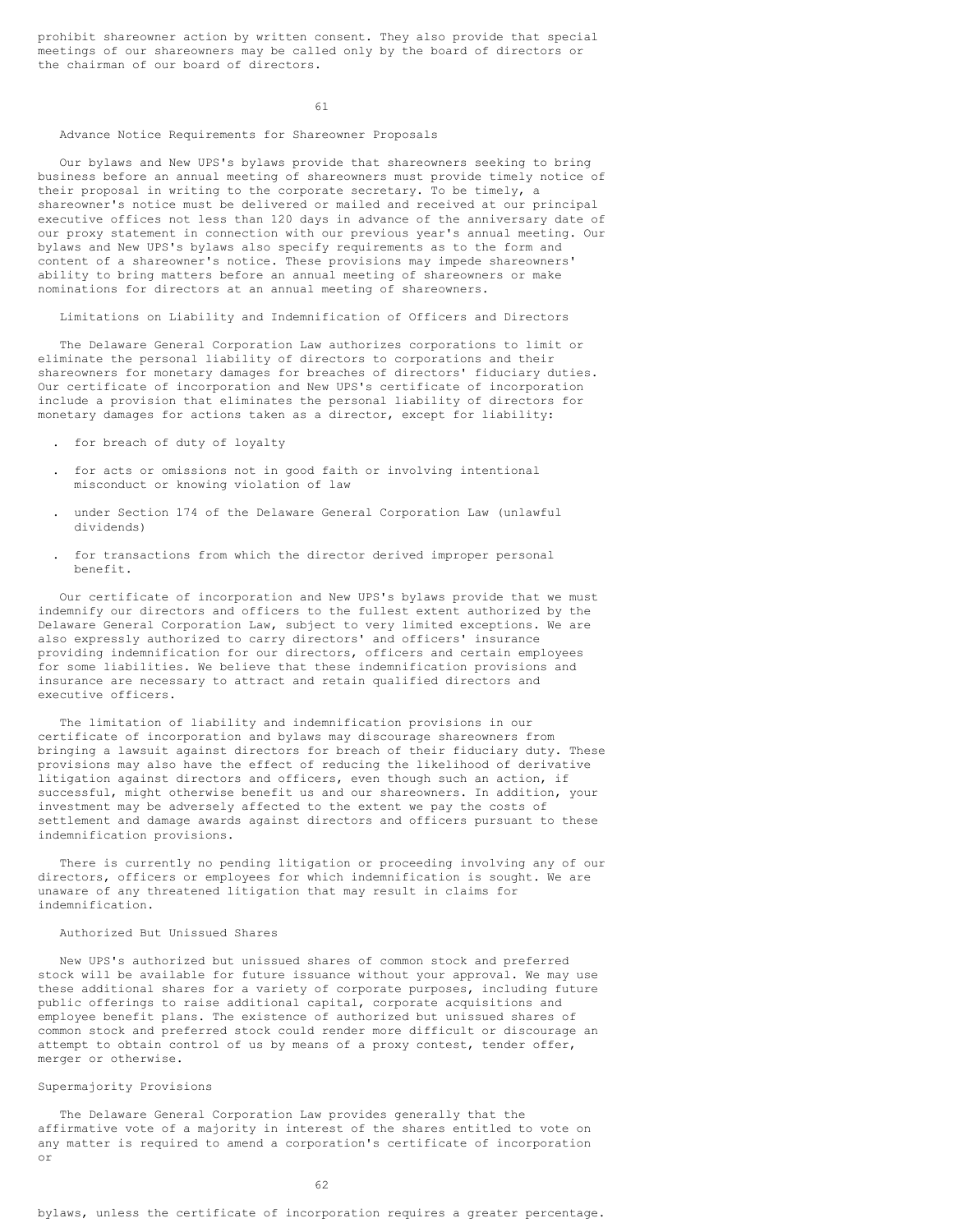Our current certificate of incorporation provides that the following provisions may be amended only by a vote of 80% or more of all of the outstanding shares of our stock entitled to vote:

- . the requirement that you must offer your shares to us before you can sell them to third parties
- . the reduction in voting power of shares held by beneficial owners of more than 10% of our stock
- . the prohibition on shareowner action by written consent
- . the ability to call a special meeting of shareowners being vested solely in our board of directors and the chairman of our board

New UPS's certificate of incorporation will also provide that each of these provisions may be amended only by an 80% vote, except that the reduction in voting power will apply only to beneficial owners of more than 25% of New UPS's stock, and New UPS's certificate of incorporation will not include any requirement that you must offer your shares to us before you can sell them to third parties.

#### Transfer Agent and Registrar

First Union is the Transfer Agent and Registrar for Old UPS's common stock and will be the Transfer Agent and Registrar for New UPS's class A common stock and class B common stock.

### 63

### MARKET FOR OLD UPS'S COMMON EQUITY AND RELATED SHAREOWNER MATTERS

### The following description relates to Old UPS's common stock.

Each share of Old UPS common stock is entitled to one vote in the election of directors and other matters. Any shareowner, or shareowners acting as a group, however, who beneficially own Old UPS more than 10% of the voting stock are entitled to only one one-hundredth of a vote with respect to each vote in excess of 10% of the voting power of the then outstanding shares of voting stock. Holders have no preemptive or other right to subscribe to additional shares. In the event of liquidation or dissolution, shareowners are entitled to share ratably in the assets available after payment of all obligations. The shares are not redeemable by us except through our exercise of the preferential right of purchase mentioned below and, in the case of stock subject to the UPS Managers Stock Trust, the UPS Employees Stock Trust and the UPS Qualified Stock Ownership Plan and Trust, our right of purchase in the circumstances described therein. Old UPS common stock is not listed on a national securities exchange or traded in the organized over-the-counter market.

Our certificate of incorporation provides that no outstanding shares of our common stock entitled to vote generally in the election of directors may be transferred to any other person, except by bona fide gift or inheritance, unless the shares first shall have been offered, by written notice, for sale to us at the same price and on the same terms upon which they are to be offered to the proposed transferee.

We have the right, within 30 days after receipt of the notice, to purchase all or a part of the shares at the price and on the terms offered. If we fail to exercise or waive the right, the shareowner may, within a period of 20 days thereafter, sell to the proposed transferee all, but not part, of the shares that we elected not to purchase, for the price and on the terms described in the offer. All transferees of shares hold their shares subject to the same restrictions. Shares previously offered but not transferred within the 20 day period remain subject to the initial restrictions. Shares may be pledged or otherwise used for security purposes, but no transfer may be made upon a foreclosure of the pledge until the shares have been offered to us at the price and on the terms and conditions bid by the purchaser at the foreclosure.

We have been the principal purchaser of our common stock, which we have used primarily for awards under the UPS Managers Incentive Plan, the UPS 1991 Stock Option Plan, the UPS 1996 Stock Option Plan and the matching contribution of our stock under the UPS Qualified Stock Ownership Plan, and for sales under the UPS 1997 Managers Stock Purchase Plan and the UPS 1997 Employee Stock Purchase Plan. We sell shares to the UPS Qualified Stock Ownership Plan so that the matching contribution can be invested in common stock as called for under the terms of the plan and we purchase shares from the plan to provide liquidity for distributions and transfers. We have notified our shareowners periodically of our willingness to purchase a limited number of shares at specified prices determined by our board of directors.

In determining the share price, our board has considered a variety of factors, including past and current earnings, earnings estimates, the ratio of our common stock to our debt, other factors affecting our business and long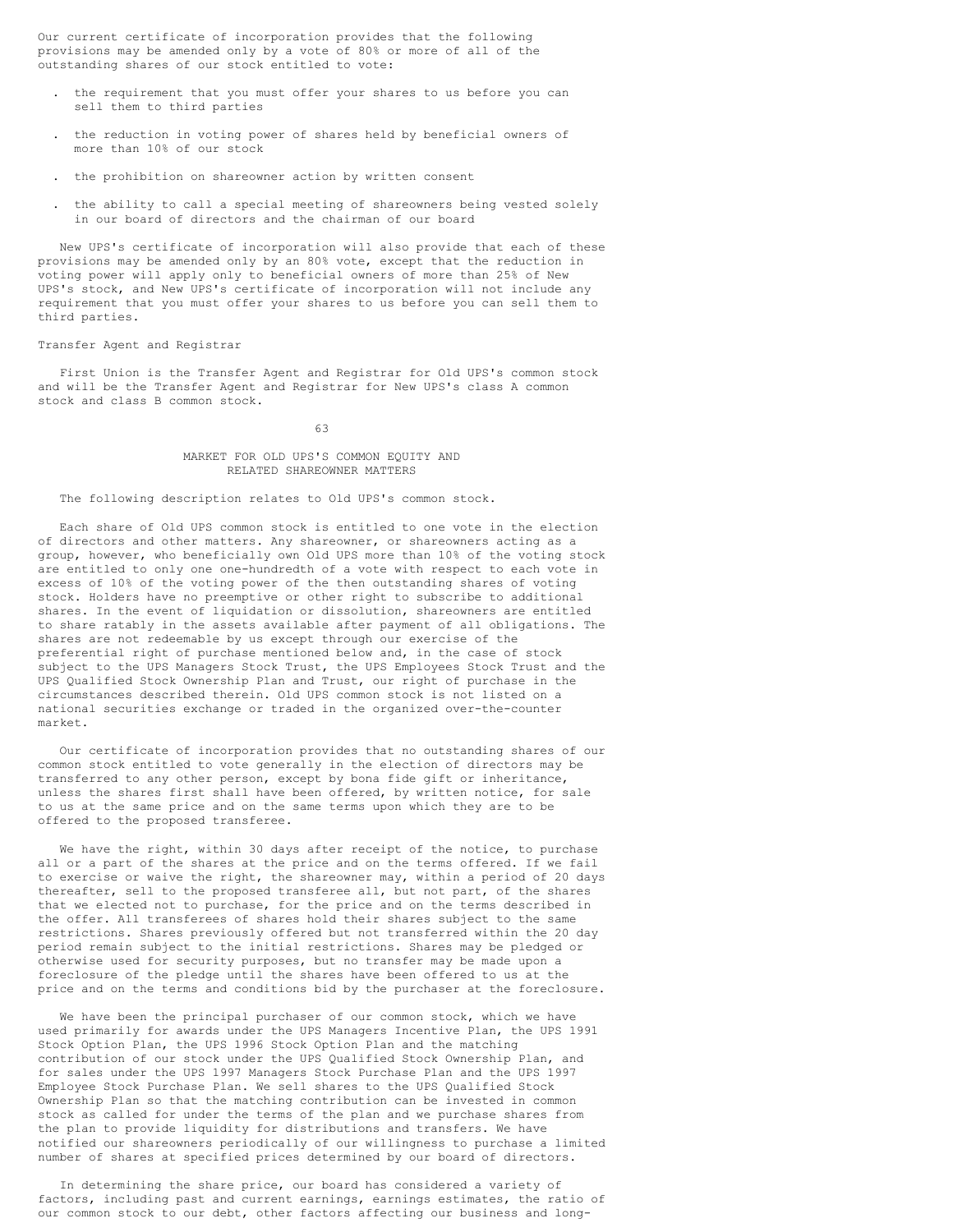range prospects and general economic conditions, as well as opinions furnished from time to time by investment counselors acting as independent appraisers.

In its determination of the prices to be paid for our stock, our board has not followed any predetermined formula. It has considered a number of formulas commonly used in the evaluation of securities of closely held and publicly held companies, but its decisions have been based primarily on its judgment as to our long-range prospects rather than what it considers to be short-range trends relating to us or to the values of securities generally. Thus, for example, the board has not given substantial weight to short-term variations in average price-earnings ratios of publicly traded securities, which at times have been considerably higher, and at other times considerably lower, than those at which we have offered to purchase our shares. But our board's decision as to price has taken into account factors generally affecting the market prices of publicly traded securities.

64

One factor in determining the prices at which securities trade in the organized securities markets is that of supply and demand. When demand is high in relation to the shares which investors seek to sell, prices tend to increase, while prices tend to decrease when demand is low in relation to shares being sold. Our board of directors has not given significant weight to supply-demand considerations in determining the prices to be paid by us for our shares. In the past, we have needed some of the shares that we have been able to acquire for purposes of awards under the plans mentioned above, and eligible employees have purchased some of the other available shares.

After the merger and the public offering are completed, we intend to discontinue our policy of purchasing shares when offered by shareowners.

The prices at which we have published notices of our willingness to purchase shares since January 1997 are as follows: <TABLE> <CAPTION>

|             |               | After giving effect |
|-------------|---------------|---------------------|
|             |               | to the merger       |
|             |               | exchange ratio      |
|             | Actual        | of 2-for-1          |
|             |               |                     |
| $<$ S $>$   | < <sub></sub> | <<                  |
|             |               | \$14.625            |
|             | 29.75         | 14.875              |
|             | 30.50         | 15.25               |
|             | 30.00         | 15.00               |
|             | 30.75         | 15.375              |
|             | 32.00         | 16.00               |
|             | 34.00         | 17.00               |
|             | 37.00         | 18.50               |
|             | 40.00         | 20.00               |
|             | 43.00         | 21.50               |
|             | 47.00         | 23.50               |
|             | 51.00         | 25.50               |
| $<$ /TABLE> |               |                     |

On August 19, 1999, we expressed our willingness to purchase shares at \$51.00 per share, which is still the applicable price at the date of this proxy statement/prospectus. Because the merger will have the effect of a 2 for-1 stock split, this price would be equivalent to \$25.50 per post-merger share.

In each case, the price was applicable until the date of the next published notice. From time to time, we have waived our right of first refusal to purchase our shares in order to permit eligible employees to purchase shares at the same price we were willing to pay. Persons who purchased shares in this manner were required to deposit them in the UPS Managers Stock Trust or the UPS Employees Stock Trust.

Most of the shares of Old UPS common stock owned by our employees currently are held subject to the UPS Managers Stock Trust, the UPS Employees Stock Trust or the UPS Qualified Stock Ownership Plan and Trust. First Union serves as trustee under these trusts. The trust agreements for the UPS Managers Stock Trust and the UPS Employees Stock Trust have given us the right to purchase a member's shares of our common stock that have been deposited in the trusts at their fair market value, as defined, when the member retires, dies or ceases to be our employee, or when the member requests the withdrawal of shares from the trust. Fair market value has been defined under these trust agreements as the fair market value of the shares at the time of the sale, or in the event of differences of opinion as to value, the average price per share of all shares of our common stock sold during the 12 months preceding the sale involved. We also are entitled to purchase shares of our common stock held under the trusts after receipt of a request from the member to release the shares from the trust and upon occurrence of several other enumerated events. If we did not elect to purchase the shares and did not pay for the shares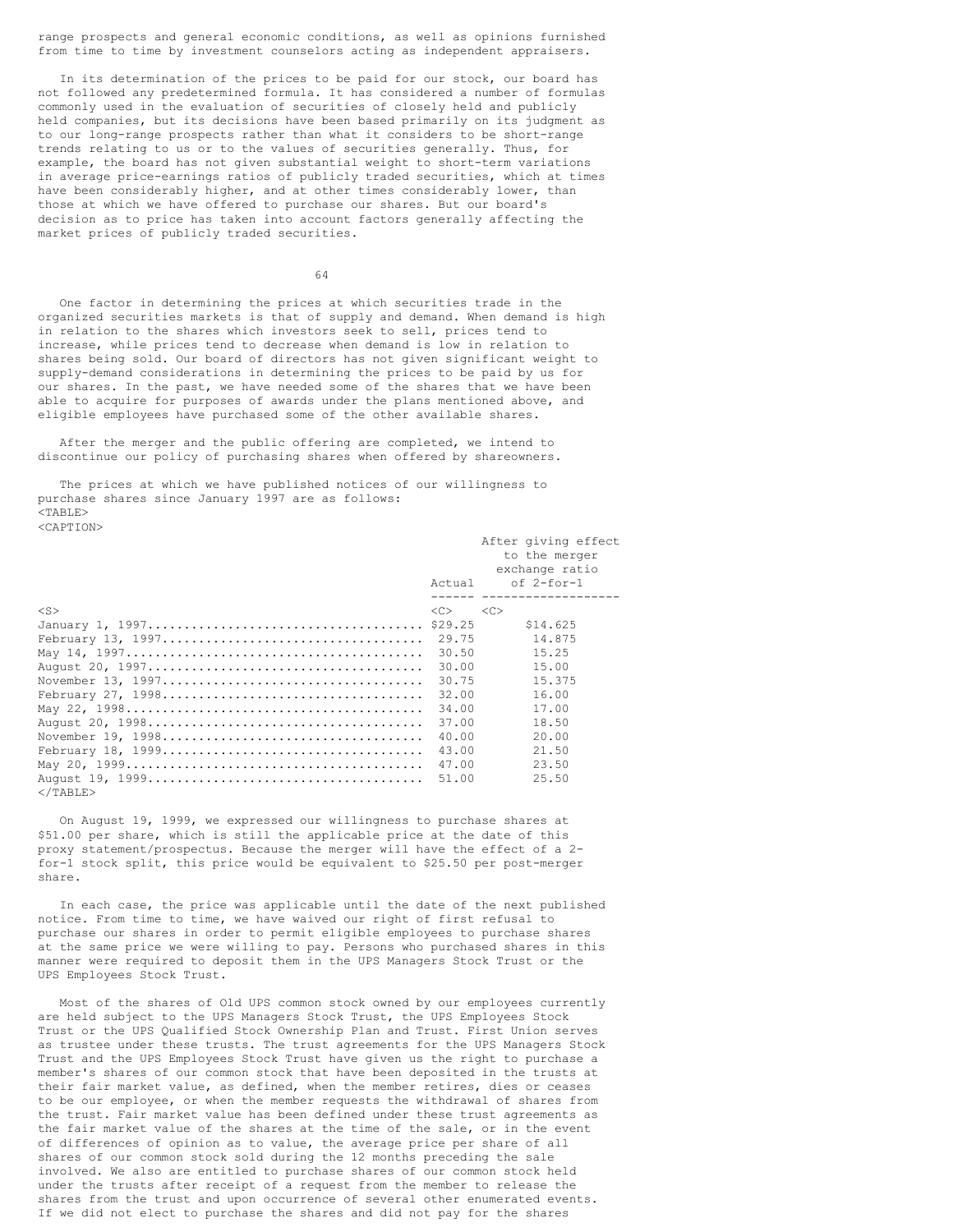within the prescribed periods, the member would have become entitled, upon request, to the delivery of the shares of our common stock free and clear of the trusts, unless the purchase period had been extended by agreement of us and the member.

Members of the UPS Managers Stock Trust and UPS Employee Stock Trust are entitled to the dividends on shares of Old UPS common stock held for their accounts (except that stock dividends are added to the shares

65

held by the trustee for the benefit of the individual members), to direct the trustee as to how the shares held for their benefit are to be voted and to request proxies from the trustee to vote shares held for their accounts. Members of the UPS Qualified Stock Ownership Plan are entitled to dividends on shares of Old UPS common stock held for their accounts (stock dividends are credited to members' accounts and cash dividends may be credited to members' accounts or paid to members) and to direct the trustee as to how the shares held for their benefit are to be voted. If a member does not return instructions to First Union with respect to shares held under the UPS Qualified Stock Ownership Plan and Trust, First Union will vote that member's shares in the same proportion as other allocated shares are voted.

As of February 28, 1999, there were about 3,200 record holders of our equity securities. First Union, as trustee, owns all the shares of our common stock subject to the trusts. As of February 28, 1999, there were about 115,000 beneficial owners of shares of common stock subject to the trusts.

### 66

#### MANAGEMENT AND STOCK OWNERSHIP INFORMATION

## Directors and Executive Officers

John W. Alden, Age 57. Director since 1988. UPS Vice Chairman of the Board, Senior Vice President and Business Development Group Manager

In 1986, John joined the Management Committee and was elected Senior Vice President of Business Development. He has served on the board of directors since 1988 and in November 1996 became Vice Chairman of the Board. He currently oversees marketing, sales, advertising, public relations and the UPS Logistics Group and its subsidiaries. John, who majored in history while attending Boston University, started with UPS as an operations report clerk in Watertown, Massachusetts in 1965. Two years later, he was promoted into supervision. After several staff and hub assignments, he became the East New England District Customer Service Office Manager in 1971. The following year, John was named to manage the Customer Service function for the district. In 1977, John was promoted to Midwest Region Customer Service Manager, and in 1978 he joined the UPS corporate office as Customer Development Manager. John is also a director of Browning-Ferris Industries, Inc. and serves on its compensation committee. On August 19, 1999, John announced his retirement as Director and Senior Vice President and Business Development Group Manager. John's retirement will become effective in early 2000.

William H. Brown, III, Age 71. Director since 1983. Partner in the law firm of Schnader Harrison Segal & Lewis LLP in Philadelphia, Pennsylvania

Bill received a bachelor's degree from Temple University in 1952 and graduated from the University of Pennsylvania School of Law in 1955. From 1955 to 1968, Bill practiced in a small law firm from which four of seven partners became federal judges, and three others became state judges. In 1968, he became a Deputy District Attorney in Philadelphia. Bill was appointed to the U.S. Equal Employment Opportunity Commission by President Johnson in 1968 and was selected as its Chairman by President Nixon in 1969. While with the EEOC, he won nationwide attention for his work in negotiating a consent decree in the EEOC complaint against AT&T. Bill joined his current firm after leaving his EEOC post in 1973. Since then, his broad experience in litigation and other matters includes handling a number of legal matters on behalf of UPS.

Robert J. Clanin, Age 55. Director since 1996. UPS Senior Vice President, Treasurer and Chief Financial Officer

Bob joined UPS in 1971 as a part-time accounting clerk in the Metro Chicago District. Two years later he was promoted to Accounting Manager. In 1979 he was named Wisconsin District Controller and worked in Corporate Finance and Accounting before accepting the position of Southwest Region Controller in 1987. Bob returned to corporate in 1989 as Treasury Manager and then Finance Manager prior to assuming responsibilities for his current position. Bob received a bachelor's degree from Bradley University in Business Administration. Bob is also a director of the Georgia Council on Economic Education and Overseas Partners Ltd.

Michael L. Eskew, Age 49. Director since 1998. UPS Executive Vice President and Group Manager for Corporate Development, Engineering, Information Systems, Logistics and Strategy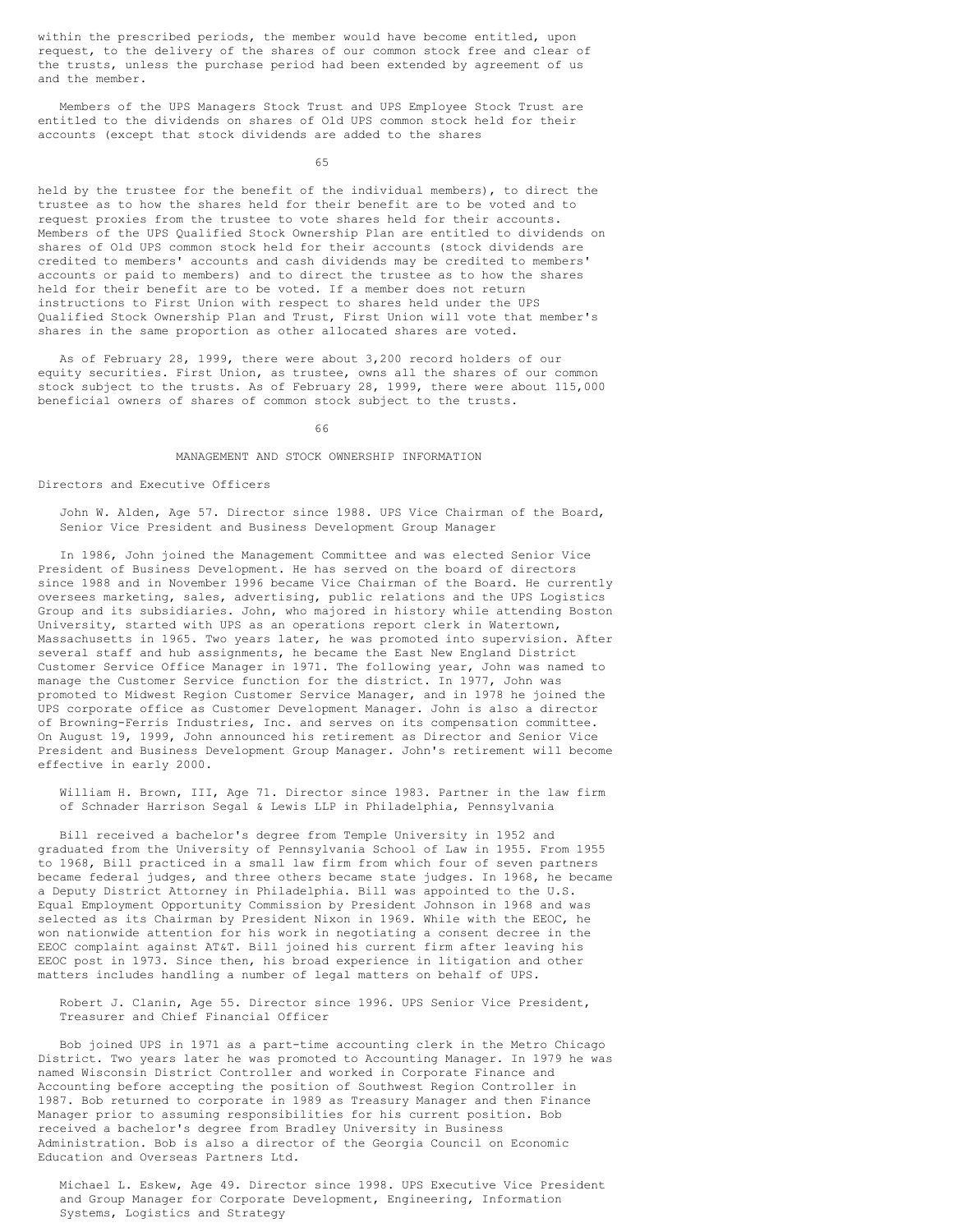Mike joined UPS in 1972, after he received a Bachelor of Science Degree in Industrial Engineering from Purdue University. He also attended graduate school at Butler University and completed the Advanced Management Program at the Wharton School of the University of Pennsylvania. Mike was responsible for all industrial engineering activities in Germany when the Company began its international expansion into Germany. In 1982, he was named Industrial Engineering ("I.E.") Manager of our Northwest Region. He was in charge of I.E. for the Air Group from 1984 to 1991. Mike was a District Manager in the Central Jersey District from 1991 to 1993, and was promoted to Corporate I.E. Manager in 1993. He became Manager of our Engineering Group in 1996. Mike serves on the Georgia Institute of Technology's Advisory Board and is a member of the University of Michigan Trucking Industry Program.

67

James P. Kelly, Age 55. Director since 1991. UPS Chairman of the Board and Chief Executive Officer

Jim joined UPS in 1964 as a package car driver in the Metro Jersey District. He entered supervision two years later and was promoted to Center Manager in 1968. Subsequent assignments included Package Division Manager and Labor Relations Manager in the Metro Jersey District. By attending night school during that period, he earned a degree in Management from Rutgers University. Jim was named Atlantic District Manager in 1979 and later served as Pacific Region Labor Relations Manager before being promoted to North Central Region Manager in 1985. In 1988, he was assigned as a Corporate Labor Relations Manager and became U.S. Operations Manager in 1990. In June 1992, Jim became Chief Operating Officer and in February 1994, he became Executive Vice President. From May through December 1996, Jim was Vice Chairman of the Board. In January 1997, he was elected the Chief Executive Officer and Chairman of the Board of the Company. Jim is a director of Georgia-Pacific Corporation.

Ann M. Livermore, Age 40. Director since 1997. Vice President of Hewlett-Packard Company

Ann is vice president of Hewlett-Packard Company ("HP") and general manager of its Enterprise Computing Solutions Organization. Ann joined HP in 1982, was named marketing services manager for the Application Support Division in 1985, and was promoted to marketing manager of that division in 1989. Ann became the marketing manager of the Professional Services Division in 1991 and was named sales and marketing manager of the former Worldwide Customer Support Organization. Ann was elected a vice president of HP in 1995 and was promoted to general manager of Worldwide Customer Support Operations in 1996. In 1997, she took on responsibility for HP's software businesses as general manager of the newly formed Software and Services Group. In 1998, she was named general manager of the new Enterprise Computing Solutions Organization. Born in Greensboro, N.C., Ann holds a bachelor's degree in Economics from the University of North Carolina at Chapel Hill and an M.B.A. from Stanford University. Ann is also on the board of visitors of the Kenan-Flagler Business School at the University of North Carolina at Chapel Hill.

Gary E. MacDougal, Age 62. Director since 1973. Former Chairman of the Board and Chief Executive Officer of Mark Controls Corporation

From 1963 to 1968, Gary was with McKinsey & Co., an international management consulting firm, where he became a partner. From 1969 to 1987, Gary was Chairman and Chief Executive Officer of Mark Controls Corporation, a flow control products manufacturer. In 1988, he became honorary Chairman. Also in 1988, Gary was assistant campaign manager in the Bush presidential campaign, and in 1989 was appointed by President Bush as a delegate and alternate representative in the U.S. delegation to the United Nations. He is a director of the Bulgarian American Enterprise Fund and a trustee of the Annie E. Casey Foundation. From 1993 to 1997, he was Chairman of the Governor's Task Force on Human Service Reform for the State of Illinois. Gary received his bachelor's degree from the University of California at Los Angeles in Engineering in 1958. After receiving his degree, he spent three years as a U.S. Navy officer. Following service, Gary attended Harvard Business School where he received his M.B.A. degree. He is a director and Chairman of the public policy committee and a member of the compensation and nominating committee of Union Camp Corporation, a forest products producer. He also serves as an advisory director of Saratoga Partners, a New York-based venture capital fund.

Joseph R. Moderow, Age 50. Director since 1988. UPS Senior Vice President, Secretary and Legal & Public Affairs Group Manager

In 1986, Joe was named Legal & Regulatory Group Manager and elected Senior Vice President and Secretary. He assumed additional responsibility for Public Affairs in 1989. Joe began his UPS career in 1968 as a sorter and unloader in the South California District while an undergraduate student. He earned a bachelor's degree in Economics from California State University and a law degree from Western State University. He is a member of the State Bar of California. Joe was promoted into supervision in 1973 and later served as the Arizona District Industrial Engineering Manager. In 1977, he was assigned to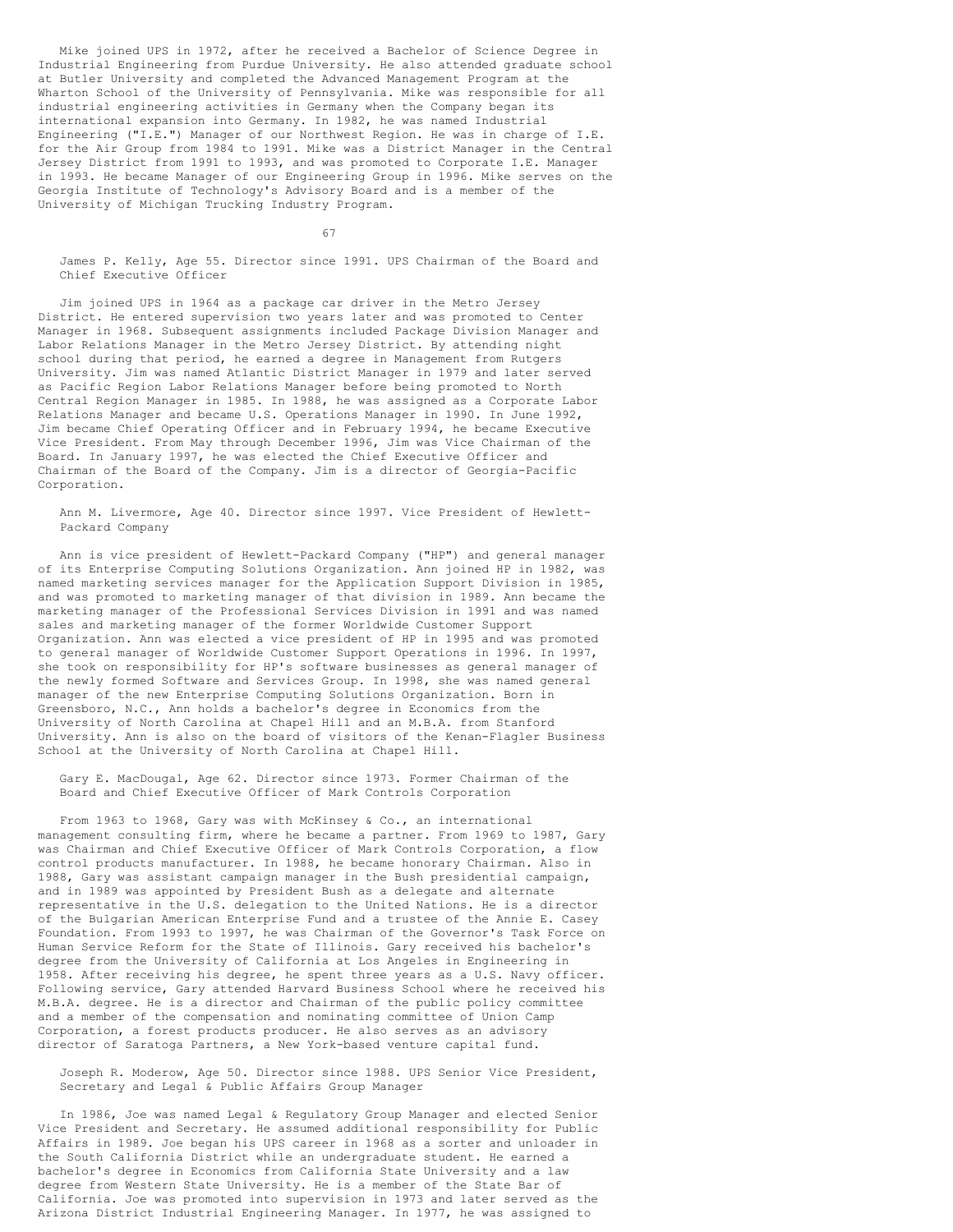68

served in the U.S. Department of Labor. In 1982, Joe became the West Virginia District Manager. He was then assigned to the national Labor Relations group and later headed the operations team during the start-up of international air service.

Kent C. ("Oz") Nelson, Age 61. Director since 1983. Former UPS Chairman of the Board and Chief Executive Officer

Oz graduated from Ball State University in 1959 with a bachelor's degree in Business Administration. Two days later he began his UPS career as a Sales and Customer Service Representative in Kokomo, Indiana. He served as Customer Service Manager in the Indiana, North Illinois and Metro Chicago Districts as well as the North Central Region. In 1973, Oz assumed national customer development responsibilities. He served first on the study team and then on the team that implemented our service in Germany in 1976. In 1978, he was named National Customer Service Manager and also was assigned to develop our Marketing Department. Oz was elected Senior Vice President in 1983 and was our Finance Group Manager and Chief Financial Officer from 1984 to 1987. He became Executive Vice President in 1986 and Vice Chairman of the Board in February 1989. In November 1989, Oz succeeded Jack Rogers as Chief Executive Officer and Chairman of the Board. In January 1997, Oz retired as Chief Executive Officer and Chairman of the Board of the Company. He also is a director of Columbia/HCA Healthcare Corporation.

Victor A. Pelson, Age 61. Director since 1990. Senior Advisor, Warburg Dillon Read, LLC

Vic is a Senior Advisor to Warburg Dillon Read LLC, investment bankers, a position he has held since 1996. He was associated with AT&T from 1959 to March 1996, and at the time of his retirement was Chairman of Global Operations and a member of the Board of Directors. He is a director of Eaton Corp., Dun & Bradstreet and Carrier 1 International, S.A. He is also Chairman of the Board of Trustees of New Jersey Institute of Technology.

John W. Rogers, Age 65. Director since 1979. Former UPS Chairman of the Board and Chief Executive Officer

Jack was elected a director and Vice President in November 1979. In January 1979, he was given responsibility for our national operations. Jack graduated from Miami University in Ohio with a degree in Business Administration in 1957. He began his career with UPS that same year as a trainee in Cincinnati. His first UPS assignments involved night loading and delivering. He next worked in industrial engineering and personnel before entering hub and delivery operations. Jack then was promoted to Division Manager in Chicago and later Operations Manager in the Wisconsin District. He became the first Georgia District Manager in 1966. In 1972, he was appointed West Region Manager. Two years later, he was named the Northeast Region Manager. In 1976, Jack was assigned to national operations with coordinating responsibilities for four regions. He was elected Senior Vice President and then Vice Chairman in 1983 and became Chief Executive Officer and Chairman of the Board of the Company in May 1984. He stepped down as Chairman of the Board in November 1989 and retired from active employment at the end of that year.

Charles L. Schaffer, Age 53. Director since 1992. UPS Senior Vice President and Chief Operating Officer

Chuck joined UPS in 1970 as a part-time loader/unloader in the Metro Chicago District. He was later promoted to hub supervisor, and became a fulltime personnel supervisor in 1973 after graduation from the University of Illinois, where he earned a bachelor's degree in Quantitative Methods. He was assigned to I.E. in 1974, and became a member of the West Region I.E. staff in 1977. Chuck was promoted to Missouri District I.E. Manager in 1978. Chuck then held a variety of package and hub operations assignments before being named North Illinois I.E. Manager in 1981. He was promoted to Midwest Region I.E. Manager in 1984. In 1986, Chuck was named Arizona District Manager. In 1988, he became the Technology Task Group Coordinator in Strategic Planning, and was promoted to Corporate Plant Engineering Manager in 1989. Chuck became our Engineering

69

Group Manager in 1990 and in 1996 was promoted to U.S. Operations Manager. In 1997, Chuck became our Chief Operating Officer. Chuck is also Chairman of the Board of Trustees for Kettering University.

Lea N. Soupata, Age 48. Director since 1998. UPS Senior Vice President and Human Resources Group Manager

A native of New York City, Lea joined UPS in 1969 and is now responsible for the human resources function for approximately 330,000 employees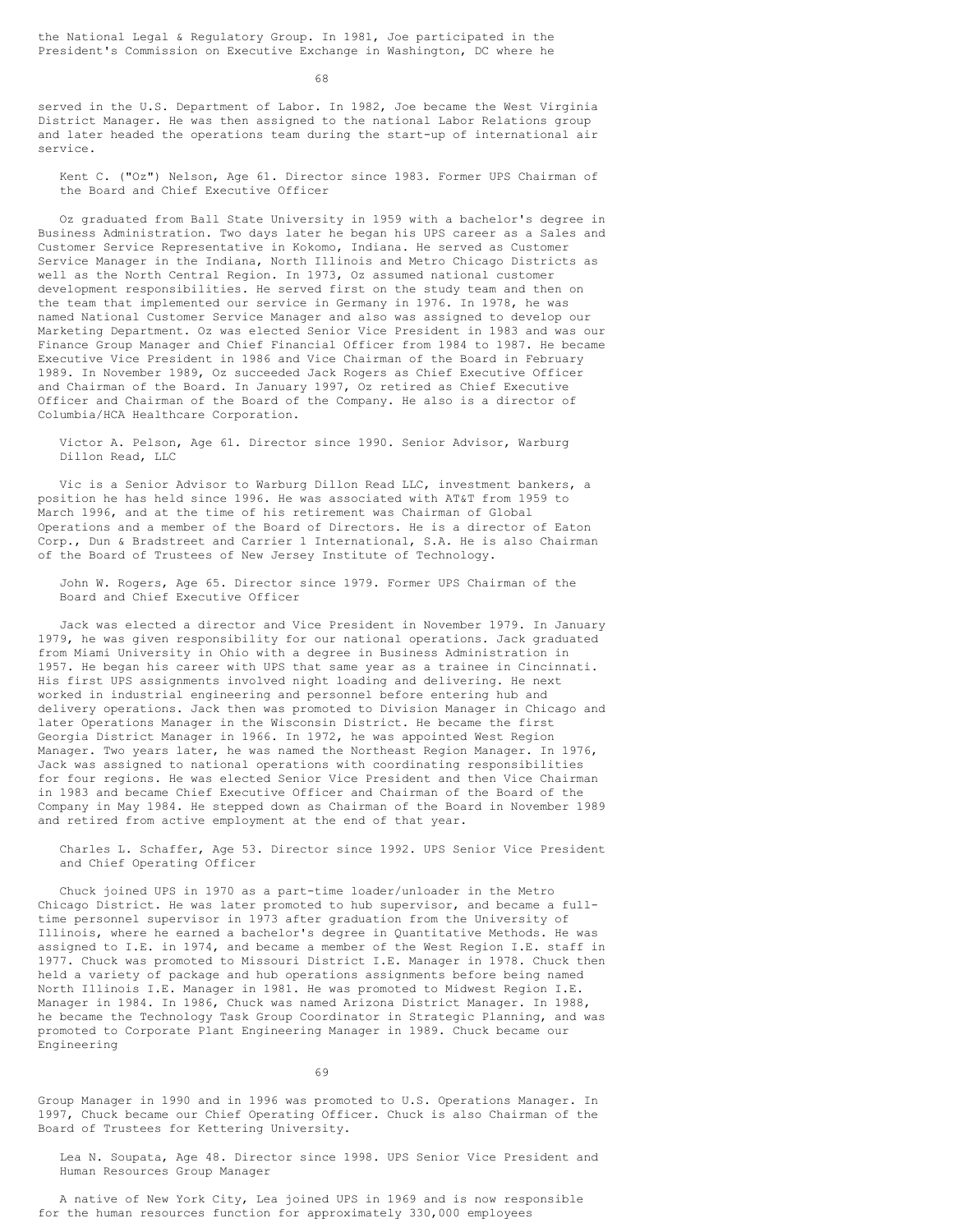worldwide. Following several assignments with UPS in Human Resources, Sales and Operations, Lea became the Human Resources Manager in our North New England and Metro New York Districts. Lea also served as Regional Human Resources Manager for the East and East Central Regions. In 1990, Lea became the District Manager of the Central New York District. She was transferred in 1994 to the Company's corporate office as Vice President of Human Resources prior to being named to her current position. Lea serves as chair of The UPS Foundation, our charitable arm, and has been active in a number of community services programs, including United Way. She also is a trustee of the Annie E. Casey Foundation, the world's largest philanthropic foundation dedicated to helping disadvantaged children.

Robert M. Teeter, Age 60. Director since 1990. President of Coldwater Corporation

Bob is a graduate of Albion College and holds a master's degree from Michigan State University. He is president of Coldwater Corporation, a Michigan consulting and research firm that specializes in the areas of strategic planning, policy development and public opinion analysis. For more than 20 years he held several management positions, including President of Market Opinion Research Company, one of the nation's largest marketing research firms. Bob is also a director of Browning-Ferris Industries, Inc., Optical Imaging Systems and Durakon Industries.

Thomas H. Weidemeyer, Age 51. Director since 1998. UPS Senior Vice President and Transportation Group Manager

Tom joined UPS in 1972 in National Personnel after receiving his Law Degree from the University of North Carolina Law School and his Bachelor's Degree from Colgate University. In 1974, he moved to the Metro Detroit District and worked in various operations assignments. In 1978, he joined our Legal Department. In 1986, he was promoted to District Manager of Arkansas and later helped set up our Northwest Ohio District. Tom became Manager of the Americas Region in 1989, and in that capacity established the delivery network throughout Central and South America. In 1990, Tom became Vice President and Airline Manager of UPS Airlines and in 1994 was elected President and Chief Operating Officer of that subsidiary. Tom became Manager of the Air Group and a member of the Management Committee that same year. He serves on the Board of Directors of the Air Transport Association of America and is a member of the Military Airlift Committee. He also serves on the Board of the National Center for Family Literacy.

70

### Stock Ownership

Set forth below is information relating to the beneficial ownership of our common stock as of January 31, 1999 by each person known by us to own beneficially more than 5% of our outstanding common stock, each of our directors, our Chief Executive Officer and each of our four highest paid executive officers and all directors and executive officers as a group:

 $<$ TABLE> <CAPTION>

| Name of Beneficial Owner                                             | Number of Shares as to<br>which the Beneficial Owner<br>Investment Power | Additional Shares in which<br>the Beneficial Owner has or Total Shares and<br>Exercises Sole Voting or Participates in the Voting or Percent of<br>Investment Power(4) | Class(6)         |      |
|----------------------------------------------------------------------|--------------------------------------------------------------------------|------------------------------------------------------------------------------------------------------------------------------------------------------------------------|------------------|------|
| $<$ S $>$                                                            | <<                                                                       | <<                                                                                                                                                                     | $\langle$ C>     | <<   |
| John W. Alden                                                        | 196,651(1)(2)                                                            | 21,834,274(a)                                                                                                                                                          | 22,030,925 4.01% |      |
| William H. Brown, III                                                | 31,640                                                                   | $\bigcap$                                                                                                                                                              | 31,640           | 0.01 |
| Robert J. Clanin                                                     | 210,009(1)(2)                                                            | 22,882,923(a)(c)                                                                                                                                                       | 23.092.932 4.20  |      |
| Michael L. Eskew                                                     | 110, 535(1)(2)                                                           | 1,048,649(c)                                                                                                                                                           | 1,159,184        | 0.21 |
| James P. Kelly                                                       | 207, 172(1)(2)                                                           | 22,882,923(a)(c)                                                                                                                                                       | 23,090,095       | 4.20 |
| Ann M. Livermore                                                     | 2,229                                                                    | $\Omega$                                                                                                                                                               | 2,229            | 0.00 |
| Gary E. MacDougal                                                    | 35,991(1)                                                                | 21,834,274(a)                                                                                                                                                          | 21,870,265       | 3.98 |
| Joseph R. Moderow                                                    | 154, 243(1)(2)                                                           | 24,183,821(a)(b)                                                                                                                                                       | 24,338,064       | 4.42 |
| Kent C. Nelson                                                       | 270,448(1)(2)                                                            | 24,183,821(a)(b)                                                                                                                                                       | 24,454,269       | 4.45 |
| Victor A. Pelson                                                     | 12,344                                                                   | $\bigcap$                                                                                                                                                              | 12,344           | 0.00 |
| John W. Rogers                                                       | 450,971(1)                                                               |                                                                                                                                                                        | 450.971          | 0.08 |
| Charles L. Schaffer                                                  | 177,838(1)(2)                                                            | 1,168,900(e)                                                                                                                                                           | 1,346,738        | 0.24 |
| Lea N. Soupata                                                       | 103,060(2)                                                               | 24,240,923(a)(c)(d)                                                                                                                                                    | 24, 343, 983     | 4.43 |
| Robert M. Teeter                                                     | 30,000                                                                   | $\Omega$                                                                                                                                                               | 30,000           | 0.01 |
| Thomas H. Weidemeyer                                                 | $169, 309(1)$ (2)                                                        | 1,048,649(c)                                                                                                                                                           | 1,217,958        | 0.22 |
| Shares held by all<br>directors and executive<br>officers as a group |                                                                          |                                                                                                                                                                        |                  |      |
| $(including the above)$                                              | 2,853,893(3)                                                             | 27,759,370(5)                                                                                                                                                          | 30,613,263 5.56  |      |
| $<$ /TABLE>                                                          |                                                                          |                                                                                                                                                                        |                  |      |
|                                                                      |                                                                          |                                                                                                                                                                        |                  |      |

(1) Includes shares owned by family members as follows: Alden--15,104; Clanin--92,347; Eskew--20,900; Kelly--29,800; MacDougal--1,000; Moderow-- 21,648; Nelson--21,324; Rogers--87,842; Schaffer--21,500; Weidemeyer--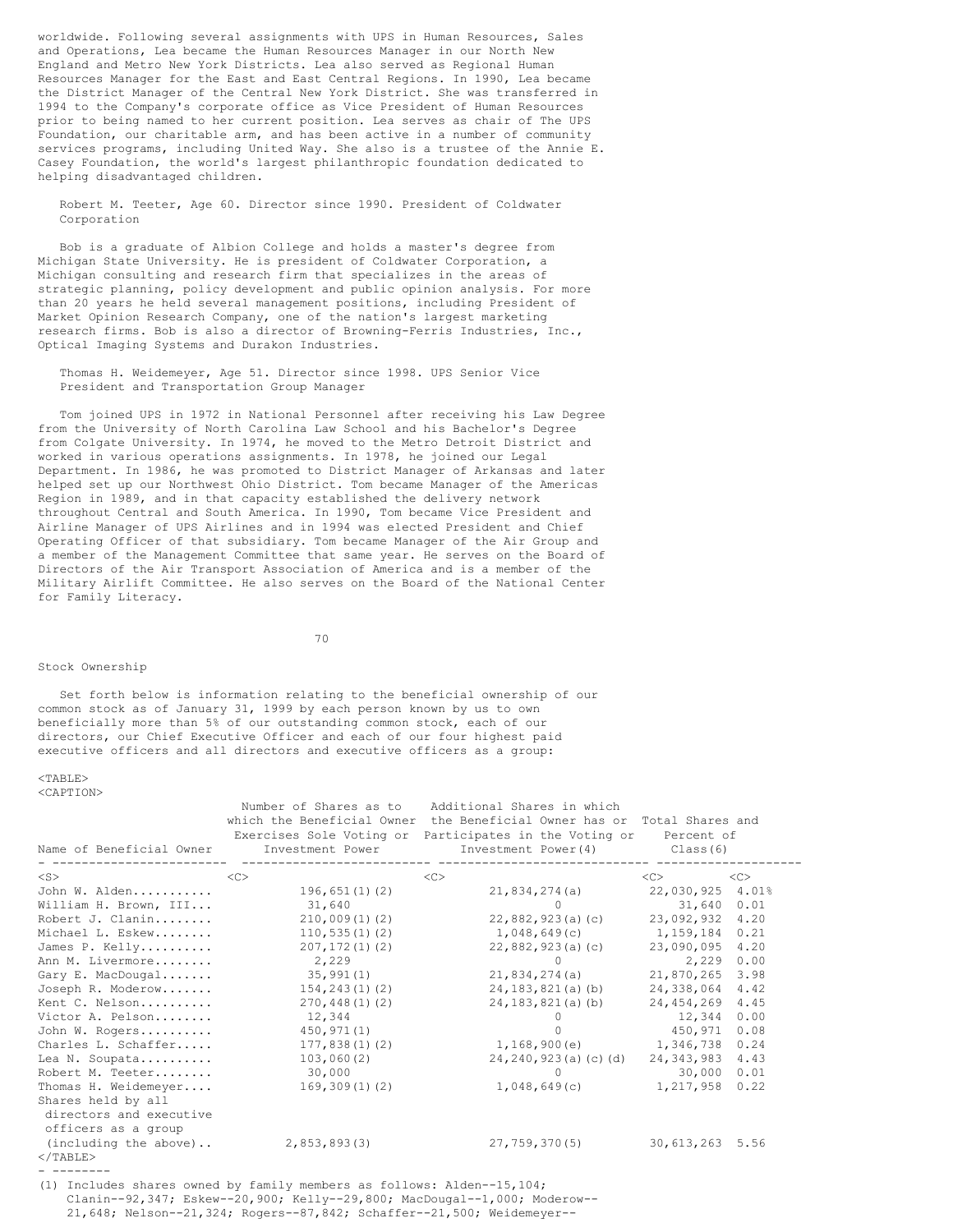4,000; and five other executive officers--50,706. Each named individual disclaims all beneficial ownership of such shares.

- (2) Includes shares which may be acquired within 60 days of January 31, 1999, upon the exercise of outstanding stock options as follows: Alden--17,707; Clanin--4,293; Eskew--3,606; Kelly--21,249; Moderow--16,420; Nelson-- 33,483; Schaffer--15,776; Soupata--3,022; and Weidemeyer--9,337.
- (3) Shares owned by executive officers as a group include 163,620 shares which may be acquired within 60 days of January 31, 1999, upon the exercise of outstanding stock options.
- (4) None of the directors and the officers listed in the table above, nor members of their families, have any ownership rights in the shares listed in this column. Of the shares: (a) 21,834,274 shares are owned by the Annie E. Casey Foundation, Inc., of which Messrs. Alden, Clanin, Kelly, MacDougal, Moderow and Nelson, Ms. Soupata, and other non-UPS persons constitute the corporate Board of Trustees; (b) 2,349,547 shares are held by various trusts of which Messrs. Moderow and Nelson are co-fiduciaries; (c) 1,048,649 shares are held by the UPS Foundation, Inc., a Companysponsored charitable foundation of which Messrs. Clanin, Eskew, Kelly and Weidemeyer, Ms. Soupata and an executive officer not listed above, are trustees; (d) 1,358,000 shares are held by two Voluntary Employee Beneficiary Associations ("VEBAs") of which Ms. Soupata is a fiduciary; and (e) 1,168,900 shares that are held by an employee benefit plan of which Mr. Schaffer is a trustee.
- (5) This number includes shares held by the foundations, VEBAs, employee benefit plans and trusts of which directors and executive officers listed above are trustees or fiduciaries. This number eliminates duplications in the reported number of shares arising from the fact that several directors and executive officers share in the voting power with respect to these shares.
- (6) The percentages are calculated on the basis of the amount of outstanding shares plus the shares which may be acquired by the named individual and the group, as applicable, within 60 days of January 31, 1999, upon exercise of outstanding stock options.

71

These holdings are reported in accordance with the SEC's regulations requiring disclosure of shares as to which directors and "Named Executive Officers" hold voting or dispositive power, notwithstanding that they are held in a fiduciary rather than a personal capacity, and that such power is shared among a number of fiduciaries including, in several cases, corporate trustees, directors or other persons who are neither executive officers nor directors of UPS.

#### Meetings of the Board of Directors

The UPS board of directors held four meetings during 1998. During 1998, each director of UPS attended at least 75% of the total number of meetings of the board and any committees of which he or she was a member.

#### Committees of the Board of Directors

The UPS board of directors has an Executive Committee, an Audit Committee, an Officer Compensation Committee, a Salary Committee and a Nominating Committee.

Messrs. Alden, Clanin, Kelly, Moderow and Schaffer served as members of the Executive Committee throughout 1998. Calvin Tyler, a former director and officer, served as a member of the Executive Committee until his retirement on January 15, 1998, and Messrs. Eskew and Weidemeyer and Ms. Soupata have served as members of the Committee since their appointments in May 1998. This Committee may exercise all powers of the board of directors in the management of the business and affairs of UPS except for those powers expressly reserved to the board under Delaware law, such as amendment of the certificate of incorporation or bylaws, declaration of dividends, issuance of stock, mergers, consolidations, a sale of substantially all of the assets of UPS and a dissolution. In 1998, this Committee held 13 meetings.

Mr. Brown served as a member of the Audit Committee throughout 1998, Carl Kaysen, a former director, served as a member of the Committee until he retired from the board in April 1998 and Ms. Livermore has served as a member of the Committee since her appointment in February 1998. The primary responsibilities of the Audit Committee are to:

- . recommend annually the independent public accountants for appointment by the board as auditors for UPS and its subsidiaries;
- review the scope of the audit to be made by the accountants;
- . review the audit reports submitted by the accountants;
- . review the annual program for the internal audit of records and procedures;
- . review audit reports submitted by the internal auditing staff; conduct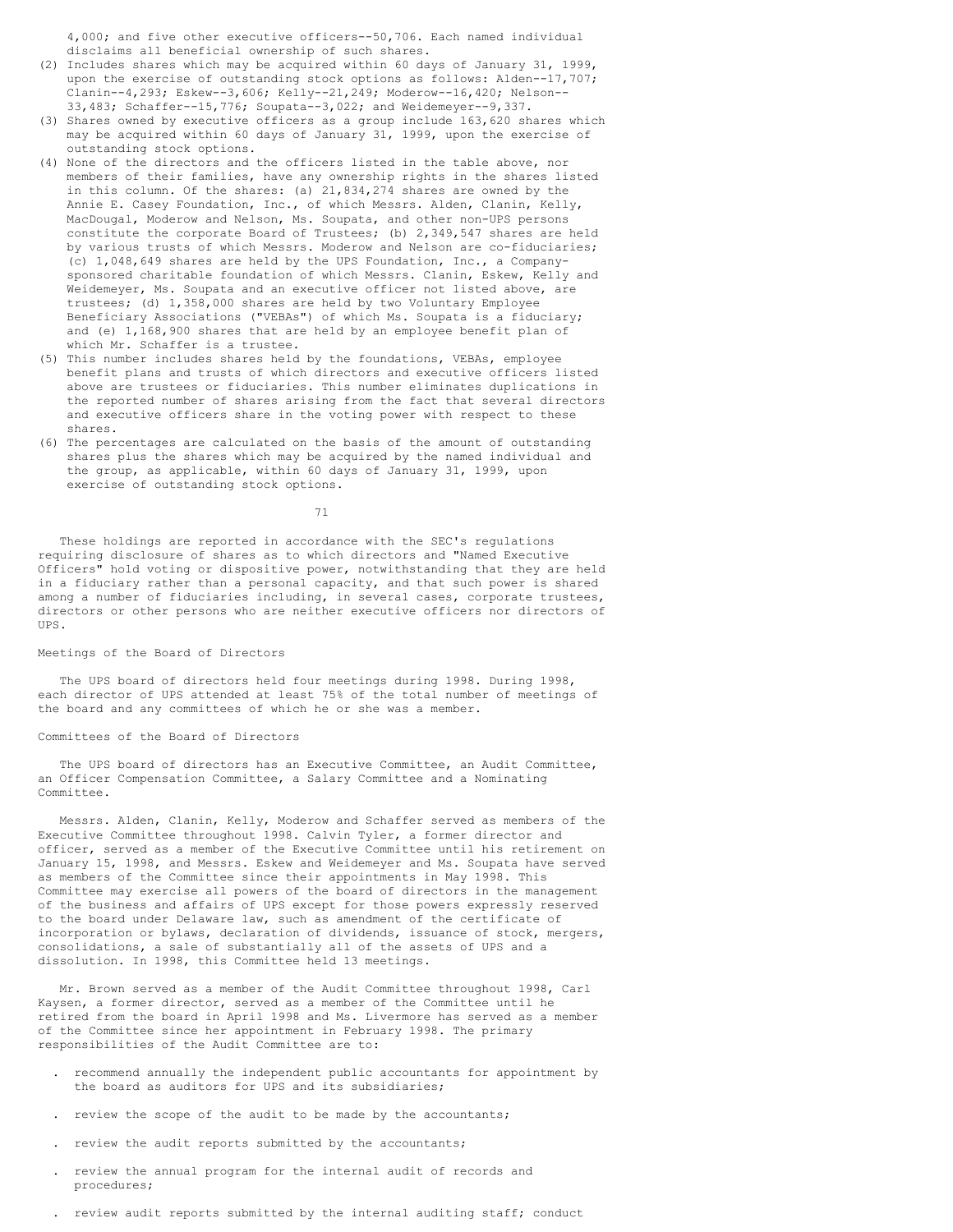such other reviews as the Audit Committee deems appropriate and make reports and recommendations to the board within the scope of its functions.

In 1998, this Committee held three meetings.

Messrs. Pelson, MacDougal and Rogers served as members of the Officer Compensation Committee throughout 1998. The primary responsibility of this Committee is to set the proper and appropriate compensation of the Chairman and Chief Executive Officer and to set the proper and appropriate compensation of executive officers based upon the recommendation of the Chief Executive Officer. The Committee also is responsible for making awards to the executive officers under the UPS 1996 Stock Option Plan and the UPS Managers Incentive Plan. The UPS 1996 Stock Option Plan also provides for grants of options to non-employee directors. In 1998, the Officer Compensation Committee held two meetings. See "Compensation of Directors." New UPS will have a similar committee called the Compensation Committee.

Messrs. Clanin and Kelly served as members of the Salary Committee throughout 1998, and Ms. Soupata served as administrator of the Committee until April 1998 and has since served as a member of the Committee.

72

This Committee determines the compensation for all management employees other than executive officers and is responsible for the administration of the UPS Managers Incentive Plan, the UPS 1991 Stock Option Plan and the UPS 1996 Stock Option Plan for these employees. In 1998, the Salary Committee held 12 meetings.

Messrs. Nelson, Rogers and Teeter served as members of the Nominating Committee throughout 1998. Mr. Kaysen served as a member of the Committee until he retired in April 1998. This Committee recommends nominees for election to the board. In 1998, this Committee held one meeting.

Compliance with Section 16(a) of the Securities Exchange Act of 1934

Section 16(a) of the Securities Exchange Act of 1934 requires our directors, executive officers and persons who own beneficially more than 10% of our common stock to file reports of ownership and changes in ownership of such stock with the SEC. Directors, executive officers and greater than 10% shareowners are required by SEC regulations to furnish us with copies of all such forms they file. To our knowledge, our directors and executive officers complied during 1998 with all applicable Section 16(a) filing requirements.

Compensation of Executive Officers and Other Information

The following table shows the cash compensation paid or to be paid by us or any of our subsidiaries, as well as certain other compensation paid or accrued, during the fiscal years indicated to our Chief Executive Officer and our "Named Executive Officers" (our other four highest paid executive officers), in all capacities in which they served:

#### SUMMARY COMPENSATION TABLE

 $<$ TABLE> <CAPTION>

|                                                                                                                                                                            |  | --------------------- | Long Term<br>Compensation<br>Annual Compensation Awards<br>-------------        |                                                                              |
|----------------------------------------------------------------------------------------------------------------------------------------------------------------------------|--|-----------------------|---------------------------------------------------------------------------------|------------------------------------------------------------------------------|
| Name and Principal<br>Position                                                                                                                                             |  |                       | Securities<br>--------- -------- ------------- ----                             | Underlying All Other<br>Year Salary Bonus (1) Stock Options Compensation (2) |
| $<$ S $>$<br>James P. Kelly 1998 \$771,500 \$319,277 50,468<br>Chairman and Chief 1997 717,500 169,647 21,621<br>Executive Officer 1996 575,500 182,260 22,298             |  |                       | $\langle C \rangle$ $\langle C \rangle$ $\langle C \rangle$ $\langle C \rangle$ | <<<br>\$4,800<br>$\Omega$<br>$\Omega$                                        |
| John W. Alden<br>Vice Chairman, Senior<br>Vice President and 1998 588,000 252,480 38,493<br>Business Development 1997 550,500 134,726 19,321<br>Group Manager              |  |                       | 1996 470,000 148,748 17,737                                                     | 4,800<br>$\Omega$<br>$\Omega$                                                |
| Robert J. Clanin<br>Senior Vice President, 1998 450,500 194,620 29,084<br>Treasurer and Chief 1997 409,000 102,629 13,801<br>Financial Officer 1996 363,000 120,635 13,683 |  |                       |                                                                                 | 4,800<br>0<br>$\Omega$                                                       |
| Joseph R. Moderow<br>Senior Vice President,<br>Secretary and Legal & 1998 442,000 189,360 29,084<br>Public Affairs Group 1997 417,000 110,160 14,721                       |  |                       |                                                                                 | 4,800<br>$\Omega$                                                            |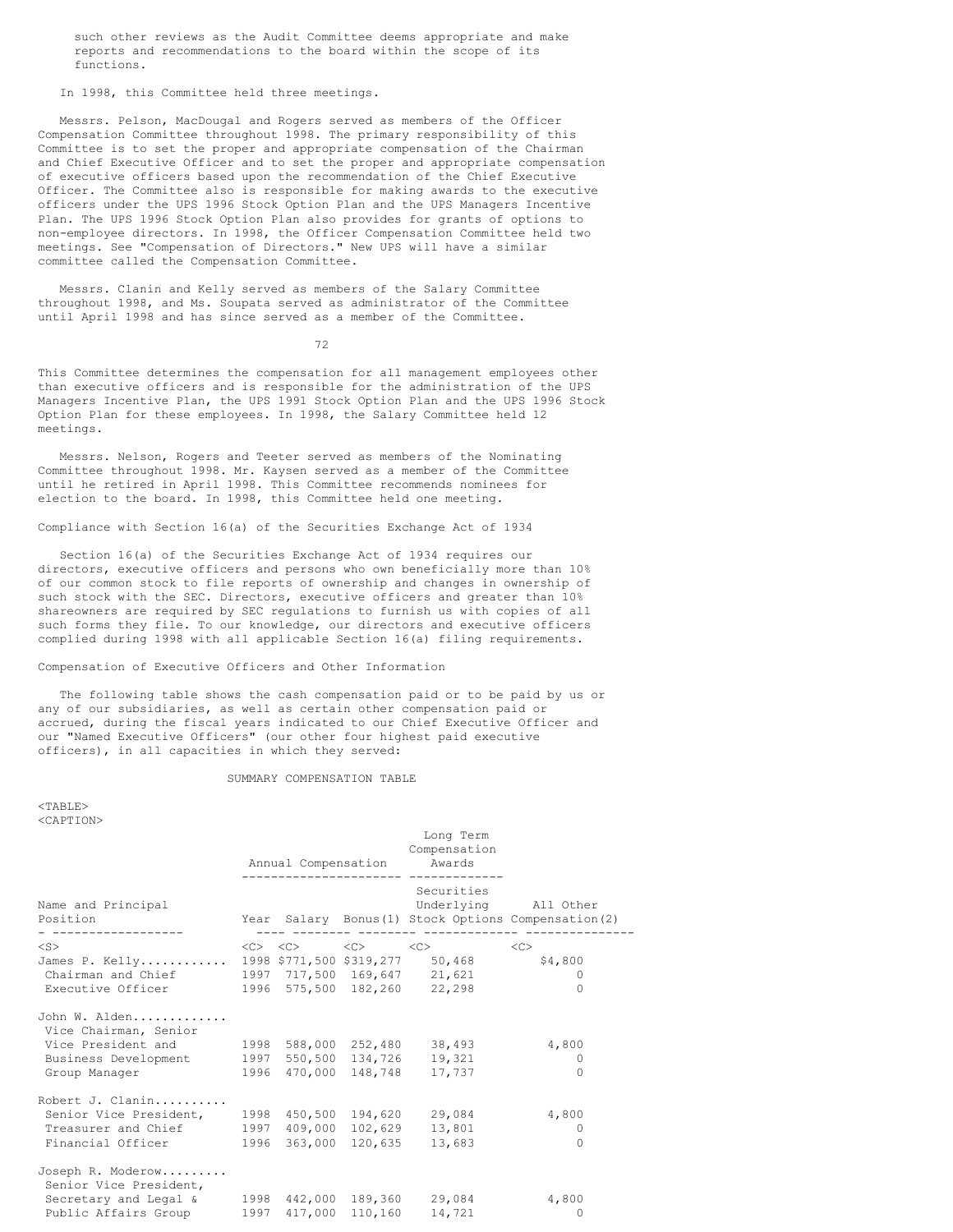| Manager                                                                                                                                                         | 1996 392,000 134,769 | 15,203                     | ()                |
|-----------------------------------------------------------------------------------------------------------------------------------------------------------------|----------------------|----------------------------|-------------------|
| Charles L. Schaffer 1998 492,000 210,400<br>Senior Vice President and 1997 427,500 113,400<br>Chief Operating Officer 1996 396,250 137,150<br>$\langle$ /TABLE> |                      | 29.939<br>14,951<br>15,203 | 4,800<br>$\Omega$ |

- --------

- (1) Reflects the value of awards accrued and paid under the UPS Managers Incentive Plan for the respective fiscal years.
- (2) Reflects the value of common stock contributed by us to the accounts of the named individuals pursuant to the UPS SavingsPLUS plan.

Stock Option Grants

The following table sets forth information concerning option grants to our Chief Executive Officer and the Named Executive Officers in 1998.  $<$ TABLE $>$ <CAPTION>

73

|                                    | Number of<br>Securities<br>Underlying | % of Total<br>Options<br>Granted to                             | Exercise |               | Potential Realized Value at<br>Stock Price Appreciation | Assumed Annual Rates of<br>for Option Term |          |
|------------------------------------|---------------------------------------|-----------------------------------------------------------------|----------|---------------|---------------------------------------------------------|--------------------------------------------|----------|
| Name                               | Options<br>Granted                    | Employees in Price per Expiration ---------------------<br>1998 | Share(1) | Date (2)      | 5%                                                      |                                            | 10%      |
| $<$ S $>$                          | < <sub></sub>                         | <<                                                              | <<       | < <sub></sub> | <<                                                      | <<                                         |          |
| James P. Kelly                     | 50,468                                | 1.23%                                                           | \$32.00  | 2003          | \$                                                      | 446,188 \$                                 | 985, 959 |
| John W. Alden                      | 38,493                                | 0.94                                                            | 32.00    | 2003          | 340, 317                                                |                                            | 752,012  |
| Robert J. Clanin                   | 29,084                                | 0.71                                                            | 32.00    | 2003          | 257,132                                                 |                                            | 568,194  |
| Joseph R. Moderow                  | 29,084                                | 0.71                                                            | 32.00    | 2003          | 257, 132                                                |                                            | 568,194  |
| Charles L. Schaffer<br>$<$ /TABLE> | 29,939                                | 0.73                                                            | 32.00    | 2003          | 264,691                                                 |                                            | 584,898  |

- --------

(1) Represents the current price on the date of grant. The exercise price may be paid by the delivery of already owned shares, subject to certain conditions.

(2) Generally, options may not be exercised until the expiration of five years from the date of grant, and then from April 1 through April 30 of the year of exercise.

### Stock Option Exercises and Holdings

The following table sets forth information on stock option exercises in 1998 by our Chief Executive Officer and the Named Executive Officers and the value of such officers' unexercised options on December 31, 1998:

# <TABLE>

<CAPTION>

|                     |                       |               |                        | Value of           |
|---------------------|-----------------------|---------------|------------------------|--------------------|
|                     |                       |               | Number of Securities   | Unexercised        |
|                     |                       |               | Underlying Unexercised | In-the-Money       |
|                     |                       |               | Options at End of      | Options at         |
|                     | Shares                |               | 1998(2)                | End of 1998        |
|                     | Acquired on           | Value         | Exercisable/           | Exercisable/       |
| Name                | Exercise (1) Realized |               | Unexercisable          | Unexercisable      |
|                     |                       |               |                        |                    |
| $<$ S>              | <<                    | < <sub></sub> | < <sub></sub>          | < <sub></sub>      |
| James P. Kelly      | 21,175                | \$280,569     | None/137,533           | $n/a$ /\$1,669,478 |
| John W. Alden       | 18,254                | 241,866       | None/110.545           | n/a/1,349,485      |
| Robert J. Clanin    | 3,895                 | 51,609        | None/71,233            | n/a/801,050        |
| Joseph R. Moderow   | 17,159                | 227,357       | None/91,274            | n/a/1,146,574      |
| Charles L. Schaffer | 15,333                | 203,162       | None/91,139            | n/a/1, 134, 337    |
| $<$ /TABLE>         |                       |               |                        |                    |

- --------

(1) Represents gross number of common shares underlying the options exercised under the 1991 Plan.

(2) Represents common shares subject to options granted under the 1991 and 1996 Plans.

# 74

#### Retirement Plans

The following table shows the estimated annual retirement benefit payable on a single life only annuity basis to participating employees, including our Chief Executive Officer and the Named Executive Officers, under the UPS Retirement Plan and UPS Excess Coordinating Benefit Plan for years of service rendered upon retirement, which is assumed to occur at age 65. Participating employees also are entitled to receive \$16,008 per year, the maximum currently payable, in primary Social Security benefits: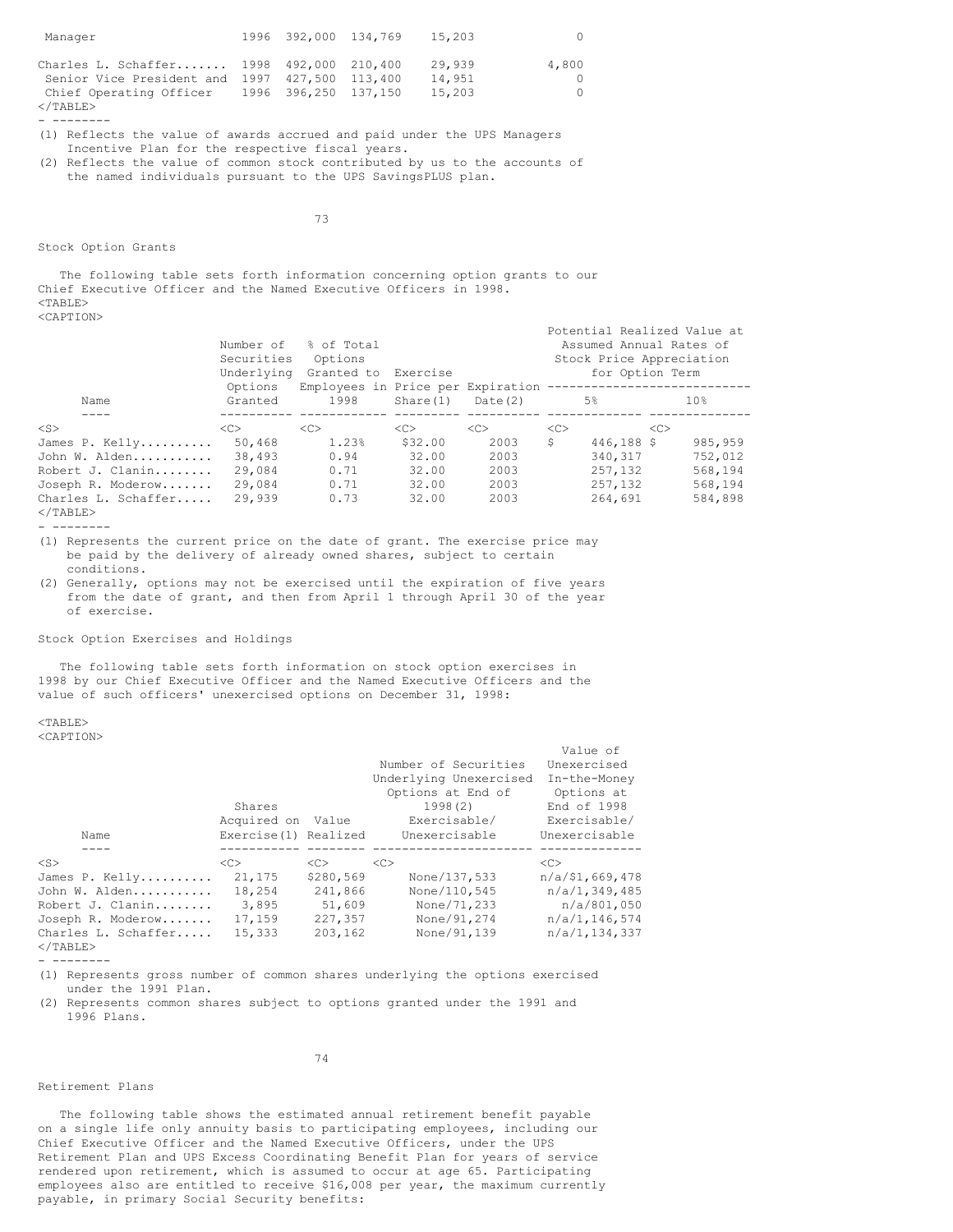| Earnings                                                |                        |              |          | 15 Years 20 Years 25 Years 30 Years 35 Years |               |
|---------------------------------------------------------|------------------------|--------------|----------|----------------------------------------------|---------------|
| --------                                                |                        |              | -----    |                                              |               |
| $<$ S $>$                                               | <<>                    | <<>          | <<>      | < <sub></sub>                                | < <sub></sub> |
| Ŝ.<br>$200,000$                                         | 45,998<br>$\mathsf{S}$ | 61,325<br>\$ | \$76,669 | \$91,996                                     | \$107,341     |
| $250,000$                                               | 58,498                 | 77,990       | 97,504   | 116,996                                      | 136,511       |
| $300,000$                                               | 70,998                 | 94,655       | 118,339  | 141,996                                      | 165,681       |
| $350,000$                                               | 83,498                 | 111,320      | 139,174  | 166,996                                      | 194,851       |
| $400,000$                                               | 95,998                 | 127.985      | 160,009  | 191,996                                      | 224,021       |
| $450,000$                                               | 108,498                | 144.650      | 180,884  | 216,996                                      | 253,191       |
| $500,000$                                               | 120,998                | 161,315      | 201,679  | 241,996                                      | 282,361       |
| $600,000$                                               | 145,998                | 194,645      | 243,349  | 291,996                                      | 340,701       |
| $700,000$                                               | 170,998                | 227,975      | 285,019  | 341,996                                      | 399,041       |
| 800,000                                                 | 195,998                | 261,305      | 326,689  | 391,996                                      | 457,381       |
| $900,000$                                               | 220,998                | 294,635      | 368,359  | 441,996                                      | 515,721       |
| $1,000,000 \ldots \ldots \ldots \ldots \ldots \ldots$   | 245,998                | 327,965      | 410,029  | 491,996                                      | 574,061       |
| $1,100,000 \ldots \ldots \ldots \ldots \ldots \ldots$   | 270,998                | 361,295      | 451,699  | 541,996                                      | 632,401       |
| $1, 200, 000 \ldots \ldots \ldots \ldots \ldots \ldots$ | 295,998                | 394.625      | 493,369  | 591,996                                      | 690,741       |

Amounts exceeding \$120,000, which is adjusted from time to time by the Internal Revenue Service, would be paid under the UPS Excess Coordinating Benefit Plan. Pursuant to this plan, participants may choose to receive the benefit in the form of a life annuity, cash lump sum or life insurance with a cash value up to 100% of the present value of the benefit. Beginning with 1994, no more than \$150,000, which is adjusted from time to time by the Internal Revenue Service, of cash compensation could be taken into account in calculating benefits payable under the UPS Retirement Plan. Participants who elect forms of payment with survivor options will receive lesser amounts than those shown in the above table.

The compensation upon which the benefits are summarized in the table above includes salary and bonuses awarded under the UPS Managers Incentive Plan. The average final compensation for each participant in the plans is the average covered compensation of the participant during the five highest consecutive years out of the last ten full calendar years of service.

As of December 31, 1998, estimated or actual credited years of service under the plans to our Chief Executive Officer and the Named Executive Officers was as follows: Kelly--34, Alden--34, Schaffer--29, Clanin--28 and Moderow--28.

The plans permit participants with 25 or more years of benefit service to retire as early as age 55 with no or only a limited reduction in the amount of their monthly benefits.

### Compensation of Directors

<TABLE> <CAPTION>

Average

In 1998, directors who were not employees of UPS received an annual director's fee of \$50,000. Members of the Audit, Officer Compensation and Nominating Committees who were not employees of UPS received an additional annual fee of \$2,500 for each committee on which they served, except that committee chairmen received an additional annual fee of \$4,000. Mr. Rogers has declined to accept any fees for his services as a director.

UPS established a retirement plan in February 1991, which provided retirement and disability benefits for directors who were neither employees nor former employees of UPS. Effective January 1, 1997, the board agreed

75

to discontinue this plan and, in conjunction therewith, increase the options for which outside directors are eligible under the 1996 Plan. In satisfaction of the obligations previously accrued under the retirement plan, the board agreed to allocate to each director certain amounts. The amounts so allocated to each director will appreciate or depreciate in tandem with the changes in the share price of our common stock inclusive of dividends. At the time each director ceases to be a director of UPS, the then-current value of the account will be payable to him, or his designated beneficiary, either in cash or common stock. The value of these accounts at December 31, 1998, was: Mr. Brown, \$458,029; Mr. MacDougal, \$458,029; Mr. Pelson, \$229,014; and Mr. Teeter, \$229,014. The value of Mr. Kaysen's account at the time of his retirement was \$429,632.

In addition to permitting grants of options to eligible employees, the 1996 Plan provides for grants of non-qualified options to the outside directors. These non-qualified options are granted on the first day in each year on which any option is granted to an employee optionee and allow a director to purchase a number of shares equal to 109.5% of such outside director's annual director's fee divided by the Current Price of the common stock as defined in the 1996 Plan. Each of Messrs. Brown, MacDougal, Pelson and Teeter and Ms. Livermore were granted options under the 1996 Plan during 1998.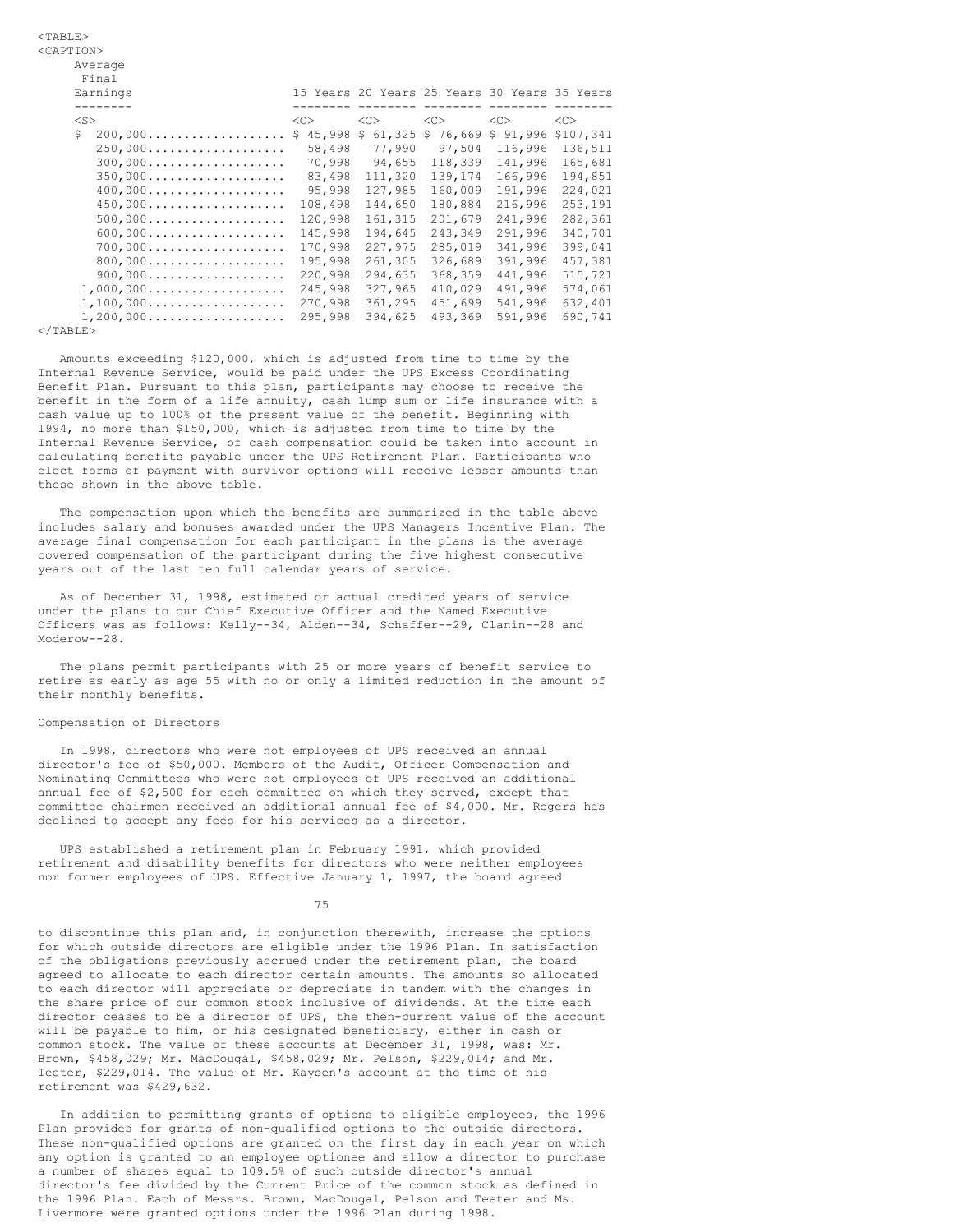Outside directors also have the option of deferring some or all of the fees and/or retainer payable in connection with their services on the board into the UPS Deferred Compensation Plan for Non-Employee Directors. Amounts deferred under such plan are treated as invested in certain mutual funds selected by each director. At the time a participating director ceases to be a director, the total value of the director's account will be payable to him or her, or his or her designated beneficiary, in 40 quarterly installments.

#### Compensation Committee Interlocks and Insider Participation

The following non-employee directors are the members of the Officer Compensation Committee of the board of directors: Victor A. Pelson, Gary E. MacDougal and John W. Rogers. None of the members of the Compensation Committee has any direct or indirect material interest in or relationship with UPS outside of his position as director and other than his benefits accrued while serving as an employee of UPS. Mr. Rogers is a former Chairman of the Board and Chief Executive Officer of UPS. He retired from active employment with UPS in 1989. To UPS's knowledge, there were no interlocks involving members of the Compensation Committee or other directors of UPS requiring disclosure in this proxy statement/prospectus.

#### Certain Business Relationships

William H. Brown, III, a director of UPS, is a partner of Schnader Harrison Segal & Lewis LLP, a law firm that provides legal services from time to time to us and our subsidiaries.

Some of our executive officers are trustees of the UPS Retirement Plan. The UPS Retirement Plan, through wholly owned subsidiaries, owns real property that is leased to our subsidiaries for operating purposes at rental rates determined by independent firms of real estate appraisers. The rentals charged to our subsidiaries for the leased real estate during 1998 by this Plan aggregated \$282,437.

#### 76

### INCENTIVE COMPENSATION PLAN

Old UPS's board of directors will adopt, and will recommend that the shareowners approve, the United Parcel Service, Inc. Incentive Compensation Plan, pursuant to which employees and directors of New UPS and its subsidiaries, and certain other key persons as defined in the plan, would be eligible to receive options to purchase class A common stock and other awards. Immediately after the merger and the public offering, you, as holders of New UPS class A common stock, will collectively hold about 90% of New UPS's total common stock and about 99% of New UPS's total voting power. Assuming approval and consummation of the merger, we are soliciting approval of the plan in your capacity as holders of Old UPS common stock. If the merger and the public offering do not occur, the plan will not go into effect.

The following summary describes all material elements of the plan, but does not purport to be complete and is subject to and qualified in its entirety by reference to the plan. A copy of the plan is attached to this proxy statement/prospectus as Annex C.

#### General

Purpose of the Plan. One purpose of the plan is to optimize our profitability and growth through annual and long-term incentives that are consistent with our goals and link the personal interests of participants to those of our shareowners. A further but equal purpose of the plan is to enable New UPS and its subsidiaries to attract, retain and motivate their employees and directors.

Effective Date of the Plan. The plan will take effect as soon as practicable after completion of the merger.

Administration of the Plan. The plan generally will be administered by the Compensation Committee of the board. The board may take on the powers of the Compensation Committee under the plan, and will have the power of the Compensation Committee with respect to the granting and interpretation of awards to outside directors. We refer to the body administering the plan, whether it is the board or a committee of the board, as the plan administrator.

The plan provides that if a committee of the board is the plan administrator, the members of the committee will consist solely of two or more "outside directors," as defined by Section 162(m) of the Internal Revenue Code, if awards are intended to comply with the provisions of Section 162(m). The plan administrator will have full and final authority to select the individuals to receive awards and to grant awards and will have a wide degree of flexibility in determining the terms and conditions of awards.

Eligibility Under the Plan. All employees and directors of New UPS and its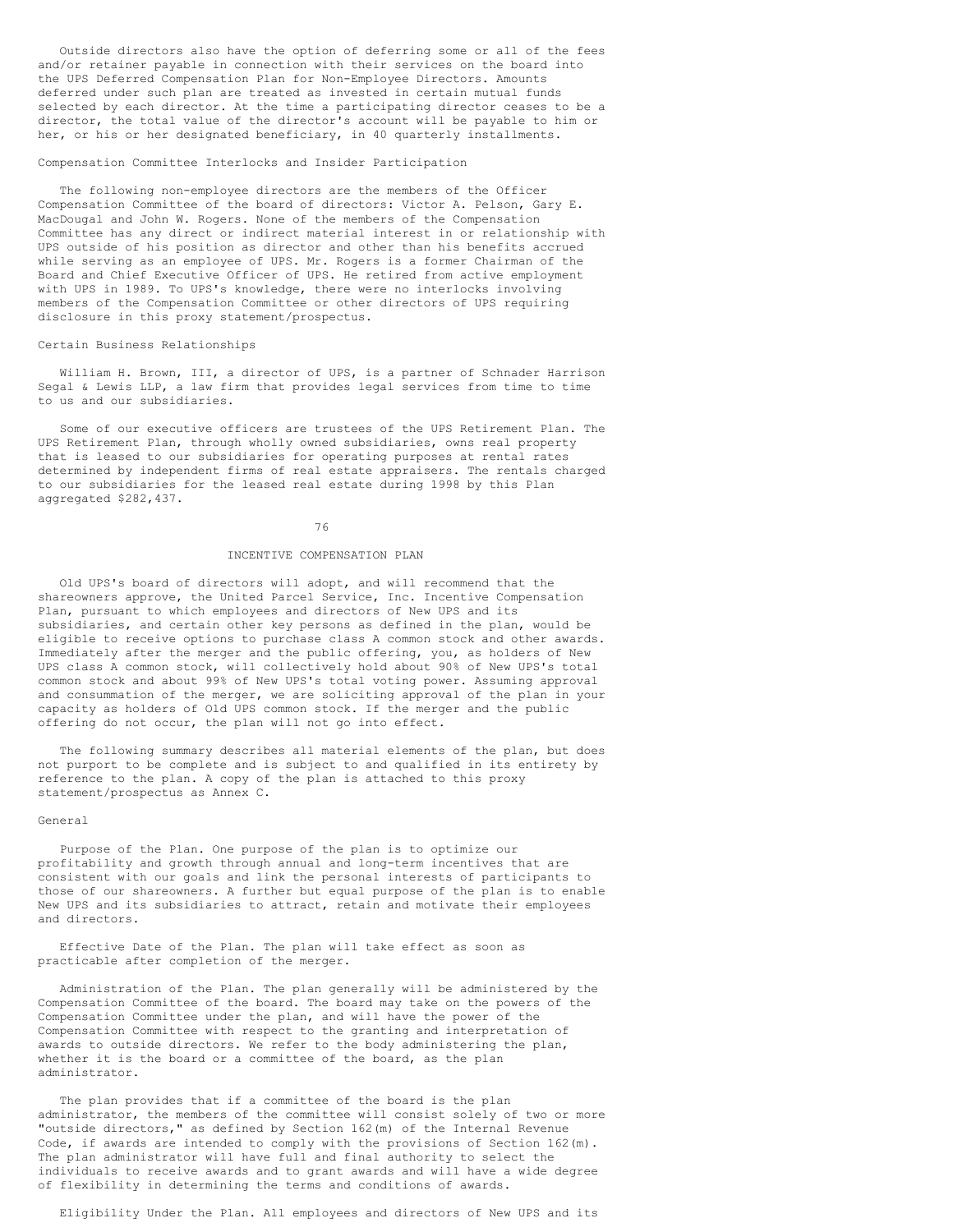subsidiaries, as well as other key persons as defined in the plan, are eligible to participate in the plan. We estimate that about 2,800 employees and directors of New UPS and its subsidiaries will participate in the plan. Because the plan is a discretionary plan, we currently cannot determine the amount or form of any award that will be allocated to any individual during the term of the plan.

Shares Subject to the Plan. The shares issuable pursuant to awards granted under the plan will be shares of class A common stock. The maximum number of shares of class A common stock that may be issued pursuant to awards granted under the plan equals 112,000,000 shares. The total number of shares reserved for issuance as restricted stock will be limited to 34,000,000.

The plan also contains customary anti-dilution provisions.

Types of Awards. Awards under the plan are not restricted to any specified form or structure and may include:

- . stock options (both incentive stock options and non-qualified stock options, as discussed in greater detail below)
- . restricted stock

77

- . stock appreciation rights
- . performance units
- . performance shares
- . management incentive awards through bonuses of cash and/or stock (as discussed in greater detail below).

An award to a participant may consist of one security or benefit or two or more of them in tandem or in the alternative. An award granted under the plan to a participant will generally include a provision that conditions or accelerates the receipt of benefits upon the occurrence of specified events, such as a change of control of New UPS or a dissolution, liquidation, sale of substantially all of the property and assets of New UPS or other significant corporate transaction.

The exercise price for options granted under the plan will be at least equal to 100% of the fair market value of a share of class A common stock on the date of grant. The exercise price of an incentive stock option granted to a person who owns more than 10% of the total combined voting power of all classes of New UPS stock may not be less than 110% of the fair market value of a share of class A common stock on the date of grant.

Management Incentive Awards. Based upon recommendations of district, regional and corporate group managers, the plan administrator will select those participants who are to receive management incentive awards each year. Management incentive awards may consist of shares of class A common stock plus cash equal to the amount required to be withheld for taxes for the award, or exclusively of cash, as determined by the plan administrator. Generally, cashonly management incentive awards will be granted to employees of international subsidiaries and participants who are no longer employees on the date of distribution of the award.

In addition, those recipients of shares who elect to deposit the shares with a custodian selected by the plan administrator may also receive an amount equal to the lesser of:

- . one month's salary or
- . 2.5% of the cost of shares previously deposited with the custodian, less the proceeds from the sale of the shares.

Maximum Awards Issuable to Individuals. In general, the plan administrator may not, within any calendar year:

- . grant options to purchase more than 600,000 shares of class A common stock to a participant
- . grant stock appreciation rights to purchase more than 600,000 shares of class A common stock to a participant
- . grant awards of restricted stock in excess of 600,000 shares of class A common stock to a participant
- . grant a performance share or performance unit with a payout greater than the value of 600,000 shares of class A common stock to a participant
- . grant a management incentive award with a payout greater than the value of 600,000 shares of class A common stock to a participant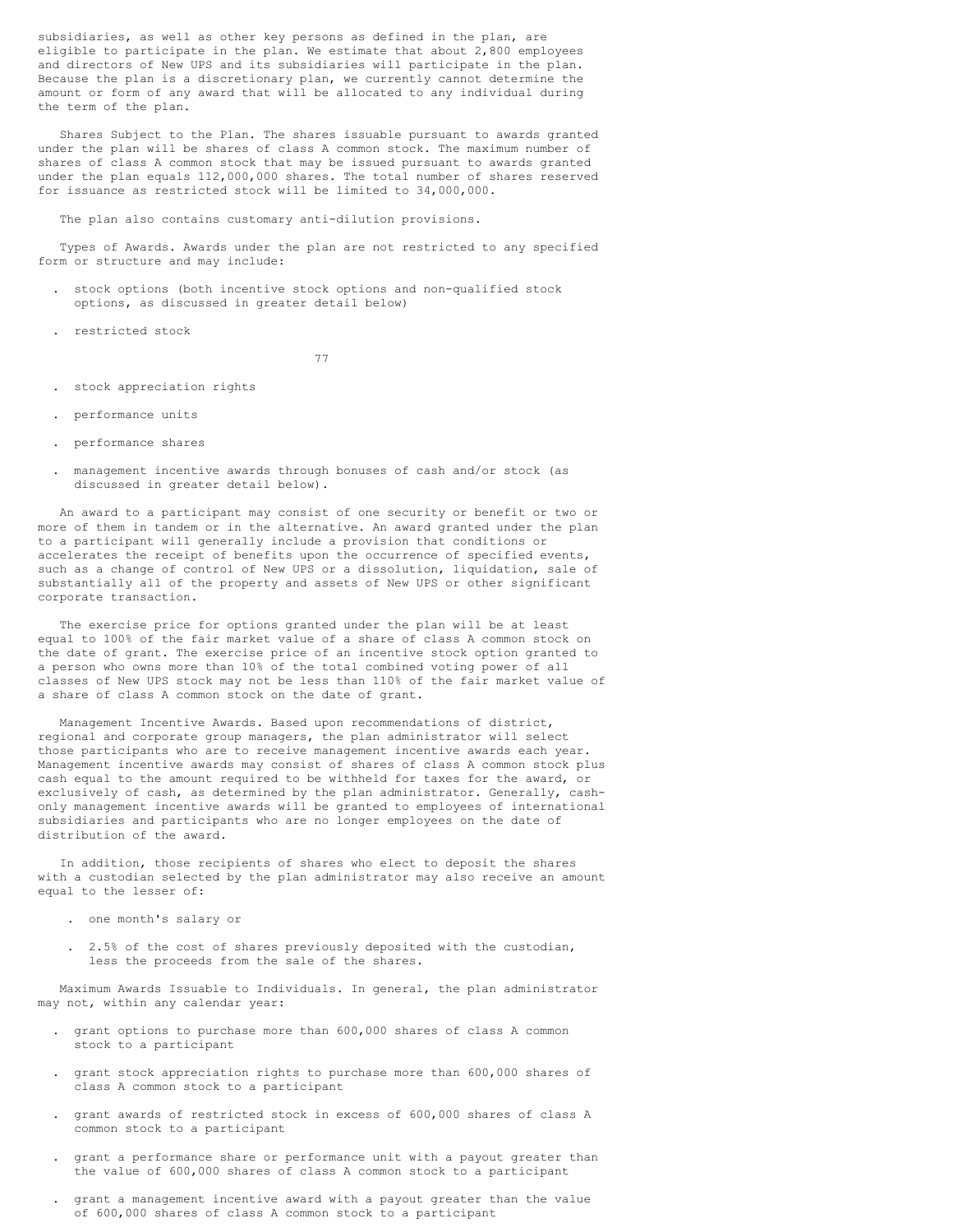Amendments to and Termination of the Plan. Subject to limitations imposed by law and the plan, the New UPS's board of directors may amend or terminate the plan at any time and in any manner. No amendment or termination may deprive the recipient of an award previously granted under the plan of any rights under the award without his or her consent.

78

Duration of the Plan and of Options. The plan will remain in effect until all shares subject to the plan have been purchased or acquired pursuant to the plan. We may not grant awards under the plan on or after the tenth anniversary of the plan's adoption. We may not grant any option under the plan that is exercisable after the 10th anniversary of the date of grant.

Compliance with Section 16(b). Pursuant to Section 16(b) of the Exchange Act, directors, executive officers and 10% shareowners of New UPS will be generally liable to New UPS for repayment of any profits realized from any non-exempt purchase and sale of common stock occurring within a six-month period. Rule 16b-3 provides an exemption from Section 16(b) liability for some transactions by an officer or director made pursuant to approval by the board of directors, a committee composed of outside directors or shareholders. It is intended that all grants made under the plan would meet the requirements of the Rule 16b-3 exemption.

#### Federal Income Tax Consequences

The following is a brief description of the federal income tax treatment that will generally apply to awards made under the plan, based on federal income tax laws in effect on the date of this proxy statement/prospectus. The exact federal income tax treatment of awards will depend on the specific nature of any award.

Incentive Stock Options. Plan participants who are employees may be granted options that we intend to qualify as ISOs under Section 422 of the Internal Revenue Code. Generally, the optionee is not taxed, and New UPS is not entitled to a deduction, on the grant or exercise of an ISO. But if the optionee sells the shares acquired upon the exercise of an ISO at any time within:

- . one year after the transfer of these shares to the optionee pursuant to the exercise of the ISO or
- . two years from the date of grant of the ISO,

then the optionee will recognize ordinary income in an amount equal to the excess, if any, of:

- . the lesser of the sale price or the fair market value of the shares on the date of exercise, over
- . the exercise price of the ISO.

In that event, New UPS will generally be entitled to a deduction equal to the amount of ordinary income recognized by the optionee. If the optionee sells the shares at any time after the optionee has held the shares for at least:

- . one year after the date of transfer of the shares to the optionee pursuant to the exercise of the ISO and
- . two years from the date of grant of the ISO,

then the optionee will recognize capital gain or loss equal to the difference between the sale price and the exercise price of the ISO, and New UPS will not be entitled to any deduction.

The amount by which the fair market value of the shares received upon exercise of an ISO exceeds the exercise price will be included as a positive adjustment in the calculation of an optionee's alternative minimum taxable income in the year of exercise. The "alternative minimum tax" imposed on individual taxpayers is generally equal to the amount by which 28% (26% of alternative minimum taxable income below specified amounts) of the individual's alternative maximum taxable income (reduced by specified exemption amounts) exceeds his or her regular income tax liability for the year.

Non-Qualified Stock Options. The grant of an option or other similar right to acquire stock that does not qualify for treatment as an ISO (which we call a "non-qualified stock option") is generally not a taxable event for the optionee. Upon exercise of the option, the optionee will generally recognize ordinary income in an amount equal to the excess of the fair market value of the shares acquired upon exercise (determined as of the date of exercise) over the exercise price of the option, and New UPS generally will be entitled to a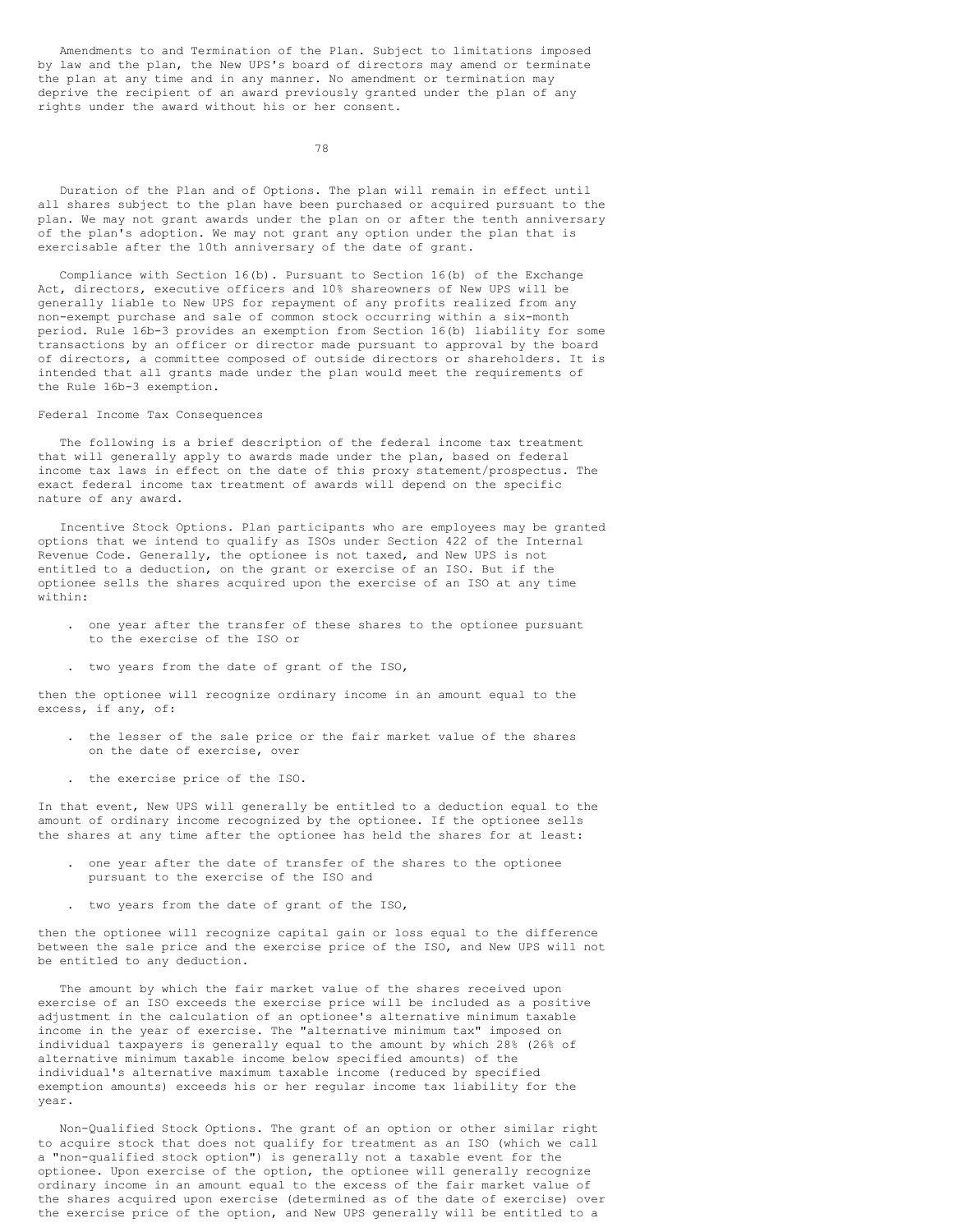79

Restricted Stock. Awards under the plan may also include stock sales, stock bonuses or other grants of stock that include provisions for the delayed vesting of the recipient's rights to the stock. Unless the recipient makes an election under Internal Revenue Code section 83(b) within 30 days after the receipt of the restricted shares, he or she generally will not be taxed on the receipt of restricted shares until the restrictions on the shares expire or are removed. When the restrictions expire or are removed, the recipient will recognize ordinary income (and New UPS generally will be entitled to a deduction) in an amount equal to the excess of the fair market value of the shares at that time over the purchase price. If the recipient makes an 83(b) election within 30 days of the receipt of restricted shares, however, he or she will recognize ordinary income (and New UPS will be entitled to a deduction) equal to the excess of the fair market value of the shares on the date of receipt (determined without regard to vesting restrictions) over the purchase price.

Other Awards. We may grant awards under the plan that do not fall clearly into the categories described above. The federal income tax treatment of these awards will depend upon the specific terms of the awards. Generally, New UPS will be required to make arrangements for withholding taxes with respect to any ordinary income recognized by a recipient in connection with awards made under the plan.

Special rules will apply in cases where a recipient of an award pays the exercise or purchase price of the award or applicable withholding tax obligations under the plan by delivering previously owned shares of class A common stock or by reducing the amount of shares otherwise issuable pursuant to the award. This surrender or withholding of shares will in some circumstances result in the recognition of income with respect to these shares or a carryover basis in the shares acquired.

The terms of specific award agreements may provide for accelerated vesting or payment of an award in connection with a change of control of New UPS. In that event, and depending upon the individual circumstances of the recipient, some amounts with respect to the award may be "excess parachute payments" under the "golden parachute" provisions of the Internal Revenue Code. Pursuant to these provisions, a recipient will be subject to a 20% excise tax on any "excess parachute payments" and New UPS will be denied any deduction with respect to such a payment.

In some circumstances, New UPS may be denied a deduction for compensation (including compensation attributable to the ordinary income recognized with respect to awards made under the plan) to some officers of New UPS to the extent that the compensation to that officer exceeds \$1,000,000 in a given year.

#### Vote Required and Recommendation

The board of directors has directed that the plan be submitted for shareowner approval. The affirmative vote of a majority of the shares represented at the special meeting, in person or by proxy, will be required for approval. In the absence of approval, the plan will be without effect, and no grants of awards will be made under the plan.

The board of directors unanimously recommends that you vote FOR approval of the plan.

80

# RELATIONSHIPS WITH OVERSEAS PARTNERS LTD.

UPS has significant historical and current relationships with Overseas Partners Ltd., a Bermuda-based company that is engaged in reinsurance and other businesses. At least a majority of the current shareowners of UPS also are shareowners of OPL, and a majority of the directors and officers of OPL are current or former employees of UPS. In 1998, OPL derived approximately 30% of its revenues from reinsurance business related to UPS. UPS regularly reviews its relationships with its primary insurers and may make changes in such relationships.

In 1983, UPS spun off OPL by paying a special dividend to its shareowners of one share of OPL common stock for each share of UPS common stock. In addition, UPS has offered its employees the opportunity periodically to purchase OPL shares under UPS's various employee stock purchase plans.

Members of OPL's board of directors who are current or former officers of UPS are: Robert J. Clanin, UPS's Chief Financial Officer and a director of UPS; Joseph M. Pyne, UPS's Senior Vice President, Corporate Marketing; and Edwin H. Reitman, the retired former Vice President, Corporate Marketing of UPS. D. Scott Davis, formerly Vice President, Finance and Accounting for UPS,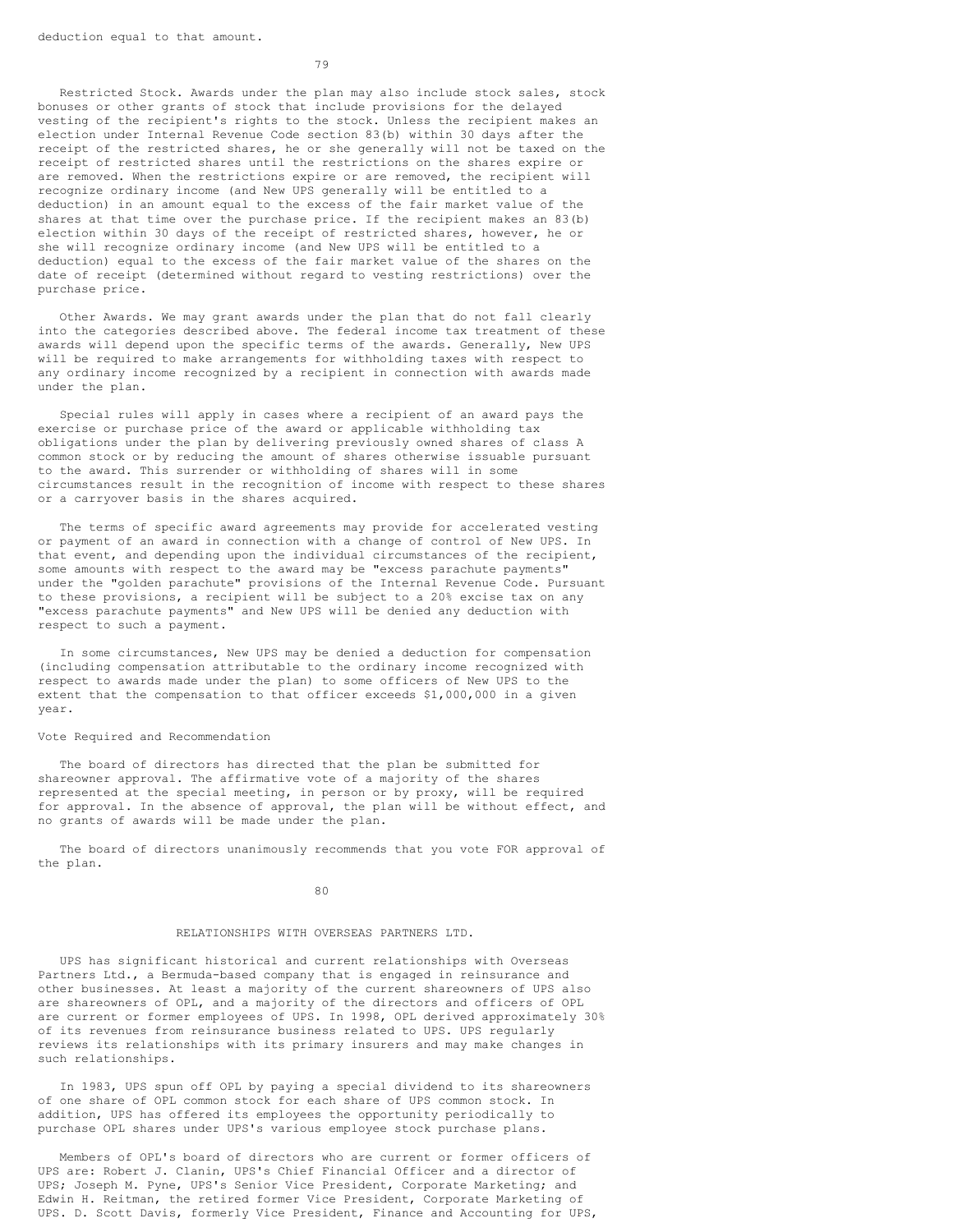is the current Chief Executive Officer and a director of OPL.

OPL was organized to reinsure shippers' risks relating to packages carried by UPS, as well as to underwrite other reinsurance for insureds unaffiliated with UPS. Since commencing operations in 1984, OPL's primary reinsurance business has been reinsuring insurance by United States-based insurance companies unaffiliated with UPS or OPL. This reinsurance covered the risk of loss or damage to shippers' packages carried by UPS and unaffiliated foreign common carriers whose declared value exceeds \$100 or the equivalent in foreign currency. The reinsurance of shippers' risk insurance does not involve transactions conducted directly between UPS and OPL. Various subsidiaries of American International Group, Inc., an insurance company unaffiliated with OPL or UPS, insure customer packages in return for premiums paid by the customers. OPL reinsures these primary insurers, whose premium payments constitute OPL's largest source of revenues and profits. Reinsurance premiums earned by OPL for reinsuring these risks during 1998 were \$371.8 million or 29.6% of OPL's 1998 revenues, a reduction from 32.3% in 1997. OPL's reinsurance business also has included reinsurance of workers' compensation insurance issued by another unaffiliated United States-based insurance company covering risks of a UPS subsidiary in the State of California. A new arrangement, which is described below, relating to reinsurance of shippers' risk insurance provided to UPS customers is being implemented.

OPL and its subsidiaries also are engaged in the leasing of the Ramapo Ridge facility to subsidiaries of UPS. Until July 1998, OPL also leased aircraft to subsidiaries of UPS.

In December 1989, an OPL subsidiary acquired from UPS the Ramapo Ridge facility. In July 1990, the OPL subsidiary leased the facility to UPS for an initial term ending in 2019. UPS uses the facility as a data processing, telecommunications and operations center. Lease payments have fixed and variable components. The fixed component provides for aggregate lease payments of approximately \$216 million over the initial term of the lease. The variable component of the lease payments is based on the number of customer accounts maintained by UPS. At the conclusion of the lease, UPS has the right to purchase the Ramapo Ridge facility at fair market value. UPS has an option to purchase the land on which the facility is located, but not the buildings, from an OPL subsidiary in 2050 for approximately \$63.7 million, subject to certain adjustments for increases in the fair market value of the land. In 1998, OPL received rental payments of approximately \$27.1 million from UPS pursuant to these leases.

OPL has assigned the right to receive the fixed rentals on the Ramapo Ridge facility lease to a subsidiary, and the subsidiary pledged its interest in these payments to secure bonds issued to finance the acquisition of the leased assets. UPS's obligation to pay the fixed rental is unconditional during the initial lease term, and continues after an early lease termination unless UPS pays an amount sufficient to defease the remaining interest payments on the OPL subsidiary's bonds.

81

In December 1989, an OPL subsidiary acquired from UPS rights to purchase five Boeing 757 aircraft for approximately \$67.9 million. The manufacturer delivered the aircraft to OPL in 1990 and OPL leased them to UPS until July 1998. At that time, OPL sold the aircraft to UPS for approximately \$202 million, yielding a gain on sale to OPL before income taxes of approximately \$12 million.

In considering which risks related to UPS's business to insure or reinsure, or which leasing or other arrangements to enter into between OPL and UPS, UPS's and OPL's directors and officers consider the impact of their business decisions on each of the two companies and prevailing market conditions. We cannot assure you that transactions between us and OPL have been made on the most favorable terms that we could obtain in transactions with unrelated parties. If in the future we engage in other transactions with OPL, we anticipate that they will be on an arms-length basis.

UPS and OPL do not have any formal conflict of interest resolution procedures. Nevertheless, in connection with OPL's reinsurance of risks related to UPS's business, UPS believes the rates charged by the primary insurers reinsured by OPL are competitive with those charged to shippers utilizing other carriers. In connection with other major transactions in which UPS and OPL have been involved, primarily leasing transactions, UPS generally has obtained fairness or valuation opinions from investment banking firms or other organizations with significant expertise in the evaluation of the interests involved.

As a result of the Tax Court decision released on August 9, 1999, National Union Fire Insurance Company, a subsidiary of American International Group, Inc., has notified OPL that effective September 30, 1999 it will terminate the five underlying policies that provide shippers' risk insurance for UPS customers. The termination of these policies triggers the immediate termination of the reinsurance agreement between National Union and OPL.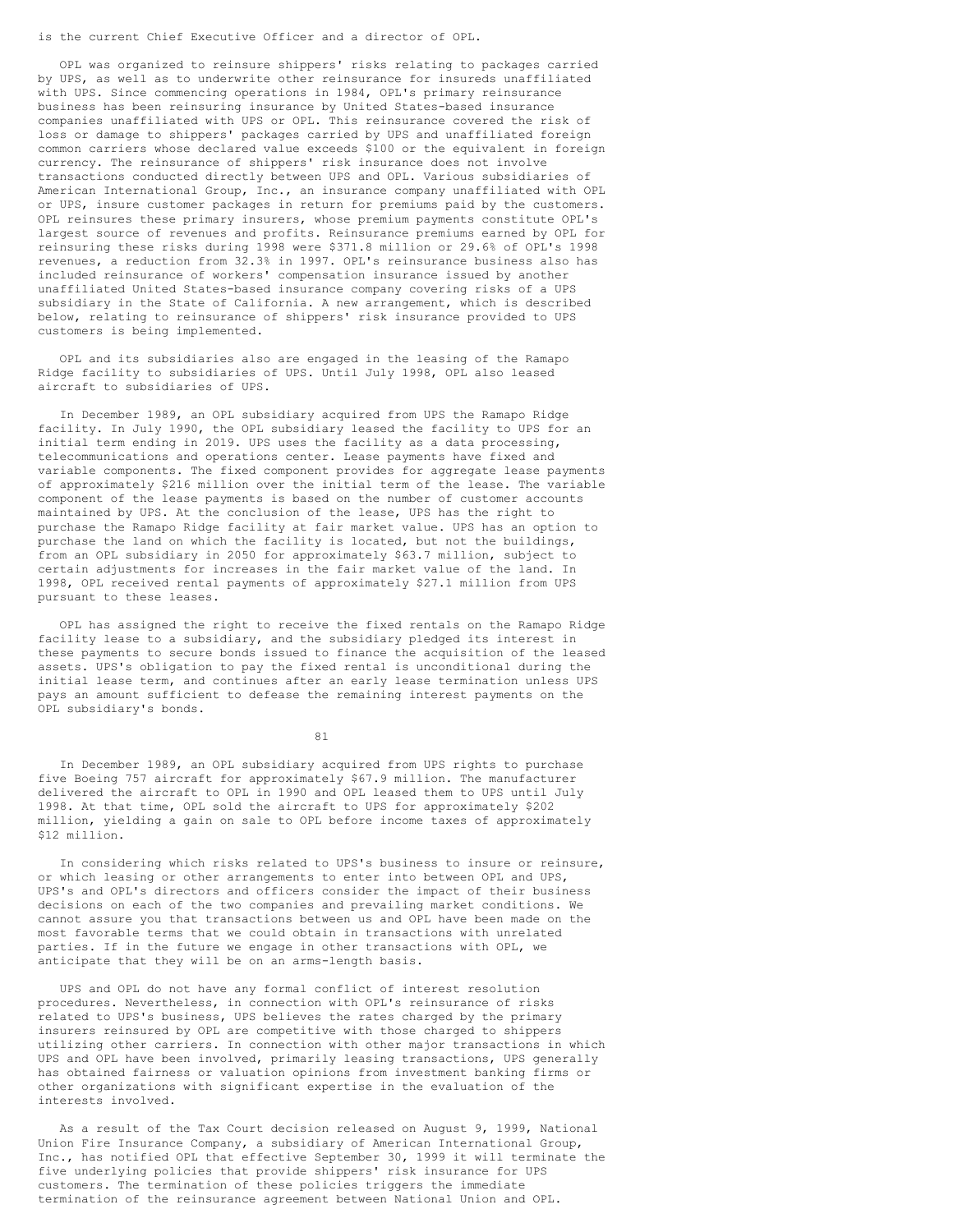UPS, on behalf of its customers, and National Union have agreed on a restructuring of this program, which will become effective on October 1, 1999. Commencing on October 1, 1999, National Union will issue five new policies covering UPS customers. Glenlake Financial Corporation, a wholly owned subsidiary of UPS Capital Corporation and a licensed insurance agency formed in 1998, will offer excess value package insurance to be issued under the five new policies to UPS customers.

UPINSCO, Inc., a wholly owned subsidiary of UPS, has entered into a reinsurance agreement under which it will reinsure substantially all of the risks underwritten by National Union in exchange for substantially all of the premiums collected. UPINSCO is a licensed reinsurance company formed in 1994 to reinsure risks, both related and unrelated to UPS and its subsidiaries. UPINSCO, which is domiciled in the U.S. Virgin Islands, has elected to be taxed on its income as part of UPS's consolidated income tax return for federal income tax purposes.

# 82

#### FEDERAL INCOME TAX CONSEQUENCES TO SHAREOWNERS

The following is a discussion of the material federal income tax considerations of the merger that are generally applicable to holders of UPS shares. Statements of law and conclusions of law in this discussion are the opinions of Gibson, Dunn & Crutcher LLP, counsel to UPS.

This discussion does not deal with all income tax considerations that may be relevant to particular UPS shareowners in light of their particular circumstances, such as shareowners who are dealers in securities, foreign persons, banks, insurance companies or tax-exempt entities, shareowners who hold their shares as part of a hedging, straddle, conversion or other risk reduction transaction or shareowners who acquired their shares in connection with stock option or stock purchase plans or in other compensatory transactions. In addition, the following discussion does not address the tax consequences of transactions effectuated prior to or after the merger other than the tender offer (whether or not these transactions are in connection with the merger), including transactions in which UPS shares were or are acquired or in which New UPS class A shares were or are disposed of. Furthermore, no foreign, state or local tax considerations are addressed in this proxy statement/prospectus. The discussion is based on federal income tax law in effect as of the date of this proxy statement/prospectus, which could change at any time, possibly with retroactive effect. Accordingly, UPS shareowners are urged to consult their own tax advisers as to the specific tax consequences of the merger, including the applicable federal, state, local and foreign tax consequences to them of the merger and applicable tax return reporting requirements.

The following federal income tax consequences will result from the merger:

- . No gain or loss will be recognized by holders of UPS shares solely as a result of their receipt of New UPS class A shares in the merger;
- . The aggregate tax basis of the New UPS class A shares received in the merger by a UPS shareowner will be the same as the aggregate tax basis of the UPS shares surrendered in exchange for such New UPS class A shares;
- . The holding period of the New UPS class A shares received in the merger by a UPS shareowner will include the period during which the shareowner held the UPS shares surrendered in exchange for such New UPS class A shares, so long as the UPS shares are held as a capital asset at the time of the merger; and
- . None of New UPS, UPS Merger Subsidiary, Inc. or UPS will recognize gain or loss solely as a result of the merger.

The opinion of counsel assumes:

- . the accuracy of the statements and facts concerning the merger set forth in the merger agreement and in this proxy statement/prospectus;
- that the merger is consummated in the manner contemplated by, and in accordance with, the terms of the merger agreement and this proxy statement/prospectus; and
- . the accuracy of representations made by UPS and New UPS set forth in certificates delivered to counsel.

The parties are not requesting a ruling from the Internal Revenue Service in connection with the merger. The opinion of counsel referred to above does not bind the IRS or prevent the IRS from adopting a contrary position.

Under the applicable regulations, the aggregate tax basis of the UPS shares surrendered by a holder in the merger may be allocated among the class A-1, class A-2 and class A-3 common stock in proportion to the fair market value of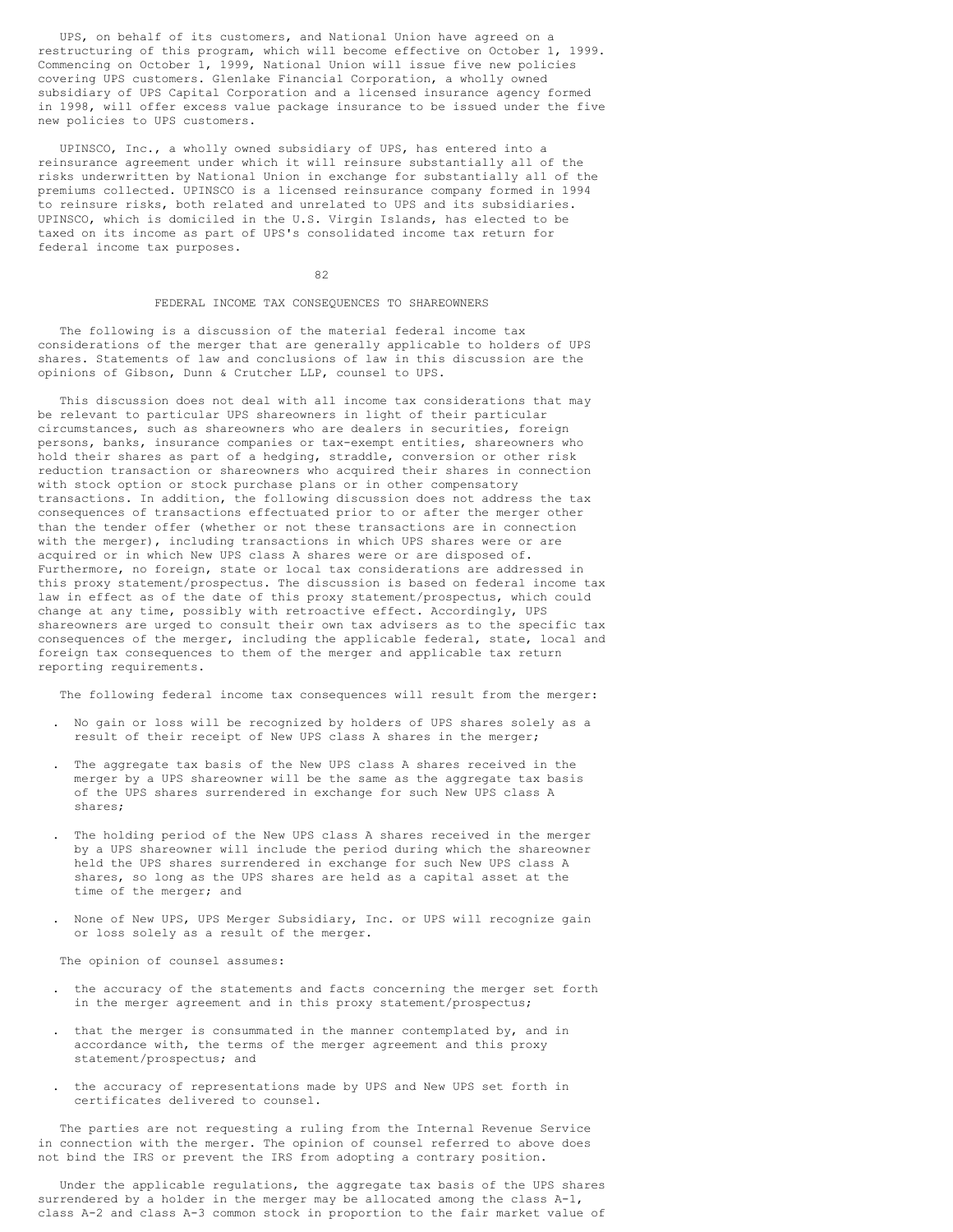the stock in each such class. Holders may wish to consult their own tax advisers about the possibility of treating the class A shares as a single class, in which case a holder may be permitted to carry over to any of the class A-1, class A-2 and class A-3 shares the specific basis of each lot of surrendered UPS shares that the holder is able to identify therewith under applicable rules.

83

It is conceivable, although unlikely, that the contemplated cash tender offer and the merger will be treated as part of the same transaction for federal income tax purposes. In this event, if you tender shares, cash received by you in the tender offer could be treated as "boot" for federal income tax purposes. As a result, you would be required to recognize any gain realized in the merger with respect to all of your UPS shares up to the full amount of the cash received in the tender offer. In contrast, if the tender offer were not treated as part of the same transaction as the merger, you would be required to recognize gain only with respect to those New UPS shares actually tendered.

The different tax consequences of treating the merger and the tender offer as separate transactions or as a single transaction may be illustrated by the following example. Assume that, immediately after the merger, you own 100 shares of class A common stock with a value of \$5 per share, or \$500 in the aggregate, and an adjusted tax basis of \$2 per share, or \$200 in the aggregate. Assume further that you tender ten shares in the tender offer, which UPS purchases for a total price of \$50. If the tender offer and the merger are treated as separate transactions, you would recognize a gain of \$30, which is equal to the amount that you received (\$50) reduced by your basis in the shares sold (\$20). The aggregate basis in your remaining shares would be \$180. In contrast, if the merger and the tender offer were treated as part of the same transaction, you would recognize gain equal to \$50, which is equal to the lower of the total gain realized in the merger on all of your shares (\$300) and the amount of cash that you received in the tender offer (\$50), and the aggregate basis in your remaining shares would be \$200. In that case, it is unclear whether you would be required to recognize this gain at the time of the merger or at the time you sold your shares in the tender offer. Depending on your individual circumstances, you could have different tax consequences.

84

### LEGAL MATTERS

The validity of the shares of our class A common stock issued as a result of the merger, and certain tax consequences of the merger, will be passed upon for us, as a condition to the merger becoming effective, by Gibson, Dunn & Crutcher LLP. Morris, Manning & Martin LLP has acted as our special counsel in connection with the merger and related transactions, and has passed upon certain legal matters for us.

### SUBMISSION OF SHAREOWNER PROPOSALS

UPS expects to hold its 2000 Annual Meeting in May 2000. If you intend to submit a proposal for inclusion in our proxy materials for UPS's 2000 Annual Meeting, you must submit the proposal to our Secretary by November 15, 1999.

SEC rules set forth standards as to what shareowner proposals we are required to include in our proxy statement for an annual meeting.

# EXPERTS

The financial statements of United Parcel Service of America, Inc. as of December 31, 1997 and 1998 and for each of the three years in the period ended December 31, 1998 included in this proxy statement/prospectus have been audited by Deloitte & Touche LLP, independent auditors, as stated in their report appearing herein, and are included in reliance upon the report of such firm given upon their authority as experts in accounting and auditing.

The balance sheet of United Parcel Service, Inc. as of July 19, 1999 included in this proxy statement/prospectus has been audited by Deloitte & Touche LLP, independent auditors, as stated in their report appearing herein, and is included in reliance upon the report of such firm given upon their authority as experts in accounting and auditing.

#### 85

### UNITED PARCEL SERVICE OF AMERICA, INC. AND SUBSIDIARIES

# INDEX TO FINANCIAL STATEMENTS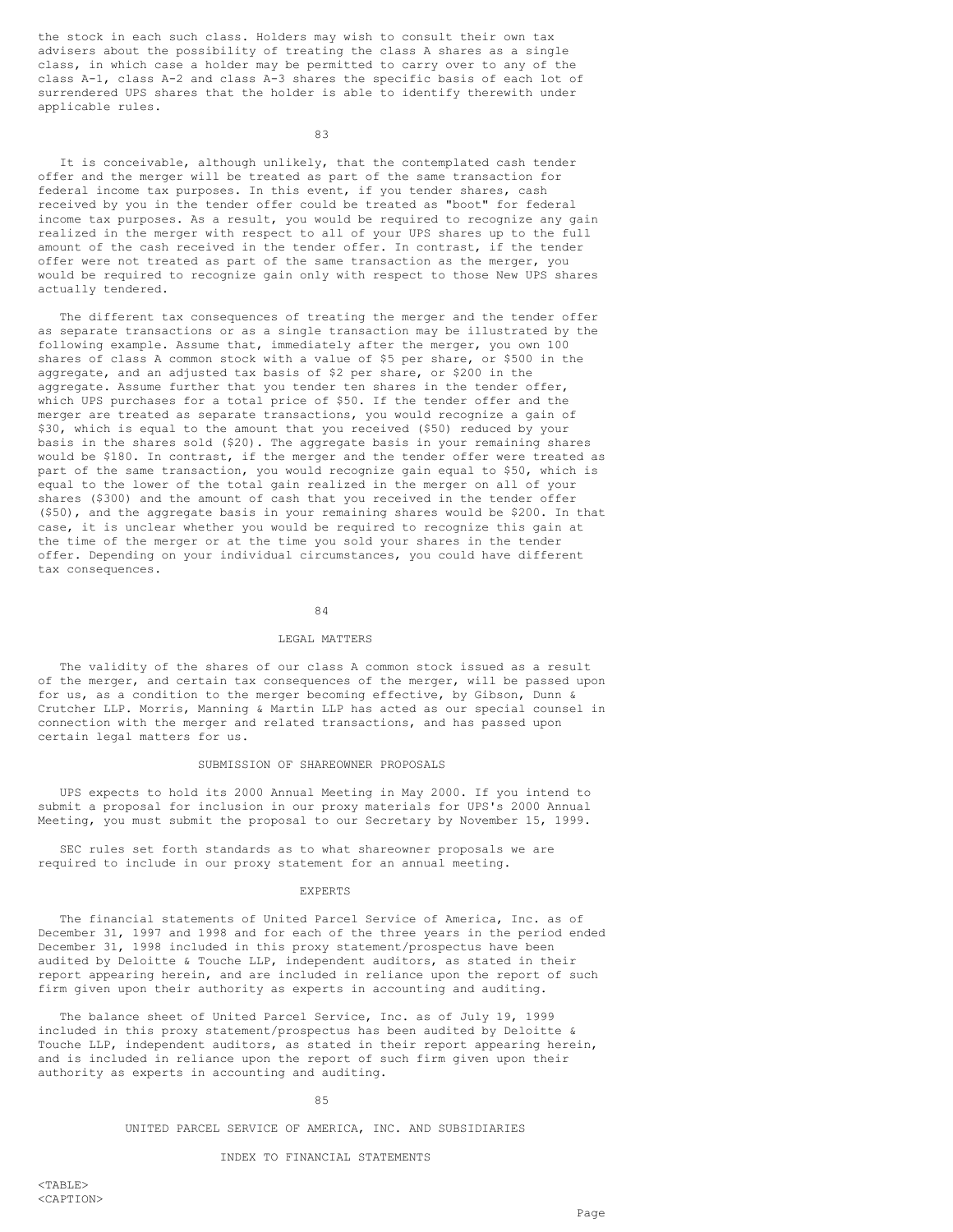|                                                                                                                                                                                                                                                                                                                                                                                       | Number<br>------                                         |
|---------------------------------------------------------------------------------------------------------------------------------------------------------------------------------------------------------------------------------------------------------------------------------------------------------------------------------------------------------------------------------------|----------------------------------------------------------|
| $<$ S $>$                                                                                                                                                                                                                                                                                                                                                                             | < <sub></sub>                                            |
| Audited Consolidated Financial Statements<br>Consolidated Balance Sheets as of December 31, 1997 and 1998<br>Statements of Consolidated Income for the Years ended December 31,<br>Statements of Consolidated Shareowners' Equity for the Years ended<br>Statements of Consolidated Cash Flows for the Years ended December 31,<br>Notes to Audited Consolidated Financial Statements | $F - 2$<br>$F-3$<br>$F - 4$<br>$F-5$<br>$F-6$<br>$F - 7$ |
| Unaudited Consolidated Financial Statements<br>Consolidated Balance Sheets as of December 31, 1998 and June 30,<br>Statements of Consolidated Income (Loss) for the Six Months Ended June<br>Statement of Consolidated Shareowners' Equity for the Six Months Ended<br>Statements of Consolidated Cash Flows for the Six Months Ended June                                            | $F-21$<br>$F - 22$<br>$F - 2.3$                          |

Notes to Unaudited Consolidated Financial Statements.................. F-25 UNITED PARCEL SERVICE, INC.

INDEX TO FINANCIAL STATEMENT

30, 1998 and 1999.................................................... F-24

| Audited Financial Statement |  |
|-----------------------------|--|
|                             |  |
|                             |  |
|                             |  |
| $\langle$ /TABLE>           |  |

 $F-1$ 

UNITED PARCEL SERVICE OF AMERICA, INC. AND SUBSIDIARIES

#### INDEPENDENT AUDITORS' REPORT

Board of Directors and Shareowners United Parcel Service of America, Inc. Atlanta, Georgia

We have audited the accompanying consolidated balance sheets of United Parcel Service of America, Inc., and its subsidiaries as of December 31, 1997 and 1998, and the related consolidated statements of income, shareowners' equity, and cash flows for each of the three years in the period ended December 31, 1998. These financial statements are the responsibility of the Company's management. Our responsibility is to express an opinion on these financial statements based on our audits.

We conducted our audits in accordance with generally accepted auditing standards. Those standards require that we plan and perform the audit to obtain reasonable assurance about whether the financial statements are free of material misstatement. An audit includes examining, on a test basis, evidence supporting the amounts and disclosures in the financial statements. An audit also includes assessing the accounting principles used and significant estimates made by management, as well as evaluating the overall financial statement presentation. We believe that our audits provide a reasonable basis for our opinion.

In our opinion, such consolidated financial statements present fairly, in all material respects, the financial position of United Parcel Service of America, Inc., and its subsidiaries at December 31, 1997 and 1998, and the results of their operations and their cash flows for each of the three years in the period ended December 31, 1998 in conformity with generally accepted accounting principles.

/s/ Deloitte & Touche LLP

Atlanta, Georgia February 8, 1999 (August 16, 1999 as to Note 4)

 $F-2$ 

UNITED PARCEL SERVICE OF AMERICA, INC. AND SUBSIDIARIES CONSOLIDATED BALANCE SHEETS

December 31, 1997 and 1998 (In millions except share and per share amounts)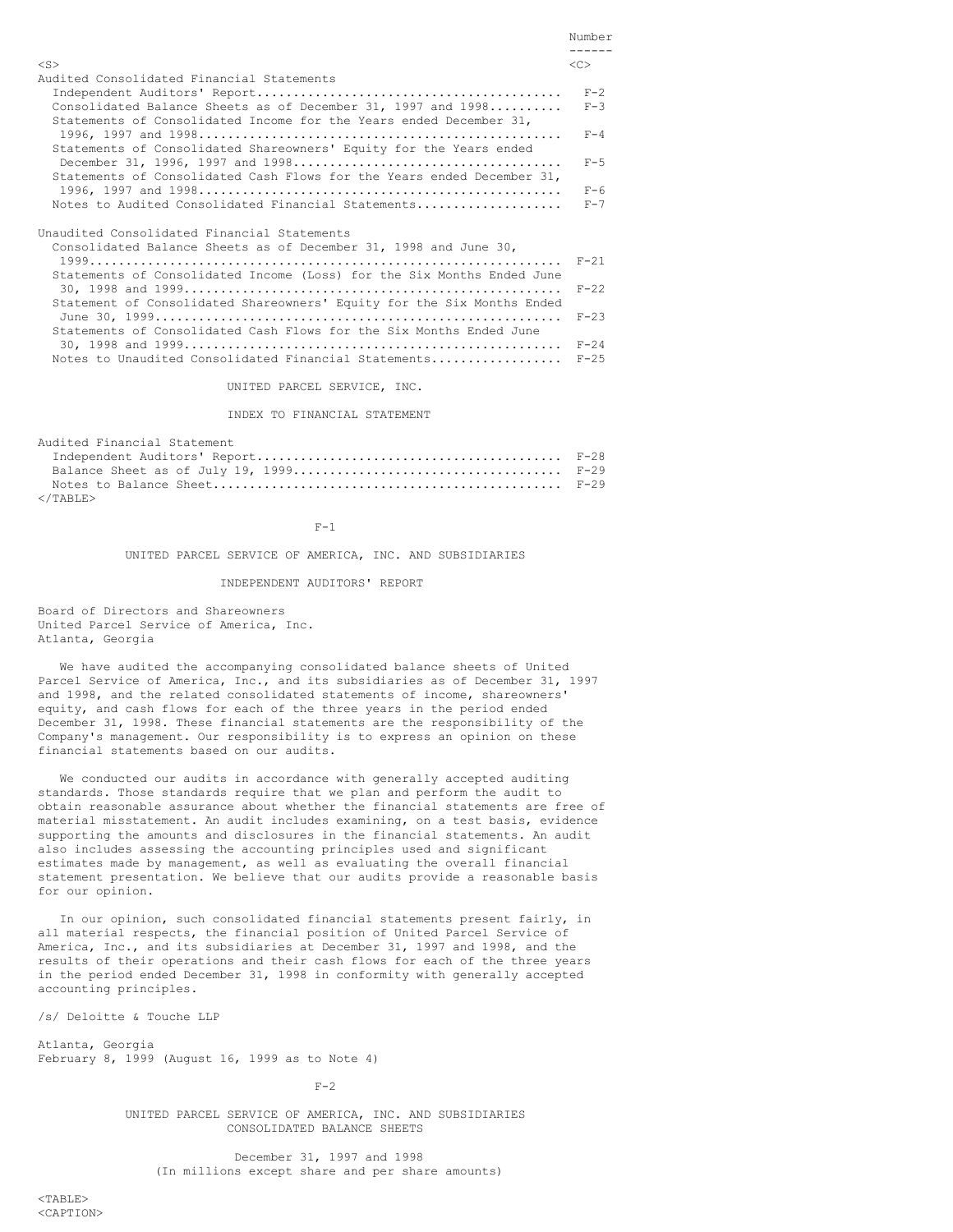|                                                                                                                  | December 31,<br>----------------        |                                  |
|------------------------------------------------------------------------------------------------------------------|-----------------------------------------|----------------------------------|
|                                                                                                                  | 1997 1998<br>--------                   | $- - - - - - -$                  |
| $<$ S $>$                                                                                                        | $\langle C \rangle$ $\langle C \rangle$ |                                  |
| ASSETS<br>Current Assets:                                                                                        |                                         |                                  |
|                                                                                                                  | 460                                     | \$1,240                          |
|                                                                                                                  | $\qquad \qquad -$                       | 389                              |
|                                                                                                                  | 2,405                                   | 2,713                            |
| Prepaid employee benefit costs                                                                                   | 669                                     | 703                              |
| Materials, supplies and other prepaid expenses<br>Common stock held for stock plans                              | 417<br>526                              | 380<br>$- -$                     |
|                                                                                                                  | --------                                | --------                         |
|                                                                                                                  | --------                                | $- - - - - - -$                  |
| Property, Plant and Equipment:                                                                                   |                                         |                                  |
|                                                                                                                  | 3,519                                   | 3,482                            |
| Aircraft (including aircraft under capitalized leases)                                                           | 6,771                                   | 7,739                            |
|                                                                                                                  | 654                                     | 651                              |
|                                                                                                                  | 1,433<br>1,734                          | 1,478<br>1,803                   |
|                                                                                                                  | 4,063                                   | 4,144                            |
|                                                                                                                  | 328                                     | 257                              |
|                                                                                                                  | --------                                | -------                          |
|                                                                                                                  | 18,502                                  | 19,554                           |
| Less accumulated depreciation and amortization 7,495                                                             | --------                                | 8,170                            |
|                                                                                                                  |                                         | $- - - - - - -$<br>11,007 11,384 |
|                                                                                                                  | 428                                     | 258                              |
|                                                                                                                  | --------                                | $- - - - - - -$                  |
|                                                                                                                  | \$15,912 \$17,067                       |                                  |
| LIABILITIES AND SHAREOWNERS' EQUITY                                                                              |                                         |                                  |
| Current Liabilities:                                                                                             |                                         |                                  |
|                                                                                                                  |                                         | \$1,322                          |
| Accrued wages and withholdings                                                                                   | 1,194                                   | 1,092                            |
|                                                                                                                  | 191                                     | 247                              |
|                                                                                                                  | 140                                     | 114                              |
| Current maturities of long-term debt                                                                             | 41                                      | 410                              |
|                                                                                                                  | 625<br>--------                         | 532<br>--------                  |
| Total Current Liabilities                                                                                        | 3,398                                   | 3,717                            |
|                                                                                                                  | --------                                |                                  |
| Long-Term Debt (including capitalized lease obligations) 2,583 2,191                                             | --------                                | $- - - - - - -$                  |
| Accumulated Postretirement Benefit Obligation, Net                                                               | 911<br>-------                          | 969<br>$- - - - - - -$           |
| Deferred Taxes, Credits and Other Liabilities 2,933 3,017                                                        |                                         |                                  |
|                                                                                                                  | --------                                | $- - - - - - -$                  |
| Shareowners' Equity:                                                                                             |                                         |                                  |
| Preferred stock, no par value, authorized 200,000,000                                                            |                                         |                                  |
|                                                                                                                  |                                         |                                  |
| Common stock, par value \$.10 per share, authorized<br>900,000,000 shares, issued 562,000,000 and 559,000,000 in |                                         |                                  |
|                                                                                                                  | 56                                      | 56                               |
| Additional paid-in capital                                                                                       | $ -$                                    | 325                              |
|                                                                                                                  | 6,112                                   | 7,280                            |
| Cumulative foreign currency adjustments                                                                          | (81)                                    | (62)                             |
| Unrealized loss on marketable securities                                                                         | $ -$                                    | (1)                              |
|                                                                                                                  | -------<br>6,087                        | 7,598                            |
|                                                                                                                  | -------                                 | ----                             |
| Treasury stock, at cost $(11, 605, 952 \text{ shares}) \dots \dots \dots \dots$                                  | $\qquad \qquad -$                       | (425)                            |
|                                                                                                                  | -------                                 | -------                          |
|                                                                                                                  | 6,087<br>--------                       | 7,173<br>--------                |
|                                                                                                                  | \$15,912 \$17,067                       |                                  |
|                                                                                                                  |                                         |                                  |

See notes to audited consolidated financial statements.

 $F-3$ 

### UNITED PARCEL SERVICE OF AMERICA, INC. AND SUBSIDIARIES STATEMENTS OF CONSOLIDATED INCOME

Years Ended December 31, 1996, 1997 and 1998 (In millions except per share amounts)

 $<$ TABLE> <CAPTION>

Year Ended December 31, ------------------------- 1996 1997 1998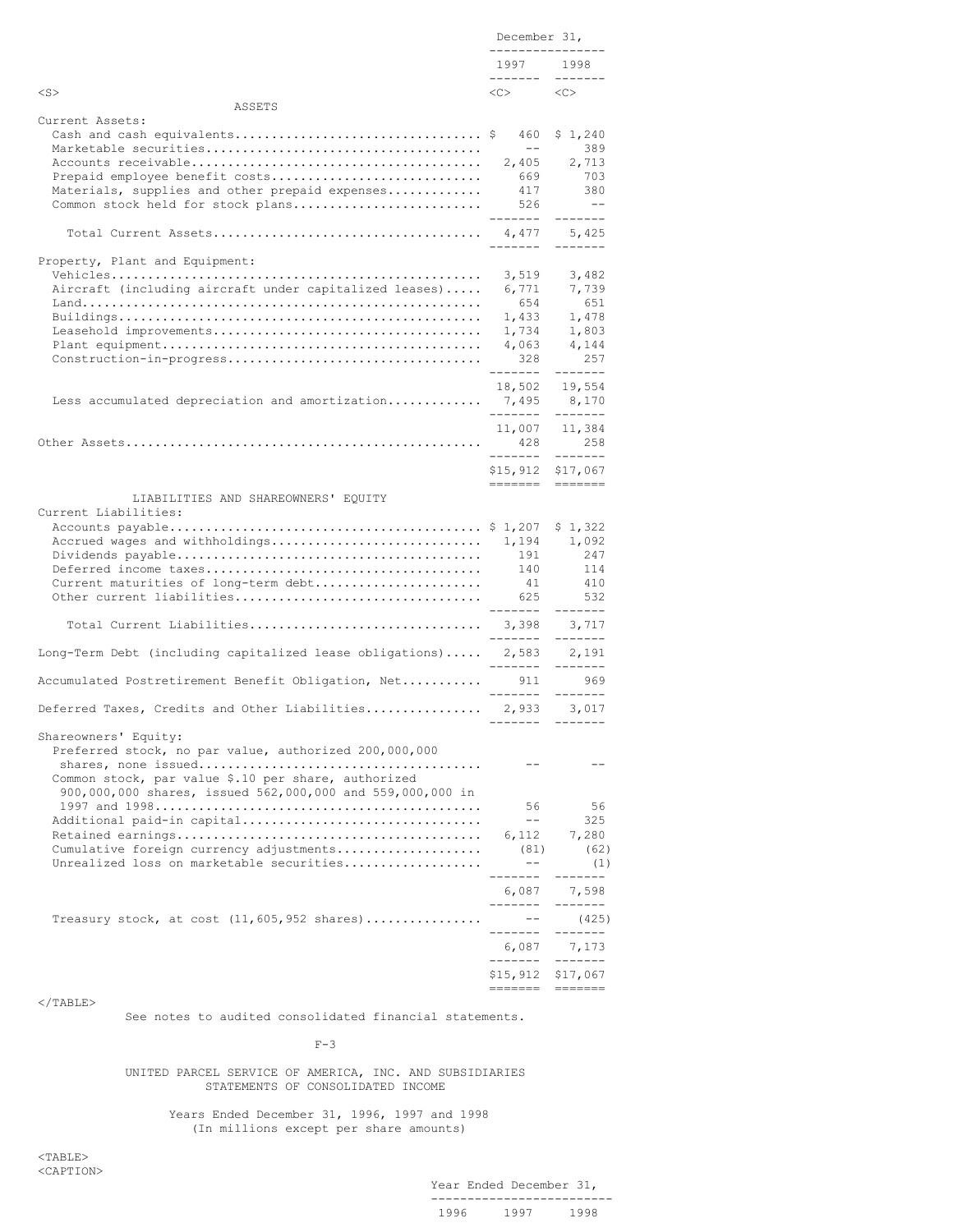|                                                    | --------                                                    |         |
|----------------------------------------------------|-------------------------------------------------------------|---------|
| $<$ S>                                             | $\langle C \rangle$ $\langle C \rangle$ $\langle C \rangle$ |         |
|                                                    |                                                             |         |
|                                                    |                                                             |         |
| Operating Expenses:                                |                                                             |         |
|                                                    |                                                             |         |
|                                                    |                                                             |         |
|                                                    |                                                             |         |
|                                                    | 20,339 20,760 21,698                                        |         |
|                                                    |                                                             |         |
|                                                    |                                                             |         |
|                                                    |                                                             |         |
| Other Income and (Expense):                        |                                                             |         |
|                                                    |                                                             |         |
|                                                    |                                                             |         |
|                                                    |                                                             |         |
|                                                    | ------- ------- ------                                      |         |
|                                                    | $(119)$ $(145)$ $(188)$                                     |         |
|                                                    |                                                             |         |
|                                                    |                                                             |         |
|                                                    |                                                             |         |
|                                                    |                                                             | \$1.741 |
|                                                    | eesses eesses eesses                                        |         |
| Basic Earnings Per Share \$ 2.06 \$ 1.65 \$ 3.18   |                                                             |         |
|                                                    | eesses eesses eesses                                        |         |
| Diluted Earnings Per Share \$ 2.03 \$ 1.63 \$ 3.14 |                                                             |         |
|                                                    | eesses eesses eesses                                        |         |
|                                                    |                                                             |         |

See notes to audited consolidated financial statements.

 $F-4$ 

UNITED PARCEL SERVICE OF AMERICA, INC. AND SUBSIDIARIES

STATEMENTS OF CONSOLIDATED SHAREOWNERS' EQUITY

Years Ended December 31, 1996, 1997 and 1998 (In millions except per share amounts)

|                                                                                  |       | -------------                  | Common Stock Additional<br>Paid-In |           | Cumulative<br>Foreign<br>Retained Currency | Unrealized<br>Loss on<br>Marketable Stock | Treasury               | Total<br>Shareowners' |
|----------------------------------------------------------------------------------|-------|--------------------------------|------------------------------------|-----------|--------------------------------------------|-------------------------------------------|------------------------|-----------------------|
|                                                                                  |       | Shares Amount<br>------ ------ | Capital                            | --------- | Earnings Adjustments Securities at Cost    |                                           |                        | Equity                |
| $<$ S $>$<br>Balance, January 1,                                                 | <<    | <<                             | $<\infty$                          | <<        | $<$ C $>$                                  | <<                                        | $<$ C $>$              | $<\infty$             |
| Comprehensive income:                                                            | 570   | \$57                           | \$76                               | \$4,961   | \$57                                       | $S --$                                    | S<br>$\qquad \qquad -$ | \$5,151               |
| Net income<br>Foreign currency                                                   |       |                                |                                    | 1,146     |                                            |                                           |                        | 1,146                 |
| adjustments                                                                      |       |                                |                                    | $ -$      | (36)                                       |                                           |                        | (36)<br>------        |
| Comprehensive income                                                             |       |                                |                                    |           |                                            |                                           |                        | 1,110<br>------       |
| Dividends (\$.68 per<br>$share)$<br>Gain on issuance of<br>common stock held for |       |                                |                                    | (379)     |                                            |                                           |                        | (379)                 |
| stock plans<br>Exercise of stock                                                 | $- -$ |                                | 33                                 | $ -$      |                                            |                                           |                        | 33                    |
| options                                                                          |       |                                | (14)                               |           |                                            |                                           |                        | (14)                  |
| Balance, December 31,<br>Comprehensive income:                                   | 570   | 57                             | 95                                 | 5,728     | 21                                         |                                           |                        | 5,901                 |
| Net income<br>Foreign currency                                                   |       |                                |                                    | 909       |                                            |                                           |                        | 909                   |
| adjustments                                                                      |       |                                |                                    |           | (102)                                      |                                           |                        | (102)<br>------       |
| Comprehensive income                                                             |       |                                |                                    |           |                                            |                                           |                        | 807<br>------         |
| Dividends (\$.70 per<br>$share)$<br>Gain on issuance of<br>common stock held for |       |                                |                                    | (385)     |                                            |                                           |                        | (385)                 |
| stock plans<br>Exercise of stock                                                 |       |                                | 27                                 |           |                                            |                                           |                        | 27                    |
| options<br>Constructive retirement                                               |       |                                | (26)                               |           |                                            |                                           |                        | (26)                  |
| of common stock                                                                  | (8)   | (1)                            | (96)                               | (140)     |                                            |                                           |                        | (237)                 |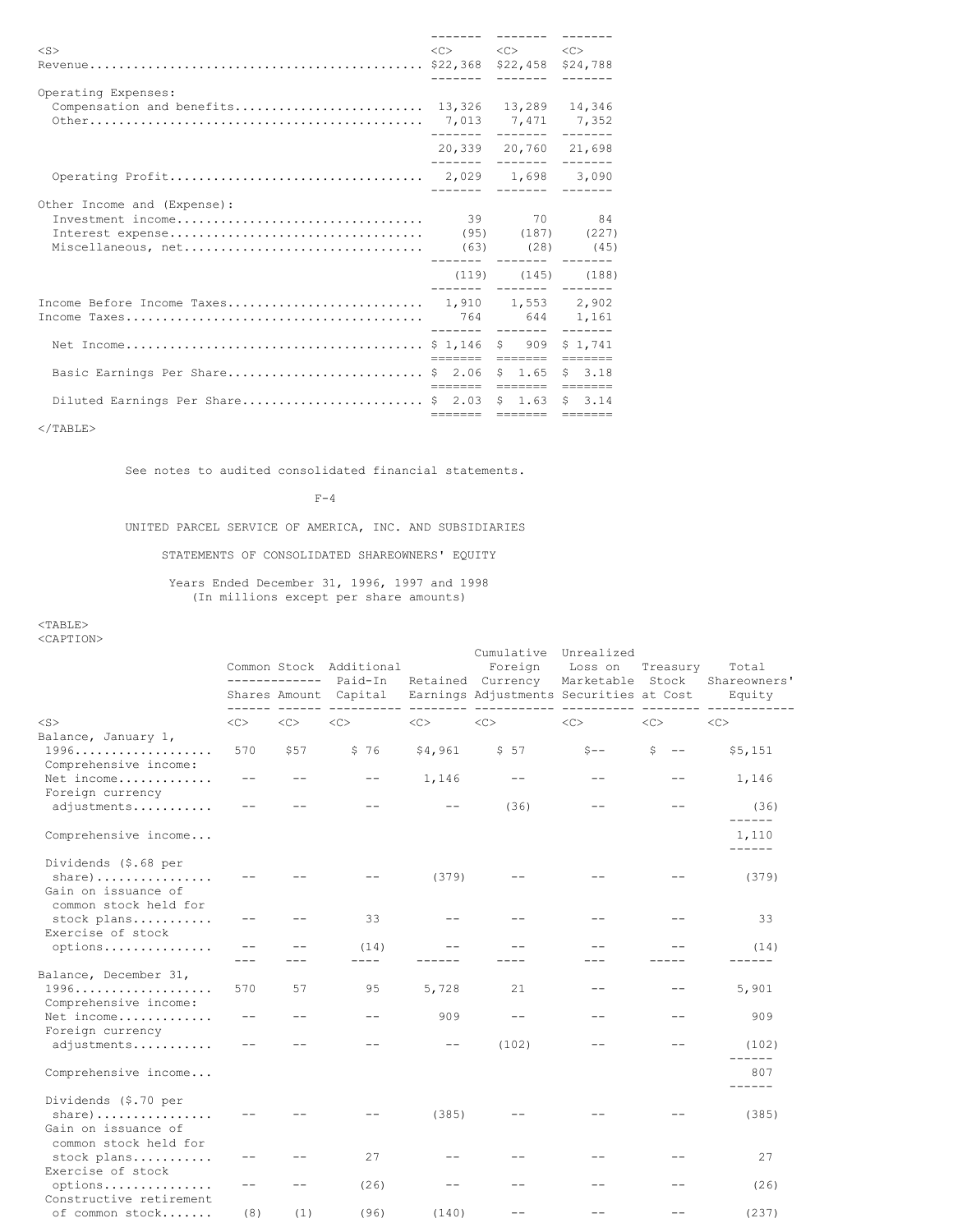| Balance, December 31,                                                               |       |      |                      |                                |                        |                  |         |                   |
|-------------------------------------------------------------------------------------|-------|------|----------------------|--------------------------------|------------------------|------------------|---------|-------------------|
| 1997<br>Comprehensive income:                                                       | 562   | 56   |                      | 6,112                          | (81)                   |                  |         | 6,087             |
| Net income<br>Foreign currency                                                      |       |      |                      | 1,741                          |                        |                  |         | 1,741             |
| adjustments<br>Unrealized loss on<br>marketable                                     |       |      |                      |                                | 19                     |                  |         | 19                |
| securities                                                                          |       |      |                      |                                |                        | (1)              |         | (1)               |
| Comprehensive income                                                                |       |      |                      |                                |                        |                  |         | 1,759             |
| Dividends (\$.85 per<br>share) $\ldots \ldots \ldots \ldots$<br>Gain on issuance of |       |      |                      | (466)                          |                        |                  |         | (466)             |
| common stock held for<br>stock plans<br>Exercise of stock                           |       |      | 70                   |                                |                        |                  |         | 70                |
| options<br>Retirement of common                                                     |       |      | (8)                  | (17)                           |                        |                  |         | (25)              |
| $stock$<br>Reclassification of<br>common stock held for                             | (3)   |      |                      | (90)                           |                        |                  |         | (90)              |
| stock plans<br>Managers Incentive Plan<br>award to be<br>distributed in common      |       |      |                      |                                |                        |                  | (425)   | (425)             |
| $stock$                                                                             |       |      | 263                  |                                |                        |                  |         | 263               |
|                                                                                     |       |      | ----                 |                                |                        |                  |         |                   |
| Balance, December 31,<br>$1998$                                                     | 559   | \$56 |                      |                                |                        |                  | \$(425) |                   |
|                                                                                     | $===$ | $==$ | \$325<br>$=$ $=$ $=$ | \$7,280<br>$=$ $=$ $=$ $=$ $=$ | \$ (62)<br>$=$ $=$ $=$ | \$(1)<br>$= = =$ | =====   | \$7,173<br>====== |

See notes to audited consolidated financial statements.

 $F-5$ 

UNITED PARCEL SERVICE OF AMERICA, INC. AND SUBSIDIARIES

## STATEMENTS OF CONSOLIDATED CASH FLOWS

Years Ended December 31, 1996, 1997 and 1998 (In millions)

|                                                                               | Year Ended December 31,                                     |                           |          |  |  |
|-------------------------------------------------------------------------------|-------------------------------------------------------------|---------------------------|----------|--|--|
|                                                                               |                                                             | 1996 1997 1998            |          |  |  |
| $<$ S $>$                                                                     | $\langle C \rangle$ $\langle C \rangle$ $\langle C \rangle$ |                           |          |  |  |
| Cash flows from operating activities:                                         |                                                             |                           |          |  |  |
| Adjustments to reconcile net income to net cash<br>from operating activities: |                                                             |                           |          |  |  |
| Depreciation and amortization                                                 |                                                             | 964 1,063 1,112           |          |  |  |
| Postretirement benefits                                                       |                                                             | 78 70                     | 58       |  |  |
| Deferred taxes, credits and other<br>Changes in assets and liabilities:       |                                                             | 479 406                   | 23       |  |  |
| Accounts receivable                                                           |                                                             | $(416)$ $(64)$ $(308)$    |          |  |  |
| Prepaid employee benefit costs                                                |                                                             | $(116)$ $(268)$ $(34)$    |          |  |  |
| Materials, supplies and other prepaid expenses                                |                                                             | $(196)$ 164               | 37       |  |  |
| Accounts payable                                                              |                                                             | 18 52 115                 |          |  |  |
| Accrued wages and withholdings                                                |                                                             | 74 (7) 161                |          |  |  |
|                                                                               |                                                             |                           |          |  |  |
| Other current liabilities                                                     | $4\overline{ }$                                             |                           | 184 (93) |  |  |
| Net cash from operating activities 2,051 2,506 2,868                          |                                                             |                           |          |  |  |
| Cash flows from investing activities:                                         |                                                             |                           |          |  |  |
|                                                                               |                                                             |                           |          |  |  |
| Disposals of property, plant and equipment 127 111 216                        |                                                             |                           |          |  |  |
| Purchases of marketable securities                                            |                                                             | $\frac{1}{1}$ -- (390)    |          |  |  |
| Other asset receipts (payments) (60) 46 164                                   |                                                             |                           |          |  |  |
|                                                                               |                                                             |                           |          |  |  |
| Net cash used in investing activities $(2, 266)$ $(1, 827)$ $(1, 655)$        |                                                             | ------- ------- ------    |          |  |  |
| Cash flows from financing activities:                                         |                                                             |                           |          |  |  |
|                                                                               |                                                             |                           |          |  |  |
| Repayments of borrowings                                                      |                                                             | $(484)$ $(2,065)$ $(310)$ |          |  |  |
| Purchases of common stock                                                     |                                                             | $(650)$ $(719)$           | (774)    |  |  |
| Issuances of common stock pursuant to stock awards                            |                                                             |                           |          |  |  |
| and employee stock purchase plans                                             | 532                                                         | 487                       | 785      |  |  |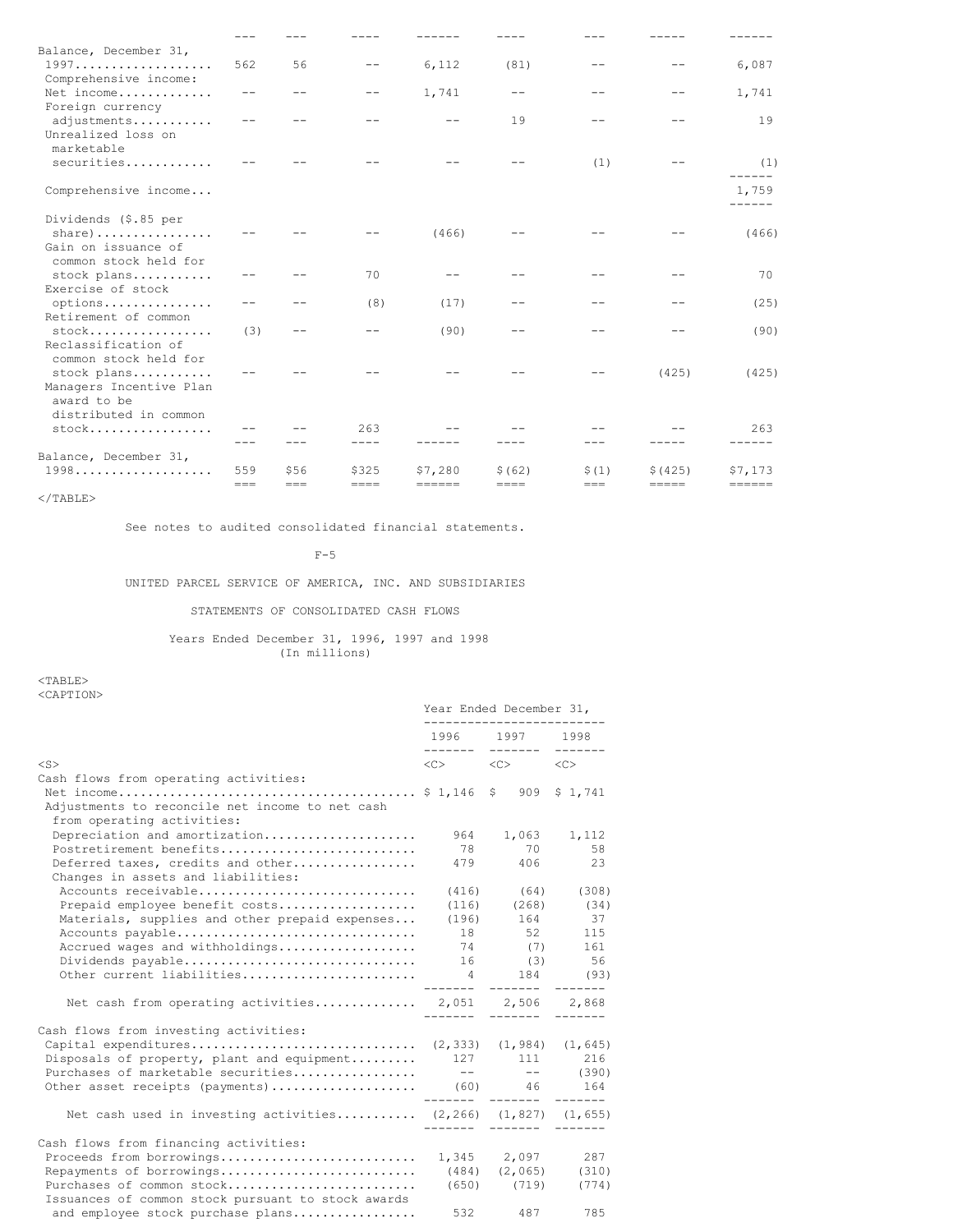| Other transactions                                                      |     |        | $(379)$ $(385)$ $(466)$<br>19 1 45 |
|-------------------------------------------------------------------------|-----|--------|------------------------------------|
| Net cash from (used in) financing activities                            | 383 |        | $(584)$ $(433)$                    |
| Effect of exchange rate changes on $cash$                               | 13  | (27)   | $\sim$ $-$                         |
| Net increase in cash and cash equivalents<br>Cash and cash equivalents: |     | 181 68 | 780                                |
|                                                                         |     |        | -------  -------  ------           |
|                                                                         |     |        |                                    |
| Cash paid during the period for:                                        |     |        |                                    |
| Interest, net of amount capitalized \$ 50 \$ 130 \$ 298                 |     |        |                                    |
|                                                                         |     |        | ;=====    =======     =======      |
|                                                                         |     |        |                                    |
|                                                                         |     |        |                                    |

 $\langle$ /TABLE>

See notes to audited consolidated financial statements.

 $F-6$ 

## UNITED PARCEL SERVICE OF AMERICA, INC. AND SUBSIDIARIES

NOTES TO AUDITED CONSOLIDATED FINANCIAL STATEMENTS

### 1. SUMMARY OF ACCOUNTING POLICIES

#### Basis of Financial Statements and Business Activities

The accompanying consolidated financial statements include the accounts of United Parcel Service of America, Inc., and all of its subsidiaries (collectively "UPS" or the "Company"). All material intercompany balances and transactions have been eliminated.

UPS concentrates its operations in the field of transportation services, primarily domestic and international letter and package delivery. Revenue is recognized upon delivery of a letter or package.

The preparation of financial statements in conformity with generally accepted accounting principles requires management to make estimates and assumptions that affect the reported amounts of assets and liabilities and disclosure of contingent assets and liabilities at the date of the financial statements and the reported amounts of revenues and expenses during the reporting period. Actual results could differ from those estimates.

As of December 31, 1998, the Company had approximately 202,000 employees (62% of total employees) employed under collective bargaining agreements with various locals of the International Brotherhood of Teamsters. These agreements expire on July 31, 2002. In addition, the majority of the Company's pilots are employed under a collective bargaining agreement with the Independent Pilots Association ("IPA"), which becomes amendable January 1, 2004.

## Cash and Cash Equivalents

Cash and cash equivalents consist of highly liquid investments (including investments in debt and auction rate securities of \$207 and \$936 million at December 31, 1997 and 1998, respectively, with maturities or auction dates of 90 days or less when purchased) that are readily convertible into cash. The carrying amount approximates fair value because of the short-term maturity of these instruments.

## Marketable Securities

Marketable securities are classified as available-for-sale and are carried at fair value, with related unrealized gains and losses reported as other comprehensive income and as a separate component of shareowners' equity. The amortized cost of debt securities is adjusted for amortization of premiums and accretion of discounts to maturity. Such amortization is included in investment income, along with interest and dividends. The cost of securities sold is based on the specific identification method; realized gains and losses resulting from such sales are included in investment income.

## Common Stock Held for Stock Plans

Prior to December 31, 1998, UPS accounted for its common stock held for awards and distributions under various UPS stock and benefit plans as a current asset. Common stock held in excess of current requirements was constructively retired and accounted for as a reduction in Shareowners' Equity.

As a result of a change in position by the Securities and Exchange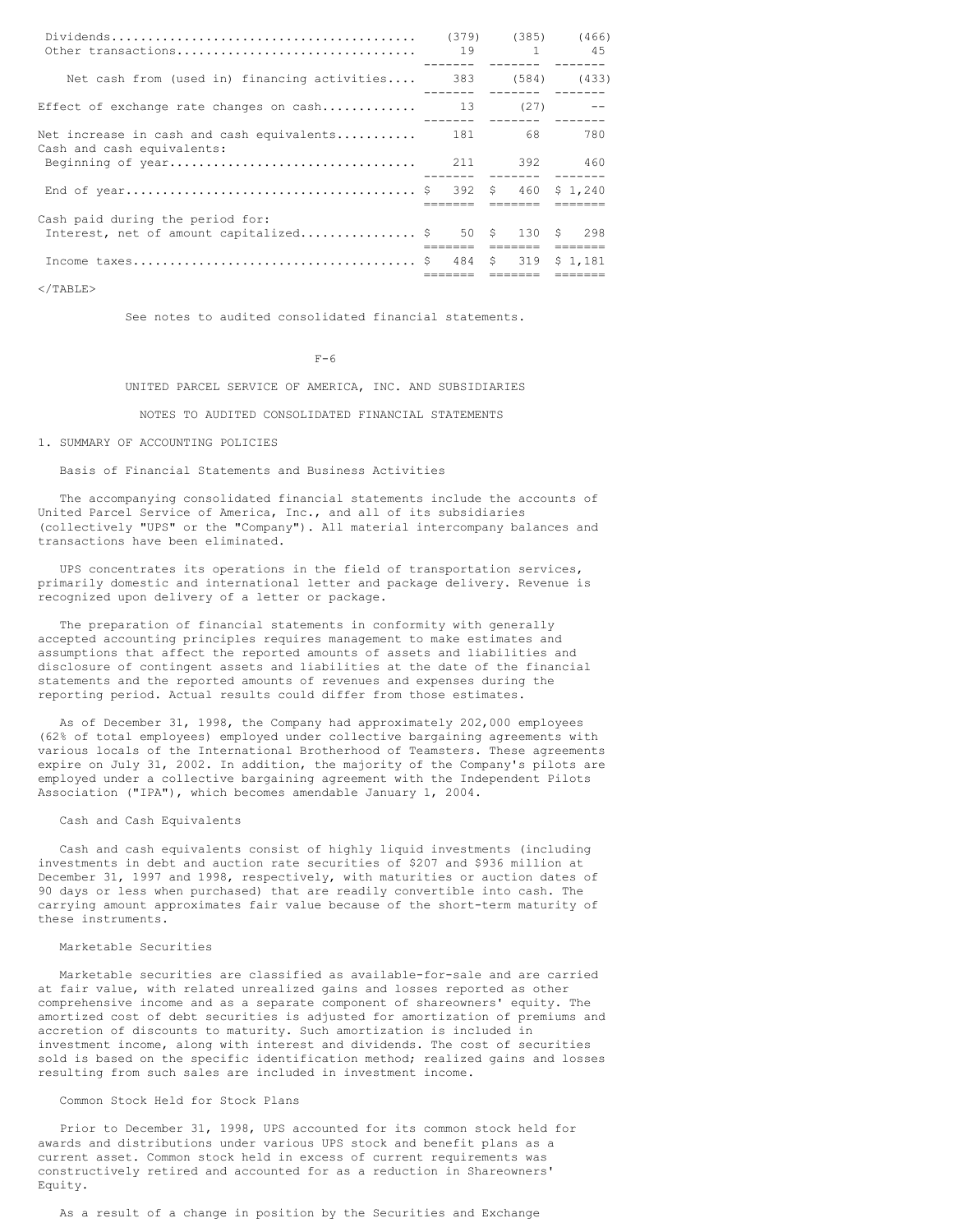Commission ("SEC") as well as a change by the Financial Accounting Standards Board ("FASB"), UPS has reclassified its Common Stock Held for Stock Plans from current assets to Treasury Stock, a separate component of Shareowners' Equity. In 1998, 3 million shares in excess of current requirements were retired and 18 million shares previously constructively retired were also retired.

 $F-7$ 

### UNITED PARCEL SERVICE OF AMERICA, INC. AND SUBSIDIARIES

NOTES TO AUDITED CONSOLIDATED FINANCIAL STATEMENTS--(Continued)

#### Property, Plant and Equipment

Property, plant and equipment are carried at cost. Depreciation (including amortization) is provided by the straight-line method over the estimated useful lives of the assets, which are as follows: Vehicles--9 years; Aircraft--12 to 20 years; Buildings--20 to 40 years; Leasehold Improvements- lives of leases; Plant Equipment--5 to 8- 1/3 years.

The costs of major airframe and engine overhauls, as well as other routine maintenance and repairs, are charged to expense as incurred.

## Costs in Excess of Net Assets Acquired

Costs of purchased businesses in excess of net assets acquired are amortized over a 10-year period using the straight-line method.

#### Income Taxes

Income taxes are accounted for under FASB Statement No. 109, "Accounting for Income Taxes" ("FAS 109"). FAS 109 is an asset and liability approach that requires the recognition of deferred tax assets and liabilities for the expected future tax consequences of events that have been recognized in the Company's financial statements or tax returns. In estimating future tax consequences, FAS 109 generally considers all expected future events other than proposed changes in the tax law or rates.

## Capitalized Interest

Interest incurred during the construction period of certain property, plant and equipment is capitalized until the underlying assets are placed in service, at which time amortization of the capitalized interest begins, straight-line, over the estimated useful lives of the related assets. Capitalized interest was \$53, \$43 and \$27 million for 1996, 1997 and 1998, respectively.

#### Derivative Instruments

UPS has entered into interest rate swap agreements, cross-currency interest rate swap agreements and forward currency contracts. All of these agreements relate to the Company's long-term debt and are specifically matched to the underlying cash flows. They have been entered into for the purposes of reducing UPS's borrowing costs and to protect UPS against adverse changes in foreign currency exchange rates. Any periodic settlement payments are accrued monthly, as either a charge or credit to expense, and are not material to net income. Based on estimates provided by third party investment bankers, the Company has determined that the fair value of these agreements is not material to its financial statements.

The Company also purchases options to reduce the impact of changes in foreign currency rates on its foreign currency purchases and purchases options and forward contracts to moderate the impact of price increases in the cost of crude oil on fuel expense. The forward contracts and options are adjusted to fair value at period end based on market quotes and are not material to the Company's financial statements.

The Company does not utilize derivatives for trading or other speculative purposes. UPS is exposed to credit loss in the event of nonperformance by the other parties to the interest rate swap agreements. However, UPS does not anticipate nonperformance by the counterparties. UPS is exposed to market risk based upon changes in interest rates, foreign currency exchange rates and fuel prices.

## Stock Option Plans

UPS has elected to follow Accounting Principles Board Opinion No. 25, "Accounting for Stock Issued to Employees" ("APB 25"), and related Interpretations in accounting for its employee stock options. Under APB 25, compensation expense is generally not recognized when both the exercise price is the same as the market price and the number of shares to be issued is set on the date the employee stock option is granted. Since UPS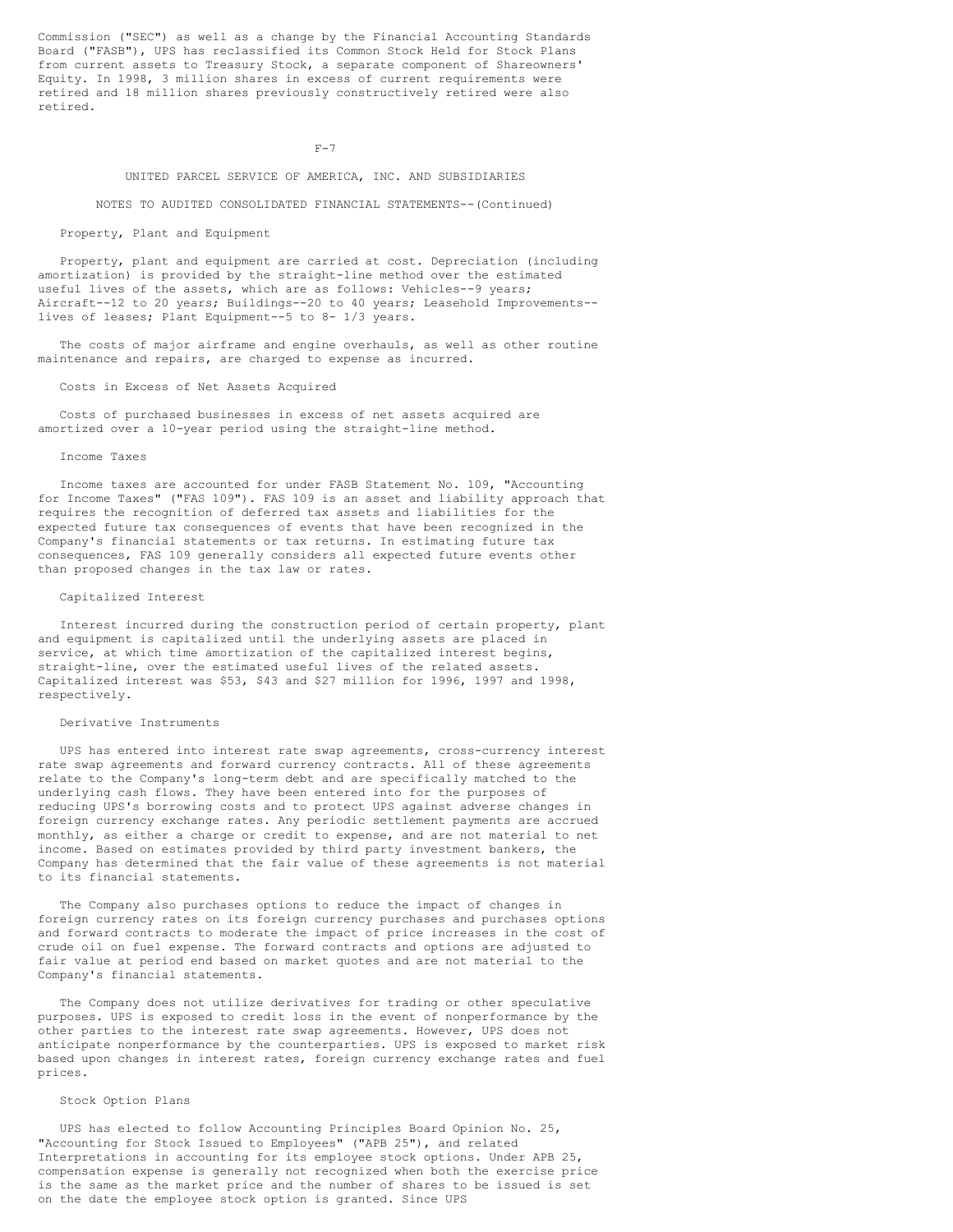### UNITED PARCEL SERVICE OF AMERICA, INC. AND SUBSIDIARIES

NOTES TO AUDITED CONSOLIDATED FINANCIAL STATEMENTS--(Continued)

employee stock options are granted on this basis, the Company does not recognize compensation expense for grants under its plans.

#### Segment Information

Effective January 1, 1998, the Company adopted FASB Statement No. 131, "Disclosures about Segments of an Enterprise and Related Information" ("FAS 131"), which changes the method used by the Company to report information about its operating segments. Information for 1997 and 1996 has been restated in order to conform to the 1998 presentation. FAS 131 establishes standards to be used by enterprises to identify and report information about operating segments and for related disclosures about products and services, geographic areas and major customers. The adoption of FAS 131 did not affect results of operations or financial position, but did affect the disclosure of segment information contained in Note 10.

#### Changes in Presentation

Certain prior year amounts have been reclassified to conform to the current year presentation.

#### 2. LONG-TERM DEBT AND COMMITMENTS

Long-term debt, as of December 31, consists of the following (in millions):

 $<$ TABLE>

<CAPTION>

|                                                           | 1997 1998<br>. <u>.</u> |                       |
|-----------------------------------------------------------|-------------------------|-----------------------|
| $<$ S>                                                    | < <sub></sub>           | $\langle C \rangle$   |
| $8\,3/8\$ debentures, due April 1, 2020(i)                | \$700                   | $\mathsf{S}^-$<br>424 |
| 8 3/8% debentures, due April 1, 2030(i)                   | $- -$                   | 276                   |
|                                                           | 98                      | 112                   |
| Industrial development bonds, Philadelphia Airport        |                         |                       |
| facilities, due December 1, 2015(iii)                     | 100                     | 100                   |
| Capitalized lease obligations (iv)                        | 633                     | 598                   |
| 5.5% Eurobond notes, due January 4, 1999                  | 201                     | 200                   |
| 3.25% 200 million Swiss Franc notes, due October 22, 1999 | 166                     | 166                   |
| 6.875% 100 million Pound Sterling notes, due February 25, |                         |                       |
|                                                           | 166                     | 166                   |
| $6.625$ % EuroNotes, due April 25, 2001                   | 200                     | 200                   |
| $6.25$ % EuroNotes, due July 7, 2000                      | 298                     | 301                   |
| Installment notes, mortgages and bonds at various rates   |                         |                       |
|                                                           | 62                      | 58                    |
|                                                           |                         | 2,624 2,601           |
|                                                           | $(41)$ $(410)$          |                       |
|                                                           | $$2,583$ $$2,191$       |                       |
|                                                           | ======                  | ======                |

 $<$ /TABLE> - --------

(i) On January 22, 1998, the Company exchanged \$276 million of the original \$700 million debentures for new debentures of equal principal with a maturity of April 1, 2030. The new debentures have the same interest rate as the 8 3/8% debentures due 2020 until April 1, 2020, and, thereafter, the interest rate will be 7.62% for the final 10 years. The new 2030 debentures are redeemable in whole or in part at the option of the Company at any time. The redemption price is equal to the greater of 100% of the principal amount and accrued interest or the sum of the present values of the remaining scheduled payouts of principal and interest thereon discounted to the date of redemption at a benchmark treasury yield plus five basis points plus accrued interest. The remaining \$424 million of 2020 debentures are not subject to redemption prior to maturity. Interest is payable semiannually on the first of April and October for both debentures and neither debenture is subject to sinking fund requirements.

(ii) The weighted average interest rate on the commercial paper outstanding as of December 31, 1997 and 1998, was 5.7% and 5.1%, respectively. The commercial paper has been classified as long-term debt in accordance

 $F-9$ 

UNITED PARCEL SERVICE OF AMERICA, INC. AND SUBSIDIARIES

NOTES TO AUDITED CONSOLIDATED FINANCIAL STATEMENTS--(Continued)

with the Company's intention and ability to refinance such obligations on a long-term basis under its revolving credit facilities. However,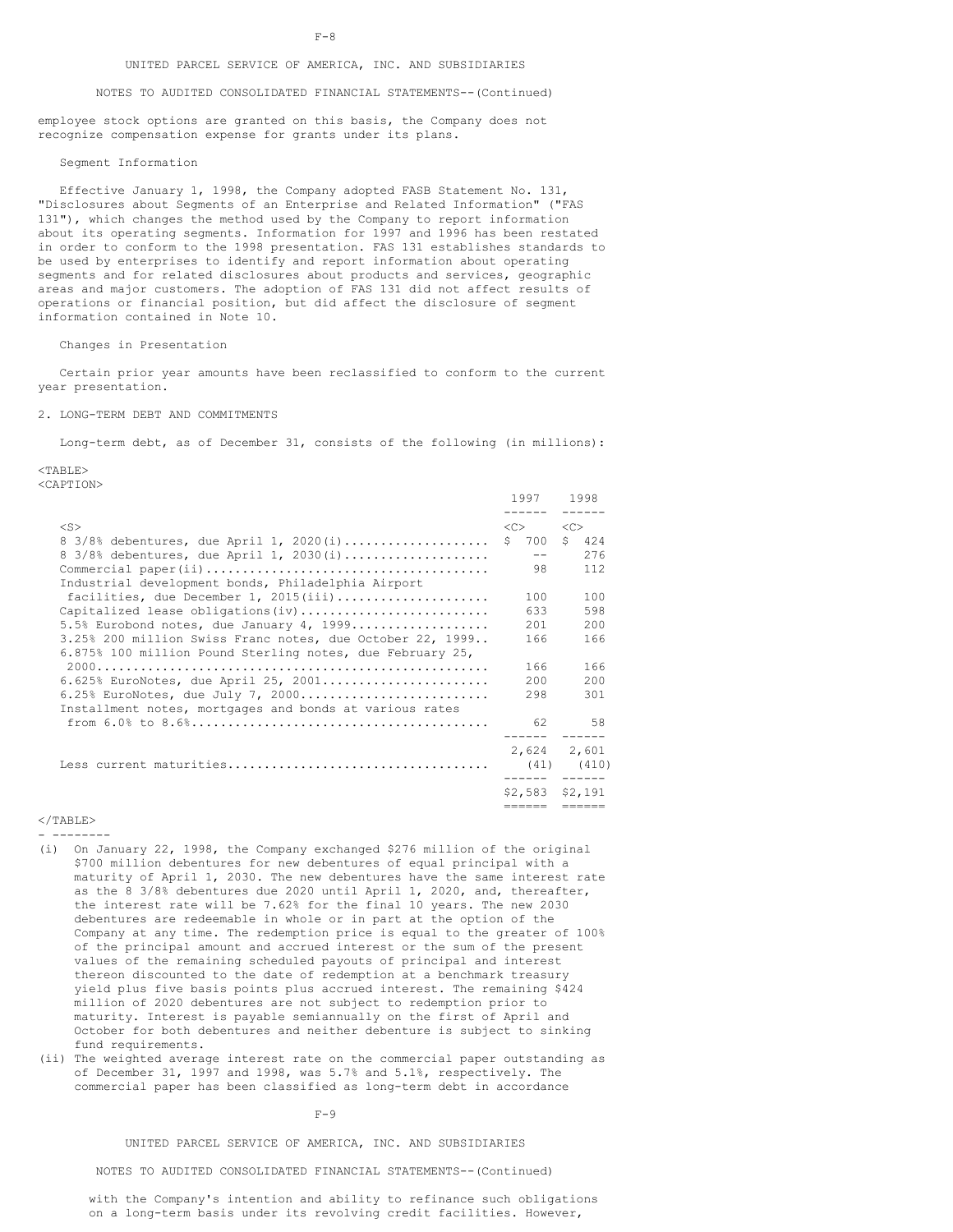the amount of commercial paper outstanding in 1999 is expected to fluctuate. UPS is authorized to borrow up to \$2.0 billion under this program as of December 31, 1998.

- (iii) The industrial development bonds bear interest at either a daily, variable or fixed rate. The average interest rates for 1997 and 1998 were 3.5% and 3.3%, respectively.
- (iv) UPS has capitalized lease obligations for certain aircraft which are included in Property, Plant and Equipment at December 31 as follows (in millions):

## $<$ TABLE>

<CAPTION>

|        | \$598 \$576            |                            |
|--------|------------------------|----------------------------|
|        |                        |                            |
|        |                        |                            |
|        |                        |                            |
| $<$ S> | $\langle \cap \rangle$ | $\langle$ $\cap$ $\rangle$ |
|        |                        |                            |
|        | 1997 1998              |                            |

## $<$ /TABLE>

The aggregate annual principal payments for the next five years, excluding commercial paper and capitalized leases, are (in millions): 1999--\$371; 2000-- \$471; 2001--\$203; 2002--\$2; and 2003--\$2.

Based on the borrowing rates currently available to the Company for longterm debt with similar terms and maturities, the fair value of long-term debt, including current maturities, is approximately \$2.8 billion as of December 31, 1997 and 1998.

UPS leases certain aircraft, facilities, equipment and vehicles under operating leases which expire at various dates through 2034. Total aggregate minimum lease payments under capitalized leases and under operating leases are as follows (in millions):

 $<$ TABLE> <CAPTION>

| Year<br>$- - -$                                     | Capitalized Operating<br>Leases Leases<br>----------- --------- |         |
|-----------------------------------------------------|-----------------------------------------------------------------|---------|
|                                                     |                                                                 |         |
| $<$ S>                                              | <<>                                                             | <<      |
|                                                     | \$ 67                                                           | $5$ 211 |
|                                                     | 67                                                              | 146     |
|                                                     | 67                                                              | 115     |
|                                                     | 67                                                              | 94      |
|                                                     | 67                                                              | -77     |
|                                                     | 526                                                             | 477     |
|                                                     |                                                                 |         |
|                                                     |                                                                 |         |
| Total minimum lease payments                        | 861                                                             | \$1,120 |
|                                                     |                                                                 |         |
|                                                     | (263)                                                           |         |
|                                                     |                                                                 |         |
| Present value of minimum capitalized lease payments | 598                                                             |         |
| Less current portion                                | (39)                                                            |         |
|                                                     |                                                                 |         |
|                                                     |                                                                 |         |
| Long-term capitalized lease obligations             | \$559                                                           |         |
|                                                     |                                                                 |         |

 $\langle$ /TABLE>

As of December 31, 1998, UPS has outstanding letters of credit totaling approximately \$1.2 billion issued in connection with routine business requirements.

As of December 31, 1998, UPS has commitments outstanding for capital expenditures under purchase orders and contracts of approximately \$2.6 billion, with the following amounts expected to be spent during the next five years (in millions): 1999--\$649; 2000--\$295; 2001--\$436; 2002--\$383; and 2003--\$393.

UPS maintains two credit agreements with a consortium of banks which provide revolving credit facilities of \$1.25 billion each, with one expiring April 29, 1999, and the other April 30, 2003. At December 31, 1998, there were no outstanding borrowings under these facilities.

#### $F-10$

## UNITED PARCEL SERVICE OF AMERICA, INC. AND SUBSIDIARIES

NOTES TO AUDITED CONSOLIDATED FINANCIAL STATEMENTS--(Continued)

UPS also maintains a European medium-term note program with a borrowing capacity of \$1.0 billion. Under this program, UPS may, from time to time,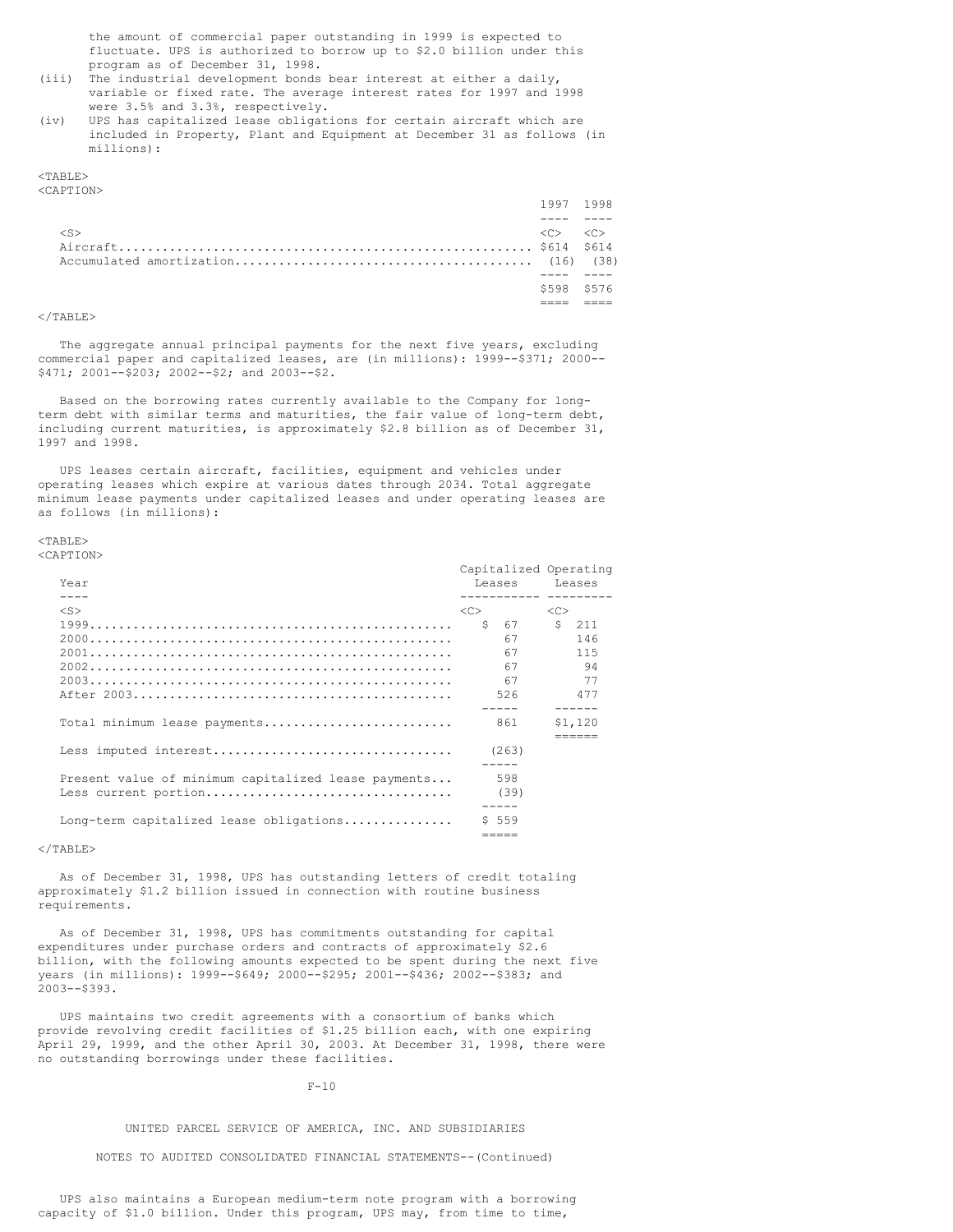issue notes denominated in a variety of currencies. There is currently \$500 million available under this program.

In January 1999, UPS filed a shelf registration with the SEC, under which UPS may issue debt in the U.S. marketplace of up to \$2.0 billion. There is currently no debt issued under this shelf registration.

### 3. EARNINGS PER SHARE

The following table sets forth the computation of basic and diluted earnings per share (in millions except per share amounts):

# <TABLE>

<CAPTION>

|                                                                                        | ------ ----- -----                                          | 1996 1997 1998 |                     |
|----------------------------------------------------------------------------------------|-------------------------------------------------------------|----------------|---------------------|
| $<$ S>                                                                                 | $\langle C \rangle$ $\langle C \rangle$ $\langle C \rangle$ |                |                     |
| Numerator:                                                                             |                                                             |                |                     |
| Numerator for basic and diluted earnings per share--                                   |                                                             |                | ------ cocco cocco  |
| Denominator:                                                                           |                                                             |                |                     |
| Weighted-average shares<br>Contingent shares--Managers Incentive Plan 2 1 2            | 555 551 545                                                 |                |                     |
| Denominator for basic earnings per share 557 552 547<br>Effect of dilutive securities: |                                                             |                |                     |
| Additional contingent shares--Managers Incentive                                       | $4$ $4$ $4$                                                 |                | $3 \t 2 \t 3$       |
| Denominator for diluted earnings per share 564 558 554                                 | ------ ----- -----                                          |                | ESSESS ESSES ESSESS |
| Basic earnings per share \$ 2.06 \$1.65 \$ 3.18                                        |                                                             |                |                     |
| Diluted earnings per share \$ 2.03 \$1.63 \$ 3.14                                      |                                                             |                | EEEEEE EEEEE EEEEEE |
|                                                                                        |                                                             |                | acada acada acada   |

## $\langle$ /TABLE>

#### 4. LEGAL PROCEEDINGS

On August 9, 1999 the U.S. Tax Court issued an opinion unfavorable to UPS regarding a Notice of Deficiency asserting that UPS is liable for additional tax for the 1983 and 1984 tax years. The Court held that UPS is liable for tax on income of Overseas Partners Ltd., a Bermuda company, which has reinsured excess value package insurance purchased by UPS customers beginning in 1984. The Court held that for the 1984 tax year UPS is liable for taxes of \$31 million on income reported by OPL, penalties and penalty interest of \$93 million and interest for a total after-tax exposure estimated at approximately \$246 million.

In addition, during the first quarter of 1999, the IRS issued two Notices of Deficiency asserting that UPS is liable for additional tax for the 1985 through 1987 tax years, and the 1988 through 1990 tax years. The primary assertions by the IRS relate to the reinsurance of excess value package insurance, the issue raised for the 1984 tax year. The IRS has based its assertions on the same theories included in the 1983-1984 Notice of Deficiency.

UPS anticipates that the IRS will take similar positions for tax years subsequent to 1990. Based on the Tax Court opinion, management currently estimates that the Company's total after-tax exposure for the tax years 1984 through 1999 could be as high as \$2.353 billion. UPS is in the process of analyzing its position in light of the Tax Court opinion and is evaluating its options, including appeal of the Tax Court decision, continuance of the litigation or negotiation of a settlement.

In the second quarter 1999 financial statements, the Company has recorded a tax assessment charge of \$1.786 billion, which includes an amount for related state tax liabilities. The charge includes taxes of \$915

#### $F-11$

## UNITED PARCEL SERVICE OF AMERICA, INC. AND SUBSIDIARIES

### NOTES TO AUDITED CONSOLIDATED FINANCIAL STATEMENTS--(Continued)

million and interest of \$871 million. This assessment resulted in a tax benefit of \$344 million related to the interest component of the assessment. As a result, the net charge to net income for the tax assessment was \$1.442 billion, increasing our total after-tax reserve with respect to these matters to \$1.672 billion.

The Company determined the size of its reserve with respect to these matters in accordance with generally accepted accounting principles based on its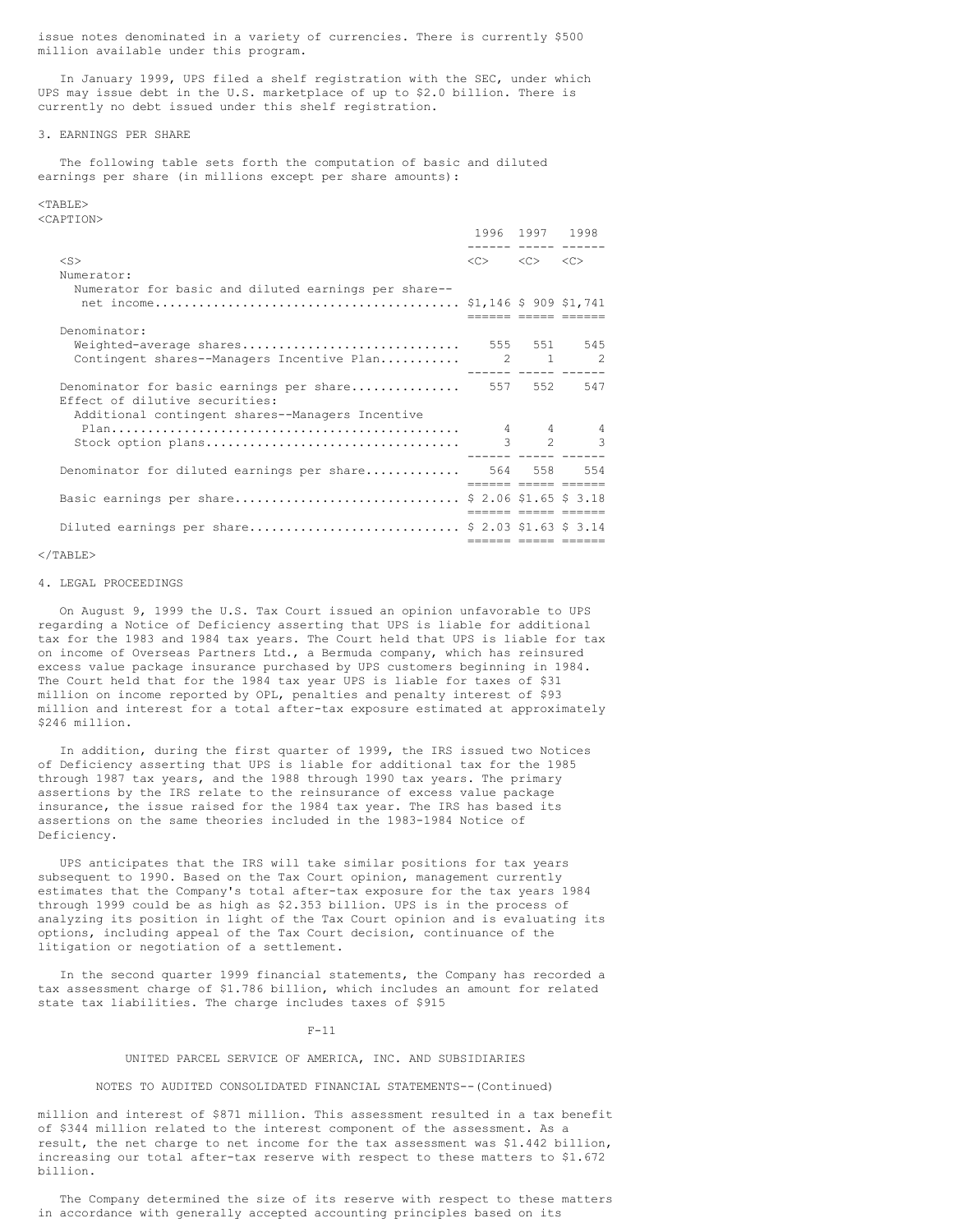estimate of its most likely liability. In making this determination, the Company concluded that it was more likely that it would be required to pay taxes on income reported by OPL and interest, but that it was not probable that it would be required to pay any penalties and penalty interest. If penalties and penalty interest ultimately are determined to be payable, the Company would have to record an additional charge of up to \$681 million.

The Company is in the process of implementing a new arrangement for providing excess value package insurance for its customers through UPS subsidiaries. This new arrangement will result in including in the Company's non-package operating segment the net operations of the excess value insurance program offered to its customers. This revised arrangement, once in place, should eliminate for future periods the issues considered by the Tax Court in the Notices of Deficiency relating to OPL.

The IRS has proposed adjustments, unrelated to the OPL matters discussed above, regarding the timing of deductions, the characterization of expenses as capital rather than ordinary and the Company's entitlement to the investment tax credit and the research tax credit in the 1985 through 1990 tax years. These proposed adjustments, if sustained, would result in \$88 million in additional tax for the 1985 through 1987 tax years and \$267 million in additional tax for the 1988 through 1990 tax years.

Management believes that its practice of expensing the items that the IRS alleges should have been capitalized is consistent with the practices of other industry participants. Management expects that the Company will prevail on substantially all of these issues. Should the IRS prevail, however, unpaid interest on these adjustments through 1999 could aggregate up to \$396 million, after the benefit of related tax deductions. Since the majority of these adjustments propose to capitalize items for which depreciation deductions would be allowed in subsequent years, the effect would be to substantially reduce the net impact of these adjustments and related interest. The IRS's proposed adjustments include penalties and penalty interest. Management believes that the possibility that such penalties and penalty interest will be sustained is remote. The IRS may take similar positions with respect to some of these issues for each of the years from 1991 through 1999. Management believes the eventual resolution of these issues will not result in a material adverse effect upon the Company's financial condition, results of operations or liquidity.

UPS is a defendant in various employment-related lawsuits. In one of these actions, which alleges employment discrimination by UPS, class action status has been granted, and the United States Equal Employment Opportunity Commission has been granted the right to intervene. UPS is also a defendant in various other lawsuits that arose in the normal course of business. In management's opinion, none of these cases is expected to have a material effect upon our financial condition, results of operations or liquidity.

## 5. EMPLOYEE BENEFIT PLANS

UPS maintains several defined benefit plans (the "Plans"). The Plans are noncontributory and include all employees who meet certain minimum age and years of service requirements, except those employees covered by certain multiemployer plans provided for under collective bargaining agreements.

The Plans provide for retirement benefits based on either service credits or average compensation levels earned by employees prior to retirement. The Plans' assets consist primarily of publicly traded stocks and bonds and include approximately 13.3 million and 13.5 million shares of UPS common stock at December 31, 1997 and 1998, respectively. UPS's funding policy is consistent with relevant federal tax regulations. Accordingly, UPS contributes amounts deductible for federal income tax purposes.

#### $F-12$

UNITED PARCEL SERVICE OF AMERICA, INC. AND SUBSIDIARIES

NOTES TO AUDITED CONSOLIDATED FINANCIAL STATEMENTS--(Continued)

UPS sponsors postretirement medical plans that provide health care benefits to its retirees who meet certain eligibility requirements and who are not otherwise covered by multi-employer plans. Generally, this includes employees with at least 10 years of service who have reached age 55 and employees who are eligible for postretirement medical benefits from a Company-sponsored plan pursuant to collective bargaining. The Company has the right to modify or terminate certain of these plans. In many cases, these benefits have been provided to retirees on a noncontributory basis; however, in certain cases, employees are required to contribute towards the cost of the coverage.

The following tables provide a reconciliation of the changes in the plans' benefit obligations and fair value of assets, and a statement of funded status as of September 30, with certain amounts included in the balance sheet as of December 31 (in millions):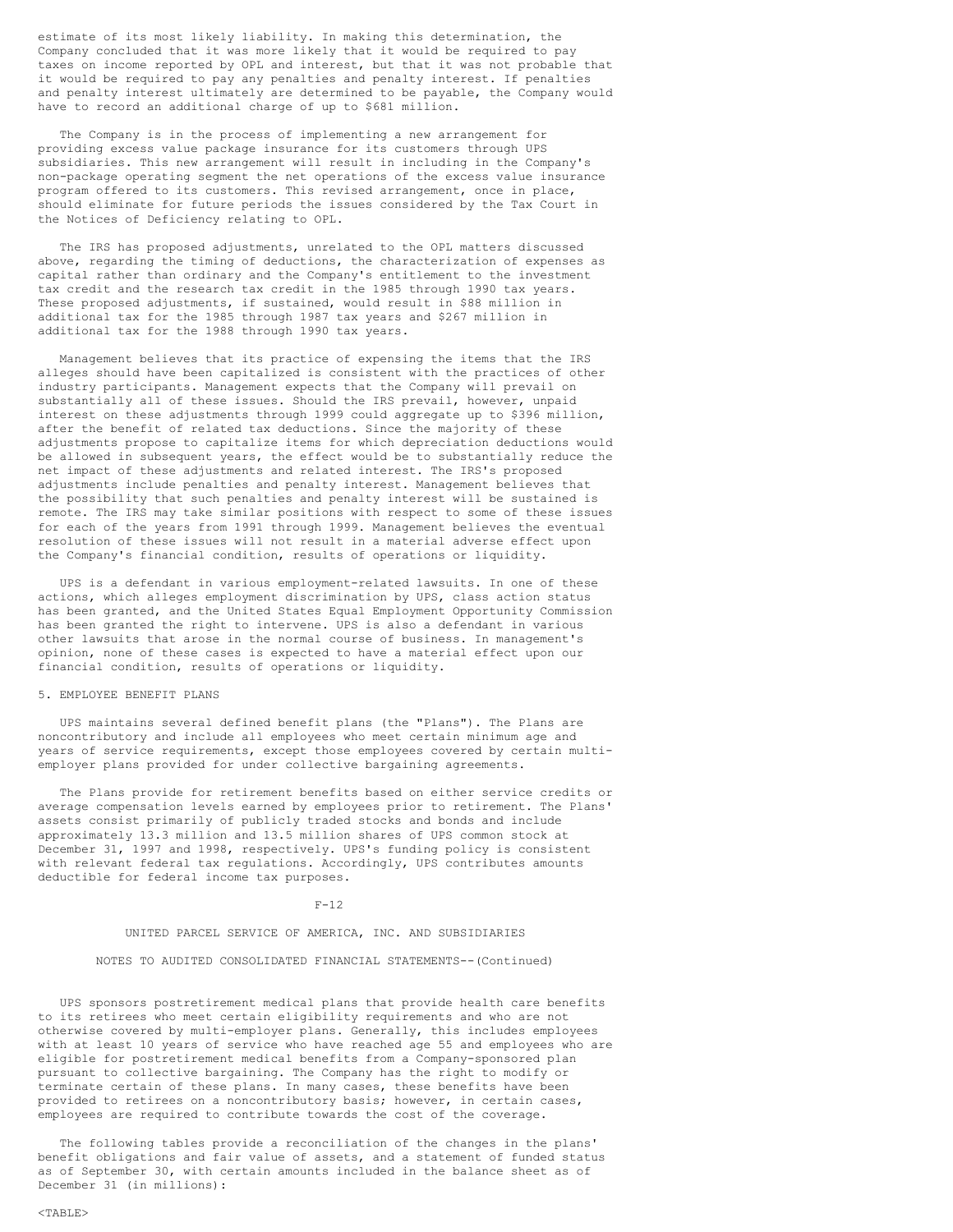|                                                                                                                                                                                                                 | Pension Benefits |                     |  | Postretirement<br>Medical Benefits<br>----------          |  |                                         |  |                          |
|-----------------------------------------------------------------------------------------------------------------------------------------------------------------------------------------------------------------|------------------|---------------------|--|-----------------------------------------------------------|--|-----------------------------------------|--|--------------------------|
|                                                                                                                                                                                                                 |                  | ---------           |  | ---------                                                 |  | 1997 1998 1997 1998<br>---------        |  | $- - - - - - - -$        |
| $<$ S><br>Change in Benefit Obligation                                                                                                                                                                          |                  | $\langle C \rangle$ |  | $\langle C \rangle$                                       |  | $\langle C \rangle$ $\langle C \rangle$ |  |                          |
| Net benefit obligation at<br>beginning of year \$ 2,678<br>Service cost<br>Interest cost<br>Plan amendments 98 60 (29) (24)<br>Actuarial (gain) loss 296 518 (17) 18<br>Gross benefits paid (89) (93) (41) (46) |                  | 108                 |  | $$3,311$ $$1,096$ $$1,139$<br>147<br>220 260<br>--------- |  | 89<br>---------                         |  | 41 39<br>86              |
| Net benefit obligation at end of                                                                                                                                                                                |                  | ---------           |  | ---------                                                 |  | ---------                               |  |                          |
| Change in Plan Assets<br>Fair value of plan assets at<br>October 1, 1997 2,768 3,856 237 291<br>Actual return on plan assets<br>Employer contributions 409 114 42 42<br>Gross benefits paid (89) (93) (41) (46) |                  | ---------           |  | 768 53 53                                                 |  |                                         |  | $\overline{\phantom{a}}$ |
| Fair value of plan assets at<br>September 30, 1998 3,856 3,930 291 290                                                                                                                                          |                  | ---------           |  | ---------                                                 |  | ---------                               |  | $- - - - - - - -$        |
| Funded status at end of year 545 (273) (848) (922)<br>Unrecognized net actuarial (gain)<br>Unrecognized prior service cost<br>Unrecognized net transition                                                       |                  |                     |  | 224 305<br>19                                             |  | $2^{\circ}$                             |  | (23)                     |
| Net asset (liability) recorded at                                                                                                                                                                               |                  |                     |  | -------- ------- -------- -------                         |  |                                         |  |                          |

Net periodic benefit cost for the years ended December 31 included the following components (in millions):

### <TABLE>

<CAPTION>

|                                   |               | Pension Benefits |               |                      | Postretirement<br>Medical Benefits |               |
|-----------------------------------|---------------|------------------|---------------|----------------------|------------------------------------|---------------|
|                                   | 1996          | 1997             | 1998          | 1996                 | 1997                               | 1998          |
|                                   |               |                  |               |                      |                                    |               |
| $<$ S $>$                         | < <sub></sub> | < <sub></sub>    | < <sub></sub> | < <sub></sub>        | < <sub></sub>                      | < <sub></sub> |
| Service cost                      | \$ 109        | \$108            | \$147         | $\mathsf{S}^-$<br>37 | \$<br>41                           | S.<br>39      |
| Interest cost                     | 203           | 220              | 260           | 82                   | 89                                 | 86            |
| Expected return on assets $(202)$ |               | (240)            | (310)         | (18)                 | (21)                               | (26)          |
| Amortization of:                  |               |                  |               |                      |                                    |               |
| Transition obligation             | 4             | 4                | 8             |                      |                                    |               |
| Prior service cost                |               | 11               | 23            | 3                    | 3                                  |               |
| Actuarial loss                    | $\mathcal{P}$ |                  |               |                      |                                    |               |
|                                   |               |                  |               |                      |                                    |               |
| Net periodic benefit cost \$ 127  |               | \$103            | \$128         | \$105                | S 112                              | S 100         |
|                                   |               |                  |               |                      |                                    |               |

 $<$ /TABLE $>$ 

## F-13

UNITED PARCEL SERVICE OF AMERICA, INC. AND SUBSIDIARIES

NOTES TO AUDITED CONSOLIDATED FINANCIAL STATEMENTS--(Continued)

The significant assumptions used in the measurement of the Company's benefit obligations are as follows:

|                                                                   | 1996 1997 1998                                              |  |
|-------------------------------------------------------------------|-------------------------------------------------------------|--|
|                                                                   |                                                             |  |
| $<$ S $>$                                                         | $\langle C \rangle$ $\langle C \rangle$ $\langle C \rangle$ |  |
| Expected long-term rate of earnings on plan assets 9.5% 9.5% 9.5% |                                                             |  |
|                                                                   |                                                             |  |
| Rate of increase in future compensation levels for pen-           |                                                             |  |
|                                                                   |                                                             |  |
| $\langle$ /TABLE>                                                 |                                                             |  |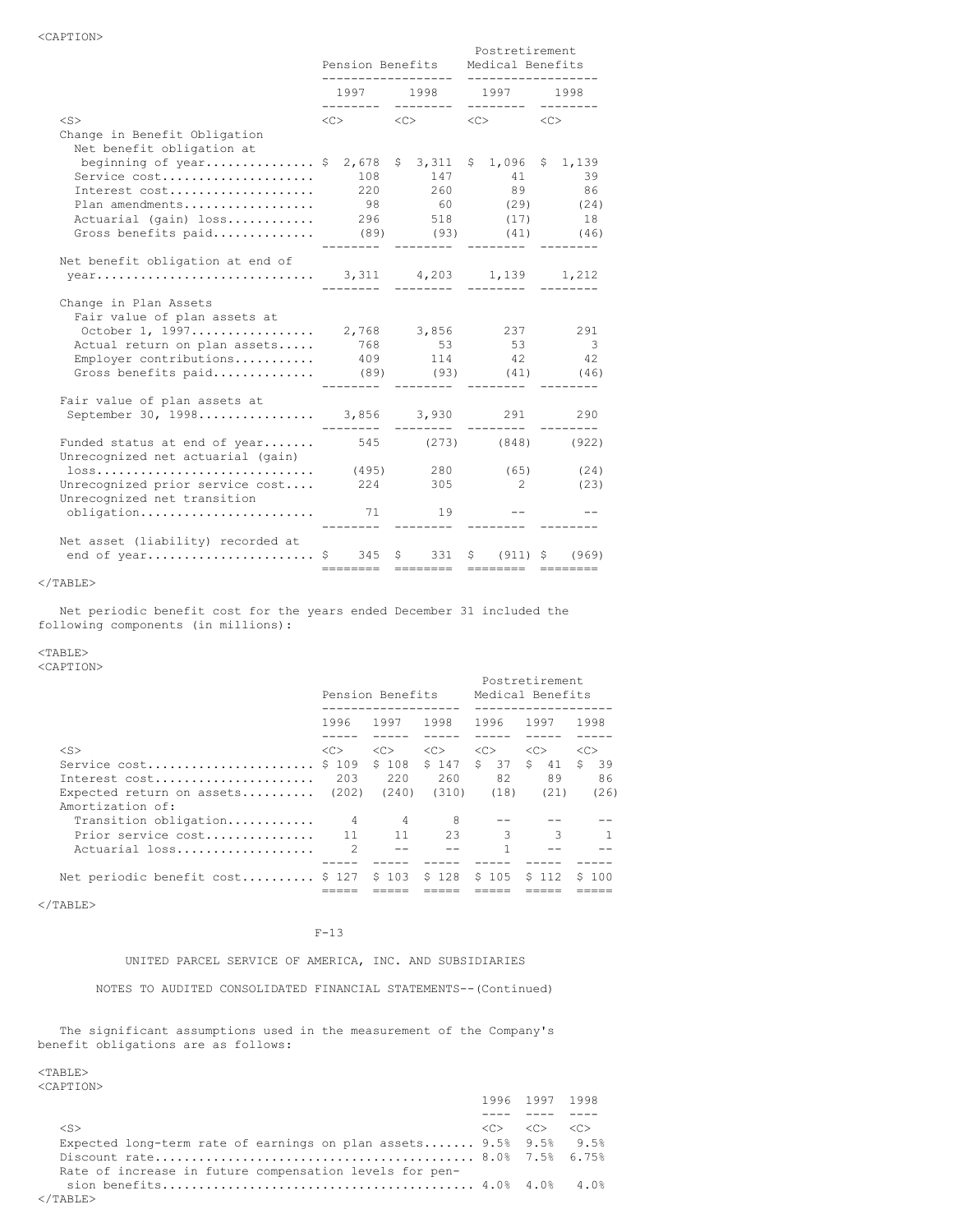Future postretirement medical benefit costs were forecasted assuming an initial annual increase of 6.0% for pre-65 medical costs and an increase of 5.0% for post-65 medical costs, decreasing to 5.0% for pre-65 and 4.0% for post-65 by the year 2000 and with consistent annual increases at those ultimate levels thereafter.

Assumed health care cost trends have a significant effect on the amounts reported for the health care plans. A one-percent change in assumed health care cost trend rates would have the following effects (in millions):

#### <TABLE> <CAPTION>

|                                                   |      | 1% Increase 1% Decrease |
|---------------------------------------------------|------|-------------------------|
|                                                   |      |                         |
| $<$ S $>$                                         |      | -10                     |
| Effect on total of service and interest cost com- |      |                         |
|                                                   | \$10 | \$(10)                  |
| Effect on post retirement benefit obligation      | S94  | S(94)                   |
| $\langle$ /TABLE>                                 |      |                         |

UPS also contributes to several multi-employer pension plans for which the above information is not determinable. Amounts charged to operations for pension contributions to these multi-employer plans were \$652, \$597 and \$757 million during 1996, 1997 and 1998, respectively.

UPS also contributes to several multi-employer health and welfare plans which cover both active and retired employees for which the above information is not determinable. Amounts charged to operations for contributions to multiemployer health and welfare plans were \$441, \$448 and \$458 million during 1996, 1997 and 1998, respectively.

UPS also sponsors a defined contribution plan for all employees not covered under collective bargaining agreements. Beginning January 1, 1998, the Company matched, in shares of UPS common stock, a portion of the participating employees' contributions. Matching contributions charged to expense were \$49 million for 1998.

## 6. MANAGEMENT INCENTIVE PLANS

UPS maintains the UPS Managers Incentive Plan. Persons earning the right to receive awards are determined annually by either the Officer Compensation Committee or the Salary Committee of the UPS Board of Directors. Awards consist primarily of UPS common stock and cash equivalent to the tax withholdings on such awards. The total of all such awards is limited to 15% of consolidated income before income taxes for the 12-month period ending each September 30, exclusive of gains and losses from the sale of real estate and stock of subsidiaries and the effect of certain other nonrecurring transactions or accounting changes. Amounts charged to operations were \$324, \$244 and \$448 million during 1996, 1997 and 1998, respectively.

As a result of the reclassification of Common Stock Held for Stock Plans discussed in Note 1, the Company recorded \$263 million of the \$448 million 1998 Managers Incentive Plan award, that was distributed in UPS common stock in February 1999, as Additional Paid-In Capital.

#### $F - 14$

#### UNITED PARCEL SERVICE OF AMERICA, INC. AND SUBSIDIARIES

### NOTES TO AUDITED CONSOLIDATED FINANCIAL STATEMENTS--(Continued)

UPS maintains fixed stock option plans under which options are granted to purchase shares of UPS common stock at the current price of UPS shares as determined by the Board of Directors on the date of option grant. UPS applies APB Opinion 25 and related Interpretations in accounting for these plans. Accordingly, no compensation expense has been recorded for the grant of stock options during 1996, 1997 or 1998. Pro forma information regarding net income and earnings per share is required by Statement of Financial Accounting Standards No. 123 ("FAS 123") and has been determined as if the Company had accounted for its employee stock options under the fair value method of that Statement. For purposes of pro forma disclosures, the estimated fair value of the options granted in 1996, 1997 and 1998 is amortized to expense over the vesting period of the options.

The pro forma information is as follows (in millions except per share amounts):

|                                               |                                                                                                             | 1996 1997 1998 |  |
|-----------------------------------------------|-------------------------------------------------------------------------------------------------------------|----------------|--|
|                                               |                                                                                                             |                |  |
| $\langle S \rangle$                           | $\langle C \rangle$ , $\langle C \rangle$ , $\langle C \rangle$ , $\langle C \rangle$ , $\langle C \rangle$ |                |  |
| Net income As reported \$1,146 \$ 909 \$1,741 |                                                                                                             |                |  |
|                                               | Pro forma \$1,143 \$ 904 \$1.734                                                                            |                |  |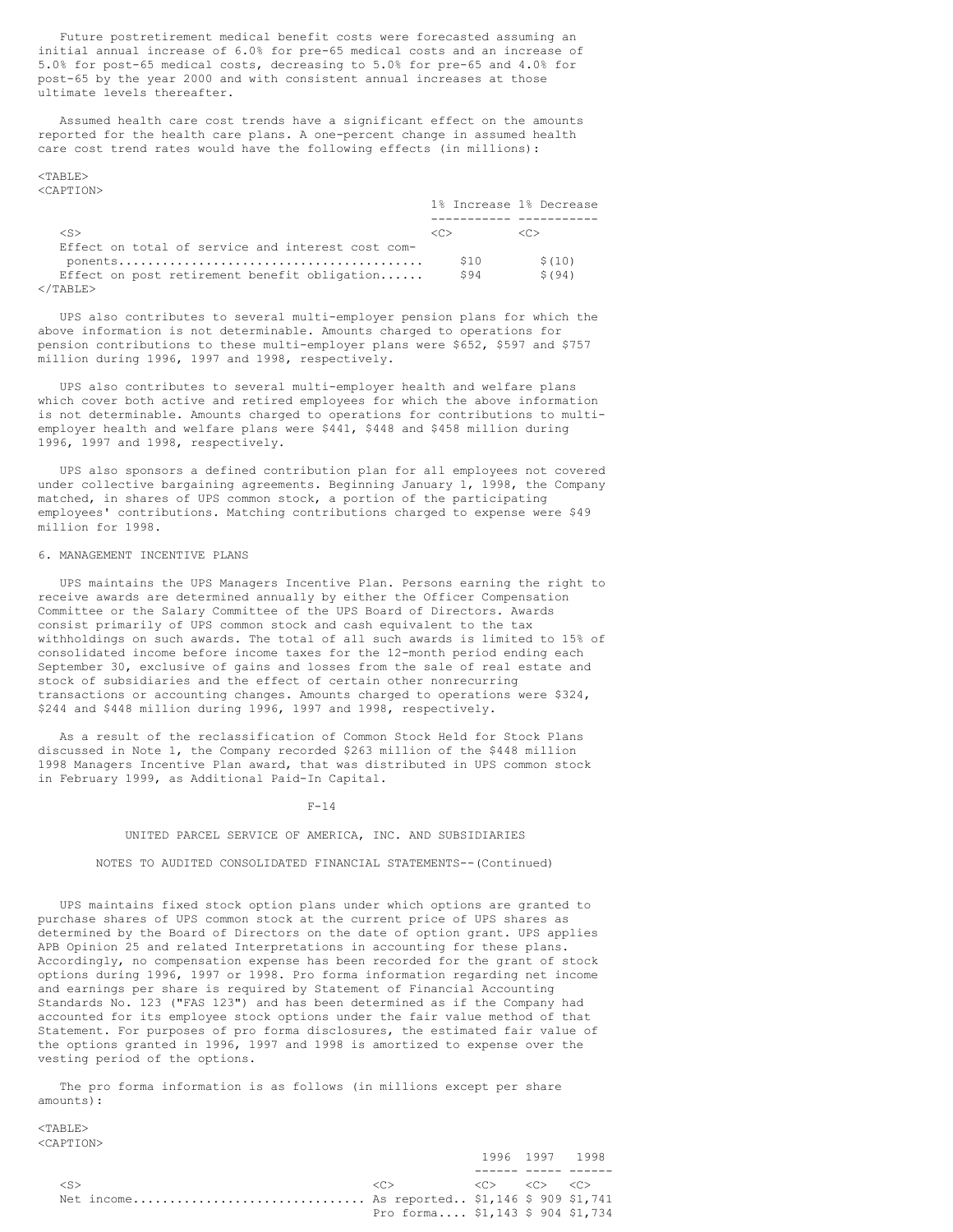| Basic earnings per share As reported $$2.06 $1.65 $3.18$      |                                  |  |  |  |
|---------------------------------------------------------------|----------------------------------|--|--|--|
|                                                               | Pro forma \$ 2.05 \$1.64 \$ 3.17 |  |  |  |
| Diluted earnings per share As reported \$ 2.03 \$1.63 \$ 3.14 |                                  |  |  |  |
|                                                               | Pro forma \$ 2.03 \$1.62 \$ 3.13 |  |  |  |

### $\langle$ /TABLE>

The weighted average fair value of options granted during 1996, 1997 and 1998 was \$3.80, \$5.24 and \$3.60, respectively, using the minimum value method for nonpublic entities specified by FAS 123. The assumptions used, by year, are as follows:

#### <TABLE> <CAPTION>

|                                                    | 1996 1997 1998 |                                                             |  |
|----------------------------------------------------|----------------|-------------------------------------------------------------|--|
|                                                    |                |                                                             |  |
| $\langle S \rangle$                                |                | $\langle C \rangle$ $\langle C \rangle$ $\langle C \rangle$ |  |
| Semiannual dividend per share \$0.35 \$0.35 \$0.45 |                |                                                             |  |
|                                                    |                |                                                             |  |
|                                                    |                |                                                             |  |
| ノ / ጥ ⊼ DT で \                                     |                |                                                             |  |

</TABLE>

Persons earning the right to receive stock options are determined each year by either the Officer Compensation Committee or the Salary Committee of the UPS Board of Directors. Options covering a total of 30 million common shares may be granted during the five-year period ending in 2001 under the UPS 1996 Stock Option Plan. Except in the case of death, disability or retirement, options are exercisable only during a limited period after the expiration of five years from the date of grant but are subject to earlier cancellation or exercise under certain conditions.

F-15

### UNITED PARCEL SERVICE OF AMERICA, INC. AND SUBSIDIARIES

NOTES TO AUDITED CONSOLIDATED FINANCIAL STATEMENTS--(Continued)

Following is an analysis of options for shares of common stock issued and outstanding:

<TABLE> <CAPTION>

|                                                                                  | Weighted Average<br>Exercise Price (in thousands)<br>-------------- | Number of<br>Shares |
|----------------------------------------------------------------------------------|---------------------------------------------------------------------|---------------------|
| $<$ S $>$                                                                        | <<                                                                  | <<                  |
| Outstanding at January 1, 1996                                                   | \$19.16                                                             | 19,333              |
| Exercised                                                                        | \$15.25                                                             | (3, 474)            |
|                                                                                  | \$27.00                                                             | 3,322               |
|                                                                                  | \$21.64                                                             | (225)               |
|                                                                                  |                                                                     | ------              |
| Outstanding at December 31, 1996                                                 | \$21.21                                                             | 18,956              |
|                                                                                  | \$16.50                                                             | (3, 956)            |
|                                                                                  | \$29.75                                                             | 3,262               |
| $Canceled \ldots \ldots \ldots \ldots \ldots \ldots \ldots \ldots \ldots \ldots$ | \$22.72                                                             | (313)               |
|                                                                                  |                                                                     |                     |
| Outstanding at December 31, 1997                                                 | \$23.77                                                             | 17,949              |
|                                                                                  | \$18.75                                                             | (3, 894)            |
|                                                                                  | \$32.00                                                             | 4,150               |
| $Canceled \ldots \ldots \ldots \ldots \ldots \ldots \ldots \ldots \ldots \ldots$ | \$24.75                                                             | (220)               |
|                                                                                  |                                                                     |                     |
| Outstanding at December 31, 1998                                                 | \$26.74                                                             | 17,985              |
|                                                                                  |                                                                     | ======              |

## $<$ /TABLE>

No options were exercisable at December 31, 1996, 1997 or 1998. The following table summarizes information about stock options outstanding at December 31, 1998:

## $<$ TABLE>

<CAPTION>

| Number of<br>Shares<br>(in thousands) | Weighted Average<br>Remaining Life<br>(in years) | Weighted Average<br>Exercise Price |
|---------------------------------------|--------------------------------------------------|------------------------------------|
|                                       |                                                  |                                    |
| $<$ S $>$                             | <<                                               | <<                                 |
| 3,823                                 | 0.3                                              | \$21.25                            |
| 3,721                                 | 1.3                                              | \$23.75                            |
| 3,154                                 | 2.3                                              | \$27.00                            |
| 3,168                                 | 3.3                                              | \$29.75                            |
| 4,119                                 | 4.3                                              | \$32.00                            |
|                                       |                                                  |                                    |
| 17,985                                | 2.3                                              | \$26.74                            |
|                                       |                                                  |                                    |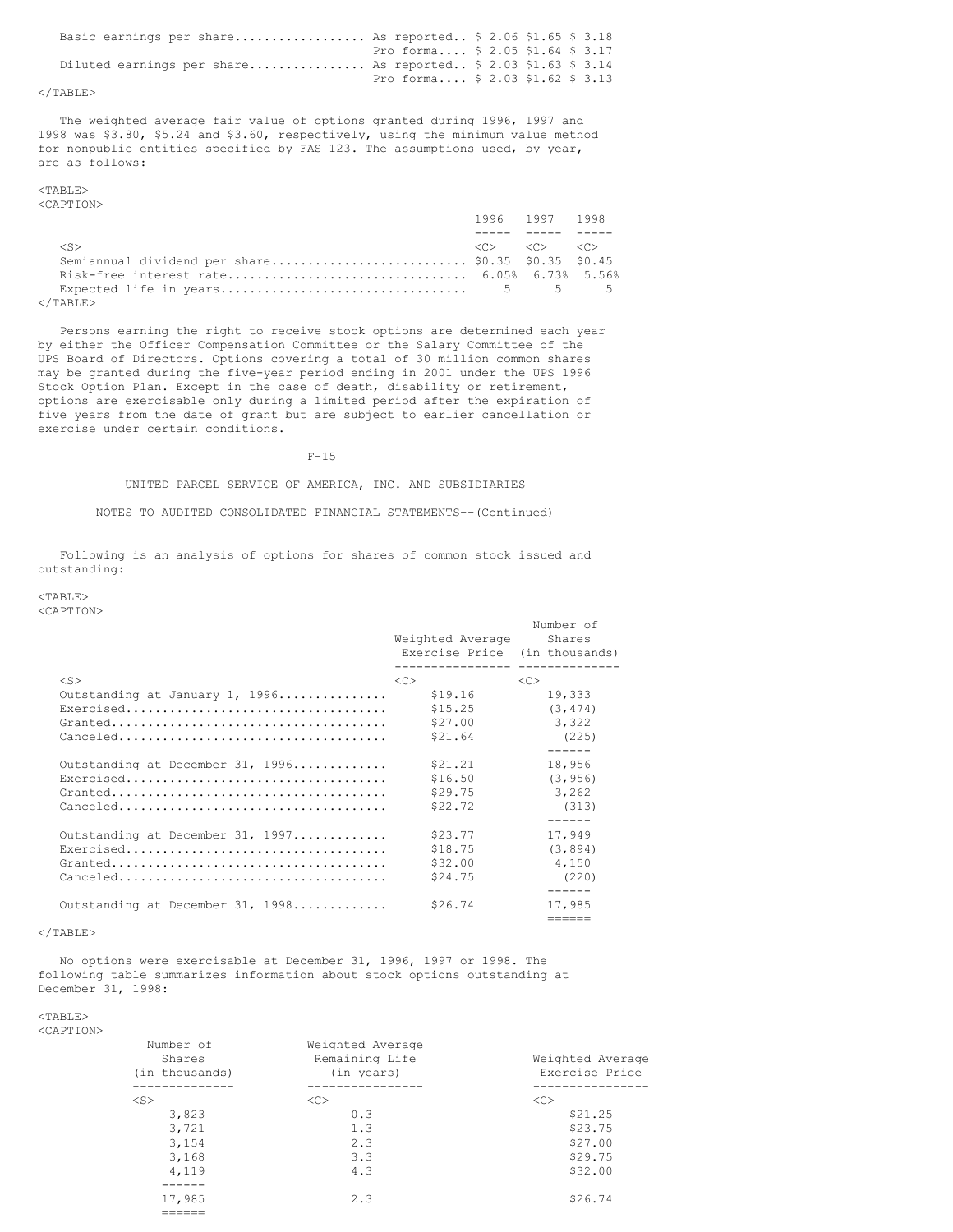#### 7. INCOME TAXES

The provision for income taxes for the years ended December 31 consists of the following (in millions):

<TABLE>

<CAPTION>

|           |                                                             | 1996 1997 1998 |
|-----------|-------------------------------------------------------------|----------------|
| $<$ S>    | $\langle C \rangle$ $\langle C \rangle$ $\langle C \rangle$ |                |
| Current:  |                                                             |                |
|           |                                                             | 917            |
|           |                                                             |                |
|           |                                                             |                |
| Deferred: |                                                             |                |
|           |                                                             |                |
|           |                                                             |                |

 $<$ /TABLE>

Income before income taxes includes losses of international subsidiaries of \$160, \$70 and \$20 million for 1996, 1997 and 1998, respectively.

F-16

UNITED PARCEL SERVICE OF AMERICA, INC. AND SUBSIDIARIES

NOTES TO AUDITED CONSOLIDATED FINANCIAL STATEMENTS--(Continued)

A reconciliation of the statutory federal income tax rate to the effective income tax rate for the years ended December 31 consists of the following:

#### <TABLE>

<CAPTION>

|                                                         | 1996 1997 1998                                              |  |
|---------------------------------------------------------|-------------------------------------------------------------|--|
|                                                         |                                                             |  |
| $\langle$ S>                                            | $\langle C \rangle$ $\langle C \rangle$ $\langle C \rangle$ |  |
|                                                         |                                                             |  |
| State income taxes (net of federal benefit) 3.8 3.7 3.1 |                                                             |  |
|                                                         |                                                             |  |
|                                                         |                                                             |  |
|                                                         |                                                             |  |
|                                                         |                                                             |  |

## $<$ /TABLE>

Deferred tax liabilities and assets are comprised of the following at December 31 (in millions):

## <TABLE>

<CAPTION>

| .                                                   | 1997 1998<br>------ ------ |                                                                                                                                                                                                                                                                                                                                                                                                                                                                                        |
|-----------------------------------------------------|----------------------------|----------------------------------------------------------------------------------------------------------------------------------------------------------------------------------------------------------------------------------------------------------------------------------------------------------------------------------------------------------------------------------------------------------------------------------------------------------------------------------------|
| $<$ S>                                              | <<<br>300<br>131<br>87     | < <sub><br/>\$1,957<br/>265<br/>124<br/>62<br/>400</sub>                                                                                                                                                                                                                                                                                                                                                                                                                               |
|                                                     |                            | 2,808                                                                                                                                                                                                                                                                                                                                                                                                                                                                                  |
| Loss carryforwards (international)                  | 377<br>322<br>74           | 407<br>308<br>104                                                                                                                                                                                                                                                                                                                                                                                                                                                                      |
| Deferred tax assets valuation allowance (322) (308) |                            | 1,048                                                                                                                                                                                                                                                                                                                                                                                                                                                                                  |
|                                                     |                            | 740                                                                                                                                                                                                                                                                                                                                                                                                                                                                                    |
|                                                     | ------                     | $\begin{array}{cccccccccc} \multicolumn{2}{c}{} & \multicolumn{2}{c}{} & \multicolumn{2}{c}{} & \multicolumn{2}{c}{} & \multicolumn{2}{c}{} & \multicolumn{2}{c}{} & \multicolumn{2}{c}{} & \multicolumn{2}{c}{} & \multicolumn{2}{c}{} & \multicolumn{2}{c}{} & \multicolumn{2}{c}{} & \multicolumn{2}{c}{} & \multicolumn{2}{c}{} & \multicolumn{2}{c}{} & \multicolumn{2}{c}{} & \multicolumn{2}{c}{} & \multicolumn{2}{c}{} & \multicolumn{2}{c}{} & \multicolumn{2}{c}{} & \mult$ |

The valuation allowance decreased \$43 million and \$14 million during the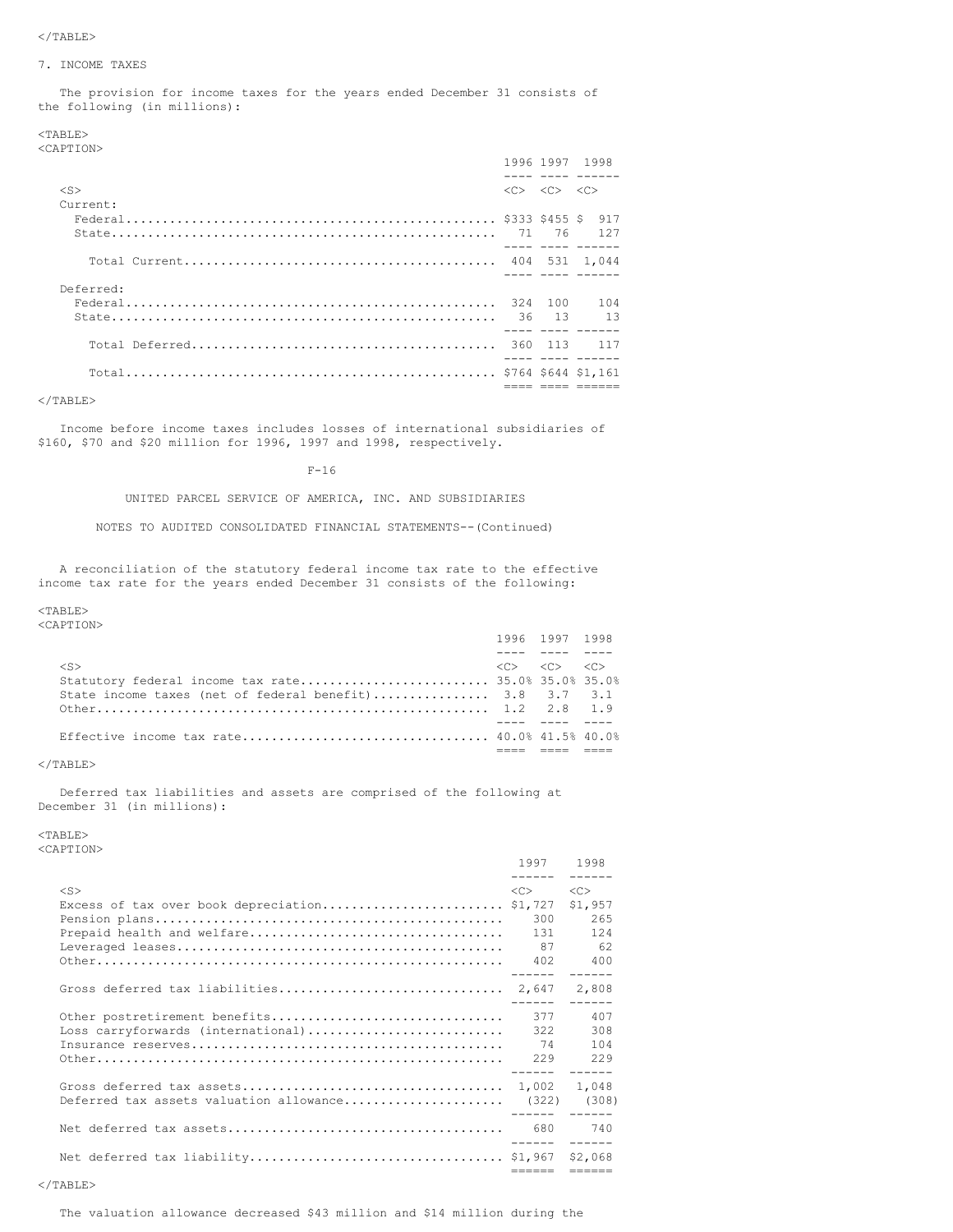years ended December 31, 1997 and 1998, respectively.

UPS has international loss carryforwards of approximately \$698 million as of December 31, 1998. Of this amount, \$324 million expires in varying amounts through 2008. The remaining \$374 million may be carried forward indefinitely. These international loss carryforwards have been fully reserved in the deferred tax assets valuation allowance due to the uncertainty resulting from a lack of previous international taxable income within certain international tax jurisdictions. In addition, a portion of these losses has been deducted on the U.S. tax return, which could affect the amount of any future benefit.

### 8. DEFERRED TAXES, CREDITS AND OTHER LIABILITIES

Deferred taxes, credits and other liabilities, as of December 31, consist of the following (in millions):

 $<$ TABLE>

<CAPTION>

|                                                         |                        | 1997 1998              |
|---------------------------------------------------------|------------------------|------------------------|
|                                                         |                        |                        |
| $<$ S>                                                  | $\langle \cap \rangle$ | $\langle \cap \rangle$ |
| Deferred federal and state income taxes \$1,829 \$1,954 |                        |                        |
|                                                         | 606                    | 704                    |
| Other credits and noncurrent liabilities                |                        | 498 359                |
|                                                         |                        |                        |
|                                                         |                        | \$2,933 \$3,017        |
|                                                         |                        |                        |

 $<$ /TABLE>

#### $F-17$

UNITED PARCEL SERVICE OF AMERICA, INC. AND SUBSIDIARIES

NOTES TO AUDITED CONSOLIDATED FINANCIAL STATEMENTS--(Continued)

### 9. OTHER OPERATING EXPENSES

The major components of other operating expenses for the years ended December 31 are as follows (in millions):

#### $<$ TABLE>

<CAPTION>

|                                              | 1996 1997 1998                                              |                         |
|----------------------------------------------|-------------------------------------------------------------|-------------------------|
|                                              |                                                             |                         |
| $\langle S \rangle$                          | $\langle C \rangle$ $\langle C \rangle$ $\langle C \rangle$ |                         |
| Repairs and maintenance \$ 823 \$ 804 \$ 864 |                                                             |                         |
|                                              |                                                             |                         |
|                                              |                                                             |                         |
|                                              | 685 736                                                     | 604                     |
|                                              |                                                             |                         |
|                                              |                                                             |                         |
|                                              |                                                             |                         |
|                                              |                                                             | \$7,013 \$7,471 \$7,352 |
|                                              |                                                             |                         |

#### $\langle$ /TABLE>

### 10. SEGMENT AND GEOGRAPHIC INFORMATION

The Company is managed based on two primary segments of operation: package and non-package. Package operations represent the core business of the Company and are broken down into regional levels worldwide. Regional operations managers are responsible for both domestic and export operations within their geographic region with the exception of the U.S., which is further divided between U.S. domestic and U.S. export operations. International package operations include U.S. export operations as a separate geographic region. Non-package operations, which include the UPS Logistics Group, are distinct from package operations and are thus managed and reported separately. Based on the requirements of FAS 131, reportable segments include U.S. domestic package operations, international package operations and non-package operations.

In evaluating financial performance, management focuses on operating profit as a segment's measure of profit or loss. Operating profit is before interest expense, interest income, other non-operating gains and losses and income taxes. The accounting policies of the reportable segments are the same as those described in the summary of accounting policies (Note 1), with certain expenses allocated between the segments using activity-based costing methods.

Segment information as of, and for the years ended December 31, is as follows (in millions):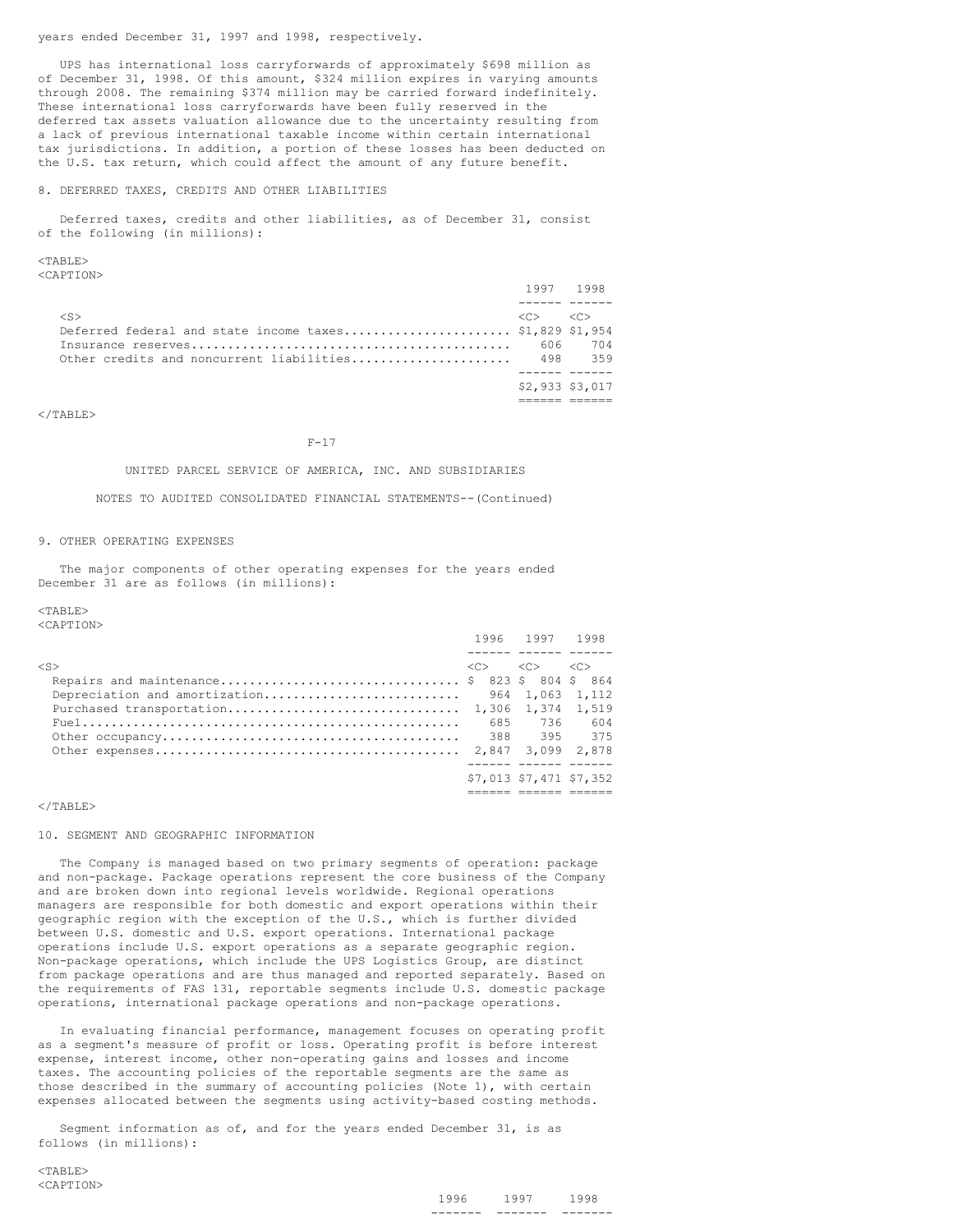| $<$ S>                                     | << | <<        | <<        |
|--------------------------------------------|----|-----------|-----------|
| U.S. Domestic Package:                     |    |           |           |
|                                            |    | \$18,868  | \$20,650  |
| Operating profit \$ 2,181                  |    | \$1.654   | \$2,899   |
|                                            |    | \$10,985  | \$11,225  |
| International Package:                     |    |           |           |
|                                            |    |           |           |
| Operating profit/(loss)\$ (281) \$ (67) \$ |    |           | 56        |
|                                            |    |           | \$2.325   |
| Non-Package:                               |    |           |           |
|                                            |    | S.<br>656 | 901<br>S. |
| Operating $profit$ \$ 129 \$               |    | 111       | 135<br>S. |
|                                            |    | \$1.858   | \$1.824   |
| Consolidated:                              |    |           |           |
|                                            |    | \$22,458  | \$24,788  |
| Operating profit \$ 2,029                  |    | \$1,698   | \$3,090   |
|                                            |    | \$15,912  | \$17,067  |
|                                            |    |           |           |

  |  |  |F-18

## UNITED PARCEL SERVICE OF AMERICA, INC. AND SUBSIDIARIES

NOTES TO AUDITED CONSOLIDATED FINANCIAL STATEMENTS--(Continued)

Non-package operating profit included \$129, \$111 and \$102 million for 1996, 1997 and 1998, respectively, of intersegment profit with a corresponding amount of operating expense included in the U.S. domestic package segment. Consolidated assets include \$1.082, \$1.018 and \$1.693 billion for 1996, 1997 and 1998, respectively, which are not allocated to individual segments.

Revenue by product type for the years ended December 31, is as follows (in millions):

<TABLE> <CAPTION>

|        | \$22,368 \$22,458 \$24,788                                  |  |
|--------|-------------------------------------------------------------|--|
|        |                                                             |  |
|        |                                                             |  |
|        |                                                             |  |
| $<$ S> | $\langle C \rangle$ $\langle C \rangle$ $\langle C \rangle$ |  |
|        |                                                             |  |
|        | 1996 1997 1998                                              |  |

1996 1997 1998

Geographic information as of, and for the years ended December 31, is as follows (in millions):

<CAPTION>

|  | $\langle C \rangle$                                                                    |
|--|----------------------------------------------------------------------------------------|
|  |                                                                                        |
|  |                                                                                        |
|  |                                                                                        |
|  |                                                                                        |
|  |                                                                                        |
|  |                                                                                        |
|  |                                                                                        |
|  |                                                                                        |
|  |                                                                                        |
|  |                                                                                        |
|  | $1990$ $1997$ $1998$<br>_____ _______ _____<br>$\langle C \rangle$ $\langle C \rangle$ |

Revenue, for geographic disclosure, is based on the location in which service originates. Long-lived assets include property, plant and equipment, long-term investments and goodwill.

### 11. MARKETABLE SECURITIES

The following is a summary of marketable securities at December 31, 1998 (in millions):

|                                  | Cost                                    | Gross | Gross<br>Unrealized Unrealized Estimated<br>Gains Losses Fair Value |         |
|----------------------------------|-----------------------------------------|-------|---------------------------------------------------------------------|---------|
|                                  |                                         |       |                                                                     |         |
| $\langle$ S>                     | $\langle C \rangle$ $\langle C \rangle$ |       | < <sub></sub>                                                       | <c></c> |
| U.S. government securities \$194 |                                         | S 2   | $S --$                                                              | \$196   |
| U.S. corporate securities 188    |                                         |       |                                                                     | 190     |
|                                  |                                         |       |                                                                     |         |
|                                  |                                         |       |                                                                     |         |
| Total debt securities 384        |                                         |       |                                                                     | 388     |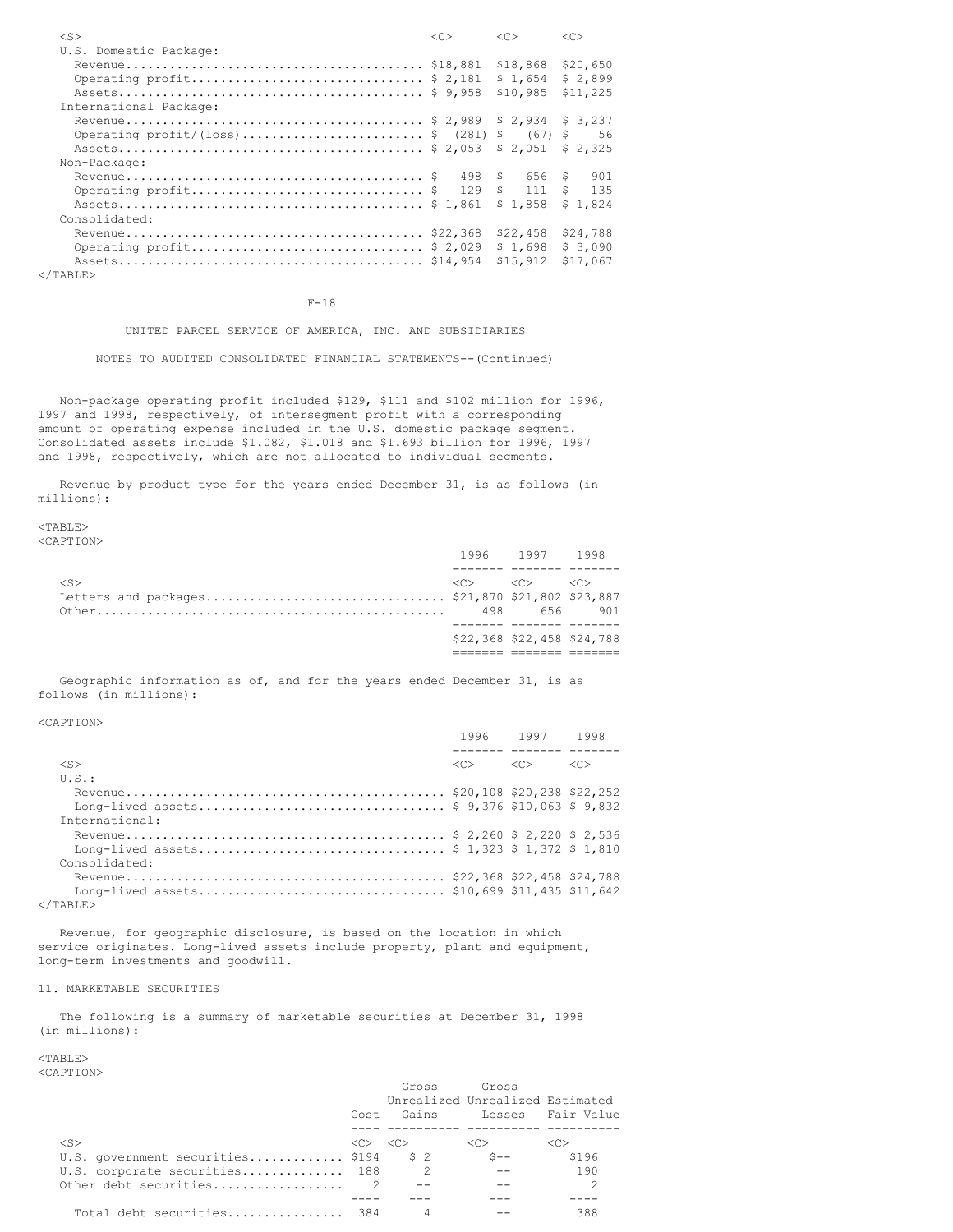| Equity securities |      | $- -$   |                |  |
|-------------------|------|---------|----------------|--|
|                   | ---- | ---     | ---            |  |
|                   | 5390 | $S_1$ 4 | S <sub>5</sub> |  |
|                   |      |         |                |  |

## F-19

## UNITED PARCEL SERVICE OF AMERICA, INC. AND SUBSIDIARIES

## NOTES TO AUDITED CONSOLIDATED FINANCIAL STATEMENTS--(Continued)

The gross realized gains on sales of marketable securities totaled \$6 million, and the gross realized losses totaled \$1 million. The net adjustment to unrealized holding losses on marketable securities included in other comprehensive income, and as a separate component of shareowners' equity, totaled \$1 million.

The amortized cost and estimated fair value of marketable securities at December 31, 1998, by contractual maturity, are shown below (in millions). Expected maturities will differ from contractual maturities because the issuers of the securities may have the right to prepay obligations without prepayment penalties.

### <TABLE> <CAPTION>

|                                          |                                         | Estimated<br>Cost Fair Value |
|------------------------------------------|-----------------------------------------|------------------------------|
|                                          |                                         |                              |
| $<$ S>                                   | $\langle C \rangle$ $\langle C \rangle$ |                              |
|                                          |                                         | S 44                         |
| Due after one year through three years   | 66                                      | 67                           |
| Due after three years through five years | - 156                                   | 159                          |
|                                          |                                         | 118                          |
|                                          |                                         |                              |
|                                          | 384                                     | 388                          |
|                                          | - 6                                     |                              |
|                                          |                                         |                              |
|                                          | \$390                                   | \$389                        |
|                                          |                                         |                              |

 $<$ /TABLE>

## $F-20$

## UNITED PARCEL SERVICE OF AMERICA, INC. AND SUBSIDIARIES

## CONSOLIDATED BALANCE SHEETS

## December 31, 1998 and June 30, 1999 (unaudited) (In millions except share and per share amounts)

|                                                                                                                                                                                               | December 31, 30,<br>1998<br>-------------            | June<br>1999                                        |
|-----------------------------------------------------------------------------------------------------------------------------------------------------------------------------------------------|------------------------------------------------------|-----------------------------------------------------|
| $<$ S $>$                                                                                                                                                                                     | <<                                                   | < <sub></sub>                                       |
| ASSETS                                                                                                                                                                                        |                                                      |                                                     |
| Current Assets:<br>Cash and cash equivalents<br>Marketable securities<br>Prepaid employee benefit costs<br>Materials, supplies and other prepaid expenses                                     | \$1,240<br>389<br>2,713<br>703<br>380 380<br>------- | \$1,778<br>1,465<br>2,628<br>291<br>442<br>-------- |
| Total Current Assets<br>Property, Plant and Equipment (including aircraft under<br>capitalized lease obligations)--at cost, net of<br>accumulated depreciation and amortization of \$8,170 in | 5.425                                                | 6,604                                               |
|                                                                                                                                                                                               | 11,384<br>2.58                                       | 11,466<br>2.32                                      |
|                                                                                                                                                                                               | \$17.067<br>=======                                  | -------<br>\$18,302<br>=======                      |
| LIABILITIES AND SHAREOWNERS' EOUITY<br>Current Liabilities:                                                                                                                                   |                                                      |                                                     |
| Accrued wages and withholdings                                                                                                                                                                | $S \t - -$<br>1,322<br>1,092                         | S<br>719<br>1,282<br>1,232                          |
| Income taxes payable                                                                                                                                                                          | 247<br>$- -$<br>12                                   | $- -$<br>1,672<br>226                               |
| Deferred income taxes                                                                                                                                                                         | 114                                                  | 94                                                  |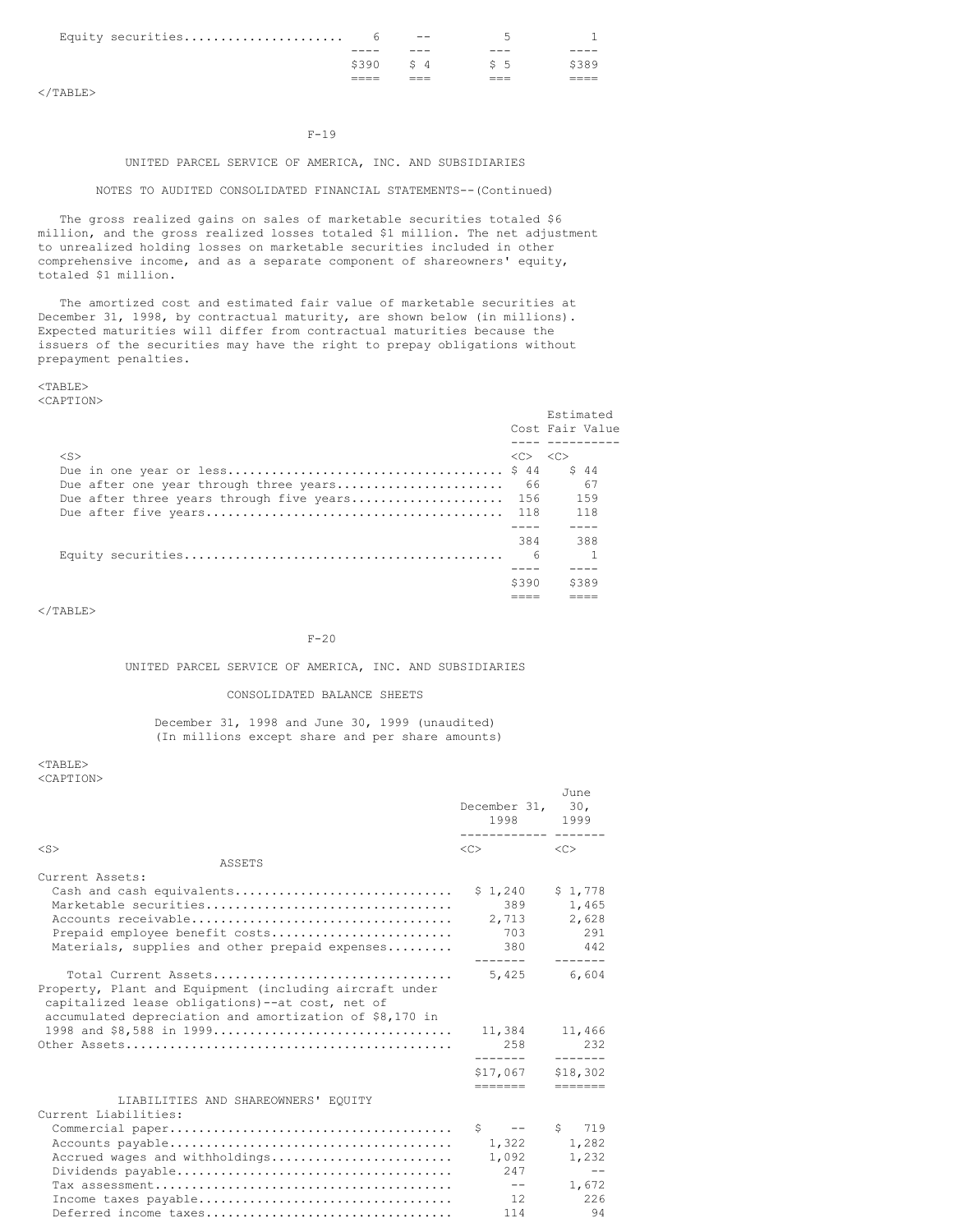| Current maturities of long-term debt<br>Other current liabilities                                                                                                                | 410<br>520                               | 376<br>569                       |
|----------------------------------------------------------------------------------------------------------------------------------------------------------------------------------|------------------------------------------|----------------------------------|
| Total Current Liabilities<br>Long-term Debt (including capitalized lease                                                                                                         | -----                                    | $- - - - - - -$<br>3,717 6,170   |
|                                                                                                                                                                                  | 2,191 2,138<br>--------                  | $- - - - - - -$                  |
| Accumulated Postretirement Benefit Obligation, Net                                                                                                                               | -------                                  | 969 1,017<br>-------             |
| Deferred Taxes, Credits and Other Liabilities                                                                                                                                    | 3,017 2,855                              | $- - - - - - -$                  |
| Shareowners' Equity:<br>Preferred stock, no par value, authorized 200,000,000<br>Common stock, par value \$.10 per share, authorized<br>900,000,000 shares, issued $559,000,000$ |                                          | 56 56                            |
| Additional paid-in capital<br>Accumulated other comprehensive loss                                                                                                               | 325<br>7,280 6,614<br>(63)               | 189<br>(147)<br>7,598 6,712      |
|                                                                                                                                                                                  | --------                                 | $- - - - - - -$                  |
| Treasury stock, at cost (11,605,952 and 12,547,559<br>shares in 1998 and 1999)                                                                                                   |                                          | $(425)$ (590)<br>$- - - - - - -$ |
|                                                                                                                                                                                  | 7.173                                    | 6,122                            |
|                                                                                                                                                                                  | ________<br>\$17,067 \$18,302<br>======= | $- - - - - - -$<br>=======       |

 $\rm <$  /TABLE>

See notes to unaudited consolidated financial statements.

F-21

UNITED PARCEL SERVICE OF AMERICA, INC. AND SUBSIDIARIES

STATEMENTS OF CONSOLIDATED INCOME (LOSS)

Six Months Ended June 30, 1998 and 1999 (In millions except per share amounts) (unaudited)

<TABLE> <CAPTION>

|                                           | Six Months Ended<br>June 30,<br>__________________ |                                         |  |                   |
|-------------------------------------------|----------------------------------------------------|-----------------------------------------|--|-------------------|
|                                           |                                                    | 1998 1999                               |  |                   |
| $<$ S $>$                                 |                                                    | $\langle C \rangle$ $\langle C \rangle$ |  |                   |
| Operating Expenses:                       |                                                    |                                         |  |                   |
|                                           |                                                    | 10,521 11,023<br>_________ _______      |  |                   |
|                                           |                                                    | --------- --------                      |  |                   |
| Other Income and (Expense):               |                                                    |                                         |  | 30 70<br>(22)     |
|                                           |                                                    |                                         |  | $(79)$ $(1, 843)$ |
|                                           |                                                    |                                         |  |                   |
|                                           |                                                    |                                         |  | \$ (355)          |
| Basic Earnings (Loss) Per Share \$ 1.49   |                                                    | - ======== ========                     |  | \$ (0.64)         |
| Diluted Earnings (Loss) Per Share \$ 1.47 |                                                    | ======== ========<br>======== ========  |  | \$ (0.64)         |

 $\rm <$  /TABLE>

See notes to unaudited consolidated financial statements.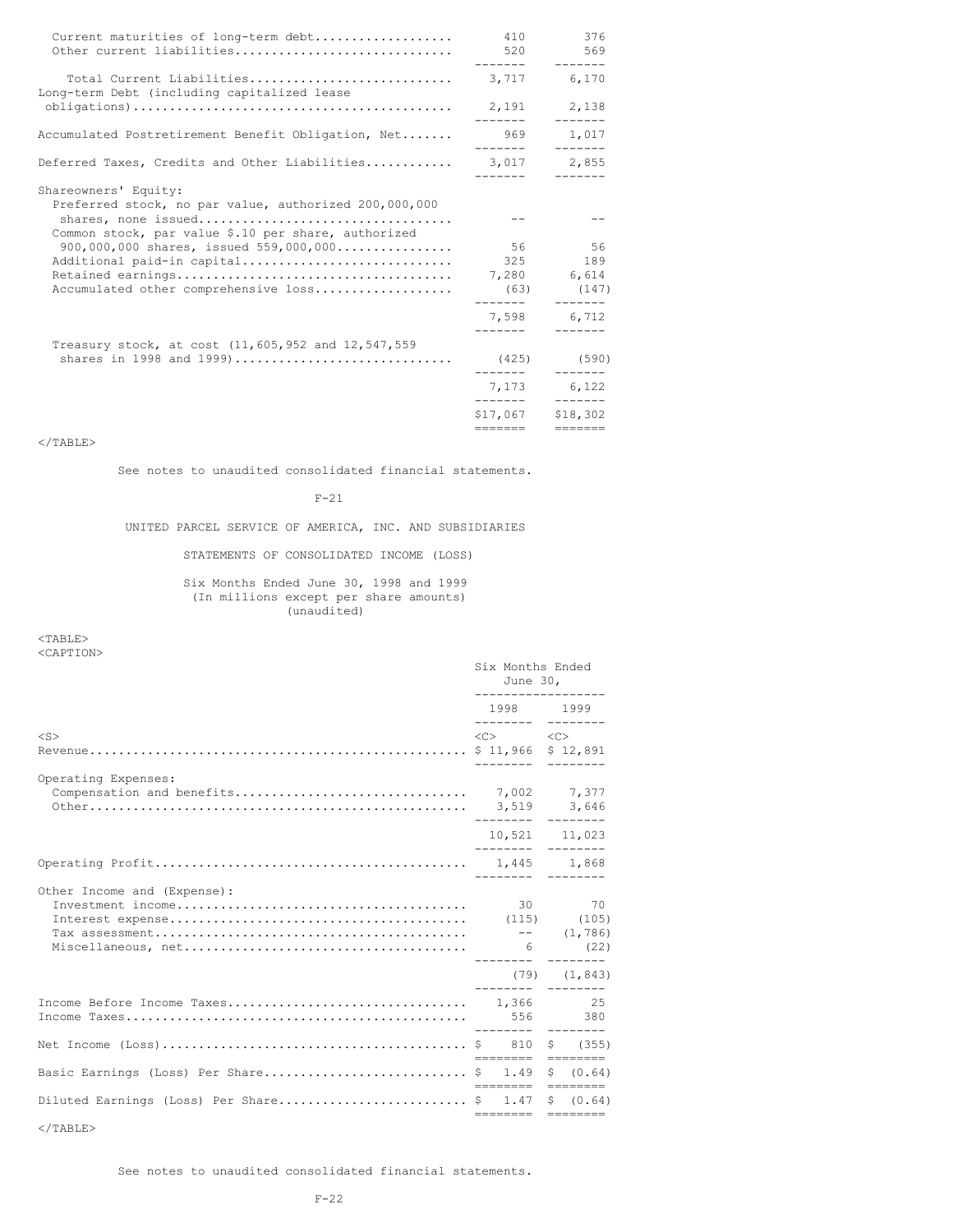## STATEMENT OF CONSOLIDATED SHAREOWNERS' EQUITY Six Months Ended June 30, 1999 (In millions except per share amounts) (unaudited)

<TABLE>  $\sim$ CAPT $\sim$ 

|  | A F I | $\cup$ |  |
|--|-------|--------|--|
|  |       |        |  |

|                                                 |          | ------------- | Common Stock Additional<br>Paid-In |                     | Accumulated Treasury Stock,<br>Other<br>Retained Comprehensive ------------------- | At Cost             |                     | Total<br>Shareowners' |  |
|-------------------------------------------------|----------|---------------|------------------------------------|---------------------|------------------------------------------------------------------------------------|---------------------|---------------------|-----------------------|--|
|                                                 |          |               | Shares Amount Capital              | Earnings            | Loss<br>_________ ______________ _____                                             | Shares              | Amount<br>--------- | Equity<br>----------  |  |
| $<$ S $>$                                       | <<       | <<            | <<                                 | <<                  | <<                                                                                 | $<<$ $<$ $<$ $>$    | <<                  | <<                    |  |
| Balance, January 1,<br>Comprehensive loss:      | 559      | \$56          | \$325                              | \$7,280             | \$ (63)                                                                            | (12)                | - \$<br>(425)       | \$7,173               |  |
| Net loss<br>Foreign currency                    |          |               |                                    | (355)               |                                                                                    |                     |                     | (355)                 |  |
| adjustments<br>Unrealized loss on<br>marketable |          |               |                                    |                     | (81)                                                                               |                     |                     | (81)                  |  |
| securities                                      |          |               |                                    |                     | (3)                                                                                |                     |                     | (3)                   |  |
| Comprehensive loss                              |          |               |                                    |                     |                                                                                    |                     |                     | \$ (439)<br>------    |  |
| Dividends (\$.55 per                            |          |               |                                    |                     |                                                                                    |                     |                     |                       |  |
| $share)$<br>Gain on issuance of                 |          |               |                                    | (311)               |                                                                                    |                     |                     | (311)                 |  |
| treasury stock                                  |          |               | 5                                  |                     |                                                                                    |                     |                     | 5                     |  |
| Stock award plans<br>Treasury stock             |          |               | (141)                              |                     |                                                                                    | 10                  | 406                 | 265                   |  |
| purchases<br>Treasury stock                     |          |               |                                    |                     |                                                                                    | (25)                | (1, 140)            | (1, 140)              |  |
| issuances                                       |          |               |                                    |                     |                                                                                    | 14                  | 569                 | 569<br>$- - - - -$    |  |
| Balance, June 30, 1999                          | 559      | \$56          | \$189                              | \$6,614             | \$(147)                                                                            | (13)                | (590)               | \$6,122               |  |
|                                                 | $= == =$ | $=$ $=$ $=$   | =====                              | $=$ $=$ $=$ $=$ $=$ | $=$ $=$ $=$ $=$                                                                    | $=$ $=$ $=$ $=$ $=$ | ----------          | ======                |  |

 $<$ /TABLE>

See notes to unaudited consolidated financial statements.

F-23

UNITED PARCEL SERVICE OF AMERICA, INC. AND SUBSIDIARIES

## STATEMENTS OF CONSOLIDATED CASH FLOWS

## Six Months Ended June 30, 1998 and 1999 (In millions) (unaudited)

|                                                                                                                                                             | 1998 1999<br>------- | -------                  |
|-------------------------------------------------------------------------------------------------------------------------------------------------------------|----------------------|--------------------------|
| $<$ S>                                                                                                                                                      | $\langle$ C> $\sim$  | $<<$ $C>$                |
| Cash flows from operating activities:<br>Net income $(\text{loss}) \dots \dots \dots \dots \dots \dots \dots \dots \dots \dots \dots \dots \dots$ \$ 810 \$ |                      | (355)                    |
| Adjustments to reconcile net income (loss) to net cash from<br>operating activities:                                                                        |                      |                          |
| Depreciation and amortization                                                                                                                               | 547                  | 563                      |
|                                                                                                                                                             | 50                   | 48                       |
| Deferred taxes, credits, and other                                                                                                                          | (1)                  | 38                       |
|                                                                                                                                                             | $- -$                | (95)                     |
| Changes in assets and liabilities:                                                                                                                          |                      |                          |
|                                                                                                                                                             | 58                   | 85                       |
| Prepaid employee benefit costs                                                                                                                              | 69                   | 412                      |
| Materials, supplies and other prepaid expenses                                                                                                              | (62)                 | (62)                     |
|                                                                                                                                                             | (113)                | (40)                     |
| Accrued wages and withholdings                                                                                                                              | 74                   | 140                      |
|                                                                                                                                                             |                      | $(191)$ $(247)$          |
|                                                                                                                                                             | $  \,$               | 1,442                    |
|                                                                                                                                                             | (73)                 | 214                      |
|                                                                                                                                                             |                      | 110 49<br>------ ------- |
| Net cash from operating activities 1,278 2,192                                                                                                              | -------              |                          |
| Cash flows from investing activities:                                                                                                                       |                      |                          |
|                                                                                                                                                             |                      | $(504)$ $(597)$          |
| Disposals of property, plant and equipment                                                                                                                  | $120 -$              | 50                       |
| Purchases of marketable securities                                                                                                                          |                      | $--$ (1,753)             |
| Sales and maturities of marketable securities                                                                                                               | $- -$                | 674                      |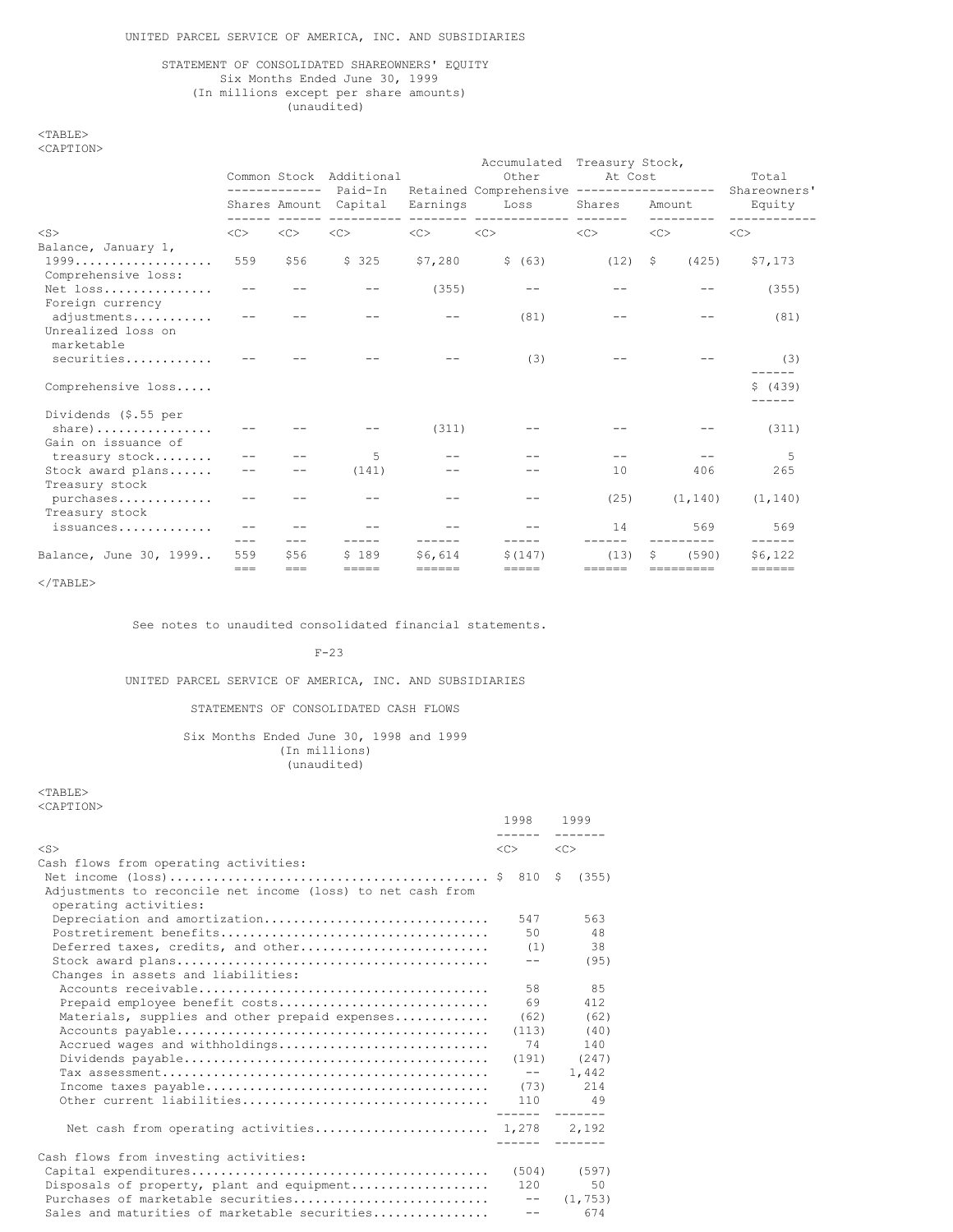| Net cash used in investing activities (302) (1,749)                             |                    |
|---------------------------------------------------------------------------------|--------------------|
| Cash flows from financing activities:                                           |                    |
|                                                                                 | 166 999            |
|                                                                                 | $(173)$ $(367)$    |
|                                                                                 | $(418)$ $(1, 140)$ |
| Issuances of treasury stock pursuant to stock awards and                        |                    |
| employee stock purchase plans                                                   | 340 975            |
|                                                                                 |                    |
|                                                                                 |                    |
|                                                                                 | ----- -------      |
| Net cash from (used in) financing activities (321) 115                          |                    |
| Effect of exchange rate changes on cash (12) (20)                               |                    |
|                                                                                 |                    |
| Net increase in cash and cash equivalents 643 538<br>Cash and cash equivalents: |                    |
|                                                                                 |                    |
|                                                                                 |                    |
|                                                                                 | eeesse eessese     |
| Cash paid during the period for:                                                |                    |
| Interest (net of amount capitalized) \$ 205 \$ 85                               | eesses eesses      |
|                                                                                 |                    |
|                                                                                 | ------ -------     |

See notes to unaudited consolidated financial statements.

 $F-24$ 

UNITED PARCEL SERVICE OF AMERICA, INC. AND SUBSIDIARIES

## NOTES TO UNAUDITED CONSOLIDATED FINANCIAL STATEMENTS

1. For interim consolidated financial statement purposes, we compute our tax provision on the basis of our estimated annual effective income tax rate, and provide for accruals under our various employee benefit plans for each three month period based on one quarter of the estimated annual expense.

In March 1998, the Accounting Standards Executive Committee issued Statement of Position (SOP) 98-1, "Accounting for the Costs of Computer Software Developed or Obtained for Internal Use," which requires that certain costs to develop or obtain computer software for internal use be capitalized. We adopted the new standard on January 1, 1999. Prior to adoption of SOP 98-1, we expensed all internal use software costs as incurred. The effect of adopting the SOP was to decrease the net loss for the six months ended June 30, 1999 by \$35 million or \$.06 per share on a basic and diluted basis.

2. In our opinion, the accompanying interim, unaudited, consolidated financial statements contain all adjustments (consisting of normal recurring accruals) necessary to present fairly the financial position as of June 30, 1999, the results of operations for the six months ended June 30, 1998 and 1999, and cash flows for the six months ended June 30, 1998 and 1999.

3. The following table sets forth the computation of basic and diluted earnings (loss) per share (in millions except per share amounts):

|                                                                | 1998 1999<br>. <u>.</u>                 |              |
|----------------------------------------------------------------|-----------------------------------------|--------------|
| $<$ S>                                                         | $\langle C \rangle$ $\langle C \rangle$ |              |
| Numerator:                                                     |                                         |              |
| Numerator for basic and diluted earnings (loss) per share--net |                                         |              |
| Denominator:                                                   |                                         |              |
| Weighted-average shares--denominator for basic earnings (loss) |                                         |              |
| Effect of dilutive securities:                                 |                                         | 545 557      |
| Contingent shares--Managers Incentive Plan                     | .5                                      |              |
|                                                                | $\mathcal{P}$                           |              |
|                                                                |                                         |              |
| Denominator for diluted earnings (loss) per share 552 557      |                                         | ----- ------ |
|                                                                |                                         |              |
|                                                                |                                         |              |
|                                                                |                                         |              |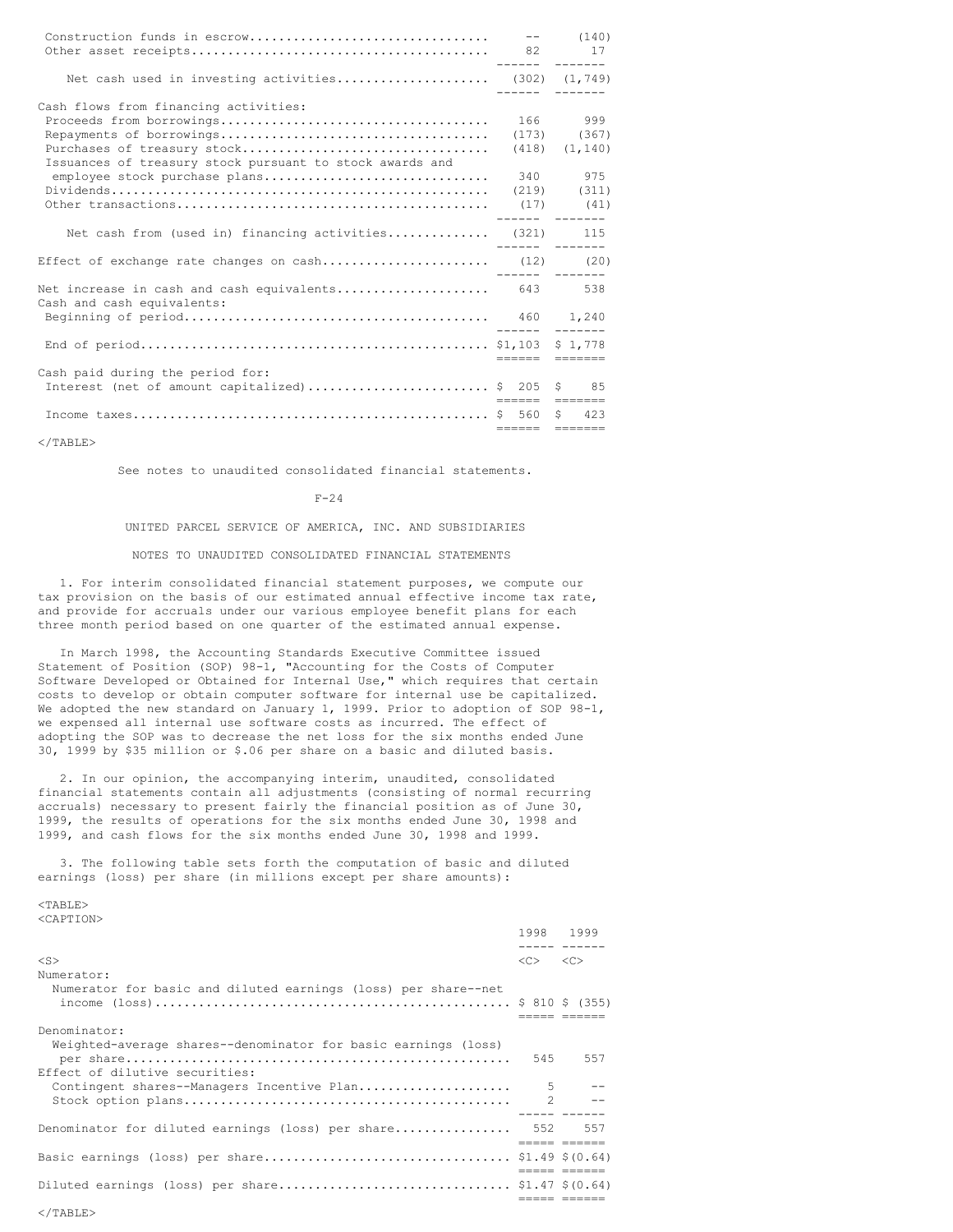4. On August 9, 1999 the U.S. Tax Court issued an opinion unfavorable to UPS regarding a Notice of Deficiency asserting that we are liable for additional tax for the 1983 and 1984 tax years. The Court held that we are liable for tax on income of Overseas Partners Ltd., a Bermuda company, which has reinsured excess value package insurance purchased by our customers beginning in 1984. The Court held that for the 1984 tax year we are liable for taxes of \$31 million on income reported by OPL, penalties and penalty interest of \$93 million and interest for a total after-tax exposure we estimate at approximately \$246 million.

In addition, during the first quarter of 1999, the IRS issued two Notices of Deficiency asserting that we are liable for additional tax for the 1985 through 1987 tax years, and the 1988 through 1990 tax years. The primary assertions by the IRS relate to the reinsurance of excess value package insurance, the issue raised for the 1984 tax year. The IRS has based its assertions on the same theories included in the 1983-1984 Notice of Deficiency.

We anticipate that the IRS will take similar positions for tax years subsequent to 1990. Based on the Tax Court opinion, we currently estimate that our total after-tax exposure for the tax years 1984 through 1999 could be as high as \$2.353 billion. We are in the process of analyzing our position in light of the Tax Court opinion and are evaluating our options, including appeal of the Tax Court decision, continuance of the litigation or negotiation of a settlement.

 $F-25$ 

## UNITED PARCEL SERVICE OF AMERICA, INC. AND SUBSIDIARIES

#### NOTES TO UNAUDITED CONSOLIDATED FINANCIAL STATEMENTS--(Continued)

In our second quarter 1999 financial statements, we have recorded a tax assessment charge of \$1.786 billion, which includes an amount for related state tax liabilities. The charge includes taxes of \$915 million and interest of \$871 million. This assessment resulted in a tax benefit of \$344 million related to the interest component of the assessment. As a result, our net charge to net income for the tax assessment was \$1.442 billion, increasing our total after-tax reserve with respect to these matters to \$1.672 billion. The tax benefit of deductible interest is included in income taxes; however, since none of the income on which this tax assessment is based is our income, we have not classified the tax charge as income taxes.

We determined the size of our reserve with respect to these matters in accordance with generally accepted accounting principles based on our estimate of our most likely liability. In making this determination, we concluded that it was more likely that we would be required to pay taxes on income reported by OPL and interest, but that it was not probable that we would be required to pay any penalties and penalty interest. If penalties and penalty interest ultimately are determined to be payable, we would have to record an additional charge of up to \$681 million.

On September 1, 1999, we deposited \$1.349 billion with the IRS related to these matters, without conceding the IRS's position or giving up our right to appeal the Tax Court's decision, in order to stop the accrual of interest on that amount of the IRS's claim. We have sufficient cash, cash equivalents and marketable securities on hand to deposit with the IRS, if we choose to do so, the remaining amount necessary to satisfy our maximum estimated after-tax exposure for these tax matters, without affecting our ability to meet our foreseeable operating expenses and budgeted capital expenditures.

We are in the process of implementing a new arrangement for providing excess value package insurance for our customers through UPS subsidiaries. This new arrangement will result in including in our non-package operating segment the net operations of the excess value package insurance program offered to our customers. This revised arrangement, once in place, should eliminate for future periods the issues considered by the Tax Court in the Notices of Deficiency relating to OPL.

The IRS has proposed adjustments, unrelated to the OPL matters discussed above, regarding the timing of deductions, the characterization of expenses as capital rather than ordinary and our entitlement to the investment tax credit and the research tax credit in the 1985 through 1990 tax years. These proposed adjustments, if sustained, would result in \$88 million in additional tax for the 1985 through 1987 tax years and \$267 million in additional tax for the 1988 through 1990 tax years.

We believe that our practice of expensing the items that the IRS alleges should have been capitalized is consistent with the practices of other industry participants. We expect that we will prevail on substantially all of these issues. Should the IRS prevail, however, unpaid interest on these adjustments through 1999 could aggregate up to \$396 million, after the benefit of related tax deductions. Since the majority of these adjustments propose to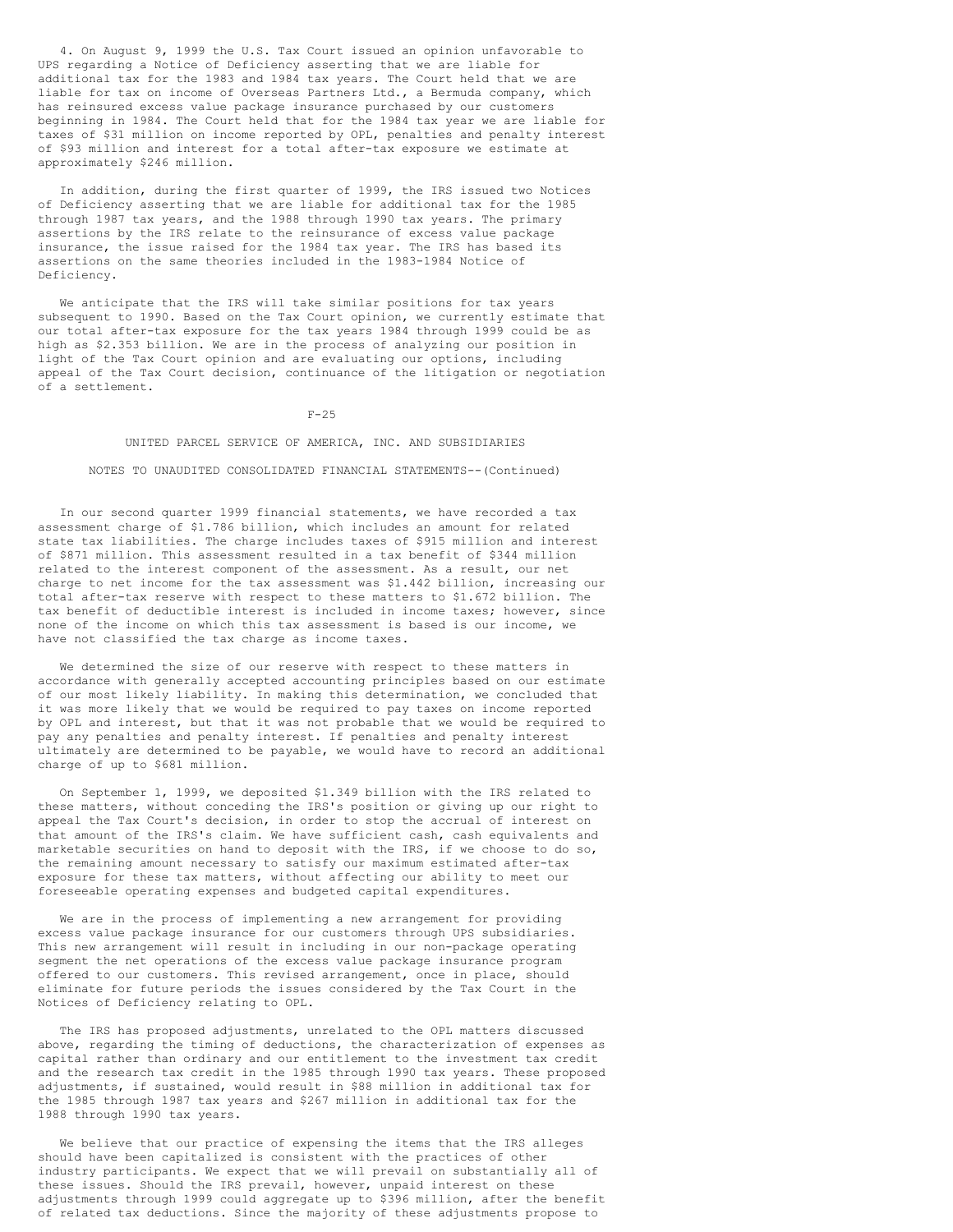capitalize items for which depreciation deductions would be allowed in subsequent years, the effect would be to substantially reduce the net impact of these adjustments and related interest. The IRS's proposed adjustments include penalties and penalty interest. We believe that the possibility that such penalties and penalty interest will be sustained is remote. The IRS may take similar positions with respect to some of these issues for each of the years from 1991 through 1999. We believe the eventual resolution of these issues will not result in a material adverse effect on our financial condition, results of operations or liquidity.

 $F-26$ 

## UNITED PARCEL SERVICE OF AMERICA, INC. AND SUBSIDIARIES

#### NOTES TO UNAUDITED CONSOLIDATED FINANCIAL STATEMENTS--(Continued)

We are a defendant in various employment-related lawsuits. In one of these actions, which alleges employment discrimination by UPS, class action status has been granted, and the United States Equal Employment Opportunity Commission has been granted the right to intervene. We are also a defendant in various other lawsuits that arose in the normal course of business. In our opinion, none of these cases is expected to have a material adverse effect upon our financial condition, results of operations or liquidity.

5. We report our operations in three segments: U.S. domestic package operations, international package operations and non-package operations. Package operations represent our core business and are divided into regional operations around the world. Regional operations managers are responsible for both domestic and export operations within their geographic region. International package operations include shipments wholly outside the U.S. as well as shipments with either origin or distribution outside the U.S. Nonpackage operations, including logistics, are distinct from package operations.

Segment information for the six months ended June 30, is as follows (in millions):

 $<$ TABLE> <CAPTION>

|                       | Six Months<br>Ended<br>June 30,<br>---------------   |                                    |
|-----------------------|------------------------------------------------------|------------------------------------|
|                       | 1998 1999<br>________ ______                         |                                    |
| $<$ S $>$<br>Revenue: | $\langle C \rangle$ . The set of $\langle C \rangle$ | < <sub></sub>                      |
|                       |                                                      |                                    |
|                       |                                                      | -------- -------                   |
| Operating profit:     |                                                      |                                    |
|                       |                                                      | 34 - 34<br>109<br>70 58<br>$--$ 58 |
|                       |                                                      | ________ ____                      |

 $\langle$ /TABLE>

Non-package operating profit included \$53 and \$58 million for the six months ended June 30, 1998 and 1999, respectively, of intersegment profit with a corresponding amount of operating expense included in the U.S. domestic package segment. Consolidated operating profit for the six months ended June 30, 1999 included \$58 million of capitalized software costs that were not allocated to individual segments.

6. Certain prior period amounts have been reclassified to conform to the current period presentation.

 $F-27$ 

### INDEPENDENT AUDITORS' REPORT

Board of Directors and Shareowner United Parcel Service, Inc. Atlanta, Georgia

We have audited the accompanying balance sheet of United Parcel Service, Inc. as of July 19, 1999. This financial statement is the responsibility of the Company's management. Our responsibility is to express an opinion on this financial statement based on our audit.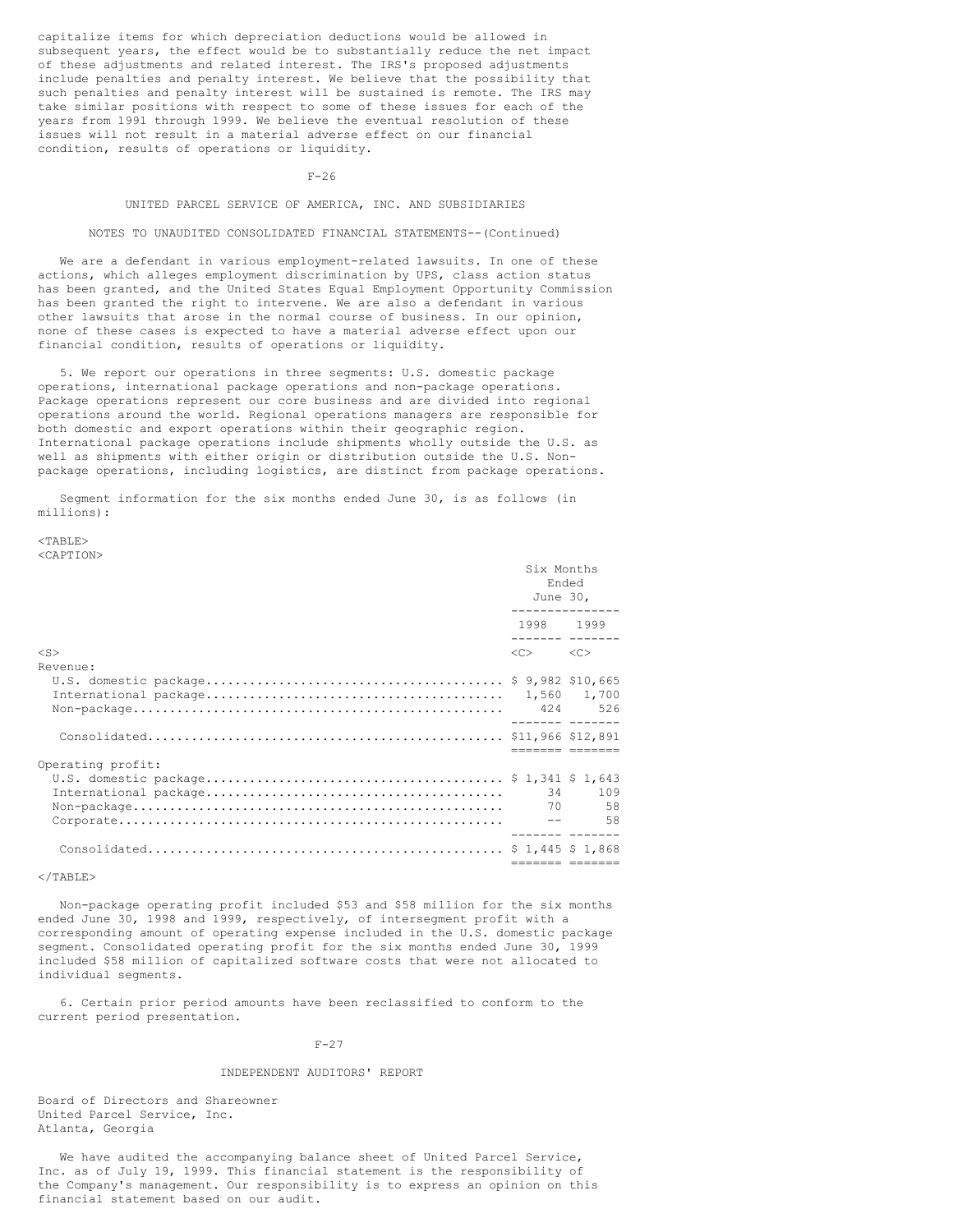We conducted our audit in accordance with generally accepted auditing standards. Those standards require that we plan and perform the audit to obtain reasonable assurance about whether the balance sheet is free of material misstatement. An audit includes examining, on a test basis, evidence supporting the amounts and disclosures in the balance sheet. An audit also includes assessing the accounting principles used and significant estimates made by management, as well as evaluating the overall balance sheet presentation. We believe that our audit of the balance sheet provides a reasonable basis for our opinion.

In our opinion, such balance sheet presents fairly, in all material respects, the financial position of United Parcel Service, Inc. at July 19, 1999 in conformity with generally accepted accounting principles.

/s/ Deloitte & Touche LLP

Atlanta, Georgia July 20, 1999

### F-28

UNITED PARCEL SERVICE, INC.

## BALANCE SHEET July 19, 1999

| $<$ TABLE $>$                                      |  |
|----------------------------------------------------|--|
| $<$ S $>$                                          |  |
|                                                    |  |
|                                                    |  |
| SHAREOWNER'S EQUITY--Common stock subscribed \$100 |  |
|                                                    |  |

 $\langle$ /TABLE>

## NOTES TO BALANCE SHEET

1. ORGANIZATION AND PURPOSE--United Parcel Service, Inc. (the "Company") was incorporated in Delaware on July 15, 1999 to become a wholly-owned subsidiary of United Parcel Service of America, Inc. ("UPS"). Subject to the approval of the shareowners of UPS, a wholly-owned subsidiary of the Company will merge with UPS, and all of the outstanding common stock of UPS will be exchanged for new Class A common stock of the Company.

2. SHAREOWNER'S EQUITY--The Company is authorized to issue 1,000 shares of \$.01 par value common stock. UPS has subscribed for 100 shares in exchange for \$100.

## F-29

ANNEX A

### FORM OF AGREEMENT AND PLAN OF MERGER

This AGREEMENT AND PLAN OF MERGER is dated as of September , 1999 (this "Agreement") among United Parcel Service of America, Inc. ("UPS"), United Parcel Service, Inc. ("New UPS") and UPS Merger Subsidiary, Inc. ("UPS MergerSub"), each a Delaware corporation.

### RECITALS

A. UPS is a corporation duly organized and existing under the laws of the State of Delaware. New UPS is a corporation duly organized and existing under the laws of the State of Delaware and a wholly owned subsidiary of UPS. UPS MergerSub is a corporation duly organized and existing under the laws of the State of Delaware and a wholly owned subsidiary of New UPS.

B. The respective boards of directors of UPS, New UPS and UPS MergerSub have determined that it is advisable and in the best interests of each corporation that UPS MergerSub merge with and into UPS (the "Merger") upon the terms and subject to the conditions of this Agreement. As a result of the Merger, UPS will become a wholly owned subsidiary of New UPS and the separate existence of UPS MergerSub will cease.

C. The respective boards of directors of UPS, New UPS and UPS MergerSub have been duly advised of the terms and conditions of the Merger and, by resolutions duly adopted, have authorized, approved and adopted this Agreement. The stockholders of UPS will approve and adopt this Agreement at a special meeting of stockholders on October , 1999. The stockholder of UPS MergerSub will approve and adopt this Agreement by written consent without a meeting.

D. The parties intend by this Agreement to effect a "reorganization" under Section 368 of the Internal Revenue Code of 1986, as amended.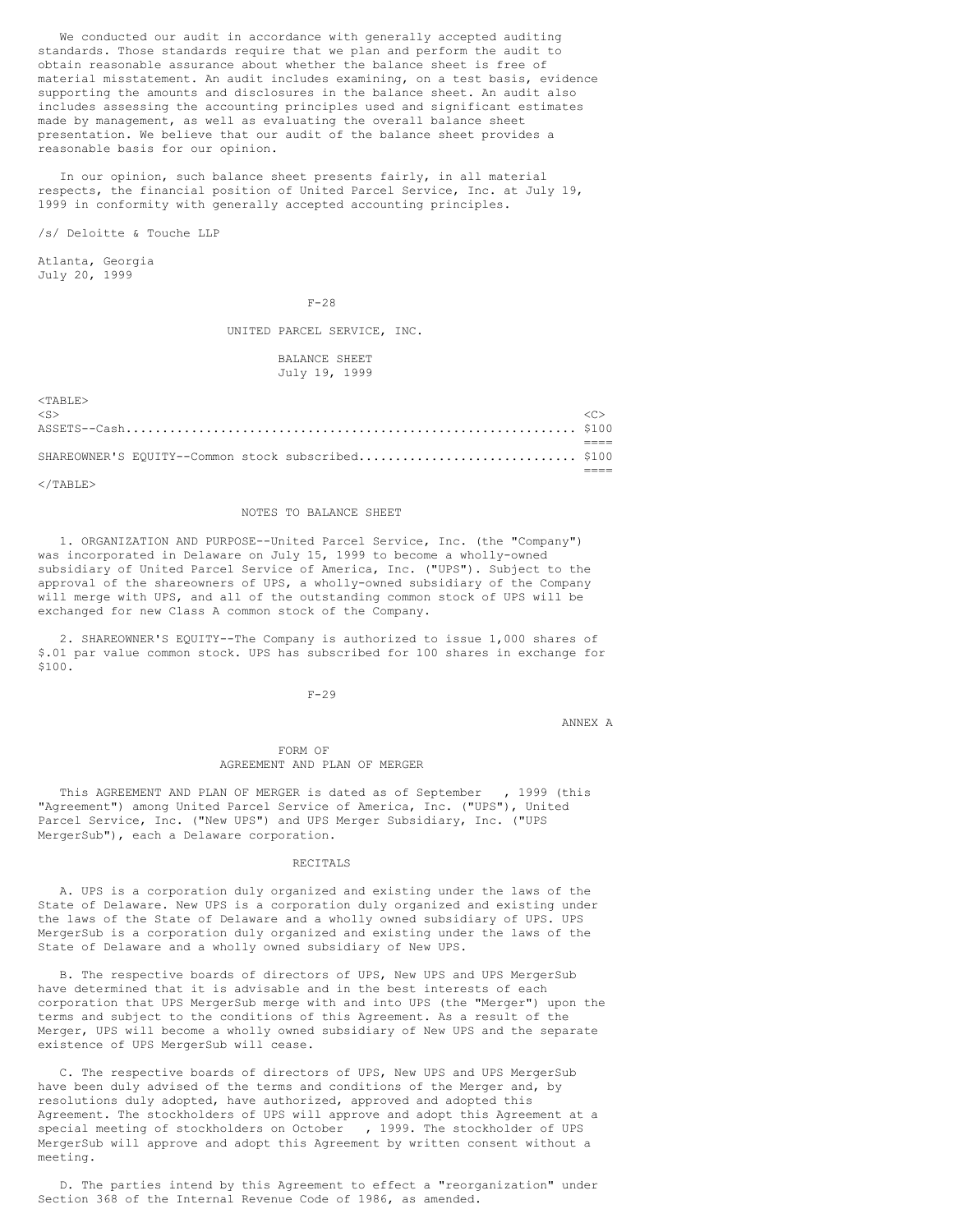NOW, THEREFORE, UPS, New UPS and UPS MergerSub hereby agree as follows.

#### ARTICLE I THE MERGER

Section 1.01 The Merger. Upon the terms and subject to the conditions of this Agreement, and in accordance with the relevant provisions of the Delaware General Corporation Law (the "DGCL"), UPS MergerSub will merge with and into UPS upon the Effective Time, as defined in this Agreement. UPS will be the surviving corporation in the Merger (the "Surviving Corporation"). Upon the Effective Time, the separate existence of UPS MergerSub will cease, and the Surviving Corporation will succeed, without other transfer, to all of the rights and property of UPS MergerSub, and will be subject to all of the debts and liabilities of UPS MergerSub, as provided for in Section 259 of the DGCL. On and after the Effective Time, the Surviving Corporation will carry on its business with the assets of UPS MergerSub, as well as with the assets of the Surviving Corporation.

Section 1.02 Effective Time. As soon as practicable following the satisfaction or waiver of the conditions set forth in Article II, the Merger will be consummated by filing a certificate of merger (the "Certificate of Merger") with the Secretary of State of the State of Delaware in accordance with the DGCL. The Merger will become effective when the Certificate of Merger is filed or such later time as is set forth in the Certificate of Merger. The time when the Merger becomes effective is called the "Effective Time".

Section 1.03 Certificate of Incorporation and By-Laws. The Certificate of Incorporation and the By-Laws of UPS in effect at the Effective Time will be the Certificate of Incorporation and By-Laws of the Surviving Corporation and will remain in effect until changed or amended as provided therein or by applicable law. The name of the Surviving Corporation will be United Parcel Service of America, Inc.

Section 1.04 Directors and Officers. The directors and officers of UPS immediately after the Effective Time will be as set forth on Schedule A to this Agreement until the earlier of their resignation or removal or until their respective successors are duly elected and qualified.

Section 1.05 Effect on Capital Stock. At the Effective Time, by virtue of the Merger and without any action on the part of the holder of any capital stock of UPS:

- (a) Each share of common stock, par value \$0.10 per share, of UPS issued and outstanding immediately before the Effective Time will convert into the right to receive in the aggregate two shares of New UPS common stock. The shares of New UPS common stock receivable by each holder as a result of this conversion will be divided among shares of validly issued, fully paid and non-assessable class A-1 common stock, par value \$.01 per share, of New UPS, validly issued, fully paid and nonassessable class A-2 common stock, par value \$.01 per share, of New UPS, and validly issued, fully paid and non-assessable class A-3 common stock, par value \$.01 per share, of New UPS, as follows:
	- (1) First, the shares of New UPS common stock receivable by each holder will be divided evenly among shares of New UPS's class A-1 common stock, class A-2 common stock and class A-3 common stock.
	- (2) Second, any fractional shares allocated to New UPS's class A-1 common stock, class A-2 common stock and class A-3 common stock as a result of the division in (1) above will be aggregated and reallocated as described in (3) below.
	- (3) Third, if the total of the number of shares aggregated as a result of (2) above is one, that share will be allocated to New UPS's class A-3 common stock; if the total number of shares aggregated as a result of (2) above is two, then one of those shares will be allocated to New UPS's class A-3 common stock and one of those shares will be allocated to New UPS's class A-2 common stock.

As of the Effective Time, all such shares of UPS common stock will no longer be outstanding and will automatically be canceled and retired and will cease to exist, and each holder of a certificate representing any such shares of UPS common stock will cease to have any rights with respect thereto, except the right to receive the shares of class A-1 common stock, class A-2 common stock and class A-3 common stock of New UPS to be issued in consideration therefor upon surrender of such certificate.

- (b) Each share of UPS MergerSub common stock outstanding immediately before the Effective Time will convert into one validly issued, fully paid and nonassessable share of common stock, par value \$.10 per share, of the Surviving Corporation.
- (c) Each option or other right to purchase or otherwise acquire shares of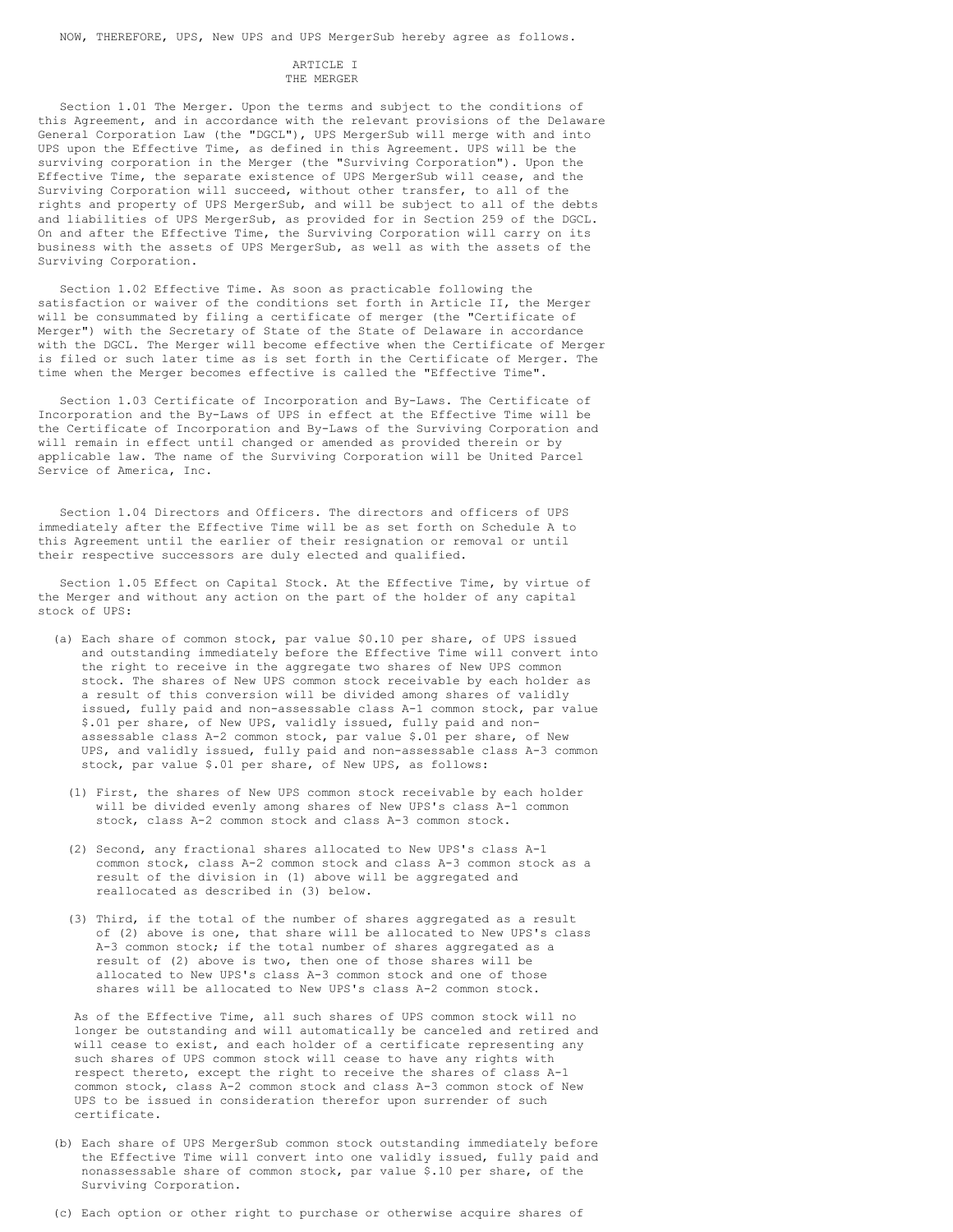UPS common stock pursuant to UPS's stock option or other stock-based plans granted and outstanding immediately before the Effective Time, by virtue of the Merger and without any action on the part of the holder of the option or right, will convert into and become a right to purchase or otherwise acquire the number of shares of New UPS's class A-1, class A-2 and class A-3 common stock that the holder would have been entitled to receive if the holder had exercised the option or right to purchase in full immediately before the Effective Time. After the Effective Time, the exercise price of each such option or right will be the exercise price of that option or right immediately before the Effective Time, divided by the number of shares of class A common stock subject to the option or right as determined by this Section 1.05(c). The parties will take all action necessary to implement the provisions of this Section  $1.05(c)$ , including, if necessary, to amend any agreement or plan providing an option or other right to acquire shares of UPS common stock, to ensure that after giving effect to the foregoing no such option or right will be exercisable for UPS common stock following the Effective Time.

 $A-2$ 

## ARTICLE II CONDITIONS TO CONSUMMATION OF THE MERGER

Section 2.01 Conditions to Each Party's Obligation to Effect the Merger. The respective obligations of each party to effect the Merger are subject to the satisfaction or waiver, where permissible, prior to the Effective Time, of the following conditions:

- (a) more than 50% of the outstanding shares of UPS common stock entitled to vote have voted to adopt this Agreement;
- (b) New UPS simultaneously has consummated an initial public offering of shares of its class B common stock;
- (c) no statute, rule, regulation, executive order, decree, injunction or other order has been enacted, entered, promulgated or enforced by any court or governmental authority that is in effect and has the effect of prohibiting the consummation of the Merger; and
- (d) all approvals and consents necessary or desirable, if any, in connection with consummation of the Merger have been obtained.

## ARTICLE III COVENANT TO CONTRIBUTE CAPITAL

Upon the Effective Time, each issued and outstanding share of common stock of New UPS that is owned by UPS immediately prior to the Effective Time will be returned to New UPS as a contribution to capital.

### ARTICLE IV MISCELLANEOUS

Section 4.01 Amendment; Waiver. At any time before the Effective Time, UPS and UPS MergerSub may, to the extent permitted by the DGCL, by written agreement amend, modify or supplement any provision of this Agreement.

Section 4.02 Entire Agreement; Assignment. This Agreement constitutes the entire agreement and supersedes all prior agreements and understandings, both written and oral, among the parties with respect to the subject matter hereof. Neither this Agreement nor any right, interest or obligation under this Agreement may be assigned, in whole or in part, by operation of law or otherwise, without the prior written consent of the other parties.

Section 4.03 Governing Law. This Agreement will be governed by and construed in accordance with the substantive laws of the State of Delaware regardless of the laws that might otherwise govern under principles of conflicts of laws applicable thereto.

Section 4.04 Parties in Interest. Nothing in this Agreement, express or implied, is intended to confer upon any other person any rights or remedies of any nature whatsoever under or by reason of this Agreement.

Section 4.05 Counterparts. This Agreement may be executed in one or more counterparts, each of which will be deemed to be an original, but all of which will constitute one and the same agreement, and will become effective when one or more counterparts have been signed by each of the parties and delivered to the other parties.

Section 4.06 Abandonment. At any time before the Effective Time, this Agreement may be terminated and the Merger may be abandoned by the board of directors of UPS or UPS MergerSub.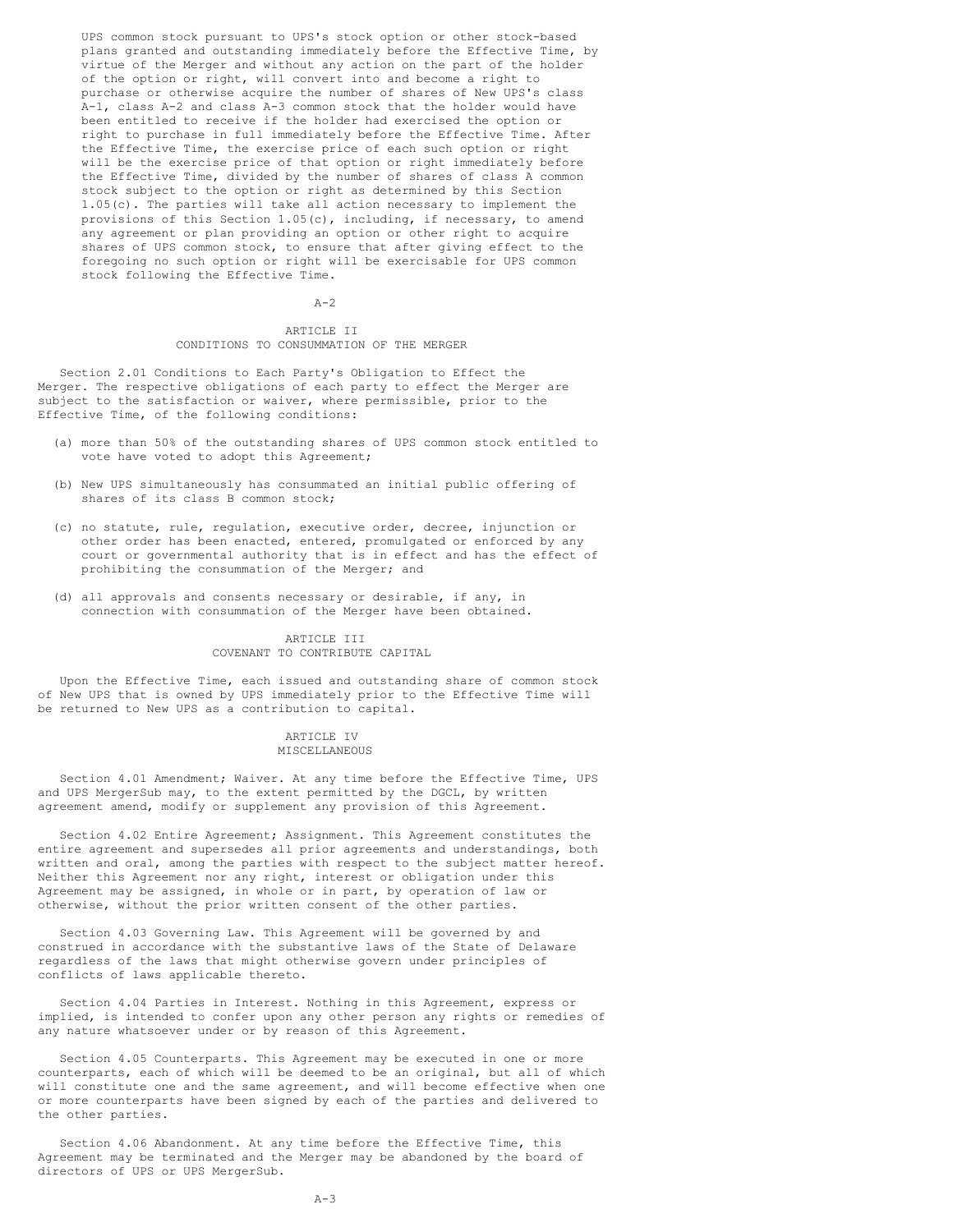IN WITNESS WHEREOF, each of the parties has caused this Agreement to be executed on its behalf by its respective officers thereunto duly authorized, all as of the day and year first above written. UNITED PARCEL SERVICE OF AMERICA, INC., a Delaware corporation By: ------------------------------------ Name: Title: UNITED PARCEL SERVICE, INC., a Delaware corporation By: ------------------------------------ Name: Title: UPS MERGER SUBSIDIARY, INC., a Delaware corporation By: ------------------------------------ Name: Title:  $A-4$ SCHEDULE A <TABLE>  $\langle$ S>  $\langle$ C> James P. Kelly........................... Director and President Robert J. Clanin.................... Director, Treasurer and Assistant Secretary Joseph R. Moderow................... Director, Secretary and Assistant Treasurer Maurice M. Agresta................... Assistant Treasurer and Assistant Secretary Elizabeth W. Calvert................ Assistant Secretary Allen E. Hill........................ Assistant Secretary  $<$ /TABLE>  $A-5$ ANNEX B FORM OF RESTATED CERTIFICATE OF INCORPORATION OF UNITED PARCEL SERVICE, INC. (ORIGINALLY INCORPORATED ON JULY 15, 1999) United Parcel Service, Inc., a corporation organized and existing under the laws of the State of Delaware, hereby certifies as follows: FIRST: The name of the Corporation is United Parcel Service, Inc. SECOND: The address of the Corporation's registered office in the State of Delaware is Corporation Trust Center, 1209 Orange Street, in the City of Wilmington, County of New Castle. The name of its registered agent at this address is The Corporation Trust Company.

THIRD: The purpose of the Corporation is to engage in any lawful act or activity for which corporations may be organized under the Delaware General Corporation Law.

FOURTH: (a) The total number of shares of stock that the Corporation has authority to issue is 10,400,000,000, of which:

- (i) 1,533,333,333 shares shall be shares of Class A-1 Common Stock, par value \$.01 per share (the "Class A-1 Common Stock");
- (ii) 1,533,333,333 shares shall be shares of Class A-2 Common Stock, par value \$.01 per share (the "Class A-2 Common Stock");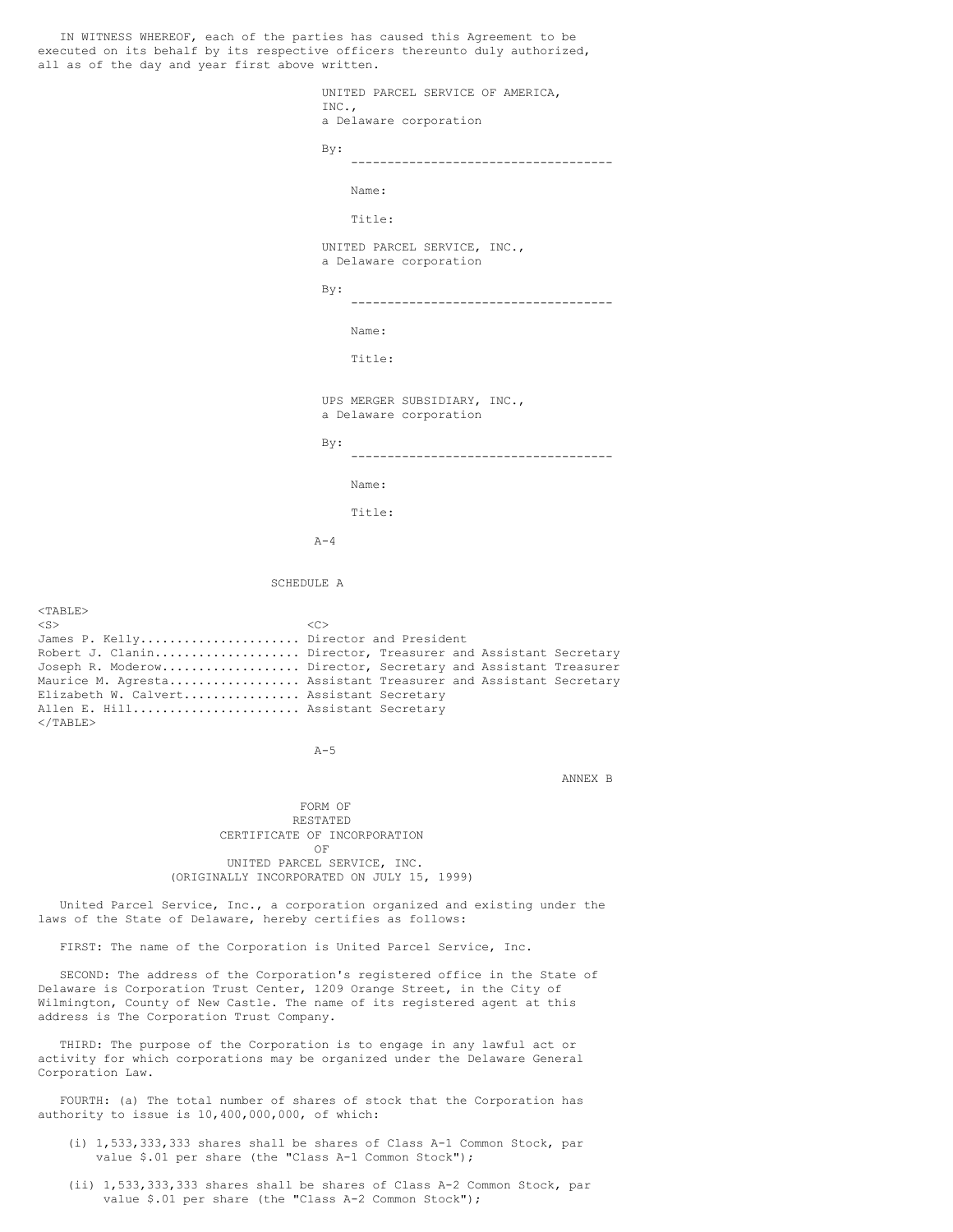- (iii) 1,533,333,334 shares shall be shares of Class A-3 Common Stock, par value \$.01 per share (the "Class A-3 Common Stock");
- (iv) 5,600,000,000 shares shall be shares of Class B Common Stock, par value \$.01 per share (the "Class B Common Stock"); and
- (v) 200,000,000 shares shall be shares of Preferred Stock, par value \$.01 per share (the "Preferred Stock").

The Class A-1 Common Stock, the Class A-2 Common Stock, the Class A-3 Common Stock and the Class B Common Stock are referred to collectively as the "Common Stock".

(b) The number of authorized shares of any class or classes of stock may be increased or decreased (but not below the number of shares thereof then outstanding) by the affirmative vote of the holders of a majority of the votes entitled to be cast by the holders of the Common Stock, voting together as a single class, irrespective of the provisions of Section 242(b)(2) of the Delaware General Corporation Law or any corresponding provision hereinafter enacted.

(c) The following is a statement of the relative powers, preferences and participating, optional or other special rights, and the qualifications, limitations and restrictions of the classes of Common Stock:

- (1) Except as otherwise set forth in this Article Fourth, the relative powers, preferences and participating, optional or other special rights, and the qualifications, limitations or restrictions of each class of Common Stock shall be identical in all respects.
- (2) Subject to the rights of the holders of Preferred Stock, holders of each class of Common Stock shall be entitled to receive such dividends and other distributions in cash, stock of any corporation (other than Common Stock) or property of the Corporation as may be declared thereon by the Board of Directors from time to time out of assets or funds of the Corporation legally available

therefor, and shall share equally on a per share basis in all such dividends and other distributions. In the case of dividends or other distributions payable in Common Stock, including distributions pursuant to stock splits or divisions of Common Stock: (i) only shares of Class A-1 Common Stock shall be paid or distributed with respect to Class A-1 Common Stock; (ii) only shares of Class A-2 Common Stock shall be paid or distributed with respect to Class A-2 Common Stock; (iii) only shares of Class A-3 Common Stock shall be paid or distributed with respect to Class A-3 Common Stock; and (iv) only shares of Class B Common Stock shall be paid or distributed with respect to Class B Common Stock. No class of Common Stock may be reclassified, subdivided or combined unless the reclassification, subdivision or combination occurs simultaneously and in the same proportion for each class of Common Stock, except that Class A-1 Common Stock, Class A-2 Common Stock and Class A-3 Common Stock may be reclassified as a single class of common stock at any time after 540 days after (the "Public Offering Date") without any reclassification of Class B Common Stock.

- (3)(A) At every meeting of the stockholders of the Corporation in connection with the election of directors and all other matters submitted to a vote of stockholders: (i) every holder of Class A-1 Common Stock, Class A-2 Common Stock or Class A-3 Common Stock shall be entitled to ten votes in person or by proxy for each share of Class A-1 Common Stock, Class A-2 Common Stock and Class A-3 Common Stock registered in his or her name on the transfer books of the Corporation; and (ii) every holder of Class B Common Stock shall be entitled to one vote in person or by proxy for each share of Class B Common Stock registered in his or her name on the transfer books of the Corporation. Except as otherwise required by law or by this Article Fourth, the holders of each class of Common Stock shall vote together as a single class, subject to any right that may be conferred upon holders of Preferred Stock to vote together with holders of Common Stock on all matters submitted to a vote of stockholders of the Corporation.
- (B) Except as otherwise provided by law, the provisions of this Restated Certificate of Incorporation shall not be modified, revised, altered or amended, repealed or rescinded, in whole or in part, without the approval of the holders of a majority of the votes entitled to be cast by the holders of each class of Common Stock, voting together as a single class; provided, however, that any proposal to modify, revise, alter or amend this Restated Certificate of Incorporation in any manner that would alter or change the powers, preferences or special rights of the shares of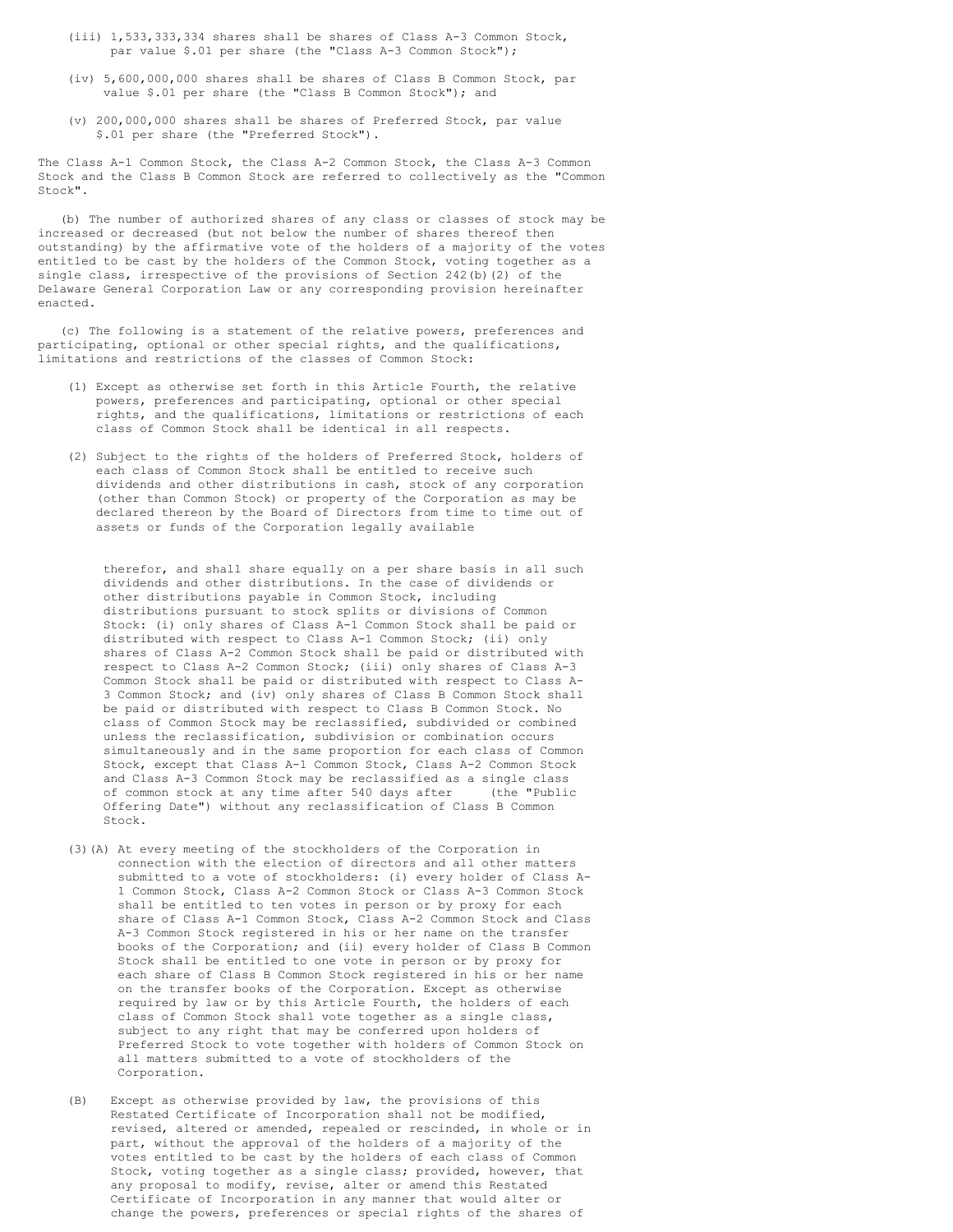any class of Common Stock so as to affect them adversely also will require the approval of the holders of a majority of the votes entitled to be cast by the holders of the shares of the class so affected by the proposed amendment, voting separately as a class. An increase in the authorized number of shares of any class or classes of stock of the Corporation or creation, authorization or issuance of any securities convertible into, or warrants, options or similar rights to purchase, acquire or receive, shares of any such class or classes of stock, shall be deemed not to affect adversely the powers, preferences or special rights of the shares of any class of Common Stock.

- (4) In the event of any dissolution, liquidation or winding up of the affairs of the Corporation, whether voluntary or involuntary, after payment in full of the amounts required to be paid to the holders of Preferred Stock, the remaining assets and funds of the Corporation shall be distributed pro rata to the holders of shares of Common Stock. For purposes of this paragraph (c)(4), the voluntary sale, conveyance, lease, exchange or transfer (for cash, shares of stock, securities or other consideration) of all or substantially all of the assets of the Corporation or a consolidation or merger of the Corporation with one or more other corporations (whether or not the Corporation is the corporation surviving the consolidation or merger) shall not be deemed to be a liquidation, dissolution or winding up, voluntary or involuntary.
- (5) In case of any reorganization or any consolidation of the Corporation with one or more other corporations or a merger of the Corporation with another corporation, each holder of a share of

 $B-2$ 

Common Stock of any class shall be entitled to receive with respect to that share the same kind and amount of shares of stock and other securities and property (including cash) receivable upon the reorganization, consolidation or merger by a holder of a share of any other class of Common Stock.

- (6) Each record holder of shares of Class A-1 Common Stock, Class A-2 Common Stock or Class A-3 Common Stock may convert any or all of those shares into an equal number of shares of Class B Common Stock; provided, however, that: (i) no share of Class A-1 Common Stock may be converted into a share of Class B Common Stock before 180 days after the Public Offering Date; (ii) no share of Class A-2 Common Stock may be converted into a share of Class B Common Stock before 360 days after the Public Offering Date; and (iii) no share of Class A-3 Common Stock may be converted into a share of Class B Common Stock before 540 days after the Public Offering Date. A record holder of shares of Class A-1 Common Stock, Class A-2 Common Stock or Class A-3 Common Stock may effect a voluntary conversion of any or all of those shares in accordance with this paragraph (c)(6) by surrendering the certificates for the number of shares to be converted, accompanied by any required tax transfer stamps and by a written notice by the record holder to the Corporation stating that such record holder desires to convert such shares into the same number of shares of Class B Common Stock and requesting that the Corporation issue such shares of Class B Common Stock to persons named therein, setting forth the number of shares of Class B Common Stock to be issued to each such person and the denominations in which the certificates therefor are to be issued. To the extent permitted by law, such a voluntary conversion shall be deemed to have been effected at the close of business on the date of surrender. Shares of Class B Common Stock may not be converted into shares of Class A-1 Common Stock, Class A-2 Common Stock or Class A-3 Common Stock.
- (7) Shares of Class A-1 Common Stock may not be transferred to anyone other than a permitted transferee prior to 180 days after the Public Offering Date. Shares of Class A-2 Common Stock may not be transferred to anyone other than a permitted transferee prior to 360 days after the Public Offering Date. Shares of Class A-3 Common Stock may not be transferred to anyone other than a permitted transferee prior to 540 days after the Public Offering Date. For purposes of this paragraph (c)(7), the terms "transferred" and "permitted transferee" have the meanings set forth in paragraph (c)(17). Except as provided in this paragraph (c)(7), any purported transfer of shares of Class A-1 Common Stock, Class A-2 Common Stock or Class A-3 Common Stock prior to the applicable date referred to in this paragraph (c)(7) shall be void. Shares of Class A-1 Common Stock, Class A-2 Common Stock and Class A-3 Common Stock may be transferred to a permitted transferee prior to the applicable date referred to in this paragraph (c)(7), and such permitted transferee will take such shares subject to the provisions of this paragraph  $(c)$  $(7)$ .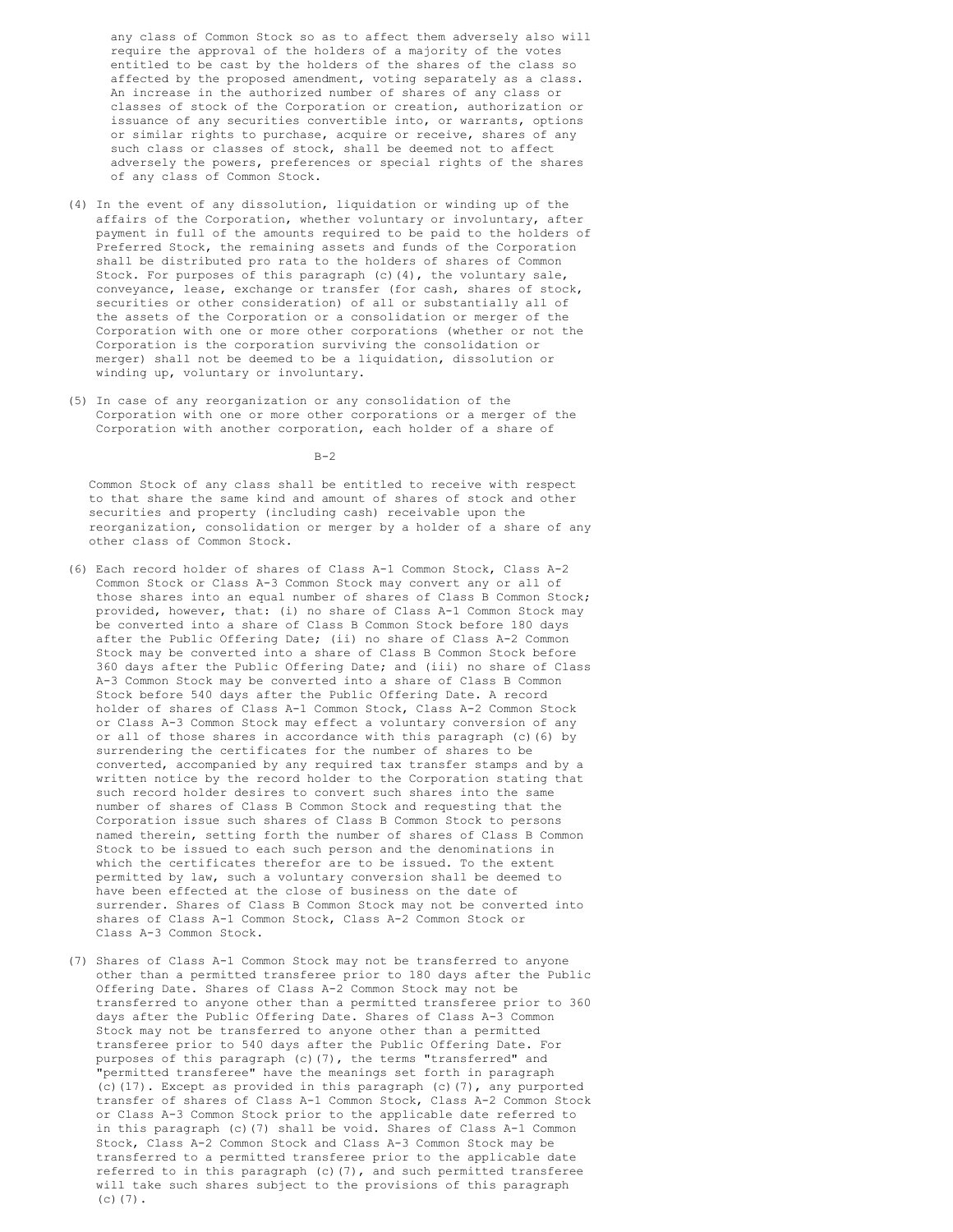- (8) Each share of Class A-1 Common Stock, Class A-2 Common Stock and Class A-3 Common Stock shall automatically convert into one share of Class B Common Stock upon the transfer of that share if (i) the transfer is permitted by paragraph (c)(7) of this Article Fourth and (ii) after the transfer, the share is not owned by a permitted transferee. For purposes of this paragraph (c)(8), the terms "transferred" and "permitted transferee" have the meanings set forth in paragraph (c)(17).
- (9) Each share of Class A-1 Common Stock, Class A-2 Common Stock and Class A-3 Common Stock shall automatically convert into one share of Class B Common Stock if at any time the outstanding shares of Class A-1 Common Stock, Class A-2 Common Stock and Class A-3 Common Stock constitute less than % of the total voting power of all shares of Common Stock and Preferred Stock then outstanding. The Corporation shall provide notice of any automatic conversion of all outstanding shares of Class A-1 Common Stock, Class A-2 Common Stock and Class A-3 Common Stock pursuant to this paragraph (c)(9) to holders of record as soon as practicable following the conversion by first-class mail, postage-prepaid, to each holder of record of the Common Stock, at the holder's address as it appears on the transfer books of the Corporation. No failure to give notice nor any defect in the notice will affect the validity of the

 $B-3$ 

automatic conversion of shares of Class A-1 Common Stock, Class A-2 Common Stock and Class A-3 Common Stock. Each notice shall state, as appropriate: (i) the automatic conversion date; (ii) that all outstanding shares of Class A-1 Common Stock, Class A-2 Common Stock and Class A-3 Common Stock are automatically converted; (iii) the place or places where certificates are to be surrendered for conversion; and (iv) that no dividends shall be declared on the shares of Class A-1 Common Stock, Class A-2 Common Stock or Class A-3 Common Stock converted after the conversion date. Immediately upon conversion, the rights of the holders of shares of Class A-1 Common Stock, Class A-2 Common Stock and Class A-3 Common Stock as such shall cease and these holders shall be treated for all purposes as having become the record owners of the shares of Class B Common Stock issuable upon the conversion; provided, however, that such holders shall be entitled to receive when paid any dividends declared on the Class A-1 Common Stock, Class A-2 Common Stock and Class A-3 Common Stock as of a record date preceding the time of the conversion and unpaid as of the time of the conversion.

- (10) Shares of Class A-1 Common Stock, Class A-2 Common Stock and Class A-3 Common Stock shall be transferred on the books of the Corporation, and a new certificate therefor issued, upon presentation at the office of the Secretary of the Corporation (or at such additional place or places as may from time to time be designated by the Secretary of the Corporation) of the certificate for the shares, in proper form for transfer and accompanied by all requisite stock transfer tax stamps, only if the certificate when so presented is accompanied by an affidavit from the record holder stating that the certificate is being presented to effect a transfer of the shares to a permitted transferee. The affidavit of a record holder furnished pursuant to this paragraph (c)(10) shall be verified as of a date not earlier than five days prior to the date of delivery of the affidavit, and, where the record holder is a corporation or partnership, shall be verified by an officer of the corporation or by a general partner of the partnership, as the case may be.
- (11) Any person (other than a permitted transferee) who takes shares of Class A-1 Common Stock, Class A-2 Common Stock and Class A-3 Common Stock in a transfer that complies with the provisions of this paragraph (c) may treat the endorsement on the certificate representing such shares, or the instrument of transfer accompanying such shares, as authorizing such person on behalf of the transferor to convert the shares in the manner provided in paragraph (c)(6) for the purpose of registering the transfer to such person of the shares of Class B Common Stock issuable upon conversion, and to give on behalf of the transferor the written notice of conversion above required, and may convert such shares of Class A-1 Common Stock, Class A-2 Common Stock and Class A-3 Common Stock accordingly.
- (12) Every certificate for shares of Class A-1 Common Stock, Class A-2 Common Stock and Class A-3 Common Stock shall bear a legend on its face reading as follows:

"The shares of Common Stock represented by this certificate may not be transferred (which term includes, without limitation, buying a put option, selling a call option or entering into any other hedging or insurance transaction relating to the shares) to any person in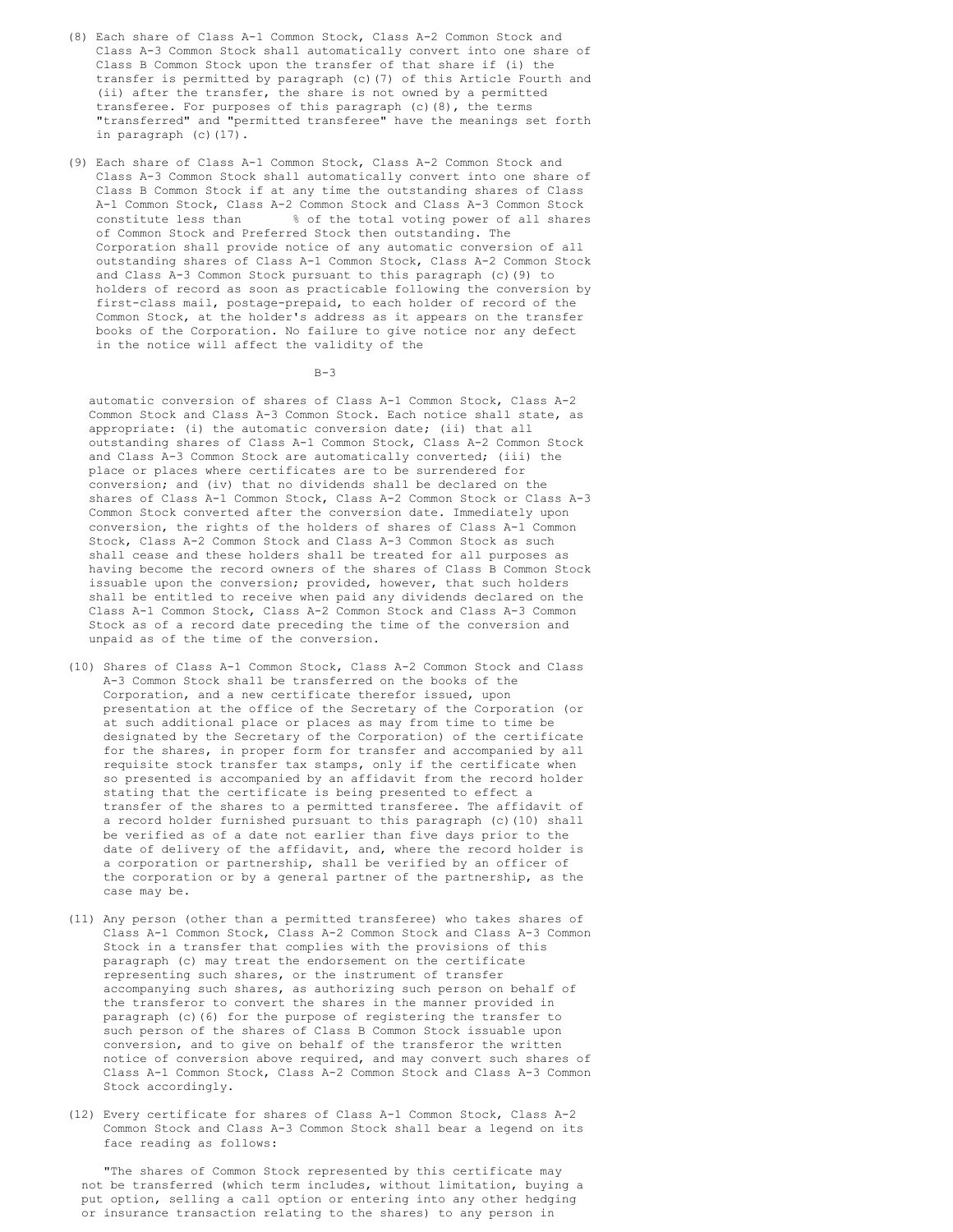connection with a transfer that does not meet the qualifications set forth in paragraphs (c)(7) and (c)(8) of Article Fourth of the Restated Certificate of Incorporation of this Corporation, and no person who receives the shares represented by this certificate in connection with a transfer that does not meet the qualifications prescribed by paragraphs (c)(7) and (c)(8) of Article Fourth is entitled to own or to be registered as the record holder of the shares of Common Stock represented by this certificate, but the record holder of this certificate may at any time (except as provided in paragraph (c)(6) of Article Fourth) convert the shares of Common Stock represented by this certificate into the same number of shares of Class B Common Stock for purposes of effecting the sale or other disposition of the shares of Class B Common Stock to any person. Each holder of this certificate, by accepting the certificate, accepts and agrees to all of the foregoing."

(13) Upon any conversion of shares of Class A-1 Common Stock, Class A-2 Common Stock and Class A-3 Common Stock into shares of Class B Common Stock pursuant to the provisions of paragraph

 $B-4$ 

(c)(6), any dividend, for which the record date or payment date is subsequent to the conversion, that has been declared on the shares of Class A-1 Common Stock, Class A-2 Common Stock or Class A-3 Common Stock so converted shall be deemed to have been declared, and shall be payable, with respect to the shares of Class B Common Stock into or for which the shares of Class A-1 Common Stock, Class A-2 Common Stock or Class A-3 Common Stock are so converted, and any such dividend that is declared on the shares of Class A-1 Common Stock, Class A-2 Common Stock and Class A-3 Common Stock payable in shares of Class A-1 Common Stock, Class A-2 Common Stock and Class A-3 Common Stock shall be deemed to have been declared, and shall be payable, in shares of Class B Common Stock.

- (14) Any shares of Class A-1 Common Stock, Class A-2 Common Stock or Class A-3 Common Stock that have been converted into shares of Class B Common Stock will be retired with no further action by the Corporation, and will resume the status of authorized and unissued Class A-1 Common Stock, Class A-2 Common Stock or Class A-3 Common Stock, respectively.
- (15) The Corporation at all times shall reserve and keep available, out of its authorized but unissued Class B Common Stock, at least the number of shares of Class B Common Stock that would become issuable upon the conversion of all shares of Class A-1 Common Stock, Class A-2 Common Stock and Class A-3 Common Stock then outstanding.
- (16) In connection with any transfer or conversion of any shares of any class of Common Stock pursuant to or as permitted by the provisions of this paragraph (c), or in connection with the making of any determination referred to in this paragraph (c), neither the Corporation nor any director, officer, employee or agent of the Corporation shall be liable in any manner for any action taken or omitted in good faith.
- (17) For purposes of this Article Fourth, the following terms have the following meanings:
	- (i) A "permitted transferee" means:
		- (A) the transferor's spouse or child, provided that (1) the transferor was a holder on the Public Offering Date of the shares being transferred and the transfer occurs within 540 days of such date; or (2) the transferor is an employee of the corporation or one of its subsidiaries;
		- (B) a trust for the sole benefit of the transferor or the transferor's spouse or child, provided that (1) the transferor was a holder on the Public Offering Date of the shares being transferred and the transfer occurs within 540 days of such date; or (2) the transferor is an employee of the corporation or one of its subsidiaries;
		- (C) an individual retirement account that receives shares of Class A-1 Common Stock, Class A-2 Common Stock or Class A-3 Common Stock, provided that (1) the transferor is an employee benefit plan sponsored by the Corporation or any of its subsidiaries, (2) the transferor is a distributee of an employee benefit plan described in subclause (1) or (3) the transferor is an individual retirement account for the benefit of a distributee described in subclause (2);
		- (D) the beneficial owner of an individual retirement account, provided that the transferor is such individual retirement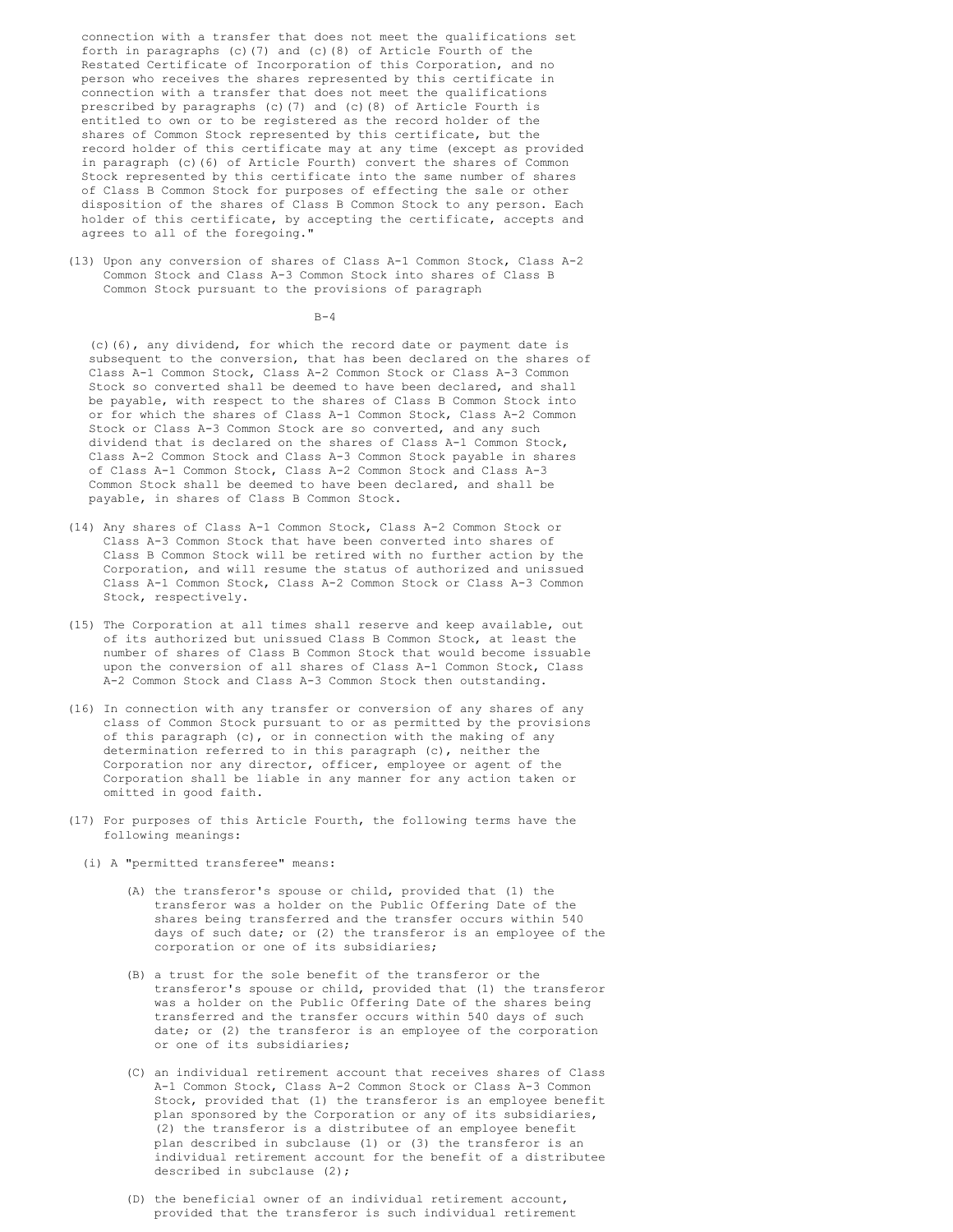account;

- (E) the estate of a deceased holder of shares provided that either (1) the deceased holder was a holder on the Public Offering Date of the shares being transferred and the transfer occurs within 540 days of such date; or (2) the deceased holder was an employee of the corporation or one of its subsidiaries on the date of death; and such transfer was pursuant to the deceased holder's will or the laws of distribution;
- (F) the beneficiary of an estate referred to in clause (E) above, provided that the transferor is such estate and such beneficiary is the spouse or child of the deceased holder or a trust for the sole benefit of such spouse or child;
- (G) an employee benefit plan sponsored by the Corporation or any of its subsidiaries;

 $B-5$ 

- (H) a bank or trust company in connection with a pledge of shares by a person who either (1) was a holder on the Public Offering Date of the shares being pledged or (2) was an employee of the Corporation or one if its subsidiaries on the date of the pledge of such shares; and such shares are pledged as bona fide collateral for a loan to such person provided such lending institution agrees in writing to immediately sell such shares to the Corporation in the event such lending institution forecloses on such shares;
- (I) a charitable organization that agrees in writing to sell such shares to the Corporation immediately following the transfer;
- (J) the Corporation or any of its subsidiaries;
- (K) any distributee of an employee benefit plan sponsored by the Corporation or any of its subsidiaries pursuant to the terms of such plan, provided that the transferor is such employee benefit plan; and
- (L) an employee of the Corporation or any of its subsidiaries, provided that the transferor is the Corporation or any of its subsidiaries.
- (ii) A "transfer" (and the related term "transferred") means any sale, pledge, gift, assignment or other transfer of any ownership or voting interest in any share of Class A-1 Common Stock, Class A-2 Common Stock or Class A-3 Common Stock, including:
	- (A) any offer, pledge, sale, contract to sell, sale of any option or contract to purchase, purchase of any option or contract to sell, grant of any option, right or warrant to purchase, loan or other direct or indirect transfer or disposal of: (1) any shares of Class A-1 Common Stock, Class A-2 Common Stock or Class A-3 Common Stock; (2) any securities convertible into or exercisable or exchangeable for Class A-1 Common Stock, Class A-2 Common Stock or Class A-3 Common Stock; or (3) any shares of Class B Common Stock into which the shares of Class A-1 Common Stock, Class A-2 Common Stock or Class A-3 Common Stock are convertible; or
	- (B) entry into any swap or other arrangement (including by way of insurance) that transfers to another, in whole or in part, any of the economic consequences of ownership of any shares of Class A-1 Common Stock, Class A-2 Common Stock or Class A-3 Common Stock or any shares of Class B Common Stock into which the shares of Class A-1 Common Stock, Class A-2 Common Stock or Class A-3 Common Stock are convertible;

whether any transaction described in clause (A) or (B) above is to be settled by delivery of Class A-1 Common Stock, Class A-2 Common Stock or Class A-3 Common Stock, Class B Common Stock or other securities, in cash or otherwise.

(d) All rights to vote and all voting power shall be vested exclusively in the holders of Common Stock, except as otherwise expressly provided by the Board of Directors in connection with the issuance of any shares of Preferred Stock pursuant to Article Fifth of this Restated Certificate of Incorporation or as otherwise expressly required by the law of the State of Delaware. At every meeting of stockholders duly called and held at which a quorum is present (i) in all matters other than the election of directors, a majority of the votes that could be cast at the meeting upon a given question and (ii) in the case of the election of directors, a plurality of the votes that could be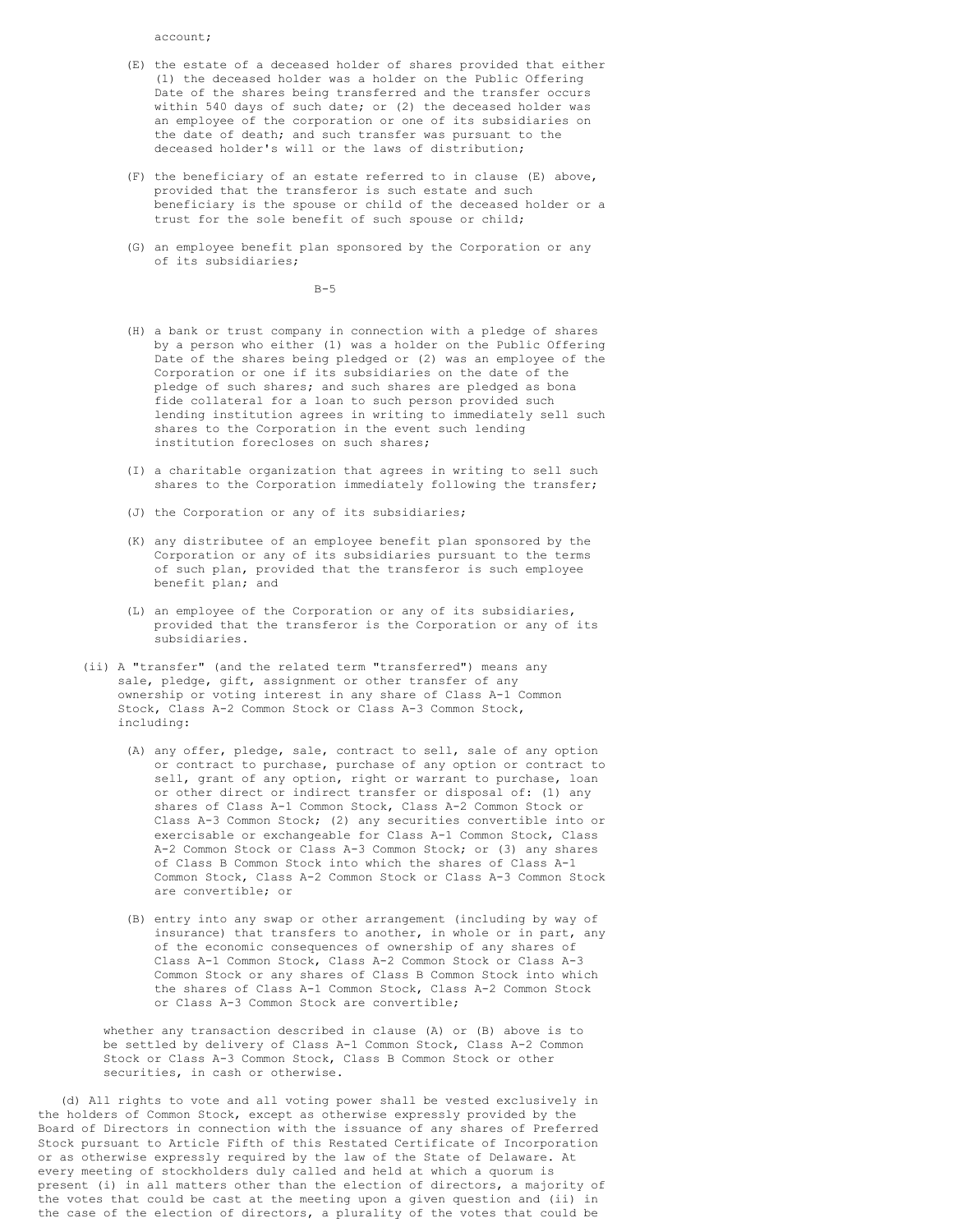cast at the meeting upon the election, by the holders who are present in person or by proxy, shall be necessary, in addition to any vote or other action that may be expressly required by the provisions of this Restated Certificate of Incorporation or by the law of the State of Delaware, to decide the question or election.

FIFTH: The Board of Directors shall have authority to issue shares of Preferred Stock from time to time on such terms as it may determine, and to divide the Preferred Stock into one or more series. In connection with the creation of any such series, the Board of Directors shall have authority to fix by the resolution or resolutions providing for the issue of shares thereof the designations, voting powers, preferences and relative participating, optional or other special rights of such series, and the qualifications, limitations or restrictions thereof, to the full extent now or hereafter permitted by law.

 $B-6$ 

SIXTH: The number of directors of the Corporation constituting the whole Board shall be fixed in the manner provided in the by-laws. The election of directors need not be by ballot unless the by-laws so require.

SEVENTH: In furtherance and not in limitation of the powers conferred by the laws of the State of Delaware, the Board of Directors is expressly authorized to make, alter, amend and repeal the by-laws of the Corporation, in any manner not inconsistent with the laws of the State of Delaware or this Restated Certificate of Incorporation.

EIGHTH: No holder of stock of any class of the Corporation shall have any preemptive or preferential right of subscription to any shares of any class of stock of the Corporation whether now or hereafter authorized, or to any obligation convertible into stock of the Corporation, or any right of subscription therefor, other than such rights, if any, as the Board of Directors in its discretion may from time to time determine.

NINTH: A director of the Corporation shall not be personally liable to the Corporation or its stockholders for monetary damages for breach of fiduciary duty as a director, except for liability (i) for any breach of the director's duty of loyalty to the Corporation or its stockholders, (ii) for acts or omissions not in good faith or which involve intentional misconduct or a knowing violation of law, (iii) under Section 174 of the Delaware General Corporation Law, or (iv) for any transaction from which the director derived an improper personal benefit. Any repeal or modification of this Article Ninth shall be prospective only, and shall not adversely affect any elimination or limitation of the personal liability of a director of the Corporation existing at the time of such repeal or modification.

TENTH: Subject to the rights of the holders of any series of Preferred Stock, any action required or permitted to be taken by the stockholders of the Corporation must be effected at a duly called annual or special meeting of such holders and may not be effected by any consent in writing by such holders. Subject to the rights of the holders of any series of Preferred Stock, special meetings of stockholders of the Corporation may be called only by the Chairman of the Board or by the Board of Directors pursuant to a resolution. Business transacted at any special meeting of stockholders shall be confined to the purpose or purposes of the meeting as stated in the notice of the meeting. Notwithstanding anything contained in this Restated Certificate of Incorporation to the contrary, any amendment to or deletion of this Article Tenth shall require the affirmative vote of the holders of at least 80% of the voting power of all outstanding shares of capital stock of the Corporation entitled to vote generally in the election of directors.

ELEVENTH: (a) So long as any person (as defined in this Article Eleventh) is the beneficial owner (as defined in this Article Eleventh) of more than 25% of the voting power, determined without giving effect to the provisions of this Article Eleventh, of the then outstanding shares of the capital stock of the Corporation entitled to vote generally in the election of directors (the "Voting Stock"), the record holders of such shares so beneficially owned by such person (hereinafter a "Substantial Stockholder") shall have limited voting rights on any matter requiring their vote or consent as set forth in this Article Eleventh; provided, however, that the voting restrictions of this Article Eleventh shall not apply to any employee benefit plan of the Corporation or any Subsidiary, any person holding Voting Stock for or pursuant to the terms of such plan or to any person who is a fiduciary, participant, beneficiary or alternate payee under the terms of such plan, and such plan or person shall not be deemed to be a Substantial Stockholder as defined herein with respect to such shares held pursuant to such plan. With respect to each vote in excess of 25% of the voting power of the then outstanding shares of Voting Stock which such record holders would be entitled to cast without giving effect to this Article Eleventh, the record holders in the aggregate shall be entitled to cast only 1/100 of a vote and the aggregate voting power of such record holders, so limited, for all shares of Voting Stock beneficially owned by the Substantial Stockholder shall be allocated proportionately among such record holders. For each such record holder, this allocation shall be accomplished by multiplying the aggregate voting power, as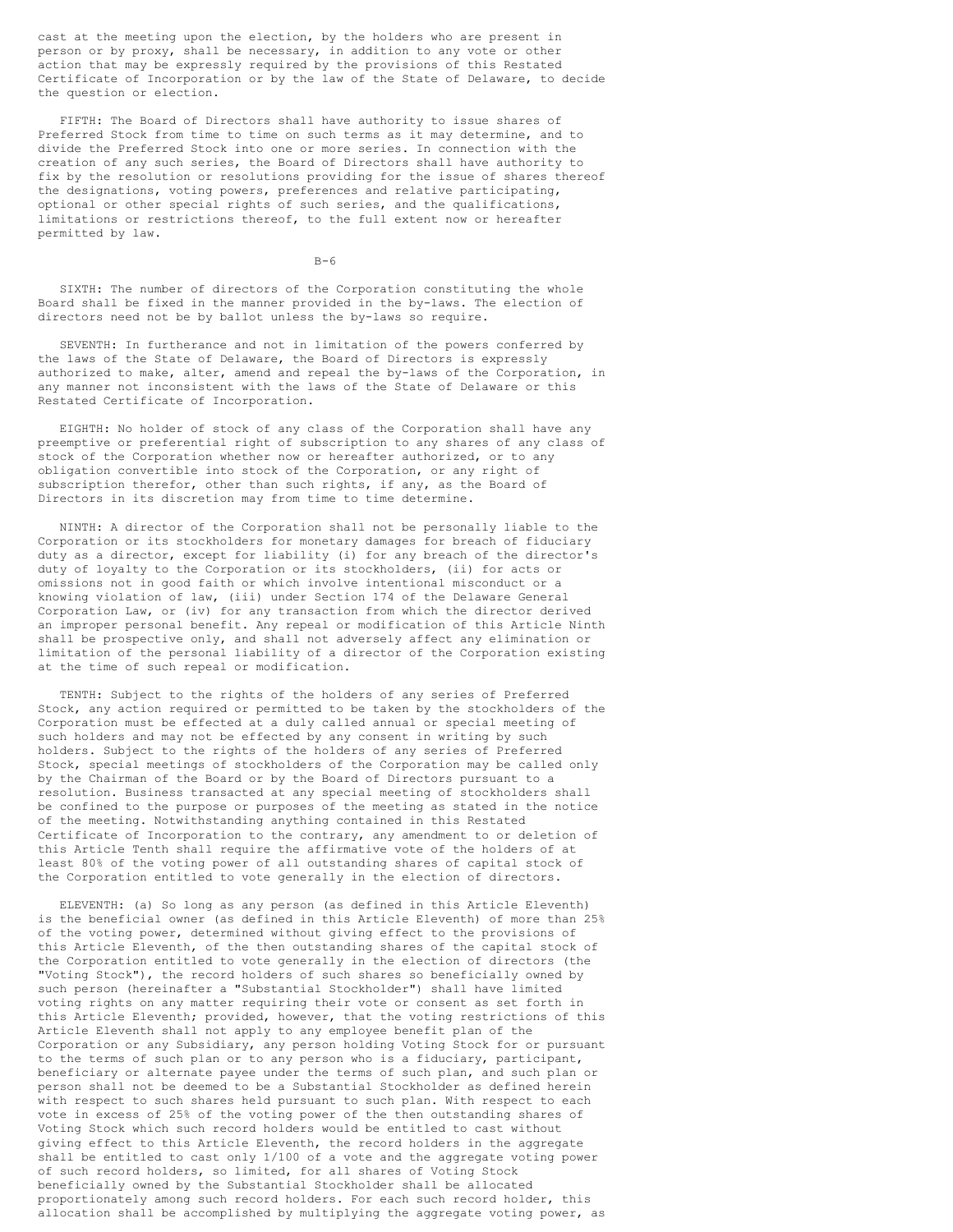so limited, of the outstanding shares of Voting Stock beneficially owned by the Substantial Stockholder by a fraction whose numerator is the number of votes represented by the shares of Voting Stock owned of record by such record holder (and which are beneficially owned by the Substantial Stockholder) and whose denominator is the total number of votes represented by the shares of Voting Stock beneficially owned by the Substantial Stockholder, in each case before giving effect to the limitation on voting power provided by this Article Eleventh. A person who is a record holder

B-7

of shares of Voting Stock that are beneficially owned simultaneously by more than one person shall have, with respect to such shares, the right to cast the least number of votes that such person would be entitled to cast under this Article Eleventh by virtue of such shares being so beneficially owned by any of such persons.

(b) The Board of Directors shall have the power to construe and apply the provisions of this Article Eleventh and to make all determinations necessary or desirable to implement such provisions, including but not limited to matters with respect to (i) the number of shares of Voting Stock beneficially owned by any person, (ii) whether a person is an Affiliate or Associate of another, (iii) whether a person has an agreement, arrangement or understanding with another as to the matters referred to in the definition of beneficial ownership, (iv) the application of any other definition or operative provision of this Article Eleventh to the given facts or (v) any other matter relating to the applicability or effect of this Article Eleventh.

(c) The Board of Directors shall have the right to demand that any person who after reasonable inquiry is believed to be a Substantial Stockholder supply the Corporation with complete information as to (i) the record holder(s) of all shares beneficially owned by such person who is so believed to be a Substantial Stockholder, (ii) the number of, and class or series of, shares beneficially owned by such person who is so believed to be a Substantial Stockholder and held of record by each record holder and the number(s) of the stock certificate(s) evidencing such shares and (iii) any other factual matter relating to the applicability or effect of this Article Eleventh, as may reasonably be requested of such person. Such person shall furnish such information within ten days after the receipt of such demand. If the Board of Directors reasonably believes the shares of Voting Stock held of record by any person or represented by a proxy holder are beneficially owned by a Substantial Stockholder, it may demand that the record holder of such shares, or the proxy holder thereof, provide to the Corporation a list of (i) names and addresses of the beneficial owners of all shares of Voting Stock held by such record holder or represented by such proxy holder; (ii) the number of, and class or series of, shares of Voting Stock held by such record holder or represented by such proxy holder on behalf of each beneficial owner and (iii) any other factual matter relating to the applicability or effect of this Article Eleventh. Such record holder or proxy holder shall furnish such information within ten days (or such longer period as is required by law or regulation) after the receipt of such demand; provided, however, that any such request shall be made in accordance with the requirements of applicable law and regulation. If as of the date of any stockholder vote or consent, a demand made pursuant to this paragraph has not been timely responded to, the Corporation, to the extent permitted by law, shall treat such votes as are reasonably believed by the Board of Directors to have been cast with respect to the shares of Voting Stock beneficially owned by a Substantial Stockholder as subject to the limitation provided by this Article Eleventh.

(d) Except as otherwise provided by law or expressly provided in this paragraph (d), the presence, in person or by proxy, of the holders of record of shares of capital stock of the Corporation entitling the holders thereof to cast a majority of the votes (after giving effect, if applicable, to the provisions of this Article Eleventh) entitled to be cast by the holders of shares of capital stock of the Corporation entitled to vote shall constitute a quorum at all meetings of the stockholders, and every reference in this Restated Certificate of Incorporation to a majority or other proportion of capital stock (or the holders thereof) for the purposes of determining any quorum requirement or any requirement for stockholder consent or approval shall be deemed to refer to such majority or other proportion of the votes (or the holders thereof) then entitled to be cast in respect of such capital stock.

(e) Any construction, application or determination made by the Board of Directors pursuant to this Article Eleventh in good faith and on the basis of such information and assistance as was then reasonably available for such purpose shall be conclusive and binding upon the Corporation and its stockholders including any Substantial Stockholder.

(f) Nothing contained in this Article Eleventh shall be construed to relieve any Substantial Stockholder from any fiduciary obligation imposed by law.

(g) Notwithstanding any other provisions of this Restated Certificate of Incorporation or any provision of law which might otherwise permit a lesser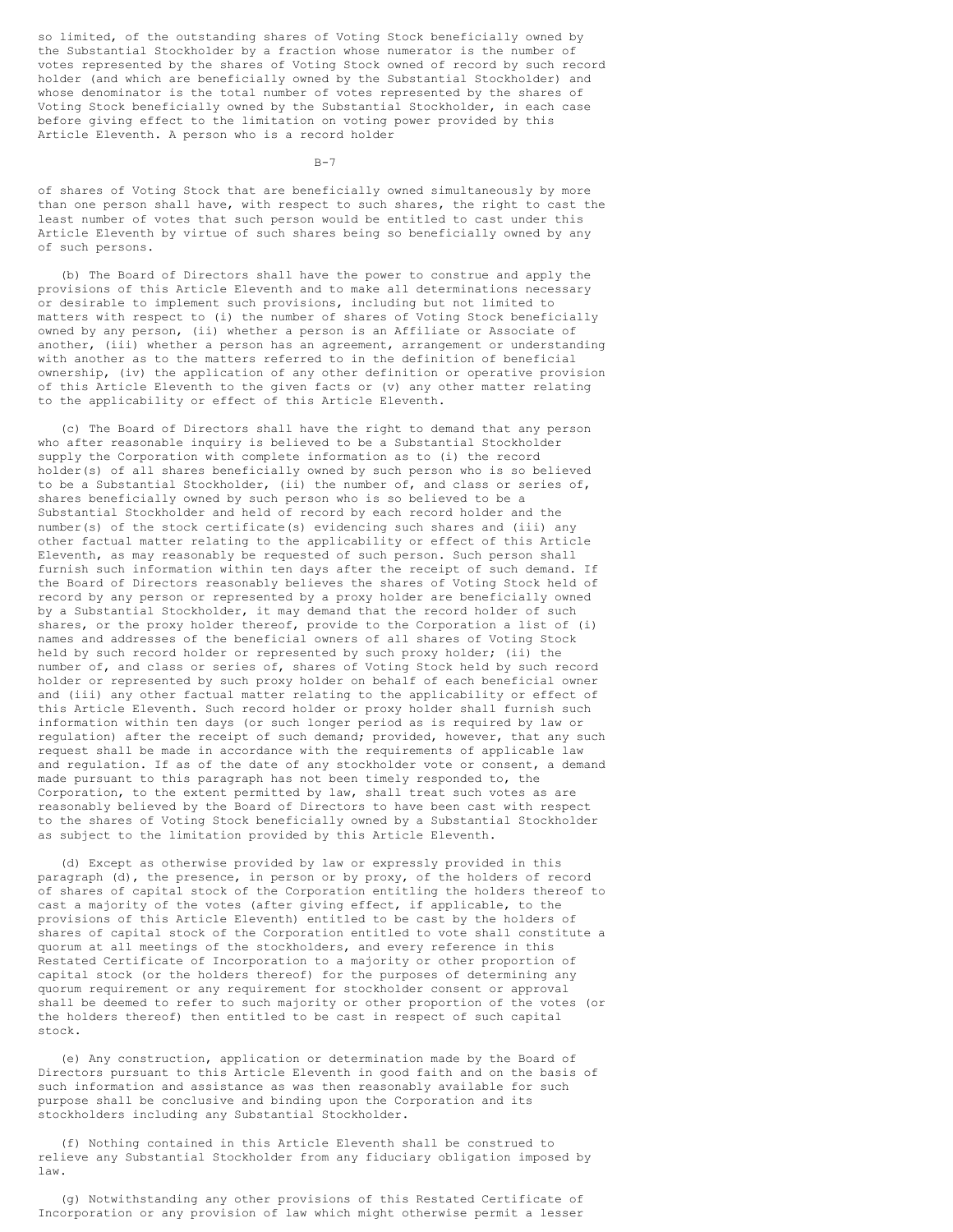vote or no vote, but in addition to any affirmative vote of the holders of any particular class or series of the capital stock required by law, this Restated Certificate of Incorporation or any resolution of the Board of Directors referred to in Article Fifth, the affirmative vote of the holders of at least

 $B - 8$ 

80% of the voting power of all of the then-outstanding shares of the Voting Stock (after giving effect to the provisions of paragraph (a) of this Article Eleventh), voting together as a single class, shall be required to alter, amend or repeal this Article Eleventh.

(h) In the event any provision (or portion thereof) of this Article Eleventh shall be found to be invalid, prohibited or unenforceable for any reason, the remaining provisions (or portions thereof) of this Article Eleventh shall remain in full force and effect, and shall be construed as if such invalid, prohibited or unenforceable provision had been stricken herefrom or otherwise rendered inapplicable, it being the intent of this Corporation and its stockholders that each such remaining provision (or portion thereof) of this Article Eleventh remain, to the fullest extent permitted by law, applicable and enforceable as to all stockholders, including any Substantial Stockholder, notwithstanding any such finding.

- (i) For the purposes of this Article Eleventh:
- (1) A "person" means any individual, limited partnership, general partnership, corporation or other firm or entity.
- (2) Except as expressly provided by this Article Eleventh, a person shall be a "beneficial owner" of all of the outstanding shares of Voting Stock, other than shares held in the Corporation's treasury:
	- (i) which such person or any of its Affiliates or Associates (as hereinafter defined) beneficially owns, directly or indirectly; or
	- (ii) which such person or any of its Affiliates or Associates has (A) the right to acquire (whether such right is exercisable immediately or only after the passage of time), pursuant to any agreement, arrangement or understanding or upon the exercise of conversion rights, exchange rights, warrants or options or otherwise or (B) the right to vote pursuant to any agreement, arrangement or understanding (but shall not be deemed to be the beneficial owner of any shares of Voting Stock solely by reason of a revocable proxy granted for a particular meeting of stockholders, pursuant to a public solicitation of proxies for such meeting, and with respect to which shares neither such person nor any such Affiliate or Associate is otherwise deemed the beneficial owner); and
	- (iii) which are beneficially owned, directly or indirectly, by any other person with which such person or any of its Affiliates or Associates has any agreement, arrangement or understanding for the purpose of acquiring, holding, voting or disposing of any shares of Voting Stock.

Notwithstanding the foregoing: (x) no director, officer or employee of the Corporation or any Subsidiary (nor any Affiliate or Associate of any such director, officer or employee) shall, solely by reason of his capacity as such or by reason of the Board of Director's determination to oppose any proxy solicitation or any other offer or attempt to cause a change in control of the Corporation or the public disclosure of such determination by the Board of Directors, be deemed, for any purpose hereof, to be the beneficial owner of any Voting Stock beneficially owned by any other director, officer or employee (or any Affiliate or Associate thereof); (y) no director, trustee or officer of The Annie E. Casey Foundation, Inc. or any corporate successor thereto (the "Foundation") shall be deemed for any purpose hereof to be the beneficial owner of shares of Voting Stock beneficially owned by the Foundation, nor shall the Foundation be deemed for any purposes hereof to be the beneficial owner of any Voting Stock beneficially owned by its directors, trustees or officers; and (z) in the case of any employee stock ownership or similar employee benefit plan of the Corporation or of any Subsidiary, no such plan nor any trustee or any member of an administrative committee or other representative with respect thereto (nor any Affiliate or Associate of such trustee or other representative), solely by reason of such capacity of such trustee or other representative shall be deemed, for any purposes hereof, to beneficially own any shares of Voting Stock held under any such plan.

(3) "Affiliate" or "Associate" shall have the respective meanings ascribed to such terms in Rule 12b-2 of the General Rules and Regulations under the Securities Exchange Act of 1934, as in effect on the date of this Restated Certificate of Incorporation.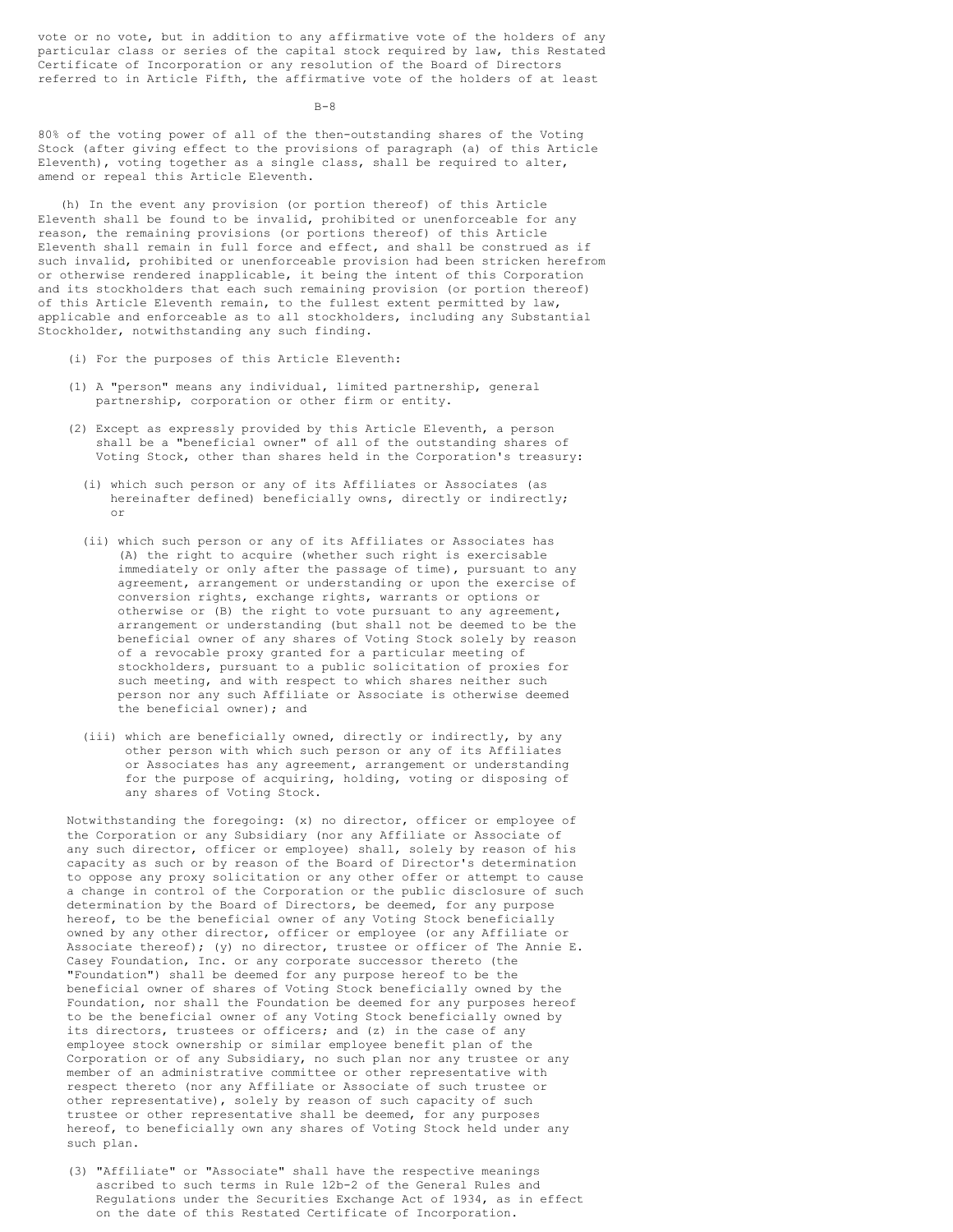(4) "Subsidiary" means any corporation of which a majority of any class of equity security is owned, directly or indirectly, by the Corporation.

TWELFTH: Subject to the provisions hereof, the Corporation reserves the right to amend, alter, change or repeal any provision contained in this Restated Certificate of Incorporation, in the manner now or hereafter prescribed by statute, and all rights conferred upon stockholders herein are granted subject to this reservation.

 $\star$   $\star$   $\star$ 

IN WITNESS WHEREOF, this Restated Certificate of Incorporation, which restates and integrates and further amends the provisions of the Certificate of Incorporation of this Corporation, and which has been duly adopted in accordance with Sections 242 and 245 of the Delaware General Corporation Law, has been executed by a duly authorized officer on this day of , 1999.

UNITED PARCEL SERVICE, INC.

By: /s/ James P. Kelly --------------------------- James P. Kelly Chairman and Chief Executive Officer

 $B-10$ 

Form of **ANNEX C** United Parcel Service, Inc. Incentive Compensation Plan

Article 1. Establishment, Objectives, and Duration

1.1. Establishment of the Plan. United Parcel Service, Inc. ("UPS"), a Delaware corporation (hereinafter referred to as the "Company"), hereby establishes an incentive compensation plan to be known as the "United Parcel Service, Inc. Incentive Compensation Plan" (hereinafter referred to as the "Plan"), as set forth in this document. The Plan permits the grant of Nonqualified Stock Options, Incentive Stock Options, Stock Appreciation Rights, Restricted Stock, Performance Shares, Performance Units, and Management Incentive Awards.

Subject to approval by the Company's stockholders, the Plan shall become effective as of the Effective Date and shall remain in effect as provided in Section 1.3 hereof.

1.2. Objectives of the Plan. The objectives of the Plan are to optimize the profitability and growth of the Company through annual and long-term incentives which are consistent with the Company's goals and which link the compensation of Participants to the value of the Company's Stock and thereby align the interests of Participants more closely with those of the Company's stockholders; to provide Participants with an incentive for excellence in individual performance; and to promote teamwork among Participants.

The Plan is further intended to provide flexibility to the Company in its ability to motivate, attract, and retain the services of Participants who make significant contributions to the Company's success and to allow Participants to share in the success of the Company.

1.3. Duration of the Plan. The Plan shall commence on the Effective Date, as described in Section 2.12 hereof, and shall remain in effect, subject to the right of the Committee to amend or terminate the Plan at any time pursuant to Article 15 hereof, until all Shares subject to the Plan shall have been purchased or acquired according to the Plan's provisions. However, in no event may an Award be granted under the Plan on or after the tenth anniversary of the Effective Date.

## Article 2. Definitions

Whenever used in the Plan, the following terms shall have the meanings set forth below, and when the meaning is intended, the initial letter of the word shall be capitalized:

2.1. "Affiliate" means any corporation, partnership, joint venture or other entity in which the Company either directly or indirectly controls at least 25% of the voting interest or owns at least 25% or more of the value or capital or profits interest of such entity.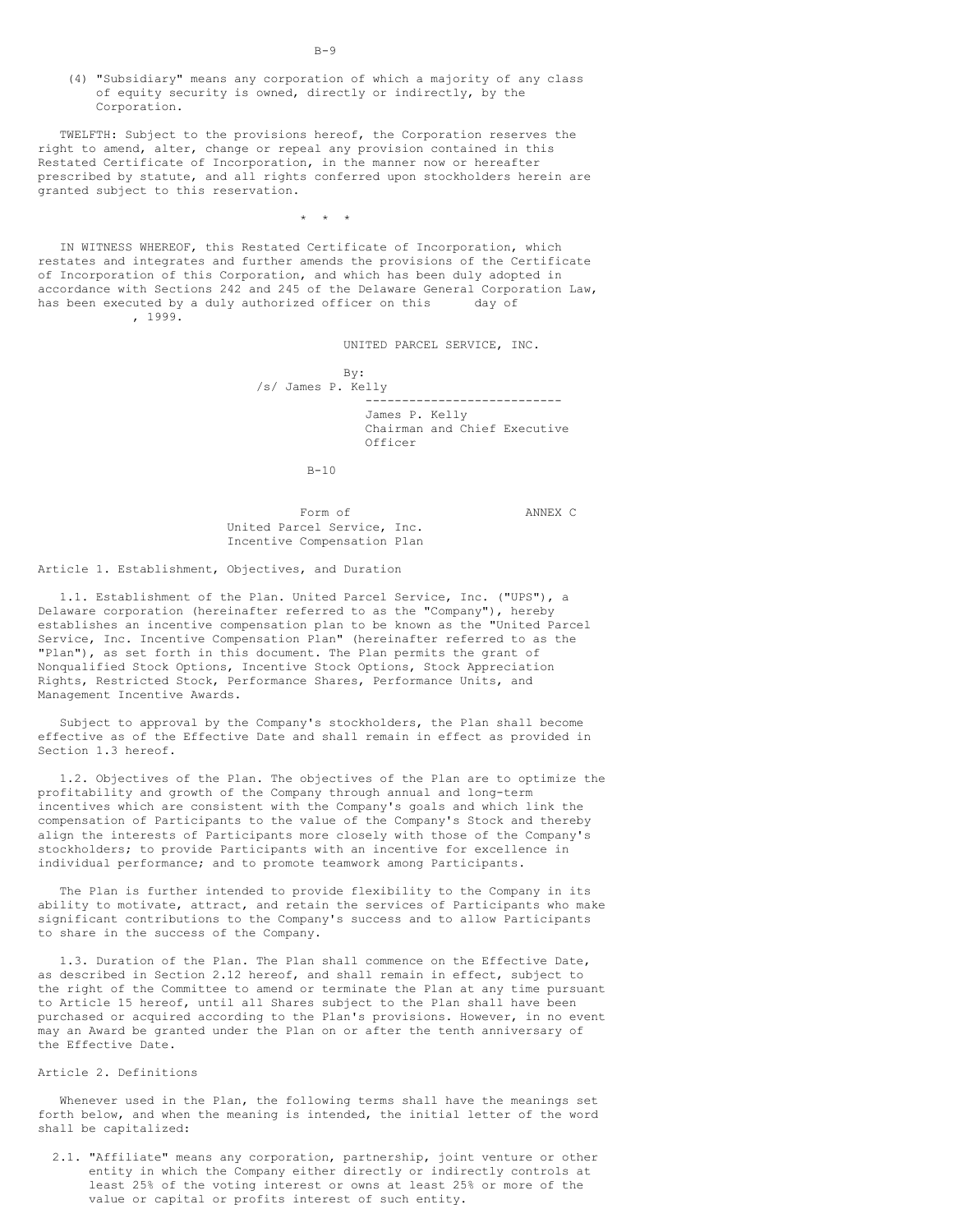- 2.2. "Award" means, individually or collectively, a grant under this Plan of Nonqualified Stock Options, Incentive Stock Options, Stock Appreciation Rights, Restricted Stock, Performance Shares, Performance Units, or Management Incentive Awards.
- 2.3. "Award Agreement" means an agreement entered into by the Company and a Participant setting forth the terms and provisions applicable to an Award.
- 2.4. "Beneficial Owner" or "Beneficial Ownership" shall have the meaning ascribed to such term in Rule 13d-3 of the General Rules and Regulations under the Exchange Act.
- 2.5. "Board" or "Board of Directors" means the Board of Directors of the Company.
- 2.6. "Change in Control" of the Company shall be deemed to have occurred as of the first day that any one or more of the following conditions shall have been satisfied:
	- (a) The approval by the shareholders of UPS of a reorganization, merger, share exchange or consolidation, in each case, where persons who were shareholders of UPS immediately prior to such reorganization, merger, share exchange or consolidation do not, immediately thereafter, own more than 50% of the combined voting power of the reorganized, merged, surviving or consolidated company's then outstanding securities entitled to vote generally in the election of directors; or a liquidation or dissolution of UPS or the sale of substantially all of UPS's assets; or
	- (b) Individuals who, as of the Effective Date, constitute the Board of Directors (the "Incumbent Board") and who cease for any reason to constitute at least an 80% majority of the Board of Directors, provided that any person becoming a director subsequent to the Effective Date whose election, or nomination for election by UPS's shareholders, was approved by a vote of at least a majority of the directors then comprising the Incumbent Board (other than an election or nomination of an individual whose initial assumption of office is in connection with an actual or threatened election contest relating to the election of the directors of UPS, as such terms are used in Rule 14a-11 of Regulation 14A promulgated under the Exchange Act) shall be considered as though such person were a member of the Incumbent Board; or
	- (c) A change (other than due to Retirement) of 50% or more of the executive officers of UPS at the level of Senior Vice President and above within a consecutive 12 month period.
- 2.7. "Code" means the Internal Revenue Code of 1986, as amended from time to time.
- 2.8. "Committee" means the Compensation Committee of the Board.
- 2.9 "Company" means UPS.
- 2.10. "Director" means any individual who is a member of the Board of Directors.
- 2.11. "Disability" shall have the meaning ascribed to such term in the Company's long-term disability plan, or if no such plan exists, as determined by the Committee in its discretion.
- 2.12. "Effective Date" means
- 2.13 "Employee" means any employee of the Company or its Subsidiaries or Affiliates. Under no circumstances shall an individual who performs services for the Company or its Subsidiaries or Affiliates, but who is not classified on the payroll of such entity as an employee (for example, an individual performing services for the Company or its Subsidiaries or Affiliates pursuant to a leasing agreement), be treated as an Employee even if such individual qualifies as an "employee" of the Company or its Subsidiaries or Affiliates by virtue of common law principles or the leased employee rules under Code (S)414(n). Further, if an individual performing services for the Company or its Subsidiaries or Affiliates is retroactively reclassified as an employee of the Company or its Subsidiaries or Affiliates for any reason, such reclassified individual shall not be treated as an Employee for purposes of this Plan for any period prior to the actual date (and not the effective date) of such reclassification. Directors who are employed by the Company or its Subsidiaries or Affiliates shall be considered Employees under this Plan.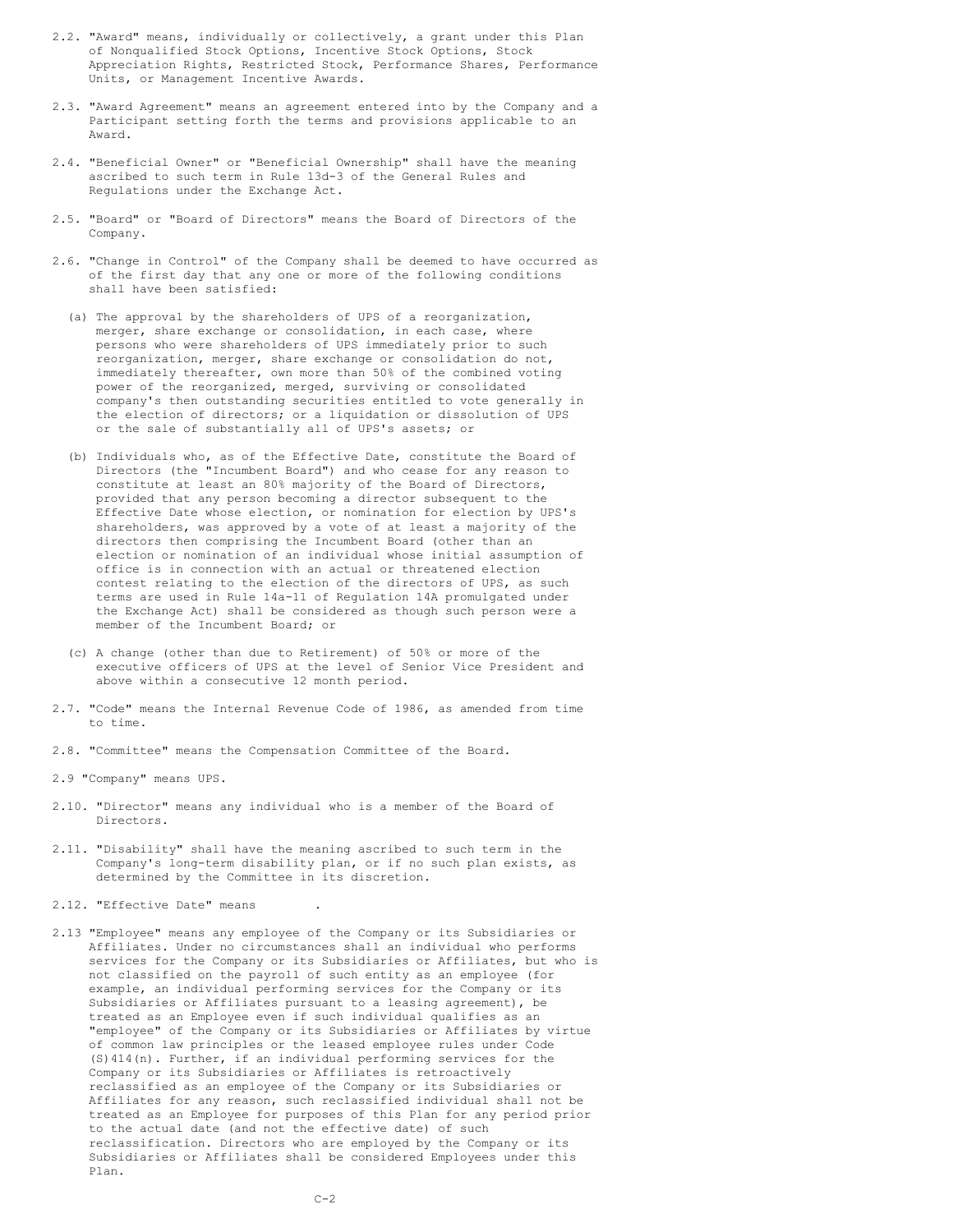- 2.14. "ERISA" means the Employee Retirement Income Security Act of 1974, as amended from time to time.
- 2.15. "Exchange Act" means the Securities Exchange Act of 1934, as amended from time to time, or any successor act thereto.
- 2.16. "Fair Market Value of a Share" means, as of any date, the value of a Share determined as follows:
	- (a) The value of a Share shall be equal to the value of a share of the Class B common stock of the Company, as determined in accordance with the following provisions:
		- (1) If shares of Class B common stock are listed on any established stock exchange or a national market system, the closing price for a share of Class B common stock as reported in The Wall Street Journal or such other source as the Committee deems reliable.
		- (2) If shares of Class B common stock are not listed on any established stock exchange or a national market system, the value of a Share shall be determined by the Committee in its sole and absolute discretion.
	- (b) If, for any reason, the value of a Share (as described in (a)) cannot be ascertained or is unavailable for the date in question, the value of a Share may, in the sole and absolute discretion of the Committee, be determined as of the nearest preceding date on which such value can be ascertained under the appropriate method indicated above.
- 2.17. "Freestanding SAR" means an SAR that is granted independently of any Options, as described in Article 7 herein.
- 2.18. "Incentive Stock Option" or "ISO" means an option to purchase Shares granted under Article 6 herein and which is designated as an Incentive Stock Option and which is intended to meet the requirements of Code (S)422.
- 2.19. "Insider" means an individual who is, on the relevant date, an officer, Director or ten percent (10%) beneficial owner of any class of the Company's equity securities that is registered pursuant to Section 12 of the Exchange Act, all as defined under Section 16 of the Exchange Act.
- 2.20. "Key Person" means a consultant, distributor or other person who has rendered or will render valuable services to the Company or a Subsidiary or Affiliate.
- 2.21. "Management Incentive Award" means an Award granted to a Participant, as described in Article 10 herein.
- 2.22. "Nonqualified Stock Option" or "NQSO" means an option to purchase Shares granted under Article 6 herein and which is not intended to be treated as an ISO under Code (S)422.
- 2.23. "Option" means an Incentive Stock Option or a Nonqualified Stock Option, as described in Article 6 herein.

 $C-3$ 

- 2.24. "Option Price" means the price at which a Share may be purchased by a Participant pursuant to an Option.
- 2.25. "Outside Director" means a member of the Board who is not an employee of the Company or any Subsidiary or Affiliate thereof and who qualifies as (1) a "non-employee director" under Rule 16b-3(b)(3) of the General Rules and Regulations of the Exchange Act, as amended from time to time, and (2) an "outside director" under Code (S)162(m) and the regulations promulgated thereunder.
- 2.26. "Participant" means an Employee or Director or Key Person who has been selected to receive an Award or who has outstanding an Award granted under the Plan.
- 2.27."Performance-Based Exception" means the performance-based exception from the deduction limitations of Code (S)162(m).
- 2.28. "Performance Share" means an Award granted to a Participant, as described in Article 9 herein.
- 2.29. "Performance Unit" means an Award granted to a Participant, as described in Article 9 herein.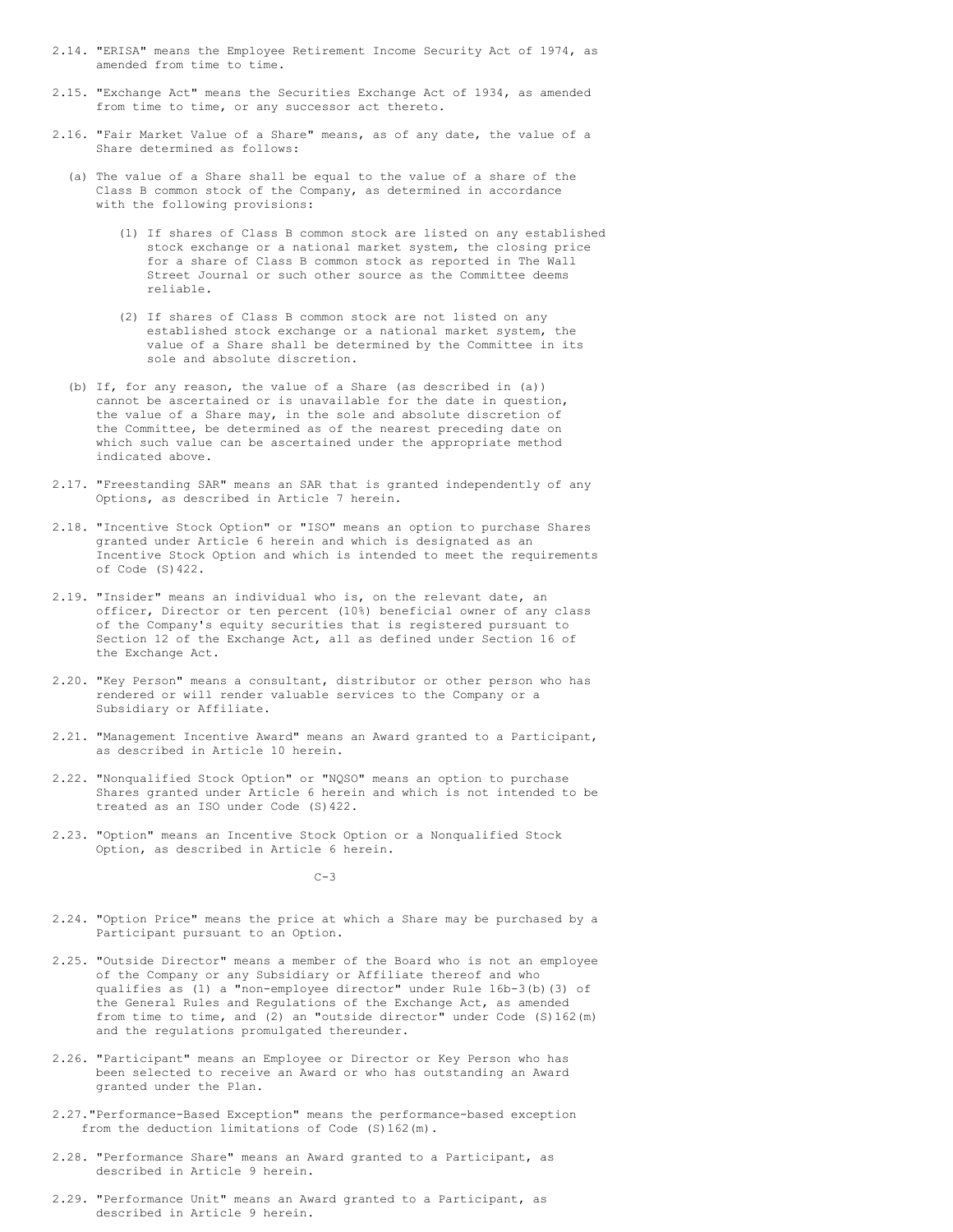- 2.30. "Period of Restriction" means the period during which the transfer of Shares of Restricted Stock is subject to a substantial risk of forfeiture, as provided in Article 8 herein.
- 2.31. "Person" shall have the meaning ascribed to such term in Section 3(a)(9) of the Exchange Act and used in Sections 13(d) and 14(d) thereof, including a "group" as defined in Section 13(d) thereof.
- 2.32. "Restricted Stock" means an Award granted to a Participant pursuant to Article 8 herein. Such term shall also include awards of units tied to the value of Shares, but not in the form of actual Shares during the Period of Restriction.
- 2.33. "Retirement" means (1) with respect to Participants who participate in the Company's tax-qualified retirement plan, the attainment of "early retirement age" (as defined in the Company's tax-qualified defined benefit retirement plan) accompanied by a cessation of employment with the Company and all Subsidiaries and an election by the employee to receive (or commence receiving) retirement benefits under the Company's tax-qualified retirement plan, and (2) with respect to all other Participants, "retirement" as determined by the Committee in its sole discretion.
- 2.34. "Shares" means shares of the Class A, Class A-1, Class A-2 or Class A-3 common stock of the Company.
- 2.35. "Stock Appreciation Right" or "SAR" means an Award, granted alone or in connection with a related Option, designated as an SAR, pursuant to the terms of Article 7 herein.
- 2.36. "Subsidiary" means any corporation, partnership, joint venture, or other entity in which the Company either directly or indirectly controls at least 50% of the voting interest or owns at least 50% of the value or capital or profits interest.
- 2.37. "Tandem SAR" means an SAR that is granted in connection with a related Option pursuant to Article 7 herein, the exercise of which shall require forfeiture of the right to purchase a Share under the related Option (and when a Share is purchased under the Option, the Tandem SAR shall similarly be canceled).

## Article 3. Administration

3.1. General. The Plan shall be administered by the Committee; provided, however, (1) the Board may at any time take on the powers, authority and duties of the Committee hereunder, and (2) the Board shall have the powers, authority and duties of the Committee with respect to the granting and interpretation of Awards to Directors who are not Employees. The members of the Committee shall be appointed from time to time by, and shall serve at the discretion of, the Board of Directors. The Committee shall have the authority to delegate

 $C-4$ 

administrative duties to officers or Directors of the Company. With respect to Committee appointments and composition, while the Board has complete discretion with respect to such matters, it should be noted that only a Committee (or a sub-committee thereof) comprised solely of two or more Outside Directors may grant Awards which will meet the Performance-Based Exception.

3.2. Authority of the Committee. Except as limited by law or by the Certificate of Incorporation or Bylaws of the Company, and subject to the provisions herein, the Committee shall have full power to select Employees and Directors and Key Persons who shall participate in the Plan; determine the sizes and types of Awards; determine the terms and conditions of Awards in a manner consistent with the Plan; construe and interpret the Plan and any agreement or instrument entered into under the Plan; establish, amend, or waive rules and regulations for the Plan's administration; and (subject to the provisions of Article 14 and Article 15 herein) amend the terms and conditions of any outstanding Award. Further, the Committee shall make all other determinations which may be necessary or advisable for the administration of the Plan. As permitted by law (and subject to Section 3.1 herein), the Committee may delegate its authority as identified herein.

3.3. Decisions Binding. All determinations and decisions made by the Committee pursuant to the provisions of the Plan and all related orders and resolutions of the Committee shall be final, conclusive and binding on all persons, including the Company, its stockholders, Directors, Employees, Key Persons, Participants, and their estates and beneficiaries.

# Article 4. Shares Subject to the Plan and Maximum Awards

4.1. Number of Shares Available for Grants. Subject to adjustment as provided in Section 4.2 and Section 15.2 herein, the number of Shares hereby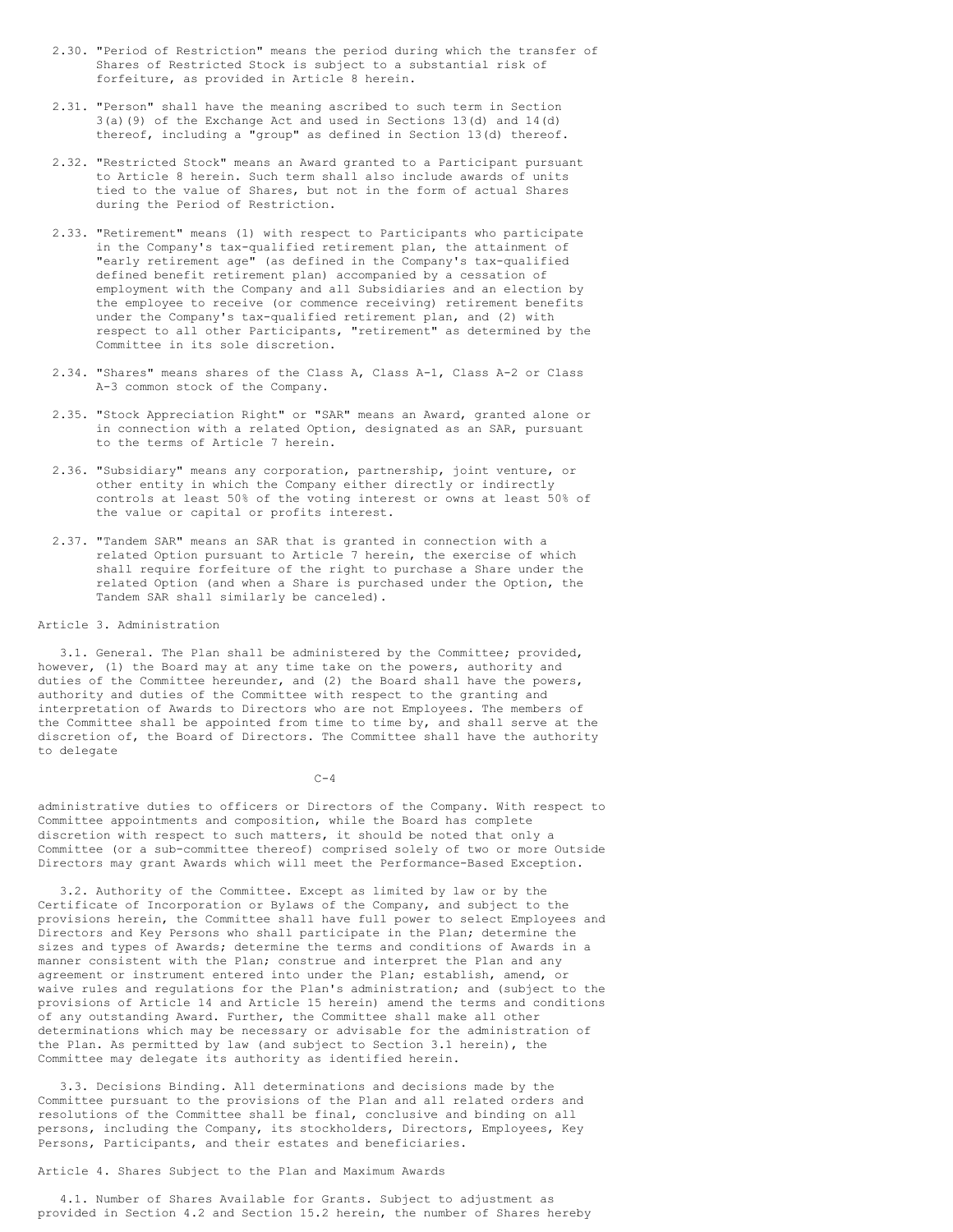reserved for issuance to Participants under the Plan shall be one-hundred twelve million (112,000,000). The total number of shares reserved for issuance as Restricted Stock shall be limited to thirty-four million (34,000,000). The Committee shall determine the appropriate methodology for calculating the number of Shares actually issued pursuant to the Plan. Unless and until the Committee determines that an Award shall not be designed to comply with the Performance-Based Exception, the following rules shall apply to grants of such Awards under the Plan:

- (a) Stock Options: The maximum aggregate number of Shares that may be granted in the form of Stock Options in any one calendar year to any one single Participant shall be six hundred thousand (600,000).
- (b) SAR's: The maximum aggregate number of Shares that may be granted in the form of Stock Appreciation Rights in any one calendar year to any one single Participant shall be six hundred thousand (600,000).
- (c) Restricted Stock. The maximum aggregate number of Shares that may be granted in the form of Restricted Stock in any one calendar year to any one Participant shall be six hundred thousand (600,000).
- (d) Performance Shares/Units. The maximum aggregate payout (determined as of the end of the applicable performance period) with respect to Awards of Performance Shares/Units granted in any one calendar year to any one Participant shall be equal to the value of six hundred thousand (600,000) Shares.
- (e) Management Incentive Awards. The maximum aggregate payout with respect to Management Incentive Awards granted in any one calendar year to any one Participant shall be equal to the value of six hundred thousand (600,000) Shares.

4.2. Adjustments in Authorized Shares. In the event of any change in corporate capitalization, such as a stock split, or a corporate transaction, such as any merger, consolidation, separation, including a spin-off, or other distribution of stock or property of the Company, any reorganization (whether or not such reorganization comes within the definition of such term in Code (S)368) or any partial or complete liquidation of the Company, such adjustment shall be made in the number and class of Shares which may be delivered under Section 4.1, in the number and class of and/or price of Shares subject to outstanding Awards granted under the Plan, and in the

 $C-5$ 

Award limits set forth in Section 4.1, as may be determined to be appropriate and equitable by the Committee, in its sole discretion, to prevent dilution or enlargement of rights; provided, however, that the number of Shares subject to any Award shall always be a whole number.

4.3 Reissuance of Shares. If any Shares subject to an Award hereunder are forfeited or any such Award otherwise terminates without the issuance of such Shares to a Participant, or if any Shares are surrendered by a Participant in full or partial payment of the price of an Option, such Shares, to the extent of any such forfeiture, termination or surrender, shall again be available for grant under the Plan.

#### Article 5. Eligibility and Participation

5.1. Eligibility. Persons eligible to participate in this Plan include all Employees and Directors and Key Persons.

5.2. Actual Participation. Subject to the provisions of the Plan, the Committee may, from time to time, select from all eligible Employees and Directors and Key Persons, those to whom Awards shall be granted and shall determine the nature and amount of each Award.

### Article 6. Stock Options

6.1. Grant of Options. Subject to the terms and provisions of the Plan, Options may be granted to Participants in such number, and upon such terms, and at any time and from time to time as shall be determined by the Committee; provided, however, that ISOs may only be granted to Participants who are Employees of the Company or a "subsidiary" of the Company (within the meaning of Code  $(S)$  424 $(f)$ ).

6.2. Award Agreement. Each Option grant shall be evidenced by an Award Agreement that shall specify the Option Price, the duration of the Option, the number of Shares to which the Option pertains, and such other provisions as the Committee shall determine. The Award Agreement also shall specify whether the Option is intended to be an ISO or an NQSO.

6.3. Option Price. The Option Price for each grant of an Option under the Plan shall be at least equal to one hundred percent (100%) of the Fair Market Value of a Share on the date as of which the Option is granted. With respect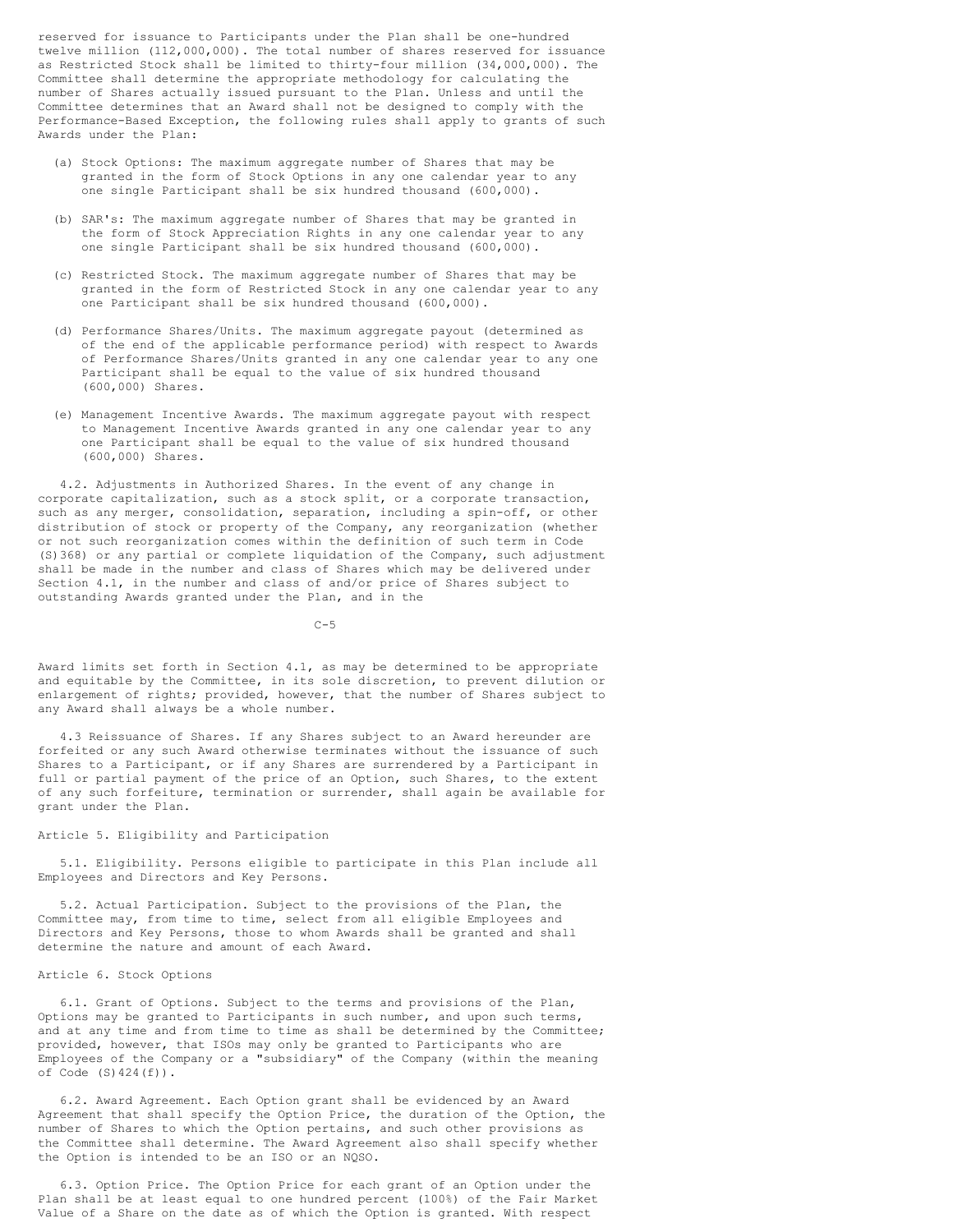to granting Awards of ISOs, the Option Price of any ISO may not be less than one hundred percent (100%) of the Fair Market Value of a Share on the date as of which the Option is granted, and the Option Price of any ISO which is granted to an individual who owns more than 10% of the voting power of all classes of stock of the Company or any "parent" or "subsidiary" corporation of the Company (within the meaning of Code  $(S)$  424(e) and  $(f)$ ) may not be less than one hundred ten percent (110%) of the Fair Market Value of a Share on the date the Option is granted.

6.4. Duration of Options. Each Option granted to a Participant shall expire at such time as the Committee shall determine at the time of grant; provided, however, that no Option shall be exercisable later than the tenth (10th) anniversary date of its grant.

6.5. Exercise of Options. Options granted under this Article 6 shall be exercisable at such times and be subject to such restrictions and conditions as the Committee shall in each instance approve, which need not be the same for each grant or for each Participant.

6.6. Payment. Options granted under this Article 6 shall be exercised by the delivery of notice of exercise to the Company (in accordance with the procedures established by the Committee), setting forth the number of Shares with respect to which the Option is to be exercised, accompanied by full payment for the Shares.

The Option Price upon exercise of any Option shall be payable to the Company in full either: (a) in cash or its equivalent, (b) by tendering previously acquired Shares having an aggregate value at the time of exercise

C-6

equal to the total Option Price, or (c) by a combination of (a) and (b); provided, however, that Shares tendered must have been held by the Participant for at least six (6) months prior to their tender to satisfy the Option Price. Further, with respect to any Participant who is an Insider, such tendering transaction (1) must have met the requirements of an exemption under Rule 16b-3 of the General Rules and Regulations of the Exchange Act, or (2) be a subsequent transaction the terms of which were provided for in a transaction initially meeting the requirements of an exemption under Rule 16b-3 of the General Rules and Regulations of the Exchange Act.

Subject to any governing rules or regulations, as soon as practicable after receipt of notification of exercise and full payment, the Company shall deliver to the Participant, in the Participant's name, Share certificates in an appropriate amount based upon the number of Shares purchased under the Option(s).

6.7. Restrictions on Share Transferability. The Committee may impose such restrictions on any Shares acquired pursuant to the exercise of an Option granted under this Article 6 as it may deem advisable, including, without limitation, restrictions under applicable federal securities laws, under the requirements of any stock exchange or market upon which such Shares are then listed and/or traded, and under any blue sky or state securities laws applicable to such Shares.

6.8. Termination of Employment/Directorship/Other Relationship. Each Participant's Option Award Agreement shall set forth the extent to which the Participant shall have the right to exercise the Option following termination of the Participant's employment or directorship or other relationship with the Company and its Subsidiaries and Affiliates. Such provisions shall be determined in the sole discretion of the Committee, shall be included in the Award Agreement entered into with each Participant, need not be uniform among all Options issued pursuant to this Article 6, and may reflect distinctions based on the reasons for termination.

# 6.9. Nontransferability of Options.

- (a) Incentive Stock Options. No ISO granted under the Plan may be sold, transferred, pledged, assigned, or otherwise alienated or hypothecated, other than by will or by the laws of descent and distribution. Further, all ISOs granted to a Participant under the Plan shall be exercisable during his or her lifetime only by such Participant; provided, however, that in the event the Participant is incapacitated and unable to exercise his or her ISO, such ISO may be exercised by such Participant's legal guardian, legal representative, or other representative whom the Committee deems appropriate based on applicable facts and circumstances. The determination of incapacity of a Participant and the determination of the appropriate representative of the Participant who shall be able to exercise the ISO if the Participant is incapacitated shall be determined by the Committee in its sole and absolute discretion.
- (b) Nonqualified Stock Options. Except as otherwise provided in a Participant's Award Agreement, no NQSO granted under this Article 6 may be sold, transferred, pledged, assigned, or otherwise alienated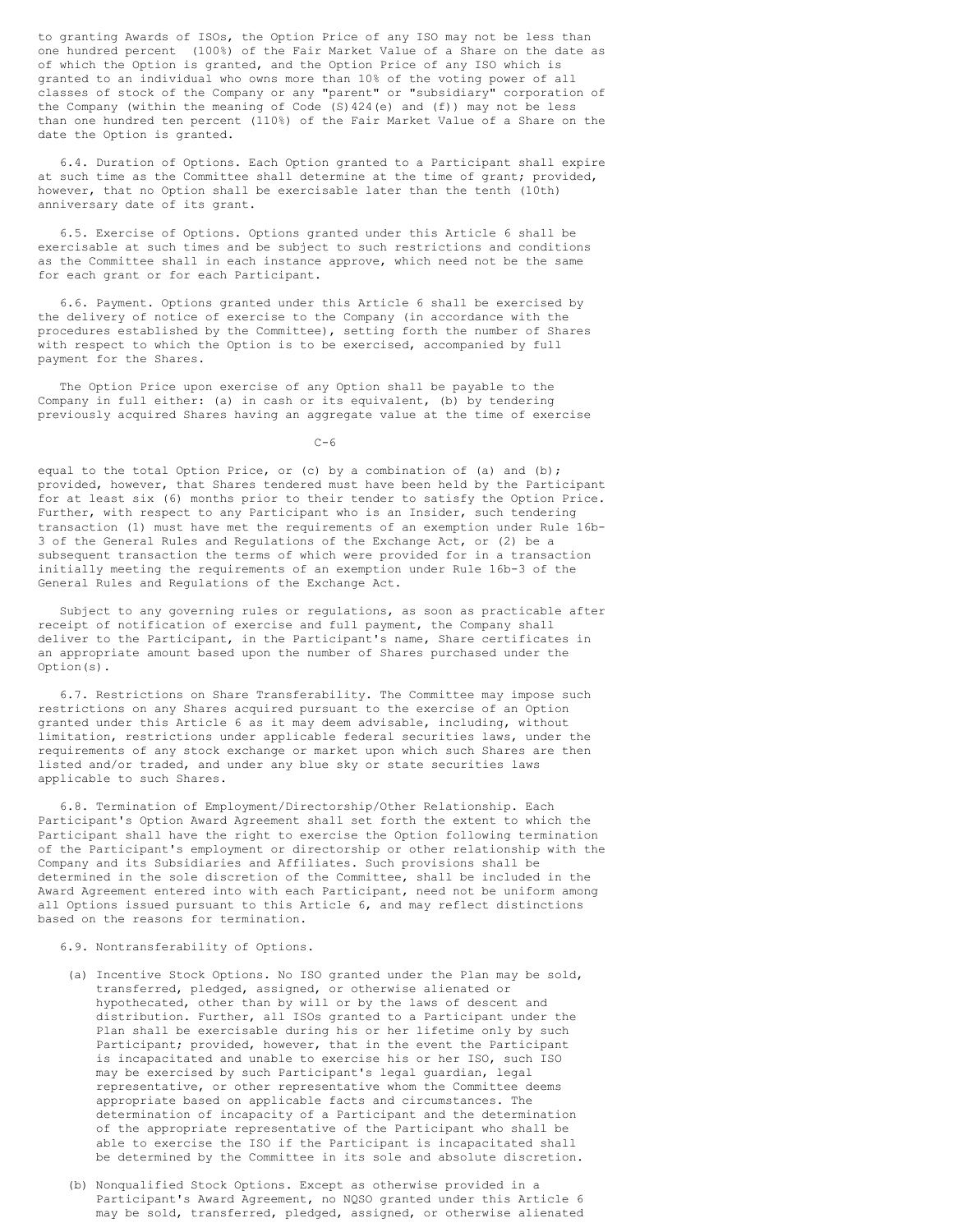or hypothecated, other than by will or by the laws of descent and distribution. Further, except as otherwise provided in a Participant's Award Agreement, all NQSOs granted to a Participant under this Article 6 shall be exercisable during his or her lifetime only by such Participant; provided, however, that in the event the Participant is incapacitated and unable to exercise his or her NQSO, such NQSO may be exercised by such Participant's legal guardian, legal representative, or other representative whom the Committee deems appropriate based on applicable facts and circumstances. The determination of incapacity of a Participant and the determination of the appropriate representative of the Participant who shall be able to exercise the NQSO if the Participant is incapacitated shall be determined by the Committee in its sole and absolute discretion.

# Article 7. Stock Appreciation Rights

7.1. Grant of SARs. Subject to the terms and conditions of the Plan, SARs may be granted to Participants at any time and from time to time as shall be determined by the Committee. The Committee may grant Freestanding SARs, Tandem SARs, or any combination of these forms of SAR.

C-7

The Committee shall have complete discretion in determining the number of SARs granted to each Participant (subject to Article 4 herein) and, consistent with the provisions of the Plan, in determining the terms and conditions pertaining to such SARs.

The grant price of a Freestanding SAR shall equal the Fair Market Value of a Share on the date of grant of the SAR. The grant price of a Tandem SAR shall equal the Option Price of the related Option.

7.2. Exercise of Tandem SAR's. Tandem SARs may be exercised for all or part of the Shares subject to the related Option upon the surrender of the right to exercise the equivalent portion of the related Option. A Tandem SAR may be exercised only with respect to the Shares for which its related Option is then exercisable. Upon exercise of a Tandem SAR as to all or some of the Shares subject to such Award, the related Option shall be automatically canceled to the extent of the number of Shares subject to the exercise. Conversely, if the related Option is exercised as to some or all of the Shares subject to such Award, the Tandem SAR shall automatically be canceled to the extent of the number of Shares subject to the exercise.

Notwithstanding any other provision of this Plan to the contrary, with respect to a Tandem SAR granted in connection with an ISO: (a) the Tandem SAR will expire no later than the expiration of the underlying ISO; (b) the value of the payout with respect to the Tandem SAR may be for no more than one hundred percent (100%) of the difference between the Option Price of the underlying ISO and the Fair Market Value of the Shares subject to the underlying ISO at the time the Tandem SAR is exercised; and (c) the Tandem SAR may be exercised only when the Fair Market Value of the Shares subject to the ISO exceeds the Option Price of the ISO.

7.3. Exercise of Freestanding SARs. Freestanding SARs may be exercised upon whatever terms and conditions the Committee, in its sole discretion, imposes upon them.

7.4. SAR Agreement. Each SAR grant shall be evidenced by an Award Agreement that shall specify the grant price, the term of the SAR, and such other provisions as the Committee shall determine.

7.5. Term of SARs. The term of an SAR granted under the Plan shall be determined by the Committee, in its sole discretion; provided, however, that such term shall not exceed ten (10) years.

7.6. Payment of SAR Amount. Upon exercise of an SAR, a Participant shall be entitled to receive payment from the Company in an amount determined by multiplying:

- (a) The difference between the Fair Market Value of a Share on the date of exercise over the grant price; by
- (b) The number of Shares with respect to which the SAR is exercised.

At the discretion of the Committee, the payment upon SAR exercise may be in cash, in Shares of equivalent value, or in some combination thereof. The Committee's determination regarding the form of SAR payout shall be set forth in the Award Agreement pertaining to the grant of the SAR.

7.7. Termination of Employment/Directorship/Other Relationship. Each SAR Award Agreement shall set forth the extent to which the Participant shall have the right to exercise the SAR following termination of the Participant's employment or directorship or other relationship with the Company and its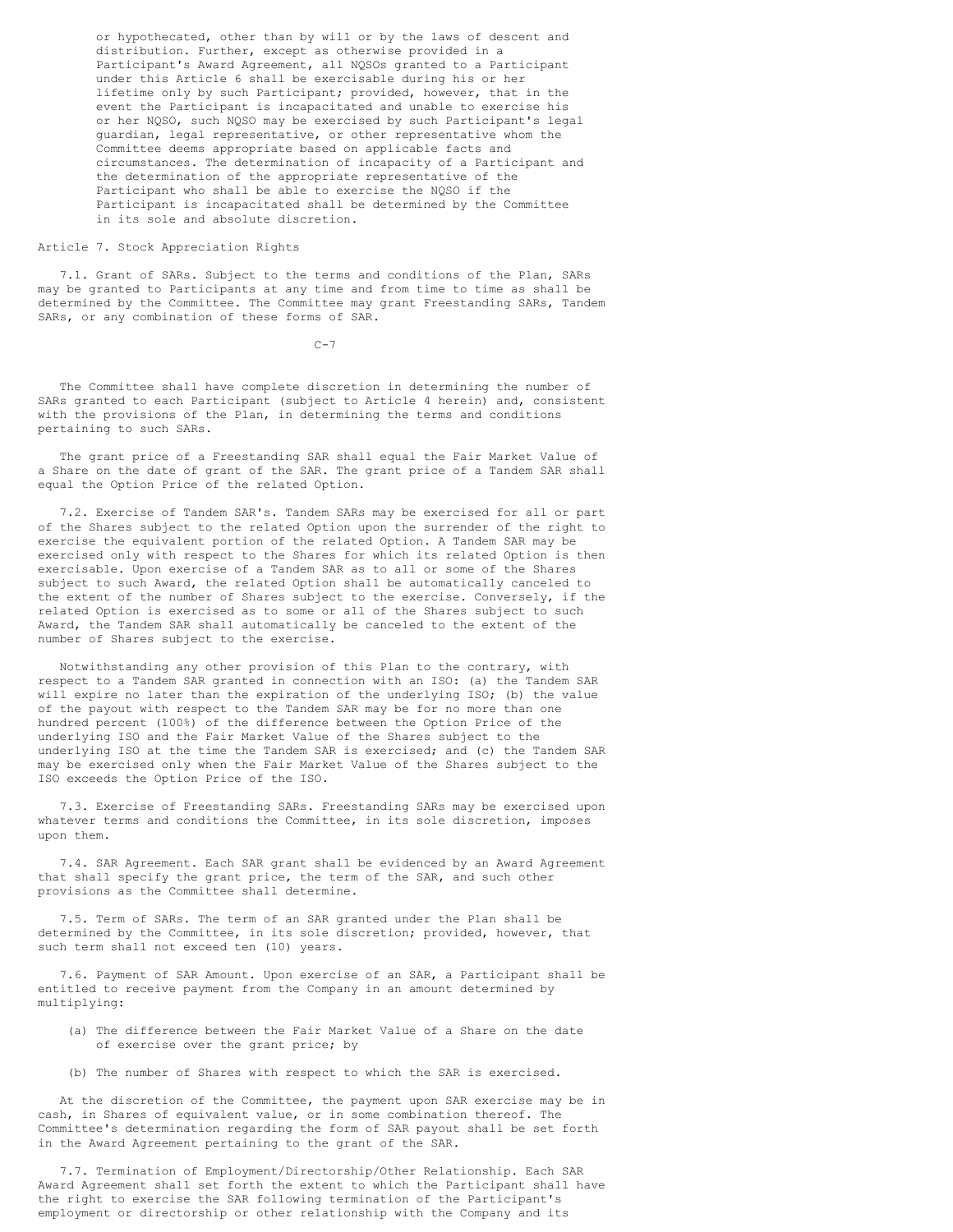Subsidiaries and Affiliates. Such provisions shall be determined in the sole discretion of the Committee, shall be included in the Award Agreement entered into with Participants, need not be uniform among all SARs issued pursuant to the Plan, and may reflect distinctions based on the reasons for termination.

7.8. Nontransferability of SARs. Except as otherwise provided in a Participant's Award Agreement, no SAR granted under the Plan may be sold, transferred, pledged, assigned, or otherwise alienated or hypothecated, other than by will or by the laws of descent and distribution. Further, except as otherwise provided in a Participant's Award Agreement, all SARs granted to a Participant under the Plan shall be exercisable during his

 $C-8$ 

or her lifetime only by such Participant; provided, however, that in the event the Participant is incapacitated and unable to exercise his or her SAR, such SAR may be exercised by such Participant's legal guardian, legal representative, or other representative whom the Committee deems appropriate based on applicable facts and circumstances. The determination of incapacity of a Participant and the determination of the appropriate representative of the Participant who shall be able to exercise the SAR if the Participant is incapacitated shall be determined by the Committee in its sole and absolute discretion.

# Article 8. Restricted Stock

8.1. Grant of Restricted Stock. Subject to the terms and provisions of the Plan, the Committee, at any time and from time to time, may grant Shares of Restricted Stock to Participants in such amounts as the Committee shall determine.

8.2. Restricted Stock Agreement. Each Restricted Stock grant shall be evidenced by a Restricted Stock Award Agreement that shall specify the Period(s) of Restriction, the number of Shares of Restricted Stock granted, and such other provisions as the Committee shall determine.

8.3. Transferability. Except as otherwise provided in a Participant's Award Agreement, the Shares of Restricted Stock granted herein may not be sold, transferred, pledged, assigned, or otherwise alienated or hypothecated until the end of the applicable Period of Restriction established by the Committee and specified in the Restricted Stock Award Agreement, or upon earlier satisfaction of any other conditions, as specified by the Committee in its sole discretion and set forth in the Restricted Stock Award Agreement, other than by will or by the laws of descent and distribution.

8.4. Other Restrictions. The Committee shall impose such other conditions and/or restrictions on any Shares of Restricted Stock granted pursuant to the Plan as it may deem advisable including, without limitation, a requirement that Participants pay a stipulated purchase price for each Share of Restricted Stock, restrictions based upon the achievement of specific performance goals, time-based restrictions on vesting following the attainment of the performance goals, and/or restrictions under applicable federal or state securities laws, and such restrictions may apply after the Period of Restriction specified in the Restricted Stock Award Agreement or earlier satisfaction of any other conditions set forth in the Restricted Stock Award Agreement. Shares of Restricted Stock shall be forfeited to the extent that a Participant fails to satisfy the applicable conditions or restrictions during the Period of Restriction.

The Company may retain the certificates representing Shares of Restricted Stock in the Company's possession until such time as all conditions and/or restrictions applicable to such Shares have been satisfied.

Except as otherwise provided in this Article 8 or as otherwise provided in the Restricted Stock Award Agreement, Shares of Restricted Stock covered by each Restricted Stock grant made under the Plan shall become freely transferable by the Participant after the last day of the applicable Period of Restriction.

8.5. Voting Rights. Participants holding Shares of Restricted Stock granted hereunder shall be granted the right to exercise full voting rights with respect to those Shares during the Period of Restriction, unless otherwise provided in the Restricted Stock Award Agreement.

8.6. Dividends. Unless otherwise provided in the Award Agreement, during the Period of Restriction, Participants holding Shares of Restricted Stock granted hereunder shall be credited with and shall be paid regular cash dividends paid with respect to the underlying Shares while they are so held, but shall not be entitled to stock dividends or other non-cash distributions. The Committee may apply any additional restrictions to dividends that the Committee deems appropriate. Without limiting the generality of the preceding sentence, if the grant or vesting of Shares of Restricted Stock is intended to comply with the requirements of the Performance-Based Exception, the Committee may apply any restrictions it deems appropriate to the payment of dividends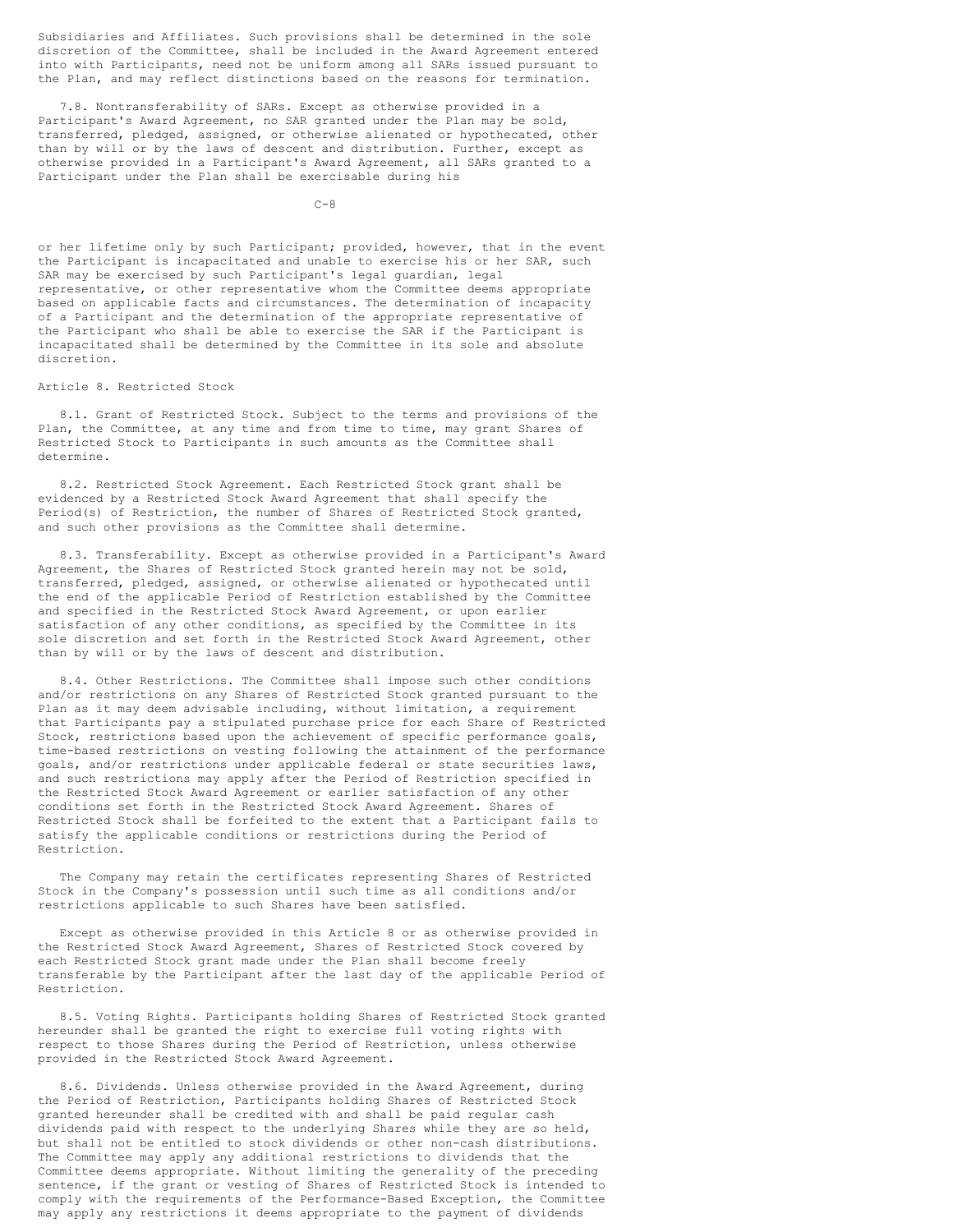declared with respect to such Shares of Restricted Stock, such that the dividends and/or the Shares of Restricted Stock maintain eligibility for the Performance-Based Exception.

 $C-9$ 

8.7. Termination of Employment/Directorship/Other Relationship. Each Restricted Stock Award Agreement shall set forth the extent to which the Participant shall have the right to receive unvested Restricted Shares following termination of the Participant's employment or directorship or other relationship with the Company and its Subsidiaries and Affiliates prior to the end of the Period of Restriction. Such provisions shall be determined in the sole discretion of the Committee, shall be included in the Award Agreement entered into with each Participant, need not be uniform among all Shares of Restricted Stock issued pursuant to the Plan, and may reflect distinctions based on the reasons for termination.

Article 9. Performance Units and Performance Shares

9.1. Grant of Performance Units/Shares. Subject to the terms of the Plan, Performance Units and Performance Shares may be granted to Participants in such amounts and upon such terms, and at any time and from time to time, as shall be determined by the Committee.

9.2. Value of Performance Units/Shares. Each Performance Unit shall have an initial value that is established by the Committee at the time of grant. Each Performance Share shall have an initial value equal to the Fair Market Value of a Share on the date of grant. The Committee shall set performance goals in its discretion which, depending on the extent to which they are met, will determine the number and/or value of Performance Units/Shares that will be paid out to the Participant. For purposes of this Article 9, the time period during which the performance goals must be met shall be called a "Performance Period."

9.3. Earning of Performance Units/Shares. Subject to the terms of this Plan, after the applicable Performance Period has ended, the holder of Performance Units/Shares shall be entitled to receive payout on the number and value of Performance Units/Shares earned by the Participant over the Performance Period, to be determined as a function of the extent to which the corresponding performance goals have been achieved. Performance Units/Shares shall be forfeited to the extent that a Participant fails to satisfy the applicable performance goals during the Performance Period.

9.4. Form and Timing of Payment of Performance Units/Shares. Payment of earned Performance Units/Shares shall be made in a single lump sum following the close of the applicable Performance Period. Subject to the terms of this Plan, the Committee, in its sole discretion, may pay earned Performance Units/Shares in the form of cash or in Shares (or in a combination thereof) which have an aggregate Fair Market Value equal to the value of the earned Performance Units/Shares at the close of the applicable Performance Period. Such Shares may be granted subject to any restrictions deemed appropriate by the Committee. The determination of the Committee with respect to the form of payout of such Awards shall be set forth in the Award Agreement pertaining to the grant of the Award.

At the discretion of the Committee and as provided in the Award Agreement, Participants may be entitled to receive any dividends declared with respect to Shares payable with respect to Performance Units/Shares not yet distributed to Participants. In addition, Participants may, at the discretion of the Committee and as provided in the Award Agreement, be entitled to exercise their voting rights with respect to such Shares.

9.5. Termination of Employment/Directorship/Other Relationship. Each Performance Unit/Share Award Agreement shall set forth the extent to which the Participant shall have the right to receive payment with respect to Performance Unit/Shares following termination of the Participant's employment or directorship or other relationship with the Company and its Subsidiaries and Affiliates prior to the last day of the Performance Period. Such provisions shall be determined in the sole discretion of the Committee, shall be included in the Award Agreement entered into with each Participant, need not be uniform among all Performance Units/Shares issued pursuant to this Plan, and may reflect distinctions based on the reasons for termination.

#### $C - 10$

9.6. Nontransferability. Except as otherwise provided in a Participant's Award Agreement, Performance Units/Shares may not be sold, transferred, pledged, assigned, or otherwise alienated or hypothecated, other than by will or by the laws of descent and distribution.

### Article 10. Management Incentive Awards

10.1. Grant of Management Incentive Awards. Subject to the terms and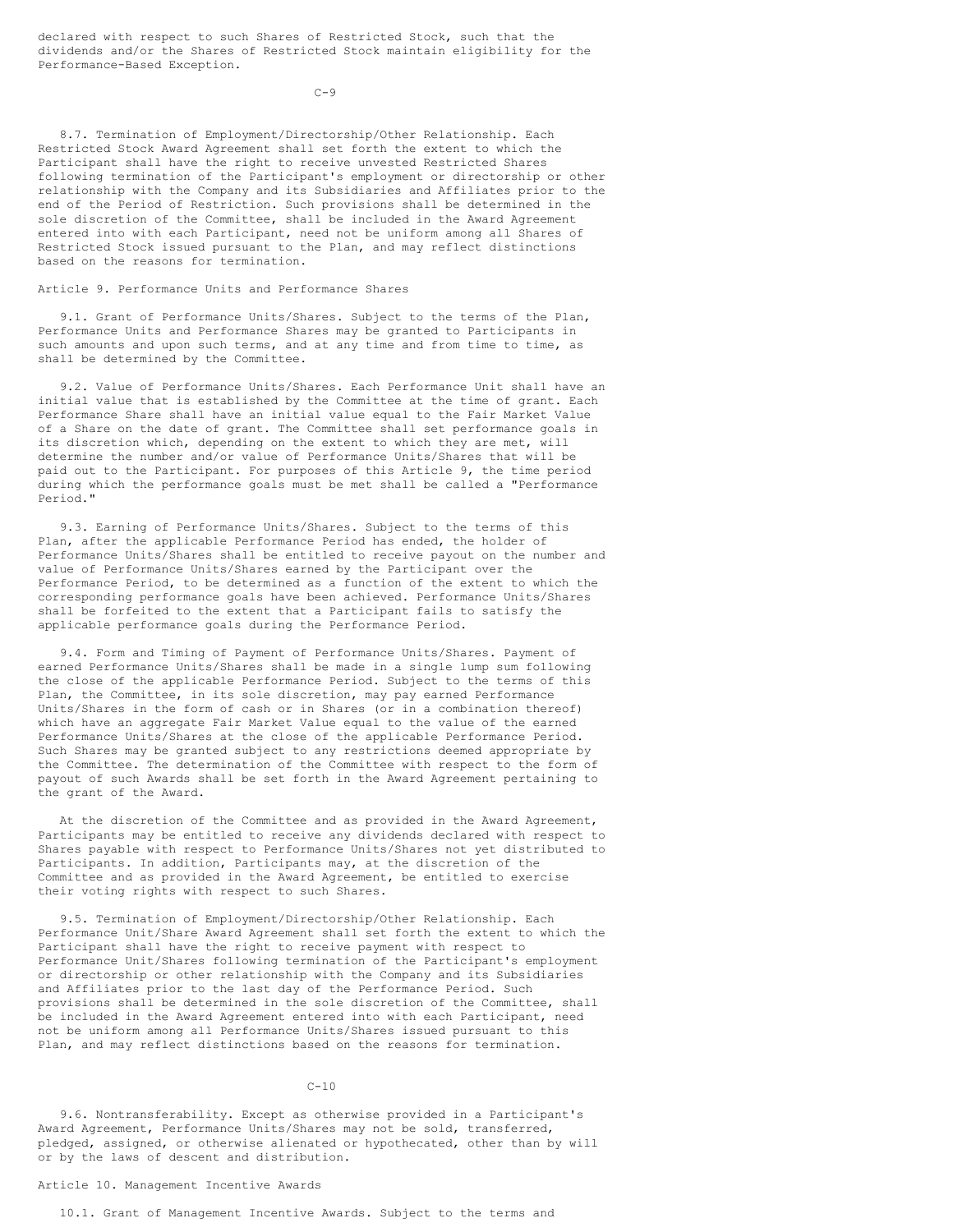provisions of the Plan, Management Incentive Awards may be granted to Participants who are Employees of the Company or a Subsidiary at such times and in such amount and upon such terms as shall be determined by the Committee consistent with this Article. The Committee (or a committee thereof which has been delegated such authority) shall select those Participants who shall receive Awards under the Plan for a given calendar year, and shall base its decision upon the recommendations of district, regional and corporate group managers. The Committee shall have full discretion and authority to decide which Participants should receive Management Incentive Awards and how such Participants should be determined.

10.2. Form of Awards. Each Management Incentive Award shall consist of either Shares or cash, at the discretion of the Committee.

10.3. Amount of Awards. The aggregate amount of the Management Incentive Awards granted at the end of a calendar year shall be determined by the Board (or a committee thereof which has been delegated such authority) in its sole discretion. The aggregate amount determined for Management Incentive Awards for a given calendar year shall be divided among those Participants who have been selected to receive Management Incentive Awards for such calendar year in such manner and amount as the Committee in its discretion shall determine.

10.4. Custody of Management Incentive Awards Paid in Shares. Upon issuance to a Participant, Shares shall be held by a custodian chosen by the Committee. Each recipient of Shares may elect to have the custodian continue to hold the Shares as custodian without cost or may elect to have the Shares delivered to him or her. The custodian shall register Shares held by it for a Participant in the custodian's name and shall sell or otherwise dispose of the Shares only pursuant to the Participant's instructions. Dividends and other distributions on Shares held by the custodian shall be promptly remitted by the custodian to Participants owning such Shares. Participants owning Shares held by the custodian shall receive periodic statements of the number of Shares held for their account and of dividends paid on such Shares. Notice of any regular or special meeting of Company shareholders shall be forwarded to Participants owning Shares held in custody by the custodian, which shall furnish such Participants a proxy permitting the Participant to vote the number of Shares held for him or her by the custodian.

10.5. Additional Management Incentive Award for Custodial Shares. In addition to the remuneration that a Participant receives pursuant to Section 10.3 above, a Participant receiving a Management Incentive Award for a calendar year may (in the discretion of the Committee) also receive, as a part of such Award, an amount equal to the lesser of (1) one month's salary of the Participant determined as of a date established by the Committee, or (2) 2.5% of the cost of Shares previously deposited with the custodian for such Participant, less the proceeds from the sale of any such Shares (other than proceeds derived from such Participant's participation in any Company sponsored issuer tender offer), determined as of a date established by the Committee.

10.6. Timing of Awards. Generally, Management Incentive Awards for a given calendar year shall be announced prior to the end of such calendar year, but shall actually be paid on or before March 15th of the following calendar year. Once a determination has been made as to which Participants shall receive Management Incentive Awards for a given calendar year, such Participants shall be notified, and the Participant's right to a Management Incentive Award vests immediately upon notification.

# $C - 11$

#### Article 11. Performance Measures

Unless and until the Committee proposes for shareholder vote and shareholders approve a change in the general performance measures set forth in this Article, the attainment of which may determine the degree of payout and/or vesting with respect to Awards which are intended to qualify for the Performance-Based Exception, the performance measure(s) to be used for purposes of such grants shall be chosen from among:

- (a) Earnings per share;
- (b) Net income (before or after taxes);
- (c) Return measures (including, but not limited to, return on assets, equity, or sales);
- (d) Cash flow return on investments which equals net cash flows divided by owners equity;
- (e) Earnings before or after taxes;
- (f) Gross revenues;
- (g) Share price (including, but not limited to, growth measures and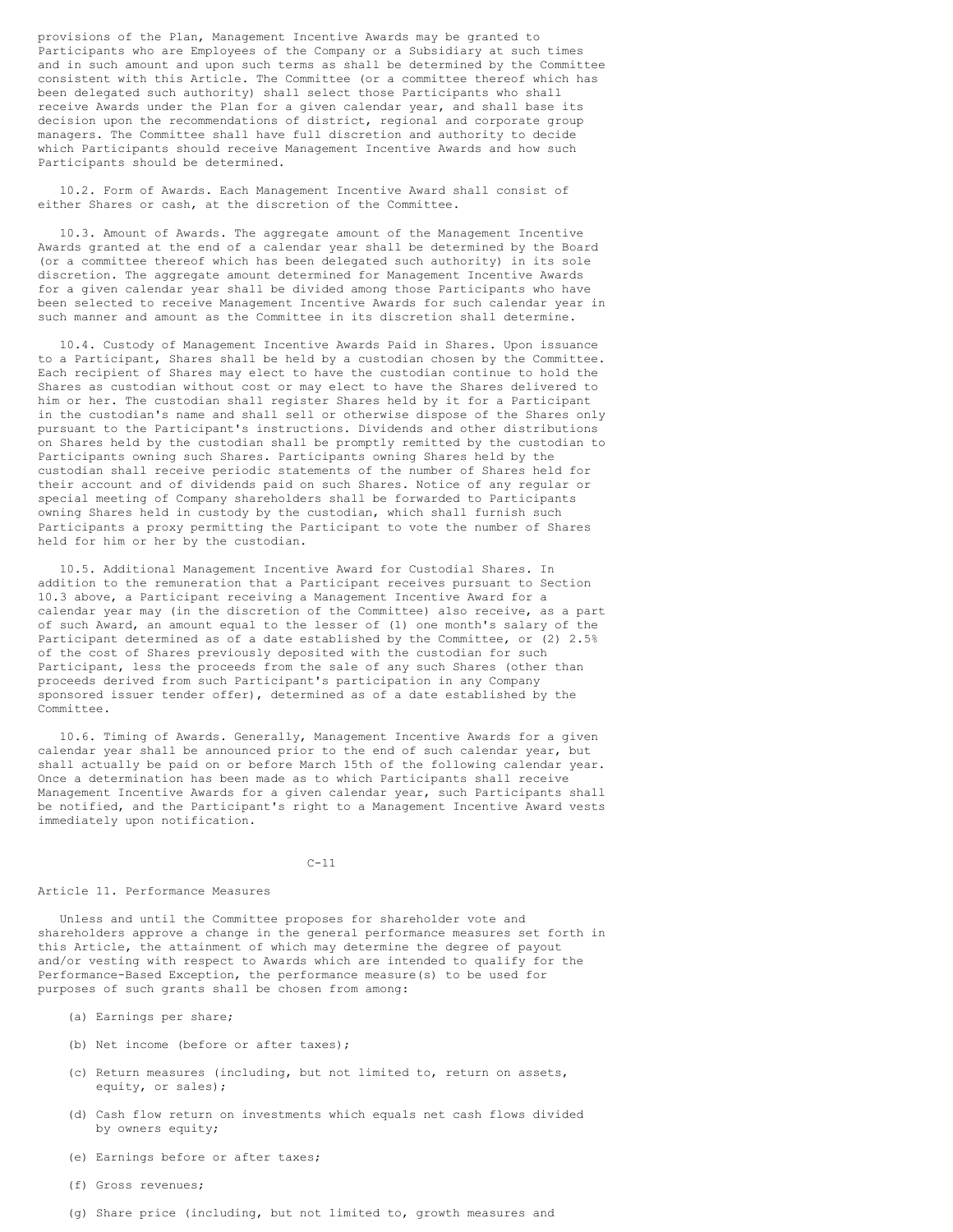total shareholder return);

(h) Pretax profit; and/or

(i) Economic Value Added

The Committee shall have the discretion to adjust the determinations of the degree of attainment of the pre-established performance goals; provided, however, that Awards which are intended to qualify for the Performance-Based Exception may not be adjusted upward (the Committee shall retain the discretion to adjust such Awards downward).

In the event that applicable tax and/or securities laws change to permit Committee discretion to alter the governing performance measures without obtaining shareholder approval of such changes, the Committee shall have sole discretion to make such changes without obtaining shareholder approval. In addition, in the event that the Committee determines that it is advisable to grant Awards which shall not qualify for the Performance-Based Exception, the Committee may make such grants without satisfying the requirements of Code (S)162(m).

#### Article 12. Deferrals

The Committee may permit or require a Participant to defer such Participant's receipt of the payment of cash or the delivery of Shares that would otherwise be due to such Participant by virtue of the exercise of an Option or SAR, the lapse or waiver of restrictions with respect to Restricted Stock, or the satisfaction of any requirements or goals with respect to Performance Units/Shares. If any such deferral election is required or permitted, the Committee shall, in its sole discretion, establish rules and procedures for such payment deferrals. However, notwithstanding the preceding provisions of this Article and notwithstanding any other provision of this Plan to the contrary, the Committee shall not, (1) in establishing the terms and provisions of any Award, or (2) in exercising its powers under this Article, create any arrangement which would constitute an employee pension benefit plan as defined in ERISA (S)3(2) unless the arrangement provides benefits solely to one or more individuals who constitute members of a select group of management or highly compensated employees (within the meaning of ERISA (S)(S)201(2), 301(a)(3), 401(a)(1) and 4021(b)(6)).

Article 13. Rights of Employees/Directors/Key Persons

13.1. Employment and Performance of Services. Nothing in the Plan shall interfere with or limit in any way the right of the Company to terminate any Participant's employment at any time, nor confer upon any Participant any right to continue in the employ of the Company. Nothing in this Plan shall interfere with or limit in any way the right of the Company to terminate any Participant's services at any time, nor confer upon any Participant any right to continue performing services for the Company.

 $C-12$ 

13.2. Participation. No Employee, Director or Key Person shall have the right to be selected to receive an Award under this Plan, or, having been so selected, to be selected to receive a future Award.

Article 14. Change in Control

14.1. Treatment of Outstanding Awards. Upon the occurrence of a Change in Control, unless otherwise specifically prohibited under applicable laws, or by the rules and regulations of any governing governmental agencies or national securities exchanges:

- (a) Vesting of Options and SARs. Any and all Options and SARs granted hereunder shall become immediately exercisable, and shall remain exercisable throughout their entire term;
- (b) Lapse of Restricted Share Restrictions. Any restriction periods and restrictions imposed on Shares of Restricted Stock which are not performance-based shall lapse; and
- (c) Vesting, Payment and Achievement of Performance Criteria on Other Awards. The target payout opportunities attainable under all outstanding Awards of performance-based Restricted Stock, Performance Units and Performance Shares shall be deemed to have been fully earned for the entire Performance Period(s) as of the effective date of the Change in Control. The vesting of all Awards denominated in Shares shall be accelerated as of the effective date of the Change in Control, and there shall be paid out to Participants within thirty (30) days following the effective date of the Change in Control a pro rata number of shares based upon an assumed achievement of all relevant targeted performance goals and upon the length of time within the Performance Period which has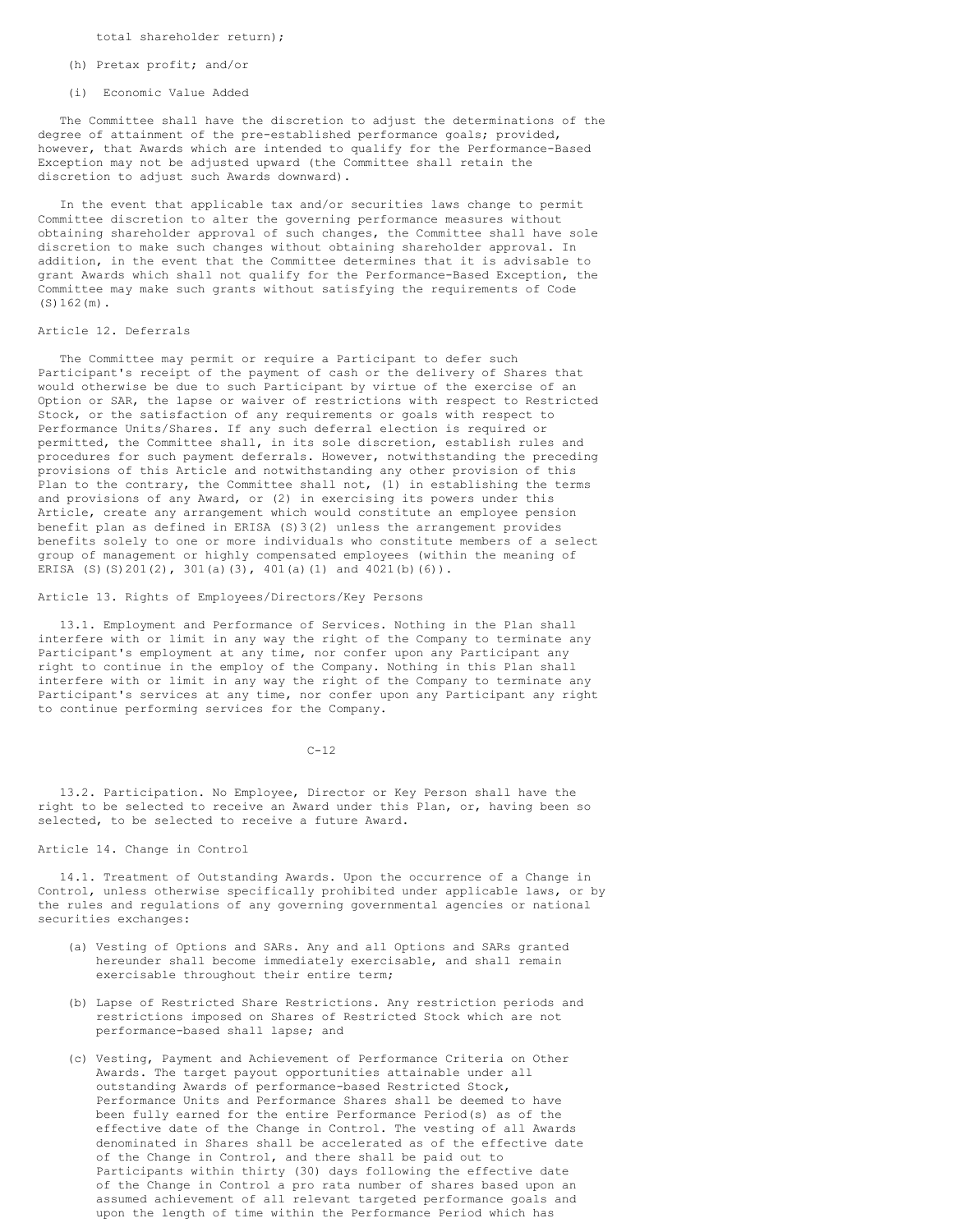elapsed prior to the Change in Control. Awards denominated in cash shall be paid pro rata to participants in cash within thirty (30) days following the effective date of the Change in Control, with the proration determined as a function of the length of time within the Performance Period which has elapsed prior to the Change in Control, and based on an assumed achievement of all relevant targeted performance goals.

14.2. Special Gross-Up Payment for Excise Tax Imposed.

- (a) Upon a Change In Control, the Company shall appoint an independent tax consultant (herein the "ITC") who shall be a lawyer, certified public accountant or a compensation consultant with expertise in the area of executive compensation tax law, who shall be selected by the Company and whose fees and disbursements shall be paid by the Company.
- (b) Upon a Change in Control, each Participant who believes that he or she might be required to pay any Code (S)4999 excise tax shall be entitled to request the calculation and payment of a Gross-Up Payment (as defined below); provided, however, that any Participant requesting the calculation and payment of a Gross-Up Payment must provide the ITC with all information necessary for the ITC to determine the proper amount of Gross-Up Payment which should be made to requesting Participant, and must agree with the release of such information by the Company to the ITC.
- (c) The ITC shall, with respect to each Participant making a request for the calculation and payment of a Gross-Up Payment (a "Requesting Participant"), make a determination as to whether (1) the amounts paid to such Participant under Awards issued under this Plan and (2) other payments otherwise paid to such Participant, which constitute "parachute payments" (as defined in Code (S)280G) (hereinafter referred to as "Parachute Payments") would be subject to the Code (S)4999 excise tax. If the ITC determines that the Parachute Payments to a Requesting Participant would be subject to the Code (S)4999 excise tax, then such Participant shall receive an additional lump sum cash payment (herein the "Gross-Up Payment") in an amount such that after payment by the Requesting Participant of all federal and state taxes (including the Code (S)4999 excise tax) imposed upon the Gross-Up Payment, the Requesting Participant retains from the Gross-Up Payment an amount equal to the Code (S)4999 excise tax imposed upon the Parachute Payments.

 $C - 13$ 

(d) If the ITC shall determine that no Code (S)4999 excise tax is payable by a Requesting Participant, the ITC shall furnish the Requesting Participant with a written opinion that the Requesting Participant has substantial authority not to report any Code (S)4999 excise tax due on the Requesting Participant's income tax returns. A Requesting Participant shall notify the Company in writing within 15 days of any claim by the Internal Revenue Service ("IRS") that, if successful, would require the payment by the Company of a Gross-Up Payment. If the Requesting Participant is subsequently required to make a payment of any Code (S)4999 excise tax by the IRS, then the Company shall make a payment (the "Gross-Up Underpayment") to the Requesting Participant equal to the amount assessed as a Code (S)4999 excise tax by the IRS; provided, however, the Company may, in lieu of making such Gross-Up Underpayment to the Requesting Participant, notify the Requesting Participant in writing that it desires that the Requesting Participant contest the IRS claim, in which case the Requesting Participant and the Company shall cooperate, and the Company shall bear all costs and expenses (including payment of any resulting Code (S)4999 excise tax ultimately determined to be due, additional interest and penalties) incurred in connection with contesting such claim.

14.3. Termination, Amendment, and Modifications of Change-in-Control Provisions. Notwithstanding any other provision of this Plan or any Award Agreement provision to the contrary, the provisions of this Article 14 may not be terminated, amended, or modified on or after the date of a Change in Control to affect adversely any Award theretofore granted under the Plan without the prior written consent of the Participant with respect to said Participant's outstanding Awards; provided, however, that the Committee shall retain the power to amend any provision of the Plan to comply with changes in the Code, the Exchange Act or other applicable law or stock exchange rule after the date of a Change in Control and further provided that the Committee may terminate, amend, or modify this Article 14 and Section 2.6 hereof at any time and from time to time prior to the date of a Change in Control.

### Article 15. Amendment, Modification, and Termination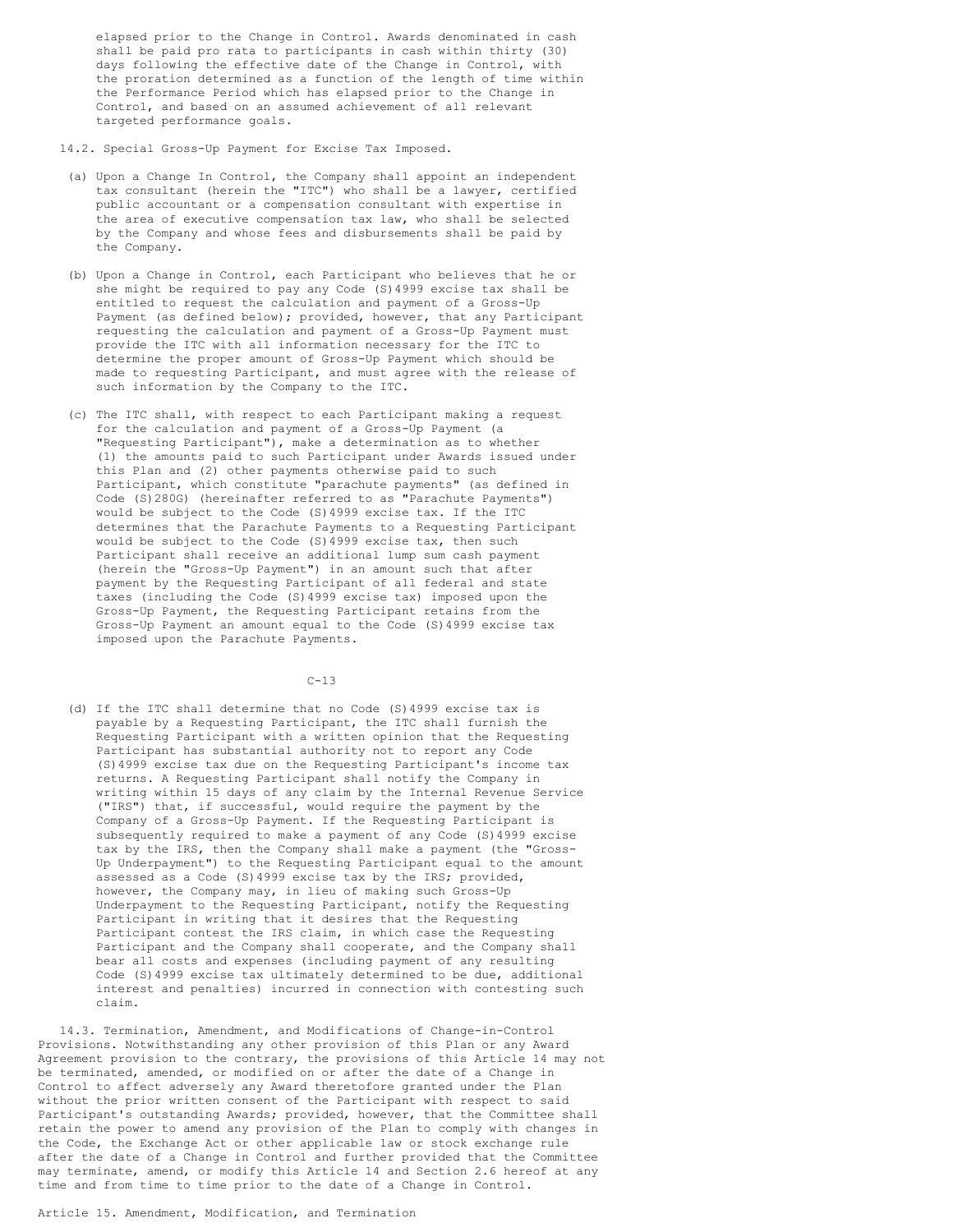15.1. Amendment, Modification, and Termination. Subject to the terms of the Plan, the Committee may at any time and from time to time, alter, amend, suspend or terminate the Plan in whole or in part.

15.2. Adjustment of Awards Upon the Occurrence of Certain Unusual or Nonrecurring Events. Subject to Article 14 and this Article 15, the Committee may make adjustments in the terms and conditions of, and the criteria included in, Awards in recognition of unusual or nonrecurring events (including, without limitation, the events described in Section 4.2 hereof) affecting the Company or the financial statements of the Company or of changes in applicable laws, regulations, or accounting principles, whenever the Committee determines that such adjustments are appropriate in order to prevent dilution or enlargement of the benefits or potential benefits intended to be made available under the Plan; provided that, unless the Committee determines otherwise at the time such adjustment is considered, no such adjustment shall be authorized to the extent that such authority would be inconsistent with the requirements of Code (S)162(m), as from time to time amended, to the extent the Award is intended to satisfy the Performance-Based Exception.

15.3. Awards Previously Granted. Notwithstanding any other provision of the Plan to the contrary, no termination, amendment, or modification of the Plan shall adversely affect in any material way any Award previously granted under the Plan, without the written consent of the Participant holding such Award.

15.4. Compliance with Code (S)162(m). The Committee shall have full and absolute discretion to determine whether an Award granted under this Plan is intended to comply with the requirements of Code (S)162(m) and the regulations thereunder. In addition, in the event that changes are made to Code (S)162(m) to permit greater flexibility with respect to any Award or Awards made available under the Plan, the Committee may make any adjustments it deems appropriate.

# $C-14$

#### Article 16. Withholding

16.1. Tax Withholding. The Company shall have the power and the right to deduct or withhold, or require a Participant to remit to the Company as a condition precedent for the fulfillment of any Award, an amount sufficient to satisfy federal, state, and local taxes, domestic or foreign, required by law or regulation to be withheld with respect to any taxable event arising as a result of this Plan.

16.2. Share Withholding. Whenever Shares are to be issued or cash paid to a Participant upon exercise of an Option, the Company shall have the right to require the Participant to remit to the Company, as a condition of exercise of the Option, an amount sufficient to satisfy federal, state and local withholding tax requirements at the time of exercise. However, notwithstanding the foregoing, to the extent that a Participant is an Insider, satisfaction withholding requirements by having the Company withhold Shares may only be made to the extent that such withholding of Shares (1) has met the requirements of an exemption under Rule 16b-3 of the General Rules and Regulations of the Exchange Act, or (2) is a subsequent transaction the terms of which were provided for in a transaction initially meeting the requirements of an exemption under Rule 16b-3 of the General Rules and Regulations of the Exchange Act. Shares withheld by the Company for taxes for any award under this plan shall be limited to the number sufficient to satisfy federal, state and local tax withholding requirements at the time of exercise.

# Article 17. Indemnification

Each person who is or shall have been a member of the Committee, or of the Board, shall be indemnified and held harmless by the Company against and from any loss, cost, liability, or expense that may be imposed upon or reasonably incurred by him or her in connection with or resulting from any claim, action, suit, or proceeding to which he or she may be a party or in which he or she may be involved by reason of any action taken or failure to act under the Plan and against and from any and all amounts paid by him or her in settlement thereof, with the Company's approval, or paid by him or her in satisfaction of any judgement in any such action, suit, or proceeding against him or her, provided he or she shall give the Company an opportunity, at its own expense, to handle and defend the same before he or she undertakes to handle and defend it on his or her own behalf. The foregoing right of indemnification shall not be exclusive of any other rights of indemnification to which such persons may be entitled under the Company's Articles of Incorporation of Bylaws, as a matter of law, or otherwise, or any power that the Company may have to indemnify them or hold them harmless.

# Article 18. Successors

All obligations of the Company under the Plan with respect to Awards granted hereunder shall be binding on any successor to the Company.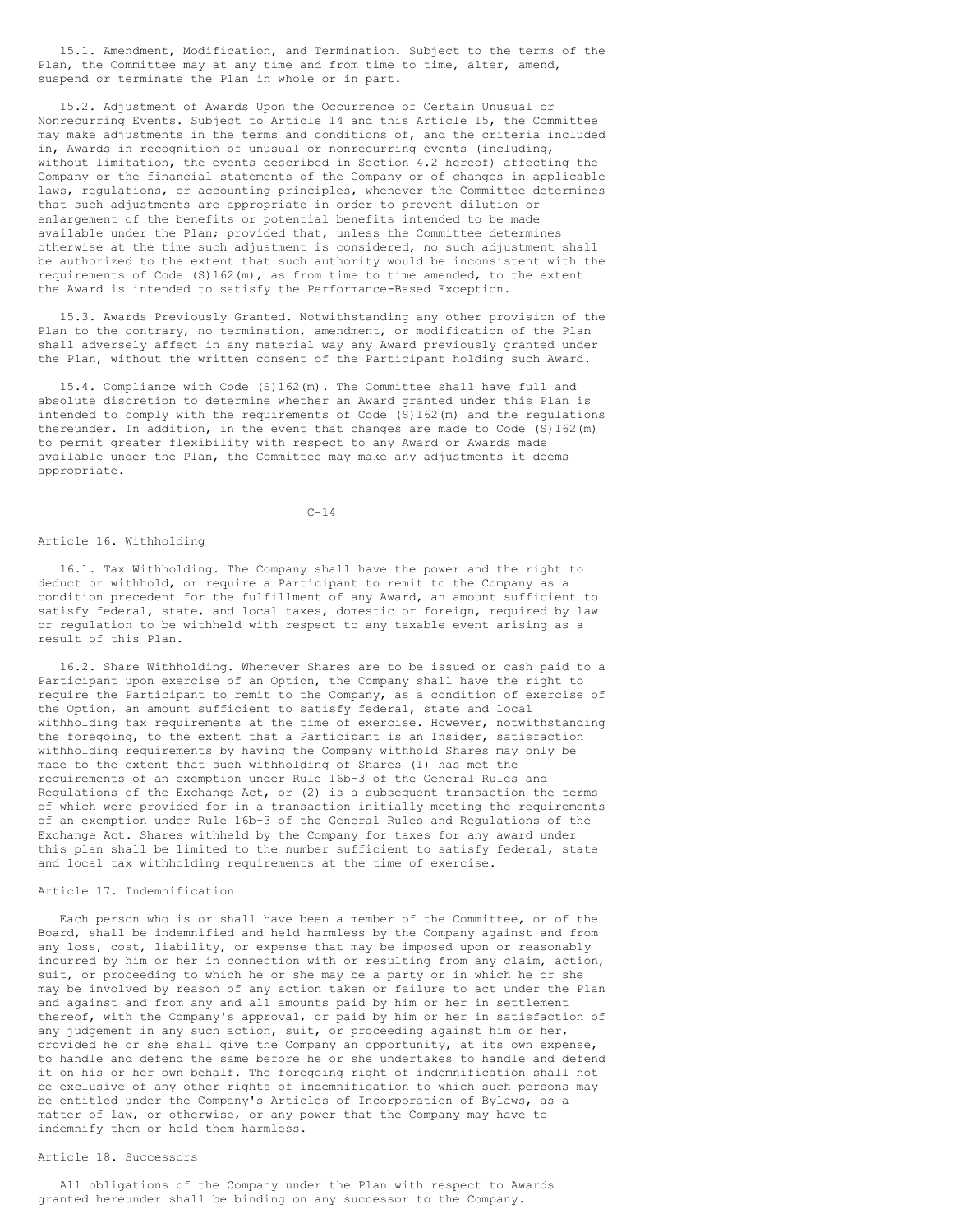Article 19. Miscellaneous

19.1. Number. Except where otherwise indicated by the context, the plural shall include the singular and the singular shall include the plural.

19.2. Severability. In the event any provision of the Plan shall be held illegal or invalid for any reason, the illegality or invalidity shall not affect the remaining parts of the Plan, and the Plan shall be construed and enforced as if the illegal or invalid provision had not been included.

19.3. Requirements of Law. The granting of Awards and the issuance of Shares under the Plan shall be subject to all applicable laws, rules, and regulations, and to such approvals by any governmental agencies or national securities exchanges as may be required.

19.4. Securities Law Compliance. With respect to Insiders, transactions under this Plan are intended to comply with all applicable conditions or Rule 16b-3(b)(3) of the General Rules and Regulations of the Exchange

 $C - 15$ 

Act or its successors. To the extent any provision of the plan or action by the Committee fails to so comply, it shall be deemed null and void, to the extent permitted by law and deemed advisable by the Committee.

19.5. Governing Law. To the extent not preempted by federal law, the Plan, and all agreements hereunder, shall be construed in accordance with and governed by the internal laws of the state of Georgia.

19.6. Plan Document Controls. In the event of any conflict between the provisions of an Award Agreement and the Plan, the Plan shall control, and the conflicting provisions of the Award Agreement shall be null and void ab initio.

19.7. Unfunded Arrangement. The Plan shall not be funded, and except for reserving a sufficient number of authorized Shares to the extent required by law to meet the requirements of the Plan, the Company shall not be required to establish any special or separate fund or to make any other segregation of assets to assure the payment of any grant under the Plan.

19.8. Awards Granted in Substitution. Notwithstanding any contrary provision, in the event the Company engages in a recapitalization, reorganization, merger, consolidation, combination, exchange of shares, spinoff, acquisition or other business transaction with another organization, the Committee in its absolute discretion may grant Awards under the Plan in substitution and cancellation of options, stock appreciation rights, restricted stock, performance shares or performance units awarded to an individual by such other organization. Awards made under this Section 19.8 in substitution for awards canceled as a result of such business transaction may have an Option Price or grant price less than one hundred percent (100%) of the Fair Market Value of a Share on the date such award is granted.

 $C-16$ 

#### PART II--INFORMATION NOT REQUIRED IN PROSPECTUS

Item 20. Indemnification of Directors and Officers.

Section 145 of the Delaware General Corporation Law ("DGCL") generally provides that all directors and officers (as well as other employees and individuals) may be indemnified against expenses (including attorney's fees) judgments, fines and amounts paid in settlement actually and reasonably incurred in connection with certain specified actions, suits or proceedings, whether civil, criminal, administrative or investigative (other than an action by or in the right of the corporation--a "derivative action"), if they acted in good faith and in a manner they reasonably believed to be in or not opposed to the best interests of the corporation, and, with respect to any criminal action or proceeding, had no reasonable cause to believe their conduct was unlawful. A similar standard of care is applicable in the case of derivative actions, except that indemnification extends only to expenses (including attorneys' fees) actually and reasonably incurred in connection with defense or settlement of an action and the DGCL requires court approval before there can be any indemnification where the person seeking indemnification has been found liable to the corporation. Section 145 of the DGCL also provides that the rights conferred thereby are not exclusive of any other right which any person may be entitled to under any bylaw, agreement, vote of shareowners or disinterested directors or otherwise, and permits a corporation to advance expenses to or on behalf of a person to be indemnified upon receipt of an undertaking to repay the amounts advanced if it is determined that the person is not entitled to be indemnified.

New UPS's bylaws provide that each person who was or is made a party or is threatened to be made a party to or is involved in any action, suit or proceeding by reason of the fact that he is or was a director or officer of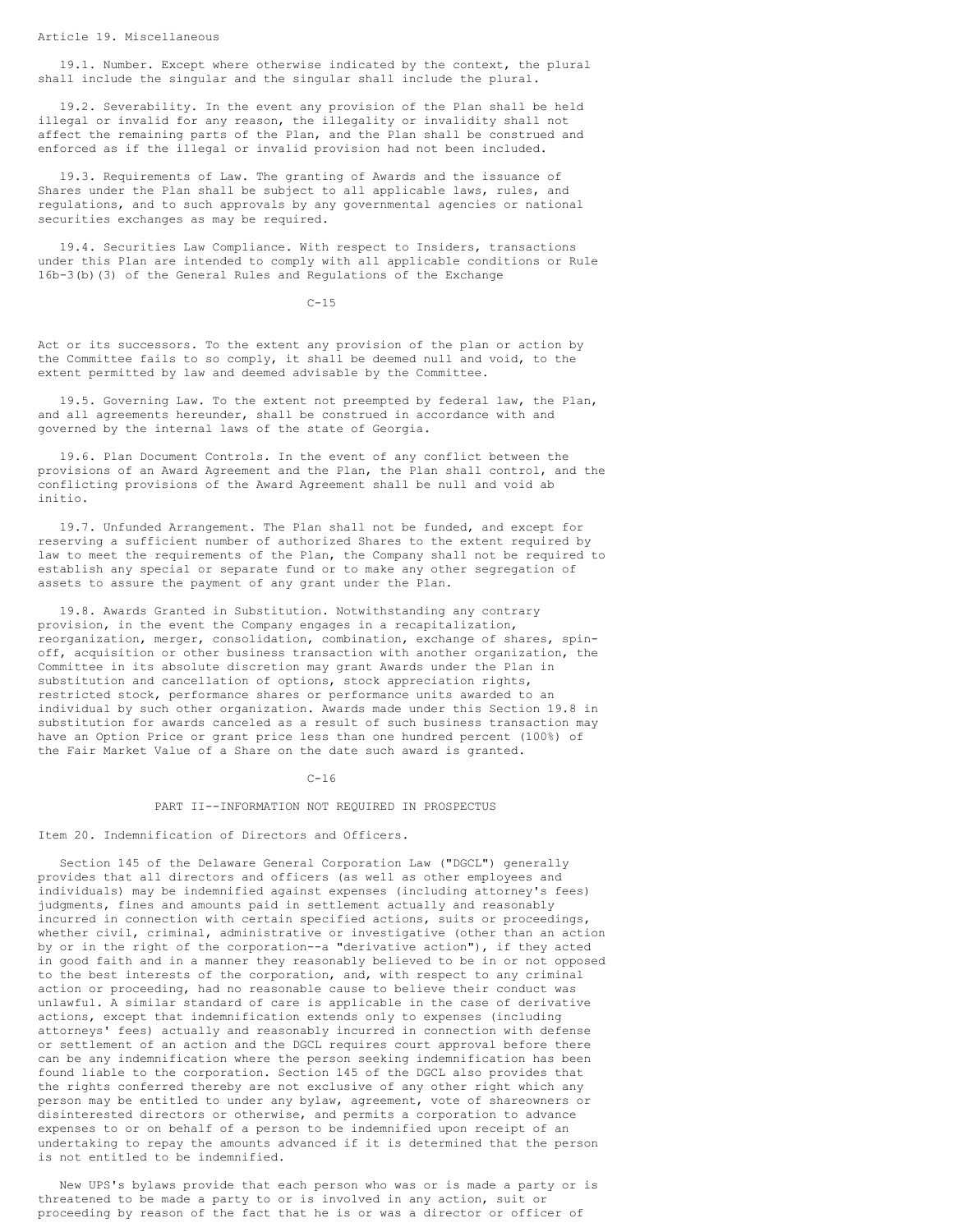the Company (or is or was serving at the request of the Company as director, officer, employee or agent of another entity), shall be indemnified and held harmless by the Company to the fullest extent authorized by the DGCL, as in effect (or to the extent that indemnification is broadened, as it may be amended), against all expense, liability and loss (including attorneys' fees, judgments, fines, ERISA excise taxes or penalties and amounts paid or to be paid in settlement) reasonably incurred or suffered by such person in connection therewith. Except with respect to actions initiated by an officer or director against the Company to recover the amount of an unpaid claim, the Company is required to indemnify an officer or director in connection with an action, suit or proceeding initiated by such person only if such action, suit or proceeding was authorized by the board of directors of the Company. The bylaws further provide that an officer or director may (thirty days after a written claim has been received by the Company) bring suit against the Company to recover an unpaid claim and, if such suit is successful, the expense of bringing such suit. While it is a defense to such suit that the claimant has not met the applicable standards of conduct which make indemnification permissible under the DGCL, neither the failure of the board of directors to have made a determination that indemnification is proper, nor an actual determination that the claimant has not met the applicable standard of conduct, shall be a defense to the action or create a presumption that the claimant has not met the applicable standard of conduct. The bylaws also provide that the rights conferred thereby are contract rights, that they are not exclusive of any other rights which an officer or director may have or hereafter acquire under any statute, any other provision of the certificate of incorporation, bylaw, agreement, vote of shareowners or disinterested directors or otherwise, and that they include the right to be paid by the Company the expenses incurred in defending any specified action, suit or proceeding in advance of its final disposition provided that, if the DGCL so requires, such payment shall only be made upon delivery to the Company by the officer or director of an undertaking to repay all amounts so advanced if it shall ultimately be determined that such director or officer is not entitled to be indemnified under the bylaws or otherwise.

II-1

Item 21. Exhibits and Financial Statement Schedules.

(a) Exhibits <TABLE> <CAPTION> Exhibit No. **No. No. No. No. Description** ------- -----------  $\langle$ C>  $\langle$ S> 2.1 Form of Agreement and Plan of Merger, dated as of September 14, 1999, among United Parcel Service of America, Inc., United Parcel Service, Inc. and UPS Merger Subsidiary, Inc. (included as Annex A to the proxy statement/prospectus). 3.1 Form of Restated Certificate of Incorporation of United Parcel Service, Inc. (included as Annex B to the proxy statement/prospectus). 3.2 Form of Bylaws of United Parcel Service, Inc. (previously filed). 4.1 Form of Class A Common Stock Certificate (previously filed). 4.2 Form of Class B Common Stock Certificate (previously filed). 4.3 Specimen Certificate of Capital Stock of UPS (incorporated by reference to Exhibit 3(a) to Form 10, as filed April 29, 1970). 4.4 UPS Managers Stock Trust Agreement, as amended and restated (incorporated by reference to Exhibit 4(b) to Post-Effective Amendment No. 1 to Registration Statement on Form S-3 (No. 33-54297)). 4.5 Specimen Certificate of 8 3/8% Debentures due April 1, 2020 (incorporated by reference to Exhibit 4(c) to Registration Statement No. 33-32481, filed December 7, 1989). 4.6 Indenture relating to 8 3/8% Debentures due April 1, 2020 (incorporated by reference to Exhibit 4(c) to Registration Statement No. 33-32481, filed December 7, 1989). 4.7 UPS Employees Stock Trust Agreement (incorporated by reference to Exhibit 4(iv) to Registration Statement on Form S-8 (No. 33-62169), filed August 28, 1995). 4.8 Specimen Certificate of \$166,000,000 of 3.25% Swiss Franc Notes due October 22, 1999 (available to the Commission upon request). 4.9 Indenture relating to \$166,000,000 of 3.25% Swiss Franc Notes due October 22, 1999 (available to the Commission upon request). 4.10 Specimen Certificate of Sterling 100 million of 6.875% Notes due 2000 (available to the Commission upon request).

4.11 Indenture relating to Sterling 100 million of 6.8755% Notes due 2000 (available to the Commission upon request).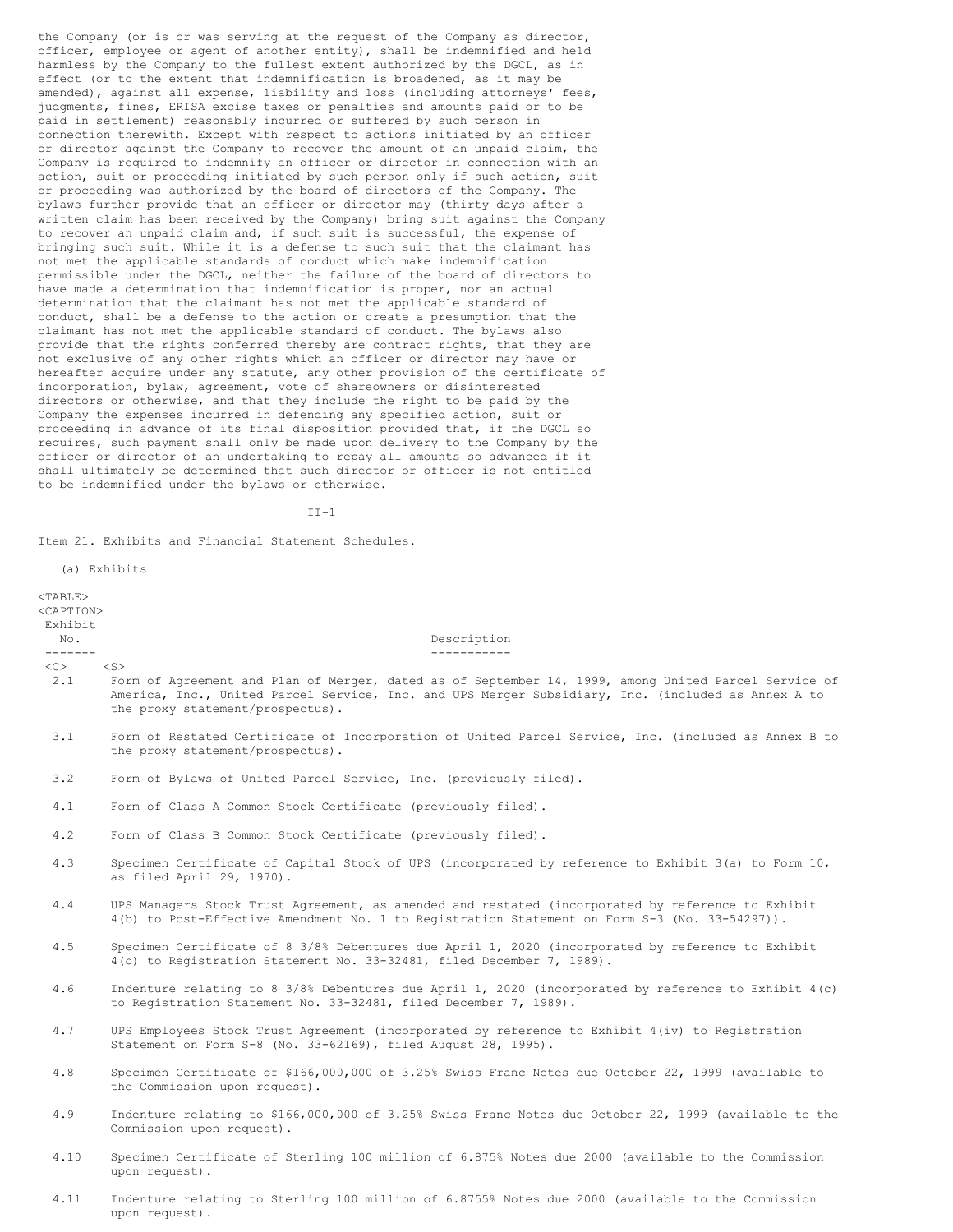- 4.12 Specimen Certificate of \$500,000,000 of Temporary and Permanent Global Notes in connection with the European medium term note program (available to the Commission upon request).
- 4.13 Indenture relating to the \$500,000,000 European Medium term note program (available to the Commission upon request).
- 4.14 Specimen Certificate of Exchange Offer Notes Due 2030 (incorporated by reference to Exhibit T-3C to Form T-3 filed December 18, 1997).
- 4.15 Indenture relating to Exchange Offer Notes Due 2030 (incorporated by reference to Exhibit T-3C to Form T-3 filed December 18, 1997).
- 4.16 Specimen Certificate of \$200,000,000 of 6.625% Euro Notes due April 25, 2001 (available to the Commission upon request).
- 4.17 Indenture relating to \$200,000,000 of 6.625% Euro Notes due April 25, 2001 (available to the Commission upon request).

</TABLE>

 $K$ ).

 $II-2$ 

| $<$ TABLE $>$<br><caption></caption> |                                                                                                                                                                                                                                        |  |  |
|--------------------------------------|----------------------------------------------------------------------------------------------------------------------------------------------------------------------------------------------------------------------------------------|--|--|
| Exhibit                              |                                                                                                                                                                                                                                        |  |  |
| No.                                  | Description                                                                                                                                                                                                                            |  |  |
| -------                              | -----------<br>$<\heartsuit$ < $<\heartsuit$ < $<\heartsuit$                                                                                                                                                                           |  |  |
|                                      | 4.18 Specimen Certificate of \$300,000,000 of 6.25% Euro Notes due July 7,<br>2000 (available to the Commission upon request).                                                                                                         |  |  |
| 4.19                                 | Indenture relating to \$300,000,000 of 6.25% Euro Notes due July 7, 2000<br>(available to the Commission upon request).                                                                                                                |  |  |
| 4.20                                 | Specimen Certificate of \$1,000,000,000 of Temporary and Permanent<br>Global Notes in connection with the European medium term note program<br>(available to the Commission upon request).                                             |  |  |
|                                      | 4.21 Indenture relating to the \$1,000,000,000 European medium term note<br>program (available to the Commission upon request).                                                                                                        |  |  |
|                                      | 4.22 Indenture relating to \$2,000,000,000 of debt securities (incorporated<br>by Reference to Exhibit 4.1 to Pre-Effective Amendment No. 1 to<br>Registration Statement on Form S-3 (No. 333-08369) as filed January 26,<br>$1999$ ). |  |  |
| 4.23                                 | Subscription Agreement--Cash Purchase (incorporated by reference to<br>Exhibit 4(u) to 1998 Annual Report on Form 10-K).                                                                                                               |  |  |
| 4.24                                 | Subscription Agreement--Eligible Fiduciaries (incorporated by reference<br>to Exhibit 4(v) to 1998 Annual Report on Form 10-K).                                                                                                        |  |  |
| 5.1                                  | Opinion of Gibson, Dunn & Crutcher LLP regarding the legal validity of<br>the securities being registered for issuance (previously filed).                                                                                             |  |  |
| 8.1                                  | Form of opinion of Gibson, Dunn & Crutcher LLP regarding certain tax<br>matters (previously filed).                                                                                                                                    |  |  |
| 10.1                                 | UPS Thrift Plan, as Amended and Restated January 1, 1976, including<br>Amendment Nos. 1 and 2 (incorporated by reference to Exhibit 10(a) to<br>1980 Annual Report on Form 10-K).                                                      |  |  |
|                                      | Amendment No. 3 to the UPS Thrift Plan (incorporated by reference<br>(1)<br>to Exhibit 20(b) to 1980 Annual Report on Form $10-K$ ).                                                                                                   |  |  |
|                                      | Amendment No. 4 to the UPS Thrift Plan (incorporated by reference<br>(2)<br>to Exhibit 20(b) to 1981 Annual Report on Form 10-K).                                                                                                      |  |  |
|                                      | Amendment No. 5 to the UPS Thrift Plan (incorporated by reference<br>(3)<br>to Exhibit 19(b) to 1983 Annual Report on Form 10-K).<br>Amendment No. 6 to the UPS Thrift Plan (incorporated by reference<br>(4)                          |  |  |
|                                      | to Exhibit 10(a)(4) to 1985 Annual Report on Form 10-K).                                                                                                                                                                               |  |  |
|                                      | Amendment No. 7 to the UPS Thrift Plan (incorporated by reference<br>(5)<br>to Exhibit 10(a)(5) to 1985 Annual Report on Form 10-K).                                                                                                   |  |  |
|                                      | Amendment No. 8 to the UPS Thrift Plan (incorporated by reference<br>(6)<br>to Exhibit $10(a)$ (6) to 1987 Annual Report on Form $10-K$ ).                                                                                             |  |  |
|                                      | Amendment No. 9 to the UPS Thrift Plan (incorporated by Reference<br>(7)<br>to Exhibit $10(a)$ (7) to 1987 Annual Report on Form $10-K$ ).                                                                                             |  |  |
|                                      | Amendment No. 10 to the UPS Thrift Plan (incorporated by<br>(8)<br>reference to Exhibit 10(a) (8) to 1990 Annual Report on Form 10-                                                                                                    |  |  |
|                                      | $K)$ .<br>Amendment No. 11 to the UPS Thrift Plan (incorporated by<br>(9)<br>reference to Exhibit 10(a) (9) to 1991 Annual Report on Form 10-<br>$K)$ .                                                                                |  |  |
|                                      | (10) Amendment No. 12 to the UPS Thrift Plan (incorporated by<br>reference to Exhibit 10(a) (10) to 1991 Annual Report on Form 10-                                                                                                     |  |  |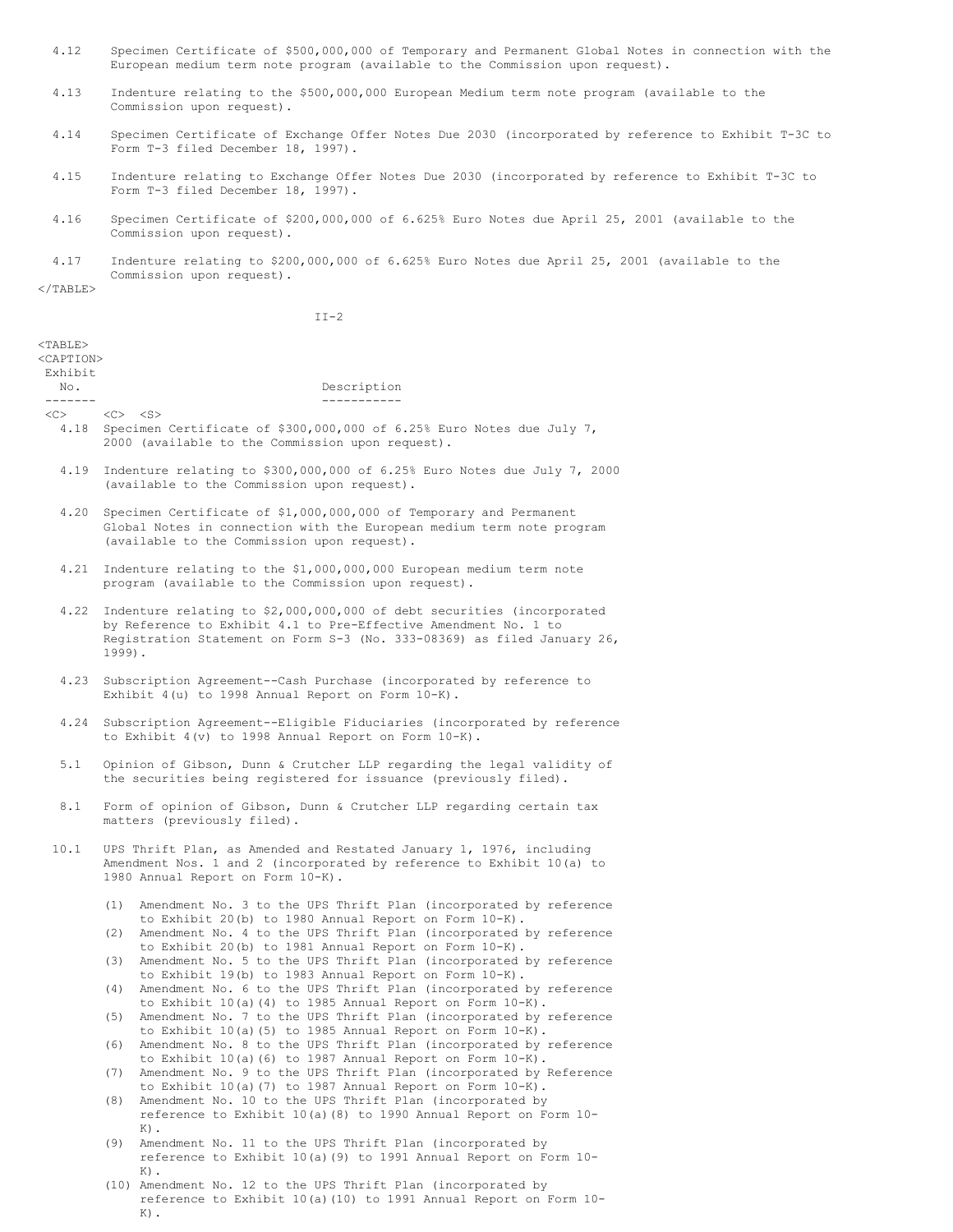- (11) Amendment No. 13 to the UPS Thrift Plan (incorporated by reference to Exhibit 10(a)(11) to 1991 Annual Report on Form 10- K).
- (12) Amendment No. 14 to the UPS Thrift Plan (incorporated by reference to Exhibit 10(a)(12) to 1991 Annual Report on Form 10-  $K$ ).
- (13) Amendment No. 15 to the UPS Thrift Plan (incorporated by reference to Exhibit 10(a)(13) to 1992 Annual Report on Form 10-  $K$ ).

 $<$ /TABLE>

# II-3

| $<$ TABLE><br><caption><br/>Exhibit</caption> |                               |                                                                                                                                                                                                                                                                          |  |
|-----------------------------------------------|-------------------------------|--------------------------------------------------------------------------------------------------------------------------------------------------------------------------------------------------------------------------------------------------------------------------|--|
| No.                                           |                               | Description                                                                                                                                                                                                                                                              |  |
| -------<br>$<<$ $>$                           | $<\heartsuit$ < $<\heartsuit$ | -----------                                                                                                                                                                                                                                                              |  |
|                                               |                               | (14) Amendment No. 16 to the UPS Thrift Plan (incorporated by<br>reference to Exhibit 10(a) (14) to 1993 Annual Report on Form 10-<br>$K)$ .                                                                                                                             |  |
|                                               |                               | (15) Amendment No. 17 to the UPS Thrift Plan (incorporated by<br>reference to Exhibit 10(a) (15) to 1993 Annual Report on Form 10-<br>$K)$ .                                                                                                                             |  |
|                                               |                               | (16) Amendment No. 18 to the UPS Thrift Plan (incorporated by<br>reference to Exhibit 10(a) (16) to 1994 Annual Report on Form 10-<br>$K)$ .                                                                                                                             |  |
|                                               |                               | (17) Amendment No. 19 to the UPS Thrift Plan (incorporated by<br>reference to Exhibit 10(a) (17) to 1994 Annual Report on Form 10-<br>$K)$ .                                                                                                                             |  |
|                                               |                               | (18) Amendment No. 20 to the UPS Thrift Plan (incorporated by<br>reference to Exhibit 10(a) (18) to 1995 Annual Report on Form 10-<br>$K)$ .                                                                                                                             |  |
|                                               |                               | (19) Amendment No. 21 to the UPS Thrift Plan (incorporated by<br>reference to Exhibit 10(a) (19) to 1995 Annual Report on Form 10-<br>$K)$ .                                                                                                                             |  |
|                                               |                               | (20) Amendment No. 22 to the UPS Thrift Plan (incorporated by<br>reference to Exhibit 10(a) (20) to 1996 Annual Report on Form 10-<br>$K)$ .                                                                                                                             |  |
|                                               |                               | (21) Amendment No. 23 to the UPS Thrift Plan (incorporated by<br>reference to Exhibit 10(a) (21) to 1996 Annual Report on Form 10-<br>$K$ ).                                                                                                                             |  |
| 10.2                                          | (1)                           | UPS Retirement Plan (including Amendments 1 through 4) (incorporated<br>by reference to Exhibit 9 to 1979 Annual Report on Form 10-K).<br>Amendment No. 5 to the UPS Retirement Plan (incorporated by<br>reference to Exhibit 20(a) to 1980 Annual Report on Form 10-K). |  |
|                                               | (2)<br>(3)                    | Amendment No. 6 to the UPS Retirement Plan (incorporated by<br>reference to Exhibit 19(a) to 1983 Annual Report on Form 10-K).<br>Amendment No. 7 to the UPS Retirement Plan (incorporated by<br>reference to Exhibit 10(b) (3) to 1984 Annual Report on Form 10-        |  |
|                                               | (4)                           | $K)$ .<br>Amendment No. 8 to the UPS Retirement Plan (incorporated by<br>reference to Exhibit 10(b) (4) to 1985 Annual Report on Form 10-<br>$K)$ .                                                                                                                      |  |
|                                               | (5)                           | Amendment No. 9 to the UPS Retirement Plan (incorporated by<br>reference to Exhibit 10(b) (5) to 1985 Annual Report on Form 10-<br>$K)$ .                                                                                                                                |  |
|                                               | (6)                           | Amendment No. 10 to the UPS Retirement Plan (incorporated by<br>reference to Exhibit 19(a) to 1988 Annual Report on Form 10-K).                                                                                                                                          |  |
|                                               | (7)<br>(8)                    | Amendment No. 11 to the UPS Retirement Plan (incorporated by<br>reference to Exhibit 19(b) to 1988 Annual Report on Form 10-K).<br>Amendment No. 12 to the UPS Retirement Plan (incorporated by                                                                          |  |
|                                               |                               | reference to Exhibit 10(b) (8) to 1989 Annual Report on Form 10-<br>$K)$ .<br>Amendment No. 13 to the UPS Retirement Plan (incorporated by                                                                                                                               |  |
|                                               | (9)                           | Reference to Exhibit 10(b) (9) to 1989 Annual Report on Form 10-<br>$K$ ).                                                                                                                                                                                               |  |
|                                               |                               | (10) Amendment No. 14 to the UPS Retirement Plan (incorporated by<br>reference to Exhibit 10(b) (10) to 1990 Annual Report on Form 10-<br>$K)$ .                                                                                                                         |  |
|                                               |                               | (11) Amendment No. 15 to the UPS Retirement Plan (incorporated by<br>reference to Exhibit 10(b) (11) to 1992 Annual Report on Form 10-<br>$K)$ .                                                                                                                         |  |
|                                               |                               | (12) Amendment No. 16 to the UPS Retirement Plan (incorporated by<br>reference to Exhibit 10(b) (12) to 1994 Annual Report on Form 10-<br>$K)$ .                                                                                                                         |  |
|                                               |                               | (13) Amendment No. 17 to the UPS Retirement Plan (incorporated by<br>reference to Exhibit 10(b) (13) to 1994 Annual Report on Form 10-<br>$K$ ).                                                                                                                         |  |

- (14) Amendment No. 18 to the UPS Retirement Plan (incorporated by reference to Exhibit 10(b)(14) to 1995 Annual Report on Form 10- K).
- (15) Amendment No. 19 to the UPS Retirement Plan (incorporated by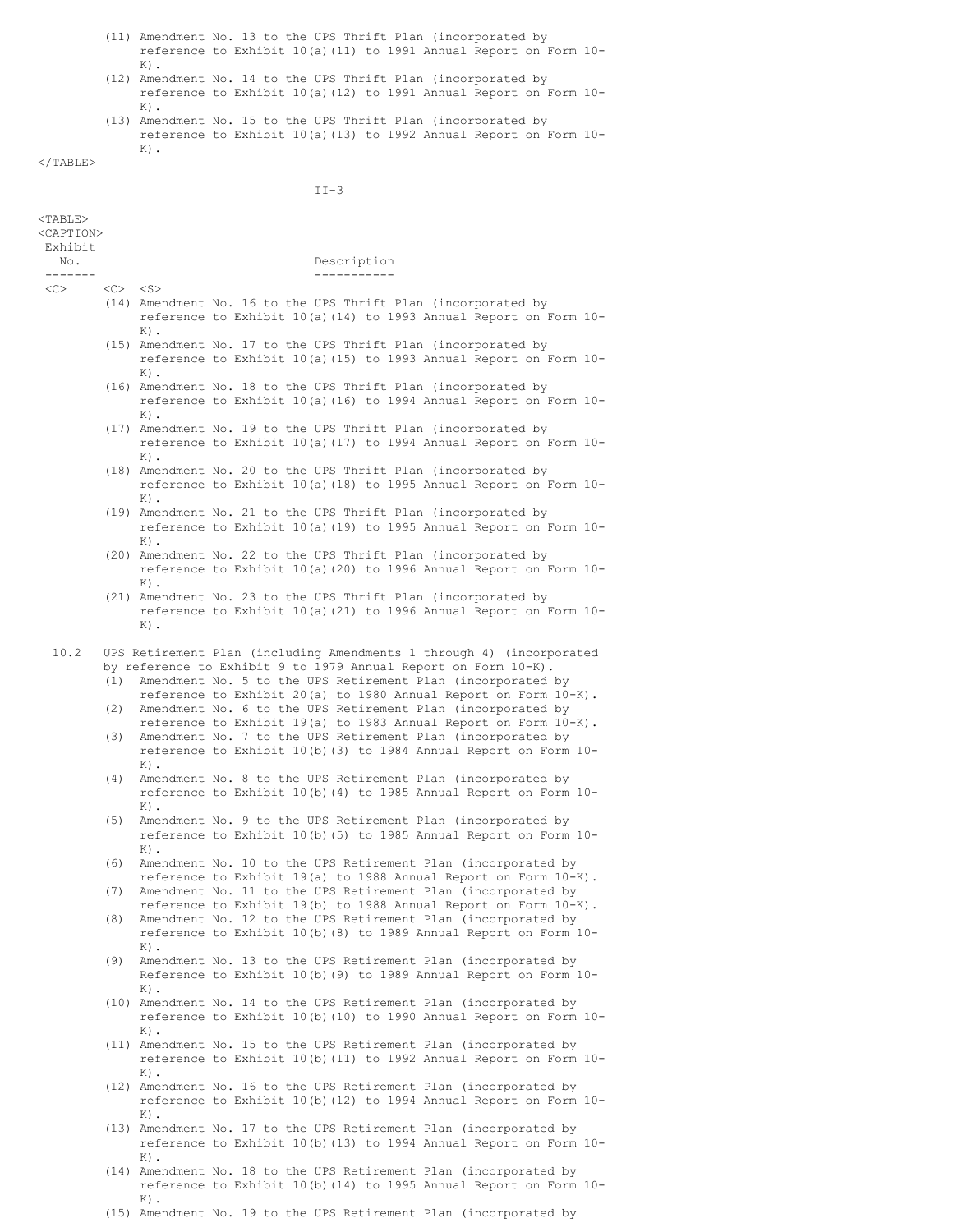reference to Exhibit 10(b)(15) to 1995 Annual Report on Form 10-

K). (16) Amendment No. 20 to the UPS Retirement Plan (incorporated by reference to Exhibit 10(b)(16) to 1995 Annual Report on Form 10- K).

 $<$ /TABLE>

 $\mathtt{II-4}$ 

| $<$ TABLE $>$<br><caption><br/>Exhibit</caption> |                                                                                                                                                                                                                                                                                                                                                                                                                                                                                                                                                                                                                                                                    |                  |                              |                                                                                                                                                                                                                                                                                                                                                                   |
|--------------------------------------------------|--------------------------------------------------------------------------------------------------------------------------------------------------------------------------------------------------------------------------------------------------------------------------------------------------------------------------------------------------------------------------------------------------------------------------------------------------------------------------------------------------------------------------------------------------------------------------------------------------------------------------------------------------------------------|------------------|------------------------------|-------------------------------------------------------------------------------------------------------------------------------------------------------------------------------------------------------------------------------------------------------------------------------------------------------------------------------------------------------------------|
| No.                                              |                                                                                                                                                                                                                                                                                                                                                                                                                                                                                                                                                                                                                                                                    |                  |                              | Description                                                                                                                                                                                                                                                                                                                                                       |
| -------<br>$<<$ $>$                              | $<\heartsuit>$ $<\heartsuit>$                                                                                                                                                                                                                                                                                                                                                                                                                                                                                                                                                                                                                                      |                  |                              | -----------<br>(17) Amendment No. 21 to the UPS Retirement Plan (incorporated by<br>reference to Exhibit 10(b) (17) to 1996 Annual Report on Form 10-                                                                                                                                                                                                             |
|                                                  |                                                                                                                                                                                                                                                                                                                                                                                                                                                                                                                                                                                                                                                                    | $K)$ .<br>$K)$ . |                              | (18) Amendment No. 22 to the UPS Retirement Plan (incorporated by<br>reference to Exhibit 10(b) (18) to 1997 Annual Report on Form 10-                                                                                                                                                                                                                            |
|                                                  |                                                                                                                                                                                                                                                                                                                                                                                                                                                                                                                                                                                                                                                                    | $K)$ .           |                              | (19) Amendment No. 23 to the UPS Retirement Plan (incorporated by<br>reference to Exhibit 10(b) (19) to 1998 Annual Report on Form 10-                                                                                                                                                                                                                            |
| 10.3                                             |                                                                                                                                                                                                                                                                                                                                                                                                                                                                                                                                                                                                                                                                    |                  |                              | UPS Managers Incentive Plan (as amended) (incorporated by reference to<br>Definitive Proxy Statement for 1992 Special Meeting of Shareholders).                                                                                                                                                                                                                   |
| 10.4                                             |                                                                                                                                                                                                                                                                                                                                                                                                                                                                                                                                                                                                                                                                    |                  |                              | Indemnification Contracts or Arrangements (incorporated by reference<br>to Item 8 of Form 10, as filed April 29, 1970).                                                                                                                                                                                                                                           |
| 10.5                                             | Agreement of Sale between Delaware County Industrial Development<br>Authority and Penallen Corporation, dated as of December 1, 1985;<br>Remarketing Agreement, dated as of December 1, 1985, among United<br>Parcel Service of America, Inc., Penallen Corporation and Salomon<br>Brothers Inc; Guarantee Agreement, dated as of December 1, 1985,<br>between United Parcel Service of America, Inc. and Irving Trust<br>Company; Guarantee by United Parcel Service of America, Inc. to<br>Delaware County Industrial Development Authority, dated as of December<br>1, 1985 (incorporated by reference to Exhibit 10(m) to 1985 Annual<br>Report on Form 10-K). |                  |                              |                                                                                                                                                                                                                                                                                                                                                                   |
| 10.6                                             |                                                                                                                                                                                                                                                                                                                                                                                                                                                                                                                                                                                                                                                                    |                  | Annual Report on Form 10-K). | Receivables Purchase and Sale Agreement, dated as of November 24,<br>1987, among United Parcel Service, Inc., an Ohio corporation, United<br>Parcel Service, Inc., a New York corporation, United Parcel Service of<br>America, Inc., Cooperative Receivables Corporation and Citicorp North<br>America, Inc. (incorporated by reference to Exhibit 10(1) to 1987 |
| 10.7                                             |                                                                                                                                                                                                                                                                                                                                                                                                                                                                                                                                                                                                                                                                    | Form $10-K$ ).   |                              | Receivables Purchase and Sale Agreement, dated as of November 24,<br>1987, among United Parcel Service, Inc., an Ohio corporation, United<br>Parcel Service, Inc., a New York corporation, United Parcel Service of<br>America, Inc., Citibank, N.A., and Citicorp North America, Inc.<br>(incorporated by reference to Exhibit 10(m) to 1987 Annual Report on    |
| 10.8                                             |                                                                                                                                                                                                                                                                                                                                                                                                                                                                                                                                                                                                                                                                    |                  | Annual Report on Form 10-K). | Membership Agreement, dated as of November 24, 1987, by and between<br>Cooperative Receivables Corporation and United Parcel Service of<br>America, Inc. (incorporated by reference to Exhibit 10(n) to 1987                                                                                                                                                      |
| 10.9                                             |                                                                                                                                                                                                                                                                                                                                                                                                                                                                                                                                                                                                                                                                    | Form $10-K$ ).   |                              | Amended and Restated Facility Lease Agreement, dated as of November 6,<br>1990, among Overseas Partners Leasing, Inc., United Parcel Service<br>General Services Co. and United Parcel Service of America, Inc.<br>(incorporated by reference to Exhibit 10(r) to 1990 Annual Report on                                                                           |
| 10.10                                            |                                                                                                                                                                                                                                                                                                                                                                                                                                                                                                                                                                                                                                                                    |                  |                              | Amended and Restated Aircraft Lease Agreement, dated as of November 6,<br>1990, among Overseas Partners Leasing, Inc., United Parcel Service Co.<br>and United Parcel Service of America, Inc. (incorporated by reference<br>to Exhibit $10(s)$ to 1990 Annual Report on Form $10-K$ ).                                                                           |
| 10.11                                            |                                                                                                                                                                                                                                                                                                                                                                                                                                                                                                                                                                                                                                                                    |                  |                              | Agreement of Sale, dated as of December 28, 1989, between Edison<br>Corporation and Overseas Partners Leasing, Inc. (incorporated by<br>reference to Exhibit 10(t) to 1989 Annual Report on Form 10-K).                                                                                                                                                           |
|                                                  |                                                                                                                                                                                                                                                                                                                                                                                                                                                                                                                                                                                                                                                                    |                  |                              | 10.12 Assignment and Assumption Agreement, dated as of December 28, 1989,<br>between and among Edison Corporation. Overseas Partners Leasing, Inc.,                                                                                                                                                                                                               |

- between and among Edison Corporation, Overseas Partners Leasing, Inc., McBride Enterprises, Inc. and Ramapo Ridge-McBride Office Park (incorporated by reference to Exhibit 10(u) to 1989 Annual Report on Form 10-K).
- 10.13 UPS Deferred Compensation Plan for Non-Employee Directors (incorporated by reference to Exhibit 10(v) to 1990 Annual Report on Form  $10-K$ ).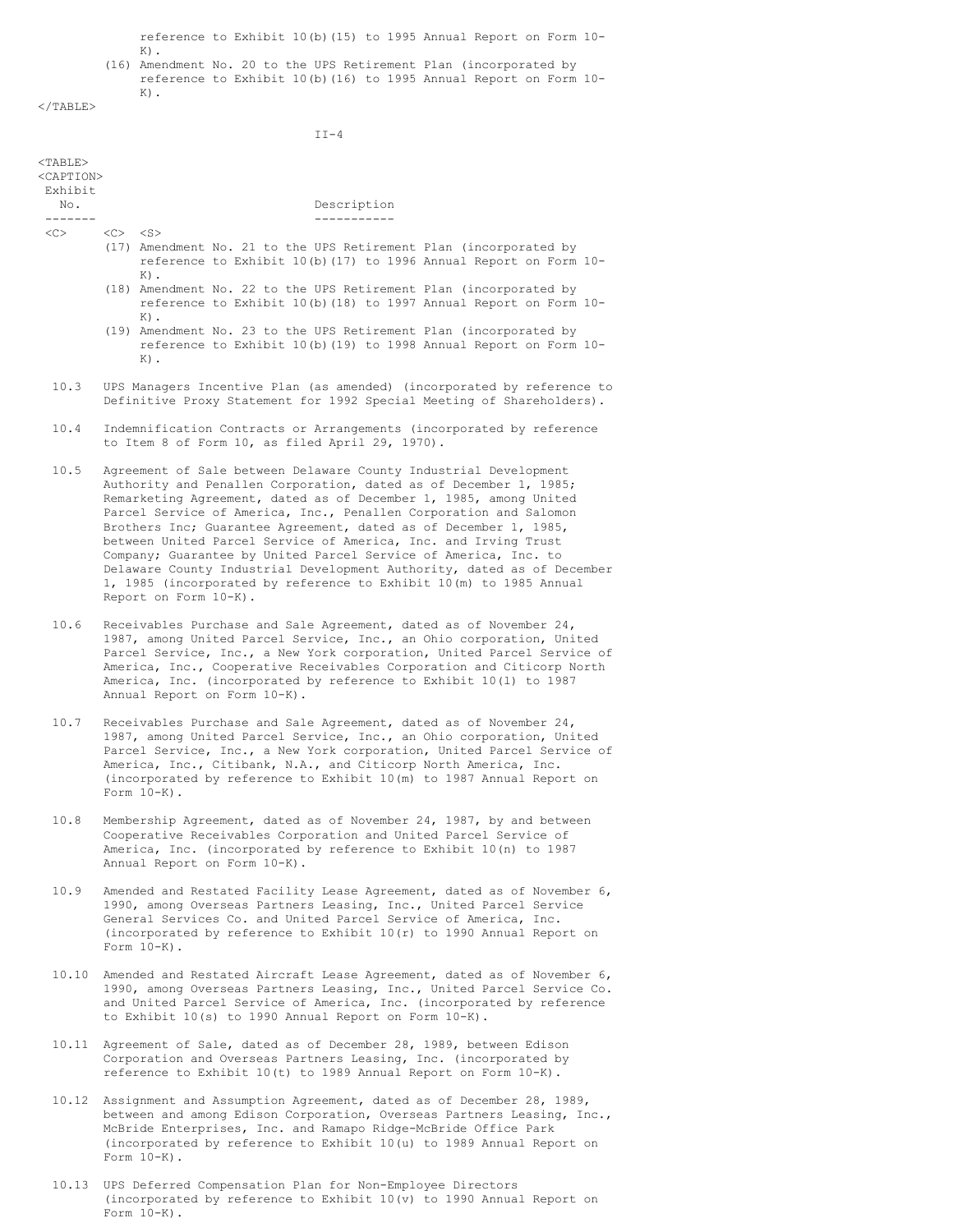|                                                                   | $II-5$                                                                                                                                                                                                                                                                                                                                                                                                                                                                                                                                                                                                                                                                                                                                                                                                                                                                                                                                                                                                                                                                                                                                                                                                                                                                                                                                                                                                                                                                                                                                                                                                                                                                                                                                                                                                                                                                                                                                                                                                                                                                                                                                                                                                                                                                                                                                                                                                                                                                                                                                                                                                                                                                           |
|-------------------------------------------------------------------|----------------------------------------------------------------------------------------------------------------------------------------------------------------------------------------------------------------------------------------------------------------------------------------------------------------------------------------------------------------------------------------------------------------------------------------------------------------------------------------------------------------------------------------------------------------------------------------------------------------------------------------------------------------------------------------------------------------------------------------------------------------------------------------------------------------------------------------------------------------------------------------------------------------------------------------------------------------------------------------------------------------------------------------------------------------------------------------------------------------------------------------------------------------------------------------------------------------------------------------------------------------------------------------------------------------------------------------------------------------------------------------------------------------------------------------------------------------------------------------------------------------------------------------------------------------------------------------------------------------------------------------------------------------------------------------------------------------------------------------------------------------------------------------------------------------------------------------------------------------------------------------------------------------------------------------------------------------------------------------------------------------------------------------------------------------------------------------------------------------------------------------------------------------------------------------------------------------------------------------------------------------------------------------------------------------------------------------------------------------------------------------------------------------------------------------------------------------------------------------------------------------------------------------------------------------------------------------------------------------------------------------------------------------------------------|
| $<$ TABLE><br><caption><br/>Exhibit<br/>No.<br/>-------</caption> | Description<br>___________                                                                                                                                                                                                                                                                                                                                                                                                                                                                                                                                                                                                                                                                                                                                                                                                                                                                                                                                                                                                                                                                                                                                                                                                                                                                                                                                                                                                                                                                                                                                                                                                                                                                                                                                                                                                                                                                                                                                                                                                                                                                                                                                                                                                                                                                                                                                                                                                                                                                                                                                                                                                                                                       |
| $\langle C \rangle$                                               | $\langle C \rangle$ $\langle S \rangle$<br>10.14 UPS Retirement Plan for Outside Directors (incorporated by reference to<br>Exhibit $10(w)$ to 1990 Annual Report on Form $10-K$ ).                                                                                                                                                                                                                                                                                                                                                                                                                                                                                                                                                                                                                                                                                                                                                                                                                                                                                                                                                                                                                                                                                                                                                                                                                                                                                                                                                                                                                                                                                                                                                                                                                                                                                                                                                                                                                                                                                                                                                                                                                                                                                                                                                                                                                                                                                                                                                                                                                                                                                              |
|                                                                   | 10.15 UPS Savings Plan, as Amended and Restated, including Amendment Nos. 1-5<br>(incorporated by reference to Exhibit 10(x) to 1990 Annual Report on<br>Form $10-K$ ).<br>(1)<br>Amendment No. 6 to the UPS Savings Plan (incorporated by<br>reference to Exhibit $10(x)(1)$ to 1990 Annual Report on Form $10-$<br>$K)$ .<br>(2)<br>Amendment No. 7 to the UPS Savings Plan (incorporated by<br>reference to Exhibit $10(x)(2)$ to 1991 Annual Report on Form $10-$<br>$K)$ .<br>(3)<br>Amendment No. 8 to the UPS Savings Plan (incorporated by<br>reference to Exhibit $10(x)(3)$ to 1992 Annual Report on Form $10-$<br>$K)$ .<br>(4)<br>Amendment No. 9 to the UPS Savings Plan (incorporated by<br>reference to Exhibit $10(x)$ (4) to 1992 Annual Report on Form $10-$<br>$K)$ .<br>(5)<br>Amendment No. 10 to the UPS Savings Plan (Incorporated by<br>Reference to Exhibit $10(x)(5)$ to 1992 Annual Report on Form $10-$<br>$K)$ .<br>(6)<br>Amendment No. 11 to the UPS Savings Plan (incorporated by<br>reference to Exhibit $10(x)$ (6) to 1994 Annual Report on Form $10-$<br>$K)$ .<br>(7)<br>Amendment No. 12 to the UPS Savings Plan (incorporated by<br>reference to Exhibit $10(x)(7)$ to 1994 Annual Report on Form $10-$<br>$K)$ .<br>(8)<br>Amendment No. 13 to the UPS Savings Plan (incorporated by<br>reference to Exhibit $10(x)$ (8) to 1994 Annual Report on Form $10-$<br>$K)$ .<br>(9)<br>Amendment No. 14 to the UPS Savings Plan (incorporated by<br>reference to Exhibit $10(x)$ (9) to 1994 Annual Report on Form $10-$<br>$K)$ .<br>(10) Amendment No. 15 to the UPS Savings Plan (incorporated by<br>reference to Exhibit $10(x)$ (10) to 1994 Annual Report on Form $10-$<br>$K$ ).<br>(11) Restatement Amendment No. 1 to the UPS Savings Plan (incorporated<br>by reference to Exhibit $10(x)$ (11) to 1996 Annual Report on Form<br>$10-K$ ).<br>(12) Restatement Amendment No. 2 to the UPS Savings Plan (incorporated<br>by reference to Exhibit 10(x) (12) to 1995 Annual Report on Form<br>$10-K$ ).<br>(13) Restatement Amendment No. 3 to the UPS Savings Plan (incorporated<br>by reference to Exhibit 10(o) (13) to 1996 Annual Report on Form<br>$10-K$ ).<br>(14) Restatement Amendment No. 4 to the UPS Savings Plan (incorporated<br>by reference to Exhibit 10(o) (14) to 1996 Annual Report on Form<br>$10-K$ ).<br>(15) Restatement Amendment No. 5 to the UPS Savings Plan (incorporated<br>by reference to Exhibit 10(o) (15) to 1996 Annual Report on Form<br>$10-K$ ).<br>(16) Restatement Amendment No. 6 to the UPS Savings Plan (incorporated<br>by reference to Exhibit 10(o) (16) to 1997 Annual Report on Form |
|                                                                   | $10 - K$ ).<br>10.16 Credit Agreement (364-Day Facility) dated April 30, 1998 among United<br>Parcel Service of America, Inc., the initial lenders named therein,<br>CitiCorp Securities, Inc. as Co-Arranger and BancAmerica Robertson as<br>Co-Arranger and Bank of America NT & SA., as Agent, and Citibank, N.A.,<br>as Agent (incorporated by reference to Exhibit 10(a) to Quarterly<br>Report on Form 10-Q for the Quarter Ended March 30, 1998).<br>10.17 Credit Agreement (Five-Year Facility) dated April 30, 1998 among United                                                                                                                                                                                                                                                                                                                                                                                                                                                                                                                                                                                                                                                                                                                                                                                                                                                                                                                                                                                                                                                                                                                                                                                                                                                                                                                                                                                                                                                                                                                                                                                                                                                                                                                                                                                                                                                                                                                                                                                                                                                                                                                                        |

- Parcel Service of America, Inc., the initial lenders named therein, Citicorp Securities, Inc. as Co-Arranger and BancAmerica Robertson as Co-Arranger and Bank of America NT & SA as Agent and Citibank, N.A., as Agent. (incorporated by reference to Exhibit 10(b) to the Quarterly Report on Form 10-Q for the Quarter Ended March 30, 1998).
- 10.18 UPS 1991 Stock Option Plan (Amended and Restated as of February 20, 1992) (incorporated by reference to Appendix A to Definitive Proxy Statement for 1995 Annual Meeting of Shareholders).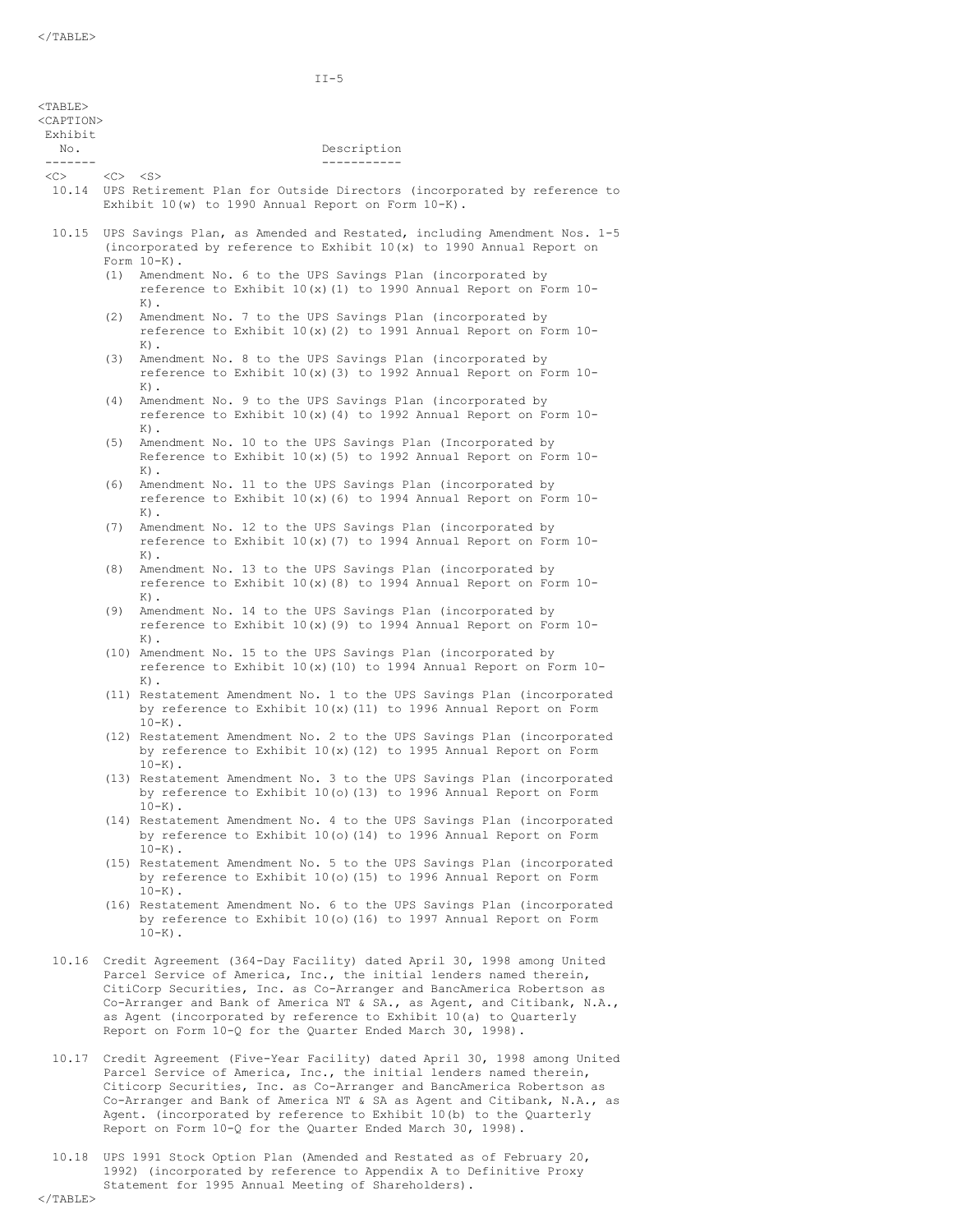| $<$ TABLE><br><caption><br/>Exhibit</caption> |                                                                                                                                                                                                   |
|-----------------------------------------------|---------------------------------------------------------------------------------------------------------------------------------------------------------------------------------------------------|
| No.                                           | Description                                                                                                                                                                                       |
|                                               |                                                                                                                                                                                                   |
| <<>                                           | $\langle$ C> $\langle$ S><br>10.19 UPS Excess Coordinating Benefit Plan to 1997 Annual Report on Form<br>10-K (incorporated by reference to Exhibit 10(s) to 1997 Annual<br>Report on Form 10-K). |
|                                               | 10.20 UPS 1997 Employees Stock Purchase Plan (incorporated by reference<br>to Exhibit 99 to the Form S-8 Registration Statement No. 333-<br>23971, as filed on March 26, 1997).                   |
|                                               | 10.21 UPS 1997 Managers Stock Purchase Plan (incorporated by reference                                                                                                                            |

- to Exhibit 99 to the Form S-8 Registration Statement No. 333- 23971, as filed on March 26, 1997). (1) First Amendment to the UPS 1997 Managers Stock Purchase Plan (incorporated by reference to Exhibit 10(u)(1) to 1998 Annual Report on Form 10-K).
- 10.22 UPS 1996 Stock Option Plan, as amended and restated (incorporated by reference to Exhibit 10(a) to Quarterly Report on Form 10-Q for the Quarter ended September 30, 1997).
- 10.23 UPS Qualified Stock Ownership Plan and Trust Agreement (incorporated by reference to Exhibit 4.1 to Registration Statement No. 333-67479, filed November 18, 1998).
- 10.24 Form of United Parcel Service, Inc. Incentive Compensation Plan (included as Annex C to the proxy statement/prospectus).
- 21 Subsidiaries of the Registrant (previously filed).
- 23.1 Consents of Deloitte & Touche LLP.
- 23.2 Consent of Gibson, Dunn & Crutcher LLP (included in its opinion filed as Exhibit 5.1 hereto).
- 23.3 Consent of Gibson, Dunn & Crutcher LLP (included in its opinion filed as Exhibit 8.1 hereto).
- 24.1 Powers of Attorney (previously filed).
- 27 Financial Data Schedule (previously filed).

99.1 Proxy cards and voting instructions (previously filed).  $\langle$ /TABLE>

(b) Financial Statement Schedules

Schedules are omitted because of the absence of conditions under which they are required under the pertinent portion of the instructions for Form S-4.

(c) Opinion Materially Relating to the Transaction

None.

Item 22. Undertakings.

(1) Insofar as indemnification for liabilities arising under the Securities Act of 1933 may be permitted to directors, officers and controlling persons of the registrant pursuant to the foregoing provisions, or otherwise, the registrant has been advised that in the opinion of the SEC such indemnification is against public policy as expressed in the Securities Act of 1933 and is, therefore, unenforceable.

(2) The undersigned registrant hereby undertakes to respond to requests for information that is incorporated by reference into the prospectus pursuant to Item 4, 10(b), 11, or 13 of this form, within one business day of receipt of such request, and to send the incorporated documents by first class mail or other equally prompt means. This includes information contained in documents filed subsequent to the effective date of the registration statement through the date of responding to the request.

 $II-7$ 

(3) The undersigned registrant hereby undertakes to supply by means of a post-effective amendment all information concerning a transaction, and the company being acquired involved therein, that was not the subject of and included in the registration statement when it became effective.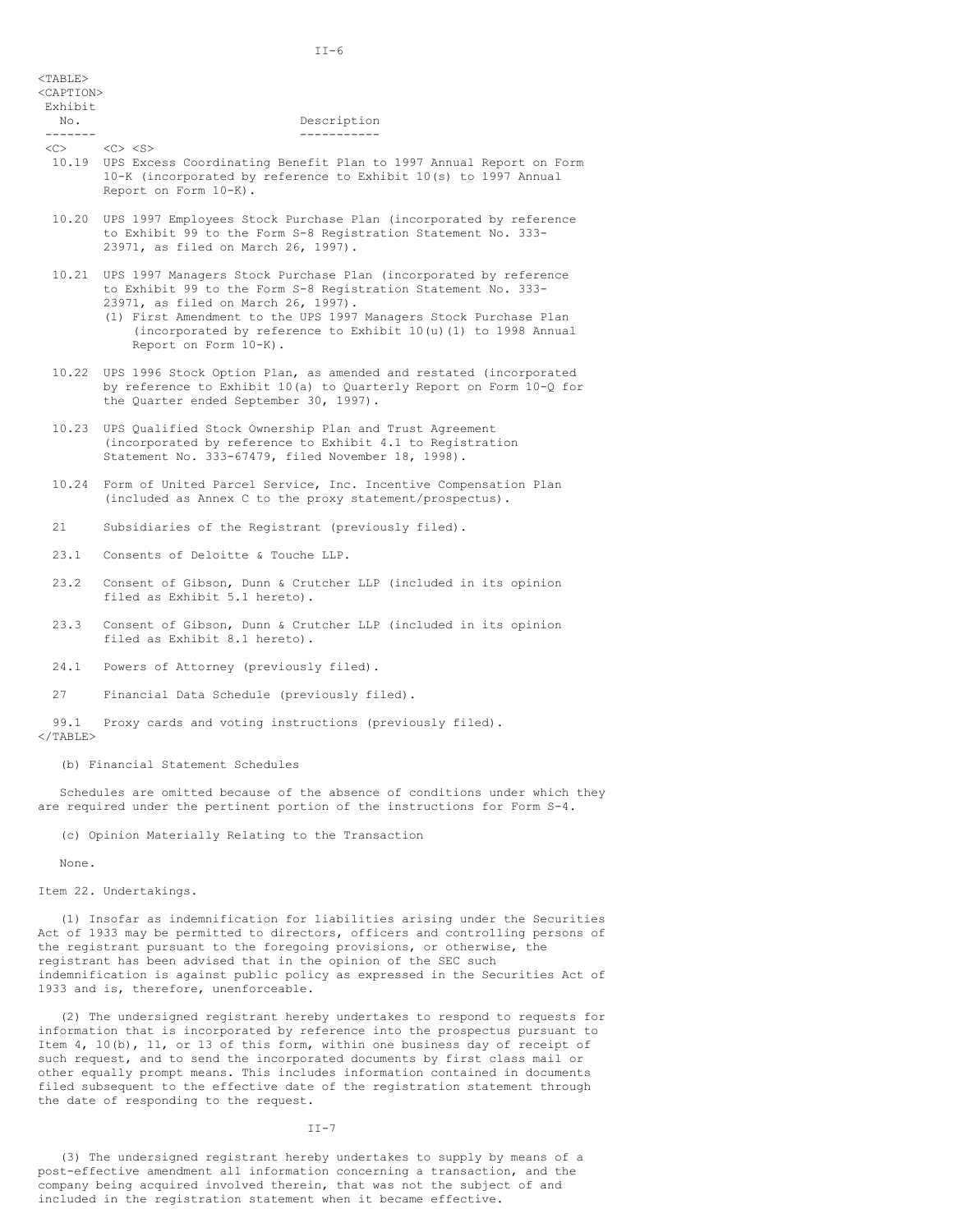(4) The undersigned registrant hereby undertakes that prior to any public reoffering of the securities registered hereunder through use of a prospectus which is a part of this registration statement, by a person or party who is deemed to be an underwriter within the meaning of Rule 145(c), such reoffering prospectus will contain the information called for by the applicable registration form with respect to reofferings by persons who may be deemed underwriters, in addition to the information called for by the other items of the applicable form.

(5) The registrant undertakes that every prospectus (i) that is filed pursuant to paragraph (4) immediately preceding, or (ii) that purports to meet the requirements of Section 10(a)(3) of the Securities Act of 1933 and is used in connection with an offering of securities subject to Rule 415, will be filed as part of an amendment to the registration statement and will not be used until such amendment is effective, and that, for purposes of determining any liability under the Securities Act of 1933, each such post-effective amendment shall be deemed to be a new registration statement relating to the securities offered therein, and the offering of such securities at that time shall be deemed to be the initial bona fide offering thereof.

### $II-8$

### SIGNATURES

Pursuant to the requirements of the Securities Act of 1933, the registrant certifies that it has reasonable grounds to believe that it meets all of the requirements for filing on Form S-4 and has duly caused this registration statement to be signed on its behalf by the undersigned, thereunto duly authorized, in the County of Fulton, State of Georgia, on September 16, 1999.

United Parcel Service, Inc.

/s/ James P. Kelly\*  $By:$ James P. Kelly Chairman of the Board and Chief Executive Officer

Pursuant to the requirements of the Securities Act of 1933, this Registration Statement has been signed by the following persons in the capacities and on the date indicated.

<TABLE>

|           | <caption></caption>                    |                                                                           |                    |  |  |
|-----------|----------------------------------------|---------------------------------------------------------------------------|--------------------|--|--|
|           | Signature                              | Title                                                                     | Date               |  |  |
|           |                                        |                                                                           |                    |  |  |
| $<$ S $>$ |                                        | < <sub></sub>                                                             | < <sub></sub>      |  |  |
|           | /s/ John W. Alden*                     | Vice Chairman of the<br>Board, Senior Vice                                | September 16, 1999 |  |  |
|           | John W. Alden                          | President and Director                                                    |                    |  |  |
|           | /s/ William H. Brown III*              | Director                                                                  | September 16, 1999 |  |  |
|           | William H. Brown III                   |                                                                           |                    |  |  |
|           | /s/ Robert J. Clanin*                  | Senior Vice President,<br>Chief Financial Officer,                        | September 16, 1999 |  |  |
|           | Robert J. Clanin                       | Treasurer and Director<br>(Principal Financial and<br>Accounting Officer) |                    |  |  |
|           | /s/ Michael L. Eskew*                  | Executive Vice President<br>and Director                                  | September 16, 1999 |  |  |
|           | Michael L. Eskew                       |                                                                           |                    |  |  |
|           | /s/ James P. Kelly*                    | Chairman of the Board,<br>Chief Executive Officer                         | September 16, 1999 |  |  |
|           | James P. Kelly                         | and Director (Principal<br>Executive Officer)                             |                    |  |  |
|           | /s/ Ann M. Livermore*                  | Director                                                                  | September 16, 1999 |  |  |
|           | Ann M. Livermore                       |                                                                           |                    |  |  |
|           | /s/ Gary E. MacDougal*                 | Director                                                                  | September 16, 1999 |  |  |
|           | Gary E. MacDougal<br>$\langle$ /TABLE> |                                                                           |                    |  |  |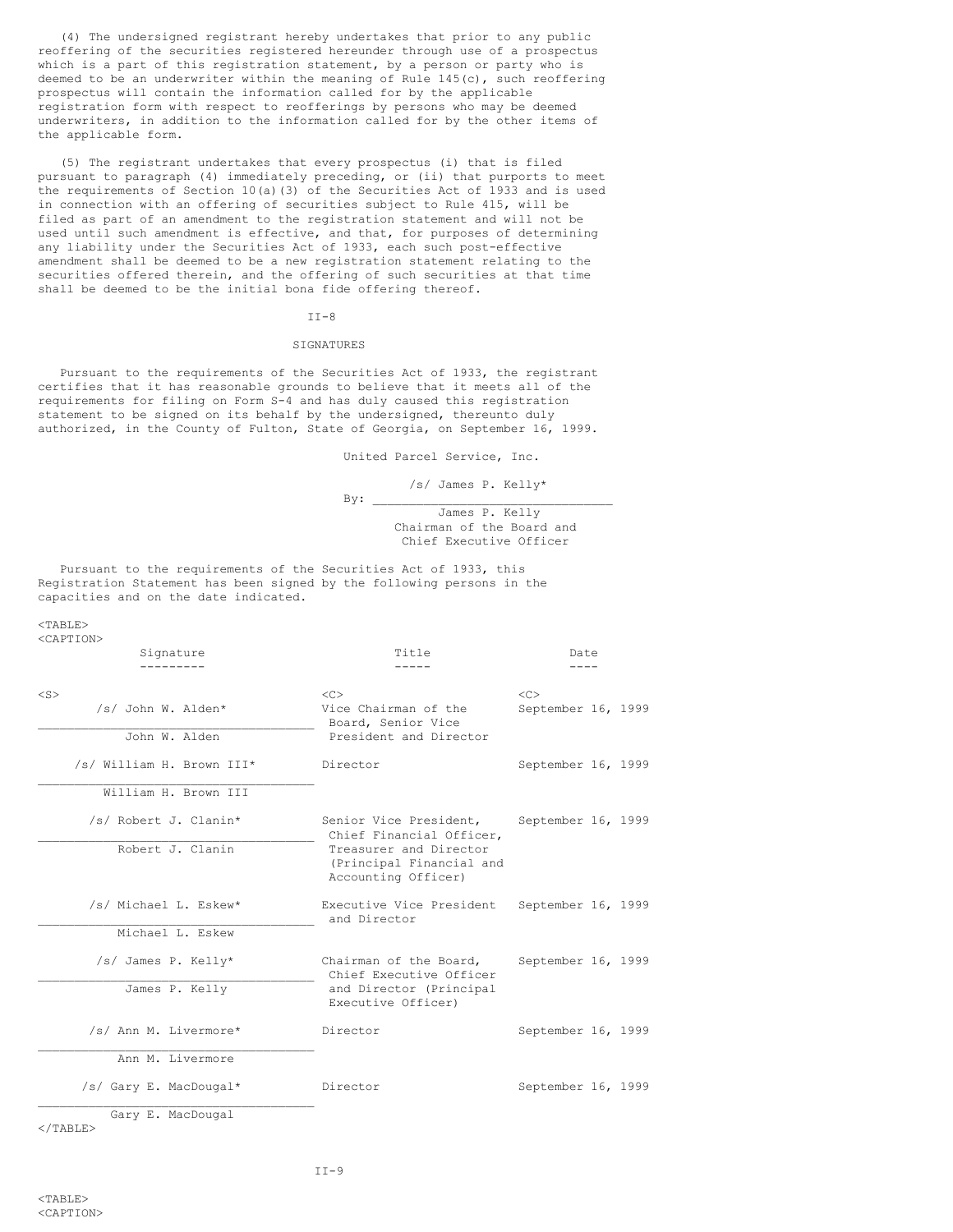| Signature                             | Title                                                    | Date               |  |
|---------------------------------------|----------------------------------------------------------|--------------------|--|
|                                       |                                                          |                    |  |
| $<$ S $>$                             | < <sub></sub>                                            |                    |  |
| /s/ Joseph R. Moderow                 | Senior Vice President,<br>Secretary and Director         | September 16, 1999 |  |
| Joseph R. Moderow                     |                                                          |                    |  |
| /s/ Kent C. Nelson*                   | Director                                                 | September 16, 1999 |  |
| Kent C. Nelson                        |                                                          |                    |  |
| /s/ Victor A. Pelson*                 | Director                                                 | September 16, 1999 |  |
| Victor A. Pelson                      |                                                          |                    |  |
| /s/ John W. Rogers*                   | Director                                                 | September 16, 1999 |  |
| John W. Rogers                        |                                                          |                    |  |
| /s/ Charles L. Schaffer*              | Senior Vice President and September 16, 1999<br>Director |                    |  |
| Charles L. Schaffer                   |                                                          |                    |  |
| /s/ Lea N. Soupata*                   | Senior Vice President and September 16, 1999<br>Director |                    |  |
| Lea N. Soupata                        |                                                          |                    |  |
| /s/ Robert M. Teeter*                 | Director                                                 | September 16, 1999 |  |
| Robert M. Teeter                      |                                                          |                    |  |
| /s/ Thomas H. Weidemeyer*             | Senior Vice President and September 16, 1999<br>Director |                    |  |
| Thomas H. Weidemeyer<br>$<$ /TABLE>   |                                                          |                    |  |
| /s/ Joseph R. Moderow<br>$*$ By:      |                                                          |                    |  |
| Joseph R. Moderow<br>Attorney-in-fact |                                                          |                    |  |

II-10